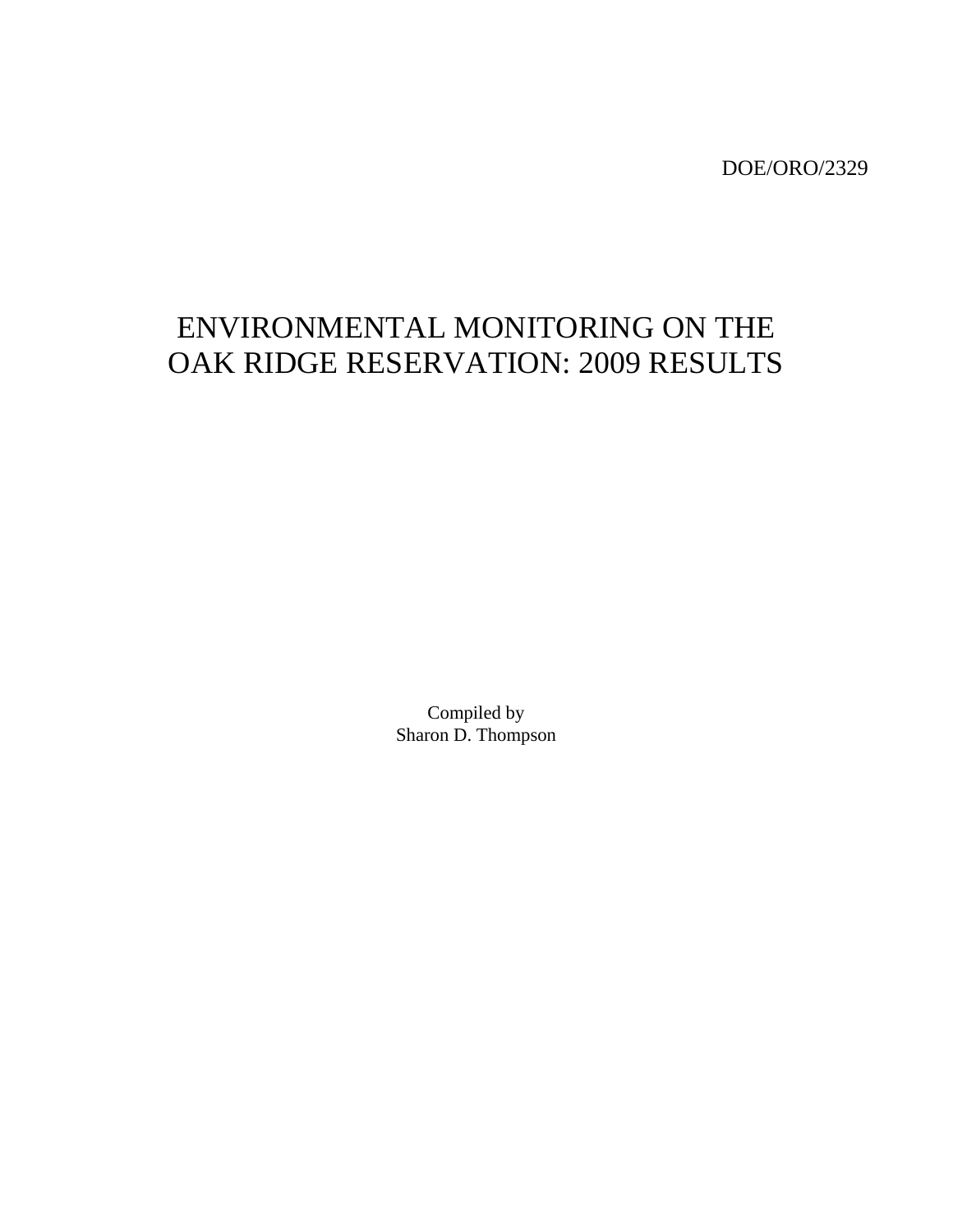# **List of Tables**

# **East Tennessee Technology Park**

| <b>Table</b> |                                                                                         | Page |
|--------------|-----------------------------------------------------------------------------------------|------|
| 1.1          | 2009 NPDES Permit Number TN 0002950 ETTP Storm Drain Discharge Points 1.1               |      |
| 1.2          | Radionuclide concentrations at ETTP discharges and surface water monitoring locations:  |      |
|              |                                                                                         |      |
| 1.3          | Radionuclide concentrations at ETTP discharges and surface water monitoring locations:  |      |
| 1.4          | Radionuclide concentrations at ETTP discharges and surface water monitoring locations:  |      |
|              |                                                                                         |      |
| 1.5          | Radionuclide concentrations at ETTP discharges and surface water monitoring locations:  |      |
|              | K-1407-J (treated effluents from Central Neutralization Facility and K-1435 Waste Water |      |
|              |                                                                                         |      |
| 1.6          | Radionuclide concentrations at ETTP discharges and surface water monitoring locations:  |      |
|              |                                                                                         |      |
| 1.7          | Radionuclide concentrations at ETTP discharges and surface water monitoring locations:  |      |
|              |                                                                                         |      |
| 1.8          | Radionuclide concentrations at ETTP discharges and surface water monitoring locations:  |      |
|              |                                                                                         |      |
| 1.9          | Radionuclide concentrations at ETTP discharges and surface water monitoring locations:  |      |
|              |                                                                                         |      |
| 1.10         | Radionuclide concentrations at ETTP discharges and surface water monitoring locations:  |      |
|              |                                                                                         |      |
| 1.11         | Radionuclide concentrations at ETTP discharges and surface water monitoring locations:  |      |
|              |                                                                                         |      |
| 1.12         | Radionuclide concentrations at ETTP discharges and surface water monitoring locations:  |      |
|              |                                                                                         |      |
| 1.13         | Radionuclide concentrations at ETTP discharges and surface water monitoring locations:  |      |
|              |                                                                                         |      |
| 1.14         |                                                                                         |      |
| 1.15         |                                                                                         |      |
| 1.16         |                                                                                         |      |
| 1.17         |                                                                                         |      |
| 1.18         |                                                                                         |      |
| 1.19         |                                                                                         |      |
| 1.20         |                                                                                         |      |
| 1.21         |                                                                                         |      |
| 1.22         |                                                                                         |      |
| 1.23         |                                                                                         |      |
| 1.24         |                                                                                         |      |

# **Oak Ridge National Laboratory**

| 2.1 |                                                                                                 |  |
|-----|-------------------------------------------------------------------------------------------------|--|
| 2.2 |                                                                                                 |  |
| 2.3 |                                                                                                 |  |
| 2.4 |                                                                                                 |  |
| 2.5 |                                                                                                 |  |
| 2.6 | NPDES Permit Number TN0002941, 2009 ORNL Instream Chlorine monitoring2.30                       |  |
| 2.7 | Surface water analyses (2009) at ORNL Environmental Monitoring Plan surface water locations2.31 |  |
| 2.8 |                                                                                                 |  |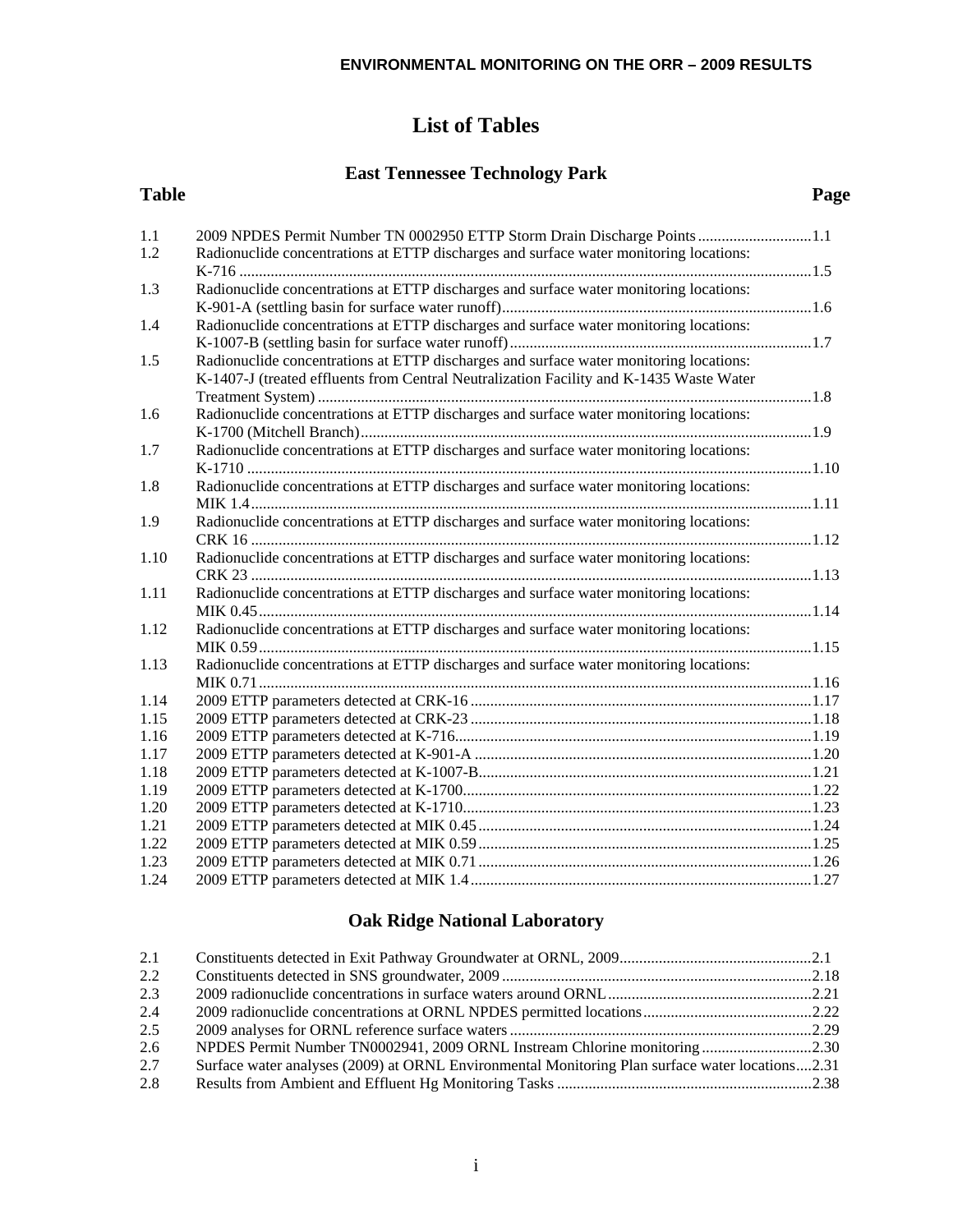# **ORR Surveillance**

| 3.1 |                                                                                                |  |
|-----|------------------------------------------------------------------------------------------------|--|
| 3.2 |                                                                                                |  |
| 3.3 |                                                                                                |  |
| 3.4 | Surface water analyses (2009) at ORR Environmental Monitoring Plan surface water locations 3.7 |  |

# **Y-12 National Security Complex**

| 4.1  |                                                                                               |  |
|------|-----------------------------------------------------------------------------------------------|--|
| 4.2  |                                                                                               |  |
| 4.3  |                                                                                               |  |
| 4.4  |                                                                                               |  |
| 4.5  |                                                                                               |  |
| 4.6  |                                                                                               |  |
| 4.7  |                                                                                               |  |
| 4.8  |                                                                                               |  |
| 4.9  |                                                                                               |  |
| 4.10 |                                                                                               |  |
| 4.11 |                                                                                               |  |
| 4.12 | Y-12 Complex Discharge point 502, West End Treatment Facility, non-radiological4.12           |  |
| 4.13 | Y-12 Complex Discharge point 502, West End Treatment Facility, radiological4.13               |  |
| 4.14 | Y-12 Complex Discharge Point 512, Outfall 512 (GWTF), non-radiological 4.14                   |  |
| 4.15 |                                                                                               |  |
| 4.16 | Y-12 Complex Discharge Point 551, Central Mercury Treatment Unit, non-radiological4.16        |  |
| 4.17 | Y-12 Complex Discharge Point 551, Central Mercury Treatment Unit, radiological4.17            |  |
| 4.18 |                                                                                               |  |
| 4.19 | Y-12 Complex Discharge Point SS6, Sanitary Sewer Station 6, non-radiological 4.19             |  |
| 4.20 |                                                                                               |  |
| 4.21 |                                                                                               |  |
| 4.22 |                                                                                               |  |
| 4.23 | Y-12 Complex Discharge Point 9422-1, SWHISS Station 9422-1, Outfall EEP, non-radiological4.27 |  |
| 4.24 | Y-12 Complex Discharge Point 9422-1, SWHISS Station 9422-1, Outfall EEP, radiological 4.28    |  |
| 4.25 |                                                                                               |  |
| 4.26 |                                                                                               |  |
| 4.27 |                                                                                               |  |
| 4.28 | Y-12 Complex Discharge Point S24, Bear Creek Kilometer 9.4, non-radiological 4.32             |  |
| 4.29 | Y-12 Complex Discharge Point S24, Bear Creek Kilometer 9.4, radiological 4.33                 |  |
| 4.30 |                                                                                               |  |
|      | <b>REGIME - Bear Creek</b>                                                                    |  |
|      |                                                                                               |  |
|      |                                                                                               |  |
|      |                                                                                               |  |
|      |                                                                                               |  |
|      |                                                                                               |  |
|      |                                                                                               |  |
|      |                                                                                               |  |
|      |                                                                                               |  |
|      |                                                                                               |  |
|      |                                                                                               |  |
|      |                                                                                               |  |
|      |                                                                                               |  |
|      |                                                                                               |  |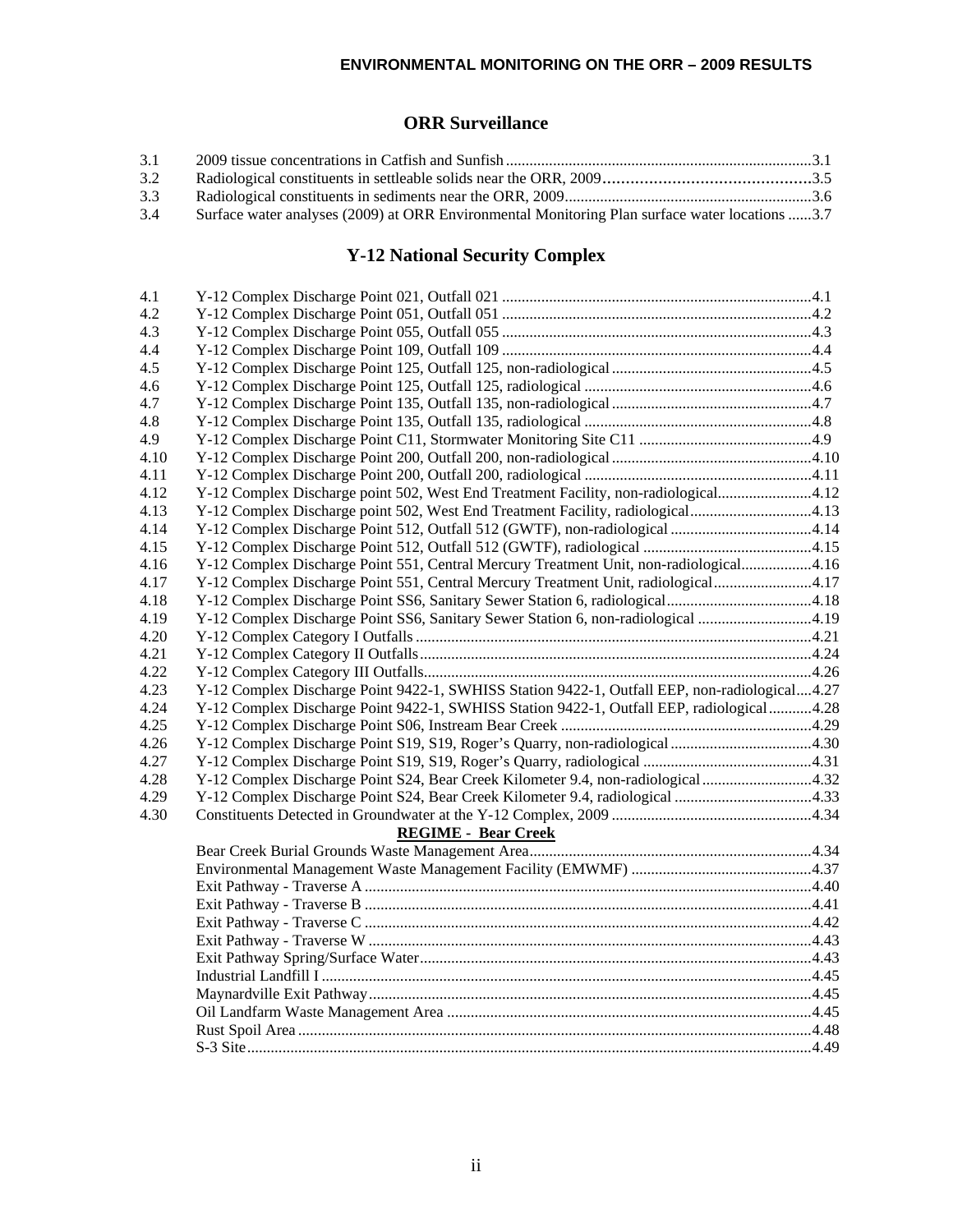#### $REGIME = Chestnut Ridge$

| <b>REGIME</b> = Upper East Fork Poplar Creek |  |
|----------------------------------------------|--|
|                                              |  |
|                                              |  |
|                                              |  |
|                                              |  |
|                                              |  |
|                                              |  |
|                                              |  |
|                                              |  |
|                                              |  |
|                                              |  |
|                                              |  |
|                                              |  |
|                                              |  |
|                                              |  |
|                                              |  |
|                                              |  |
|                                              |  |
|                                              |  |
|                                              |  |
|                                              |  |
|                                              |  |
|                                              |  |
|                                              |  |
|                                              |  |
|                                              |  |
|                                              |  |
|                                              |  |
|                                              |  |
|                                              |  |
|                                              |  |
|                                              |  |
|                                              |  |
|                                              |  |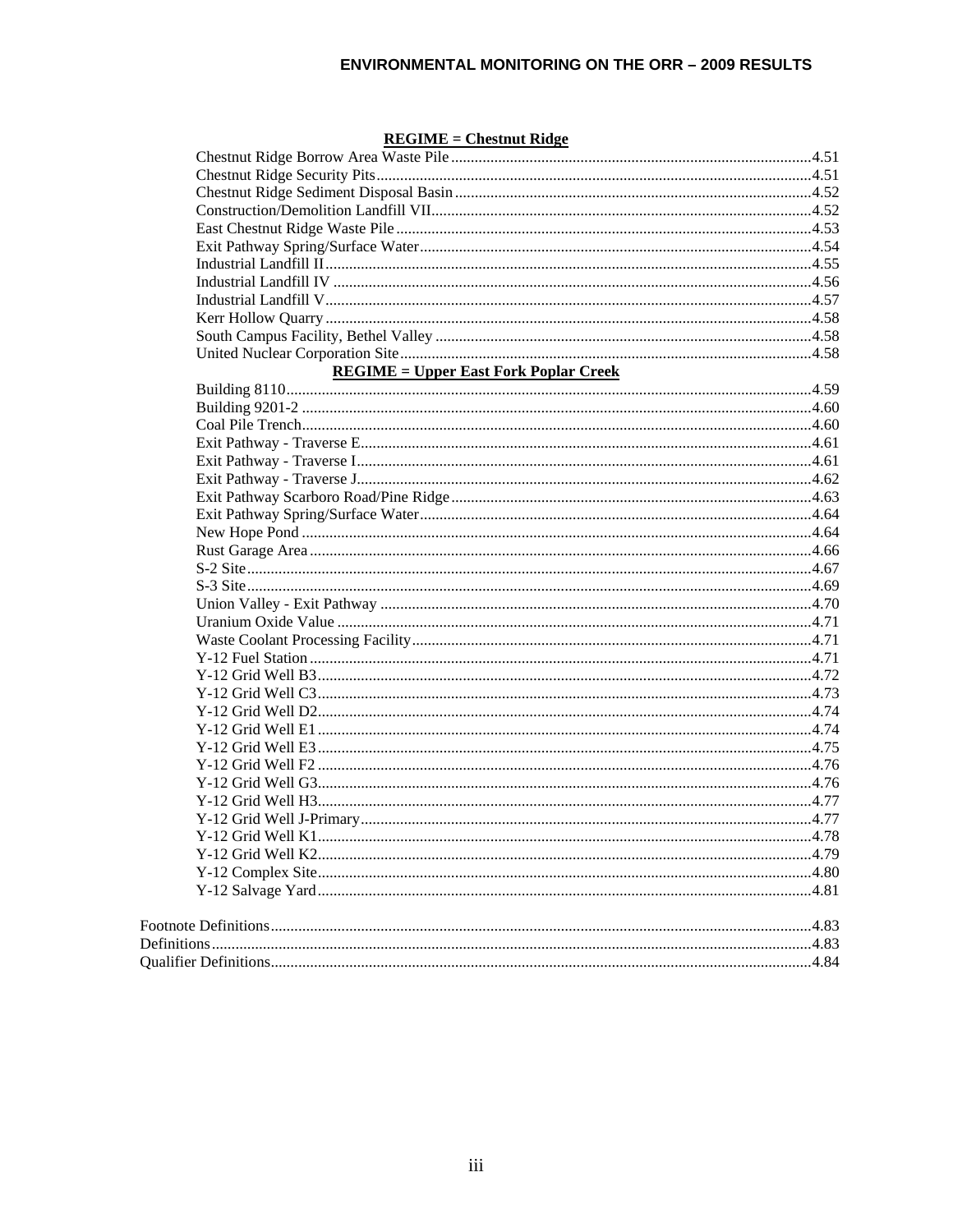|                               |                      |            | Concentration <sup>a</sup>    |        | No. of<br>values                       |                        |  |
|-------------------------------|----------------------|------------|-------------------------------|--------|----------------------------------------|------------------------|--|
| <b>Parameter</b>              | Number of<br>samples | <b>Max</b> | Min                           | Avg    | <b>Reference</b><br>Value <sup>b</sup> | exceeding<br>reference |  |
|                               |                      |            | <b>Discharge Point SD 05A</b> |        |                                        |                        |  |
| Flow, GPD                     | 12/12                | 14000      | 1200                          | 5500   |                                        |                        |  |
| <b>Total Suspended Solids</b> | 4/4                  | 14.9       | 1.7                           | 5.3    |                                        |                        |  |
| pH, Standard Units            | 12/12                | 7.4        | 6.4                           | 6.8    | $4.0 - 9.0$                            | $\mathbf{0}$           |  |
| Oil & Grease                  | 4/4                  | 4.2        | 1.5                           | < 2.8  |                                        |                        |  |
|                               |                      |            | <b>Discharge Point SD 100</b> |        |                                        |                        |  |
| Flow, GPD                     | 52/52                | 2608000    | 394000                        | 933900 |                                        |                        |  |
| <b>Total Suspended Solids</b> | 4/4                  | 5.2        | 0.9                           | < 2.1  |                                        |                        |  |
| pH, Standard Units            | 52/52                | 7.6        | 6.5                           | 7.1    | $6.0 - 9.0$                            | $\boldsymbol{0}$       |  |
| Oil & Grease                  | 4/4                  | 4.2        | 2.3                           | 3.4    |                                        |                        |  |
|                               |                      |            | <b>Discharge Point SD 124</b> |        |                                        |                        |  |
|                               | 4/4                  | 317400     | 173600                        | 258300 |                                        |                        |  |
| Flow, GPD                     |                      |            |                               |        |                                        |                        |  |
| pH, Standard Units            | 4/4                  | 7.8        | 7.2                           | 7.5    | $6.0 - 9.0$                            | $\theta$               |  |
|                               |                      |            | <b>Discharge Point SD 142</b> |        |                                        |                        |  |
| Flow, GPD                     | 4/4                  | 89100      | 52600                         | 74300  |                                        |                        |  |
| pH, Standard Units            | 4/4                  | 8.0        | 7.3                           | 7.6    | $4.0 - 9.0$                            | $\overline{0}$         |  |
|                               |                      |            | <b>Discharge Point SD 150</b> |        |                                        |                        |  |
| Flow, GPD                     | 4/4                  | 329700     | 196700                        | 275700 |                                        |                        |  |
| pH, Standard Units            | 4/4                  | 7.4        | 6.9                           | 7.1    | $4.0 - 9.0$                            | $\Omega$               |  |
|                               |                      |            | <b>Discharge Point SD 154</b> |        |                                        |                        |  |
| Flow, GPD                     | 12/12                | 143200     | 28300                         | 87300  |                                        |                        |  |
| pH, Standard Units            | 12/12                | 7.3        | 6.6                           | 7.0    | $4.0 - 9.0$                            | $\overline{0}$         |  |
| Oil & Grease                  | 4/4                  | 5.9        | 2.3                           | 3.3    |                                        |                        |  |
| <b>Total Suspended Solids</b> | 4/4                  | 6.8        | $\overline{2}$                | 3.7    |                                        |                        |  |
|                               |                      |            | <b>Discharge Point SD 158</b> |        |                                        |                        |  |
| Flow, GPD                     | 11/12                | 39500      | $\Omega$                      | 23400  |                                        |                        |  |
| pH, Standard Units            | 11/12                | 7.5        | 6.5                           | 6.8    | $4.0 - 9.0$                            | $\Omega$               |  |
| Oil & Grease                  | 4/4                  | 4.9        | 2.5                           | 3.6    |                                        |                        |  |
| <b>Total Suspended Solids</b> | 4/4                  | 3.8        | 0.8                           | 1.8    |                                        |                        |  |
|                               |                      |            | <b>Discharge Point SD 170</b> |        |                                        |                        |  |
| Flow, GPD                     | 12/12                | 833400     | 238500                        | 451900 |                                        |                        |  |
| <b>Total Suspended Solids</b> | 4/4                  | < 1.0      | 0.6                           | < 0.7  |                                        |                        |  |
| pH, Standard Units            | 12/12                | 7.6        | 6.9                           | 7.3    | $6.0 - 9.0$                            | $\theta$               |  |
| Oil & Grease                  | 4/4                  | 5.4        | 1.6                           | 2.8    |                                        |                        |  |
|                               |                      |            | <b>Discharge Point SD 180</b> |        |                                        |                        |  |
|                               |                      | 784700     | 243200                        |        |                                        |                        |  |
| Flow, GPD                     | 12/12                |            |                               | 440100 |                                        |                        |  |
| <b>Total Suspended</b>        | 4/4                  | 12.4       | 2.4                           | 5.7    |                                        |                        |  |
| pH, Standard Units            | 12/12                | 7.7        | 6.8                           | 7.4    | $6.0 - 9.0$                            | $\overline{0}$         |  |
| Oil & Grease                  | 4/4                  | 4.7        | 1.6                           | 2.6    |                                        |                        |  |

### **Table 1.1. 2009 NPDES Permit Number TN 0002950 ETTP Storm Drain Discharge Points**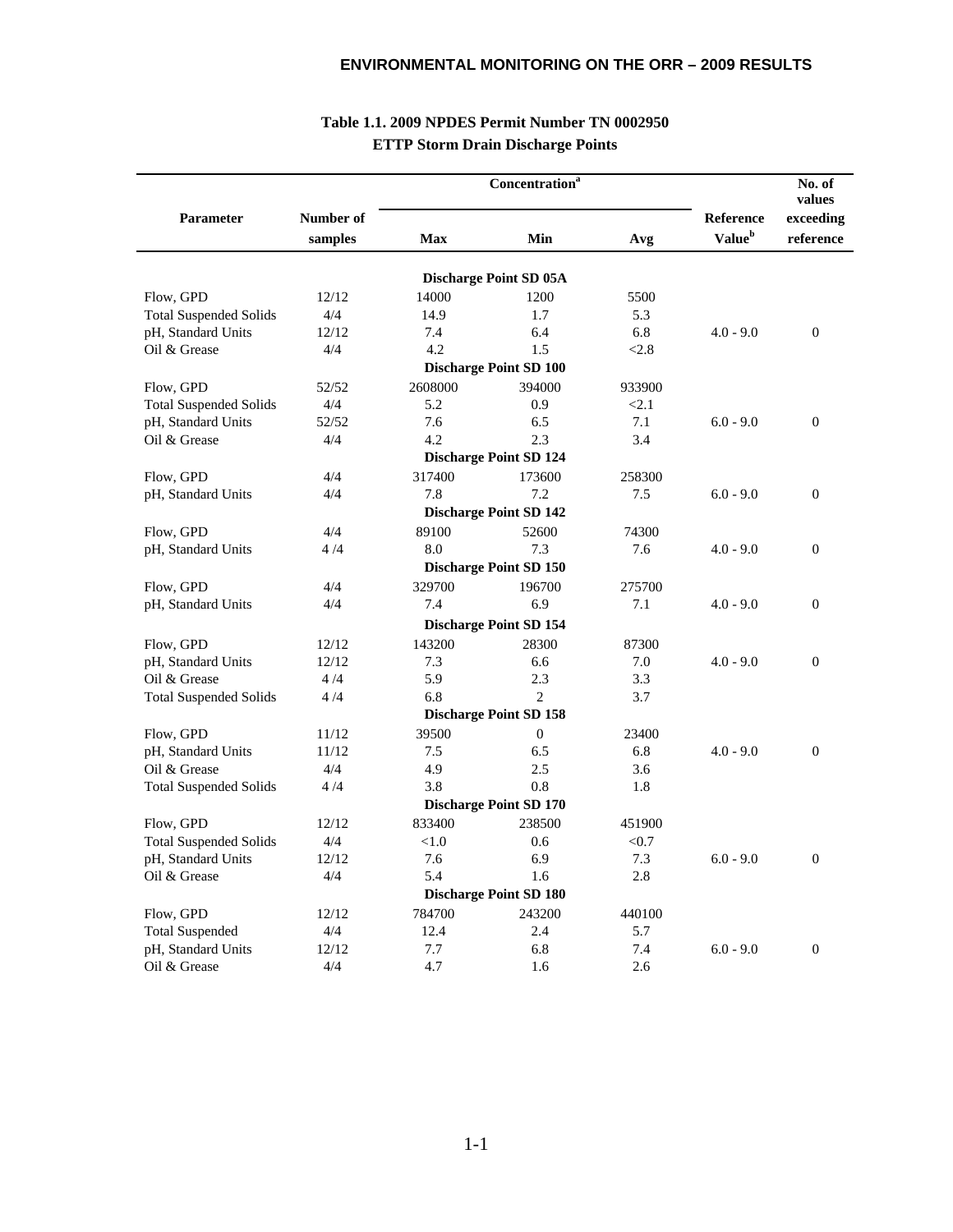|                               |           |            | Table 1.1 (continued)         |        |                    |                  |
|-------------------------------|-----------|------------|-------------------------------|--------|--------------------|------------------|
|                               |           |            | Concentration <sup>a</sup>    |        |                    | No. of values    |
| <b>Parameter</b>              | Number of |            |                               |        | Reference          | <b>Exceeding</b> |
|                               | samples   | <b>Max</b> | Min                           | Avg    | Value <sup>b</sup> | Reference        |
|                               |           |            | <b>Discharge Point SD 190</b> |        |                    |                  |
| Flow, GPD                     | 12/12     | 1154800    | 452800                        | 720000 |                    |                  |
| <b>Total Suspended Solids</b> | 4/4       | 8.4        | 3.3                           | 5.2    |                    |                  |
| pH, Standard Units            | 12/12     | 7.3        | 6.8                           | 7.0    | $6.0 - 9.0$        | $\overline{0}$   |
| Oil & Grease                  | 4/4       | 4.0        | 1.5                           | 2.3    |                    |                  |
|                               |           |            | <b>Discharge Point SD 195</b> |        |                    |                  |
| Flow, GPD                     | 12/12     | 37100      | 3400                          | 14900  |                    |                  |
| pH, Standard Units            | 12/12     | 7.5        | 6.7                           | 7.1    | $4.0 - 9.0$        | $\Omega$         |
| Oil & Grease                  | 4/4       | 4.0        | 2.9                           | 3.5    |                    |                  |
| <b>Total Suspended Solids</b> | 4/4       | 17.1       | 6.2                           | 10.6   |                    |                  |
|                               |           |            | <b>Discharge Point SD 198</b> |        |                    |                  |
| Flow, GPD                     | 2/2       | 241000     | 193800                        | 217400 |                    |                  |
| pH, Standard Units            | 2/2       | 8.0        | 7.7                           | 7.9    | $4.0 - 9.0$        | $\mathbf{0}$     |
|                               |           |            | <b>Discharge Point SD 210</b> |        |                    |                  |
| Flow, GPD                     | 12/12     | 659900     | 255200                        | 410500 |                    |                  |
| pH, Standard Units            | 12/12     | 7.8        | 6.7                           | 7.3    | $4.0 - 9.0$        | $\mathbf{0}$     |
| <b>Total Suspended Solids</b> | 4/4       | 3.2        | 1.3                           | 2.4    |                    |                  |
| Oil & Grease                  | 4/4       | 3.5        | 2.0                           | 2.6    |                    |                  |
|                               |           |            | <b>Discharge Point SD 230</b> |        |                    |                  |
| Flow, GPD                     | 12/12     | 726200     | 272200                        | 444300 |                    |                  |
| pH, Standard Units            | 12/12     | 7.8        | 6.8                           | 7.3    | $4.0 - 9.0$        | $\theta$         |
| Oil & Grease                  | 4/4       | 4.3        | 1.5                           | 2.5    |                    |                  |
| <b>Total Suspended Solids</b> | 4/4       | 7.3        | 0.6                           | 3.3    |                    |                  |
|                               |           |            | <b>Discharge Point SD 250</b> |        |                    |                  |
| Flow, GPD                     | 2/4       | 93100      | 76300                         | 42400  |                    |                  |
| pH, Standard Units            | 2/4       | 6.9        | 6.8                           | 6.9    |                    |                  |
|                               |           |            | <b>Discharge Point SD 280</b> |        |                    |                  |
| Flow, GPD                     | 12/12     | 31600      | 5500                          | 14700  |                    |                  |
| pH, Standard Units            | 12/12     | 7.9        | 7.0                           | 7.3    | $4.0 - 9.0$        | $\theta$         |
| Oil & Grease                  | 4/4       | 3.4        | 1.8                           | 2.4    |                    |                  |
| <b>Total Suspended Solids</b> | 4/4       | 171        | 13.2                          | 85.1   |                    |                  |
|                               |           |            | <b>Discharge Point SD 294</b> |        |                    |                  |
| Flow, GPD                     | 9/12      | 48400      | $\Omega$                      | 15900  |                    |                  |
| pH, Standard Units            | 9/12      | 7.4        | 6.8                           | 7.1    | $4.0 - 9.0$        | $\theta$         |
| <b>Total Suspended Solids</b> | 4/4       | 12.7       | 0.7                           | 4.6    |                    |                  |
| Oil & Grease                  | 4/4       | 4.0        | 2.3                           | 3.2    |                    |                  |
|                               |           |            | <b>Discharge Point SD 334</b> |        |                    |                  |
| Flow, GPD                     | 2/2       | 18700      | 11600                         | 15200  |                    |                  |
| pH, Standard Units            | 2/2       | 7.6        | 7.1                           | 7.4    | $4.0 - 9.0$        | $\theta$         |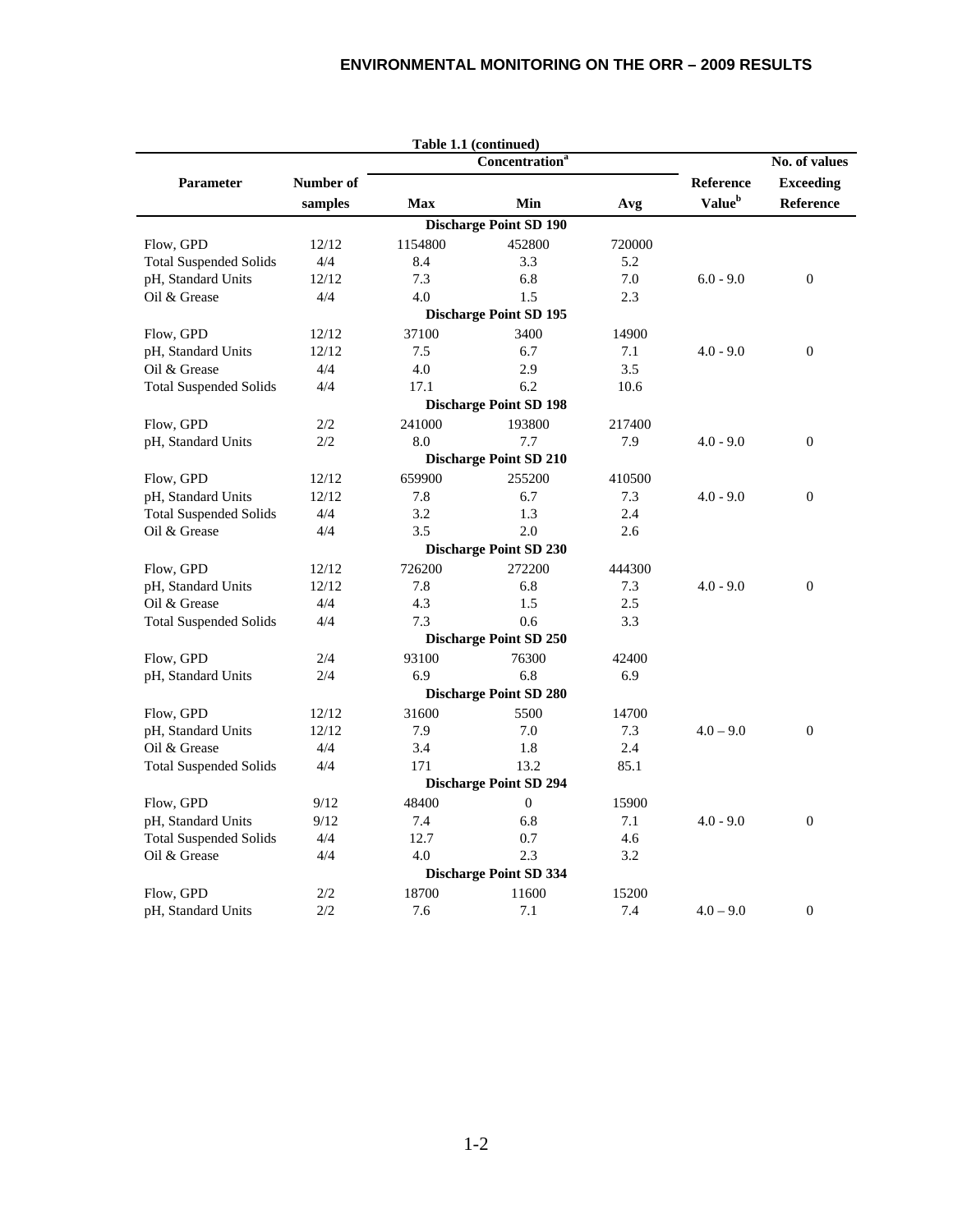|                               |              |            | Table 1.1 (continued)             |         |                    |                  |
|-------------------------------|--------------|------------|-----------------------------------|---------|--------------------|------------------|
|                               |              |            | <b>Concentration</b> <sup>a</sup> |         |                    | No. of values    |
| Parameter                     | Number of    |            |                                   |         | Reference          | <b>Exceeding</b> |
|                               | samples      | <b>Max</b> | Min                               | Avg     | Value <sup>b</sup> | Reference        |
|                               |              |            | <b>Discharge Point SD 340</b>     |         |                    |                  |
| Flow, GPD                     | 12/12        | 331400     | 129300                            | 207000  |                    |                  |
| pH, Standard Units            | 12/12        | 9.1        | 6.7                               | 7.3     | $4.0 - 9.0$        | $\mathbf{1}$     |
| Oil & Grease                  | 4/4          | 6.6        | 2.1                               | 4.8     |                    |                  |
| <b>Total Suspended Solids</b> | 4/4          | 78         | 8.8                               | 46.5    |                    |                  |
|                               |              |            | <b>Discharge Point SD 350</b>     |         |                    |                  |
| Flow, GPD                     | 12/12        | 25100      | 5500                              | 12300   |                    |                  |
| pH, Standard Units            | 12/12        | 7.7        | 6.5                               | 7.0     | $4.0 - 9.0$        | $\mathbf{0}$     |
| Oil & Grease                  | 4/4          | 4.8        | 1.5                               | 2.8     |                    |                  |
| <b>Total Suspended Solids</b> | 4/4          | 20.2       | $\overline{4}$                    | 12.9    |                    |                  |
|                               |              |            | <b>Discharge Point SD 360</b>     |         |                    |                  |
| Flow, GPD                     | 4/12         | 16100      | $\overline{0}$                    | 4100    |                    |                  |
| pH, Standard Units            | 4/12         | 7.3        | 6.7                               | 7.0     | $4.0 - 9.0$        | $\mathbf{0}$     |
| Oil & Grease                  | 3/4          | 4.5        | 2.1                               | 3.0     |                    |                  |
| <b>Total Suspended Solids</b> | 3/4          | 10.7       | 5.0                               | 7.8     |                    |                  |
|                               |              |            | <b>Discharge Point SD 380</b>     |         |                    |                  |
| Flow, GPD                     | 4/4          | 683000     | 417500                            | 575700  |                    |                  |
|                               | 4/4          | 8.0        | 7.2                               | 7.7     | $4.0 - 9.0$        | $\mathbf{0}$     |
| pH, Standard Units            |              |            |                                   |         |                    |                  |
|                               |              |            | <b>Discharge Point SD 382</b>     |         |                    |                  |
| Flow, GPD                     | 12/12        | 73400      | 27400                             | 44900   |                    |                  |
| pH, Standard Units            | 12/12        | 7.5        | 6.9                               | 7.2     | $4.0 - 9.0$        | $\mathbf{0}$     |
| Oil & Grease                  | 4/4          | 4.4        | 2.5                               | 3.3     |                    |                  |
| <b>Total Suspended Solids</b> | 4/4          | 3.1        | 0.6                               | 1.5     |                    |                  |
|                               |              |            | <b>Discharge Point SD 390</b>     |         |                    |                  |
| Flow, GPD                     | 9/12         | 207200     | $\boldsymbol{0}$                  | 90800   |                    |                  |
| pH, Standard Units            | 9/12         | 7.3        | 6.2                               | 6.8     | $4.0 - 9.0$        | $\mathbf{0}$     |
| <b>Total Suspended Solids</b> | 4/4          | 15.2       | < 0.5                             | < 6.9   |                    |                  |
| Oil & Grease                  | 4/4          | 4.5        | 2.6                               | 3.1     |                    |                  |
|                               |              |            | <b>Discharge Point SD 410</b>     |         |                    |                  |
| Flow, GPD                     | 2/2          | 35300      | 26500                             | 30900   |                    |                  |
| pH, Standard Units            | 2/2          | 7.7        | 7.3                               | 7.5     | $4.0 - 9.0$        | $\mathbf{0}$     |
|                               |              |            | <b>Discharge Point SD 430</b>     |         |                    |                  |
| Flow, GPD                     | 12/12        | 581600     | 210600                            | 350500  |                    |                  |
| pH, Standard Units            | 12/12        | 7.5        | 6.9                               | 7.1     | $4.0 - 9.0$        | $\mathbf{0}$     |
| Oil & Grease                  | 4/4          | 4.5        | < 1.49                            | <2.7    |                    |                  |
| <b>Total Suspended Solids</b> | 4/4          | 6.5        | < 0.57                            | <3.0    |                    |                  |
|                               |              |            | <b>Discharge Point SD 490</b>     |         |                    |                  |
| Flow, GPD                     | 12/12        | 2397400    | 849600                            | 1418700 |                    |                  |
|                               |              | 7.3        | 6.8                               | 7.0     |                    |                  |
| pH, Standard Units            | 12/12<br>4/4 | 46         |                                   |         | $4.0 - 9.0$        | $\boldsymbol{0}$ |
| <b>Total Suspended Solids</b> |              |            | < 0.6                             | <13.8   |                    |                  |
| Oil & Grease                  | 4/4          | 5.6        | 1.9                               | 3.0     |                    |                  |
|                               |              |            | <b>Discharge Point SD 510</b>     |         |                    |                  |
| Flow, GPD                     | 4/4          | 466800     | 275100                            | 388800  |                    |                  |
| pH, Standard Units            | 4/4          | 7.4        | 6.6                               | 6.8     | $4.0 - 9.0$        | $\mathbf{0}$     |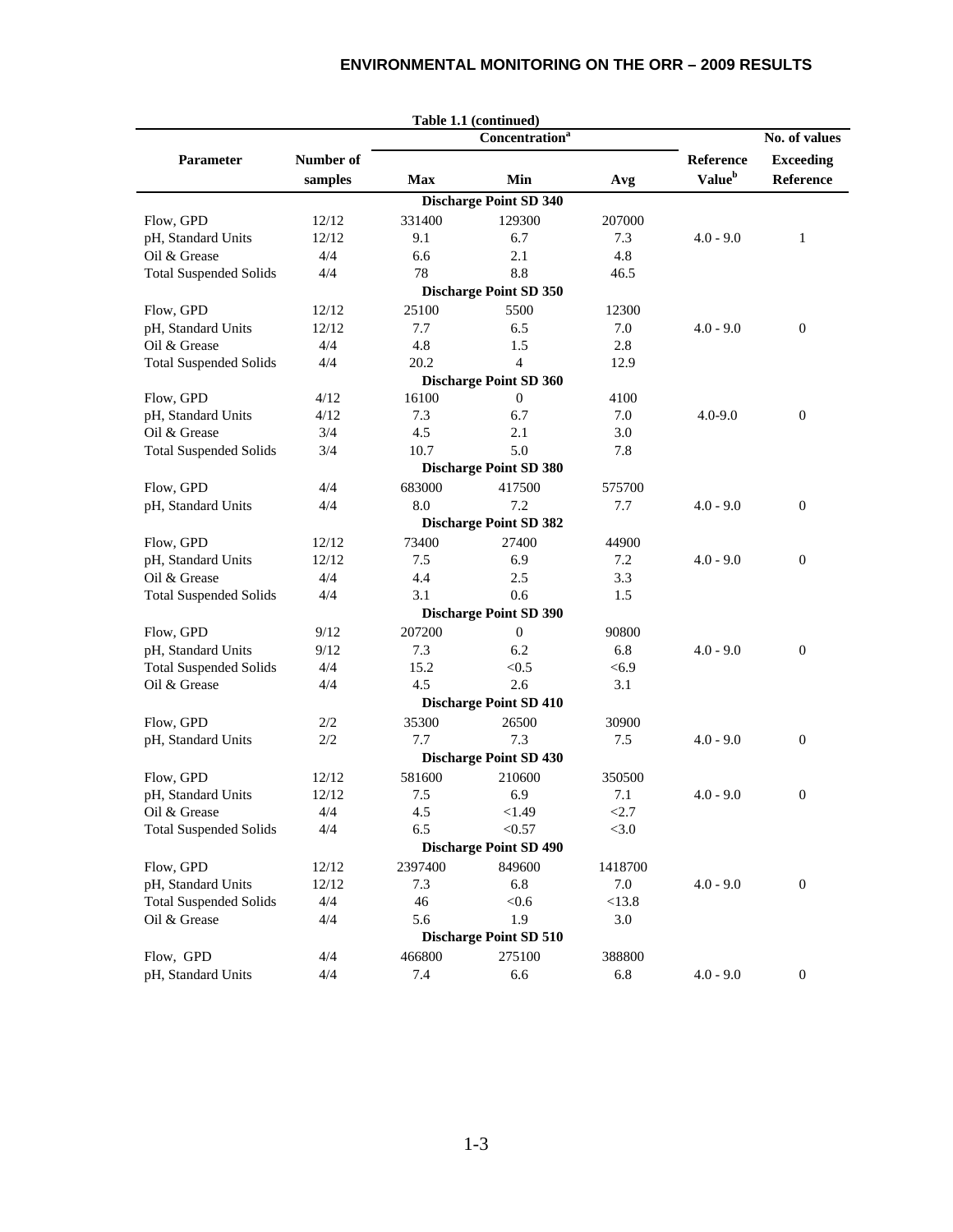|                               |                            | Table 1.1 (continued)         |              |        |                           |                  |  |
|-------------------------------|----------------------------|-------------------------------|--------------|--------|---------------------------|------------------|--|
|                               | Concentration <sup>a</sup> |                               |              |        |                           |                  |  |
| <b>Parameter</b>              | Number of                  |                               |              |        | <b>Reference</b>          | <b>Exceeding</b> |  |
|                               | samples                    | <b>Max</b>                    | Min          | Avg    | <b>Value</b> <sup>b</sup> | Reference        |  |
|                               |                            | <b>Discharge Point SD 532</b> |              |        |                           |                  |  |
| Flow, GPD                     | 2/2                        | 19300                         | 13800        | 16600  |                           |                  |  |
| pH, Standard Units            | 2/2                        | 7.7                           | 6.8          | 7.3    | $4.0 - 9.0$               | $\theta$         |  |
|                               |                            | <b>Discharge Point SD 570</b> |              |        |                           |                  |  |
| Flow, GPD                     | 2/4                        | 55600                         | 45500        | 33700  |                           |                  |  |
| pH, Standard Units            | 2/4                        | 7.0                           | 6.9          | 7.0    | $4.0 - 9.0$               | $\theta$         |  |
|                               |                            | <b>Discharge Point SD 660</b> |              |        |                           |                  |  |
| Flow, GPD                     | 2/2                        | 6600                          | 2600         | 4600   |                           |                  |  |
| pH, Standard Units            | 2/2                        | 7.4                           | 6.9          | 7.2    | $4.0 - 9.0$               | $\theta$         |  |
|                               |                            | <b>Discharge Point SD 690</b> |              |        |                           |                  |  |
| Flow, GPD                     | 4/4                        | 1146300                       | 684100       | 958700 |                           |                  |  |
| pH, Standard Units            | 4/4                        | 7.0                           | 6.5          | 6.8    | $4.0 - 9.0$               | $\Omega$         |  |
|                               |                            | <b>Discharge Point SD 710</b> |              |        |                           |                  |  |
| Flow, GPD                     | 12/12                      | 1290500                       | 469200       | 778800 |                           |                  |  |
| <b>Total Suspended Solids</b> | 4/4                        | 1.6                           | < 0.6        | < 1.0  |                           |                  |  |
| pH, Standard Units            | 12/12                      | 7.7                           | 6.8          | 7.1    | $4.0 - 9.0$               | $\theta$         |  |
| Oil & Grease                  | 4/4                        | 6.0                           | 1.6          | 3.2    |                           |                  |  |
|                               |                            | <b>Discharge Point SD 724</b> |              |        |                           |                  |  |
| Flow, GPD                     | 5/12                       | 387900                        | $\theta$     | 83100  |                           |                  |  |
| pH, Standard Units            | 5/12                       | 7.3                           | 6.7          | 7.0    | $4.0 - 9.0$               | $\theta$         |  |
| <b>Total Suspended Solids</b> | 2/4                        | 74                            | 0.7          | 37.4   |                           |                  |  |
| Oil & Grease                  | 2/4                        | 2.3                           | 1.6          | 2.0    |                           |                  |  |
|                               |                            | <b>Discharge Point SD 890</b> |              |        |                           |                  |  |
| Flow, GPD                     | 1/4                        | 135900                        | 135900       | 135900 |                           |                  |  |
| pH, Standard Units            | 1/4                        | 7.1                           | 7.1          | 7.1    | $4.0 - 9.0$               | $\theta$         |  |
|                               |                            | <b>Discharge Point SD 900</b> |              |        |                           |                  |  |
| Flow, GPD                     | 2/2                        | 59400                         | 39500        | 49500  |                           |                  |  |
| pH, Standard Units            | 2/2                        | 7.1                           | 6.8          | 7.0    | $4.0 - 9.0$               | $\theta$         |  |
|                               |                            | <b>Discharge Point SD 992</b> |              |        |                           |                  |  |
| Flow, GPD                     | 6/12                       | 358000                        | $\mathbf{0}$ | 81900  |                           |                  |  |
| <b>Total Suspended Solids</b> | 3/4                        | 24.5                          | 4.8          | 12.5   |                           |                  |  |
| pH, Standard Units            | 6/12                       | 6.7                           | 6.3          | 6.5    | $4.0 - 9.0$               | $\theta$         |  |
| Oil & Grease                  | 3/4                        | 6.9                           | 3.4          | 4.7    |                           |                  |  |
|                               |                            | <b>Discharge Point SD 996</b> |              |        |                           |                  |  |
| Flow, GPD                     | 2/2                        | 119700                        | 81800        | 100800 |                           |                  |  |
| pH, Standard Units            | 2/2                        | 6.9                           | 6.9          | 6.9    | $4.0 - 9.0$               | $\theta$         |  |

|  | Table 11 (continued) |  |
|--|----------------------|--|

*a* Units are mg/L unless otherwise noted *b* NPDES permit limit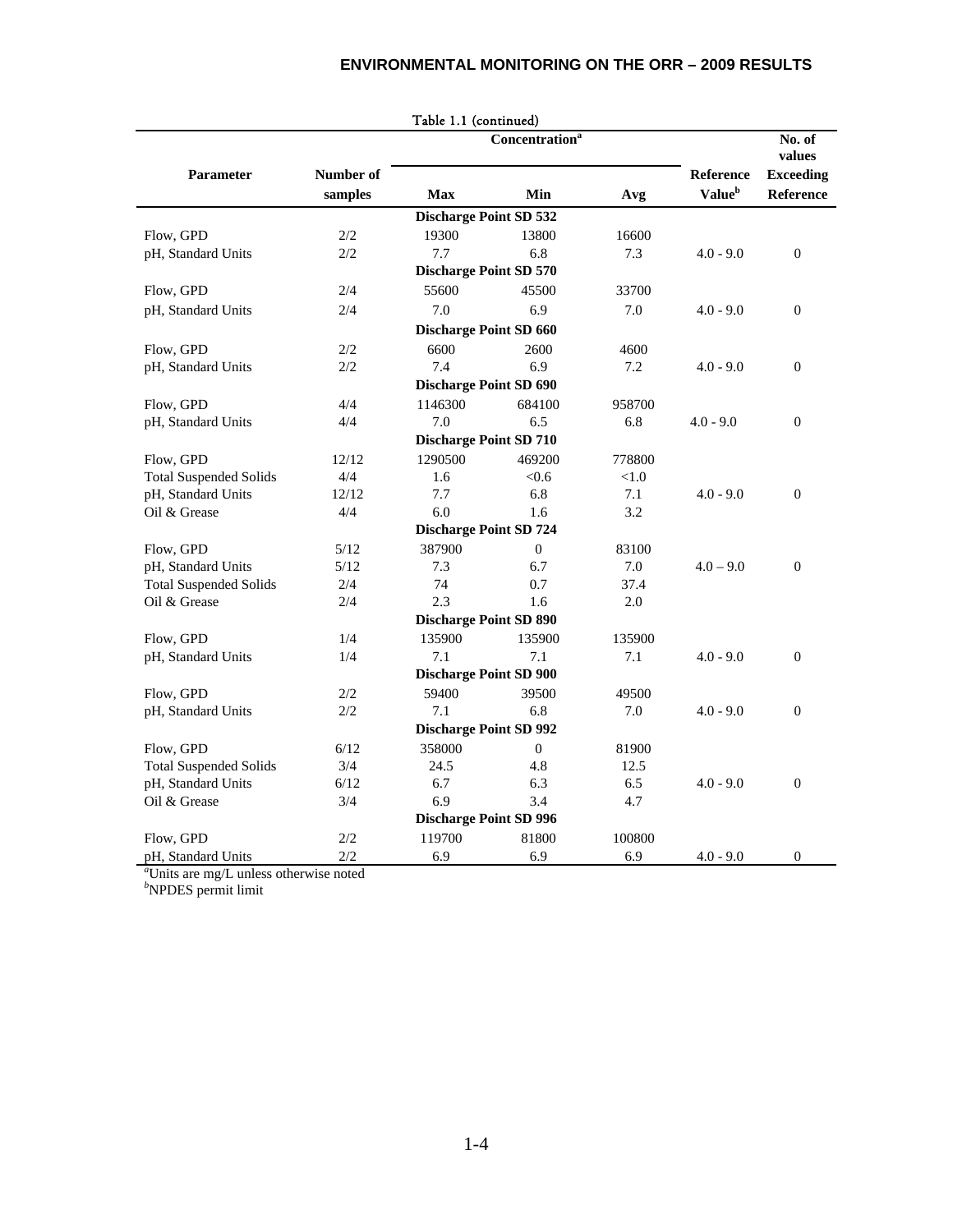|                                              | No. of  | Activity $(pCi/L)$ |      |                     |                      |                  | Percent   | Sum of the               |  |
|----------------------------------------------|---------|--------------------|------|---------------------|----------------------|------------------|-----------|--------------------------|--|
| <b>Radionuclide</b>                          | samples | Max                | Min  | Median <sup>a</sup> | Average <sup>a</sup> | <b>DCG</b>       | of DCG    | fractions of<br>the DCGs |  |
|                                              |         |                    |      |                     |                      |                  |           |                          |  |
| $U-234$                                      | 2       | 0.76               | 0.33 | 0.55                | 0.55                 | $6.0e+02$        | $1.1e-01$ | $1.1e-03$                |  |
| $U-238$                                      | 2       | 0.77               | 0.70 | 0.74                | 0.74                 | $6.0e+02$        | $1.2e-01$ | $1.2e-03$                |  |
| Beta activity (pCi/L)<br>All listed isotopes | 2       | 4.1                | 1.7  | 2.9                 | 2.9                  | $\boldsymbol{b}$ | b         | b<br>$2.3e-03$           |  |

#### **Table 1.2. Radionuclide concentrations at ETTP discharges and surface water monitoring locations:**

**K-716**

<sup>a</sup> This calculated value includes sampling results that are at or below the detection limits and/or below background activities.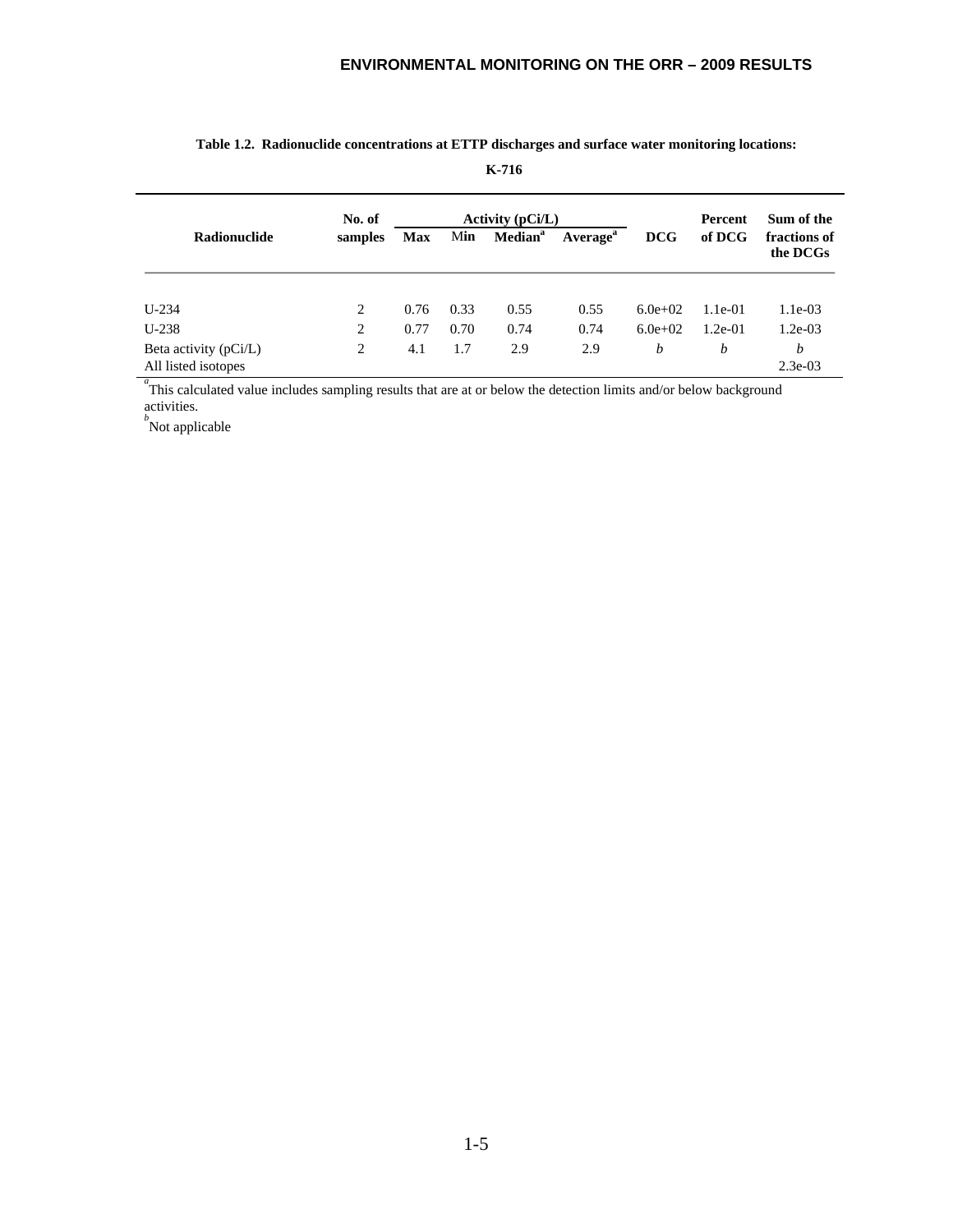|                     | No. of  |            |      | <b>Activity (pCi/L)</b> |                      |              | <b>Percent</b> | Sum of the               |
|---------------------|---------|------------|------|-------------------------|----------------------|--------------|----------------|--------------------------|
| <b>Radionuclide</b> | samples | <b>Max</b> | Min  | Median <sup>a</sup>     | Average <sup>a</sup> | <b>DCG</b>   | of DCG         | fractions of<br>the DCGs |
|                     |         |            |      |                         |                      |              |                |                          |
| $Tc-99$             | 2       | 19         | 9.9  | 14                      | 14                   | $1.0e + 0.5$ | $1.4e-02$      | $1.2e-04$                |
| $U-234$             | 2       | 1.3        | 0.90 | 1.1                     | 1.1                  | $5.0e + 02$  | $2.2e-01$      | $2.2e-03$                |
| $U-235$             | 2       | 0.30       | 0.27 | 0.27                    | 0.29                 | $6.0e+02$    | $4.8e-02$      | $4.8e-04$                |
| $U-238$             | 2       | 1.7        | 0.96 | 1.3                     | 1.3                  | $6.0e+02$    | $2.2e-01$      | $2.2e-03$                |
| Beta activity       | 2       | 9.8        | 8.7  | 9.2                     | 9.2                  | b            | b              | h                        |
| All listed isotopes |         |            |      |                         |                      |              |                | $5.0e-03$                |

| Table 1.3. Radionuclide concentrations at ETTP discharges and surface water monitoring locations: |
|---------------------------------------------------------------------------------------------------|
| K-901-A (settling basin for surface water runoff)                                                 |

<sup>a</sup> This calculated value includes sampling results that are at or below the detection limits and/or below background activities. *b* Not applicable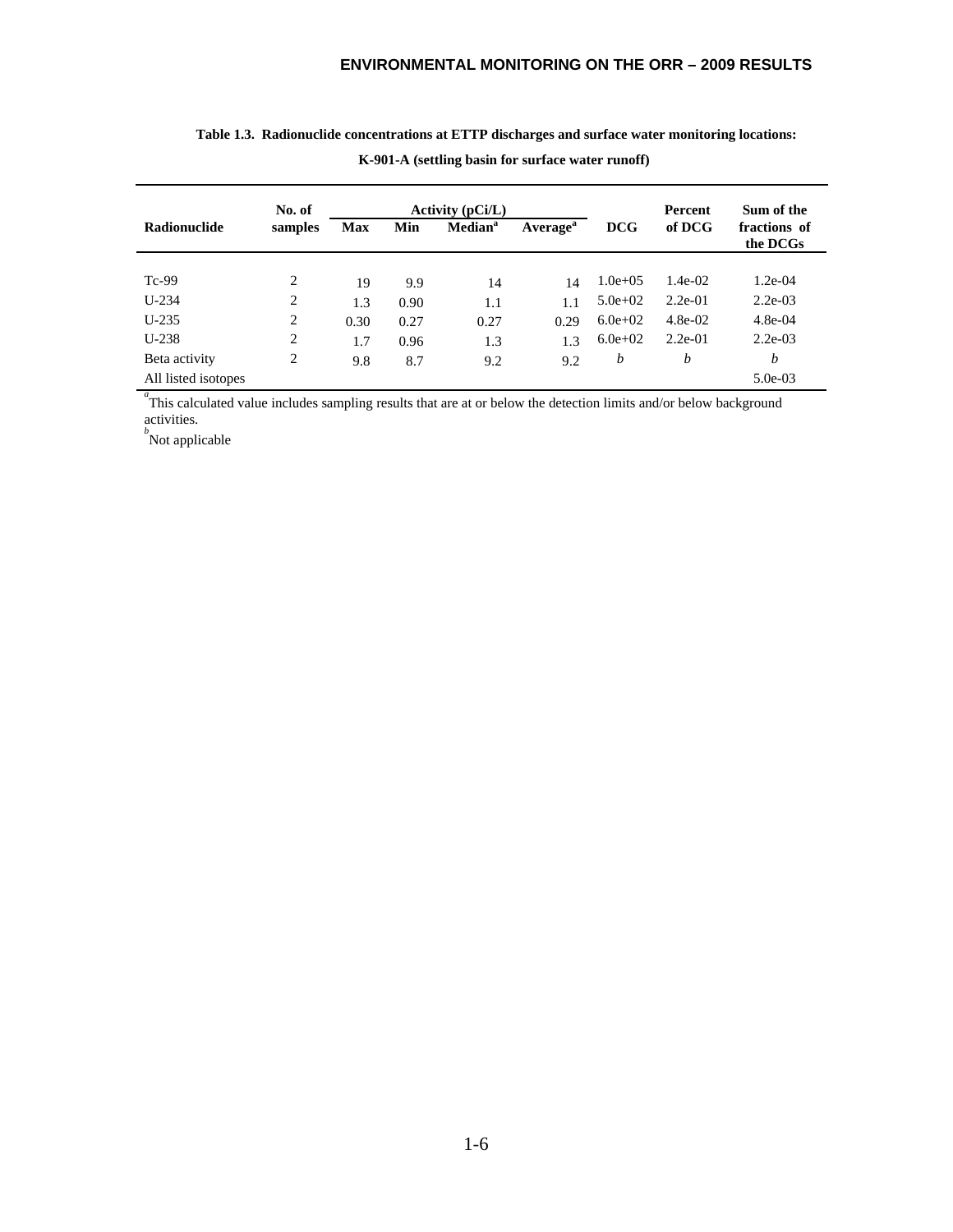|                     | No. of  |            |      | Activity $(pCi/L)$         |                      |              | <b>Percent</b> | Sum of the               |
|---------------------|---------|------------|------|----------------------------|----------------------|--------------|----------------|--------------------------|
| <b>Radionuclide</b> | samples | <b>Max</b> | Min  | <b>Median</b> <sup>a</sup> | Average <sup>a</sup> | <b>DCG</b>   | of DCG         | fractions of<br>the DCGs |
|                     |         |            |      |                            |                      |              |                |                          |
| $Tc-99$             | 2       | 12         | 7.0  | 9.5                        | 9.5                  | $1.0e + 0.5$ | $9.5e-03$      | $9.5e-0.5$               |
| $U-234$             | 2       | 1.0        | 0.69 | 0.85                       | 0.85                 | $5.0e + 02$  | $1.7e-01$      | 1.7e-03                  |
| $U-238$             | 2       | 0.5        | 0.1  | 0.3                        | 0.3                  | $6.0e+02$    | $5.0e-02$      | $5.0e-04$                |
| Beta activity       | 2       | 8.1        | 6.1  | 7.1                        | 7.1                  | b            | b              | b                        |
| All listed isotopes |         |            |      |                            |                      |              |                | $2.3e-03$                |

| Table 1.4. Radionuclide concentrations at ETTP discharges and surface water monitoring locations: |
|---------------------------------------------------------------------------------------------------|
| K-1007-B (settling basin for surface water runoff)                                                |

<sup>a</sup> This calculated value includes sampling results that are at or below the detection limits and/or below background activities. *b* Not applicable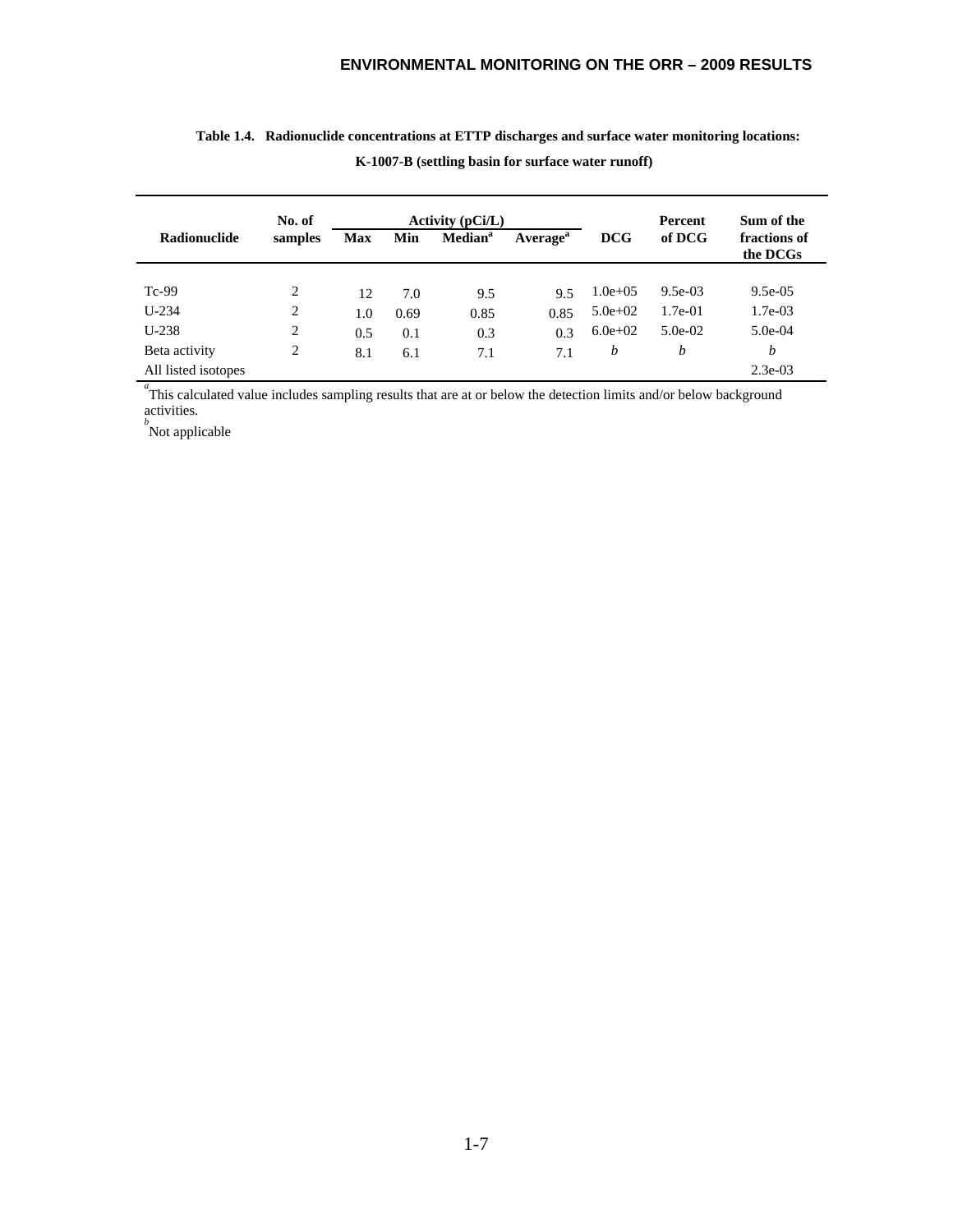| Table 1.5. Radionuclide concentrations at ETTP discharges and surface water monitoring locations: |
|---------------------------------------------------------------------------------------------------|
| K-1407-J (treated effluents from Central Neutralization Facility and K-1435 Waste Water Treatment |

| vstem) |
|--------|
|--------|

|                 | No. of  |            |         | Activity (pCi/L)          |                             |                  | Percent     | Sum of the                      |
|-----------------|---------|------------|---------|---------------------------|-----------------------------|------------------|-------------|---------------------------------|
| Radionuclide    | samples | <b>Max</b> | Min     | <b>Median<sup>a</sup></b> | <b>Average</b> <sup>a</sup> | <b>DCG</b>       | of DCG      | <b>Fractions of</b><br>the DCGs |
|                 |         |            |         |                           |                             |                  |             |                                 |
| Am-241          | 12      | 0.46       | 0.05    | 0.16                      | 0.17                        | $3.0e + 01$      | 5.6e-01     | 5.6e-03                         |
| $Co-60$         | 12      | 3.70       | $-2.2$  | 0.14                      | 0.30                        | $5.0e + 03$      | $6.0e-03$   | $6.0e-0.5$                      |
| $Cs-137$        | 12      | 130        | 1.1     | 16                        | 30                          | $3.0e + 03$      | $9.9e-01$   | $9.9e-03$                       |
| $H-3$           | 12      | 5500       | $-170$  | 1500                      | 2000                        | $2.0e + 06$      | 1.0e-01     | $1.0e-03$                       |
| Np-237          | 12      | 4.3        | $-0.01$ | 0.32                      | 0.61                        | $3.0e + 01$      | $2.0e-00$   | $2.0e-02$                       |
| Pu-238          | 12      | 1.2        | $-0.04$ | 0.15                      | 0.24                        | $4.0e + 01$      | $6.0e-01$   | $6.1e-03$                       |
| Pu-239          | 12      | 0.45       | $-0.01$ | 0.055                     | 0.16                        | $3.0e + 01$      | 5.4e-01     | 5.4e-03                         |
| $Tc-99$         | 12      | 3600       | 350     | 2400                      | 2100                        | $1.0e + 0.5$     | $2.1e-00$   | $2.1e-02$                       |
| $Th-230$        | 12      | 1.1        | 0.09    | 0.23                      | 0.34                        | $3.0e + 02$      | 1.1e-01     | 1.1e-03                         |
| Th-234          | 3       | 210        | 120     | 150                       | 160                         | $1.0e + 04$      | $1.6e + 00$ | 1.6e-02                         |
| $U-234$         | 12      | 309        | 62      | 66                        | 94                          | $5.0e + 02$      | $1.9e + 01$ | 1.9e-01                         |
| $U-235$         | 12      | 34         | 1.2     | 4.5                       | 9.1                         | $6.0e + 02$      | $1.5e+00$   | $1.5e-02$                       |
| $U-236$         | 12      | 22         | 0.64    | 2.1                       | 5.6                         | $5.0e + 02$      | $1.1e+00$   | $1.1e-02$                       |
| $U-238$         | 12      | 1700       | 37      | 140                       | 300                         | $6.0e + 02$      | $5.0e + 01$ | 5.0e-01                         |
| Alpha activity  | 12      | 2800       | 67      | 160                       | 430                         | $\boldsymbol{b}$ | b           | $\boldsymbol{b}$                |
| Beta activity   | 12      | 1200       | 210     | 520                       | 650                         | b                | b           | $\boldsymbol{b}$                |
| All listed      |         |            |         |                           |                             |                  |             | 8.0e-01                         |
| <b>Isotopes</b> |         |            |         |                           |                             |                  |             |                                 |

<sup>a</sup> This calculated value includes sampling results that are at or below the detection limits and/or below background activities.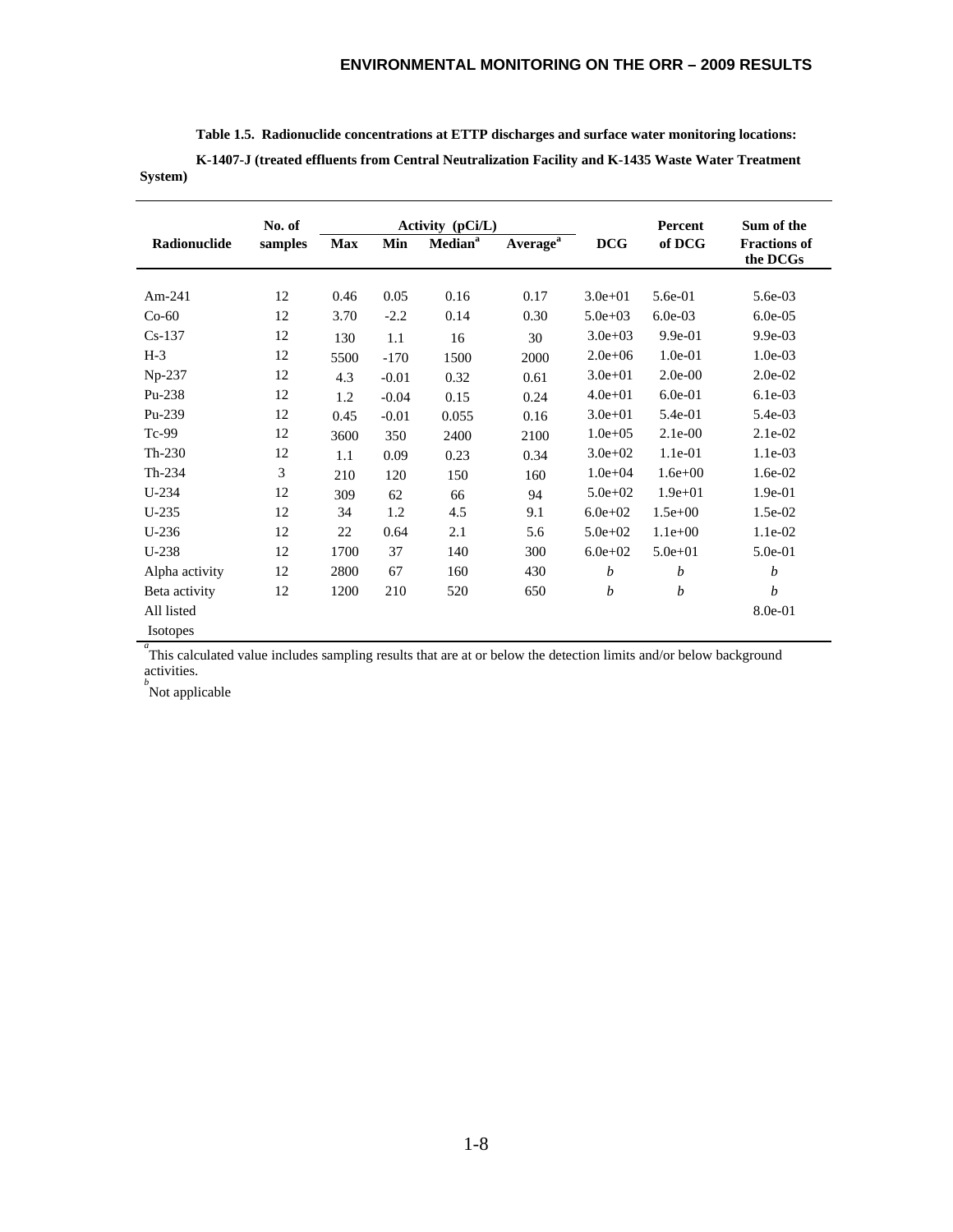|                     | No. of         |            |      | <b>Activity (pCi/L)</b> |                      |              | <b>Percent</b> | Sum of the                      |
|---------------------|----------------|------------|------|-------------------------|----------------------|--------------|----------------|---------------------------------|
| <b>Radionuclide</b> | samples        | <b>Max</b> | Min  | Median <sup>a</sup>     | Average <sup>a</sup> | <b>DCG</b>   | of DCG         | <b>Fractions of</b><br>the DCGs |
|                     |                |            |      |                         |                      |              |                |                                 |
| $Tc-99$             | $\overline{4}$ | 34         | 25   | 26                      | 28                   | $1.0e + 0.5$ | $2.8e-02$      | $2.8e-04$                       |
| $U-234$             | $\overline{4}$ | 9.6        | 7.9  | 9.2                     | 9.0                  | $5.0e + 02$  | $1.8e + 00$    | $1.8e-02$                       |
| $U-235$             | $\overline{4}$ | 0.8        | 0.52 | 0.63                    | 0.64                 | $6.0e+02$    | $1.1e-01$      | $1.1e-03$                       |
| $U-238$             | $\overline{4}$ | 4.6        | 3.6  | 4.2                     | 4.2                  | $6.0e + 02$  | $6.9e-01$      | $6.9e-03$                       |
| Alpha activity      | $\overline{4}$ | 14         | 8.2  | 13                      | 12                   | b            | b              | b                               |
| Beta activity       | 4              | 24         | 14   | 18                      | 18                   | b            | b              | b                               |
| All listed          |                |            |      |                         |                      |              |                | $2.6e-02$                       |
| <b>Isotopes</b>     |                |            |      |                         |                      |              |                |                                 |

### **Table 1.6. Radionuclide concentrations at ETTP discharges and surface water monitoring locations: K-1700 (Mitchell Branch)**

<sup>a</sup>This calculated value includes sampling results that are at or below the detection limits and/or below background activities.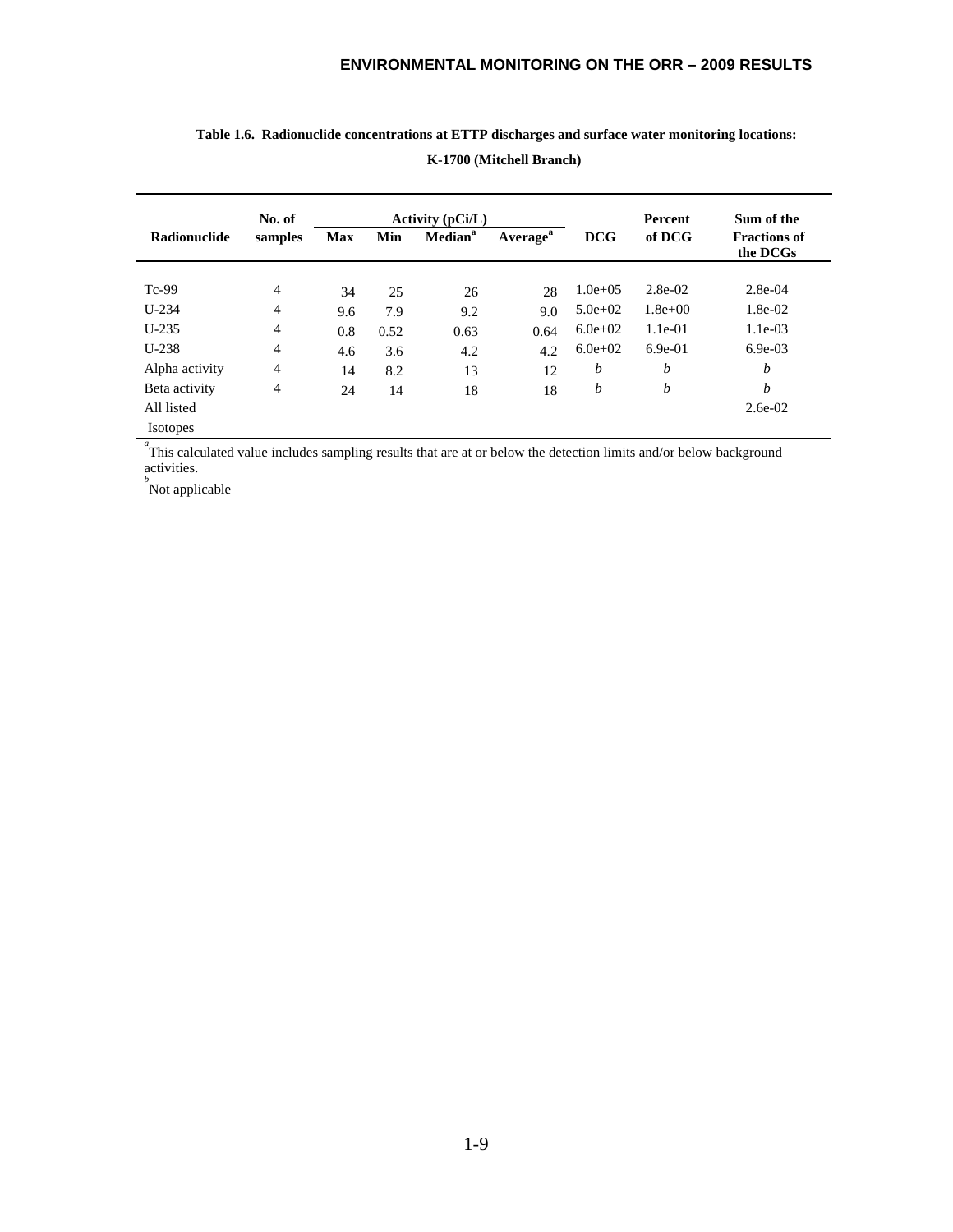|                 | No. of  |            |      | Activity $(pCi/L)$  |                             |             | Percent   | Sum of the                      |
|-----------------|---------|------------|------|---------------------|-----------------------------|-------------|-----------|---------------------------------|
| Radionuclide    | samples | <b>Max</b> | Min  | Median <sup>a</sup> | <b>Average</b> <sup>a</sup> | <b>DCG</b>  | of DCG    | <b>Fractions of</b><br>the DCGs |
|                 |         |            |      |                     |                             |             |           |                                 |
| $U-234$         | 2       | 0.54       | 0.54 | 0.54                | 0.54                        | $5.0e + 02$ | $1.1e-01$ | $1.1e-03$                       |
| $U-238$         | 2       | 0.93       | 0.57 | 0.75                | 0.75                        | $6.0e+02$   | $1.3e-01$ | $1.3e-03$                       |
| All listed      |         |            |      |                     |                             |             |           |                                 |
| <b>Isotopes</b> |         |            |      |                     |                             |             |           | $2.3e-03$                       |

#### Table 1.7. Radionuclide concentrations at ETTP discharges and surface water monitoring locations:

K-1710

<sup>a</sup>This calculated value includes sampling results that are at or below the detection limits and/or below background activities.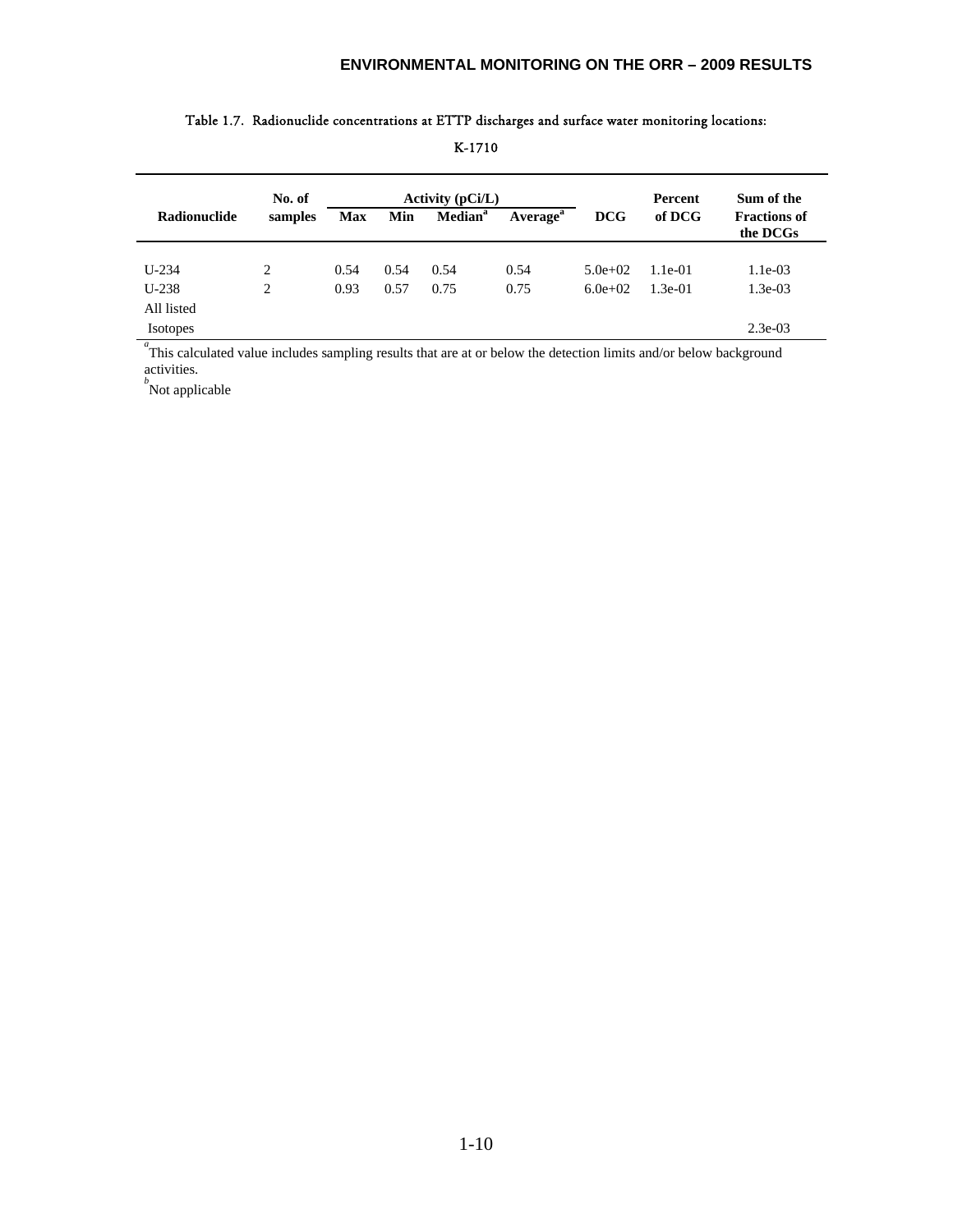# **No. of Activity (pCi/L) Percent Sum of the**  Radionuclide samples Max Min Median<sup>a</sup> Average<sup>a</sup> DCG of DCG Fractions of **the DCGs** U-234 4 0.47 -0.064 0.29 0.21 5.0e+02 4.3e-02 4.3e-04 All listed Isotopes 4.3e-04

#### Table 1.8. Radionuclide concentrations at ETTP discharges and surface water monitoring locations:

MIK 1.4

<sup>*a*</sup> The calculated value includes sampling results that are at or below the detection limits and/or below background activities.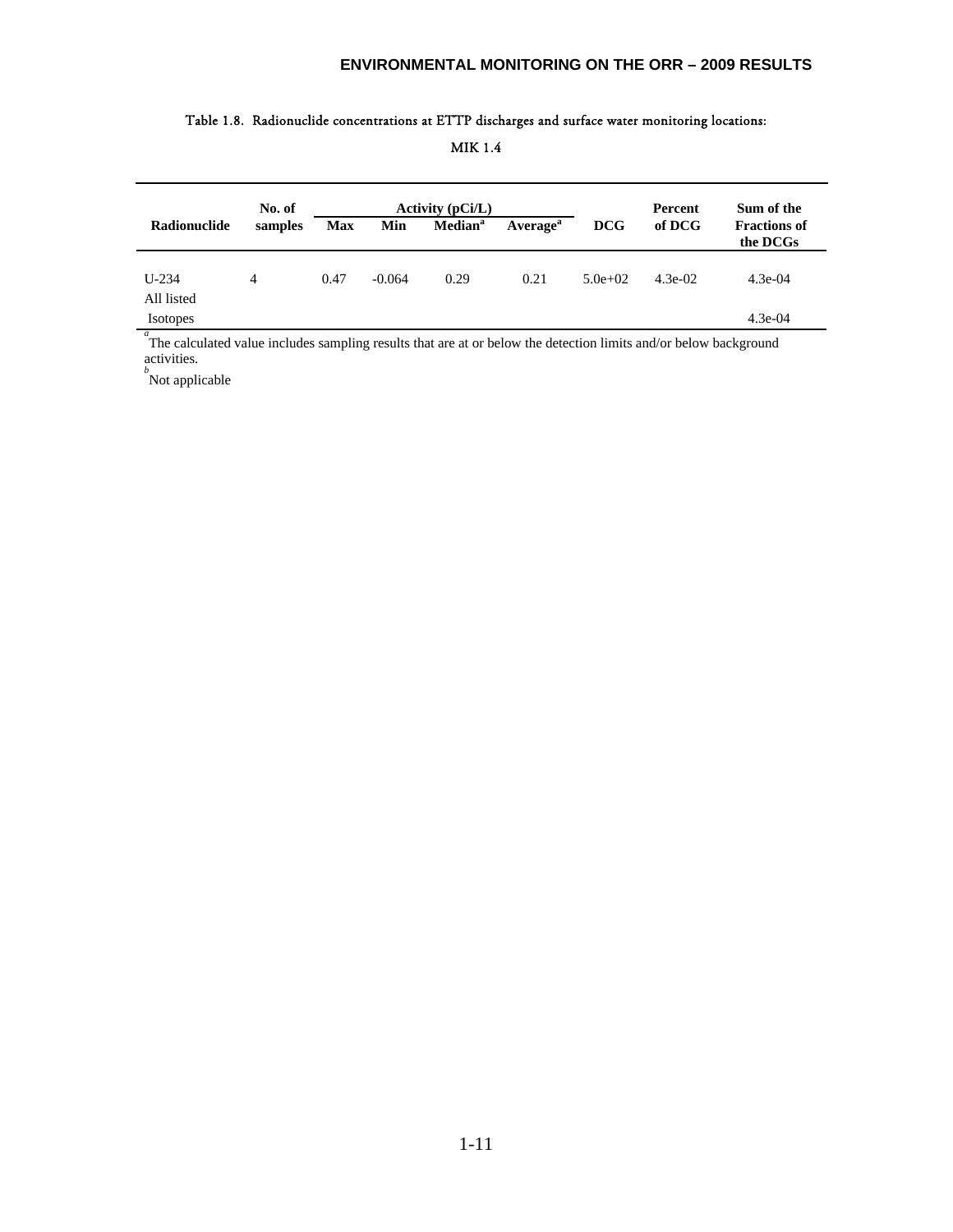|              | No. of  |            |     | Activity $(pCi/L)$ |         |     | Percent | Sum of the                      |
|--------------|---------|------------|-----|--------------------|---------|-----|---------|---------------------------------|
| Radionuclide | samples | <b>Max</b> | Min | Median             | Average | DCG | of DCG  | <b>Fractions of</b><br>the DCGs |

#### Table 1.9. Radionuclide concentrations at ETTP discharges and surface water monitoring locations: CRK16

**ALL RADIOLOGICAL MONITORING RESULTS AT CRK 16 IN 2009 WERE BELOW DETECTION**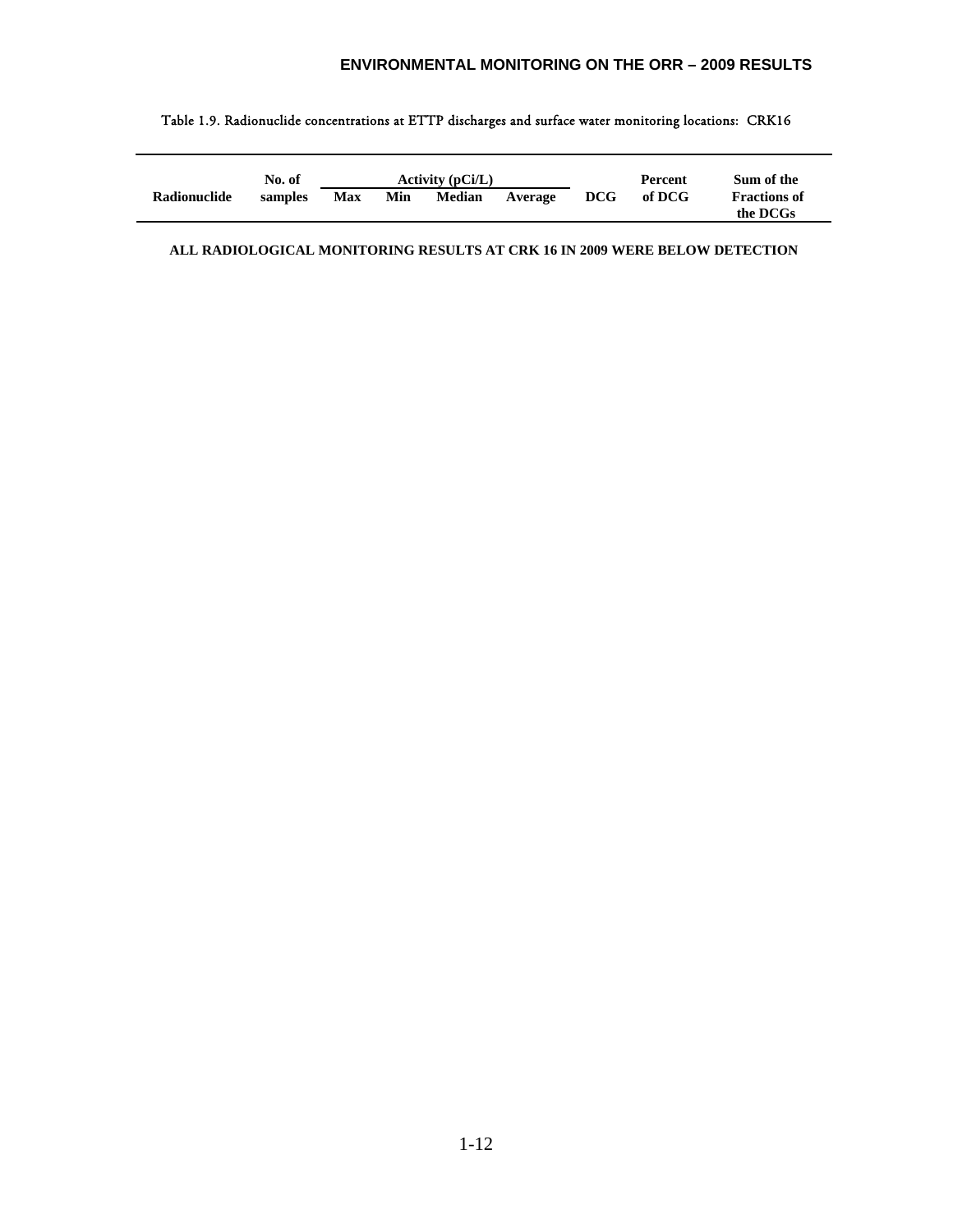|                     | No. of  |            |      | Activity $(pCi/L)$  |                      |             | Percent   | Sum of the                      |
|---------------------|---------|------------|------|---------------------|----------------------|-------------|-----------|---------------------------------|
| <b>Radionuclide</b> | samples | <b>Max</b> | Min  | Median <sup>a</sup> | Average <sup>a</sup> | DCG         | of DCG    | <b>Fractions of</b><br>the DCGs |
|                     |         |            |      |                     |                      |             |           |                                 |
| $Sb-124$            |         | 8.9        | 8.9  | 8.9                 | 8.9                  | $2.0e+04$   | $4.4e-02$ | $4.4e-04$                       |
| $U-234$             | 2       | 0.54       | 0.29 | 0.42                | 0.42                 | $5.0e+02$   | 8.37e-02  | 8.37e-04                        |
| $U-235$             | 2       | 0.32       | 0.19 | 0.26                | 0.26                 | $6.0e + 02$ | 4.31e-02  | $4.31e-04$                      |
| $U-238$             | 2       | 0.39       | 0.26 | 0.33                | 0.33                 | $6.0e+02$   | 5.44e-02  | 5.44e-04                        |
| All listed          |         |            |      |                     |                      |             |           | $2.26e-03$                      |
| <b>Isotopes</b>     |         |            |      |                     |                      |             |           |                                 |

Table 1.10. Radionuclide concentrations at ETTP discharges and surface water monitoring locations: CRK 23

<sup>a</sup> This calculated value includes sampling results that are at or below the detection limits and/or below background activities.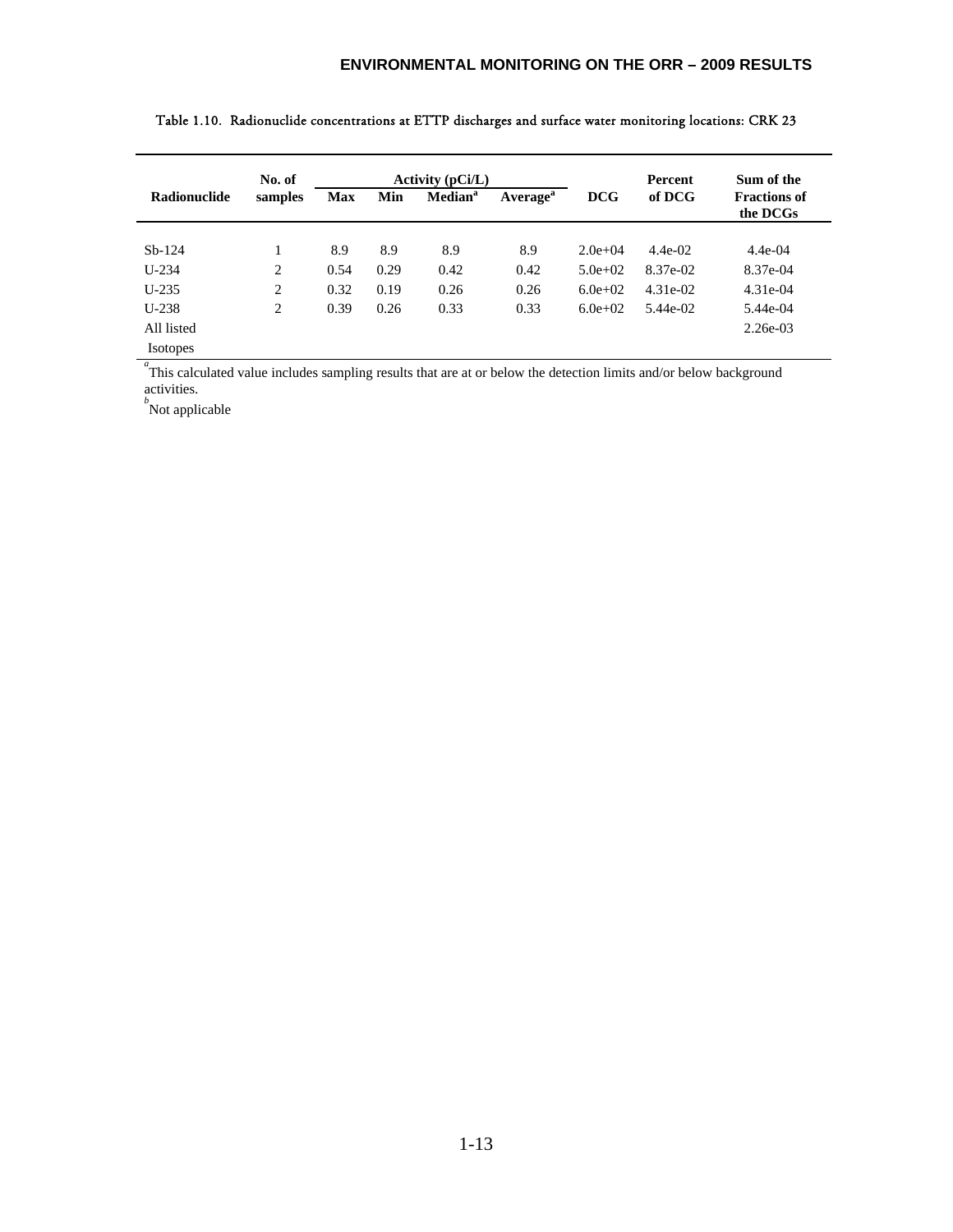|                | No. of         |            |      | Activity $(pCi/L)$         |                      |              | <b>Percent</b> | Sum of the                      |
|----------------|----------------|------------|------|----------------------------|----------------------|--------------|----------------|---------------------------------|
| Radionuclide   | samples        | <b>Max</b> | Min  | <b>Median</b> <sup>a</sup> | Average <sup>a</sup> | <b>DCG</b>   | of DCG         | <b>Fractions of</b><br>the DCGs |
|                |                |            |      |                            |                      |              |                |                                 |
| $Tc-99$        | $\overline{4}$ | 35         | 27   | 30                         | 31                   | $1.0e + 0.5$ | $3.1e-02$      | $3.1e-04$                       |
| $U-234$        | $\overline{4}$ | 11         | 5.7  | 8.9                        | 8.5                  | $5.0e+02$    | $1.7e + 00$    | $1.7e-02$                       |
| $U-235$        | $\overline{4}$ | 1.1        | 0.34 | 0.36                       | 0.53                 | $6.0e+02$    | 8.9e-02        | 8.9e-04                         |
| $U-238$        | $\overline{4}$ | 4.2        | 1.9  | 2.8                        | 2.9                  | $6.0e+02$    | $4.9e-01$      | $4.9e-03$                       |
| Alpha activity | $\overline{4}$ | 13         | 3.6  | 11                         | 9.7                  | b            | b              | B                               |
| Beta activity  | $\overline{4}$ | 16         | 12   | 14                         | 14                   | b            | b              | $\boldsymbol{b}$                |
| All listed     |                |            |      |                            |                      |              |                |                                 |
| Isotopes       |                |            |      |                            |                      |              |                |                                 |

Table 1.11. Radionuclide concentrations at ETTP discharges and surface water monitoring locations: MIK 0.45

<sup>a</sup>This calculated value includes sampling results that are at or below the detection limits and/or below background activities.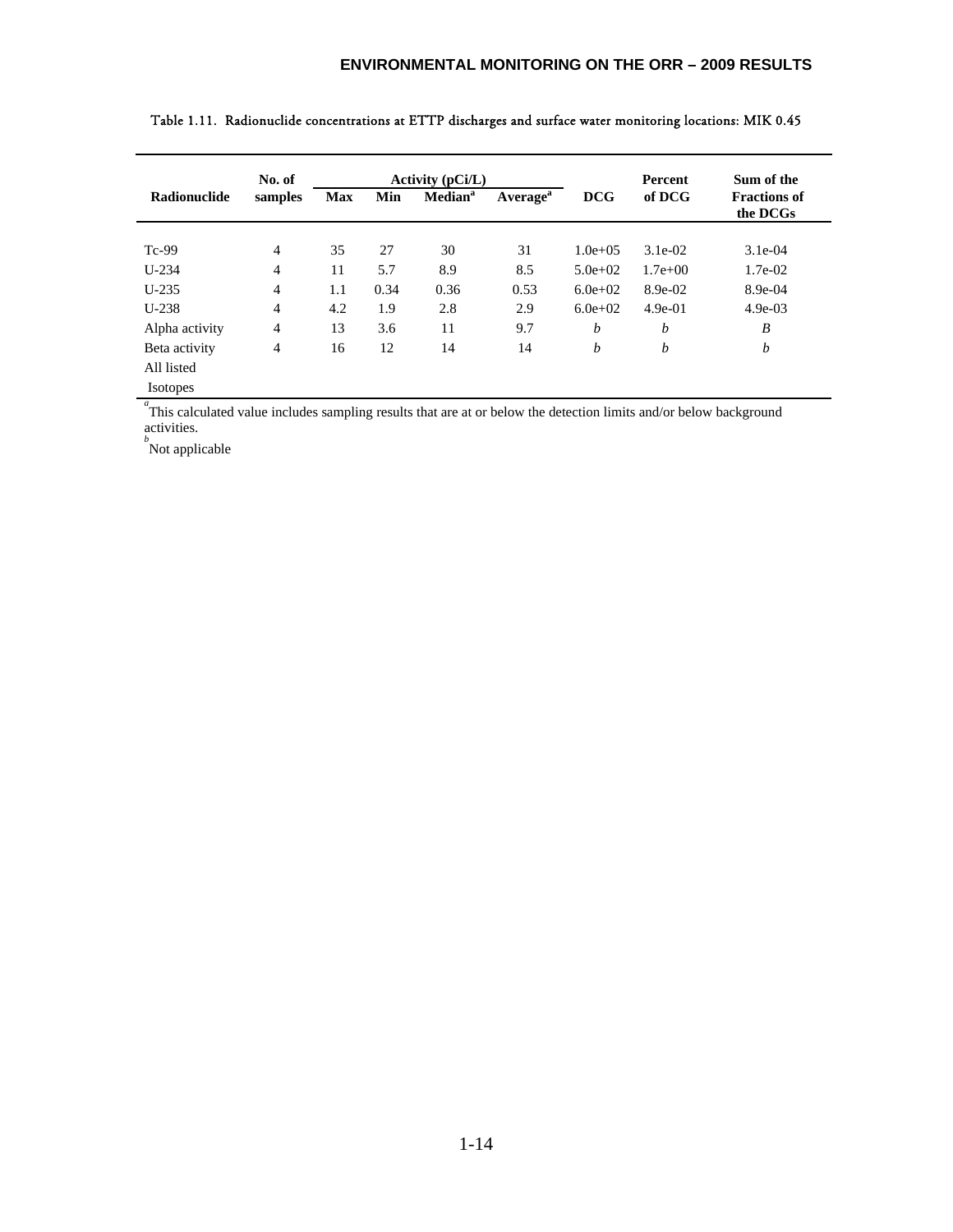|                 | No. of         |            |     | <b>Activity (pCi/L)</b>    |                      |             | Percent     | Sum of the                      |
|-----------------|----------------|------------|-----|----------------------------|----------------------|-------------|-------------|---------------------------------|
| Radionuclide    | samples        | <b>Max</b> | Min | <b>Median</b> <sup>a</sup> | Average <sup>a</sup> | <b>DCG</b>  | of DCG      | <b>Fractions of</b><br>the DCGs |
|                 |                |            |     |                            |                      |             |             |                                 |
| $Tc-99$         | $\overline{4}$ | 43         | 24  | 29                         | 31                   |             | $3.1e-02$   | $3.1e-04$                       |
| $U-234$         | $\overline{4}$ | 7.2        | 4.3 | 6.2                        | 6                    | $5.0e + 02$ | $1.2e + 00$ | $1.2e-02$                       |
| $U-235$         | $\overline{4}$ | 0.82       | 0.3 | 0.48                       | 0.52                 | $6.0e + 02$ | 8.7e-02     | 8.9e-04                         |
| $U-238$         | $\overline{4}$ | 3.0        | 1.9 | 2.3                        | 2.4                  | $6.0e+02$   | $4.0e-01$   | $4.0e-03$                       |
| Alpha activity  | $\overline{4}$ | 9.4        | 4.8 | 7.9                        | 7                    | b           | b           | b                               |
| Beta activity   | 4              | 24         | 17  | 18                         | 20                   | b           | b           | b                               |
| All listed      |                |            |     |                            |                      |             |             | 1.7e-02                         |
| <b>Isotopes</b> |                |            |     |                            |                      |             |             |                                 |

Table 1.12. Radionuclide concentrations at ETTP discharges and surface water monitoring locations: MIK 0.59

<sup>a</sup>This calculated value includes sampling results that are at or below the detection limits and/or below background activities.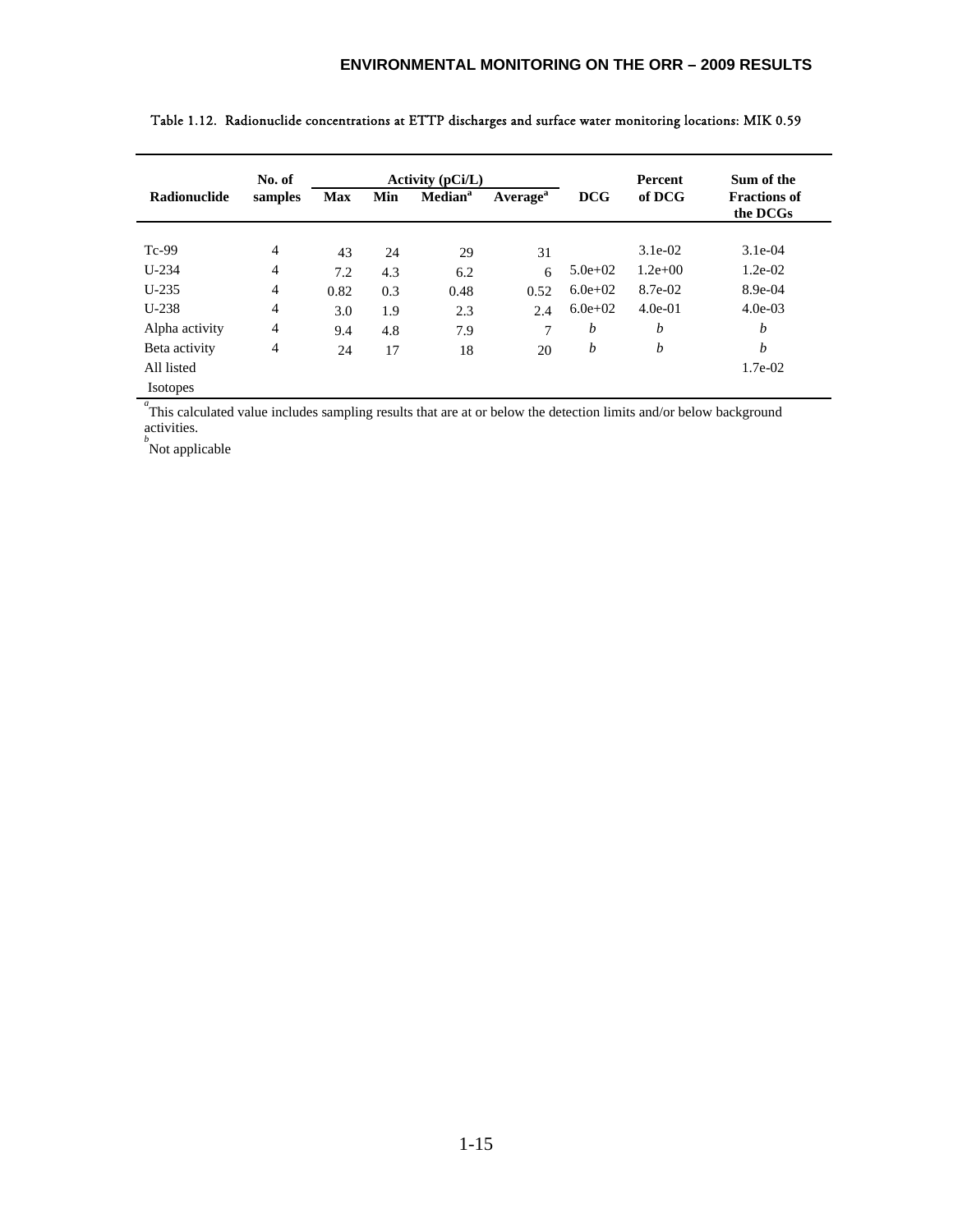| No. of         |            |      |                            |                      |                  | Percent     | Sum of the                      |
|----------------|------------|------|----------------------------|----------------------|------------------|-------------|---------------------------------|
| samples        | <b>Max</b> | Min  | <b>Median</b> <sup>a</sup> | Average <sup>a</sup> | <b>DCG</b>       | of DCG      | <b>Fractions of</b><br>the DCGs |
|                |            |      |                            |                      |                  |             |                                 |
| $\overline{4}$ | 47         | 22   | 27                         | 31                   | $1.0e + 0.5$     | $3.1e-02$   | $3.1e-04$                       |
| $\overline{4}$ | 7.2        | 3.2  | 5.1                        | 5.1                  | $5.0e + 02$      | $1.0e + 00$ | $1.0e-02$                       |
| $\overline{4}$ | 0.6        | 0.19 | 0.43                       | 0.41                 | $6.0e + 02$      | $6.8e-02$   | $6.8e-04$                       |
| $\overline{4}$ | 2.9        | 0.76 | 1.6                        | 1.7                  | $6.0e+02$        | $2.9e-01$   | $2.9e-03$                       |
| $\overline{4}$ | 8.3        | 4.8  | 6.2                        | 6.4                  | b                | b           | b                               |
| 4              | 33         | 12   | 17                         | 20                   | b                | b           | b                               |
|                |            |      |                            |                      |                  |             | $1.4e-02$                       |
|                |            |      |                            |                      |                  |             |                                 |
|                |            |      |                            |                      | Activity (pCi/L) |             |                                 |

Table 1.13. Radionuclide concentrations at ETTP discharges and surface water monitoring locations: MIK 0.71

<sup>a</sup> This calculated value includes sampling results that are at or below the detection limits and/or below background activities. *b* Not applicable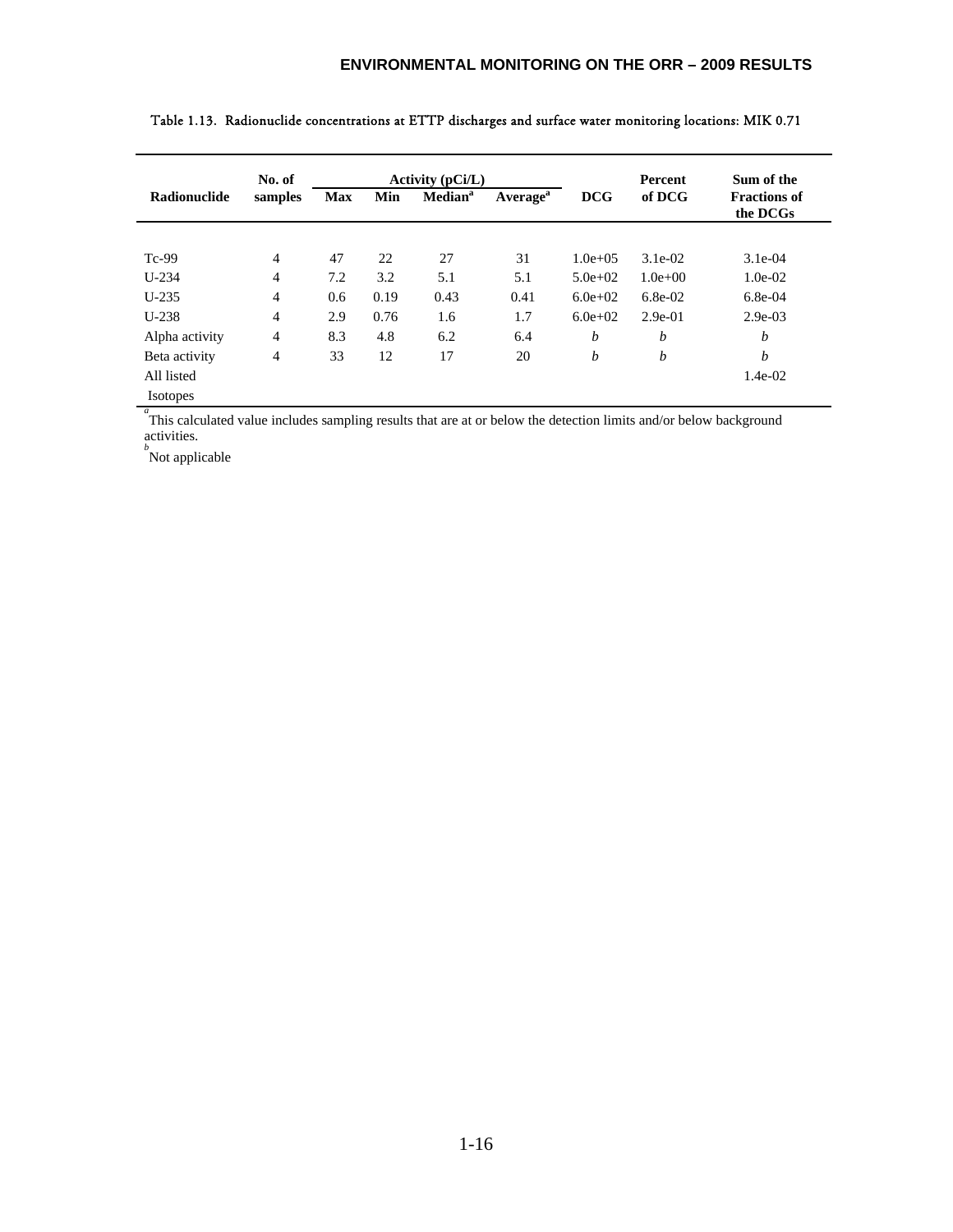|                                | Number detected/ |            | <b>Detected results</b> |       |                           | <b>Number of values</b> |
|--------------------------------|------------------|------------|-------------------------|-------|---------------------------|-------------------------|
| Parameter                      | Number of        |            |                         |       | <b>Reference</b>          | exceeding               |
|                                | <b>Samples</b>   | <b>Max</b> | Min                     | Avg   | <b>Value</b> <sup>a</sup> | Reference               |
| 1,2 Dichloroethane $(\mu g/L)$ | 1/1              | 0.6        | 0.6                     | 0.6   | 5 <sup>b</sup>            | $\overline{0}$          |
| Aluminum $(\mu g/L)$           | 2/2              | 170        | 150                     | 160   |                           | $\overline{0}$          |
| Arsenic $(\mu g/L)$            | 1/2              | 1.0        | 0.9                     | 1     | 10                        | $\boldsymbol{0}$        |
| Barium $(\mu g/L)$             | 2/2              | 34         | 33                      | 34    | 2000 <sup>b</sup>         | $\mathbf{0}$            |
| Boron $(\mu g/L)$              | 2/2              | 14         | 13                      | 14    |                           | $\boldsymbol{0}$        |
| Cadmium $(\mu g/L)$            | 1/2              | 0.13       | 0.10                    | 0.12  | 2.0                       | 0                       |
| Calcium $(\mu g/L)$            | 2/2              | 38000      | 37000                   | 37500 |                           | $\boldsymbol{0}$        |
| Chromium $(\mu g/L)$           | 2/2              | 0.52       | 0.37                    | 0.45  | 100 <sup>b</sup>          | $\boldsymbol{0}$        |
| Cobalt $(\mu g/L)$             | 1/2              | 0.27       | 0.17                    | 0.22  |                           | $\boldsymbol{0}$        |
| Copper $(\mu g/L)$             | 2/2              | 0.84       | 0.61                    | 0.73  | 13                        | $\boldsymbol{0}$        |
| Dissolved oxygen $(mg/L)$      | 2/2              | 11         | 8.8                     | 9.8   | 5.0 min                   | $\boldsymbol{0}$        |
| Iron $(\mu g/L)$               | 2/2              | 240        | 170                     | 210   |                           | $\boldsymbol{0}$        |
| Lead $(\mu g/L)$               | 2/2              | 0.55       | 0.53                    | 0.54  | 65                        | $\boldsymbol{0}$        |
| Lithium $(\mu g/L)$            | 2/2              | 4.1        | 2.8                     | 3.5   |                           | $\boldsymbol{0}$        |
| Magnesium $(\mu g/L)$          | 2/2              | 11000      | 10000                   | 10500 |                           | $\boldsymbol{0}$        |
| Manganese $(\mu g/L)$          | 2/2              | 47         | 40                      | 44    |                           | $\boldsymbol{0}$        |
| Mercury $(ng/L)$               | 1/1              | 1.7        | 1.7                     | 1.7   | 51                        | $\boldsymbol{0}$        |
| Nickel $(\mu g/L)$             | 2/2              | 0.74       | 0.72                    | 0.73  | 470                       | $\boldsymbol{0}$        |
| pH (standard units)            | 2/2              | 7.7        | 7.1                     | 7.4   | $6.5 - 8.5$               | $\boldsymbol{0}$        |
| Potassium $(\mu g/L)$          | 2/2              | 2000       | 2000                    | 2000  |                           | $\boldsymbol{0}$        |
| Sodium $(\mu g/L)$             | 2/2              | 7800       | 6900                    | 7400  |                           | $\boldsymbol{0}$        |
| Temperature $(C^{\circ})$      | 2/2              | 18         | 9.8                     | 14.05 |                           | $\boldsymbol{0}$        |
| Vanadium (µg/L)                | 2/2              | 0.68       | 0.64                    | 0.66  |                           | $\boldsymbol{0}$        |
| Zinc $(\mu g/L)$               | 2/2              | 1.6        | 1.5                     | 1.6   | 120                       | $\overline{0}$          |

#### **Table 1.14. 2009 ETTP parameters detected at CRK-16**

<sup>*a*</sup> All reference values are Tennessee Water Quality Criteria for fish and aquatic life or recreation.

<sup>b</sup> Reference values are Tennessee Water Quality Criteria for Domestic Water Supply.

.

 $\overline{a}$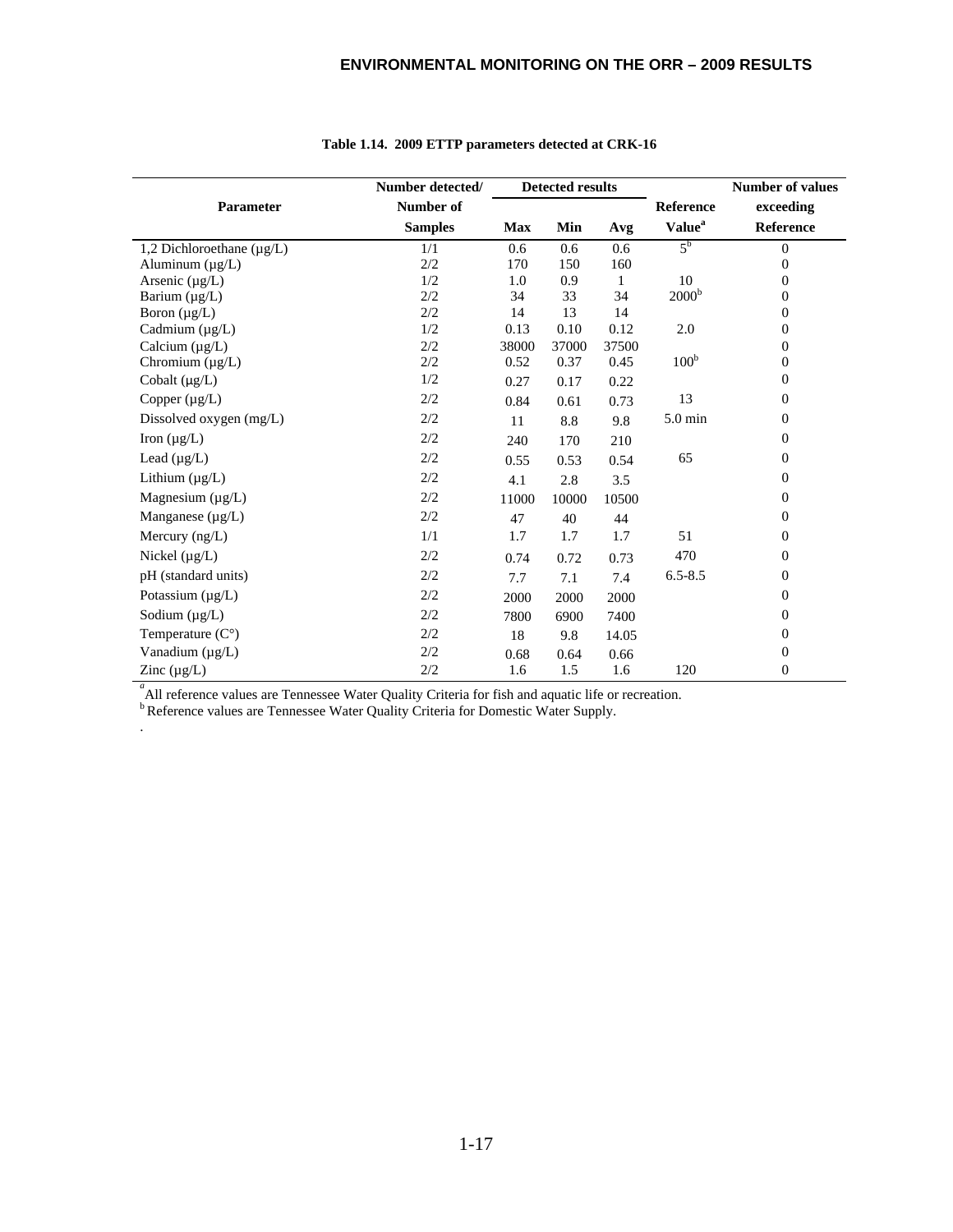|                                | <b>Number</b><br>detected/ |            | <b>Detected results</b> |       |                           | Number of<br>values |
|--------------------------------|----------------------------|------------|-------------------------|-------|---------------------------|---------------------|
| Parameter                      | number of                  |            |                         |       | Reference                 | <b>Exceeding</b>    |
|                                | <b>Samples</b>             | <b>Max</b> | Min                     | Avg   | <b>Value</b> <sup>a</sup> | Reference           |
| 1,2-Dichloroethane( $\mu$ g/L) | 1/2                        | 0.67       | $\langle 2 \rangle$     | < 1.4 | $5^{\rm b}$               | $\mathbf{0}$        |
| Aluminum $(\mu g/L)$           | 2/2                        | 150        | 150                     | 150   |                           | $\Omega$            |
| Barium $(\mu g/L)$             | 2/2                        | 33         | 33                      | 33    |                           | $\overline{0}$      |
| Boron $(\mu g/L)$              | 2/2                        | 17         | 13                      | 15    |                           | $\mathbf{0}$        |
| Cadmium $(\mu g/L)$            | 1/2                        | 0.14       | 0.1                     | 0.12  | 2.0                       | $\overline{0}$      |
| Calcium $(\mu g/L)$            | 2/2                        | 37000      | 37000                   | 37000 |                           | $\mathbf{0}$        |
| Chromium $(\mu g/L)$           | 1/2                        | 1.8        | 0.14                    | 0.97  | 100 <sup>b</sup>          | $\overline{0}$      |
| Copper $(\mu g/L)$             | 1/2                        | 0.91       | 0.34                    | 0.63  | 13                        | $\mathbf{0}$        |
| Dissolved oxygen (mg/L)        | 2/2                        | 10         | 9.4                     | 9.7   | 5.0 min                   | $\overline{0}$      |
| Iron $(\mu g/L)$               | 2/2                        | 210        | 170                     | 190   |                           | $\overline{0}$      |
| Lead $(\mu g/L)$               | $2/2$                      | 0.6        | 0.52                    | 0.56  | 65                        | $\overline{0}$      |
| Lithium $(\mu g/L)$            | 2/2                        | 4.1        | 2.8                     | 3.5   |                           | $\overline{0}$      |
| Magnesium $(\mu g/L)$          | 2/2                        | 11000      | 10000                   | 10500 |                           | $\mathbf{0}$        |
| Manganese $(\mu g/L)$          | 2/2                        | 42         | 37                      | 40    |                           | $\overline{0}$      |
| Nickel $(\mu g/L)$             | 1/2                        | 1.4        | 0.24                    | 0.82  | 470                       | $\mathbf{0}$        |
| pH (standard units)            | 2/2                        | 7.4        | 7.2                     | 7.3   | $6.5 - 8.5$               | $\overline{0}$      |
| Potassium $(\mu g/L)$          | 2/2                        | 2000       | 2000                    | 2000  |                           | $\mathbf{0}$        |
| Selenium $(\mu g/L)$           | 1/2                        | 0.57       | 0.53                    | 0.55  | 20                        | $\overline{0}$      |
| Sodium $(\mu g/L)$             | 2/2                        | 7800       | 6900                    | 7400  |                           | $\Omega$            |
| Temperature $(C^{\circ})$      | 2/2                        | 16         | 9.4                     | 13    |                           | $\overline{0}$      |
| Vanadium (µg/L)                | 1/2                        | 0.59       | 0.14                    | 0.37  |                           | $\mathbf{0}$        |
| Zinc $(\mu g/L)$               | 2/2                        | 11         | 1.6                     | 6.3   | 120                       | $\boldsymbol{0}$    |

#### **Table 1.15. 2009 ETTP parameters detected at CRK-23**

<sup>a</sup> All reference values are Tennessee Water Quality Criteria for fish and aquatic life or recreation.

<sup>b</sup> Reference values are Tennessee Water Quality Criteria for Domestic Water Supply.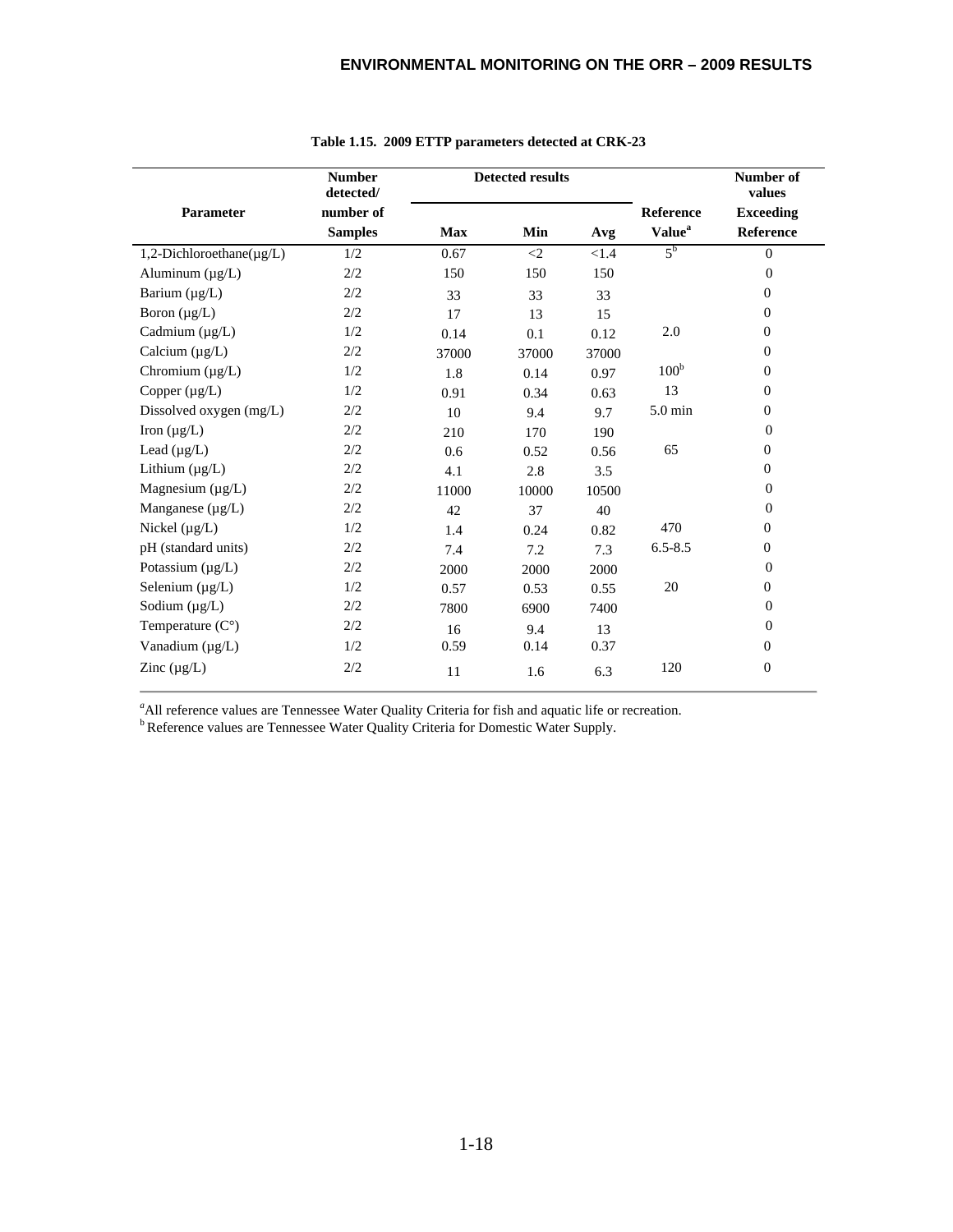|                           | Number detected/ |                | <b>Detected results</b> |       |                 | <b>Number of values</b> |  |
|---------------------------|------------------|----------------|-------------------------|-------|-----------------|-------------------------|--|
| Parameter                 | Number of        |                |                         |       | Reference       | <b>Exceeding</b>        |  |
|                           | <b>Samples</b>   | <b>Max</b>     | Min                     | Avg   | <b>Value</b>    | <b>Reference</b>        |  |
| Alumnum $(\mu g/L)$       | 2/2              | 570            | 200                     | 390   | 5.0 min         | $\Omega$                |  |
| Barium $(\mu g/L)$        | 2/2              | 40             | 33                      | 37    |                 | $\Omega$                |  |
| Boron $(\mu g/L)$         | 2/2              | 20             | 18                      | 19    |                 | $\mathbf{0}$            |  |
| Calcium $(\mu g/L)$       | 2/2              | 32000          | 26000                   | 29000 |                 | $\Omega$                |  |
| Chromium (µg/L)           | 2/2              | 0.92           | 0.78                    | 0.85  |                 | $\Omega$                |  |
| Cobalt $(\mu g/L)$        | 1/2              | 0.3            | 0.27                    | 0.29  |                 | $\Omega$                |  |
| Copper $(\mu g/L)$        | 2/2              | 1.1            | 0.71                    | 0.91  | 13              | $\Omega$                |  |
| Dissolved Oxygen (mg/L)   | 2/2              | 11             | 7.7                     | 9.3   | $5 \text{ min}$ | $\mathbf{0}$            |  |
| Iron $(\mu g/L)$          | 2/2              | 640            | 380                     | 510   |                 | $\Omega$                |  |
| Lead $(\mu g/L)$          | 2/2              | 1.1            | 0.6                     | 0.85  | 65              | $\Omega$                |  |
| Lithium $(\mu g/L)$       | 2/2              | $\overline{4}$ | 1.7                     | 2.9   |                 | $\mathbf{0}$            |  |
| Magnesium $(\mu g/L)$     | 2/2              | 7600           | 6700                    | 7200  |                 | $\mathbf{0}$            |  |
| Manganese $(\mu g/L)$     | 2/2              | 110            | 64                      | 87    |                 | $\Omega$                |  |
| Mercury $(ng/L)$          | 2/2              | 28             | 24                      | 26    | 51              | $\Omega$                |  |
| Nickel $(\mu g/L)$        | 2/2              | 1.8            | 1.7                     | 1.8   | 470             | $\mathbf{0}$            |  |
| Potassium $(\mu g/L)$     | 2/2              | 2000           | 1300                    | 1650  |                 | $\Omega$                |  |
| pH (standard units)       | 2/2              | 7              | 7                       | 7     | $6.5 - 8.5$     | $\mathbf{0}$            |  |
| Sodium $(\mu g/L)$        | 2/2              | 4400           | 3200                    | 3800  |                 | $\Omega$                |  |
| Temperature $(C^{\circ})$ | 2/2              | 20             | 8                       | 14    |                 | $\mathbf{0}$            |  |
| Vanadium (µg/L)           | 2/2              | 1              | 0.43                    | 0.72  |                 | $\mathbf{0}$            |  |
| Zinc $(\mu g/L)$          | 2/2              | 13             | 3.4                     | 8.2   | 120             | $\mathbf{0}$            |  |

**Table 1.16. 2009 ETTP parameters detected at K-716**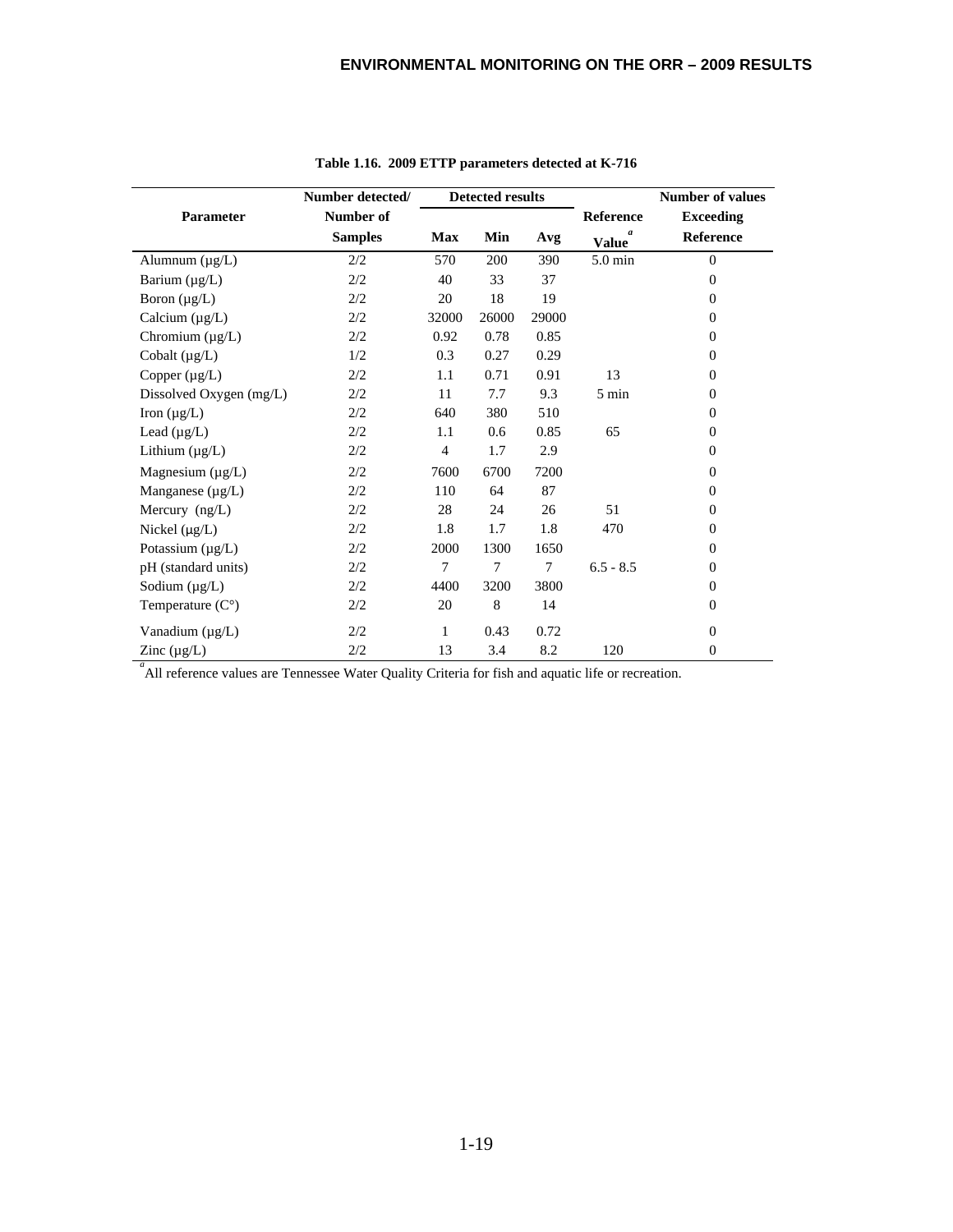|                           | Number detected/ |            | <b>Detected Results</b> |       |                   | <b>Number of values</b> |
|---------------------------|------------------|------------|-------------------------|-------|-------------------|-------------------------|
| Parameter                 | number of        |            |                         |       | <b>Reference</b>  | exceeding               |
|                           | <b>Samples</b>   | <b>Max</b> | Min                     | Avg   | a<br><b>Value</b> | reference               |
| Aluminum (µg/L)           | 2/2              | 550        | 180                     | 370   |                   | $\mathbf{0}$            |
| Arsenic $(\mu g/L)$       | 1/2              | 1.6        | 0.95                    | 1.3   | 10                | $\theta$                |
| Barium $(\mu g/L)$        | 2/2              | 53         | 31                      | 42    |                   | $\theta$                |
| Beryllium $(\mu g/L)$     | 2/2              | 0.082      | 0.049                   | 0.066 |                   | $\Omega$                |
| Boron $(\mu g/L)$         | 2/2              | 21         | 9                       | 15    |                   | $\mathbf{0}$            |
| Cadmium $(\mu g/L)$       | 1/2              | 0.14       | 0.1                     | 0.12  | 2.0               | $\theta$                |
| Calcium $(\mu g/L)$       | 2/2              | 50000      | 44000                   | 47000 |                   | $\Omega$                |
| Chromium $(\mu g/L)$      | 2/2              | 7.8        | 6                       | 7.2   |                   | $\mathbf{0}$            |
| Cobalt $(\mu g/L)$        | 1/2              | 0.42       | 0.27                    | 0.35  |                   | $\theta$                |
| Copper $(\mu g/L)$        | 2/2              | 1.8        | 1.3                     | 1.6   | 13                | $\theta$                |
| Dissolved Oxygen (mg/L)   | 2/2              | 13         | 5.1                     | 8.9   | $5.0 \text{ min}$ | $\mathbf{0}$            |
| Iron $(\mu g/L)$          | 2/2              | 940        | 280                     | 610   |                   | $\Omega$                |
| Lead $(\mu g/L)$          | 2/2              | 1.2        | 0.94                    | 1.1   | 65                | $\theta$                |
| Lithium $(\mu g/L)$       | 2/2              | 2.4        | 0.45                    | 1.7   |                   | $\mathbf{0}$            |
| Magnesium $(\mu g/L)$     | $2/2$            | 14000      | 12000                   | 13000 |                   | $\theta$                |
| Manganese (µg/L)          | 2/2              | 85         | 24                      | 55    |                   | $\theta$                |
| Mercury $(ng/L)$          | 1/1              | 6.8        | 6.8                     | 6.8   | 51                | $\theta$                |
| Nickel $(\mu g/L)$        | 2/2              | 1.8        | 1.2                     | 1.5   | 470               | $\mathbf{0}$            |
| pH (standard units)       | 2/2              | 7          | 6.8                     | 6.9   | $6.5 - 8.5$       | $\theta$                |
| Potassium $(\mu g/L)$     | 2/2              | 1500       | 1200                    | 1400  |                   | $\theta$                |
| Sodium $(\mu g/L)$        | 2/2              | 1100       | 870                     | 990   |                   | $\Omega$                |
| Temperature $(C^{\circ})$ | 2/2              | 23         | 4.8                     | 14    |                   | $\mathbf{0}$            |
| Vanadium (µg/L)           | 2/2              | 1.3        | 0.65                    | 1.1   |                   | $\theta$                |
| Zinc $(\mu g/L)$          | 2/2              | 19         | 16                      | 18    | 120               | $\theta$                |

**Table 1.17. 2009 ETTP parameters detected at K-901-A**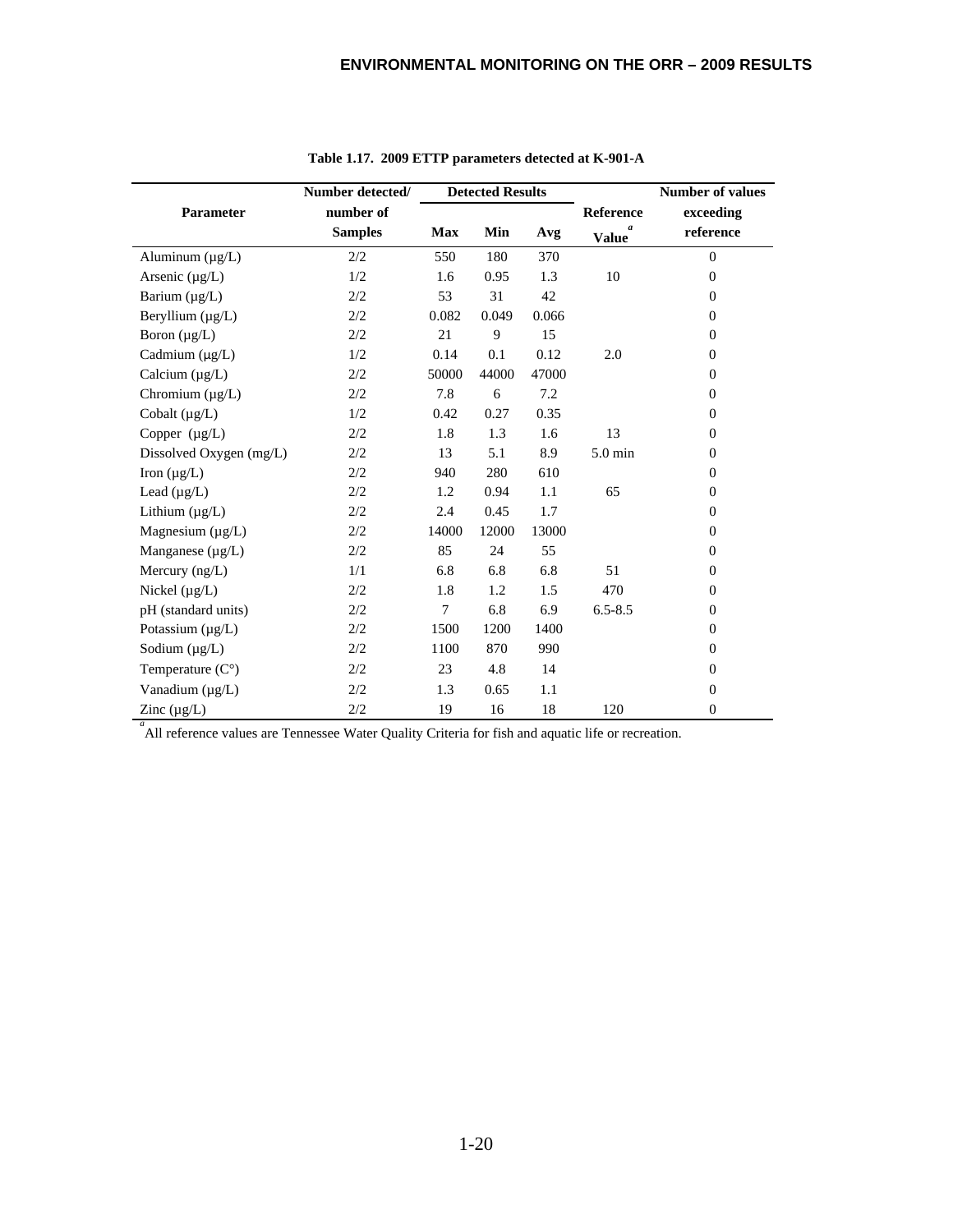|                           | Number detected/ |            | <b>Detected results</b> |       |                           | <b>Number of values</b> |
|---------------------------|------------------|------------|-------------------------|-------|---------------------------|-------------------------|
| Parameter                 | number of        |            |                         |       | <b>Reference</b>          | exceeding               |
|                           | samples          | <b>Max</b> | Min                     | Avg   | <b>Value</b> <sup>a</sup> | reference               |
| Aluminum $(\mu g/L)$      | $2/2$            | 900        | 460                     | 680   |                           | $\mathbf{0}$            |
| Barium $(\mu g/L)$        | $2/2$            | 38         | 30                      | 34    |                           | $\boldsymbol{0}$        |
| Beryllium (µg/L)          | 1/2              | 0.07       | 0.038                   | 0.054 |                           | $\mathbf{0}$            |
| Boron $(\mu g/L)$         | $2/2$            | 18         | 11                      | 14.5  |                           | $\boldsymbol{0}$        |
| Cadmium $(\mu g/L)$       | 2/2              | 0.16       | 0.16                    | 0.16  | 2.0                       | $\theta$                |
| Calcium $(\mu g/L)$       | 2/2              | 47000      | 34000                   | 41000 |                           | $\mathbf{0}$            |
| Chromium $(\mu g/L)$      | 2/2              | 2.5        | 1.5                     | 2     |                           | $\theta$                |
| Cobalt $(\mu g/L)$        | 2/2              | 0.43       | 0.25                    | 0.34  |                           | $\mathbf{0}$            |
| Copper $(\mu g/L)$        | $2/2$            | 5.2        | 1.5                     | 3.4   | 13                        | $\mathbf{0}$            |
| Dissolved Oxygen (mg/L)   | $2/2$            | 12         | 9.6                     | 11    | $5.0 \text{ min}$         | $\mathbf{0}$            |
| Iron $(\mu g/L)$          | 2/2              | 820        | 570                     | 700   |                           | $\mathbf{0}$            |
| Lead $(\mu g/L)$          | $2/2$            | 1.6        | 1.2                     | 1.4   | 65                        | $\theta$                |
| Lithium $(\mu g/L)$       | 2/2              | 3          | 2.1                     | 2.6   |                           | $\overline{0}$          |
| Magnesium (µg/L)          | 2/2              | 10000      | 8200                    | 9100  |                           | $\mathbf{0}$            |
| Manganese $(\mu g/L)$     | 2/2              | 150        | 110                     | 130   |                           | $\overline{0}$          |
| Mercury $(ng/L)$          | 1/1              | 17         | 17                      | 17    | 51                        | $\overline{0}$          |
| Nickel $(\mu g/L)$        | $2/2$            | 7.1        | 2.4                     | 4.8   | 470                       | $\mathbf{0}$            |
| pH (standard units)       | $2/2$            | 7.9        | 7.1                     | $7.5$ | $6.5 - 8.5$               | $\boldsymbol{0}$        |
| Potassium $(\mu g/L)$     | 2/2              | 2500       | 2400                    | 2500  |                           | $\mathbf{0}$            |
| Silver $(\mu g/L)$        | 1/2              | 0.29       | 0.27                    | 0.28  | 3.2                       | $\theta$                |
| Sodium $(\mu g/L)$        | $2/2$            | 3400       | 3000                    | 3200  |                           | $\mathbf{0}$            |
| Temperature $(C^{\circ})$ | 2/2              | 26         | 7                       | 16    |                           | $\theta$                |
| Vanadium (µg/L)           | 2/2              | 1.5        | 1.5                     | 1.5   |                           | $\mathbf{0}$            |
| Zinc $(\mu g/L)$          | 2/2              | 46         | 16                      | 31    | 120                       | $\mathbf{0}$            |

#### **Table 1.18. 2009 ETTP parameters detected at K-1007-B**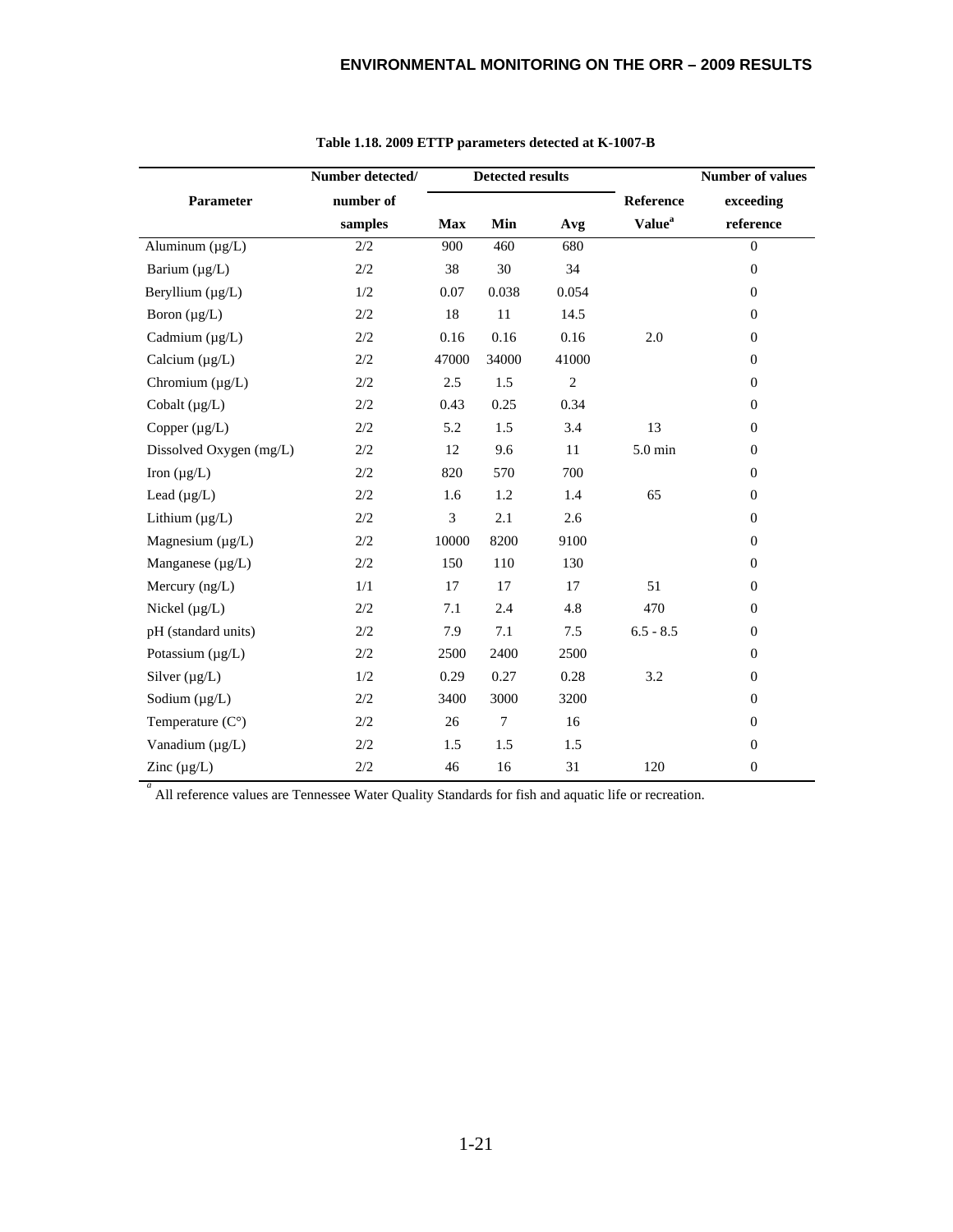|                                      | <b>Number</b><br>detected/ |             | <b>Detected results</b> |         |                           | Number of<br>values |
|--------------------------------------|----------------------------|-------------|-------------------------|---------|---------------------------|---------------------|
| Parameter                            | number of                  |             |                         |         | Reference                 | exceeding           |
|                                      | <b>Samples</b>             | <b>Max</b>  | Min                     | Avg     | <b>Value</b> <sup>a</sup> | reference           |
| 1,1-Dichloroethane $(\mu g/L)$       | 4/4                        | 1.5         | 0.95                    | 1.2     |                           | $\boldsymbol{0}$    |
| 1,2 Dichloroethane $(\mu g/L)$       | 2/4                        | $\langle 2$ | 0.25                    | < 1.3   | 370                       | $\boldsymbol{0}$    |
| 1,1 Dichloroethene $(\mu g/L)$       | 4/4                        | 1.1         | 0.65                    | 0.84    | 7100                      | $\boldsymbol{0}$    |
| 1,1,1 Trichloroethane (µg/L)         | 3/4                        | $\langle 2$ | 0.19                    | < 0.69  |                           | $\boldsymbol{0}$    |
| Aluminum $(\mu g/L)$                 | 4/4                        | 460         | 32                      | 170     |                           | $\boldsymbol{0}$    |
| Arsenic $(\mu g/L)$                  | 1/4                        | 0.95        | 0.67                    | 0.84    | 10.0                      | $\boldsymbol{0}$    |
| Barium $(\mu g/L)$                   | 4/4                        | 74          | 48                      | 59      |                           | $\boldsymbol{0}$    |
| Beryllium (µg/L)                     | 2/4                        | 0.049       | 0.037                   | 0.041   |                           | $\boldsymbol{0}$    |
| Boron $(\mu g/L)$                    | 4/4                        | 46          | 23                      | 31      | 1400                      | $\boldsymbol{0}$    |
| Bromoform (µg/L)                     | 1/4                        | $\leq$      | 0.34                    | $<1.6$  |                           | $\boldsymbol{0}$    |
| Calcium $(\mu g/L)$                  | 4/4                        | 90000       | 54000                   | 70000   |                           | $\boldsymbol{0}$    |
| Carbon tetrachloride (µg/L)          | 4/4                        | 7.2         | 1.2                     | 3.9     | 16                        | $\boldsymbol{0}$    |
| Chloroethane (µg/L)                  | 1/4                        | $\langle 2$ | 0.44                    | $<1.6$  |                           | $\boldsymbol{0}$    |
| Chloroform (µg/L)                    | 4/4                        | 2.6         | 0.74                    | 1.4     | 4700                      | $\boldsymbol{0}$    |
| Chloromethane $(\mu g/L)$            | 1/4                        | $\langle 2$ | 0.26                    | $<1.6$  |                           | $\boldsymbol{0}$    |
| Chromium $(\mu g/L)$                 | 4/4                        | 1.7         | 1.1                     | 1.5     |                           | $\boldsymbol{0}$    |
| Chromium, hexavalent $(\mu g/L)$     | 1/4                        | < 0.006     | < 0.002                 | < 0.004 | 16                        | $\boldsymbol{0}$    |
| cis-1,2 Dichloroethene (µg/L)        | 4/4                        | 54          | 24                      | 35      |                           | $\boldsymbol{0}$    |
| Cobalt $(\mu g/L)$                   | 1/4                        | 0.27        | 0.13                    | 0.18    |                           | $\boldsymbol{0}$    |
| Copper $(\mu g/L)$                   | 4/4                        | 2.4         | 0.88                    | 1.4     | 13                        | $\boldsymbol{0}$    |
| Dissolved Oxygen (mg/L)              | 4/4                        | 11          | 5.2                     | 8.3     | $5.0$ min                 | $\boldsymbol{0}$    |
| Iron $(\mu g/L)$                     | 4/4                        | 520         | 170                     | 280     |                           | $\boldsymbol{0}$    |
| Lead $(\mu g/L)$                     | 4/4                        | 0.89        | 0.47                    | 0.63    | 65                        | $\boldsymbol{0}$    |
| Lithium $(\mu g/L)$                  | 4/4                        | 6.7         | 2.9                     | 4.3     |                           | $\boldsymbol{0}$    |
| Magnesium $(\mu g/L)$                | 4/4                        | 14000       | 11000                   | 13000   |                           | $\boldsymbol{0}$    |
| Manganese (µg/L)                     | 4/4                        | 270         | 100                     | 180     |                           | $\boldsymbol{0}$    |
| Mercury (ng/L)                       | 1/1                        | 8.1         | 8.1                     | 8.1     | 51                        | $\boldsymbol{0}$    |
| Nickel $(\mu g/L)$                   | 4/4                        | $\tau$      | 6.3                     | 6.7     | 470                       | $\boldsymbol{0}$    |
| Potassium (µg/L)                     | 4/4                        | 3700        | 2200                    | 2600    |                           | $\boldsymbol{0}$    |
| Sodium $(\mu g/L)$                   | 4/4                        | 9700        | 5900                    | 7400    |                           | $\boldsymbol{0}$    |
| Temperature $(C^{\circ})$            | 4/4                        | 22          | 6.9                     | 14      |                           | $\boldsymbol{0}$    |
| Tetrachloroethene (µg/L)             | 4/4                        | 0.86        | 0.72                    | 0.79    | 33                        | 0                   |
| Thallium $(\mu g/L)$                 | $2/8$                      | $1.1\,$     | .41                     | 0.77    | 0.47                      | $\mathbf{1}$        |
| Trans-1,2 dichloroethene $(\mu g/L)$ | 4/4                        | 0.66        | 0.3                     | 0.41    | 10000                     | $\boldsymbol{0}$    |
| Trichloroethene (µg/L)               | 4/4                        | 57          | $26\,$                  | 37      | 300                       | $\boldsymbol{0}$    |
| Vanadium (µg/L)                      | 3/4                        | 0.94        | $0.28\,$                | 0.51    |                           | $\boldsymbol{0}$    |
| Vinyl Chloride (µg/L)                | 4/4                        | 4.3         | 1.6                     | 2.7     | 24                        | $\boldsymbol{0}$    |
| pH (standard units)                  | 4/4                        | 7.1         | 6.8                     | 6.9     | $6.5 - 8.5$               | $\boldsymbol{0}$    |
| Zinc $(\mu g/L)$                     | 4/4                        | 8.9         | 4.9                     | 6.1     | 120                       | $\boldsymbol{0}$    |

| Table 1.19. 2009 ETTP parameters detected at K-1700 |  |  |  |  |
|-----------------------------------------------------|--|--|--|--|
|-----------------------------------------------------|--|--|--|--|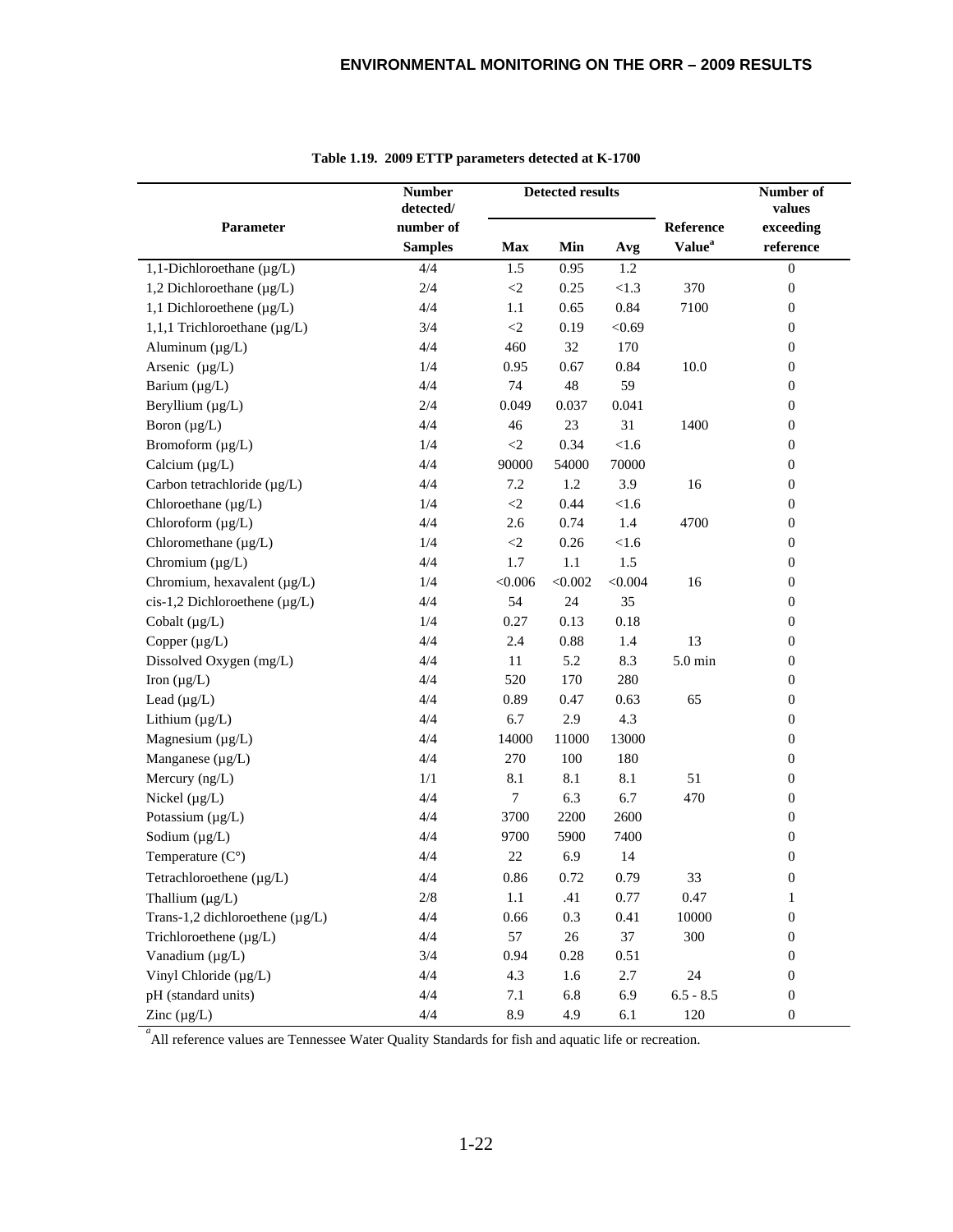|                           | Number detected/ | <b>Detected results</b> |       |        | <b>Number of values</b>   |                  |
|---------------------------|------------------|-------------------------|-------|--------|---------------------------|------------------|
| Parameter                 | number of        |                         |       |        | <b>Reference</b>          | <b>Exceeding</b> |
|                           | <b>Samples</b>   | <b>Max</b>              | Min   | Avg    | <b>Value</b> <sup>a</sup> | <b>Reference</b> |
| Aluminum $(\mu g/L)$      | 2/2              | 360                     | 110   | 240    |                           | $\theta$         |
| Arsenic $(\mu g/L)$       | 1/2              | 0.95                    | 0.87  | 0.91   | 10.0                      | $\Omega$         |
| Barium $(\mu g/L)$        | 2/2              | 43                      | 34    | 39     |                           | $\Omega$         |
| Beryllium $(\mu g/L)$     | 2/2              | 0.057                   | 0.046 | 0.052  |                           | $\Omega$         |
| Boron $(\mu g/L)$         | 2/2              | 840                     | 29    | 440    |                           | $\Omega$         |
| Calcium $(\mu g/L)$       | 2/2              | 33000                   | 33000 | 33000  |                           | $\mathbf{0}$     |
| Chromium $(\mu g/L)$      | 2/2              | 0.71                    | 0.49  | 0.6    |                           | $\Omega$         |
| Cobalt $(\mu g/L)$        | 1/2              | < 0.27                  | 0.25  | < 0.26 |                           | $\Omega$         |
| Copper $(\mu g/L)$        | 2/2              | 0.58                    | 0.52  | 0.55   | 13                        | $\Omega$         |
| Dissolved Oxygen (mg/L)   | 2/2              | 12                      | 7.5   | 9.6    | $5.0 \text{ min}$         | $\mathbf{0}$     |
| Iron $(\mu g/L)$          | 2/2              | 540                     | 220   | 380    |                           | $\Omega$         |
| $Lead(\mu g/L)$           | 2/2              | 0.63                    | 0.47  | 0.55   | 65                        | $\mathbf{0}$     |
| Lithium $(\mu g/L)$       | 2/2              | 3.8                     | 2.1   | 3      |                           | $\Omega$         |
| Magnesium $(\mu g/L)$     | 2/2              | 8200                    | 7600  | 7900   |                           | $\Omega$         |
| Manganese $(\mu g/L)$     | 2/2              | 110                     | 48    | 79     |                           | $\Omega$         |
| Mercury $(ng/L)$          | 1/2              | 17                      | 7.8   | 12     | 51                        | $\Omega$         |
| Nickel $(\mu g/L)$        | 2/2              | 1.5                     | 1.4   | 1.5    | 470                       | $\mathbf{0}$     |
| pH (standard units)       | 2/2              | 7.2                     | 7.1   | 7.2    | $6.5 - 8.5$               | $\Omega$         |
| Potassium $(\mu g/L)$     | 2/2              | 1800                    | 1500  | 1700   |                           | $\Omega$         |
| Sodium $(\mu g/L)$        | 2/2              | 4900                    | 4100  | 4500   |                           | $\Omega$         |
| Temperature $(C^{\circ})$ | 2/2              | 19                      | 7.9   | 14     |                           | $\Omega$         |
| Vanadium (µg/L)           | 1/2              | 0.7                     | 0.28  | 0.49   |                           | $\mathbf{0}$     |
| Zinc $(\mu g/L)$          | 2/2              | 4.7                     | 2.6   | 3.7    | 120                       | 0                |

**Table 1.20. 2009 ETTP parameters detected at K-1710**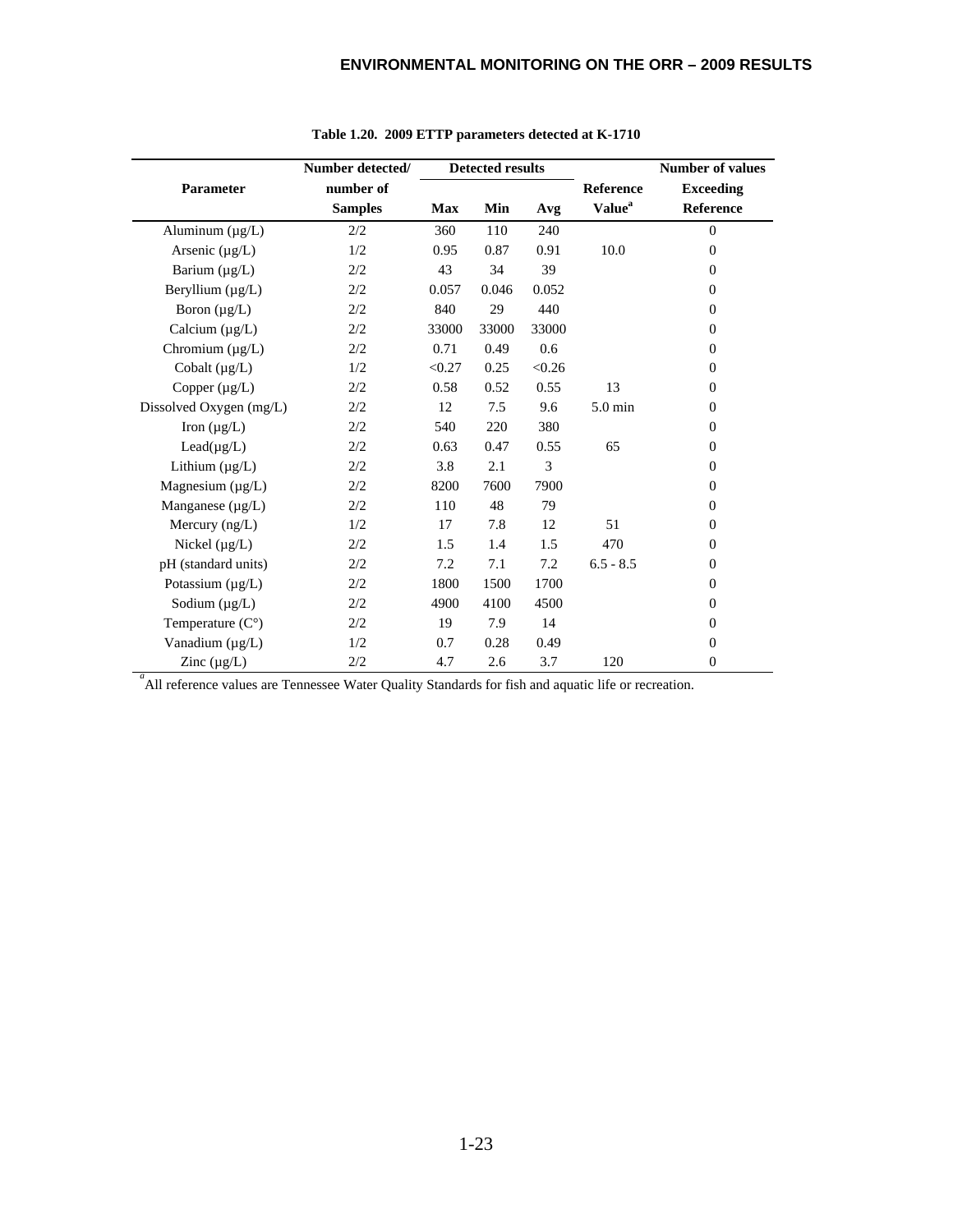|                                       | Number<br>detected/ |          | Detected results |                |                    | Number of<br>values |
|---------------------------------------|---------------------|----------|------------------|----------------|--------------------|---------------------|
| Parameter                             | number of           |          |                  |                | Reference          | exceeding           |
|                                       | Samples             | Max      | Min              | Avg            | Value <sup>a</sup> | reference           |
| 1,1-Dichloroethane $(\mu g/L)$        | 4/4                 | 2.9      | 1.1              | $\overline{2}$ |                    | $\overline{0}$      |
| 1,1,1-Trichloroethane (µg/L           | 4/4                 | 0.52     | 0.26             | 0.37           |                    | $\boldsymbol{0}$    |
| 1,1 Dichloroethene $(\mu g/L)$        | 4/4                 | 1.8      | 0.85             | 1.3            | 7100               | $\boldsymbol{0}$    |
| 1,2 Dichlorethane (ug/L)              | 2/4                 | $\leq$ 2 | 0.26             | < 1.3          | 370                | $\boldsymbol{0}$    |
| Aluminum $(\mu g/L)$                  | 4/4                 | 260      | 31               | 120            |                    | $\boldsymbol{0}$    |
| Barium $(\mu g/L)$                    | 4/4                 | 73       | 48               | 58             |                    | $\overline{0}$      |
| Beryllium (µg/L)                      | 2/4                 | 0.058    | 0.039            | 0.048          |                    | $\boldsymbol{0}$    |
| Boron $(\mu g/L)$                     | 4/4                 | 45       | 21               | 31             | 1400               | $\boldsymbol{0}$    |
| Bromoform (µg/L)                      | 1/4                 | $\leq$ 2 | 0.32             | < 1.6          |                    | $\boldsymbol{0}$    |
| Calcium $(\mu g/L)$                   | 4/4                 | 86000    | 49000            | 65000          | 16                 | $\boldsymbol{0}$    |
| Carbon tetrachloride (µg/L)           | 1/4                 | $\leq$ 2 | 0.26             | < 1.6          |                    | $\boldsymbol{0}$    |
| Chloroethane (µg/L)                   | 1/4                 | $\leq$ 2 | 0.42             | < 1.6          |                    | $\boldsymbol{0}$    |
| Chloroform (µg/L)                     | 2/4                 | $\leq$ 2 | 0.17             | $<1.2\,$       | 4700               | $\boldsymbol{0}$    |
| Chloromethane (µg/L)                  | 1/4                 | $<\!\!2$ | 0.26             | $<1.6$         |                    | $\boldsymbol{0}$    |
| Chromium $(\mu g/L)$                  | 4/4                 | 1.3      | 0.63             | $\mathbf{1}$   |                    | $\boldsymbol{0}$    |
| Chromium, hexavalent (µg/L)           | 1/4                 | <6       | $\boldsymbol{2}$ | $<3\,$         | 16                 | $\boldsymbol{0}$    |
| $Cis-1,2$ Dichloroethene ( $\mu$ g/L) | 4/4                 | 44       | 17               | 30             |                    | $\boldsymbol{0}$    |
| Copper $(\mu g/L)$                    | 4/4                 | 2.7      | 0.84             | 1.4            | 13                 | $\boldsymbol{0}$    |
| Dissolved Oxygen (mg/L)               | 4/4                 | $11\,$   | 6.5              | 9.2            | 5.0 min.           | $\boldsymbol{0}$    |
| Iron $(\mu g/L)$                      | 4/4                 | 320      | 160              | 220            |                    | $\boldsymbol{0}$    |
| Lead $(\mu g/L)$                      | 4/4                 | 0.76     | 0.5              | 0.63           | 65                 | $\boldsymbol{0}$    |
| Lithium (µg/L)                        | 4/4                 | 6.6      | 2.5              | 4.4            |                    | $\boldsymbol{0}$    |
| Magnesium $(\mu g/L)$                 | 4/4                 | 14000    | 11000            | 13000          |                    | $\overline{0}$      |
| Manganese $(\mu g/L)$                 | 4/4                 | 180      | 67               | 120            |                    | $\boldsymbol{0}$    |
| Mercury (ng/L)                        | 1/1                 | 6        | 6                | $\sqrt{6}$     | 51                 | $\boldsymbol{0}$    |
| Nickel $(\mu g/L)$                    | 4/4                 | 5.9      | 5.1              | 5.6            | 470                | $\overline{0}$      |
| pH (standard units)                   | 4/4                 | 7.4      | 7.1              | 7.3            | $6.5 - 8.5$        | $\boldsymbol{0}$    |
| Potassium (µg/L)                      | 4/4                 | 3600     | 2000             | 2500           |                    | $\boldsymbol{0}$    |
| Sodium $(\mu g/L)$                    | 4/4                 | 9100     | 5100             | 6900           |                    | $\boldsymbol{0}$    |
| Temperature $(C^{\circ})$             | 4/4                 | 23       | 9.1              | 14             |                    | $\boldsymbol{0}$    |
| Tetrachloroethene (µg/L)              | 4/4                 | 1.4      | $\mathbf{1}$     | 1.3            | 33                 | $\boldsymbol{0}$    |
| Trans-1,2, Dichloroethene (µg/L)      | 4/4                 | 0.39     | 0.19             | 0.29           | 10000              | $\boldsymbol{0}$    |
| Trichloroethene (µg/L)                | 4/4                 | 32       | 13               | 22             | 300                | $\boldsymbol{0}$    |
| Vanadium (µg/L)                       | 4/4                 | 0.66     | 0.31             | 0.43           |                    | $\boldsymbol{0}$    |
| Vinyl chloride (µg/L)                 | 4/4                 | 6.1      | 1.3              | 3.6            | 24                 | $\boldsymbol{0}$    |
| Zinc $(\mu g/L)$                      | 4/4                 | 10       | 3.3              | 5.7            | 120                | $\overline{0}$      |

#### **Table 1.21. 2009 ETTP parameters detected at MIK 0.45**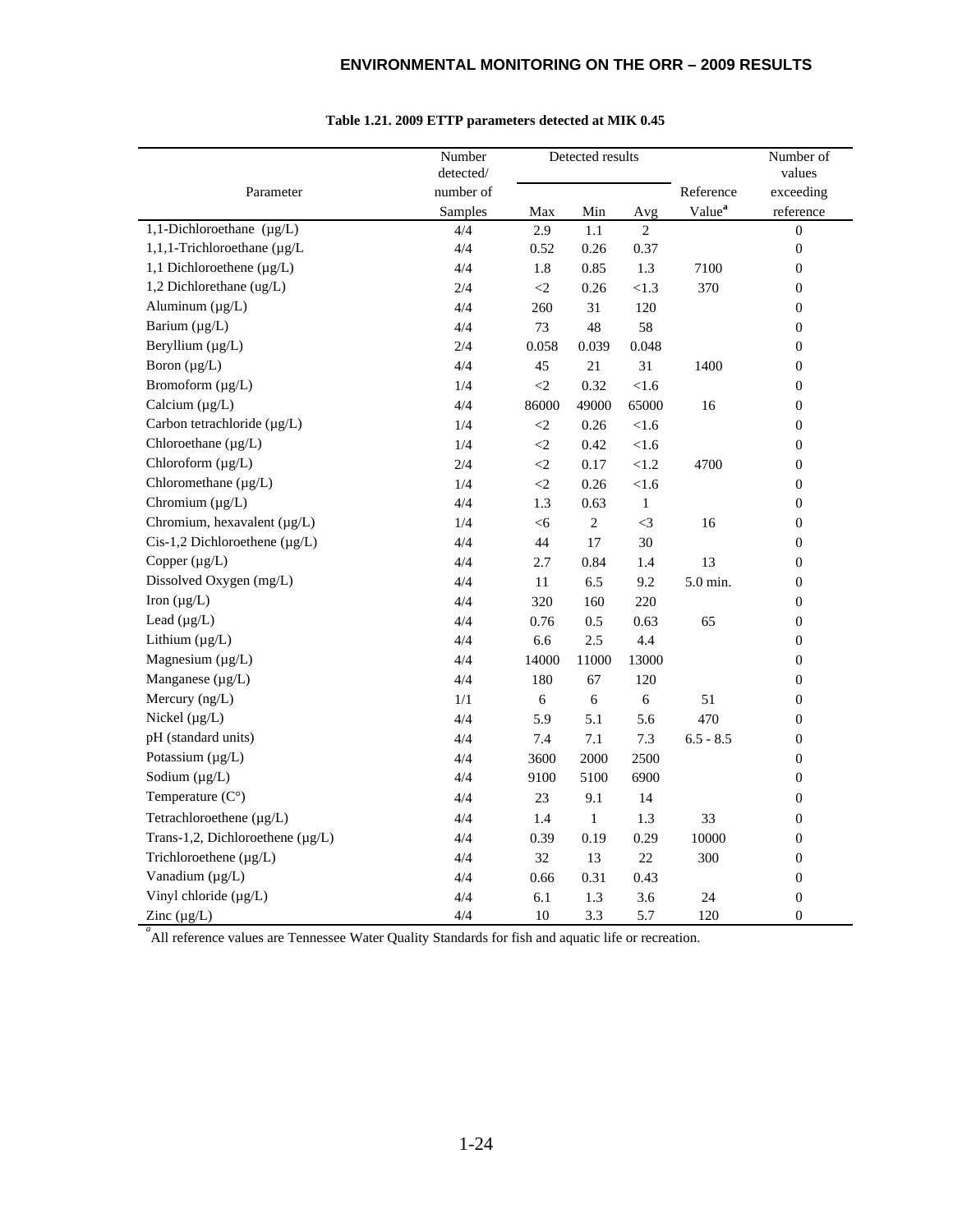|                                         | Number<br>Detected results<br>detected/ |                     |          |         |                    | Number of<br>values |
|-----------------------------------------|-----------------------------------------|---------------------|----------|---------|--------------------|---------------------|
| Parameter                               | number of                               |                     |          |         | Reference          | exceeding           |
|                                         | Samples                                 | Max                 | Min      | Avg     | Value <sup>a</sup> | reference           |
| 1,1-Dichloroethane $(\mu g/L)$          | 4/4                                     | 0.98                | 0.58     | 0.75    |                    | $\Omega$            |
| $1, 1, 1$ -Trichloroethane ( $\mu$ g/L) | 2/4                                     | $\langle 2 \rangle$ | 0.18     | < 0.66  |                    | $\mathbf{0}$        |
| 1,1 Dichloroethene $(\mu g/L)$          | 4/4                                     | 0.77                | 0.43     | 0.56    | 7100               | $\overline{0}$      |
| 1,2 Dichlorethane (ug/L)                | 2/4                                     | $\langle 2$         | 0.21     | < 1.28  | 370                | $\boldsymbol{0}$    |
| Aluminum $(\mu g/L)$                    | 4/4                                     | 300                 | 30       | 150     |                    | $\boldsymbol{0}$    |
| Barium (µg/L)                           | 4/4                                     | 69                  | 41       | 54      |                    | $\boldsymbol{0}$    |
| Boron $(\mu g/L)$                       | 4/4                                     | 26                  | 12       | 18      | 1400               | $\boldsymbol{0}$    |
| Bromoform (µg/L)                        | 1/4                                     | $\langle 2$         | 0.31     | < 1.6   |                    | $\boldsymbol{0}$    |
| Calcium $(\mu g/L)$                     | 4/4                                     | 78000               | 46000    | 58000   |                    | $\boldsymbol{0}$    |
| Chloroethane (µg/L)                     | 1/4                                     | $<\!\!2$            | 0.42     | $<1.6$  |                    | $\boldsymbol{0}$    |
| Chloromethane (µg/L)                    | 1/4                                     | $<\!\!2$            | 0.29     | $<1.6$  |                    | $\boldsymbol{0}$    |
| Chromium $(\mu g/L)$                    | 4/4                                     | 1.2                 | 0.56     | 0.89    |                    | $\boldsymbol{0}$    |
| Chromium, hexavalent (µg/L)             | 1/4                                     | <6                  | $\leq$ 2 | <3.3    | 16                 | $\boldsymbol{0}$    |
| Cis-1,2 Dichloroethene $(\mu g/L)$      | 4/4                                     | 18                  | $10\,$   | 14      |                    | $\overline{0}$      |
| Copper $(\mu g/L)$                      | 4/4                                     | $\sqrt{2}$          | 0.56     | $1.1\,$ | 13                 | $\boldsymbol{0}$    |
| Dissolved Oxygen (mg/L)                 | 4/4                                     | 11                  | 6        | 9.4     | 5.0 min.           | $\boldsymbol{0}$    |
| Iron $(\mu g/L)$                        | 4/4                                     | 310                 | 150      | 220     |                    | $\boldsymbol{0}$    |
| Lead $(\mu g/L)$                        | 3/4                                     | 0.83                | 0.29     | 0.49    | 65                 | $\overline{0}$      |
| Lithium $(\mu g/L)$                     | 4/4                                     | 4.4                 | 1.6      | 2.9     |                    | $\overline{0}$      |
| Magnesium (µg/L)                        | 4/4                                     | 14000               | 11000    | 12000   |                    | $\boldsymbol{0}$    |
| Manganese (µg/L)                        | 4/4                                     | 250                 | 49       | 130     |                    | $\overline{0}$      |
| Mercury (ng/L)                          | 1/1                                     | 5.6                 | 5.6      | 5.6     | 51                 | $\overline{0}$      |
| Nickel $(\mu g/L)$                      | 4/4                                     | 5                   | 2.8      | 4.1     | 470                | $\overline{0}$      |
| pH (standard units)                     | 4/4                                     | 7.6                 | 7.1      | 7.5     | $6.5 - 8.5$        | $\overline{0}$      |
| Potassium (µg/L)                        | 4/4                                     | 2900                | 1600     | 2000    |                    | $\boldsymbol{0}$    |
| Sodium $(\mu g/L)$                      | 4/4                                     | 8100                | 4400     | 5900    |                    | $\boldsymbol{0}$    |
| Temperature $(C^{\circ})$               | 4/4                                     | 24                  | 8.9      | 15      |                    | $\boldsymbol{0}$    |
| Tetrachloroethene (µg/L)                | 4/4                                     | 0.97                | 0.64     | 0.77    | 33                 | $\overline{0}$      |
| Trans-1,2, Dichloroethene $(\mu g/L)$   | 1/4                                     | $<\!\!2$            | 0.18     | < 1.6   | 10000              | $\overline{0}$      |
| Trichloroethene (µg/L)                  | 4/4                                     | 11                  | 6.7      | 8.6     | 300                | $\boldsymbol{0}$    |
| Vanadium (µg/L)                         | 3/4                                     | 0.56                | 0.17     | 0.33    |                    | $\boldsymbol{0}$    |
| Vinyl chloride (µg/L)                   | 4/4                                     | 1.5                 | 0.4      | 0.82    | 24                 | $\boldsymbol{0}$    |
| Zinc $(\mu g/L)$                        | 4/4                                     | 10                  | 4.3      | 6.3     | 120                | $\mathbf{0}$        |

**Table 1.22. 2009 ETTP parameters detected at MIK 0.59**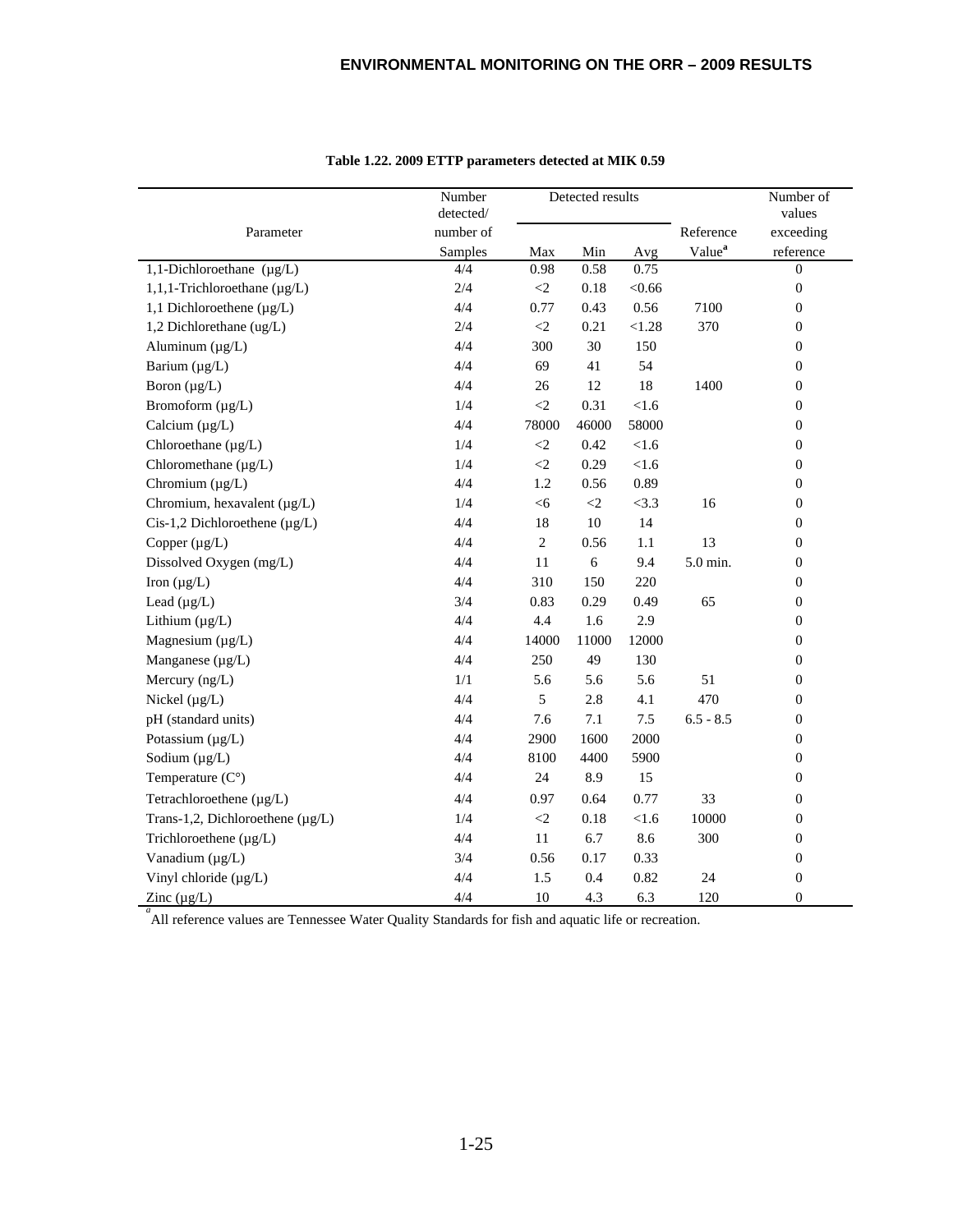|                                                                                                     | Number<br>detected/ |             | Detected results |        |                    | Number of<br>values |
|-----------------------------------------------------------------------------------------------------|---------------------|-------------|------------------|--------|--------------------|---------------------|
| Parameter                                                                                           | number of           |             |                  |        | Reference          | exceeding           |
|                                                                                                     | Samples             | Max         | Min              | Avg    | Value <sup>a</sup> | reference           |
| 1,2 Dichlorethane (ug/L)                                                                            | 2/4                 | $\leq$      | 0.2              | < 1.3  | 370                | $\overline{0}$      |
| Aluminum $(\mu g/L)$                                                                                | 4/4                 | 330         | 63               | 160    |                    | $\boldsymbol{0}$    |
| Arsenic $(\mu g/L)$                                                                                 | 1/4                 | < 0.95      | < 0.67           | < 0.79 | 10                 | $\boldsymbol{0}$    |
| Barium $(\mu g/L)$                                                                                  | 4/4                 | 70          | 40               | 52     |                    | $\boldsymbol{0}$    |
| Boron $(\mu g/L)$                                                                                   | 4/4                 | 26          | 12               | 18     |                    | $\overline{0}$      |
| Beryllium $(\mu g/L)$                                                                               | 2/4                 | 0.04        | 0.033            | 0.038  |                    | $\boldsymbol{0}$    |
| Boron $(\mu g/L)$                                                                                   | 4/4                 | 840         | 13               | 220    | 1400               | $\boldsymbol{0}$    |
| Bromoform (µg/L)                                                                                    | 1/4                 | $\leq$      | 0.32             | < 1.6  |                    | $\boldsymbol{0}$    |
| Calcium $(\mu g/L)$                                                                                 | 4/4                 | 74000       | 42000            | 54000  |                    | $\boldsymbol{0}$    |
| Chloroethane (µg/L)                                                                                 | 1/4                 | $\leq$ 2    | 0.3              | $<1.6$ |                    | $\theta$            |
| Chloromethane (µg/L)                                                                                | 1/4                 | $\langle 2$ | 0.27             | $<1.6$ |                    | $\boldsymbol{0}$    |
| Chromium $(\mu g/L)$                                                                                | 4/4                 | 1.2         | $0.8\,$          | 0.91   |                    | $\boldsymbol{0}$    |
| Chromium, hexavalent (µg/L)                                                                         | 1/4                 | $<$ 6       | $\mathbf{2}$     | <3.3   | 16                 | $\boldsymbol{0}$    |
| $Cis-1,2$ Dichloroethene ( $\mu$ g/L)                                                               | 4/4                 | 4.1         | 1.9              | 2.6    |                    | $\boldsymbol{0}$    |
| Cobalt $(\mu g/L)$                                                                                  | 1/4                 | < 0.27      | < 0.13           | < 0.18 |                    | $\boldsymbol{0}$    |
| Copper $(\mu g/L)$                                                                                  | 4/4                 | $\sqrt{2}$  | $\mathbf{1}$     | 1.3    | 13                 | $\boldsymbol{0}$    |
| Dissolved Oxygen (mg/L)                                                                             | 4/4                 | 11          | 6.1              | 8.9    | 5.0 min.           | $\boldsymbol{0}$    |
| Iron $(\mu g/L)$                                                                                    | 4/4                 | 360         | 260              | 270    |                    | $\theta$            |
| Lead $(\mu g/L)$                                                                                    | 3/4                 | 0.97        | 0.3              | 0.6    | 65                 | $\theta$            |
| Lithium $(\mu g/L)$                                                                                 | 4/4                 | 4.6         | 1.5              | 2.9    |                    | $\boldsymbol{0}$    |
| Magnesium $(\mu g/L)$                                                                               | 4/4                 | 14000       | 10000            | 12000  |                    | $\boldsymbol{0}$    |
| Manganese $(\mu g/L)$                                                                               | 4/4                 | 390         | 63               | 170    |                    | $\boldsymbol{0}$    |
| Mercury (ng/L)                                                                                      | 1/1                 | 2.6         | 2.6              | 2.6    | 51                 | $\boldsymbol{0}$    |
| Nickel $(\mu g/L)$                                                                                  | 4/4                 | 6.3         | 4.2              | 5.0    | 470                | $\boldsymbol{0}$    |
| pH (standard units)                                                                                 | 4/4                 | 7.6         | 7.2              | 7.3    | $6.5 - 8.5$        | $\boldsymbol{0}$    |
| Potassium $(\mu g/L)$                                                                               | 4/4                 | 2800        | 1500             | 1900   |                    | $\boldsymbol{0}$    |
| Sodium $(\mu g/L)$                                                                                  | 4/4                 | 8300        | 4000             | 5500   |                    | $\boldsymbol{0}$    |
| Temperature $(C^{\circ})$                                                                           | 4/4                 | 23          | 8.9              | 15     |                    | $\boldsymbol{0}$    |
| Tetrachloroethene $(\mu g/L)$                                                                       | 4/4                 | 1.3         | 0.61             | 0.98   | 33                 | $\boldsymbol{0}$    |
| Trichloroethene (µg/L)                                                                              | 4/4                 | 1.6         | 0.94             | 1.4    | 300                | $\boldsymbol{0}$    |
| Vanadium (µg/L)                                                                                     | 4/4                 | 0.68        | 0.26             | 0.54   |                    | $\boldsymbol{0}$    |
| Vinyl chloride (µg/L)                                                                               | 1/4                 | $<\!\!2$    | 0.26             | $<1.6$ | 24                 | $\boldsymbol{0}$    |
| Zinc $(\mu g/L)$                                                                                    | 4/4                 | 15          | 4.7              | 7.4    | 120                | $\overline{0}$      |
| All reference values are Tennessee Water Quality Standards for fish and aquatic life or recreation. |                     |             |                  |        |                    |                     |

**Table 1.23. 2009 ETTP parameters detected at MIK 0.71**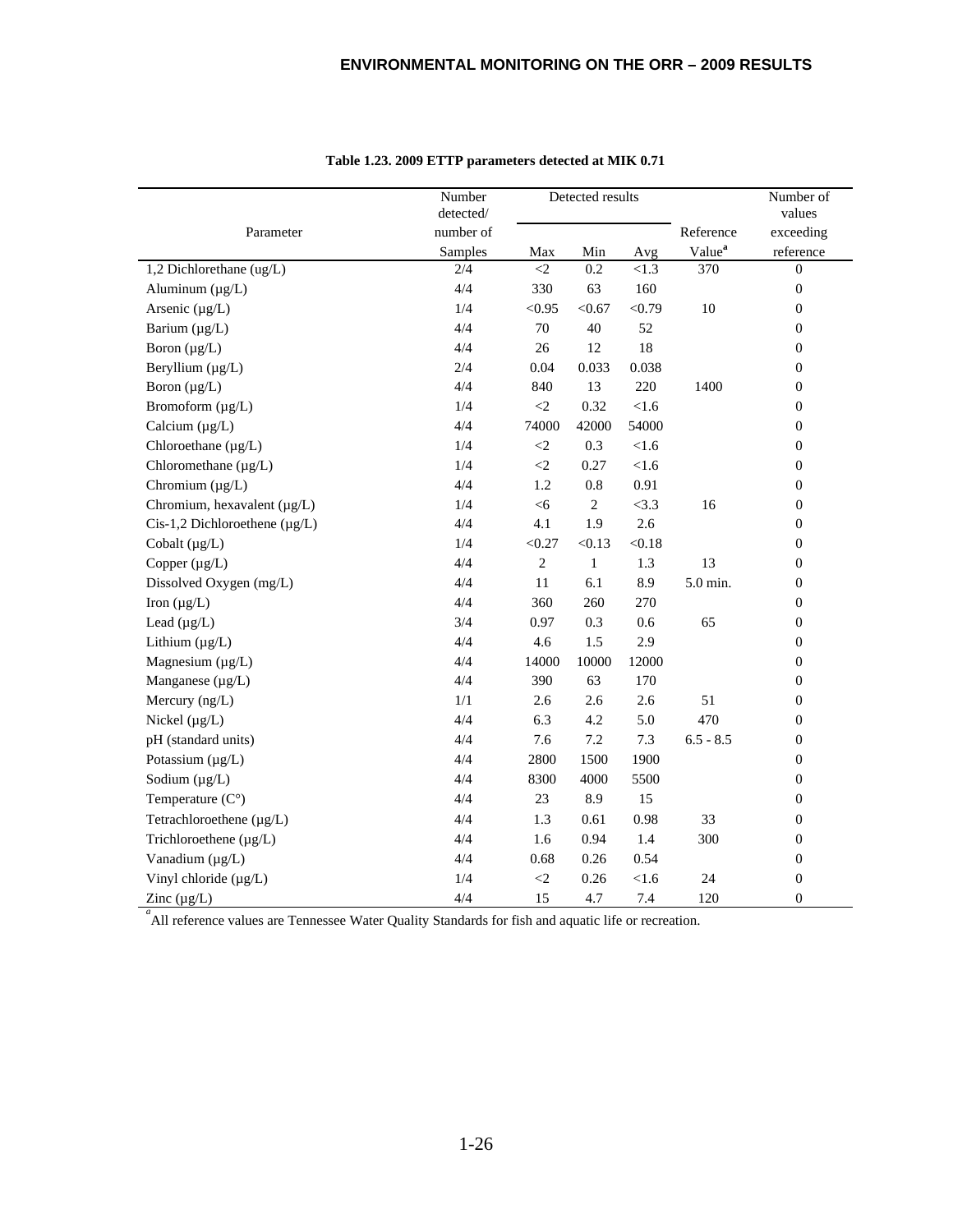|                                  | Number<br>detected/ |                | Detected results    |         |                    | Number of<br>values |
|----------------------------------|---------------------|----------------|---------------------|---------|--------------------|---------------------|
| Parameter                        | number of           |                |                     |         | Reference          | exceeding           |
|                                  | Samples             | Max            | Min                 | Avg     | Value <sup>a</sup> | reference           |
| 1,2 Dichlorethane (ug/L)         | 2/4                 | $\leq$         | 0.2                 | < 1.3   | 370                | $\mathbf{0}$        |
| Aluminum $(\mu g/L)$             | 4/4                 | 430            | 140                 | 240     |                    | $\overline{0}$      |
| Arsenic $(\mu g/L)$              | 1/4                 | 0.95           | 0.67                | 0.82    | 10                 | $\overline{0}$      |
| Barium $(\mu g/L)$               | 4/4                 | 66             | 41                  | 50      |                    | $\overline{0}$      |
| Beryllium (µg/L)                 | 1/4                 | 0.052          | 0.031               | 0.04    |                    | $\overline{0}$      |
| Boron $(\mu g/L)$                | 4/4                 | 9.8            | 6                   | 7.5     |                    | $\overline{0}$      |
| Bromoform (µg/L)                 | 1/4                 | $\leq$         | 0.36                | < 1.6   | 1400               | $\boldsymbol{0}$    |
| Cadmium (µg/L)                   | 1/4                 | 0.24           | 0.094               | < 0.15  | $2.0\,$            | $\overline{0}$      |
| Calcium $(\mu g/L)$              | 4/4                 | 22000          | 12000               | 16000   |                    | $\mathbf{0}$        |
| Chloroethane $(\mu g/L)$         | 1/4                 | $\leq$         | 0.43                | < 1.6   |                    | $\boldsymbol{0}$    |
| Chloromethane $(\mu g/L)$        | 1/4                 | $\leq$ 2       | 0.29                | < 1.6   |                    | $\overline{0}$      |
| Chromium $(\mu g/L)$             | 3/4                 | 0.66           | 0.18                | 0.51    |                    | $\boldsymbol{0}$    |
| Chromium, hexavalent $(\mu g/L)$ | 2/4                 | <6             | $\langle 2 \rangle$ | $<$ 3.6 | 16                 | $\overline{0}$      |
| Cobalt (µg/L)                    | 4/4                 | 0.48           | 0.32                | 0.38    |                    | $\boldsymbol{0}$    |
| Copper $(\mu g/L)$               | 3/4                 | $\mathbf{1}$   | 0.18                | 0.56    | 13                 | $\boldsymbol{0}$    |
| Dissolved Oxygen (mg/L)          | 4/4                 | 11             | 6.4                 | 9       | 5.0 min.           | $\mathbf{0}$        |
| Iron $(\mu g/L)$                 | 4/4                 | 610            | 280                 | 460     |                    | $\mathbf{0}$        |
| Lead $(\mu g/L)$                 | 4/4                 | 1.4            | 0.47                | 0.9     | 65                 | $\boldsymbol{0}$    |
| Lithium $(\mu g/L)$              | 4/4                 | $\overline{c}$ | 0.25                | 1.3     |                    | $\boldsymbol{0}$    |
| Magnesium $(\mu g/L)$            | 4/4                 | 12000          | 6400                | 8400    |                    | $\overline{0}$      |
| Manganese (µg/L)                 | 4/4                 | 200            | 85                  | 140     |                    | $\boldsymbol{0}$    |
| Mercury $(ng/L)$                 | 1/1                 | 1.8            | 1.8                 | 1.8     | 51                 | $\overline{0}$      |
| Nickel $(\mu g/L)$               | 4/4                 | 1.8            | 1.3                 | 1.6     | 470                | $\boldsymbol{0}$    |
| pH (standard units)              | 4/4                 | 7.4            | 7.1                 | 7.3     | $6.5 - 8.5$        | $\overline{0}$      |
| Potassium (µg/L)                 | 4/4                 | 930            | 600                 | 740     |                    | $\boldsymbol{0}$    |
| Sodium $(\mu g/L)$               | 4/4                 | 990            | 720                 | 900     |                    | $\overline{0}$      |
| Temperature $(C^{\circ})$        | 4/4                 | 22             | 7.3                 | 14      |                    | $\overline{0}$      |
| Vanadium (µg/L)                  | 3/4                 | 0.74           | 0.28                | 0.5     |                    | $\boldsymbol{0}$    |
| Zinc $(\mu g/L)$                 | 4/4                 | 66             | 3.6                 | 22      | 120                | $\overline{0}$      |

|  |  | Table 1.24. 2009 ETTP parameters detected at MIK 1.4 |
|--|--|------------------------------------------------------|
|--|--|------------------------------------------------------|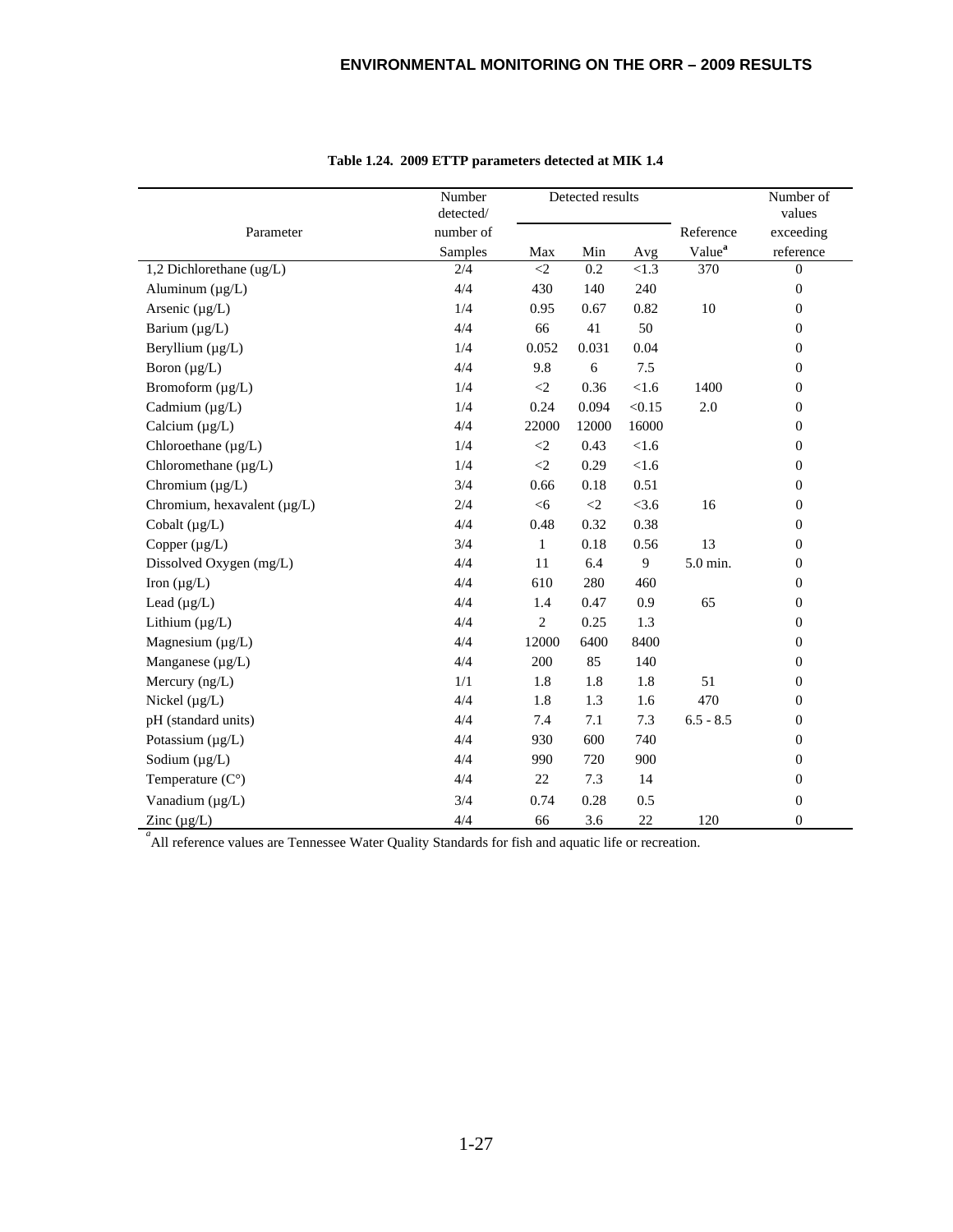|                        | Wet                                        | Dry        | <b>Reference</b>  |
|------------------------|--------------------------------------------|------------|-------------------|
| <b>Parameter</b>       | Season (b)                                 | Season (b) | value $[ref](c)$  |
|                        | Well 857 - WOC Discharge Area Exit Pathway |            |                   |
| Field measurements     |                                            |            |                   |
| Conductivity (mS/cm)   | 0.01                                       | 0.01       | n/a               |
| Dissolved Oxygen (ppm) | 6.0                                        | 8.4        | n/a               |
| pH (Std Unit)          | 4.2                                        | 4.4        | n/a               |
| RedOx (mV)             | 310                                        | 440        | n/a               |
| Temperature (deg C)    | 15                                         | 16         | n/a               |
| Turbidity (NTU)        | 0.0                                        | 0.0        | 1[2]              |
| Metals $(mq/L)$        |                                            |            |                   |
| Aluminum               | 0.41                                       | 0.26       | $(0.05, 0.2)$ [3] |
| Arsenic                | < 0.0015                                   | 0.0078     | 0.01[1]           |
| Barium                 | 0.013                                      | 0.012      | 2[1]              |
| Boron                  | 0.01                                       | 0.005      | n/a               |
| Calcium                | 0.39                                       | 0.41       | n/a               |
| Chromium               | 0.0048                                     | 0.011      | 0.1[1]            |
| Cobalt                 | 0.0003                                     | 0.00037    | n/a               |
| Copper                 | 0.00073                                    | 0.0018     | 1.3[2]            |
| Iron                   | 0.29                                       | 0.22       | 0.3[3]            |
| Lead                   | 0.0019                                     | 0.0015     | 0.005[1]          |
| Magnesium              | 0.91                                       | 0.97       | n/a               |
| Manganese              | 0.015                                      | 0.013      | 0.05[3]           |
| Molybdenum             | 0.00018                                    | 0.00017    | n/a               |
| Nickel                 | 0.0032                                     | 0.0054     | 0.1[1]            |
| Potassium              | 0.43                                       | 0.41       | n/a               |
| Silicon                | 4.9                                        | 4.4        | n/a               |
| Sodium                 | 0.81                                       | 0.62       | n/a               |
| Strontium              | 0.0028                                     | 0.0023     | n/a               |
| Sulfur                 | 0.017                                      | 0.067      | n/a               |
| Thallium               | < 0.0003                                   | 0.00035    | 0.002[1]          |
| Titanium               | 0.0044                                     | 0.0038     | n/a               |
| Zinc                   | 0.0062                                     | 0.0072     | 5[3]              |

#### **Table 2.1. Constituents Detected in Exit Pathway Groundwater at ORNL, 2009 (a)**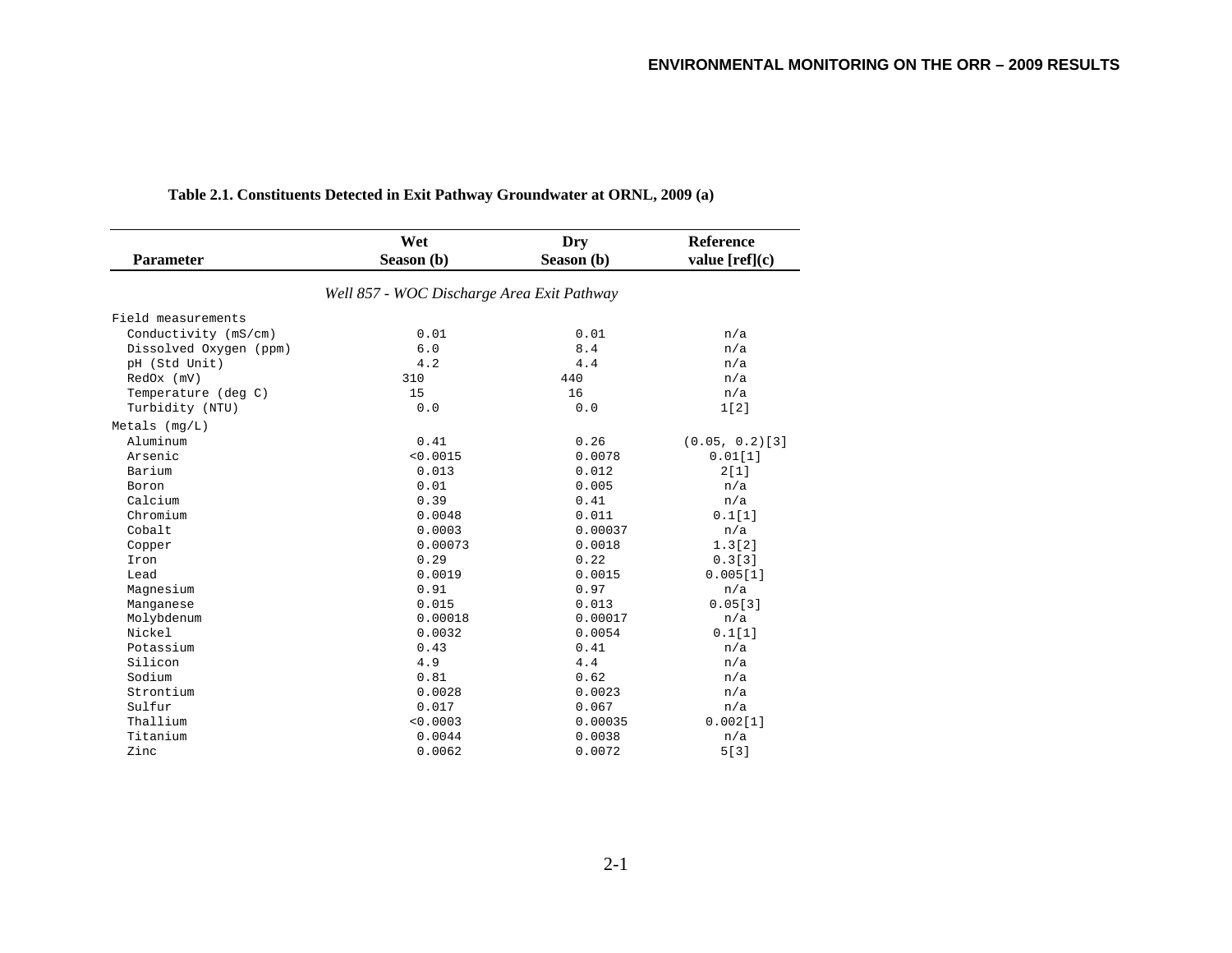|                               | Wet                                        | Dry        | <b>Reference</b>  |
|-------------------------------|--------------------------------------------|------------|-------------------|
| <b>Parameter</b>              | Season (b)                                 | Season (b) | value $[ref](c)$  |
| Radionuclides (pCi/L) (d)     |                                            |            |                   |
| Beta activity                 | $17*$                                      | $2.1*$     | 50[2]             |
| Bismuth-214                   |                                            | $11*$      | 24,000[4]         |
| Tritium                       | 580*                                       | 660*       | 20,000[2]         |
| Semi-volatile organics (ug/L) |                                            |            |                   |
| Bis(2-ethylhexyl)phthalate    | BJ2.3                                      | U10        | n/a               |
|                               | Well 858 - WOC Discharge Area Exit Pathway |            |                   |
|                               |                                            |            |                   |
| Field measurements            |                                            |            |                   |
| Conductivity (mS/cm)          | 0.2                                        | 0.19       | n/a               |
| Dissolved Oxygen (ppm)        | 2.2                                        | 2.2        | n/a               |
| pH (Std Unit)                 | 7.0                                        | 7.0        | n/a               |
| RedOx (mV)                    | 180                                        | 210        | n/a               |
| Temperature (deg C)           | 15                                         | 15         | n/a               |
| Turbidity (NTU)               | 1.0                                        | 1.0        | 1[2]              |
| $Metals$ (mg/L)               |                                            |            |                   |
| Aluminum                      | 0.01                                       | 0.018      | $(0.05, 0.2)$ [3] |
| Arsenic                       | < 0.0015                                   | 0.0037     | 0.01[1]           |
| Barium                        | 0.12                                       | 0.12       | 2[1]              |
| Boron                         | 0.009                                      | 0.0076     | n/a               |
| Calcium                       | 31                                         | 31         | n/a               |
| Cobalt                        | < 0.0001                                   | 0.0001     | n/a               |
| Copper                        | 0.001                                      | 0.0004     | 1.3[2]            |
| Iron                          | 0.11                                       | 0.1        | 0.3[3]            |
| Lithium                       | 0.0059                                     | 0.0047     | n/a               |
| Magnesium                     | 6.2                                        | 6.7        | n/a               |
| Manganese                     | 0.0013                                     | 0.0033     | 0.05[3]           |
| Molybdenum                    | 0.00033                                    | 0.00038    | n/a               |
| Nickel                        | 0.00089                                    | 0.00068    | 0.1[1]            |
| Phosphorous                   | 0.02                                       | 0.024      | n/a               |
| Potassium                     | 1.0                                        | 1.0        | n/a               |
| Silicon                       | 7.5                                        | 7.1        | n/a               |
| Sodium                        | 5.1                                        | 5.1        | n/a               |
| Strontium                     | 0.091                                      | 0.09       | n/a               |
| Sulfur                        | 4.2                                        | 4.2        | n/a               |
| Thallium                      | 0.00048                                    | < 0.0003   | 0.002[1]          |

#### **Table 2.1. (continued)**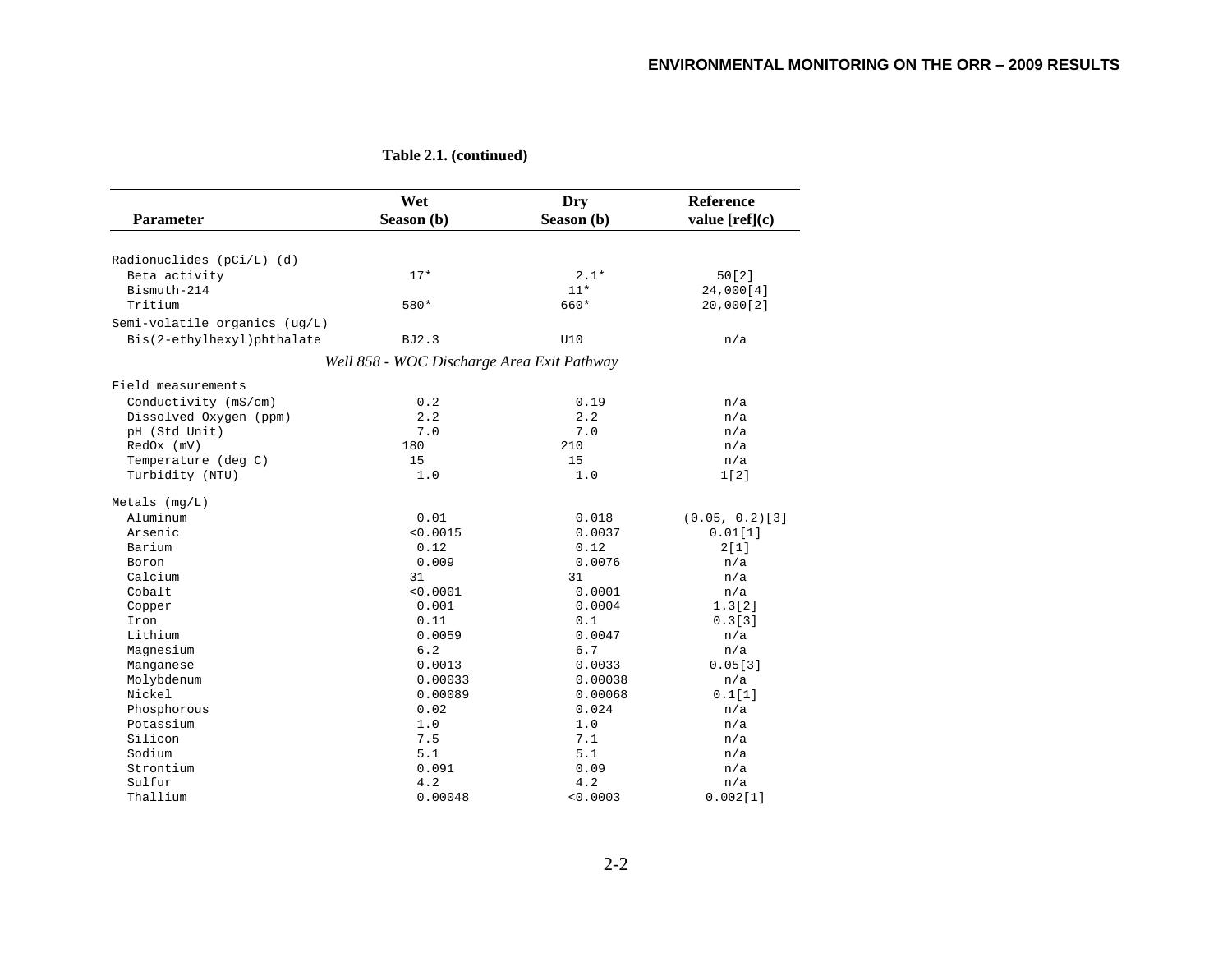|                               | Wet                                         | Dry        | <b>Reference</b> |
|-------------------------------|---------------------------------------------|------------|------------------|
| <b>Parameter</b>              | Season (b)                                  | Season (b) | value [ref](c)   |
| Uranium                       | 0.00012                                     | 0.0001     | n/a              |
| Zinc                          | 0.0041                                      | 0.0033     | 5[3]             |
| Radionuclides (pCi/L) (d)     |                                             |            |                  |
| Beta activity                 | $19*$                                       | $3.7*$     | 50[2]            |
| Potassium-40                  | $U-11$                                      | $54*$      | 280[4]           |
| Semi-volatile organics (ug/L) |                                             |            |                  |
| Bis(2-ethylhexyl)phthalate    | <b>BJ2.5</b>                                | J2.4       | n/a              |
|                               |                                             |            |                  |
|                               | Well 1190 - WOC Discharge Area Exit Pathway |            |                  |
| Field measurements            |                                             |            |                  |
| Conductivity (mS/cm)          | 0.75                                        | 0.75       | n/a              |
| Dissolved Oxygen (ppm)        | 2.1                                         | 2.3        | n/a              |
| pH (Std Unit)                 | $6.0$                                       | 5.9        | n/a              |
| RedOx (mV)                    | $-130$                                      | $-130$     | n/a              |
| Temperature (deg C)           | 16                                          | 18         | n/a              |
| Turbidity (NTU)               | 5.0                                         | 4.0        | 1[2]             |
| Metals $(mq/L)$               |                                             |            |                  |
| Antimony                      | 0.00071                                     | < 0.001    | 0.006[1]         |
| Arsenic                       | < 0.0015                                    | 0.0026     | 0.01[1]          |
| Barium                        | E0.65                                       | 0.74       | 2[1]             |
| Boron                         | 0.037                                       | 0.03       | n/a              |
| Calcium                       | 140                                         | 150        | n/a              |
| Cobalt                        | 0.0003                                      | 0.00023    | n/a              |
| Copper                        | 0.00084                                     | 0.00035    | 1.3[2]           |
| Iron                          | 0.49                                        | 0.39       | 0.3[3]           |
| Lithium                       | 0.023                                       | 0.023      | n/a              |
| Magnesium                     | 19                                          | E19        | n/a              |
| Manganese                     | 0.062                                       | 0.081      | 0.05[3]          |
| Molybdenum                    | 0.00027                                     | < 0.00017  | n/a              |
| Nickel                        | 0.0094                                      | 0.0023     | 0.1[1]           |
| Potassium                     | 2.1                                         | 2.0        | n/a              |
| Silicon                       | 8.6                                         | 8.6        | n/a              |
| Silver                        | 0.0014                                      | < 0.0002   | 0.1[3]           |
| Sodium                        | E12                                         | 13         | n/a              |
| Strontium                     | E0.44                                       | 0.47       | n/a              |
| Sulfur                        | 0.4                                         | 0.51       | n/a              |
| Thallium                      | < 0.0003                                    | 0.00038    | 0.002[1]         |

**Table 2.1. (continued)**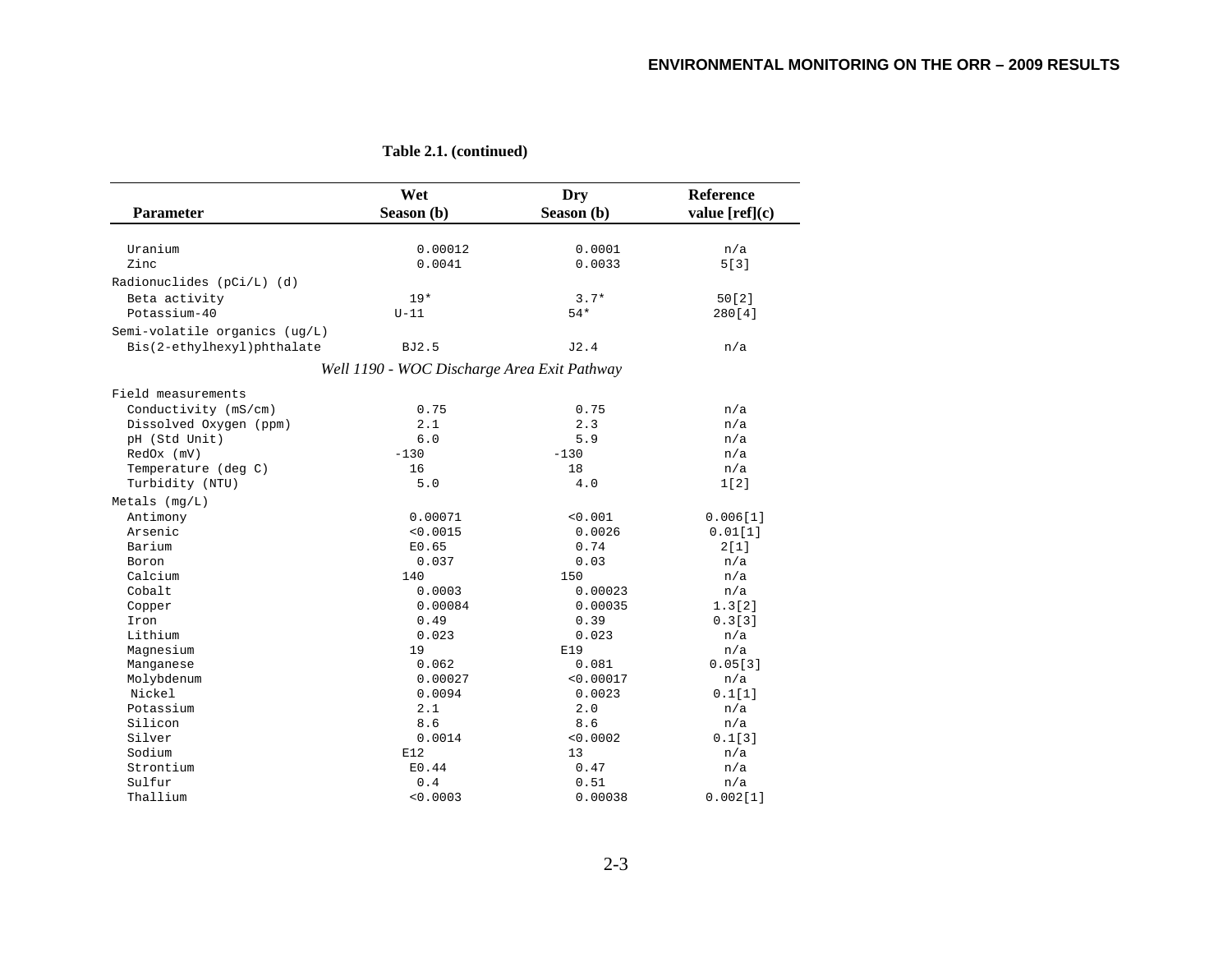| Parameter                     | Wet<br>Season (b)                           | Dry<br>Season (b) | <b>Reference</b><br>value $[ref](c)$ |
|-------------------------------|---------------------------------------------|-------------------|--------------------------------------|
|                               |                                             |                   |                                      |
| Uranium                       | 0.00016                                     | 0.00035           | n/a                                  |
| Vanadium                      | < 0.003                                     | 0.0055            | n/a                                  |
| Radionuclides (pCi/L) (d)     |                                             |                   |                                      |
| Bismuth-214                   | $20*$                                       | $20*$             | 24,000[4]                            |
| $Lead-214$                    | $19*$                                       | $25*$             | 8,000[4]                             |
| Tritium                       | $21,000*$                                   | $27,000*$         | 20,000[2]                            |
| Semi-volatile organics (ug/L) |                                             |                   |                                      |
|                               | J5.9                                        | U10               | n/a                                  |
| Bis(2-ethylhexyl)phthalate    |                                             |                   |                                      |
| Volatile organics (ug/L)      |                                             |                   |                                      |
| Acetone                       | 8.6                                         | U5.0              | n/a                                  |
| Carbon disulfide              | J2.6                                        | U5.0              | n/a                                  |
|                               | Well 1191 - WOC Discharge Area Exit Pathway |                   |                                      |
|                               |                                             |                   |                                      |
| Field measurements            |                                             |                   |                                      |
| Conductivity (mS/cm)          | 0.46                                        | 0.46              | n/a                                  |
| Dissolved Oxygen (ppm)        | 1.9                                         | 2.1               | n/a                                  |
| pH (Std Unit)                 | 5.9                                         | 5.9               | n/a                                  |
| RedOx (mV)                    | $-97$                                       | $-120$            | n/a                                  |
| Temperature (deg C)           | 15                                          | 19                | n/a                                  |
| Turbidity (NTU)               | 3.0                                         | 4.0               | 1[2]                                 |
| $Metals$ (mg/L)               |                                             |                   |                                      |
| Aluminum                      | 0.0092                                      | 0.019             | $(0.05, 0.2)$ [3]                    |
| Arsenic                       | 0.002                                       | 0.0045            | 0.01[1]                              |
| Barium                        | E0.2                                        | 0.16              | 2[1]                                 |
| Boron                         | 0.019                                       | 0.017             | n/a                                  |
| Calcium                       | 59                                          | 70                | n/a                                  |
| Cobalt                        | 0.00048                                     | 0.00045           | n/a                                  |
| Copper                        | 0.0006                                      | < 0.00033         | 1.3[2]                               |
| Iron                          | 9.1                                         | 4.8               | 0.3[3]                               |
| Magnesium                     | 13                                          | E15               | n/a                                  |
| Manganese                     | 0.39                                        | 0.44              | 0.05[3]                              |
| Molybdenum                    | 0.00041                                     | 0.00055           | n/a                                  |
| Nickel                        | 0.0023                                      | 0.0021            | 0.1[1]                               |
| Phosphorous                   | 0.15                                        | 0.044             | n/a                                  |

**Table 2.1. (continued)**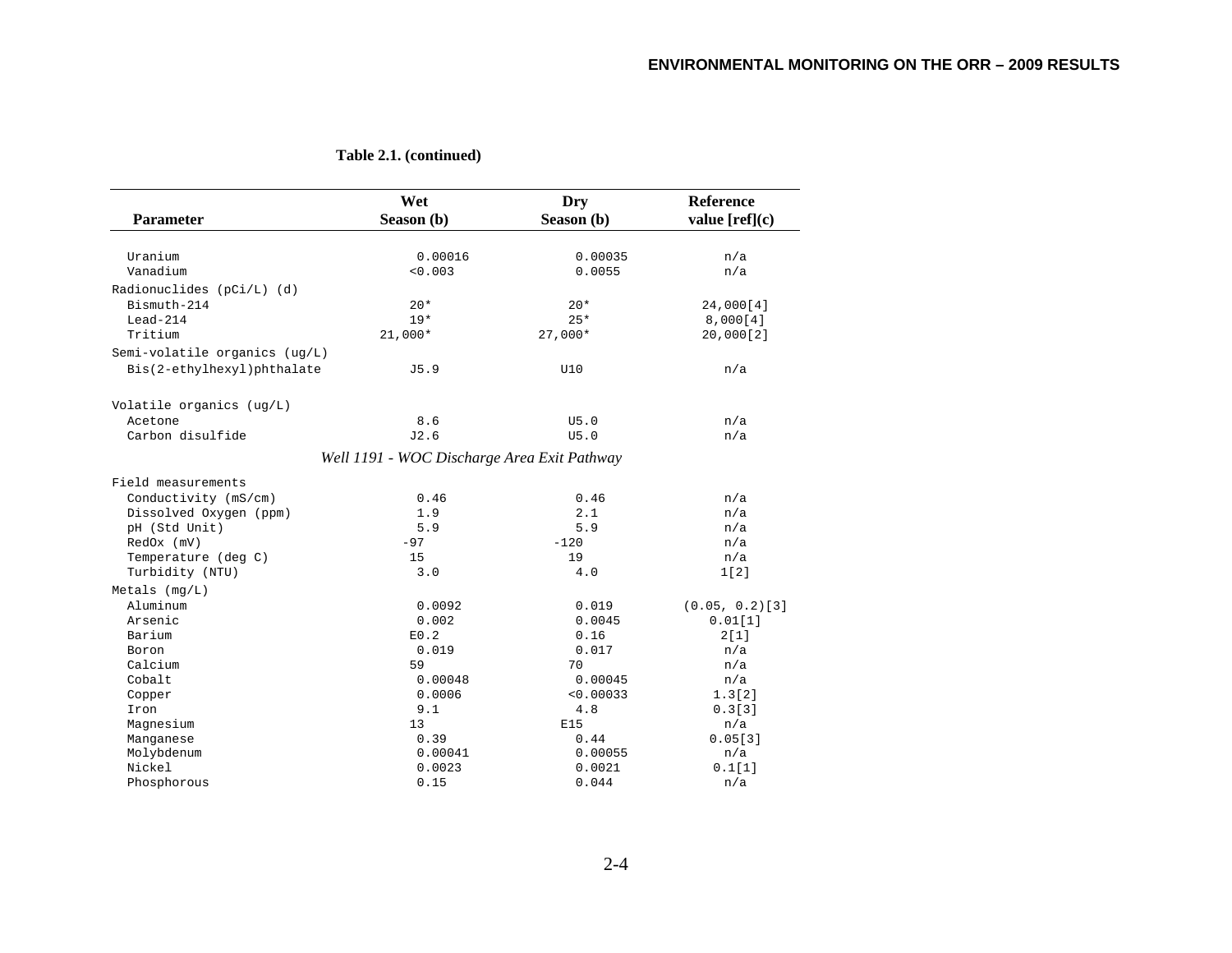| Parameter                     | Wet<br>Season (b)                           | Dry<br>Season (b) | <b>Reference</b><br>value $[ref](c)$ |
|-------------------------------|---------------------------------------------|-------------------|--------------------------------------|
|                               |                                             |                   |                                      |
| Potassium                     | 3.9                                         | 4.6               | n/a                                  |
| Silicon                       | 3.2                                         | 3.5               | n/a                                  |
| Sodium                        | E13                                         | 15                | n/a                                  |
| Strontium                     | E0.13                                       | 0.15              | n/a                                  |
| Sulfur                        | 0.25                                        | 0.18              | n/a                                  |
| Uranium                       | 0.00021                                     | 0.00072           | n/a                                  |
| Zinc                          | 0.0028                                      | < 0.003           | 5[3]                                 |
| Radionuclides (pCi/L) (d)     |                                             |                   |                                      |
| Alpha activity                | $U5.9*$                                     | $13*$             | 15[2]                                |
| Beta activity                 | $330*$                                      | $330*$            | 50[2]                                |
| Bismuth-214                   | $9.0*$                                      |                   | 24,000[4]                            |
| $Lead-214$                    | $8.6*$                                      |                   | 8,000[4]                             |
| Strontium-89/90               | $170*$                                      | $150*$            | 40[4]                                |
| Tritium                       | 47,000*                                     | $36,000*$         | 20,000[2]                            |
| Semi-volatile organics (ug/L) |                                             |                   |                                      |
| Bis(2-ethylhexyl)phthalate    | J4.4                                        | U11               | n/a                                  |
| Volatile organics (ug/L)      |                                             |                   |                                      |
| Acetone                       | 8.8                                         | U5.0              | n/a                                  |
|                               | Well 1239 - WOC Discharge Area Exit Pathway |                   |                                      |
| Field measurements            |                                             |                   |                                      |
| Conductivity (mS/cm)          | 0.79                                        | 0.81              | n/a                                  |
| Dissolved Oxygen (ppm)        | 1.7                                         | 1.7               | n/a                                  |
| pH (Std Unit)                 | 9.0                                         | 8.6               | n/a                                  |
| RedOx (mV)                    | 210                                         | 220               | n/a                                  |
| Temperature (deg C)           | 14                                          | 15                | n/a                                  |
| Turbidity (NTU)               | 1.0                                         | 1.0               | 1[2]                                 |
| Metals $(mq/L)$               |                                             |                   |                                      |
| Aluminum                      | 0.14                                        | 0.07              | $(0.05, 0.2)$ [3]                    |
| Arsenic                       | 0.0024                                      | 0.0021            | 0.01[1]                              |
| Barium                        | 0.052                                       | 0.056             | 2[1]                                 |
| Boron                         | 0.68                                        | 0.77              | n/a                                  |
| Calcium                       | 0.82                                        | 0.98              | n/a                                  |
| Chromium                      | 0.0017                                      | < 0.002           | 0.1[1]                               |

**Table 2.1. (continued)**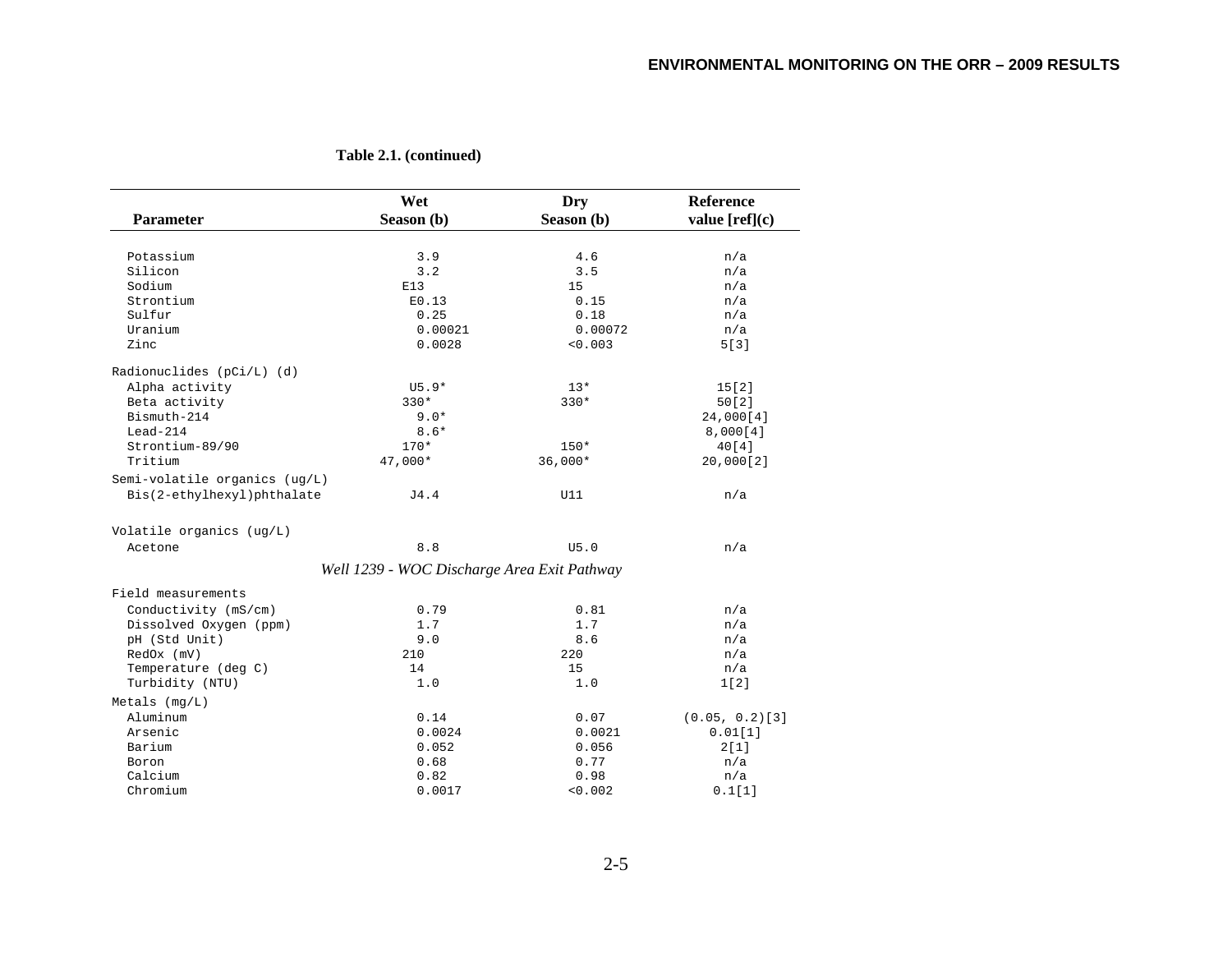| <b>Parameter</b>              | Wet<br>Season (b)                                   | Dry<br>Season (b) | Reference<br>value [ref](c) |
|-------------------------------|-----------------------------------------------------|-------------------|-----------------------------|
|                               |                                                     |                   |                             |
| Copper                        | 0.002                                               | 0.002             | 1.3[2]                      |
| Iron                          | 0.097                                               | 0.065             | 0.3[3]                      |
| Lithium                       | 0.039                                               | 0.037             | n/a                         |
| Magnesium                     | 0.19                                                | 0.23              | n/a                         |
| Manganese                     | 0.002                                               | 0.0019            | 0.05[3]                     |
| Molybdenum                    | 0.0016                                              | 0.0017            | n/a                         |
| Nickel                        | 0.0011                                              | 0.001             | 0.1[1]                      |
| Phosphorous                   | 0.057                                               | 0.067             | n/a                         |
| Potassium                     | 1.7                                                 | 1.8               | n/a                         |
| Silicon                       | 5.1                                                 | 4.9               | n/a                         |
| Sodium                        | 210                                                 | 250               | n/a                         |
| Strontium                     | 0.052                                               | 0.055             | n/a                         |
| Sulfur                        | 11                                                  | 10                | n/a                         |
| Thorium                       | 0.00027                                             | 0.0005            | n/a                         |
| Titanium                      | 0.0074                                              | 0.0036            | n/a                         |
| Uranium                       | 0.0012                                              | 0.0013            | n/a                         |
| Zinc                          | 0.0039                                              | 0.0048            | 5[3]                        |
| Zirconium                     | 0.0014                                              | 0.0017            | n/a                         |
| Semi-volatile organics (ug/L) |                                                     |                   |                             |
|                               |                                                     | 19                |                             |
| Bis(2-ethylhexyl)phthalate    | <b>BJ3.4</b>                                        |                   | n/a                         |
|                               | Well 807 - Northwestern Discharge Area Exit Pathway |                   |                             |
| Field measurements            |                                                     |                   |                             |
| Conductivity (mS/cm)          | 0.94                                                | 0.92              | n/a                         |
| Dissolved Oxygen (ppm)        | 3.3                                                 | 3.4               | n/a                         |
| pH (Std Unit)                 | 5.8                                                 | 6.4               | n/a                         |
| RedOx (mV)                    | $-7.0$                                              | 160               | n/a                         |
| Temperature (deg C)           | 12                                                  | 21                | n/a                         |
| Turbidity (NTU)               | 6.0                                                 | 4.0               | 1[2]                        |
| Metals $(mq/L)$               |                                                     |                   |                             |
| Aluminum                      | 0.01                                                | < 0.015           | $(0.05, 0.2)$ [3]           |
| Antimony                      | 0.00071                                             | < 0.001           | 0.006[1]                    |
| Arsenic                       | 0.0052                                              | 0.0077            | 0.01[1]                     |
| Barium                        | 0.086                                               | 0.086             | 2[1]                        |
| Beryllium                     | < 0.0001                                            | 0.00023           | 0.004[1]                    |
| Boron                         | 0.078                                               | 0.1               | n/a                         |
| Calcium                       | 170                                                 | 140               | n/a                         |

**Table 2.1. (continued)**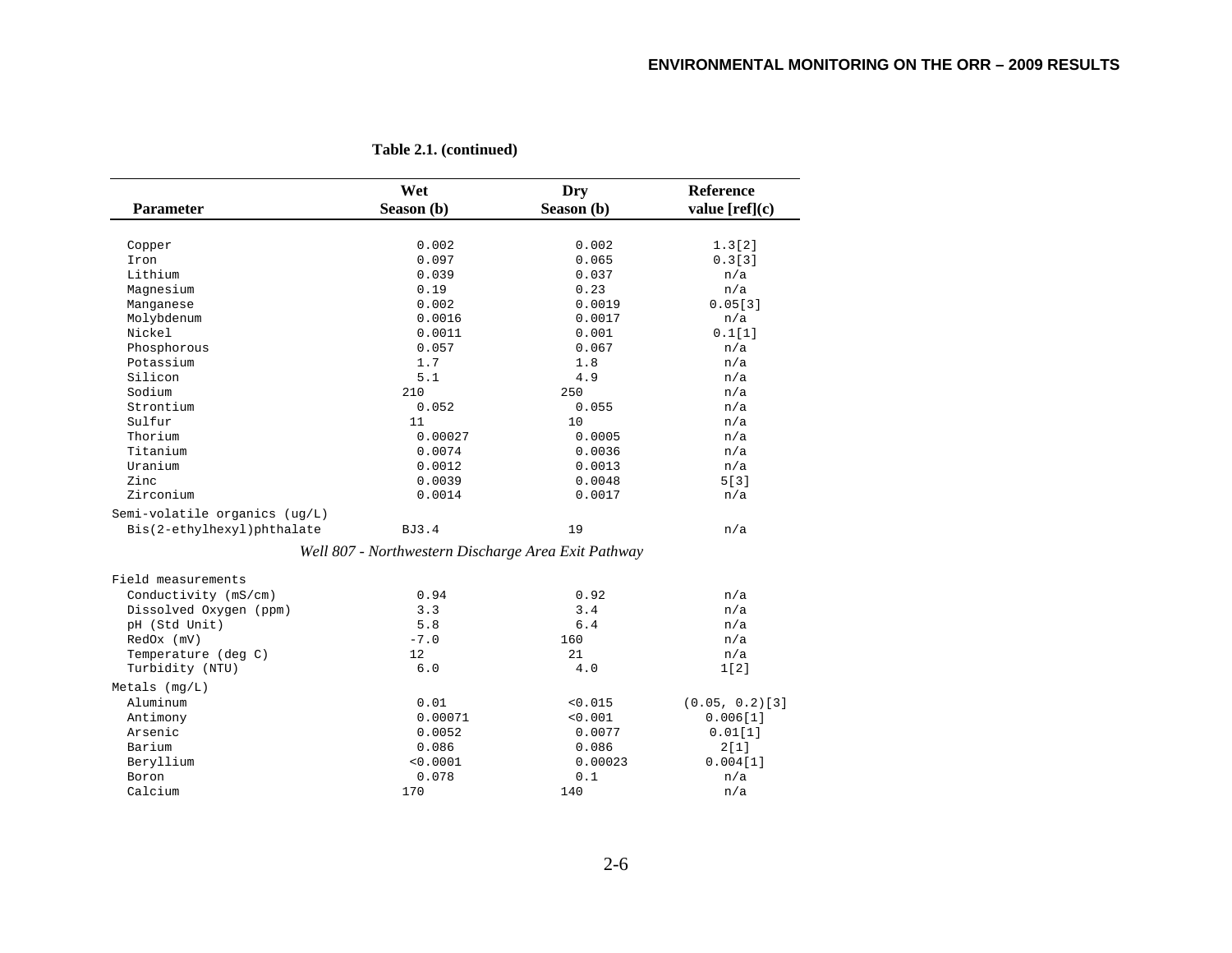|                                        | Wet                                                 | Dry        | <b>Reference</b> |
|----------------------------------------|-----------------------------------------------------|------------|------------------|
| <b>Parameter</b>                       | Season (b)                                          | Season (b) | value $[ref](c)$ |
|                                        |                                                     |            |                  |
| Cobalt                                 | 0.0022                                              | 0.0013     | n/a              |
| Copper                                 | 0.00094                                             | 0.0007     | 1.3[2]           |
| Iron                                   | E6.6                                                | 4.6        | 0.3[3]           |
| Lithium                                | 0.0032                                              | 0.0073     | n/a              |
| Magnesium                              | 20                                                  | 16         | n/a              |
| Manganese                              | 6.7                                                 | 5.5        | 0.05[3]          |
| Molybdenum                             | 0.00062                                             | 0.00064    | n/a              |
| Nickel                                 | 0.0071                                              | 0.0038     | 0.1[1]           |
| Phosphorous                            | 0.046                                               | 0.024      | n/a              |
| Potassium                              | 1.3                                                 | 1.4        | n/a              |
| Silicon                                | 4.8                                                 | 5.4        | n/a              |
| Silver                                 | 0.00027                                             | < 0.0002   | 0.1[3]           |
| Sodium                                 | 39                                                  | 37         | n/a              |
| Strontium                              | 0.41                                                | 0.38       | n/a              |
| Sulfur                                 | 29                                                  | 18         | n/a              |
| Thallium                               | 0.00062                                             | 0.00034    | 0.002[1]         |
| Uranium                                | 0.0015                                              | 0.0011     | n/a              |
| Vanadium                               | < 0.003                                             | 0.0089     | n/a              |
| Zinc                                   | 0.0041                                              | 0.0037     | 5[3]             |
| Zirconium                              | 0.0007                                              | < 0.00066  | n/a              |
| Radionuclides (pCi/L) (d)              |                                                     |            |                  |
| Beta activity                          | $12*$                                               | $16*$      | 50[2]            |
| Bismuth-214                            |                                                     | $24*$      | 24,000[4]        |
| Strontium-89/90                        | $2.0*$                                              | $1.8*$     | 40[4]            |
| Tritium                                | $300*$                                              | $500*$     | 20,000[2]        |
|                                        | Well 808 - Northwestern Discharge Area Exit Pathway |            |                  |
| Field measurements                     |                                                     |            |                  |
| Conductivity (mS/cm)                   | 1.1                                                 | 1.1        | n/a              |
| Dissolved Oxygen (ppm)                 | 4.5                                                 | 4.7        | n/a              |
| pH (Std Unit)                          | 7.0                                                 | 6.8        | n/a              |
| RedOx (mV)                             | 30                                                  | 54         |                  |
|                                        | 15                                                  |            | n/a              |
| Temperature (deg C)<br>Turbidity (NTU) | 7.0                                                 | 22<br>3.0  | n/a              |
|                                        |                                                     |            | 1[2]             |
| $Metals$ ( $mq/L$ )                    |                                                     |            |                  |
| Arsenic                                | < 0.0015                                            | 0.0064     | 0.01[1]          |
| Barium                                 | 0.031                                               | 0.014      | 2[1]             |

**Table 2.1. (continued)**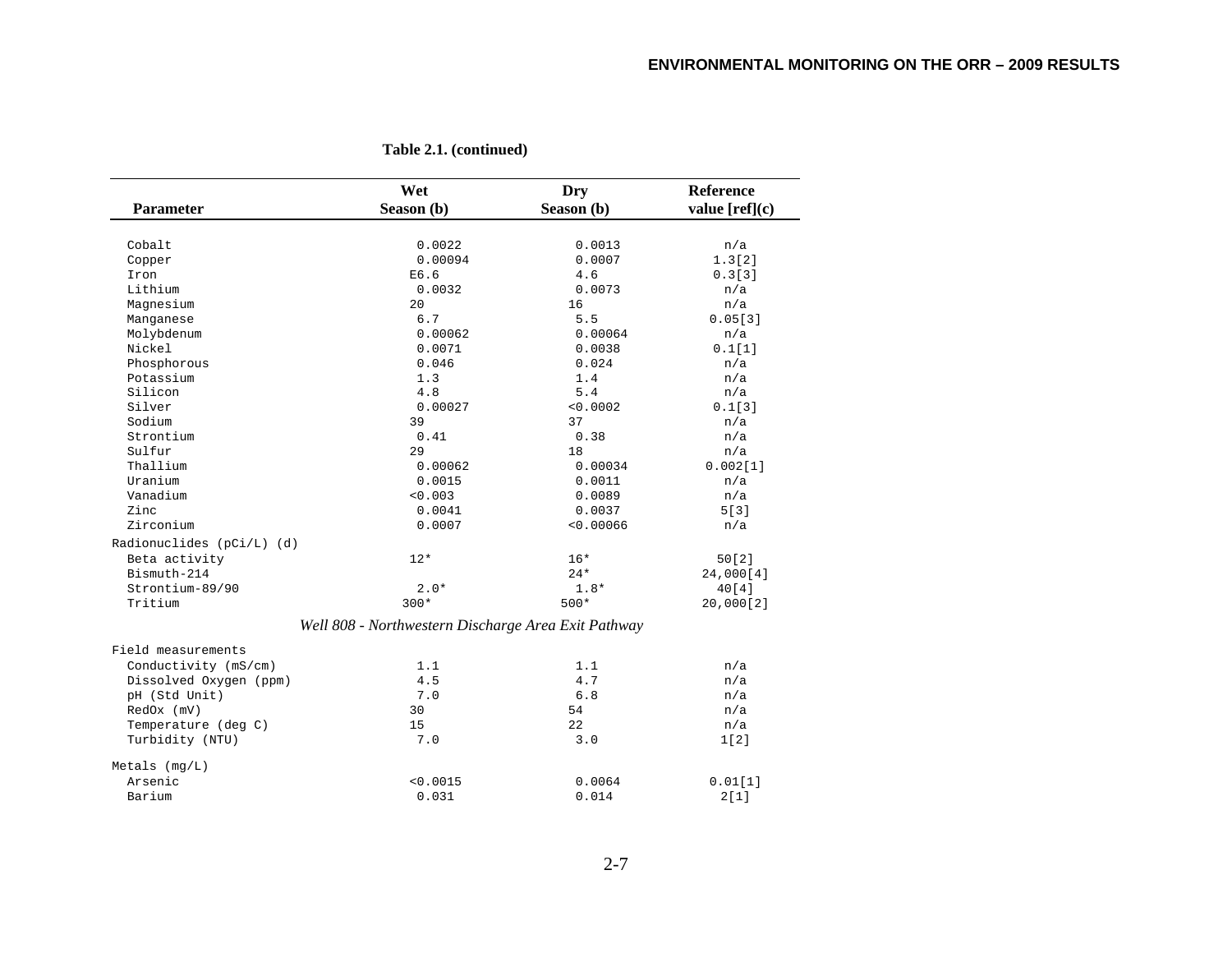| <b>Parameter</b>          | Wet<br>Season (b)                                   | Dry<br>Season (b) | Reference<br>value $[ref](c)$ |
|---------------------------|-----------------------------------------------------|-------------------|-------------------------------|
|                           |                                                     |                   |                               |
| Boron                     | 1.2                                                 | 0.98              | n/a                           |
| Calcium                   | 8.9                                                 | 3.8               | n/a                           |
| Chromium                  | < 0.0015                                            | 0.0062            | 0.1[1]                        |
| Cobalt                    | 0.00017                                             | 0.00011           | n/a                           |
| Copper                    | 0.0016                                              | 0.0008            | 1.3[2]                        |
| Iron                      | E0.053                                              | 0.16              | 0.3[3]                        |
| Lithium                   | 0.13                                                | 0.098             | n/a                           |
| Magnesium                 | 9.4                                                 | 6.0               | n/a                           |
| Manganese                 | 0.0019                                              | < 0.001           | 0.05[3]                       |
| Molybdenum                | 0.001                                               | 0.0017            | n/a                           |
| Nickel                    | 0.0057                                              | 0.0024            | 0.1[1]                        |
| Potassium                 | 6.5                                                 | 5.5               | n/a                           |
| Silicon                   | 6.0                                                 | 4.5               | n/a                           |
| Sodium                    | 270                                                 | 190               | n/a                           |
| Strontium                 | 1.2                                                 | 0.52              | n/a                           |
| Sulfur                    | 34                                                  | 35                | n/a                           |
| Uranium                   | < 0.00005                                           | 0.00026           | n/a                           |
| Vanadium                  | 0.0033                                              | 0.0081            | n/a                           |
| Zinc                      | 0.0034                                              | < 0.003           | 5 [ 3 ]                       |
| Zirconium                 | 0.00071                                             | < 0.00066         | n/a                           |
| Radionuclides (pCi/L) (d) |                                                     |                   |                               |
| Beta activity             | $22*$                                               | $14*$             | 50[2]                         |
| Potassium-40              | U0.0                                                | $45*$             | 280[4]                        |
|                           | Spring BC-01 - 7000 Area/Bearden Creek Watershed(e) |                   |                               |
| Field measurements        |                                                     |                   |                               |
| Conductivity (mS/cm)      | 0.1                                                 |                   | n/a                           |
| Dissolved Oxygen (ppm)    | 8.5                                                 |                   | n/a                           |
| pH (Std Unit)             | 6.5                                                 |                   | n/a                           |
| Temperature (deg C)       | 14                                                  |                   | n/a                           |
| Turbidity (NTU)           | 19                                                  |                   | 1[2]                          |
| Metals $(mq/L)$           |                                                     |                   |                               |
| Aluminum                  | 1.6                                                 |                   | $(0.05, 0.2)$ [3]             |
| Arsenic                   | 0.0016                                              |                   | 0.01[1]                       |
| Barium                    |                                                     |                   | 2[1]                          |
|                           | 0.025                                               |                   | n/a                           |
| Boron                     | 0.0098                                              |                   |                               |
| Calcium                   | 12                                                  |                   | n/a                           |

**Table 2.1. (continued)**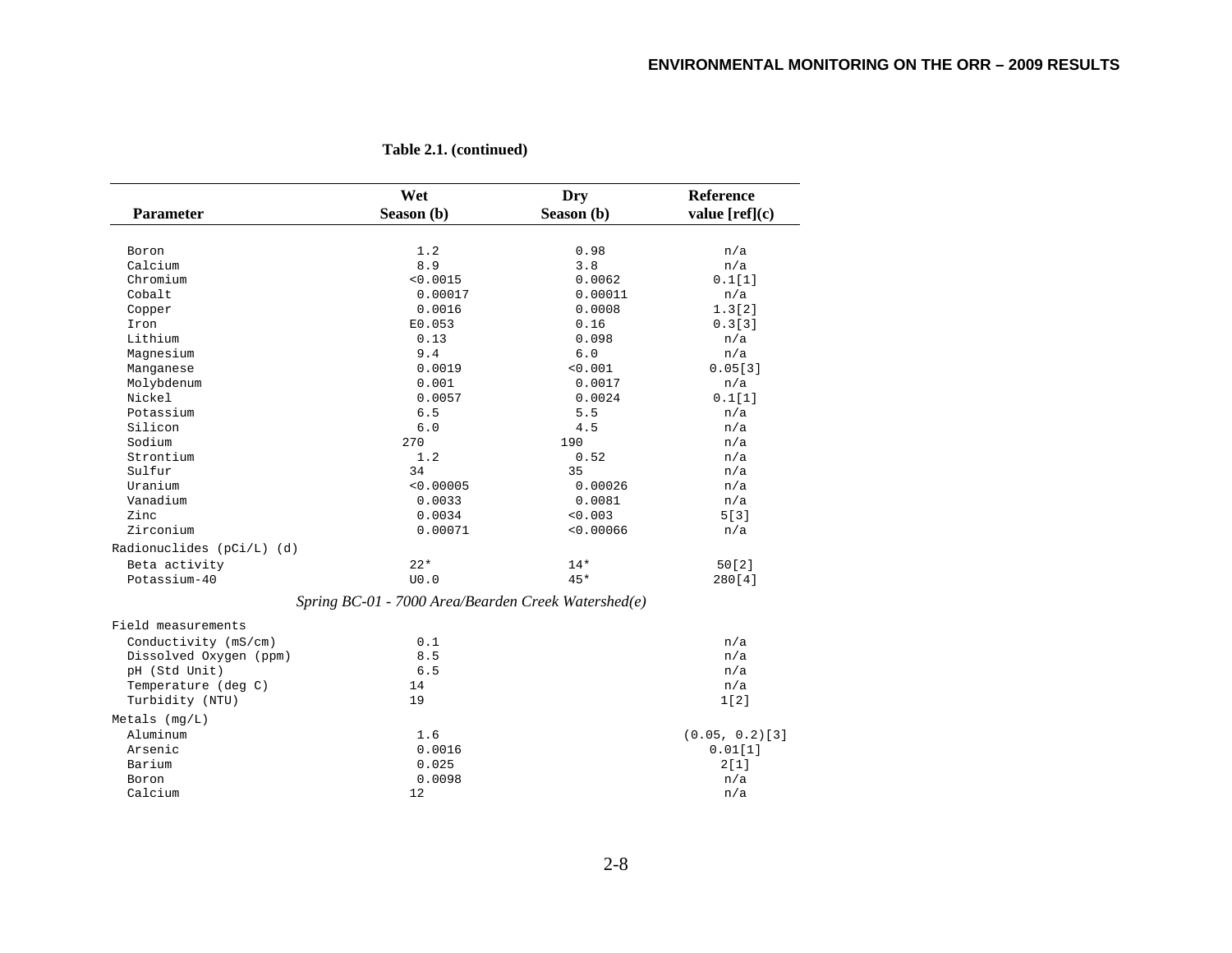| Parameter              | Wet<br>Season (b)                   | <b>Dry</b><br>Season (b) | Reference<br>value $[ref](c)$ |
|------------------------|-------------------------------------|--------------------------|-------------------------------|
|                        |                                     |                          |                               |
| Cobalt                 | 0.00056                             |                          | n/a                           |
| Copper                 | 0.0018                              |                          | 1.3[2]                        |
| Iron                   | 1.3                                 |                          | 0.3[3]                        |
| Lead                   | 0.001                               |                          | 0.005[1]                      |
| Magnesium              | 2.2                                 |                          | n/a                           |
| Manganese              | 0.026                               |                          | 0.05[3]                       |
| Molybdenum             | 0.00013                             |                          | n/a                           |
| Nickel                 | 0.0014                              |                          | 0.1[1]                        |
| Potassium              | 2.2                                 |                          | n/a                           |
| Silicon                | 7.0                                 |                          | n/a                           |
| Sodium                 | 0.83                                |                          | n/a                           |
| Strontium              | 0.021                               |                          | n/a                           |
| Sulfur                 | 3.0                                 |                          | n/a                           |
| Thorium                | 0.00034                             |                          | n/a                           |
| Titanium               | 0.015                               |                          | n/a                           |
| Zinc                   | 0.0094                              |                          | 5[3]                          |
| Zirconium              | 0.0008                              |                          | n/a                           |
|                        | Well 923 - East End Discharge Point |                          |                               |
| Field measurements     |                                     |                          |                               |
| Conductivity (mS/cm)   | 0.42                                | 0.43                     | n/a                           |
| Dissolved Oxygen (ppm) | 1.5                                 | 0.8                      | n/a                           |
| pH (Std Unit)          | 6.6                                 | 6.9                      | n/a                           |
| RedOx (mV)             | 140                                 | 270                      | n/a                           |
| Temperature (deg C)    | 16                                  | 19                       | n/a                           |
| Turbidity (NTU)        | 3.0                                 | 3.0                      | 1[2]                          |
| Metals $(mq/L)$        |                                     |                          |                               |
| Aluminum               | 0.031                               | 0.021                    | $(0.05, 0.2)$ [3]             |
| Arsenic                | 0.0019                              | 0.0039                   | 0.01[1]                       |
| Barium                 | 0.12                                | 0.11                     | 2[1]                          |
| Boron                  | 0.023                               | 0.022                    | n/a                           |
| Calcium                | 76                                  | 70                       | n/a                           |
| Cobalt                 | 0.00013                             | 0.00011                  | n/a                           |
| Copper                 | 0.0015                              | 0.0013                   | 1.3[2]                        |
| Iron                   | 6.8                                 | 2.3                      | 0.3[3]                        |
| Lead                   | 0.0008                              | 0.00093                  | 0.005[1]                      |
| Lithium                | 0.014                               | 0.012                    | n/a                           |
| Magnesium              | 13                                  | E13                      | n/a                           |

**Table 2.1. (continued)**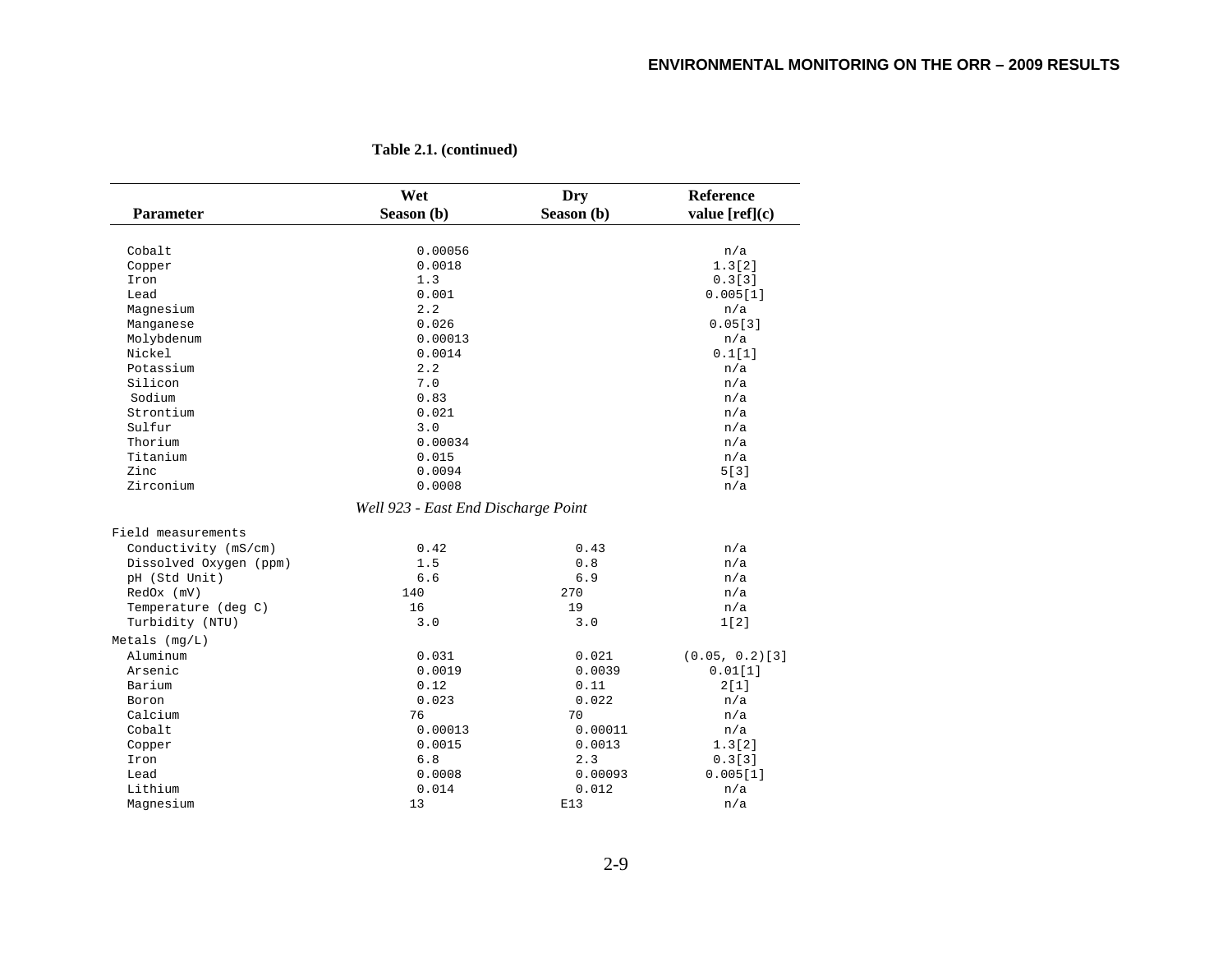| <b>Parameter</b>                                                                   | Wet<br>Season (b) | Dry<br>Season (b) | <b>Reference</b><br>value $[ref](c)$ |
|------------------------------------------------------------------------------------|-------------------|-------------------|--------------------------------------|
|                                                                                    |                   |                   |                                      |
| Manganese                                                                          | 0.083             | 0.085             | 0.05[3]                              |
| Molybdenum                                                                         | 0.00016           | 0.00019           | n/a                                  |
| Nickel                                                                             | 0.00099           | 0.0015            | 0.1[1]                               |
| Phosphorous                                                                        | 0.076             | 0.023             | n/a                                  |
| Potassium                                                                          | 1.9               | 1.7               | n/a                                  |
| Silicon                                                                            | 10                | 9.9               | n/a                                  |
| Sodium                                                                             | 4.3               | 4.4               | n/a                                  |
| Strontium                                                                          | 0.49              | 0.47              | n/a                                  |
| Sulfur                                                                             | 17                | 19                | n/a                                  |
| Thallium                                                                           | 0.00058           | 0.00045           | 0.002[1]                             |
| Titanium                                                                           | 0.0024            | < 0.002           | n/a                                  |
| Vanadium                                                                           | 0.0036            | 0.0052            | n/a                                  |
| Zinc                                                                               | 0.0037            | 0.0036            | 5[3]                                 |
| Radionuclides (pCi/L) (d)                                                          |                   |                   |                                      |
| Beta activity                                                                      | $17*$             | $U9.1*$           | 50[2]                                |
| Semi-volatile organics (ug/L)                                                      |                   |                   |                                      |
| Bis(2-ethylhexyl)phthalate                                                         | 28                | J5.3              | n/a                                  |
| Spring/Surface Water Monitoring Point EE-01 - East End Discharge Area Exit Pathway |                   |                   |                                      |
| Field measurements                                                                 |                   |                   |                                      |
| Conductivity (mS/cm)                                                               | 0.23              | 0.29              | n/a                                  |
| Dissolved Oxygen (ppm)                                                             | 8.8               | 6.4               | n/a                                  |
| pH (Std Unit)                                                                      | 6.2               | 7.2               | n/a                                  |
| Temperature (deg C)                                                                | 12                | 23                | n/a                                  |
| Turbidity (NTU)                                                                    | 8.0               | 1.0               | 1[2]                                 |
| Metals $(mq/L)$                                                                    |                   |                   |                                      |
| Aluminum                                                                           | 0.6               | 0.25              | $(0.05, 0.2)$ [3]                    |
| Arsenic                                                                            | < 0.0015          | 0.0028            | 0.01[1]                              |
| Barium                                                                             | 0.051             | 0.059             | 2[1]                                 |
| Boron                                                                              | 0.021             | 0.023             | n/a                                  |
| Calcium                                                                            | 30                | 36                | n/a                                  |
| Cobalt                                                                             | 0.0003            | 0.00025           | n/a                                  |
| Copper                                                                             | 0.00079           | 0.00091           | 1.3[2]                               |
| Iron                                                                               | 0.56              | 0.4               | 0.3[3]                               |
| Magnesium                                                                          | 5.7               | 7.0               | n/a                                  |
| Manganese                                                                          | 0.047             | 0.13              | 0.05[3]                              |
| Molybdenum                                                                         | 0.00026           | 0.00042           | n/a                                  |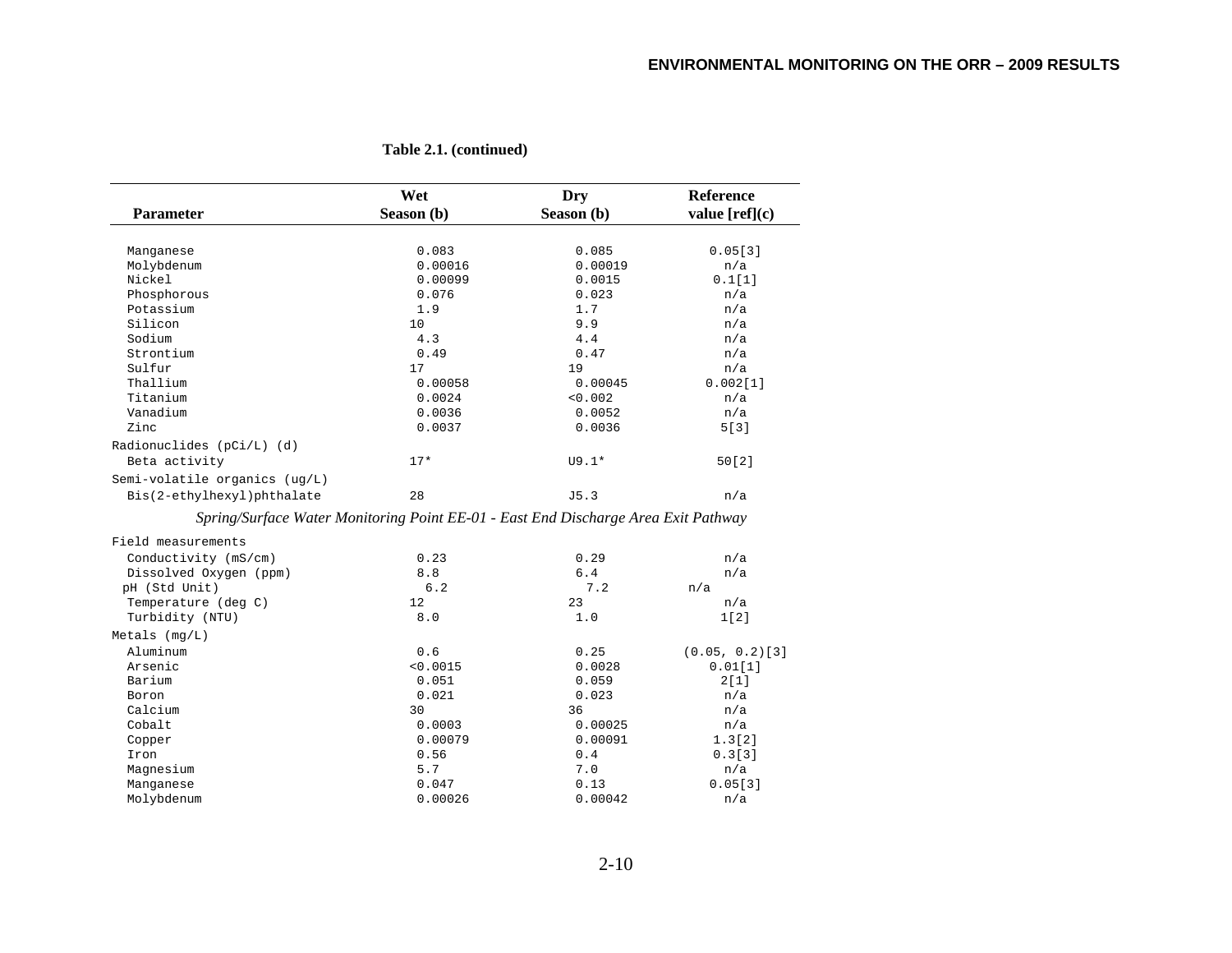| <b>Parameter</b>                                                                   | Wet<br>Season (b) | Dry<br>Season (b) | Reference<br>value $[ref](c)$ |
|------------------------------------------------------------------------------------|-------------------|-------------------|-------------------------------|
|                                                                                    |                   |                   |                               |
| Nickel                                                                             | 0.001             | 0.001             | 0.1[1]                        |
| Potassium                                                                          | 1.5               | 2.1               | n/a                           |
| Silica                                                                             |                   | 9.2               | n/a                           |
| Silicon                                                                            | 3.9               | 4.2               | n/a                           |
| Sodium                                                                             | 4.2               | 4.0               | n/a                           |
| Strontium                                                                          | 0.073             | 0.079             | n/a                           |
| Sulfur                                                                             | 6.1               | 5.6               | n/a                           |
| Thallium                                                                           | 0.00046           | 0.00041           | 0.002[1]                      |
| Thorium                                                                            | 0.00021           | < 0.0003          | n/a                           |
| Titanium                                                                           | 0.0063            | 0.0039            | n/a                           |
| Uranium                                                                            | 0.00008           | 0.00017           | n/a                           |
| Zinc                                                                               | 0.004             | 0.026             | 5[3]                          |
| Zirconium                                                                          | 0.00089           | < 0.00066         | n/a                           |
| Radionuclides (pCi/L) (d)                                                          |                   |                   |                               |
| Beta activity                                                                      | U3.2              | $2.2*$            | 50[2]                         |
| Semi-volatile organics (ug/L)                                                      |                   |                   |                               |
| Bis(2-ethylhexyl)phthalate                                                         | J6.5              | U10               | n/a                           |
| Spring/Surface Water Monitoring Point EE-02 - East End Discharge Area Exit Pathway |                   |                   |                               |
| Field measurements                                                                 |                   |                   |                               |
| Conductivity (mS/cm)                                                               | 0.42              | 0.52              | n/a                           |
| Dissolved Oxygen (ppm)                                                             | 7.6               | 7.1               | n/a                           |
| pH (Std Unit)                                                                      | 6.3               | 7.3               | n/a                           |
| Temperature (deg C)                                                                | 14                | 22                | n/a                           |
| Turbidity (NTU)                                                                    | 33                | 5.0               | 1[2]                          |
| Metals $(mq/L)$                                                                    |                   |                   |                               |
| Aluminum                                                                           | 0.019             | 0.71              | $(0.05, 0.2)$ [3]             |
| Arsenic                                                                            | < 0.0015          | 0.0027            | 0.01[1]                       |
| Barium                                                                             | 0.023             | 0.049             | 2[1]                          |
| Boron                                                                              | 0.0044            | 0.012             | n/a                           |
| Cadmium                                                                            | 0.00012           | < 0.00011         | 0.005[1]                      |
| Calcium                                                                            | 37                | 54                | n/a                           |
| Cobalt                                                                             | 0.00015           | 0.0028            | n/a                           |
| Copper                                                                             | 0.00058           | 0.0014            | 1.3[2]                        |
| Iron                                                                               | 0.11              | 1.1               | 0.3[3]                        |
| Lead                                                                               | < 0.0005          | 0.0018            | 0.005[1]                      |
| Magnesium                                                                          | 23                | E30               | n/a                           |

**Table 2.1. (continued)**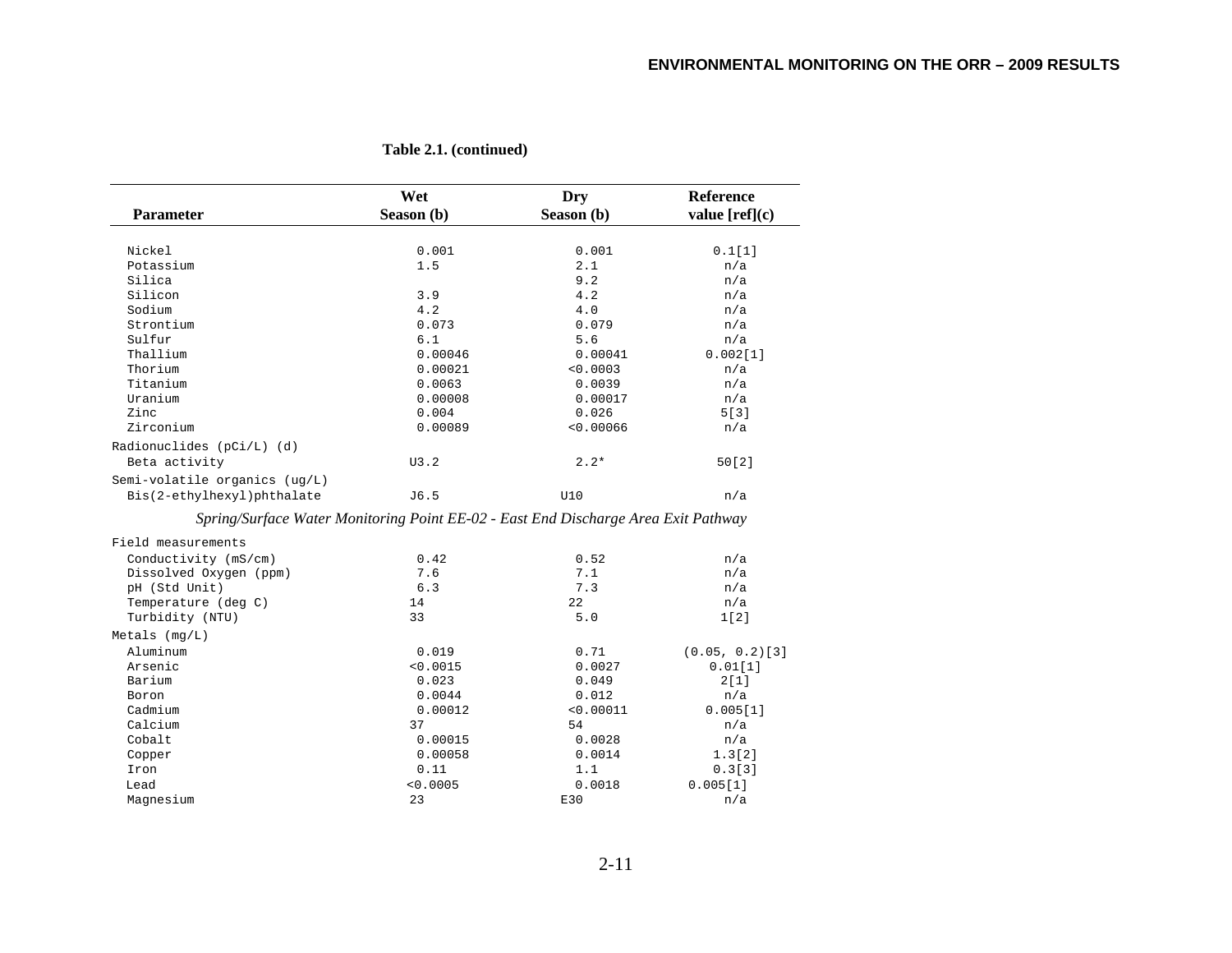|                           | Wet                                                 | Dry        | Reference         |
|---------------------------|-----------------------------------------------------|------------|-------------------|
| Parameter                 | Season (b)                                          | Season (b) | value $[ref](c)$  |
|                           |                                                     |            |                   |
| Manganese                 | 0.0023                                              | 0.97       | 0.05[3]           |
| Molybdenum                | 0.00015                                             | 0.00032    | n/a               |
| Nickel                    | 0.00064                                             | 0.0013     | 0.1[1]            |
| Phosphorous               | < 0.02                                              | 0.057      | n/a               |
| Potassium                 | 0.37                                                | 0.89       | n/a               |
| Silica                    |                                                     | 12         | n/a               |
| Silicon                   | 3.3                                                 | 5.4        | n/a               |
| Sodium                    | 0.49                                                | 0.69       | n/a               |
| Strontium                 | 0.018                                               | 0.028      | n/a               |
| Sulfur                    | 1.5                                                 | 0.92       | n/a               |
| Titanium                  | < 0.002                                             | 0.01       | n/a               |
| Uranium                   | 0.0002                                              | 0.0004     | n/a               |
| Zinc                      | 0.0026                                              | 0.0069     | 5[3]              |
| Radionuclides (pCi/L) (d) |                                                     |            |                   |
| Beta activity             | $32*$                                               | $U2.0*$    | 50[2]             |
| Bismuth-214               | $17*$                                               |            | 24,000[4]         |
| $Lead-214$                | $9.3*$                                              |            | 8,000[4]          |
|                           | Well 531 - Northwestern Discharge Area Exit Pathway |            |                   |
|                           |                                                     |            |                   |
| Field measurements        |                                                     |            |                   |
| Conductivity (mS/cm)      | 0.89                                                | 0.8        | n/a               |
| Dissolved Oxygen (ppm)    | 1.3                                                 | 0.3        | n/a               |
| pH (Std Unit)             | 7.4                                                 | 8.3        | n/a               |
| RedOx (mV)                | $-220$                                              | $-340$     | n/a               |
| Temperature (deg C)       | 16                                                  | 20         | n/a               |
| Turbidity (NTU)           | 5.0                                                 | 9.0        | 1[2]              |
| Metals $(mq/L)$           |                                                     |            |                   |
| Aluminum                  | 0.059                                               | 1.6        | $(0.05, 0.2)$ [3] |
| Arsenic                   | < 0.0015                                            | 0.0027     | 0.01[1]           |
| Barium                    | 0.044                                               | 0.065      | 2[1]              |
| Beryllium                 | < 0.0001                                            | 0.00011    | 0.004[1]          |
| Boron                     | 0.99                                                | 0.82       | n/a               |
| Calcium                   | 2.8                                                 | 14         | n/a               |
| Chromium                  | < 0.0015                                            | 0.0026     | 0.1[1]            |
| Cobalt                    | < 0.0001                                            | 0.00081    | n/a               |
| Copper                    | 0.0009                                              | 0.0098     | 1.3[2]            |
| Iron                      | 0.14                                                | 2.1        | 0.3[3]            |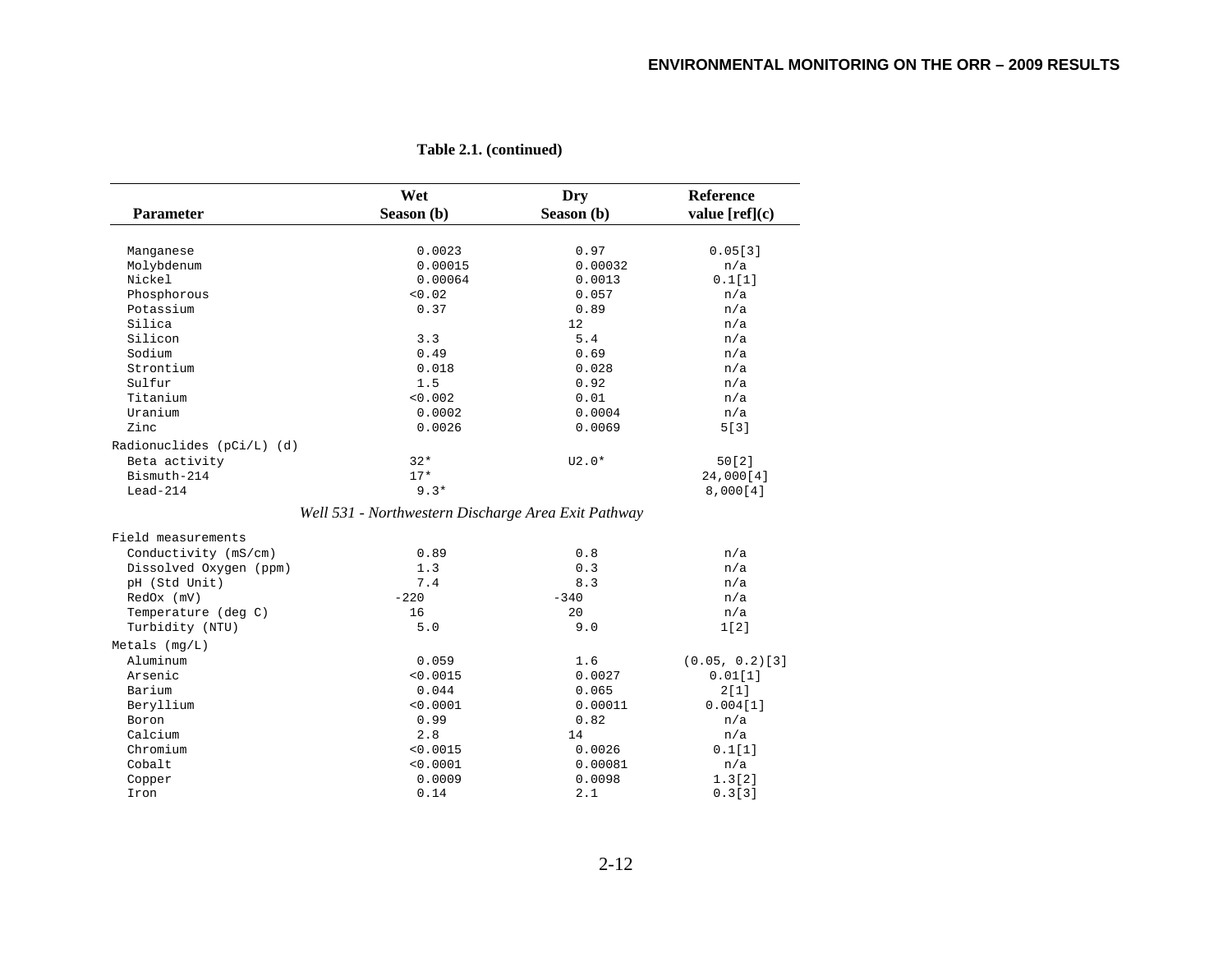| <b>Parameter</b>          | Wet<br>Season (b)                                   | Dry<br>Season (b) | Reference<br>value $[ref](c)$ |
|---------------------------|-----------------------------------------------------|-------------------|-------------------------------|
|                           |                                                     |                   |                               |
| Lead                      | < 0.0005                                            | 0.0024            | 0.005[1]                      |
| Lithium                   | 0.13                                                | 0.11              | n/a                           |
| Magnesium                 | 1.3                                                 | E1.7              | n/a                           |
| Manganese                 | 0.0041                                              | 0.028             | 0.05[3]                       |
| Molybdenum                | 0.00015                                             | 0.00029           | n/a                           |
| Nickel                    | 0.0012                                              | 0.0092            | 0.1[1]                        |
| Phosphorous               | 0.03                                                | 0.078             | n/a                           |
| Potassium                 | 2.0                                                 | 2.0               | n/a                           |
| Silicon                   | 5.7                                                 | 10                | n/a                           |
| Sodium                    | 210                                                 | 190               | n/a                           |
| Strontium                 | 0.22                                                | 0.23              | n/a                           |
| Sulfur                    | 1.6                                                 | 2.4               | n/a                           |
| Titanium                  | < 0.002                                             | 0.012             | n/a                           |
| Vanadium                  | < 0.003                                             | 0.0085            | n/a                           |
| Zinc                      | 0.0041                                              | 0.058             | 5[3]                          |
| Zirconium                 | 0.00067                                             | 0.0013            | n/a                           |
| Radionuclides (pCi/L) (d) |                                                     |                   |                               |
| Beta activity             | $17*$                                               | $13*$             | 50[2]                         |
|                           | Well 535 - Northwestern Discharge Area Exit Pathway |                   |                               |
| Anions $(mq/L)$           |                                                     |                   |                               |
| Bromide                   | J0.16                                               | 0.2               | n/a                           |
| Chloride                  | 21                                                  | 19                | 250[3]                        |
| Fluoride                  | 0.11                                                | 0.11              | 4[2]                          |
| Sulfate                   | 8.1                                                 | 7.9               | 250[3]                        |
| Field measurements        |                                                     |                   |                               |
| Conductivity (mS/cm)      | 0.66                                                | 0.64              | n/a                           |
| Dissolved Oxygen (ppm)    | 1.5                                                 | 1.4               | n/a                           |
| pH (Std Unit)             | 6.6                                                 | 6.3               | n/a                           |
| RedOx (mV)                | 120                                                 | 150               | n/a                           |
| Temperature (deg C)       | 16                                                  | 21                | n/a                           |
| Turbidity (NTU)           | 4.0                                                 | 4.0               | 1[2]                          |
| Metals $(mq/L)$           |                                                     |                   |                               |
| Aluminum                  | 0.45                                                | 0.044             | $(0.05, 0.2)$ [3]             |
| Arsenic                   | < 0.0015                                            | 0.0019            | 0.01[1]                       |
| Barium                    | 0.095                                               | 0.088             | 2[1]                          |
| Boron                     | 0.023                                               | 0.032             | n/a                           |

**Table 2.1. (continued)**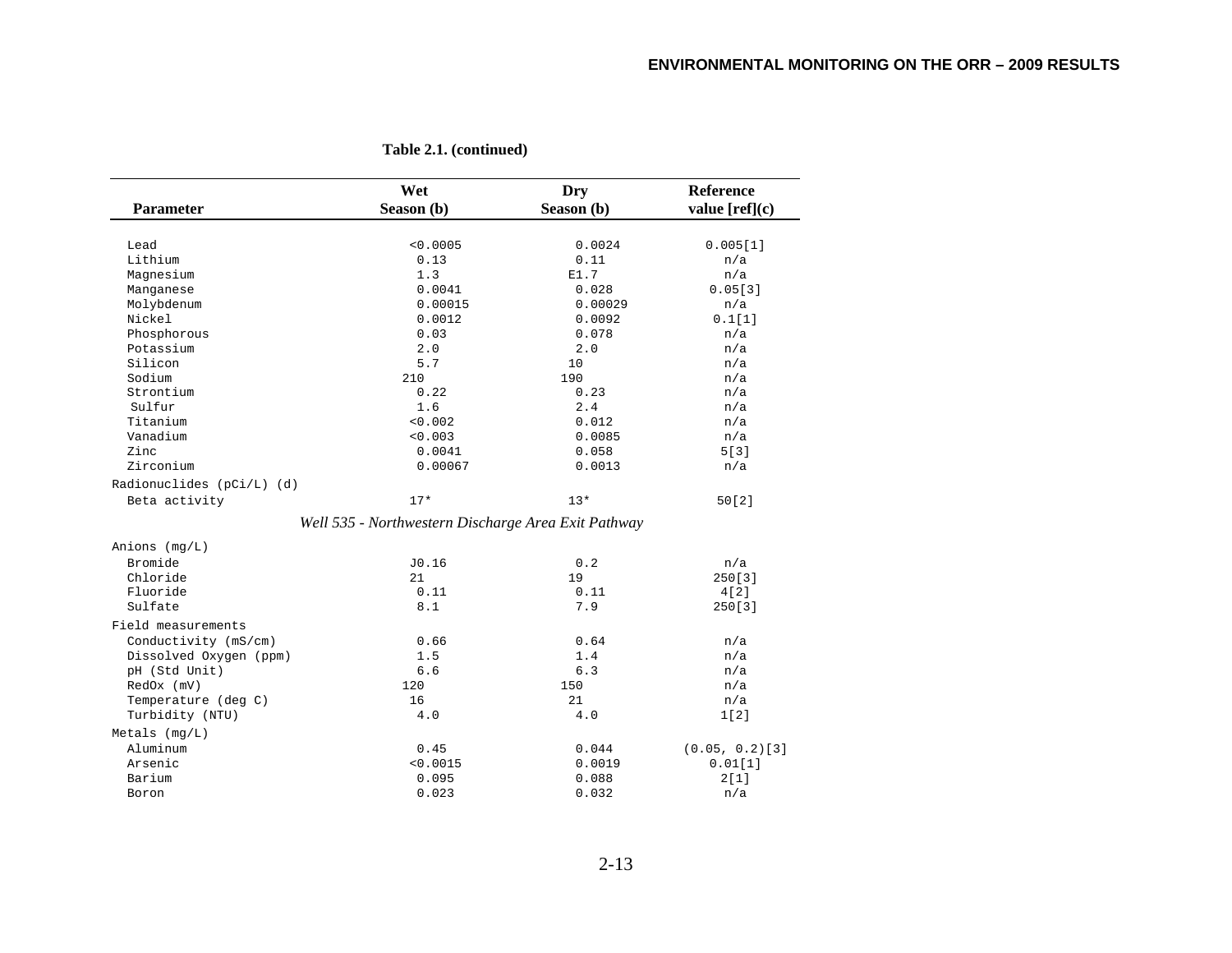|                                                                                      | Wet        | Dry        | Reference        |
|--------------------------------------------------------------------------------------|------------|------------|------------------|
| <b>Parameter</b>                                                                     | Season (b) | Season (b) | value $[ref](c)$ |
|                                                                                      |            |            |                  |
| Calcium                                                                              | E120       | 150        | n/a              |
| Cobalt                                                                               | 0.001      | 0.00076    | n/a              |
| Copper                                                                               | 0.0011     | 0.00093    | 1.3[2]           |
| Iron                                                                                 | 6.1        | 3.5        | 0.3[3]           |
| Lead                                                                                 | 0.0019     | 0.0012     | 0.005[1]         |
| Lithium                                                                              | 0.0025     | < 0.002    | n/a              |
| Magnesium                                                                            | 8.9        | 9.3        | n/a              |
| Manganese                                                                            | 2.0        | 1.8        | 0.05[3]          |
| Molybdenum                                                                           | 0.0003     | < 0.00017  | n/a              |
| Nickel                                                                               | 0.0028     | 0.0031     | 0.1[1]           |
| Potassium                                                                            | 0.85       | 0.8        | n/a              |
| Silicon                                                                              | 3.1        | 7.2        | n/a              |
| Sodium                                                                               | 6.5        | 6.4        | n/a              |
| Strontium                                                                            | 0.35       | 0.3        | n/a              |
| Sulfur                                                                               | 6.9        | 2.9        | n/a              |
| Titanium                                                                             | 0.0058     | < 0.002    | n/a              |
| Uranium                                                                              | 0.00035    | 0.00035    | n/a              |
| Zinc                                                                                 | 0.017      | 0.01       | 5[3]             |
| Other                                                                                |            |            |                  |
| Alkalinity as CaCO3 (mg/L)                                                           | 340        | 310        | n/a              |
| Radionuclides (pCi/L) (d)                                                            |            |            |                  |
| Bismuth-214                                                                          | $41*$      | $15*$      | 24,000[4]        |
| $Lead-214$                                                                           | $42*$      |            | 8,000[4]         |
| Tritium                                                                              | $510*$     | $330*$     | 20,000[2]        |
| Semi-volatile organics (ug/L)                                                        |            |            |                  |
| Diethyl phthalate                                                                    | J2.5       | U10        | n/a              |
|                                                                                      |            |            |                  |
| Volatile organics (ug/L)                                                             |            |            |                  |
| Toluene                                                                              | J0.26      | J0.33      | 1,000[1]         |
| Spring/Surface Water Monitoring Point S-01 - Southern Discharge Area Exit Pathway(e) |            |            |                  |
| Field measurements                                                                   |            |            |                  |
| Conductivity (mS/cm)                                                                 | 0.32       |            | n/a              |
| Dissolved Oxygen (ppm)                                                               | 7.4        |            | n/a              |
| pH (Std Unit)                                                                        | 6.5        |            | n/a              |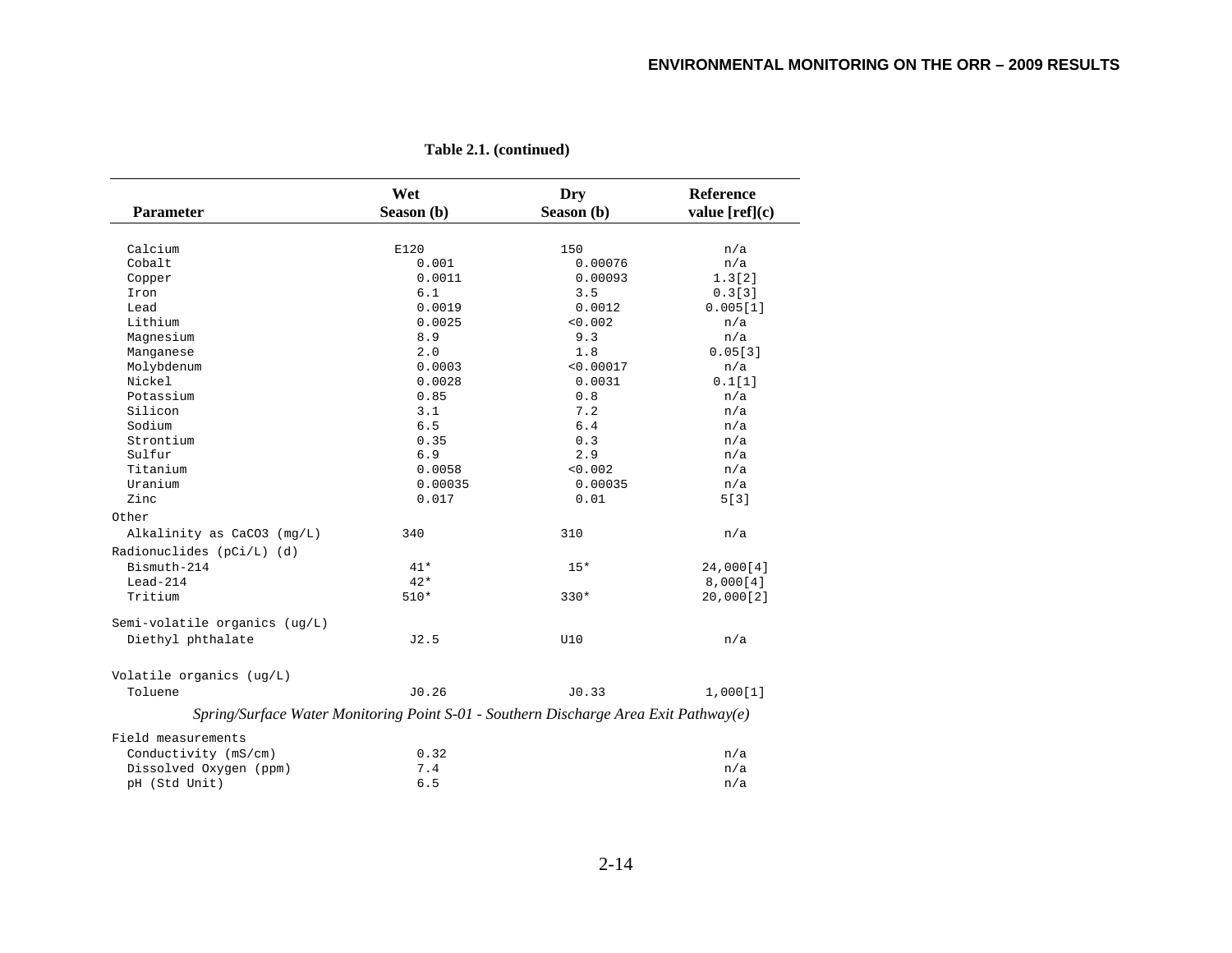| 13<br>Temperature (deg C)<br>n/a<br>Turbidity (NTU)<br>70<br>1[2]<br>Metals $(mq/L)$<br>Aluminum<br>0.16<br>Barium<br>0.032<br>2[1]<br>0.0078<br>n/a<br>Boron<br>Calcium<br>34<br>n/a<br>Cobalt<br>0.00024<br>n/a<br>0.00075<br>Copper<br>0.25<br>0.3[3]<br>Iron<br>15<br>Magnesium<br>n/a<br>0.0088<br>Manganese<br>Nickel<br>0.00083<br>Potassium<br>0.95<br>n/a<br>Silicon<br>3.6<br>n/a<br>Sodium<br>0.72<br>n/a<br>0.025<br>Strontium<br>n/a<br>Sulfur<br>0.85<br>n/a<br>Titanium<br>0.0022<br>n/a<br>Uranium<br>0.00014<br>n/a<br>Zinc<br>5[3]<br>0.0066<br>Zirconium<br>0.00055<br>n/a<br>Radionuclides (pCi/L) (d)<br>Bismuth-214<br>$21*$<br>$20*$<br>$Lead-214$<br>Spring/Surface Water Monitoring Point S-02 - Southern Discharge Area Exit Pathway<br>Field measurements<br>Conductivity (mS/cm)<br>0.32<br>0.17<br>n/a<br>Dissolved Oxygen (ppm)<br>10<br>8.1<br>n/a<br>pH (Std Unit)<br>7.2<br>7.0<br>n/a<br>16<br>20<br>Temperature (deg C)<br>n/a<br>Turbidity (NTU)<br>8.0<br>2.0<br>1[2]<br>Metals $(mq/L)$<br>Aluminum<br>0.31<br>$(0.05, 0.2)$ [3]<br>1.9 |           | Wet        | Dry        | <b>Reference</b>  |
|-------------------------------------------------------------------------------------------------------------------------------------------------------------------------------------------------------------------------------------------------------------------------------------------------------------------------------------------------------------------------------------------------------------------------------------------------------------------------------------------------------------------------------------------------------------------------------------------------------------------------------------------------------------------------------------------------------------------------------------------------------------------------------------------------------------------------------------------------------------------------------------------------------------------------------------------------------------------------------------------------------------------------------------------------------------------------------|-----------|------------|------------|-------------------|
|                                                                                                                                                                                                                                                                                                                                                                                                                                                                                                                                                                                                                                                                                                                                                                                                                                                                                                                                                                                                                                                                               | Parameter | Season (b) | Season (b) | value $[ref](c)$  |
|                                                                                                                                                                                                                                                                                                                                                                                                                                                                                                                                                                                                                                                                                                                                                                                                                                                                                                                                                                                                                                                                               |           |            |            |                   |
|                                                                                                                                                                                                                                                                                                                                                                                                                                                                                                                                                                                                                                                                                                                                                                                                                                                                                                                                                                                                                                                                               |           |            |            |                   |
|                                                                                                                                                                                                                                                                                                                                                                                                                                                                                                                                                                                                                                                                                                                                                                                                                                                                                                                                                                                                                                                                               |           |            |            |                   |
|                                                                                                                                                                                                                                                                                                                                                                                                                                                                                                                                                                                                                                                                                                                                                                                                                                                                                                                                                                                                                                                                               |           |            |            |                   |
|                                                                                                                                                                                                                                                                                                                                                                                                                                                                                                                                                                                                                                                                                                                                                                                                                                                                                                                                                                                                                                                                               |           |            |            | $(0.05, 0.2)$ [3] |
|                                                                                                                                                                                                                                                                                                                                                                                                                                                                                                                                                                                                                                                                                                                                                                                                                                                                                                                                                                                                                                                                               |           |            |            |                   |
|                                                                                                                                                                                                                                                                                                                                                                                                                                                                                                                                                                                                                                                                                                                                                                                                                                                                                                                                                                                                                                                                               |           |            |            |                   |
|                                                                                                                                                                                                                                                                                                                                                                                                                                                                                                                                                                                                                                                                                                                                                                                                                                                                                                                                                                                                                                                                               |           |            |            |                   |
|                                                                                                                                                                                                                                                                                                                                                                                                                                                                                                                                                                                                                                                                                                                                                                                                                                                                                                                                                                                                                                                                               |           |            |            |                   |
|                                                                                                                                                                                                                                                                                                                                                                                                                                                                                                                                                                                                                                                                                                                                                                                                                                                                                                                                                                                                                                                                               |           |            |            | 1.3[2]            |
|                                                                                                                                                                                                                                                                                                                                                                                                                                                                                                                                                                                                                                                                                                                                                                                                                                                                                                                                                                                                                                                                               |           |            |            |                   |
|                                                                                                                                                                                                                                                                                                                                                                                                                                                                                                                                                                                                                                                                                                                                                                                                                                                                                                                                                                                                                                                                               |           |            |            |                   |
|                                                                                                                                                                                                                                                                                                                                                                                                                                                                                                                                                                                                                                                                                                                                                                                                                                                                                                                                                                                                                                                                               |           |            |            | 0.05[3]           |
|                                                                                                                                                                                                                                                                                                                                                                                                                                                                                                                                                                                                                                                                                                                                                                                                                                                                                                                                                                                                                                                                               |           |            |            | 0.1[1]            |
|                                                                                                                                                                                                                                                                                                                                                                                                                                                                                                                                                                                                                                                                                                                                                                                                                                                                                                                                                                                                                                                                               |           |            |            |                   |
|                                                                                                                                                                                                                                                                                                                                                                                                                                                                                                                                                                                                                                                                                                                                                                                                                                                                                                                                                                                                                                                                               |           |            |            |                   |
|                                                                                                                                                                                                                                                                                                                                                                                                                                                                                                                                                                                                                                                                                                                                                                                                                                                                                                                                                                                                                                                                               |           |            |            |                   |
|                                                                                                                                                                                                                                                                                                                                                                                                                                                                                                                                                                                                                                                                                                                                                                                                                                                                                                                                                                                                                                                                               |           |            |            |                   |
|                                                                                                                                                                                                                                                                                                                                                                                                                                                                                                                                                                                                                                                                                                                                                                                                                                                                                                                                                                                                                                                                               |           |            |            |                   |
|                                                                                                                                                                                                                                                                                                                                                                                                                                                                                                                                                                                                                                                                                                                                                                                                                                                                                                                                                                                                                                                                               |           |            |            |                   |
|                                                                                                                                                                                                                                                                                                                                                                                                                                                                                                                                                                                                                                                                                                                                                                                                                                                                                                                                                                                                                                                                               |           |            |            |                   |
|                                                                                                                                                                                                                                                                                                                                                                                                                                                                                                                                                                                                                                                                                                                                                                                                                                                                                                                                                                                                                                                                               |           |            |            |                   |
|                                                                                                                                                                                                                                                                                                                                                                                                                                                                                                                                                                                                                                                                                                                                                                                                                                                                                                                                                                                                                                                                               |           |            |            |                   |
|                                                                                                                                                                                                                                                                                                                                                                                                                                                                                                                                                                                                                                                                                                                                                                                                                                                                                                                                                                                                                                                                               |           |            |            |                   |
|                                                                                                                                                                                                                                                                                                                                                                                                                                                                                                                                                                                                                                                                                                                                                                                                                                                                                                                                                                                                                                                                               |           |            |            | 24,000[4]         |
|                                                                                                                                                                                                                                                                                                                                                                                                                                                                                                                                                                                                                                                                                                                                                                                                                                                                                                                                                                                                                                                                               |           |            |            | 8,000[4]          |
|                                                                                                                                                                                                                                                                                                                                                                                                                                                                                                                                                                                                                                                                                                                                                                                                                                                                                                                                                                                                                                                                               |           |            |            |                   |
|                                                                                                                                                                                                                                                                                                                                                                                                                                                                                                                                                                                                                                                                                                                                                                                                                                                                                                                                                                                                                                                                               |           |            |            |                   |
|                                                                                                                                                                                                                                                                                                                                                                                                                                                                                                                                                                                                                                                                                                                                                                                                                                                                                                                                                                                                                                                                               |           |            |            |                   |
|                                                                                                                                                                                                                                                                                                                                                                                                                                                                                                                                                                                                                                                                                                                                                                                                                                                                                                                                                                                                                                                                               |           |            |            |                   |
|                                                                                                                                                                                                                                                                                                                                                                                                                                                                                                                                                                                                                                                                                                                                                                                                                                                                                                                                                                                                                                                                               |           |            |            |                   |
|                                                                                                                                                                                                                                                                                                                                                                                                                                                                                                                                                                                                                                                                                                                                                                                                                                                                                                                                                                                                                                                                               |           |            |            |                   |
|                                                                                                                                                                                                                                                                                                                                                                                                                                                                                                                                                                                                                                                                                                                                                                                                                                                                                                                                                                                                                                                                               |           |            |            |                   |
|                                                                                                                                                                                                                                                                                                                                                                                                                                                                                                                                                                                                                                                                                                                                                                                                                                                                                                                                                                                                                                                                               |           |            |            |                   |
|                                                                                                                                                                                                                                                                                                                                                                                                                                                                                                                                                                                                                                                                                                                                                                                                                                                                                                                                                                                                                                                                               |           |            |            |                   |
|                                                                                                                                                                                                                                                                                                                                                                                                                                                                                                                                                                                                                                                                                                                                                                                                                                                                                                                                                                                                                                                                               | Arsenic   | 0.0021     | 0.0034     | 0.01[1]           |

Barium 0.034 0.059 2[1]

**Table 2.1. (continued)**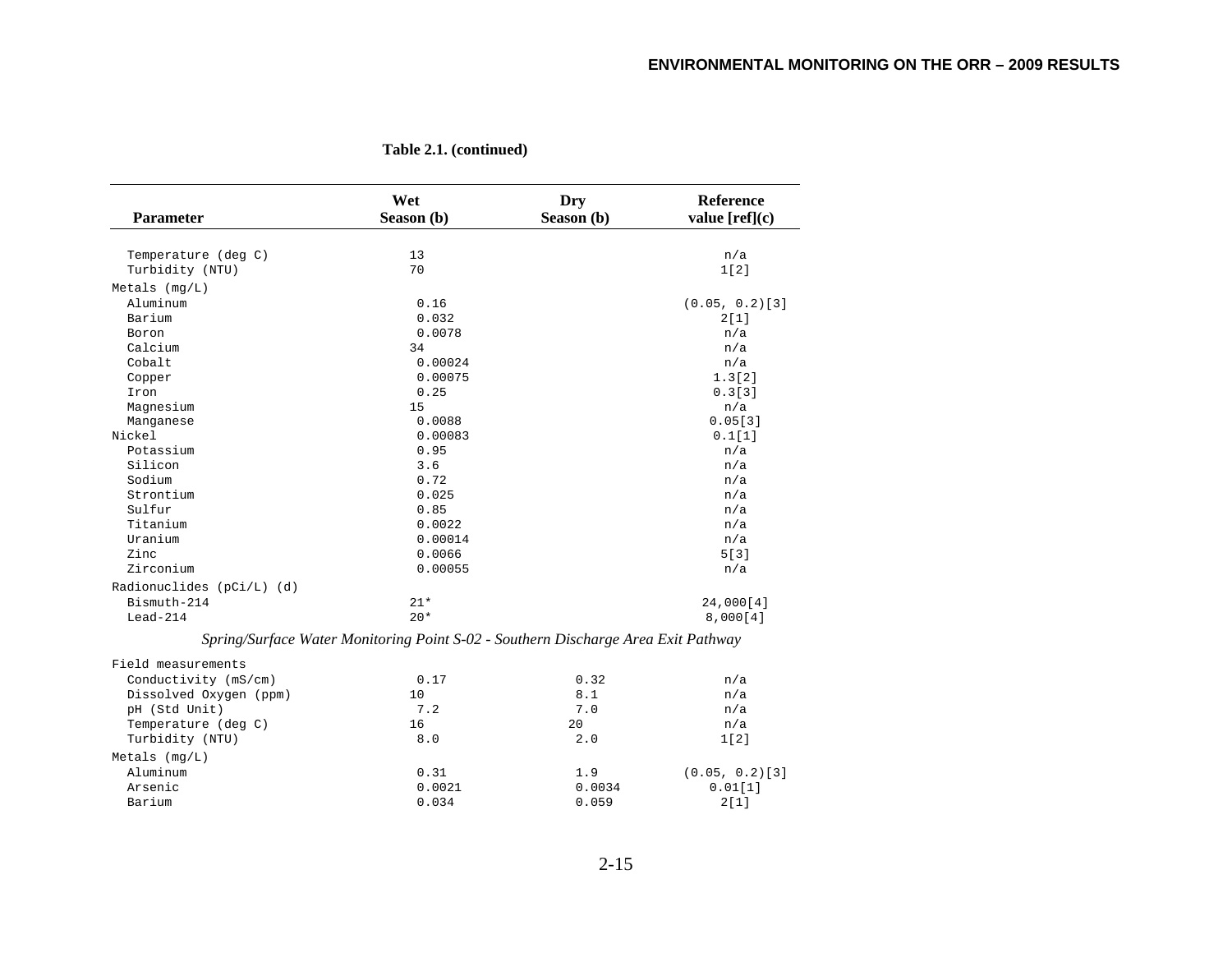| <b>Parameter</b><br>Season (b)<br>Season (b)<br>< 0.0001<br>0.00024<br>Beryllium<br>0.019<br>Boron<br>0.0051<br>n/a<br>Cadmium<br>< 0.00011<br>0.00014<br>15<br>32<br>Calcium<br>n/a<br>Chromium<br>< 0.0015<br>0.0028<br>0.1[1]<br>Cobalt<br>0.00037<br>0.002<br>n/a<br>0.00065<br>0.0026<br>1.3[2]<br>Copper<br>0.3<br>2.0<br>Iron<br>Lead<br>0.00086<br>0.0052<br>< 0.002<br>Lithium<br>0.0022<br>n/a<br>Magnesium<br>9.1<br>E17<br>n/a<br>0.038<br>0.23<br>Manganese<br>Molybdenum<br>0.00012<br>0.00049<br>n/a<br>0.00078<br>Nickel<br>0.0026<br>0.1[1]<br>< 0.02<br>Phosphorous<br>0.038<br>n/a<br>Potassium<br>0.6<br>1.0<br>n/a<br>Silica<br>16<br>n/a<br>4.3<br>Silicon<br>7.6<br>n/a<br>0.52<br>Sodium<br>0.63<br>n/a<br>Strontium<br>0.01<br>0.02<br>n/a<br>Sulfur<br>0.36<br>0.74<br>n/a<br>Thallium<br>< 0.0003<br>0.00067<br>Thorium<br>< 0.0002<br>0.00057<br>n/a<br>Titanium<br>0.005<br>0.025<br>n/a<br>Uranium<br>< 0.00005<br>0.00041<br>n/a<br>Vanadium<br>< 0.003<br>0.0044<br>n/a<br>Zinc<br>0.0034<br>0.013<br>5[3]<br>Zirconium<br>< 0.0005<br>0.0014<br>n/a<br>Alpha activity<br>$6.1*$<br>15[2]<br>U4.3<br>$5.5*$<br>Beta activity<br>U2.3<br>50[2] |                           | Wet | Dry | <b>Reference</b> |
|-------------------------------------------------------------------------------------------------------------------------------------------------------------------------------------------------------------------------------------------------------------------------------------------------------------------------------------------------------------------------------------------------------------------------------------------------------------------------------------------------------------------------------------------------------------------------------------------------------------------------------------------------------------------------------------------------------------------------------------------------------------------------------------------------------------------------------------------------------------------------------------------------------------------------------------------------------------------------------------------------------------------------------------------------------------------------------------------------------------------------------------------------------------------------------|---------------------------|-----|-----|------------------|
|                                                                                                                                                                                                                                                                                                                                                                                                                                                                                                                                                                                                                                                                                                                                                                                                                                                                                                                                                                                                                                                                                                                                                                               |                           |     |     | value $[ref](c)$ |
|                                                                                                                                                                                                                                                                                                                                                                                                                                                                                                                                                                                                                                                                                                                                                                                                                                                                                                                                                                                                                                                                                                                                                                               |                           |     |     |                  |
|                                                                                                                                                                                                                                                                                                                                                                                                                                                                                                                                                                                                                                                                                                                                                                                                                                                                                                                                                                                                                                                                                                                                                                               |                           |     |     | 0.004[1]         |
|                                                                                                                                                                                                                                                                                                                                                                                                                                                                                                                                                                                                                                                                                                                                                                                                                                                                                                                                                                                                                                                                                                                                                                               |                           |     |     |                  |
|                                                                                                                                                                                                                                                                                                                                                                                                                                                                                                                                                                                                                                                                                                                                                                                                                                                                                                                                                                                                                                                                                                                                                                               |                           |     |     | 0.005[1]         |
|                                                                                                                                                                                                                                                                                                                                                                                                                                                                                                                                                                                                                                                                                                                                                                                                                                                                                                                                                                                                                                                                                                                                                                               |                           |     |     |                  |
|                                                                                                                                                                                                                                                                                                                                                                                                                                                                                                                                                                                                                                                                                                                                                                                                                                                                                                                                                                                                                                                                                                                                                                               |                           |     |     |                  |
|                                                                                                                                                                                                                                                                                                                                                                                                                                                                                                                                                                                                                                                                                                                                                                                                                                                                                                                                                                                                                                                                                                                                                                               |                           |     |     |                  |
|                                                                                                                                                                                                                                                                                                                                                                                                                                                                                                                                                                                                                                                                                                                                                                                                                                                                                                                                                                                                                                                                                                                                                                               |                           |     |     |                  |
|                                                                                                                                                                                                                                                                                                                                                                                                                                                                                                                                                                                                                                                                                                                                                                                                                                                                                                                                                                                                                                                                                                                                                                               |                           |     |     | 0.3[3]           |
|                                                                                                                                                                                                                                                                                                                                                                                                                                                                                                                                                                                                                                                                                                                                                                                                                                                                                                                                                                                                                                                                                                                                                                               |                           |     |     | 0.005[1]         |
|                                                                                                                                                                                                                                                                                                                                                                                                                                                                                                                                                                                                                                                                                                                                                                                                                                                                                                                                                                                                                                                                                                                                                                               |                           |     |     |                  |
|                                                                                                                                                                                                                                                                                                                                                                                                                                                                                                                                                                                                                                                                                                                                                                                                                                                                                                                                                                                                                                                                                                                                                                               |                           |     |     |                  |
|                                                                                                                                                                                                                                                                                                                                                                                                                                                                                                                                                                                                                                                                                                                                                                                                                                                                                                                                                                                                                                                                                                                                                                               |                           |     |     | 0.05[3]          |
|                                                                                                                                                                                                                                                                                                                                                                                                                                                                                                                                                                                                                                                                                                                                                                                                                                                                                                                                                                                                                                                                                                                                                                               |                           |     |     |                  |
|                                                                                                                                                                                                                                                                                                                                                                                                                                                                                                                                                                                                                                                                                                                                                                                                                                                                                                                                                                                                                                                                                                                                                                               |                           |     |     |                  |
|                                                                                                                                                                                                                                                                                                                                                                                                                                                                                                                                                                                                                                                                                                                                                                                                                                                                                                                                                                                                                                                                                                                                                                               |                           |     |     |                  |
|                                                                                                                                                                                                                                                                                                                                                                                                                                                                                                                                                                                                                                                                                                                                                                                                                                                                                                                                                                                                                                                                                                                                                                               |                           |     |     |                  |
|                                                                                                                                                                                                                                                                                                                                                                                                                                                                                                                                                                                                                                                                                                                                                                                                                                                                                                                                                                                                                                                                                                                                                                               |                           |     |     |                  |
|                                                                                                                                                                                                                                                                                                                                                                                                                                                                                                                                                                                                                                                                                                                                                                                                                                                                                                                                                                                                                                                                                                                                                                               |                           |     |     |                  |
|                                                                                                                                                                                                                                                                                                                                                                                                                                                                                                                                                                                                                                                                                                                                                                                                                                                                                                                                                                                                                                                                                                                                                                               |                           |     |     |                  |
|                                                                                                                                                                                                                                                                                                                                                                                                                                                                                                                                                                                                                                                                                                                                                                                                                                                                                                                                                                                                                                                                                                                                                                               |                           |     |     |                  |
|                                                                                                                                                                                                                                                                                                                                                                                                                                                                                                                                                                                                                                                                                                                                                                                                                                                                                                                                                                                                                                                                                                                                                                               |                           |     |     |                  |
|                                                                                                                                                                                                                                                                                                                                                                                                                                                                                                                                                                                                                                                                                                                                                                                                                                                                                                                                                                                                                                                                                                                                                                               |                           |     |     | 0.002[1]         |
|                                                                                                                                                                                                                                                                                                                                                                                                                                                                                                                                                                                                                                                                                                                                                                                                                                                                                                                                                                                                                                                                                                                                                                               |                           |     |     |                  |
|                                                                                                                                                                                                                                                                                                                                                                                                                                                                                                                                                                                                                                                                                                                                                                                                                                                                                                                                                                                                                                                                                                                                                                               |                           |     |     |                  |
|                                                                                                                                                                                                                                                                                                                                                                                                                                                                                                                                                                                                                                                                                                                                                                                                                                                                                                                                                                                                                                                                                                                                                                               |                           |     |     |                  |
|                                                                                                                                                                                                                                                                                                                                                                                                                                                                                                                                                                                                                                                                                                                                                                                                                                                                                                                                                                                                                                                                                                                                                                               |                           |     |     |                  |
|                                                                                                                                                                                                                                                                                                                                                                                                                                                                                                                                                                                                                                                                                                                                                                                                                                                                                                                                                                                                                                                                                                                                                                               |                           |     |     |                  |
|                                                                                                                                                                                                                                                                                                                                                                                                                                                                                                                                                                                                                                                                                                                                                                                                                                                                                                                                                                                                                                                                                                                                                                               |                           |     |     |                  |
|                                                                                                                                                                                                                                                                                                                                                                                                                                                                                                                                                                                                                                                                                                                                                                                                                                                                                                                                                                                                                                                                                                                                                                               | Radionuclides (pCi/L) (d) |     |     |                  |
|                                                                                                                                                                                                                                                                                                                                                                                                                                                                                                                                                                                                                                                                                                                                                                                                                                                                                                                                                                                                                                                                                                                                                                               |                           |     |     |                  |
|                                                                                                                                                                                                                                                                                                                                                                                                                                                                                                                                                                                                                                                                                                                                                                                                                                                                                                                                                                                                                                                                                                                                                                               |                           |     |     |                  |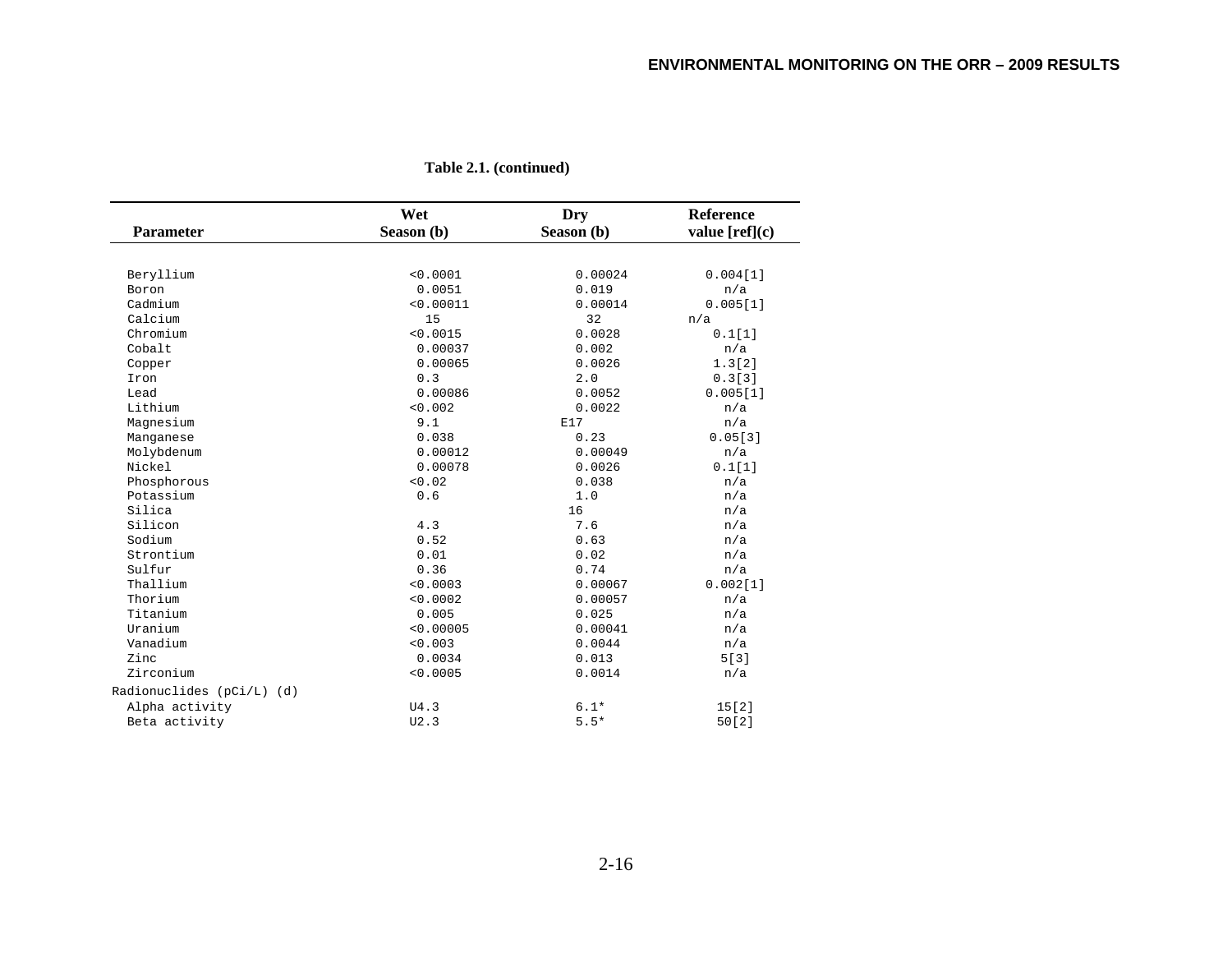| <b>Parameter</b>         | Wet<br>Season (b) | Drv<br>Season (b) | Reference<br>value $[ref](c)$ |
|--------------------------|-------------------|-------------------|-------------------------------|
|                          |                   |                   |                               |
| Volatile organics (ug/L) |                   |                   |                               |

 *(b) Prefix "J" indicates the value was estimated at or below the analytical detection limit by the laboratory; "BJ" indicates that the analyte was detected in the associated lab blank and that the value was estimated at or below the anlytical detection limit by the laboratory; "U" indicates that the* 

 *analyte was not detected; "<" indicates that the compound was not detected at the reported value; and "E" indicates that the percent difference between the parent sample and its serial dilution's concentration exceeds 10%.* 

 *(c) If a reference limit exists, the source is coded as:* 

 *1 Rules of Tennessee Department of Environment and Conservation, Division of Water Pollution Control, Chapter 1200-4-3, General Water Quality Criteria, Domestic Water Supply, as amended.* 

 *2 40 CFR Part 141--National Primary Drinking Water Regulations, Subparts B and G, as amended.* 

 *3 40 CFR Part 143--National Secondary Drinking Water Regulations, as amended.* 

 *4 DOE Order 5400.5, Chapter III, Derived Concentration Guides for Air and Water.* 

 *(d) Individual radionuclide concentrations significantly greater than zero are identified by an \*. Detected radionuclides are those detected at or above MDA.* 

 *(e) Dry season sampling not performed because the location was dry at the time of sampling.*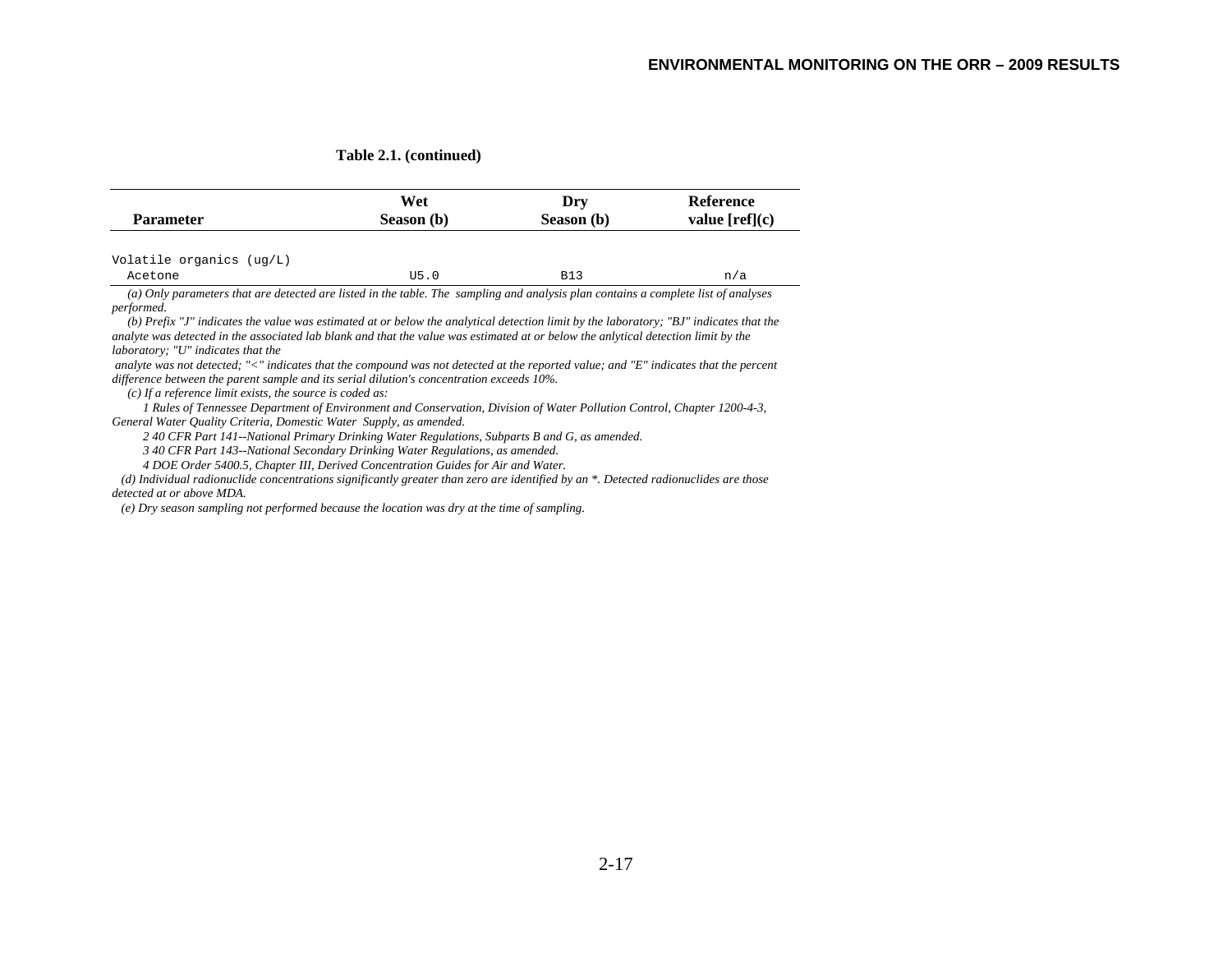|                            | $N$ det/ |          |                                                         |         | Standard |
|----------------------------|----------|----------|---------------------------------------------------------|---------|----------|
| Parameter                  | N total  | Min      | Max                                                     | Avg     | error(b) |
|                            |          |          | Spring S-1 - Discharge point east-southeast of SNS site |         |          |
| Field measurements         |          |          |                                                         |         |          |
| Conductivity (mS/cm)       | 12/12    | 0.2      | 0.41                                                    | 0.28    | 0.02     |
| Dissolved Oxygen           | 12/12    | 5.8      | 9.1                                                     | 7.5     | 0.27     |
| pH (Std Unit)              | 12/12    | 6.0      | 8.8                                                     | n/a     | n/a      |
| Temperature (deg C)        | 12/12    | 11       | 23                                                      | 17      | 1.3      |
| Turbidity (NTU)            | 12/12    | 3.0      | 41                                                      | 16      | 3.6      |
| Radionuclides (pCi/L)[c]   |          |          |                                                         |         |          |
| Alpha activity             | 1/1      | $3.0*$   | $3.0*$                                                  | n/a     | n/a      |
| Tritium                    | 4/12     | $U - 20$ | $1,100*$                                                | $~270*$ | 100      |
|                            |          |          | Spring S-2 - Discharge point south of SNS site          |         |          |
| Field measurements         |          |          |                                                         |         |          |
| Conductivity (mS/cm)       | 12/12    | 0.29     | 0.42                                                    | 0.34    | 0.012    |
| Dissolved Oxygen           | 12/12    | 2.1      | 7.2                                                     | 4.2     | 0.49     |
| pH (Std Unit)              | 12/12    | 5.9      | 8.3                                                     | n/a     | n/a      |
| Temperature (deg C)        | 12/12    | 11       | 17 <sub>1</sub>                                         | 15      | 0.51     |
| Turbidity (NTU)            | 12/12    | 0.0      | 19                                                      | 6.2     | 1.7      |
| Radionuclides $(pCi/L)[c]$ |          |          |                                                         |         |          |
| Beta activity              | 1/1      | $5.1*$   | $5.1*$                                                  | n/a     | n/a      |
| Tritium                    | 4/12     | $U-39$   | $570*$                                                  | $~190*$ | 55       |
|                            |          |          | Spring S-3 - Discharge point south of SNS site          |         |          |
| Field measurements         |          |          |                                                         |         |          |
| Conductivity (mS/cm)       | 12/12    | 0.16     | 0.43                                                    | 0.26    | 0.026    |
| Dissolved Oxygen           | 12/12    | 4.9      | 6.9                                                     | 5.8     | 0.17     |
| pH (Std Unit)              | 12/12    | 6.2      | 8.2                                                     | n/a     | n/a      |
| Temperature (deg C)        | 12/12    | 14       | 15                                                      | 14      | 0.12     |
| Turbidity (NTU)            | 12/12    | 1.0      | 9.0                                                     | 3.7     | 0.78     |

**Table 2.2. Constituents detected in SNS groundwater, 2009(a)**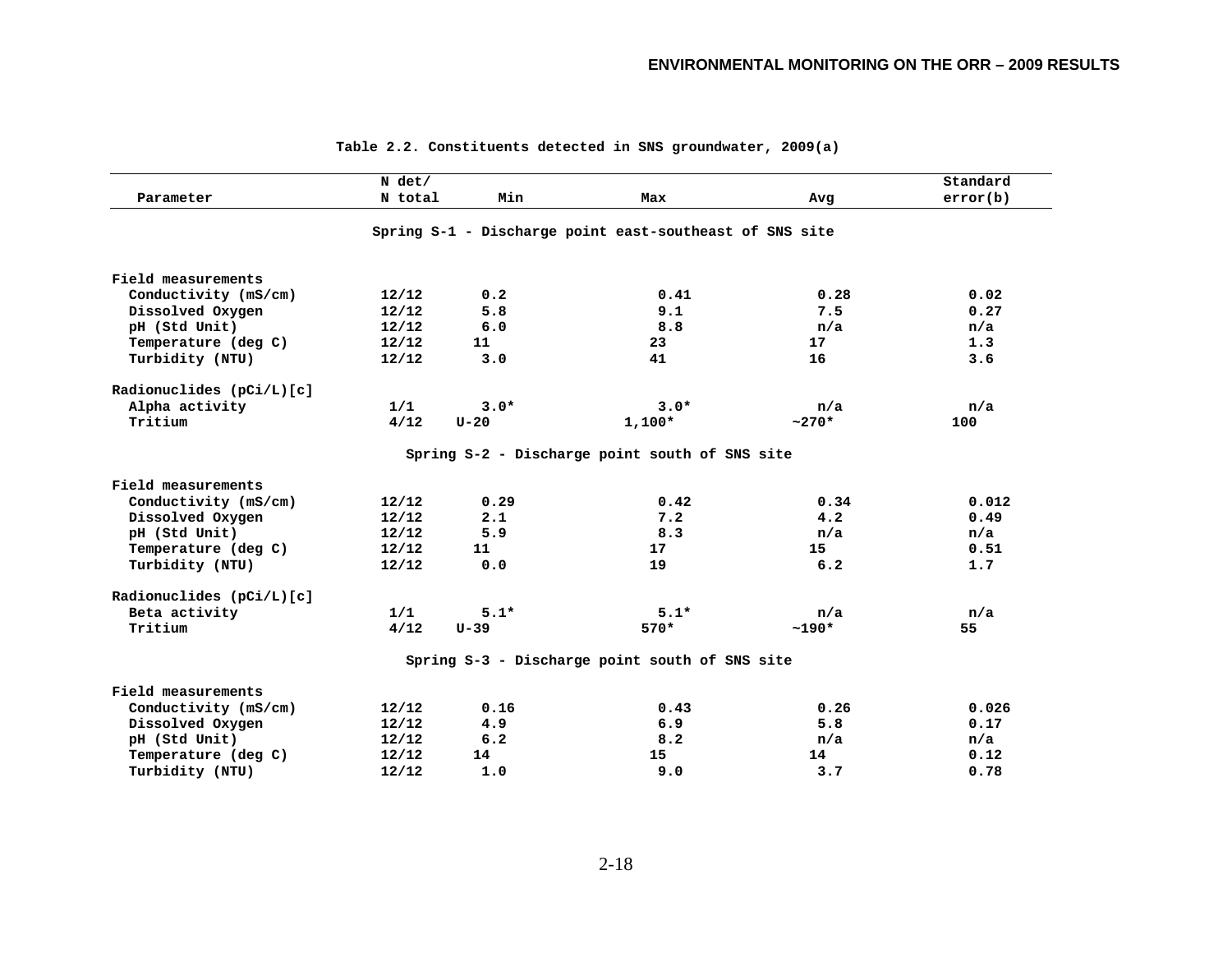|                          | N det/  |          |                                                          |            | Standard |
|--------------------------|---------|----------|----------------------------------------------------------|------------|----------|
| Parameter                | N total | Min      | Max                                                      | Avg        | error(b) |
|                          |         |          | Spring S-4 - Discharge point west-southwest of SNS site  |            |          |
| Field measurements       |         |          |                                                          |            |          |
| Conductivity (mS/cm)     | 12/12   | 0.08     | 0.23                                                     | 0.15       | 0.015    |
| Dissolved Oxygen         | 12/12   | 6.6      | 9.5                                                      | 8.1        | 0.26     |
| pH (Std Unit)            | 12/12   | 6.2      | 8.3                                                      | n/a        | n/a      |
| Temperature (deg C)      | 12/12   | 10       | 19                                                       | 15         | 0.86     |
| Turbidity (NTU)          | 12/12   | 0.0      | 4.0                                                      | 1.3        | 0.43     |
| Radionuclides (pCi/L)[c] |         |          |                                                          |            |          |
| Carbon-14                | 1/12    | $U-13$   | U14                                                      | ~16        | 2.1      |
| Tritium                  | 1/12    | $U - 24$ | $190*$                                                   | $~10^{-6}$ | 19       |
|                          |         |          | Spring S-5 - Discharge point north-northeast of SNS site |            |          |
| Field measurements       |         |          |                                                          |            |          |
| Conductivity (mS/cm)     | 12/12   | 0.32     | 0.57                                                     | 0.47       | 0.024    |
| Dissolved Oxygen         | 12/12   | 3.1      | 5.7                                                      | 4.8        | 0.21     |
| pH (Std Unit)            | 12/12   | 6.7      | 8.0                                                      | n/a        | n/a      |
| Temperature (deg C)      | 12/12   | 13       | 15                                                       | 14         | 0.22     |
| Turbidity (NTU)          | 12/12   | 1.0      | 10                                                       | 3.0        | 0.77     |
| Radionuclides (pCi/L)[c] |         |          |                                                          |            |          |
| Alpha activity           | 1/1     | $20*$    | $20*$                                                    | n/a        | n/a      |
| Beta activity            | 1/1     | $13*$    | $13*$                                                    | n/a        | n/a      |
| Tritium                  | 2/12    | $U-54$   | $220*$                                                   | $~1.92*$   | 25       |
|                          |         |          | Spring SP-1 - Discharge point south of SNS site          |            |          |
| Field measurements       |         |          |                                                          |            |          |
| Conductivity (mS/cm)     | 12/12   | 0.23     | 0.36                                                     | 0.28       | 0.01     |
| Dissolved Oxygen         | 12/12   | 7.0      | 9.2                                                      | 8.2        | 0.17     |
| pH (Std Unit)            | 12/12   | 6.2      | 8.5                                                      | n/a        | n/a      |

**Table 2.2. (continued)**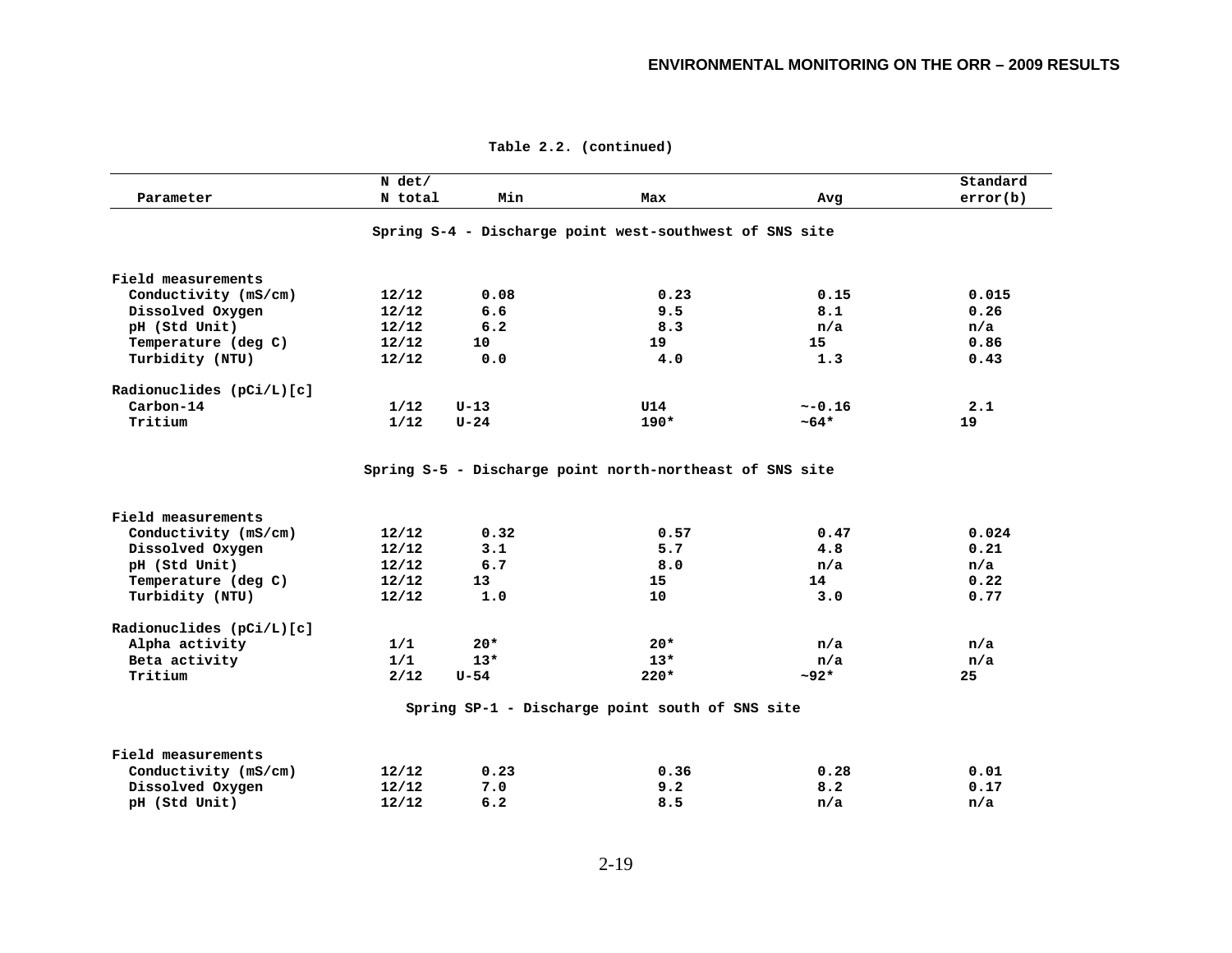|                            | $N$ det/ |        |                                                                       |         | Standard |
|----------------------------|----------|--------|-----------------------------------------------------------------------|---------|----------|
| Parameter                  | N total  | Min    | Max                                                                   | Avg     | error(b) |
| Temperature (deg C)        | 12/12    | 11     | 19                                                                    | 16      | 0.82     |
| Turbidity (NTU)            | 12/12    | 0.0    | 18                                                                    | 3.8     | 1.5      |
|                            |          |        | Surface Water Point SW-1 - Discharge point east-southeast of SNS site |         |          |
| Field measurements         |          |        |                                                                       |         |          |
| Conductivity (mS/cm)       | 12/12    | 0.23   | 0.41                                                                  | 0.3     | 0.016    |
| Dissolved Oxygen           | 12/12    | 1.1    | 8.6                                                                   | 6.1     | 0.64     |
| pH (Std Unit)              | 12/12    | 5.9    | 8.4                                                                   | n/a     | n/a      |
| Temperature (deg C)        | 12/12    | 11     | 23                                                                    | 16      | 1.1      |
| Turbidity (NTU)            | 12/12    | 0.0    | 19                                                                    | 6.5     | 1.6      |
| Radionuclides $(pCi/L)[c]$ |          |        |                                                                       |         |          |
| Alpha activity             | 1/1      | $3.5*$ | $3.5*$                                                                | n/a     | n/a      |
| Tritium                    | 2/12     | U-120  | $300*$                                                                | $~188*$ | 34       |

**Table 2.2. (continued)** 

*(a) All values were included in the calculations. Only parameters that have detections in one or more samples* 

*are listed in the table. The sampling and analysis plan contains a complete list of analyses performed. (b) Standard error of the mean.* 

*(c) Individual and average radionuclide concentrations significantly greater than zero are identified by an \*. Detected radionuclides are those detected at or above MDA.*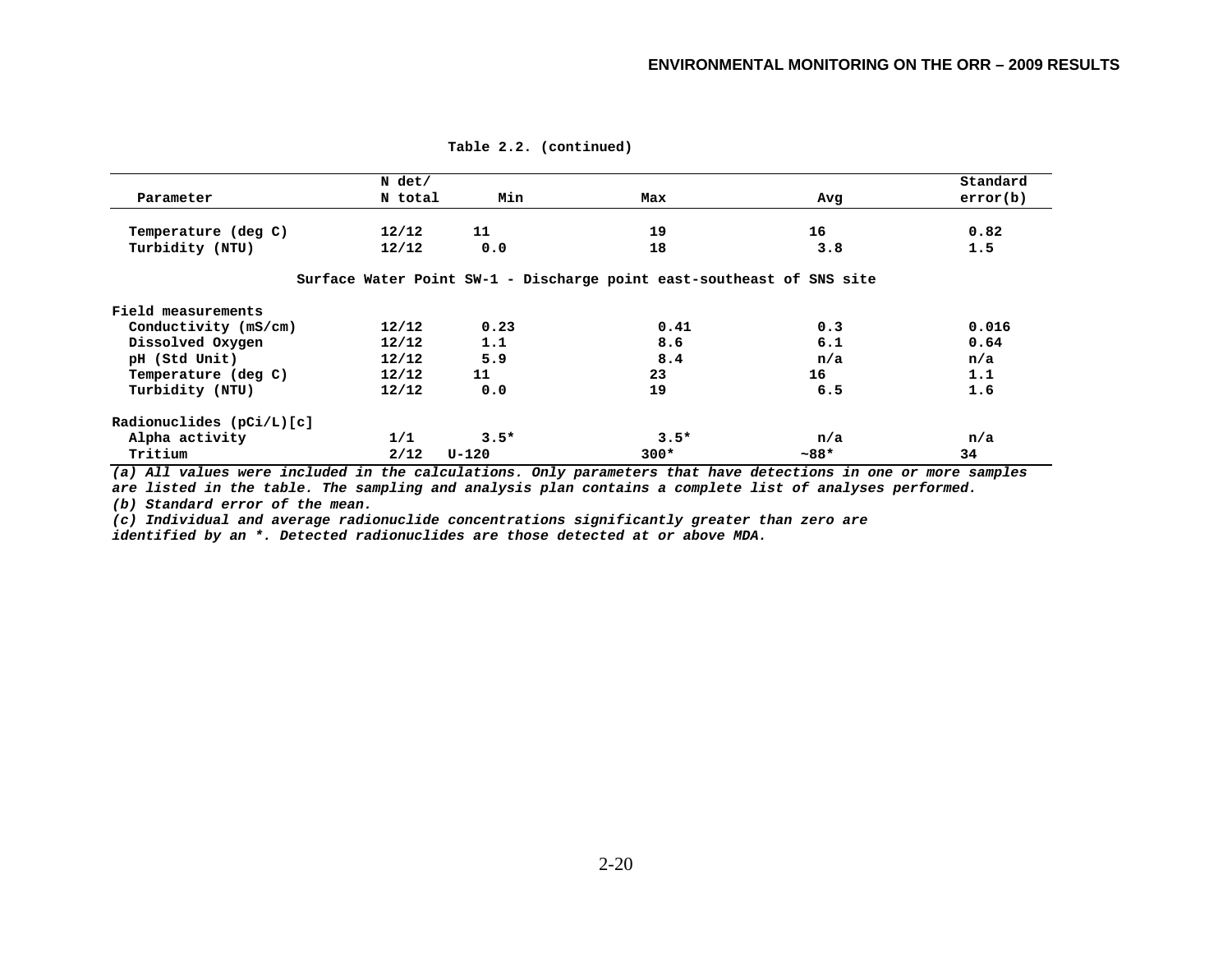|                  | N det/  |           | $Concentration$ ( $pCi/L$ ) |               | <b>Standard</b> |           | Percent of |
|------------------|---------|-----------|-----------------------------|---------------|-----------------|-----------|------------|
| <b>Parameter</b> | N total | Min(a)    | Max(a)                      | Avg(b)        | error(c)        | DCG(d)    | DCG(e)     |
|                  |         |           | White Oak Creek Headwaters  |               |                 |           |            |
| Alpha activity   | 1/12    | $-1.2$    | $4.0*$                      | ~10.67        | 0.39            | n/a       | n/a        |
| Beta activity    | 2/12    | $-0.96$   | $5.4*$                      | $~2.4*$       | 0.65            | n/a       | n/a        |
| Carbon-14        | 0/12    | $-11,000$ | $-43$                       | $\sim -2.600$ | 950             | 70,000    | n/a        |
| Cesium-137       | 2/12    | 0.1       | $6.8*$                      | $3.5*$        | 0.52            | 3,000     | 0.12       |
| $Cobalt-60$      | 0/12    | $-2.6$    | $3.2*$                      | ~10.82        | 0.56            | 5,000     | n/a        |
| Tritium          | 0/12    | $-450$    | $160*$                      | $\sim -140$   | 62              | 2,000,000 | n/a        |

#### **Table 2.3. 2009 radionuclide concentrations in surface waters around ORNL**

*(a) Individual radionuclide concentrations significantly greater than zero are identified by an \*. (b) Average radionuclide concentrations significantly greater than zero are identified by an \*.* 

*(c) Standard error of the mean.* 

*(d) Derived concentration guide for ingestion of water. From DOE Order 5400.5.* 

*(e) Average concentration as a percentage of the derived concentration guide (DCG), calculated only when a DCG exists and* 

*when at least one result is detected at or above MDA.*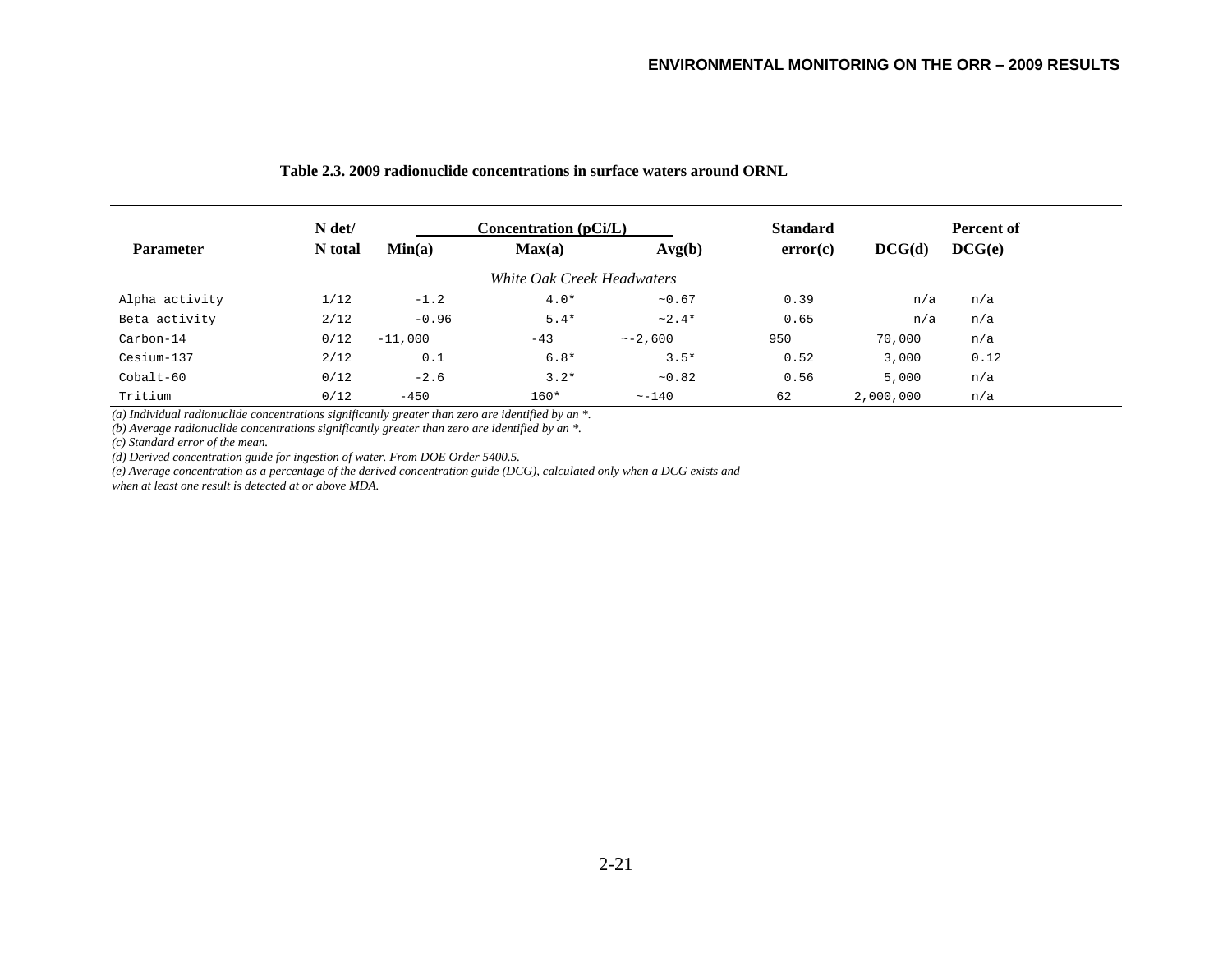|                    | N det/  |           | <b>Concentration</b> (pCi/L)          |                                           | <b>Standard</b> |           | Percent of |
|--------------------|---------|-----------|---------------------------------------|-------------------------------------------|-----------------|-----------|------------|
| <b>Parameter</b>   | N total | Min(a)    | Max(a)                                | Avg(b)                                    | error(c)        | DCG(d)    | DCG(e)     |
|                    |         |           | Sewage Treatment Plant (X01)          |                                           |                 |           |            |
| Alpha activity     | 3/12    | $-0.23$   | $14*$                                 | $~2.8*$                                   | 1.3             | n/a       | n/a        |
| Beta activity      | 12/12   | $500*$    | $750*$                                | 610*                                      | 27              | n/a       | n/a        |
| Carbon-14          | 0/12    | $-11,000$ | $340*$                                | $\sim -2,400$                             | 970             | 70,000    | n/a        |
| Cesium-137         | 6/12    | $2.9*$    | $20*$                                 | $9.5*$                                    | 1.8             | 3,000     | 0.32       |
| Cobalt-60          | 0/12    | $-0.5$    | $3.6*$                                | $~1.3*$                                   | 0.39            | 5,000     | n/a        |
| Potassium-40       | 1/1     | $62*$     | $62*$                                 | n/a                                       | n/a             | 7,000     | 0.89       |
| Strontium-89/90    | 12/12   | $200*$    | $340*$                                | $270*$                                    | 12              | 1,000     | 27         |
| Tritium            | 7/12    | $-190$    | $1,400*$                              | $~100*$                                   | 170             | 2,000,000 | 0.032      |
|                    |         |           |                                       | Coal Yard Runoff Treatment Facility (X02) |                 |           |            |
| Alpha activity     | 0/12    | $-14$     | 17                                    | $\sim -3.7$                               | 2.3             | n/a       | n/a        |
| Beta activity      | 12/12   | $300*$    | 640*                                  | 460*                                      | 24              | n/a       | n/a        |
| Strontium-89/90    | 11/12   | $7.6*$    | $100*$                                | $28*$                                     | 7.3             | 1,000     | 2.8        |
|                    |         |           | Process Waste Treatment Complex (X12) |                                           |                 |           |            |
| Alpha activity     | 11/12   | $15*$     | $110*$                                | $37*$                                     | 8.1             | n/a       | n/a        |
| Beta activity      | 12/12   | 88*       | $1,300*$                              | $450*$                                    | 100             | n/a       | n/a        |
| Cesium-137         | 12/12   | $33*$     | $1,200*$                              | $280*$                                    | 100             | 3,000     | 9.4        |
| Cobalt-60          | 0/12    | 0.1       | $5.1*$                                | $2.4*$                                    | 0.46            | 5,000     | n/a        |
| Ruthenium-106      | 1/1     | $320*$    | $320*$                                | n/a                                       | n/a             | 6,000     | 5.3        |
| Strontium-89/90    | 12/12   | $26*$     | $99*$                                 | $67*$                                     | 6.9             | 1,000     | 6.7        |
| Tritium            | 12/12   | 190,000*  | 350,000*                              | $270,000*$                                | 16,000          | 2,000,000 | 13         |
| Uranium- $233/234$ | 12/12   | $19*$     | $100*$                                | $40*$                                     | 7.2             | 500       | 8.0        |
| Uranium-235        | 12/12   | $0.22*$   | $3.5*$                                | $1.2*$                                    | 0.33            | 600       | 0.19       |
| Uranium-236        | 12/12   | $0.36*$   | $3.5*$                                | $1.3*$                                    | 0.28            | 500       | 0.26       |
| Uranium-238        | 12/12   | $0.8*$    | $4.2*$                                | $1.9*$                                    | 0.35            | 600       | 0.32       |

## **Table 2.4. 2009 radionuclide concentrations at ORNL NPDES permitted locations**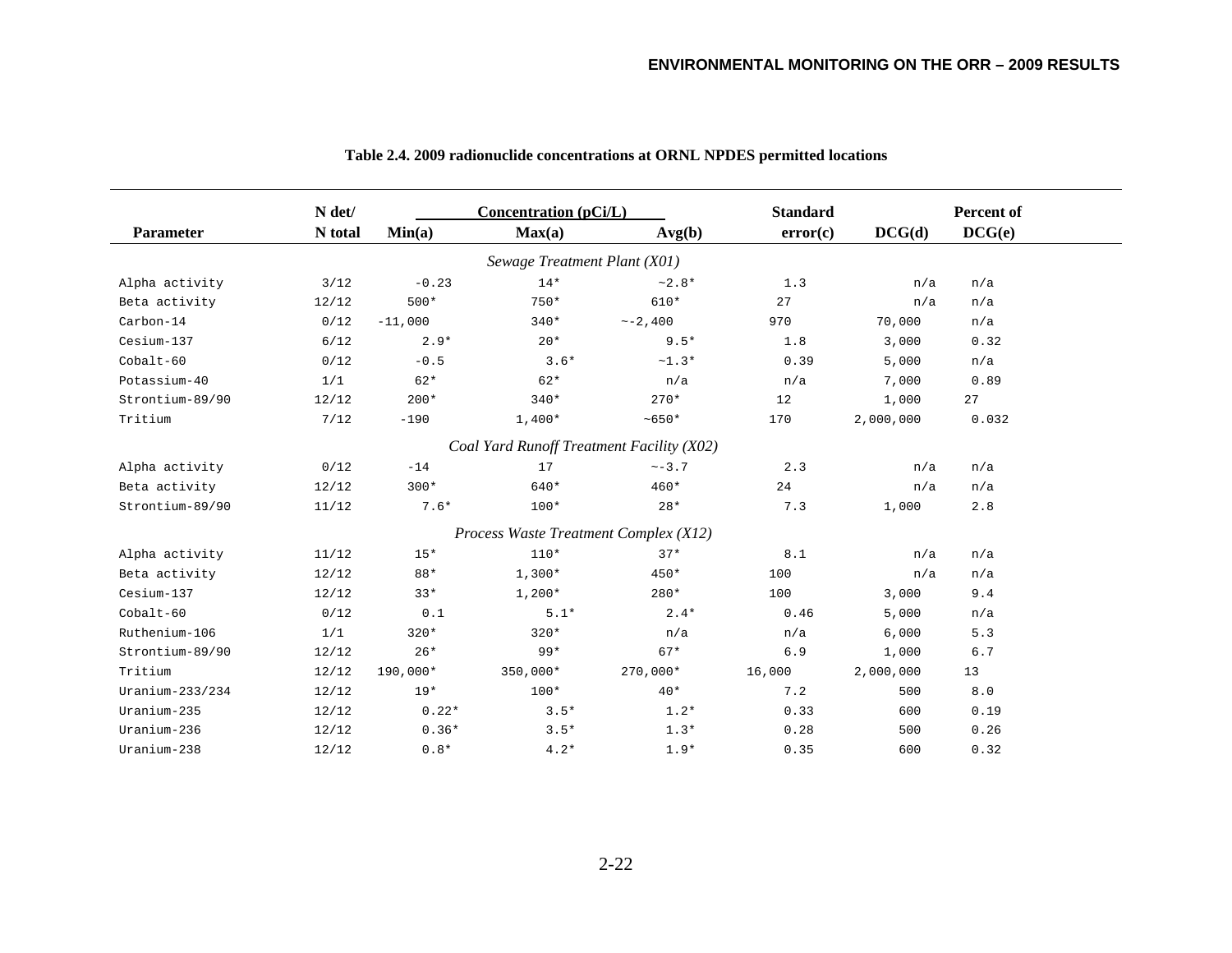|                  |                   |          |                                        | Table 2.4. (continued) |                             |           |                      |  |
|------------------|-------------------|----------|----------------------------------------|------------------------|-----------------------------|-----------|----------------------|--|
| <b>Parameter</b> | N det/<br>N total | Min(a)   | <b>Concentration (pCi/L)</b><br>Max(a) | Avg(b)                 | <b>Standard</b><br>error(c) | DCG(d)    | Percent of<br>DCG(e) |  |
|                  |                   |          | Melton Branch $1(X13)$                 |                        |                             |           |                      |  |
| Alpha activity   | 0/12              | $-1.1$   | 0.41                                   | $\sim -0.33$           | 0.15                        | n/a       | n/a                  |  |
| Beta activity    | 12/12             | $75*$    | $130*$                                 | $96*$                  | 5.6                         | n/a       | n/a                  |  |
| Cesium-137       | 2/12              | $-0.6$   | $6.7*$                                 | $~2.7*$                | 0.59                        | 3,000     | 0.089                |  |
| Cobalt-60        | 0/12              | $-3.2$   | $5.4*$                                 | ~10.78                 | 0.72                        | 5,000     | n/a                  |  |
| Strontium-89/90  | 12/12             | $30*$    | $55*$                                  | $41*$                  | 2.2                         | 1,000     | 4.1                  |  |
| Tritium          | 12/12             | $4,900*$ | $9,900*$                               | $7,300*$               | 530                         | 2,000,000 | 0.37                 |  |
|                  |                   |          | White Oak Creek (X14)                  |                        |                             |           |                      |  |
| Alpha activity   | 11/12             | $2.7*$   | $20*$                                  | $8.7*$                 | 1.3                         | n/a       | n/a                  |  |
| Beta activity    | 12/12             | $78*$    | 180*                                   | 140*                   | 9.0                         | n/a       | n/a                  |  |
| Cesium-137       | 12/12             | $6.9*$   | $63*$                                  | $21*$                  | 4.7                         | 3,000     | 0.71                 |  |
| $Cobalt-60$      | 0/12              | $-1.7$   | $4.4*$                                 | ~10.42                 | 0.52                        | 5,000     | n/a                  |  |
| Strontium-89/90  | 12/12             | $29*$    | $64*$                                  | $53*$                  | 3.0                         | 1,000     | 5.3                  |  |
| Tritium          | 12/12             | $6,500*$ | $32,000*$                              | 18,000*                | 2,400                       | 2,000,000 | 0.92                 |  |
|                  |                   |          | White Oak Dam (X15)                    |                        |                             |           |                      |  |
| Alpha activity   | 9/12              | $1.9*$   | $11*$                                  | $5.9*$                 | 0.79                        | n/a       | n/a                  |  |
| Beta activity    | 12/12             | $120*$   | $200*$                                 | $160*$                 | 5.6                         | n/a       | n/a                  |  |
| Cesium-137       | 12/12             | $16*$    | $59*$                                  | $26*$                  | 3.3                         | 3,000     | 0.88                 |  |
| Cobalt-60        | 0/12              | $-5.6$   | $4.4*$                                 | ~1.2                   | 0.79                        | 5,000     | n/a                  |  |
| Potassium-40     | 1/1               | $120*$   | $120*$                                 | n/a                    | n/a                         | 7,000     | 1.7                  |  |
| Strontium-89/90  | 12/12             | $39*$    | $78*$                                  | $61*$                  | 3.1                         | 1,000     | 6.1                  |  |
| Tritium          | 12/12             | $6,100*$ | $21,000*$                              | $16,000*$              | 1,400                       | 2,000,000 | 0.78                 |  |
|                  |                   |          | Outfall 001                            |                        |                             |           |                      |  |
| Alpha activity   | 0/1               | 0.29     | 0.29                                   | n/a                    | n/a                         | n/a       | n/a                  |  |
| Beta activity    | 0/1               | $4.3*$   | $4.3*$                                 | n/a                    | n/a                         | n/a       | n/a                  |  |
|                  |                   |          | Outfall 080                            |                        |                             |           |                      |  |
| Alpha activity   | 2/2               | $26*$    | $31*$                                  | $29*$                  | 2.5                         | n/a       | n/a                  |  |
| Americium-241    | 2/2               | $0.93*$  | $1.1*$                                 | $1.0*$                 | 0.085                       | 30        | 3.4                  |  |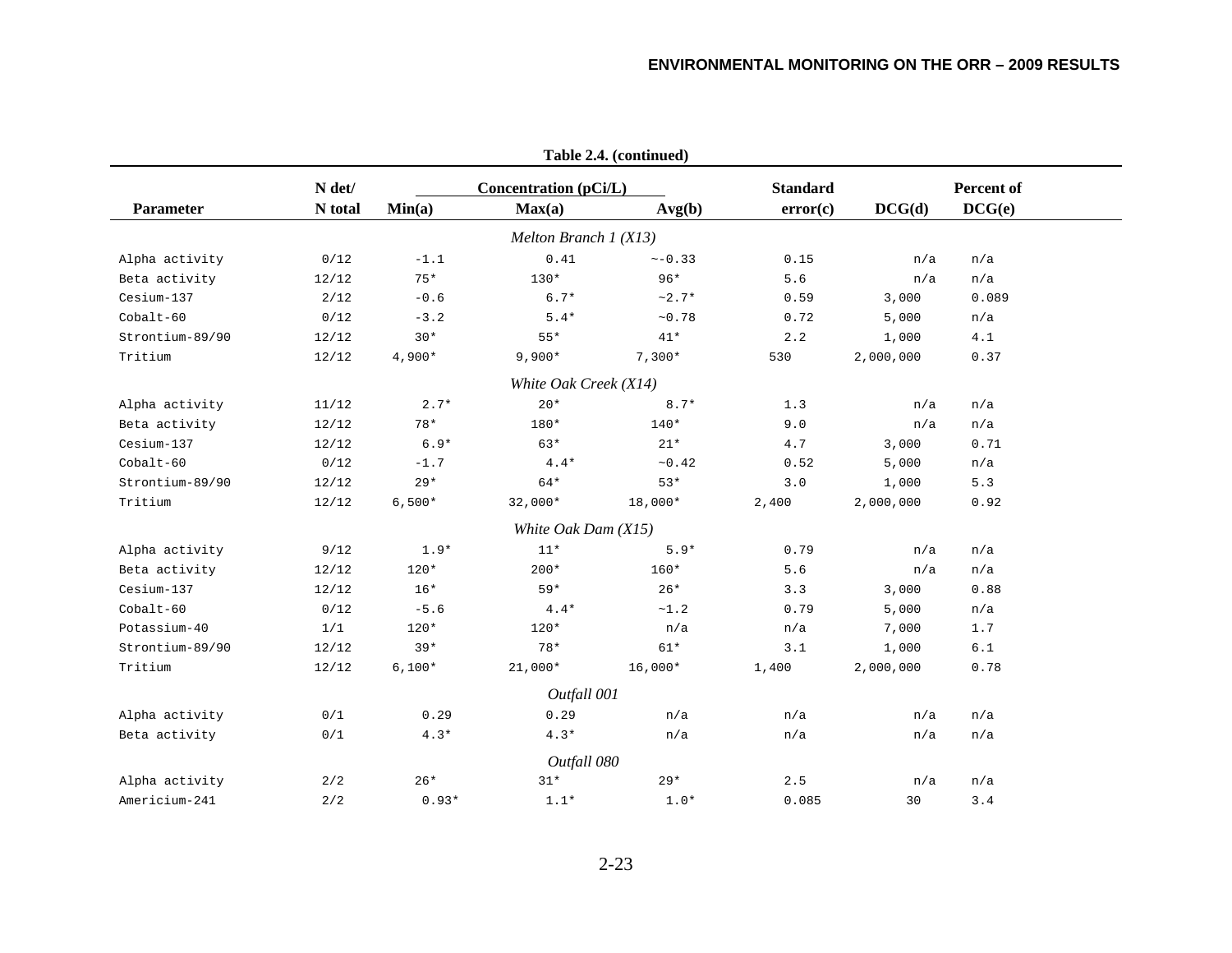|                    |         |          |                              | $1400C$ $\rightarrow 76$ (continued) |                 |           |            |
|--------------------|---------|----------|------------------------------|--------------------------------------|-----------------|-----------|------------|
|                    | N det/  |          | <b>Concentration (pCi/L)</b> |                                      | <b>Standard</b> |           | Percent of |
| <b>Parameter</b>   | N total | Min(a)   | Max(a)                       | Avg(b)                               | error(c)        | DCG(d)    | DCG(e)     |
| Beta activity      | 2/2     | $210*$   | $360*$                       | 290                                  | 75              | n/a       | n/a        |
| Cesium-137         | 2/2     | $9.3*$   | $9.7*$                       | $9.5*$                               | 0.2             | 3,000     | 0.32       |
| $Cobalt-60$        | 0/2     | $-1.4$   | $6.0*$                       | ~2.3                                 | 3.7             | 5,000     | n/a        |
| $Curium-243/244$   | 2/2     | $24*$    | $25*$                        | $25*$                                | 0.5             | 50        | 49         |
| Strontium-89/90    | 2/2     | $96*$    | $160*$                       | 130                                  | 32              | 1,000     | 13         |
| Tritium            | 2/2     | $1,200*$ | $1,500*$                     | $1,400*$                             | 150             | 2,000,000 | 0.068      |
|                    |         |          | Outfall 081                  |                                      |                 |           |            |
| Alpha activity     | 0/1     | 0.069    | 0.069                        | n/a                                  | n/a             | n/a       | n/a        |
| Beta activity      | 1/1     | $19*$    | $19*$                        | n/a                                  | n/a             | n/a       | n/a        |
|                    |         |          | Outfall 085                  |                                      |                 |           |            |
| Alpha activity     | 4/4     | $4.4*$   | $8.4*$                       | $6.3*$                               | 1.0             | n/a       | n/a        |
| Beta activity      | 4/4     | $170*$   | $320*$                       | $220*$                               | 35              | n/a       | n/a        |
| Cesium-137         | 0/4     | $-0.5$   | $3.5*$                       | ~2.1                                 | 0.93            | 3,000     | n/a        |
| Cobalt-60          | 0/4     | $-5.6$   | 1.4                          | $~-1.1$                              | 1.6             | 5,000     | n/a        |
| Strontium-89/90    | 4/4     | $80*$    | $150*$                       | $110*$                               | 15              | 1,000     | 11         |
| Tritium            | 1/4     | $-54$    | $380*$                       | ~140                                 | 94              | 2,000,000 | 0.0071     |
| Uranium- $233/234$ | 4/4     | $1.1*$   | $7.2*$                       | $4.6*$                               | 1.3             | 500       | 0.93       |
| Uranium-235        | 3/4     | $0.12*$  | $0.52*$                      | $0.24*$                              | 0.095           | 600       | 0.04       |
| Uranium-236        | 3/4     | $0.11*$  | $0.54*$                      | $0.36*$                              | 0.099           | 500       | 0.073      |
| Uranium-238        | 4/4     | $0.34*$  | $1.4*$                       | $0.96*$                              | 0.22            | 600       | 0.16       |
|                    |         |          | Outfall 204                  |                                      |                 |           |            |
| Alpha activity     | 1/2     | 1.3      | $6.3*$                       | 3.8                                  | 2.5             | n/a       | n/a        |
| Beta activity      | 2/2     | $65*$    | $170*$                       | 120                                  | 53              | n/a       | n/a        |
| Cesium-137         | 2/2     | $26*$    | $39*$                        | 33                                   | 6.5             | 3,000     | 1.1        |
| Cobalt-60          | 0/2     | $0.4$    | 1.8                          | 1.1                                  | 0.7             | 5,000     | n/a        |
| Strontium-89/90    | 2/2     | $27*$    | $67*$                        | 47                                   | 20              | 1,000     | $4.7\,$    |
|                    |         |          |                              |                                      |                 |           |            |

**Table 2.4. (continued)**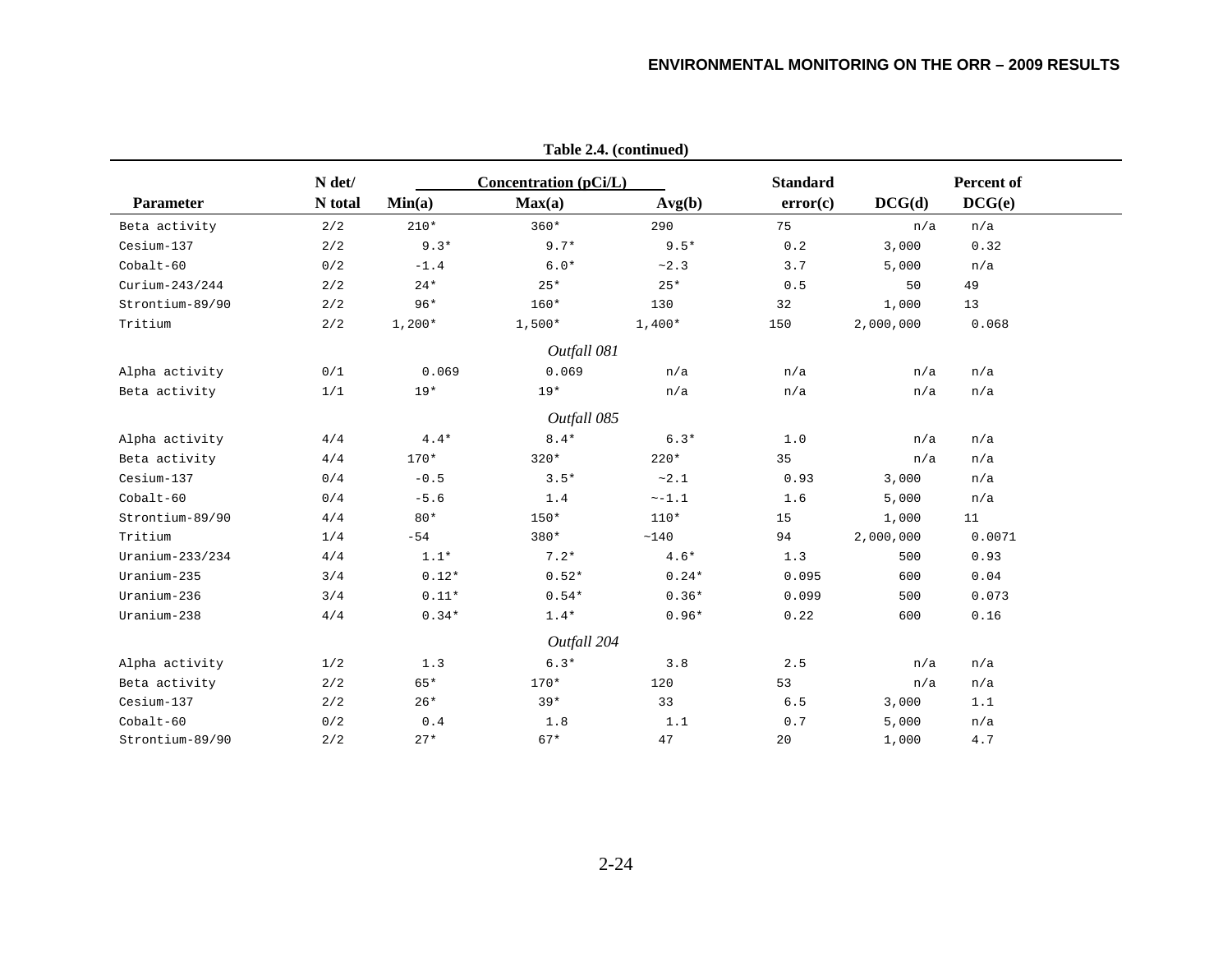|                  | N det/  |                             | Concentration (pCi/L) |            | <b>Standard</b> |        | Percent of |
|------------------|---------|-----------------------------|-----------------------|------------|-----------------|--------|------------|
| Parameter        | N total | Min(a)                      | Max(a)                | Avg(b)     | error(c)        | DCG(d) | DCG(e)     |
|                  |         |                             | Outfall 207           |            |                 |        |            |
| Alpha activity   | 4/4     | $3.6*$                      | $11*$                 | $6.9*$     | $1.8$           | n/a    | n/a        |
| Beta activity    | 4/4     | $52*$                       | $90*$                 | $73*$      | 7.9             | n/a    | n/a        |
| Cesium-137       | 0/4     | 1.0                         | $5.0*$                | $3.3*$     | 0.84            | 3,000  | n/a        |
| $Cobalt-60$      | 0/4     | 0.1                         | $4.8*$                | 1.8        | 1.0             | 5,000  | n/a        |
| Strontium-89/90  | 4/4     | $22*$                       | $50*$                 | $36*$      | 5.7             | 1,000  | 3.6        |
|                  |         |                             | Outfall 211           |            |                 |        |            |
| Alpha activity   | 0/1     | $-0.62$                     | $-0.62$               | n/a        | n/a             | n/a    | n/a        |
| Beta activity    | 0/1     | $4.6*$                      | $4.6*$                | n/a        | n/a             | n/a    | n/a        |
|                  |         |                             | Outfall 217           |            |                 |        |            |
| Alpha activity   | 0/1     | $-0.46$                     | $-0.46$               | n/a        | n/a             | n/a    | n/a        |
| Beta activity    | 0/1     | $-0.25$                     | $-0.25$               | n/a        | n/a             | n/a    | n/a        |
|                  |         |                             | Outfall 219           |            |                 |        |            |
| Alpha activity   | 0/1     | 0.28                        | 0.28                  | n/a        | n/a             | n/a    | n/a        |
| Beta activity    | 0/1     | $3.0*$                      | $3.0*$                | n/a        | n/a             | n/a    | n/a        |
|                  |         |                             | Outfall 234           |            |                 |        |            |
| Alpha activity   | 0/1     | 0.78                        | 0.78                  | n/a        | n/a             | n/a    | n/a        |
| Beta activity    | 0/1     | 2.2                         | 2.2                   | n/a        | n/a             | n/a    | n/a        |
|                  |         |                             | Outfall 241           |            |                 |        |            |
| Alpha activity   | 3/3     | $9.5*$                      | $110*$                | 73         | 32              | n/a    | n/a        |
| Americium-241    | 0/1     | 0.16                        | 0.16                  | n/a        | n/a             | 30     | n/a        |
| Beta activity    | 3/3     | $65*$                       | 680*                  | 420        | 180             | n/a    | n/a        |
| Cesium-137       | 0/3     | $-0.4$                      | 1.6                   | $\sim 0.9$ | 0.65            | 3,000  | n/a        |
| $Cobalt-60$      | 0/3     | $\ensuremath{\text{o}}$ . 2 | 1.9                   | 1.1        | 0.49            | 5,000  | n/a        |
| $Curium-243/244$ | 0/1     | $0.31*$                     | $0.31*$               | n/a        | n/a             | 50     | n/a        |
| Plutonium-238    | 0/1     | 0.13                        | 0.13                  | n/a        | n/a             | 40     | n/a        |

**Table 2.4. (continued)**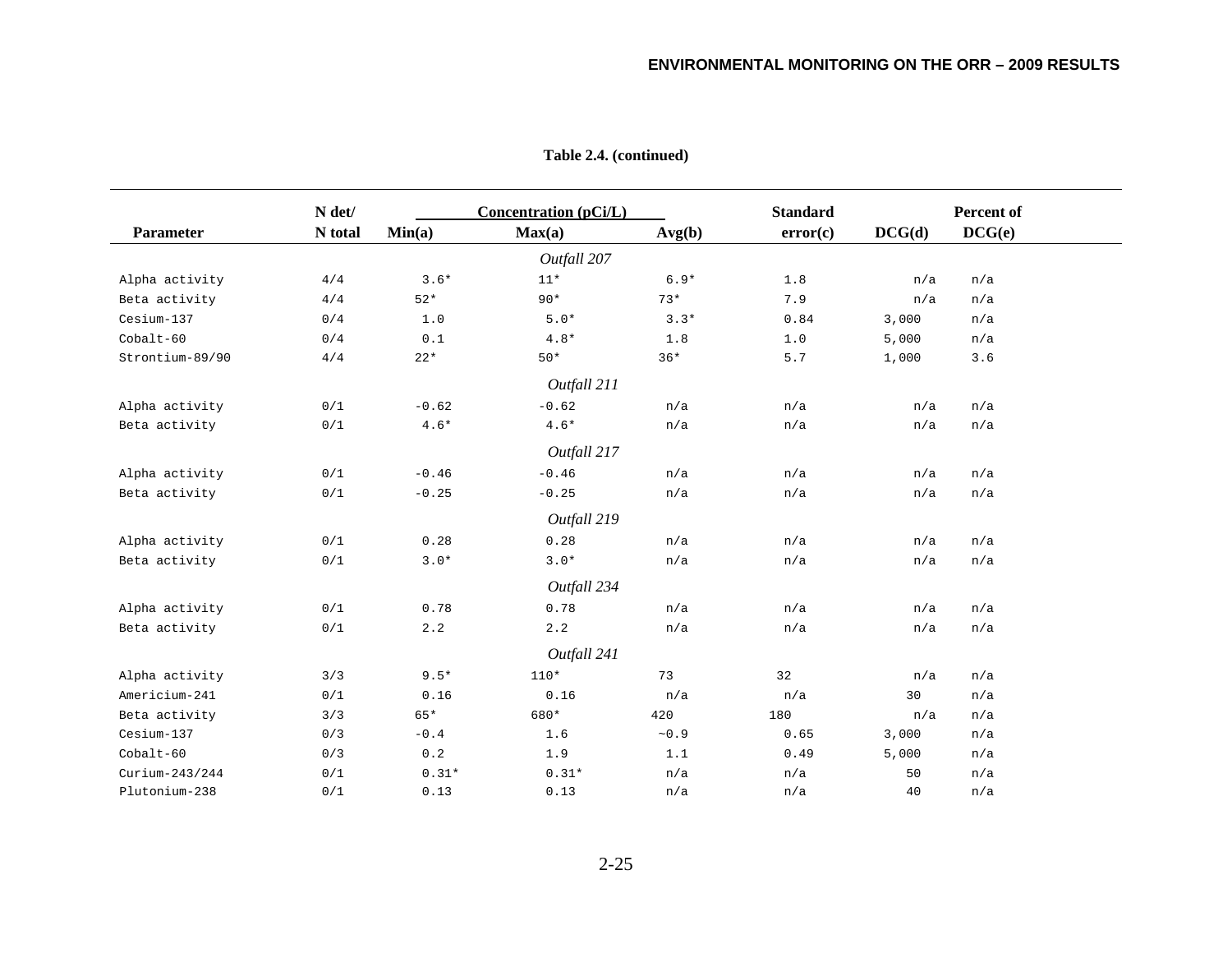|                   | N det/  |          | <b>Concentration</b> (pCi/L) |              | <b>Standard</b> |           | Percent of |
|-------------------|---------|----------|------------------------------|--------------|-----------------|-----------|------------|
| Parameter         | N total | Min(a)   | Max(a)                       | Avg(b)       | error(c)        | DCG(d)    | DCG(e)     |
| Plutonium-239/240 | 0/1     | $0.1*$   | $0.1*$                       | n/a          | n/a             | 30        | n/a        |
| Strontium-89/90   | 3/3     | $32*$    | $350*$                       | 220          | 97              | 1,000     | 22         |
| Tritium           | 0/3     | $-210$   | 140                          | $\sim -67$   | 110             | 2,000,000 | n/a        |
| Uranium-233/234   | 3/3     | $12*$    | 68*                          | 49           | 19              | 500       | 9.9        |
| Uranium-235       | 3/3     | $0.2*$   | $3.5*$                       | 1.4          | 1.1             | 600       | 0.23       |
| Uranium-236       | 3/3     | $0.2*$   | $0.56*$                      | $0.4*$       | 0.11            | 500       | 0.081      |
| Uranium-238       | 3/3     | $0.49*$  | $3.5*$                       | 2.5          | 0.99            | 600       | 0.41       |
|                   |         |          | Outfall 265                  |              |                 |           |            |
| Alpha activity    | 0/1     | 1.1      | 1.1                          | n/a          | n/a             | n/a       | n/a        |
| Beta activity     | 1/1     | $43*$    | $43*$                        | n/a          | n/a             | n/a       | n/a        |
|                   |         |          | Outfall 281                  |              |                 |           |            |
| Alpha activity    | 0/4     | $-0.92$  | 1.9                          | ~10.87       | 0.62            | n/a       | n/a        |
| Beta activity     | 3/4     | $5.2*$   | $25*$                        | $17*$        | 4.7             | n/a       | n/a        |
| Tritium           | 4/4     | $1,100*$ | $11,000*$                    | 3,600        | 2,500           | 2,000,000 | 0.18       |
|                   |         |          | Outfall 282                  |              |                 |           |            |
| Alpha activity    | 0/4     | $-1.1$   | 0.41                         | $\sim -0.46$ | 0.32            | n/a       | n/a        |
| Beta activity     | 4/4     | $5.7*$   | $22*$                        | $14*$        | 3.4             | n/a       | n/a        |
|                   |         |          | Outfall 302                  |              |                 |           |            |
| Alpha activity    | 9/12    | 1.6      | $12*$                        | $6.1*$       | 0.95            | n/a       | n/a        |
| Beta activity     | 12/12   | $54*$    | $4,000*$                     | $1,300*$     | 440             | n/a       | n/a        |
| Cesium-137        | 12/12   | $11*$    | $93*$                        | $36*$        | 7.2             | 3,000     | 1.2        |
| $Cobalt-60$       | 0/11    | $-1.3$   | $3.1*$                       | $~1.4*$      | 0.44            | 5,000     | n/a        |
| Strontium-89/90   | 12/12   | $23*$    | $1,800*$                     | $610*$       | 200             | 1,000     | 61         |
| Tritium           | 12/12   | $1,700*$ | 150,000*                     | $29,000*$    | 12,000          | 2,000,000 | 1.5        |
| Uranium-233/234   | 3/3     | $14*$    | $19*$                        | $16*$        | 1.7             | 500       | 3.1        |
| Uranium-235       | 3/3     | $0.12*$  | $1.0*$                       | 0.45         | 0.28            | 600       | 0.076      |

**Table 2.4. (continued)**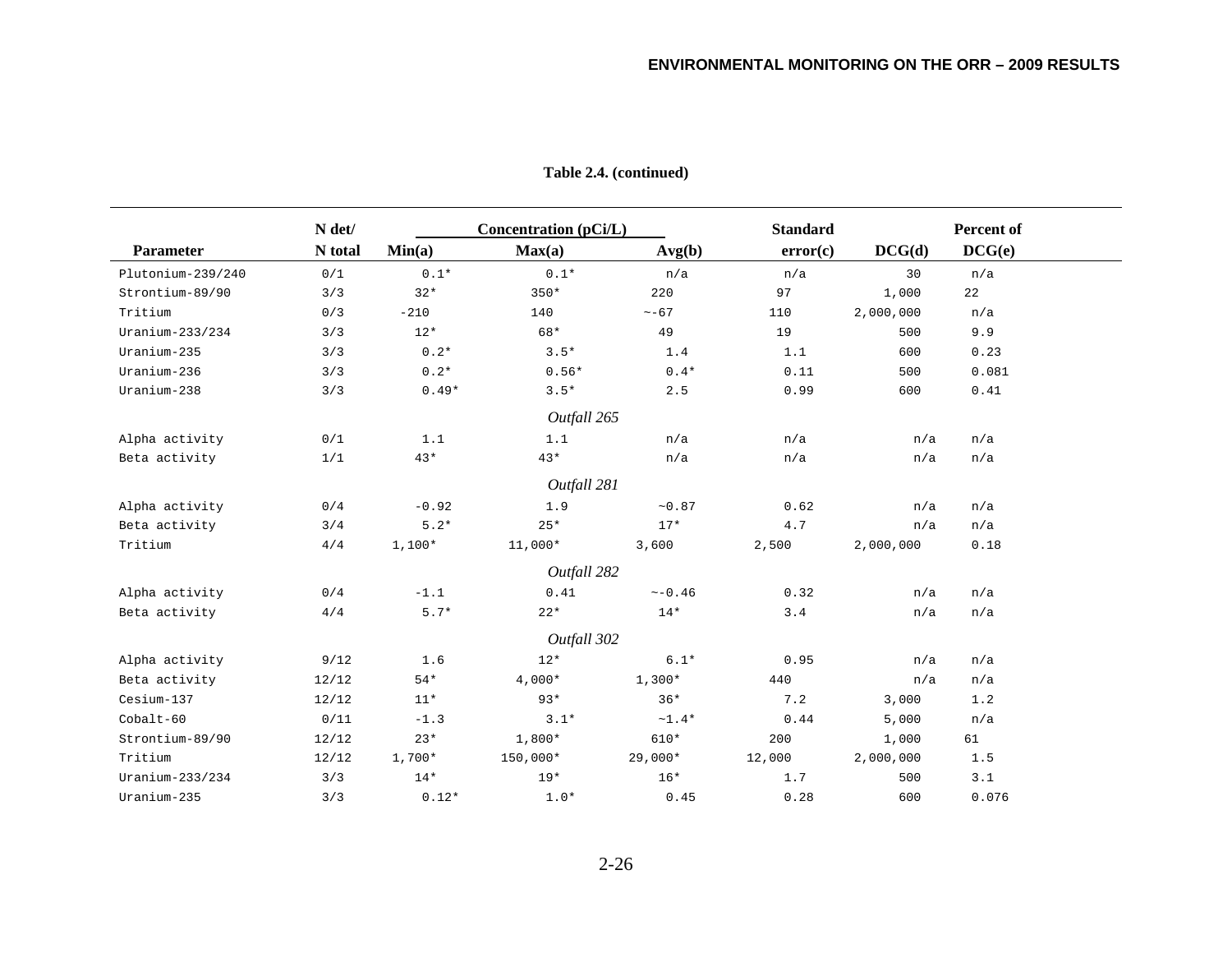|                   | N det/  |          | <b>Concentration (pCi/L)</b> |                   | <b>Standard</b> |           | Percent of |
|-------------------|---------|----------|------------------------------|-------------------|-----------------|-----------|------------|
| Parameter         | N total | Min(a)   | Max(a)                       | Av(b)             | error(c)        | DCG(d)    | DCG(e)     |
|                   |         |          |                              |                   |                 |           |            |
| Uranium-236       | 3/3     | $0.099*$ | $1.0*$                       | 0.44              | 0.28            | 500       | 0.089      |
| Uranium-238       | 3/3     | $0.73*$  | $1.3*$                       | $0.94*$           | 0.18            | 600       | 0.16       |
|                   |         |          | Outfall 304                  |                   |                 |           |            |
| Alpha activity    | 11/12   | $3.4*$   | $37*$                        | $16*$             | 3.1             | n/a       | n/a        |
| Americium-241     | 4/4     | $0.89*$  | $4.6*$                       | $3.3*$            | 0.82            | 30        | 11         |
| Beta activity     | 12/12   | $150*$   | $3,000*$                     | $1,100*$          | 240             | n/a       | n/a        |
| Cesium-137        | 12/12   | $16*$    | $410*$                       | $87*$             | 34              | 3,000     | 2.9        |
| Cobalt-60         | 0/12    | $-3.9$   | $4.1*$                       | ~10.95            | 0.58            | 5,000     | n/a        |
| $Curium-243/244$  | 4/4     | $2.5*$   | $14*$                        | $10*$             | 2.7             | 50        | 21         |
| Plutonium-238     | 0/4     | 0.0088   | $0.18*$                      | 0.084             | 0.037           | 40        | n/a        |
| Plutonium-239/240 | 4/4     | $0.36*$  | $5.7*$                       | 2.3               | 1.2             | 30        | 7.8        |
| Strontium-89/90   | 12/12   | $120*$   | $1,200*$                     | 490*              | 96              | 1,000     | 49         |
| Thorium-228       | 0/1     | $-0.093$ | $-0.093$                     | n/a               | n/a             | 400       | n/a        |
| Thorium-230       | 1/1     | $0.24*$  | $0.24*$                      | n/a               | n/a             | 300       | 0.08       |
| Thorium-232       | 0/1     | 0.037    | 0.037                        | n/a               | n/a             | 50        | n/a        |
| Tritium           | 4/12    | $-570$   | $9,400*$                     | ~100              | 780             | 2,000,000 | 0.048      |
| $Uranium-233/234$ | 6/6     | $2.5*$   | $15*$                        | $7.3*$            | 2.0             | 500       | 1.5        |
| Uranium-235       | 3/6     | 0.046    | $1.1*$                       | 0.3               | 0.16            | 600       | 0.05       |
| Uranium-236       | 5/6     | 0.018    | $1.4*$                       | $0.4$             | 0.21            | 500       | 0.08       |
| Uranium-238       | 5/6     | 0.027    | $4.2*$                       | $1.7*$            | 0.73            | 600       | 0.28       |
|                   |         |          | Outfall 365                  |                   |                 |           |            |
| Alpha activity    | 0/2     | $-0.2$   | $2.9*$                       | $\sim\!\!1$ . $4$ | 1.6             | n/a       | n/a        |
| Beta activity     | 2/2     | $14*$    | $15*$                        | $15*$             | 0.5             | n/a       | n/a        |
|                   |         |          | Outfall 368                  |                   |                 |           |            |
| Alpha activity    | 0/1     | $-0.14$  | $-0.14$                      | n/a               | n/a             | n/a       | n/a        |
| Beta activity     | 1/1     | $27*$    | $27*$                        | n/a               | n/a             | n/a       | n/a        |

**Table 2.4. (continued)**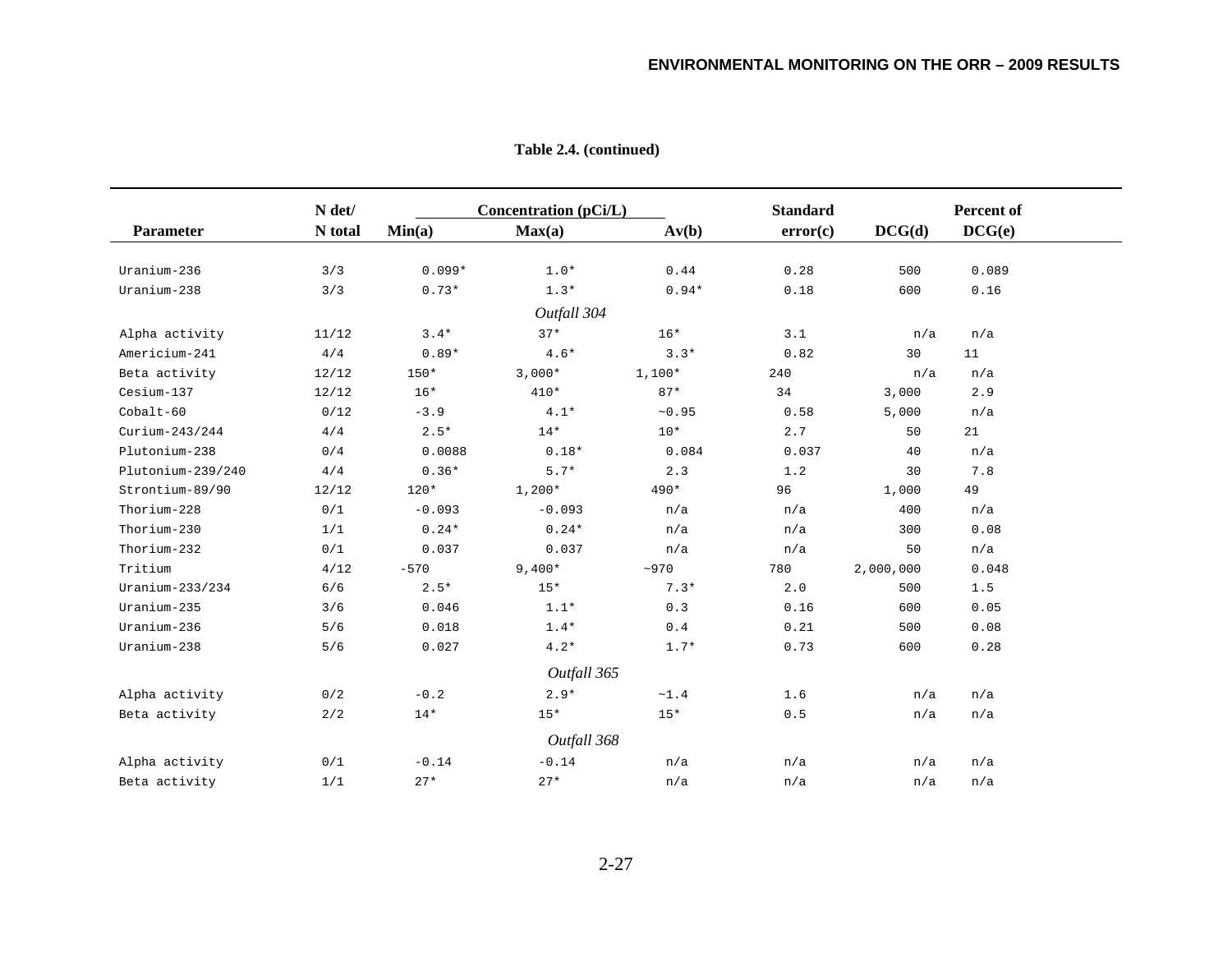|                  | N det/  |          | Concentration (pCi/L)                                            |       | <b>Standard</b> |           | Percent of |
|------------------|---------|----------|------------------------------------------------------------------|-------|-----------------|-----------|------------|
| <b>Parameter</b> | N total | Min(a)   | Max(a)                                                           | Av(b) | error(c)        | DCG(d)    | DCG(e)     |
|                  |         |          | Outfall 383 - Down-gradient NPDES outfall south of Building 7900 |       |                 |           |            |
| Alpha activity   | 0/1     | $-0.21$  | $-0.21$                                                          | n/a   | n/a             | n/a       | n/a        |
| Beta activity    | 0/1     | $4.4*$   | $4.4*$                                                           | n/a   | n/a             | n/a       | n/a        |
| Tritium          | 1/1     | $6.200*$ | $6,200*$                                                         | n/a   | n/a             | 2,000,000 | 0.31       |

*(a) Individual radionuclide concentrations significantly greater than zero are identified by an \*.* 

*(b) Average radionuclide concentrations significantly greater than zero are identified by an \*.* 

*(c) Standard error of the mean.* 

*(d) Derived concentration guide for ingestion of water. From DOE Order 5400.5.* 

*(e) Average concentration as a percentage of the derived concentration guide (DCG), calculated only when a DCG exists and when at least one result is detected at or above MDA.*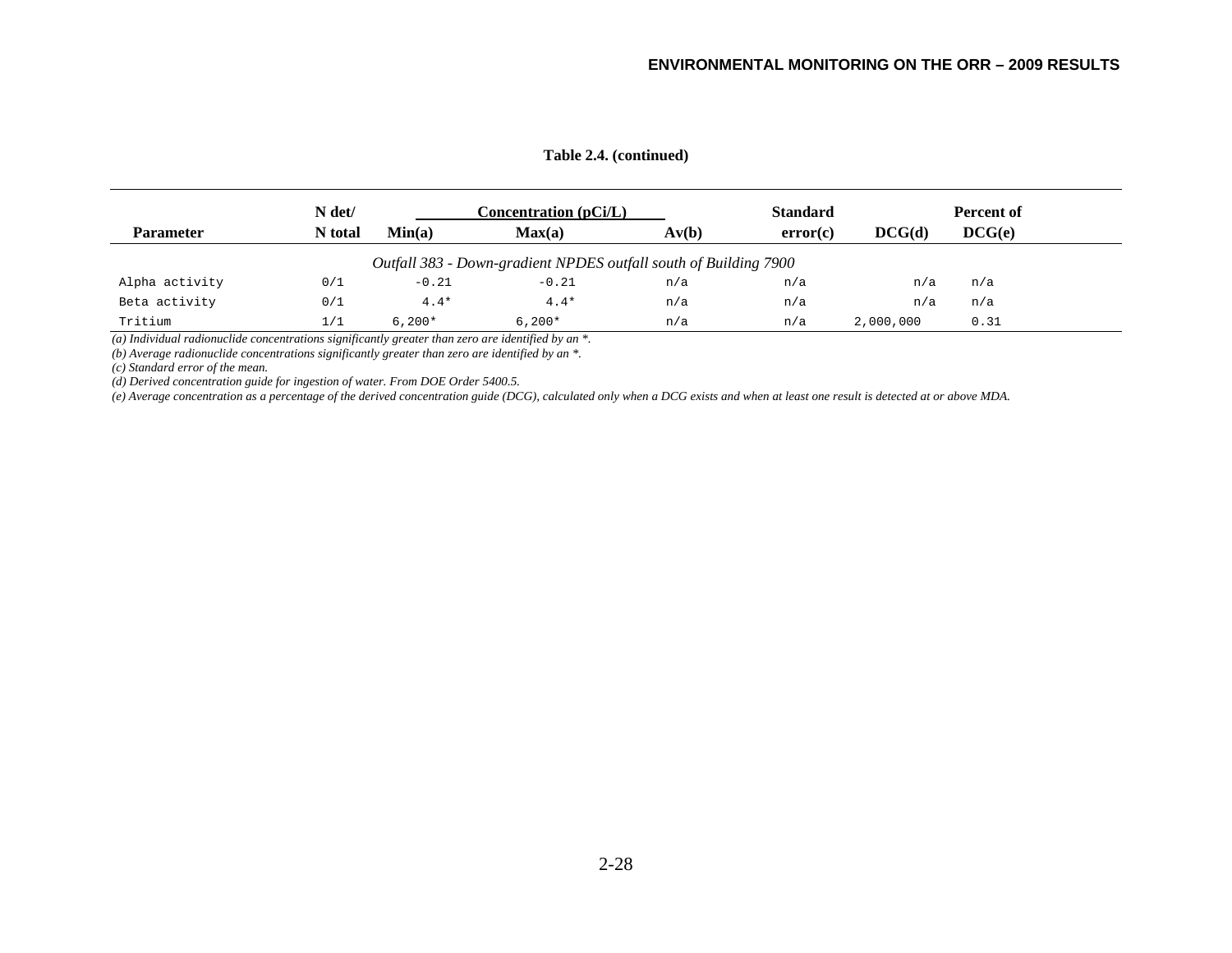|                                 |                   |           | <b>Concentration</b>       |          |                             |                              |
|---------------------------------|-------------------|-----------|----------------------------|----------|-----------------------------|------------------------------|
| <b>Parameter</b>                | N det/<br>N total | Min(a)    | Max(a)                     | Avg(b)   | <b>Standard</b><br>error(c) | <b>Reference</b><br>value(d) |
|                                 |                   |           | White Oak Creek Headwaters |          |                             |                              |
| Metals                          |                   |           |                            |          |                             |                              |
| Antimony $(mq/L)$               | 1/12              | < 0.00081 | 0.0012                     | ~10.0008 | 0.00003                     | n/a                          |
| Arsenic $(mq/L)$                | 2/12              | < 0.001   | 0.0012                     | ~10.001  | 0.000015                    | 0.34                         |
| Cadmium $(mq/L)$                | 1/12              | < 0.00078 | 0.0014                     | ~10.0008 | 0.000049                    | 0.002                        |
| Chromium $(mg/L)$               | 4/12              | < 0.001   | 0.0019                     | ~0.0012  | 0.000087                    | n/a                          |
| Copper (mg/L)                   | 8/12              | < 0.001   | 0.0092                     | ~10.0029 | 0.00074                     | 0.013                        |
| $\text{Iron} (\text{mq/L})$     | 12/12             | 0.093     | 1.0                        | 0.42     | 0.097                       | n/a                          |
| Lead $(mq/L)$                   | 6/12              | < 0.001   | 0.015                      | ~10.0026 | 0.0011                      | 0.065                        |
| Mercury $(mq/L)$ (e)            | 2/4               | < 0.00015 | 0.00035                    | ~10.0002 | 0.000046                    | 0.0014                       |
| $Nickel$ ( $mq/L$ )             | 4/12              | < 0.0014  | 0.0071                     | ~10.0022 | 0.0005                      | 0.47                         |
| Selenium (mq/L)                 | 0/12              | < 0.041   | < 0.041                    | ~10.041  | 0.00000000027               | 0.02                         |
| Silver (mg/L)                   | 1/12              | < 0.00062 | 0.00093                    | ~10.0006 | 0.000026                    | 0.0032                       |
| Zinc (mg/L)                     | 7/12              | < 0.02    | 0.074                      | ~10.03   | 0.005                       | 0.12                         |
| Physical and field measurements |                   |           |                            |          |                             |                              |
| Conductivity (mS/cm)            | 52/52             | 0.1       | 0.31                       | 0.23     | 0.0057                      | n/a                          |
| Dissolved Oxygen $(mq/L)$       | 52/52             | 6.9       | 11                         | 9.1      | 0.11                        | 5                            |
| pH (Std Unit)                   | 52/52             | 7.1       | 8.1                        | n/a      | n/a                         | n/a                          |
| Temperature (deg C)             | 52/52             | 6.1       | 18                         | 14       | 0.42                        | n/a                          |

#### **Table 2.5. 2009 analyses for ORNL reference surface waters**

*(a) "<" indicates the value for a parameter was not quantifiable at the analytical detection limit.* 

*(b) A tilde (~) indicates that estimated values and/or detection limits were used in the calculation.* 

*(c) Standard error of the mean.* 

*(d) Tennessee General Water Quality Criteria for Fish and Aquatic Life is used as a reference value for White Oak Creek headwaters.* 

*(e) Sampled quarterly.*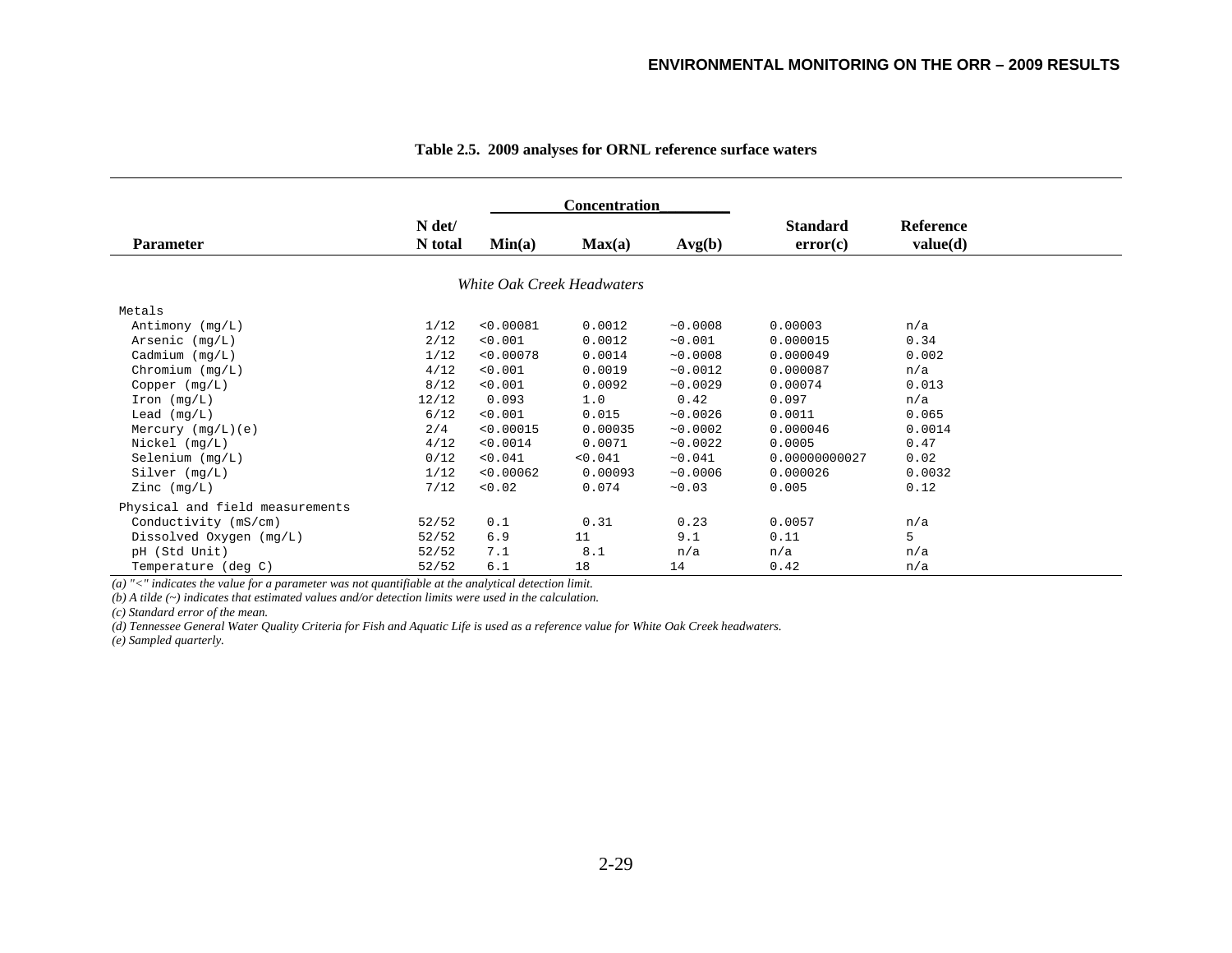|                        |         |                      | Concentration |        |                 |
|------------------------|---------|----------------------|---------------|--------|-----------------|
|                        | N det/  |                      |               |        | <b>Standard</b> |
| <b>Parameter</b>       | N total | Min(a)               | Max(a)        | Avg(b) | error(c)        |
|                        |         |                      |               |        |                 |
|                        |         | <b>First Creek</b>   |               |        |                 |
| Field measurements     |         |                      |               |        |                 |
| pH (Std Unit)          | 48/48   | 7.5                  | 8.1           | n/a    | n/a             |
| Temperature (deg C)    | 48/48   | 8.4                  | 20            | 15     | 0.52            |
| Total Residual Oxidant | 0/48    | < 0.05               | < 0.05        | ~10.05 | 0.0             |
|                        |         | <b>Fifth Creek</b>   |               |        |                 |
| Field measurements     |         |                      |               |        |                 |
| pH (Std Unit)          | 72/72   | 7.6                  | 8.1           | n/a    | n/a             |
| Temperature (deg C)    | 72/72   | 8.4                  | 22            | 15     | 0.4             |
| Total Residual Oxidant | 1/72    | < 0.05               | 0.12          | ~0.051 | 0.00097         |
|                        |         | <b>Melton Branch</b> |               |        |                 |
| Field measurements     |         |                      |               |        |                 |
| pH (Std Unit)          | 24/24   | 7.6                  | 8.1           | n/a    | n/a             |
| Temperature (deg C)    | 24/24   | 6.4                  | 23            | 15     | 1.1             |
| Total Residual Oxidant | 0/24    | < 0.05               | < 0.05        | ~10.05 | 0.0             |
|                        |         | White Oak Creek      |               |        |                 |
| Field measurements     |         |                      |               |        |                 |
| pH (Std Unit)          | 144/144 | 7.5                  | 8.1           | n/a    | n/a             |
| Temperature (deg C)    | 144/144 | 6.8                  | 23            | 16     | 0.38            |
| Total Residual Oxidant |         | 0/144 < 0.05         | < 0.05        | ~10.05 | 0.0             |

## **Table 2.6. NPDES Permit Number TN0002941, 2009, ORNL Instream Chlorine Monitoring**

*(a) Prefix "<" indicates the value for a parameter was not quantifiable at the analytical detection limit.* 

*(b) A tilde (~) indicates that estimated values and/or detection limits were used in the calculation.* 

*(c) Standard error of the mean.*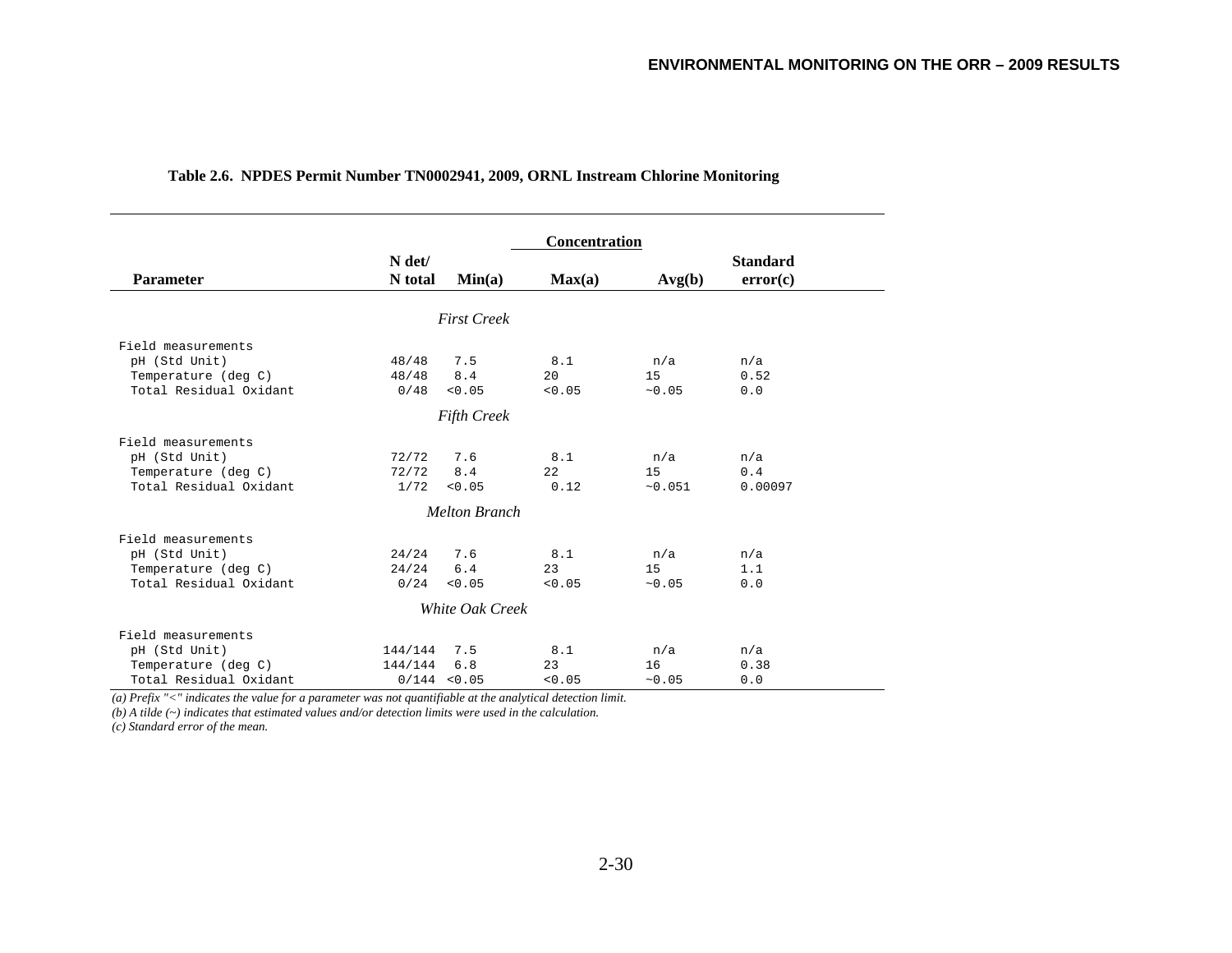|                          | N det/  |        |                                                                    |        | <b>Standard</b> |         |  |
|--------------------------|---------|--------|--------------------------------------------------------------------|--------|-----------------|---------|--|
| <b>Parameter</b>         | N total | Min(b) | Max(b)                                                             | Avg(c) | error(d)        | TWQC(e) |  |
|                          |         |        |                                                                    |        |                 |         |  |
|                          |         |        | First Creek just upstream of Northwest Tributary (ISTCK 0.1)       |        |                 |         |  |
| Field measurements       |         |        |                                                                    |        |                 |         |  |
| Dissolved Oxygen (ppm)   | 2/2     | 6.7    | 9.3                                                                | 8.0    | 1.3             | n/a     |  |
| pH (Std Unit)            | 2/2     | 7.0    | 7.4                                                                | n/a    | n/a             | n/a     |  |
| Temperature (deg C)      | 2/2     | 11     | 17                                                                 | 14     | 3.2             | n/a     |  |
| Radionuclides (pCi/L)(f) |         |        |                                                                    |        |                 |         |  |
| Alpha activity           | 2/2     | $130*$ | $130*$                                                             | $130*$ | 1.0             | n/a     |  |
| Beta activity            | 2/2     | 550*   | $770*$                                                             | 660    | 110             | n/a     |  |
| Strontium-89/90          | 2/2     | $250*$ | $350*$                                                             | 300    | 50              | 40      |  |
| Thorium-228              | 2/2     | $0.7*$ | $1.2*$                                                             | 0.97   | 0.27            | 16      |  |
| Thorium-230              | 1/2     | 0.0    | $0.38*$                                                            | 0.19   | 0.19            | 12      |  |
| Tritium                  | 1/2     | U35    | 280*                                                               | ~160   | 120             | 80,000  |  |
| $Uranium-233/234$        | 2/2     | $48*$  | $86*$                                                              | 67     | 19              | 20      |  |
| Uranium-235/236          | 2/2     | $1.8*$ | $3.2*$                                                             | 2.5    | 0.71            | n/a     |  |
| Uranium-238              | 2/2     | $2.4*$ | $4.3*$                                                             | 3.4    | 0.94            | 24      |  |
|                          |         |        | Fifth Creek just upstream of White Oak Creek at ORNL (FIFTHCK 0.1) |        |                 |         |  |
| Field measurements       |         |        |                                                                    |        |                 |         |  |
| Dissolved Oxygen (ppm)   | 2/2     | 8.6    | 9.3                                                                | 9.0    | 0.35            | n/a     |  |
| pH (Std Unit)            | 2/2     | 7.5    | 7.6                                                                | n/a    | n/a             | n/a     |  |
| Temperature (deg C)      | 2/2     | 13     | 17                                                                 | 15     | 2.4             | n/a     |  |
| Radionuclides (pCi/L)(f) |         |        |                                                                    |        |                 |         |  |
| Beta activity            | 2/2     | $39*$  | $59*$                                                              | 49     | 10              | n/a     |  |
| Strontium-89/90          | 2/2     | $17*$  | $24*$                                                              | 21     | 3.7             | 40      |  |
| Tritium                  | 1/2     | U69    | $260*$                                                             | ~160   | 95              | 80,000  |  |
|                          |         |        | Grassy Creek upstream of SEG and IT Corp. (GCK 3.6)                |        |                 |         |  |
| Field measurements       |         |        |                                                                    |        |                 |         |  |
| Dissolved Oxygen (ppm)   | 2/2     | 8.1    | 9.6                                                                | 8.9    | 0.75            | n/a     |  |

## **Table 2.7. Surface water analyses (2009) at ORNL Environmental Monitoring Plan surface water locations (a)**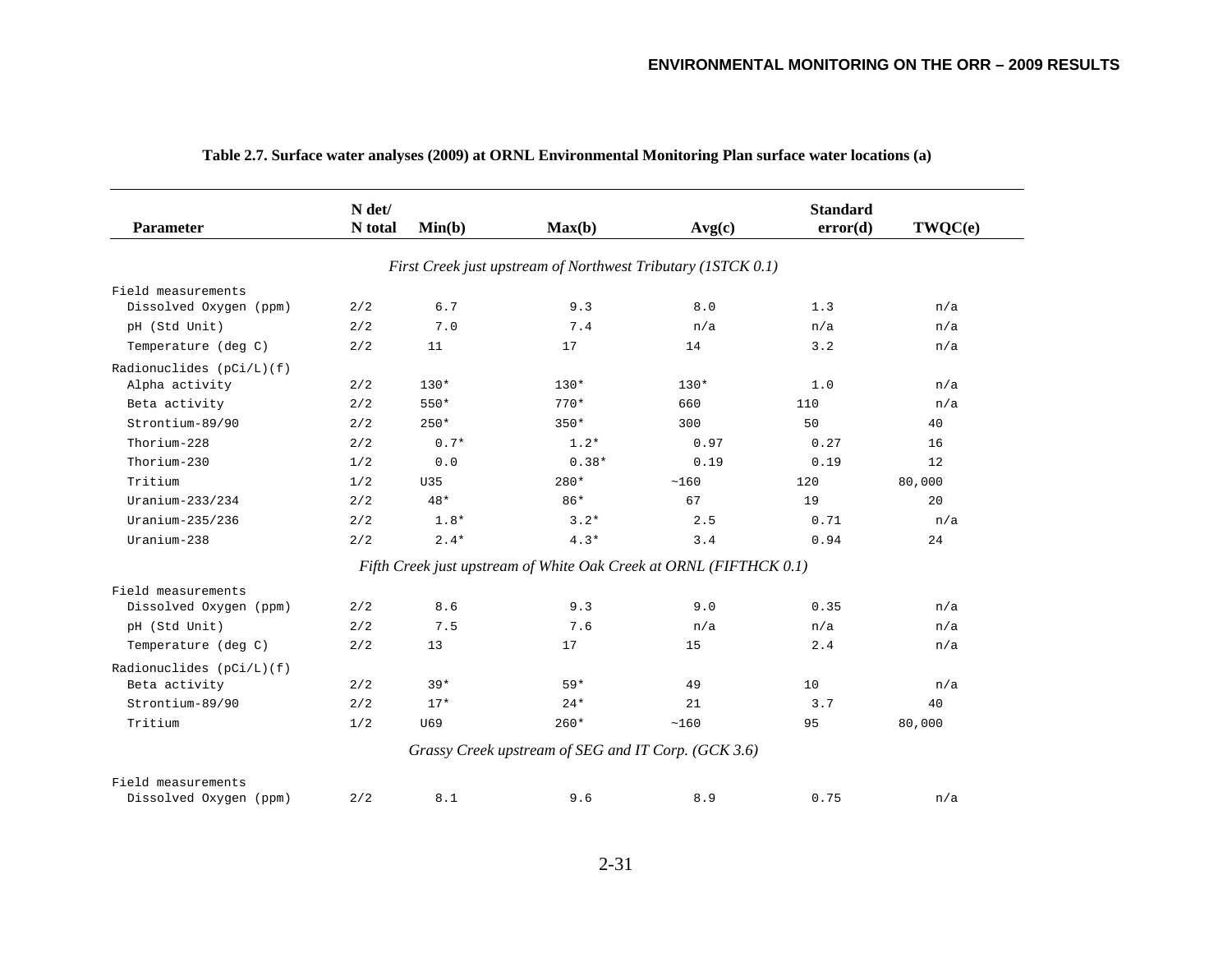|                     | Table 2.7. (continued) |           |         |           |                             |         |  |  |  |  |  |  |  |  |
|---------------------|------------------------|-----------|---------|-----------|-----------------------------|---------|--|--|--|--|--|--|--|--|
| <b>Parameter</b>    | N det/<br>N total      | Min(b)    | Max(b)  | Avg(c)    | <b>Standard</b><br>error(d) | TWQC(e) |  |  |  |  |  |  |  |  |
| pH (Std Unit)       | 2/2                    | 6.9       | 7.6     | n/a       | n/a                         | n/a     |  |  |  |  |  |  |  |  |
| Temperature (deg C) | 2/2                    | 9.6       | 17      | 13        | 3.6                         | n/a     |  |  |  |  |  |  |  |  |
| Metals (mq/L)       |                        |           |         |           |                             |         |  |  |  |  |  |  |  |  |
| Aluminum            | 2/2                    | 0.72      | $5.7$   | 3.2       | 2.5                         | n/a     |  |  |  |  |  |  |  |  |
| Arsenic             | 1/2                    | < 0.0015  | 0.0023  | ~0.0019   | 0.00042                     | n/a     |  |  |  |  |  |  |  |  |
| Barium              | 2/2                    | 0.059     | 0.088   | 0.073     | 0.015                       | n/a     |  |  |  |  |  |  |  |  |
| Beryllium           | 2/2                    | 0.00015   | 0.00017 | 0.00016   | 0.00001                     | n/a     |  |  |  |  |  |  |  |  |
| Boron               | 2/2                    | 0.01      | 0.015   | 0.013     | 0.0021                      | n/a     |  |  |  |  |  |  |  |  |
| Calcium             | 2/2                    | 20        | 33      | 27        | $6.9$                       | n/a     |  |  |  |  |  |  |  |  |
| Chromium            | 1/2                    | < 0.0015  | 0.0072  | ~10.0044  | 0.0029                      | n/a     |  |  |  |  |  |  |  |  |
| Cobalt              | 2/2                    | 0.0026    | 0.0041  | 0.0034    | 0.00073                     | n/a     |  |  |  |  |  |  |  |  |
| Copper              | 2/2                    | 0.0022    | 0.0044  | 0.0033    | 0.0011                      | n/a     |  |  |  |  |  |  |  |  |
| Iron                | 2/2                    | 0.81      | 5.0     | 2.9       | 2.1                         | n/a     |  |  |  |  |  |  |  |  |
| Lead                | 2/2                    | 0.0054    | 0.0063  | 0.0059    | 0.00045                     | n/a     |  |  |  |  |  |  |  |  |
| Lithium             | 1/2                    | < 0.002   | 0.0058  | ~10.0039  | 0.0019                      | n/a     |  |  |  |  |  |  |  |  |
| Magnesium           | 2/2                    | 5.6       | 11      | 8.1       | 2.5                         | n/a     |  |  |  |  |  |  |  |  |
| Manganese           | 2/2                    | 0.3       | E0.39   | ~10.35    | 0.045                       | n/a     |  |  |  |  |  |  |  |  |
| Molybdenum          | 1/2                    | < 0.0001  | 0.00024 | ~0.00017  | 0.000068                    | n/a     |  |  |  |  |  |  |  |  |
| Nickel              | 2/2                    | 0.0021    | 0.0061  | 0.0041    | 0.002                       | n/a     |  |  |  |  |  |  |  |  |
| Phosphorous         | 1/2                    | 0.02      | 0.075   | ~10.048   | 0.028                       | n/a     |  |  |  |  |  |  |  |  |
| Potassium           | 2/2                    | 1.2       | 2.7     | 1.9       | 0.77                        | n/a     |  |  |  |  |  |  |  |  |
| Sodium              | 2/2                    | 2.0       | 2.4     | 2.2       | 0.18                        | n/a     |  |  |  |  |  |  |  |  |
| Strontium           | 2/2                    | 0.039     | 0.06    | 0.049     | 0.01                        | n/a     |  |  |  |  |  |  |  |  |
| Sulfur              | 2/2                    | $1.8$     | 2.3     | 2.0       | 0.27                        | n/a     |  |  |  |  |  |  |  |  |
| Titanium            | 2/2                    | 0.0072    | 0.064   | 0.036     | 0.029                       | n/a     |  |  |  |  |  |  |  |  |
| Uranium             | 1/2                    | < 0.00005 | 0.00039 | ~10.00022 | 0.00017                     | n/a     |  |  |  |  |  |  |  |  |
| Vanadium            | 2/2                    | 0.0063    | 0.0099  | 0.0081    | 0.0018                      | n/a     |  |  |  |  |  |  |  |  |
| Zinc                | 2/2                    | 0.011     | 0.02    | 0.016     | 0.0046                      | n/a     |  |  |  |  |  |  |  |  |
| Zirconium           | 1/2                    | < 0.0005  | 0.0022  | ~0.0014   | 0.00087                     | n/a     |  |  |  |  |  |  |  |  |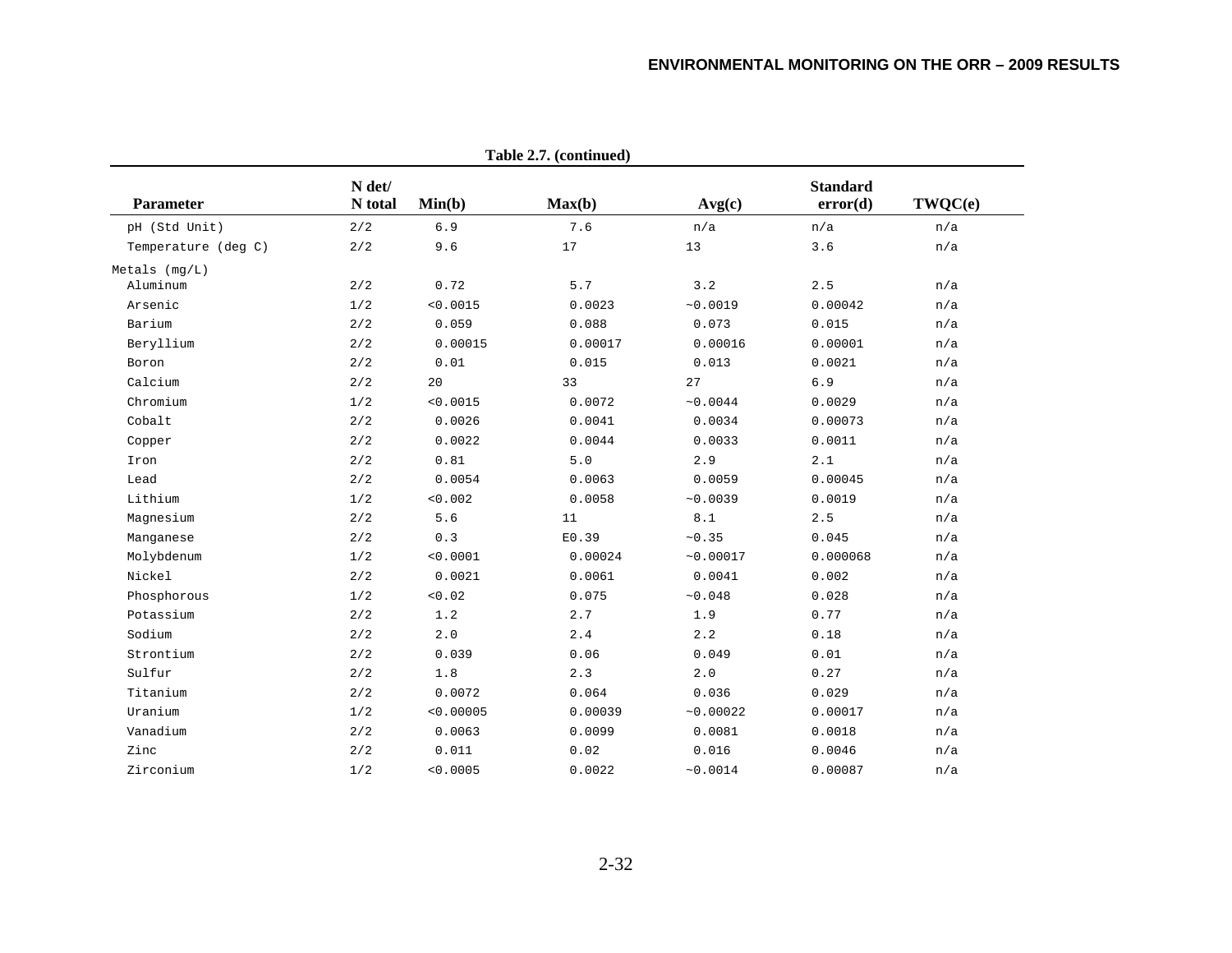| <b>Parameter</b>                              | N det/<br>N total | Min(b)   | Max(b)                                         | Avg(c)                                              | <b>Standard</b><br>error(d) | TWQC(e) |
|-----------------------------------------------|-------------------|----------|------------------------------------------------|-----------------------------------------------------|-----------------------------|---------|
|                                               |                   |          |                                                |                                                     |                             |         |
| Radionuclides $(pCi/L)$ (f)<br>Alpha activity | 1/2               | $U0.77*$ | $9.9*$                                         | ~5.3                                                | 4.6                         | n/a     |
|                                               | 1/2               | $U2.0*$  |                                                | ~10                                                 | 5.1                         |         |
| Beta activity                                 |                   |          | $12*$                                          |                                                     |                             | n/a     |
| Potassium-40                                  | 1/2               | $U-12$   | $47*$                                          | ~17                                                 | 29                          | 280     |
|                                               |                   |          | Ish Creek prior to entering CRK 30.8 (ICK 0.7) |                                                     |                             |         |
| Field measurements                            |                   |          |                                                |                                                     |                             |         |
| Dissolved Oxygen (ppm)                        | 2/2               | 8.8      | 10                                             | 9.4                                                 | 0.6                         | n/a     |
| pH (Std Unit)                                 | 2/2               | 7.0      | 7.8                                            | n/a                                                 | n/a                         | n/a     |
| Temperature (deg C)                           | 2/2               | 9.0      | 16                                             | 13                                                  | 3.7                         | n/a     |
|                                               |                   |          |                                                | McCoy Branch prior to entering CRK 60.3 (McCBK 1.8) |                             |         |
| Field measurements                            |                   |          |                                                |                                                     |                             |         |
| Dissolved Oxygen (ppm)                        | 2/2               | 7.2      | 9.0                                            | 8.1                                                 | 0.9                         | n/a     |
| pH (Std Unit)                                 | 2/2               | 7.5      | 7.5                                            | n/a                                                 | n/a                         | n/a     |
| Temperature (deg C)                           | 2/2               | 9.5      | 20                                             | 15                                                  | 5.5                         | n/a     |
| Radionuclides (pCi/L)(f)                      |                   |          |                                                |                                                     |                             |         |
| Beta activity                                 | 1/2               | U0.47    | $3.0*$                                         | $\sim\!1$ . $8$                                     | 1.3                         | n/a     |
|                                               |                   |          | Melton Branch downstream from ORNL (MEK 0.2)   |                                                     |                             |         |
| Field measurements                            |                   |          |                                                |                                                     |                             |         |
| Dissolved Oxygen (ppm)                        | 6/6               | $6.4$    | 9.9                                            | 8.2                                                 | 0.55                        | 5       |
| pH (Std Unit)                                 | 6/6               | 6.7      | 7.9                                            | n/a                                                 | n/a                         | n/a     |
| Temperature (deg C)                           | 6/6               | 11       | 22                                             | 17                                                  | 1.6                         | n/a     |
| Radionuclides (pCi/L)(f)                      |                   |          |                                                |                                                     |                             |         |
| Alpha activity                                | 1/6               | U0.36    | $10*$                                          | ~2.7                                                | 1.5                         | n/a     |
| Beta activity                                 | 6/6               | $62*$    | $520*$                                         | $170*$                                              | 73                          | n/a     |
| Strontium-89/90                               | 6/6               | $25*$    | $260*$                                         | $83*$                                               | 37                          | 40      |
| Tritium                                       | 6/6               | 480*     | 17,000*                                        | $9,300*$                                            | 2,500                       | 80,000  |

**Table 2.7. (continued)**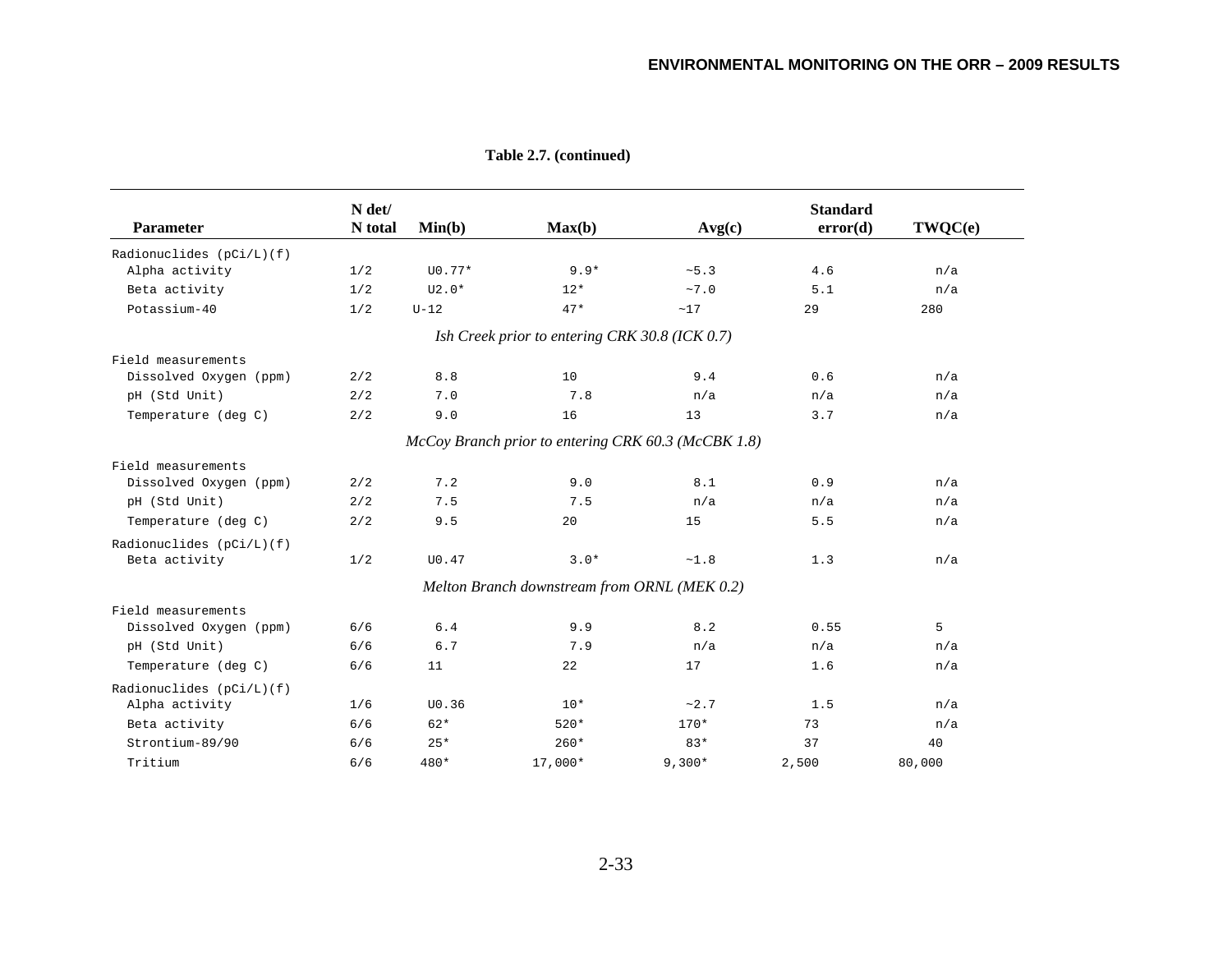| <b>Parameter</b>         | N det/<br>N total | Min(b) | Max(b)                                                                | Avg(c) | <b>Standard</b><br>error(d) | TWQC(e) |
|--------------------------|-------------------|--------|-----------------------------------------------------------------------|--------|-----------------------------|---------|
|                          |                   |        | Northwest Tributary prior to entering 1st Creek at ORNL (NWTK 0.1)    |        |                             |         |
| Field measurements       |                   |        |                                                                       |        |                             |         |
| Dissolved Oxygen (ppm)   | 2/2               | 7.7    | 9.5                                                                   | 8.6    | 0.9                         | n/a     |
| pH (Std Unit)            | 2/2               | 7.3    | 7.7                                                                   | n/a    | n/a                         | n/a     |
| Temperature (deg C)      | 2/2               | 9.8    | 16                                                                    | 13     | 3.3                         | n/a     |
| Radionuclides (pCi/L)(f) |                   |        |                                                                       |        |                             |         |
| Beta activity            | 2/2               | $110*$ | $200*$                                                                | 160    | 42                          | n/a     |
| Strontium-89/90          | 2/2               | $52*$  | $84*$                                                                 | 68     | 16                          | 40      |
| Tritium                  | 1/2               | U150*  | $220*$                                                                | ~190   | 36                          | 80,000  |
|                          |                   |        | Raccoon Creek sampling station prior to entering CRK 31 (RCK 2.0) (g) |        |                             |         |
| Field measurements       |                   |        |                                                                       |        |                             |         |
| Dissolved Oxygen (ppm)   | 2/2               | 5.6    | 7.2                                                                   | 6.4    | 0.8                         | n/a     |
| pH (Std Unit)            | 2/2               | $6.1$  | 7.1                                                                   | n/a    | n/a                         | n/a     |
| Temperature (deg C)      | 2/2               | 11     | 16                                                                    | 13     | 2.8                         | n/a     |
| Radionuclides (pCi/L)(f) |                   |        |                                                                       |        |                             |         |
| Alpha activity           | 1/2               | U0.68  | $2.5*$                                                                | ~1.6   | 0.89                        | n/a     |
| Beta activity            | 2/2               | $12*$  | $15*$                                                                 | $13*$  | 1.3                         | n/a     |
| Bismuth-214              | 2/2               | $12*$  | $24*$                                                                 | 18     | 6.2                         | 24,000  |
| Strontium-89/90          | 2/2               | $4.8*$ | $4.9*$                                                                | $4.9*$ | 0.07                        | 40      |
| Tritium                  | 1/2               | U90    | 180*                                                                  | ~140   | 46                          | 80,000  |
|                          |                   |        | Walker Branch prior to entering CRK 53.4 (WBK 0.1)                    |        |                             |         |
| Field measurements       |                   |        |                                                                       |        |                             |         |
| Dissolved Oxygen (ppm)   | 2/2               | 7.4    | 9.7                                                                   | 8.6    | 1.2                         | n/a     |
| pH (Std Unit)            | 2/2               | 7.2    | 7.5                                                                   | n/a    | n/a                         | n/a     |
| Temperature (deg C)      | 2/2               | 9.8    | 17                                                                    | 13     | 3.4                         | n/a     |
| Radionuclides (pCi/L)(f) |                   |        |                                                                       |        |                             |         |
| Bismuth-214              | 1/2               | 0.0    | $29*$                                                                 | 15     | 15                          | 24,000  |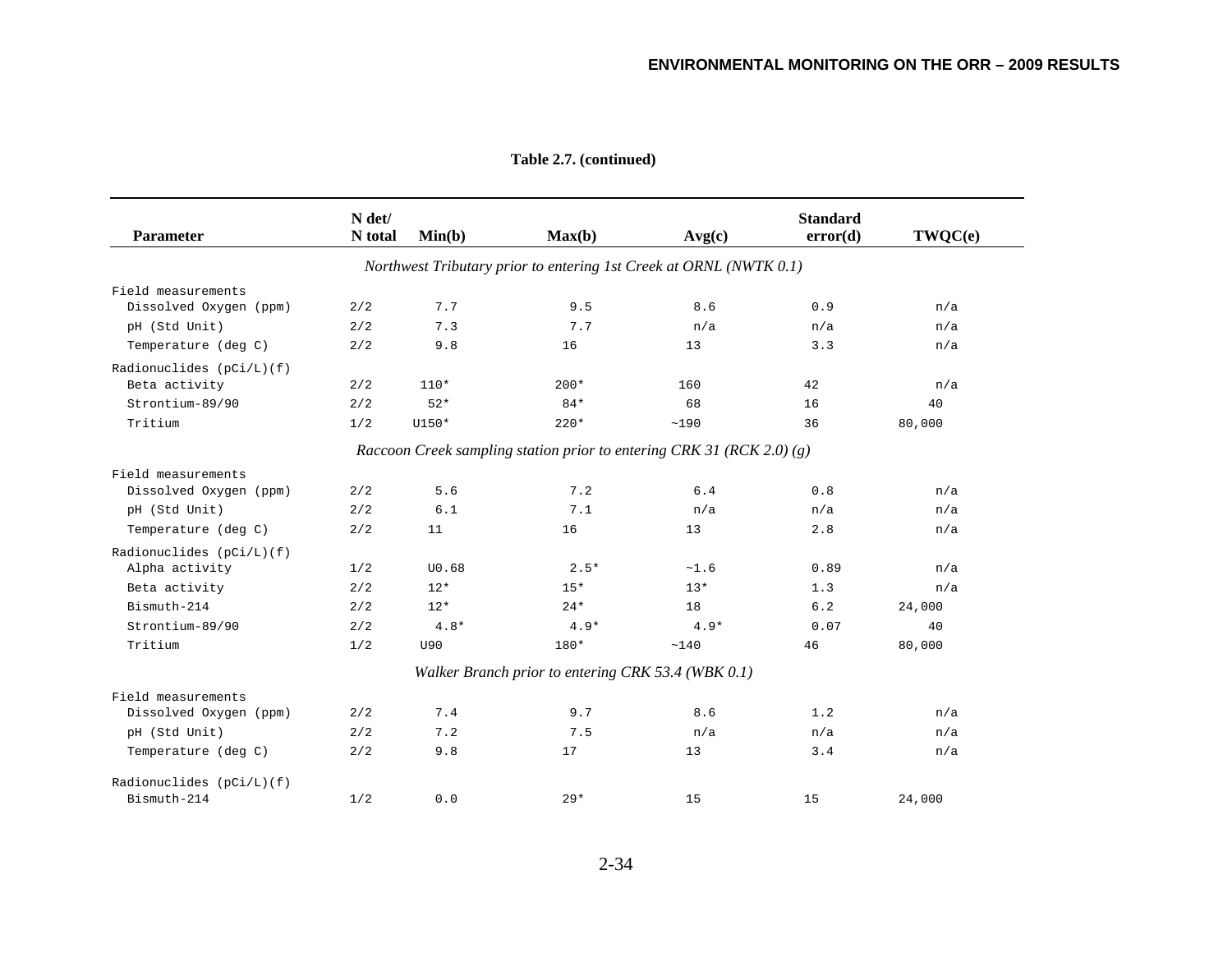|                        |                   |            | Table 2.7. (continued)                    |                  |                             |         |
|------------------------|-------------------|------------|-------------------------------------------|------------------|-----------------------------|---------|
| <b>Parameter</b>       | N det/<br>N total | Min(b)     | Max(b)                                    | Avg(c)           | <b>Standard</b><br>error(d) | TWQC(e) |
|                        |                   |            | White Oak Lake at White Oak Dam (WCK 1.0) |                  |                             |         |
| Field measurements     |                   |            |                                           |                  |                             |         |
| Dissolved Oxygen (ppm) | 12/12             | 3.4        | 12                                        | 7.8              | 0.61                        | 5       |
| pH (Std Unit)          | 12/12             | $6.1$      | 8.1                                       | n/a              | n/a                         | n/a     |
| Temperature (deg C)    | 12/12             | $10$       | 27                                        | 17               | 1.8                         | n/a     |
| Metals (mq/L)          |                   |            |                                           |                  |                             |         |
| Aluminum               | 12/12             | 0.36       | 3.8                                       | 1.1              | 0.28                        | n/a     |
| Antimony               | 1/12              | < 0.0005   | 0.0012                                    | ~0.00081         | 0.00008                     | n/a     |
| Arsenic                | 4/12              | < 0.0015   | 0.0049                                    | ~10.0022         | 0.00036                     | 0.34    |
| Barium                 | 12/12             | 0.029      | 0.055                                     | 0.048            | 0.002                       | n/a     |
| Beryllium              | 3/12              | < 0.0001   | 0.00019                                   | ~0.00011         | 0.0000076                   | n/a     |
| Boron                  | 12/12             | 0.015      | 0.03                                      | 0.023            | 0.0013                      | n/a     |
| Calcium                | 12/12             | 14         | 54                                        | 42               | 3.6                         | n/a     |
| Chromium               | 11/12             | < 0.0015   | 0.0074                                    | ~10.0045         | 0.00061                     | n/a     |
| Cobalt                 | 12/12             | 0.00042    | 0.0024                                    | 0.00075          | 0.00016                     | n/a     |
| Copper                 | 12/12             | 0.0021     | 0.0046                                    | 0.0033           | 0.00025                     | 0.013   |
| Iron                   | 12/12             | 0.72       | 4.9                                       | 1.5              | 0.33                        | n/a     |
| Lead                   | 12/12             | 0.00088    | 0.0044                                    | 0.0016           | 0.00028                     | 0.065   |
| Lithium                | 11/12             | 0.002      | 0.005                                     | ~0.0031          | 0.0002                      | n/a     |
| Magnesium              | 12/12             | E3.3       | 13                                        | ~10.2            | 0.89                        | n/a     |
| Manganese              | 12/12             | 0.072      | E0.18                                     | $\sim\!0$ . $14$ | 0.01                        | n/a     |
| Mercury                | 2/12              | < 0.000066 | < 0.00067                                 | ~0.00018         | 0.000066                    | 0.0014  |
| Molybdenum             | 12/12             | 0.001      | 0.061                                     | 0.032            | 0.0058                      | n/a     |
| Nickel                 | 12/12             | 0.0014     | 0.0047                                    | 0.002            | 0.00026                     | 0.47    |
| Phosphorous            | 12/12             | 0.059      | 0.4                                       | 0.24             | 0.029                       | n/a     |
| Potassium              | 12/12             | 1.8        | 6.3                                       | 3.2              | $0.4$                       | n/a     |
| Silver                 | 3/12              | < 0.0002   | 0.00037                                   | ~10.00023        | 0.000016                    | 0.0032  |
| Sodium                 | 12/12             | 0.93       | 36                                        | 18               | 2.8                         | n/a     |
| Strontium              | 12/12             | 0.032      | 0.15                                      | 0.11             | 0.011                       | n/a     |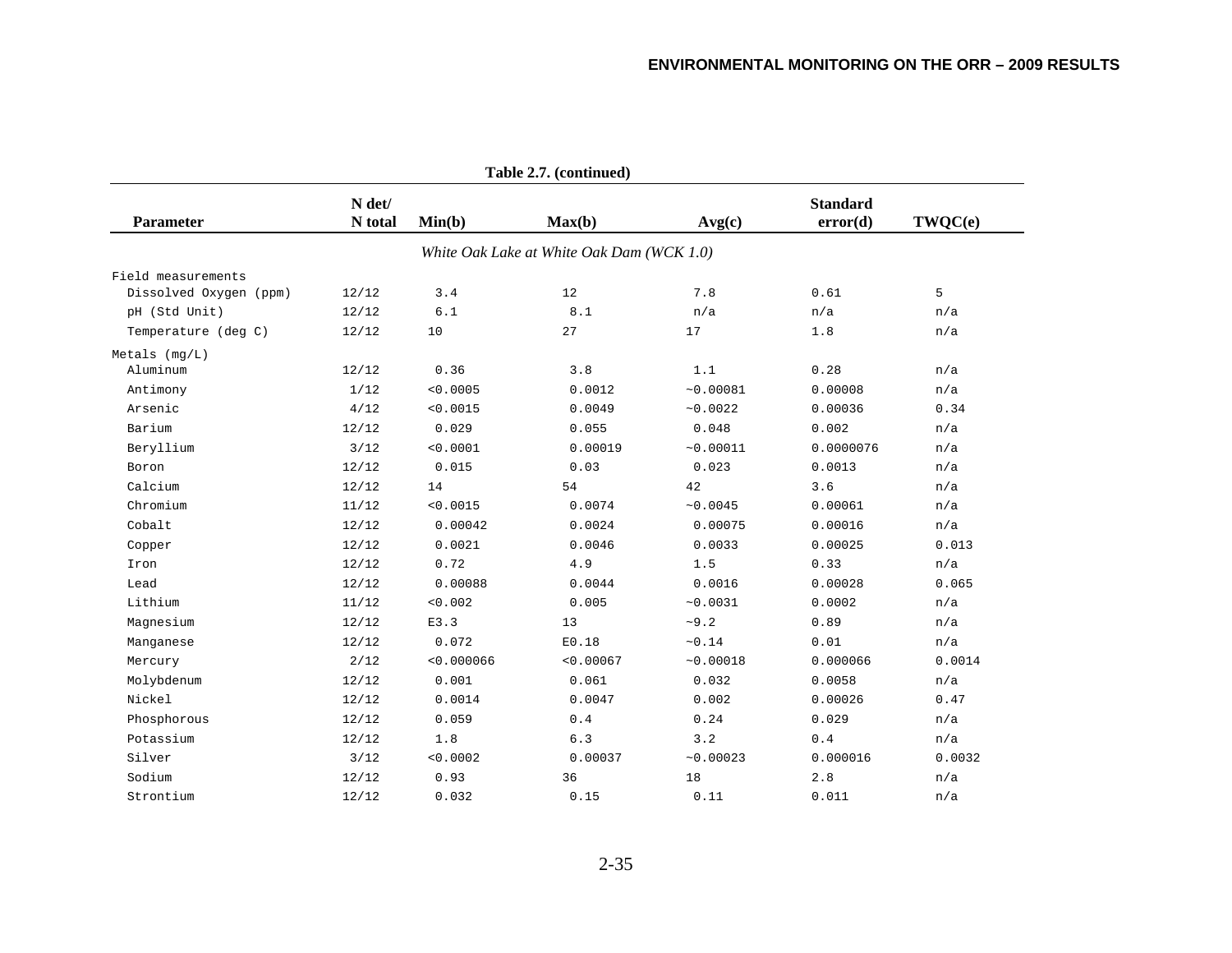|                                        |                   |          | rable $\angle$ ./. (continued)                 |           |                             |                   |
|----------------------------------------|-------------------|----------|------------------------------------------------|-----------|-----------------------------|-------------------|
| <b>Parameter</b>                       | N det/<br>N total | Min(b)   | Max(b)                                         | Avg(c)    | <b>Standard</b><br>error(d) | TWQC(e)           |
| Sulfur                                 | 12/12             | 2.3      | 31                                             | 18        | 2.7                         | n/a               |
| Thallium                               | 9/12              | < 0.0003 | 0.00062                                        | ~10.00042 | 0.000032                    | n/a               |
| Titanium                               | 12/12             | 0.0058   | 0.044                                          | 0.014     | 0.003                       | n/a               |
| Uranium                                | 12/12             | 0.00036  | 0.0022                                         | 0.0014    | 0.00017                     | n/a               |
| Vanadium                               | $6/12$            | < 0.003  | 0.036                                          | ~10.0073  | 0.0027                      | n/a               |
| Zinc                                   | 12/12             | 0.0081   | 0.027                                          | 0.016     | 0.0018                      | 0.12              |
| Zirconium                              | 12/12             | 0.00054  | 0.003                                          | 0.0014    | 0.00023                     | n/a               |
| Radionuclides $(pCi/L)(f)$             |                   |          |                                                |           |                             |                   |
| Alpha activity                         | 12/12             | $3.8*$   | $33*$                                          | $12*$     | 2.2                         | n/a               |
| Beta activity                          | 12/12             | $150*$   | 540*                                           | $220*$    | 33                          | n/a               |
| Bismuth-214                            | 1/12              | $0.0$    | $11*$                                          | 0.94      | 0.94                        | 24,000            |
| Cesium-137                             | 12/12             | $5.0*$   | 420*                                           | $70*$     | 33                          | 120               |
| Potassium-40                           | 2/12              | $U-24$   | $38*$                                          | ~1        | 5.5                         | 280               |
| Strontium-89/90                        | 12/12             | $25*$    | $92*$                                          | $71*$     | 4.9                         | 40                |
| Thorium-230                            | 2/12              | 0.0      | $0.34*$                                        | 0.052     | 0.035                       | $12 \overline{ }$ |
| Tritium                                | 12/12             | 560*     | 41,000*                                        | $21,000*$ | 3,900                       | 80,000            |
| Uranium- $233/234$                     | $3/12$            | $0.0$    | $5.2*$                                         | $1.1*$    | 0.59                        | 20                |
| Uranium-238                            | 1/12              | $0.0$    | $0.89*$                                        | 0.074     | 0.074                       | 24                |
| Volatile organics (ug/L)<br>Chloroform | 9/12              | J0.39    | UI.0                                           | ~10.68    | 0.068                       | n/a               |
|                                        |                   |          | White Oak Creek downstream from ORNL (WCK 2.6) |           |                             |                   |
| Field measurements                     |                   |          |                                                |           |                             |                   |
| Dissolved Oxygen (ppm)                 | 6/6               | 7.1      | 9.8                                            | 8.7       | 0.45                        | 5                 |
| pH (Std Unit)                          | 6/6               | 6.6      | $8.0$                                          | n/a       | n/a                         | n/a               |
| Temperature (deg C)                    | 6/6               | 11       | 22                                             | 17        | 1.6                         | n/a               |
| Radionuclides $(pCi/L)(f)$             |                   |          |                                                |           |                             |                   |
| Alpha activity                         | 6/6               | $4.2*$   | $10*$                                          | $6.9*$    | $0.8$                       | n/a               |
| Beta activity                          | 6/6               | $84*$    | 190*                                           | $140*$    | 13                          | n/a               |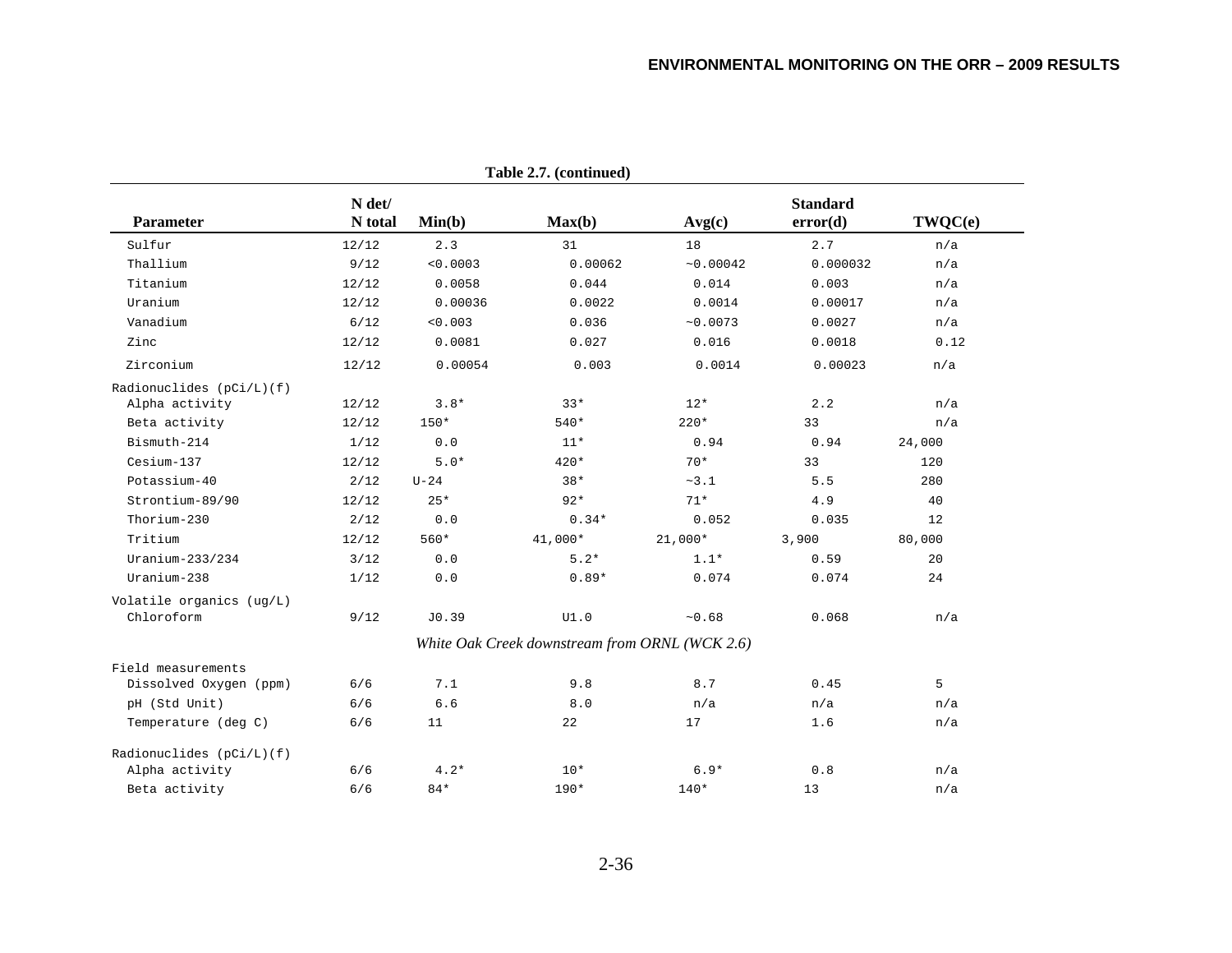|                          | N det/  |            |                                              |             | <b>Standard</b> |         |  |
|--------------------------|---------|------------|----------------------------------------------|-------------|-----------------|---------|--|
| <b>Parameter</b>         | N total | Min(b)     | Max(b)                                       | Avg(c)      | error(d)        | TWQC(e) |  |
| Cesium-137               | 6/6     | $6.4*$     | $130*$                                       | $42*$       | 19              | 120     |  |
| Strontium-89/90          | 6/6     | $35*$      | $83*$                                        | 61*         | 7.0             | 40      |  |
| Tritium                  | 6/6     | $1,100*$   | 43,000*                                      | $17,000*$   | 5,700           | 80,000  |  |
|                          |         |            | White Oak Creek upstream from ORNL (WCK 6.8) |             |                 |         |  |
| Field measurements       |         |            |                                              |             |                 |         |  |
| Dissolved Oxygen (ppm)   | 4/4     | 8.7        | 9.8                                          | 9.1         | 0.25            | 5       |  |
| pH (Std Unit)            | 4/4     | 7.6        | 7.9                                          | n/a         | n/a             | n/a     |  |
| Temperature (deg C)      | 4/4     | 15         | 17                                           | 16          | 0.51            | n/a     |  |
| Radionuclides (pCi/L)(f) |         |            |                                              |             |                 |         |  |
| Beta activity            | 1/4     | U0.2       | $3.5*$                                       | $~1.8*$     | 0.67            | n/a     |  |
| Bismuth-214              | 2/4     | 0.0        | $23*$                                        | 7.8         | 5.4             | 24,000  |  |
| Strontium-89/90          | 1/4     | $U - 0.22$ | $U0.96*$                                     | $\sim 0.44$ | 0.3             | 40      |  |
| Tritium                  | 1/4     | U57        | $210*$                                       | $~130*$     | 38              | 80,000  |  |

**Table 2.7. (continued)** 

*(a) All values were included in the calculations. Only parameters that have detections in one or more samples are listed in the table. The sampling and analysis plan contains a complete list of analyses performed.* 

*(b) Prefix "U" indicates that the value was undetected at the analytical detection limit or MDA; "E" indicates that the percent difference between the parent sample and its serial dilution's concentration exceeds 10%; and "<" indicates the value for a parameter was not quantifiable at the analytical detection limit.* 

*(c) A tilde (~) indicates that estimated values and/or detection limits were used in the calculation.* 

*(d) Standard error of the mean.* 

*(e) Tennessee General Water Quality Criteria for Freshwater Fish and Aquatic Life, as amended (MEK 0.2, WCK 1.0, WCK 2.6, WCK 6.8). 4% of DOE DCG used for radionuclides, where applicable.* 

*(f) Individual and average radionuclide concentrations significantly greater than zero are identified by an \*. Detected radionuclides are those detected at or above MDA.*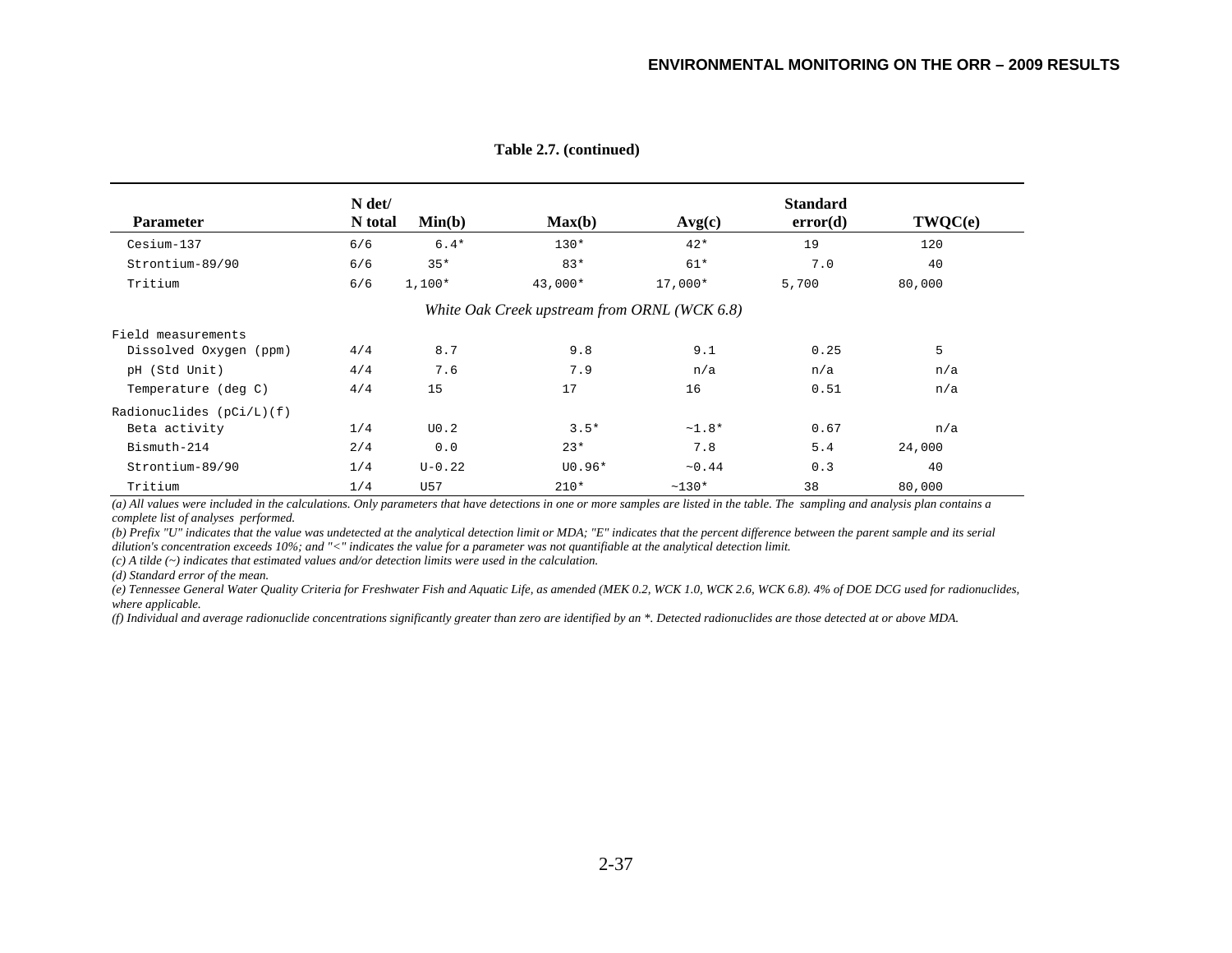| Media         | Location        | Date      | Hg                                                                 | Field Blank                     | Hg        | MeHg                             | Field Blank                      | MeHg                             | <b>TSS</b>                | <b>TDS</b>                                             | <b>TRO</b>                                                                 |
|---------------|-----------------|-----------|--------------------------------------------------------------------|---------------------------------|-----------|----------------------------------|----------------------------------|----------------------------------|---------------------------|--------------------------------------------------------|----------------------------------------------------------------------------|
|               |                 |           | Total                                                              | Hg, Total                       | Dissolved | Total                            | MeHg, Total                      | Dissolved                        |                           |                                                        |                                                                            |
|               |                 |           | ng/L                                                               | ng/L                            | ng/L      | ng/L                             | ng/L                             | ng/L                             | mq/L                      | mg/L                                                   | mg/L                                                                       |
|               |                 |           | Results From Ambient and Effluent Hg Monitoring Tasks, Spring 2009 |                                 |           |                                  |                                  |                                  |                           |                                                        |                                                                            |
| Surface Water | 5THCR above 367 | 4/28/2009 | 2.69                                                               | 0.5<br>$\,<\,$                  | 1.49      | 0.05<br>$\overline{\phantom{a}}$ |                                  | 0.05<br>$\overline{\phantom{0}}$ | 5                         |                                                        |                                                                            |
| Surface Water | 5THCR at WOC    | 4/28/2009 | 11.6                                                               | 0.5<br>$\,<\,$                  | 7.9       | 0.05<br>$\,<\,$                  |                                  | 0.05<br>$\overline{\phantom{a}}$ | 6                         |                                                        |                                                                            |
| Surface Water | 5THCR at WOC    | 5/12/2009 | 10.1                                                               | 1.74                            | 2.47      | 0.063                            | 0.05<br>$\prec$                  | 0.052                            | $\overline{2}$            |                                                        |                                                                            |
| Surface Water | 5THCR below 161 | 4/28/2009 | 12.1                                                               | 0.5<br>$\overline{\phantom{0}}$ | 8.19      | 0.05<br>$\overline{\phantom{a}}$ |                                  | 0.05<br>$\overline{\phantom{a}}$ | 6                         |                                                        |                                                                            |
| Surface Water | <b>FCK 0.1</b>  | 5/12/2009 | 3.51                                                               | 0.59                            | 1.14      | 0.061                            | 0.05<br>$\prec$                  | 0.05<br>$\overline{\phantom{a}}$ | $\overline{2}$<br>$\prec$ |                                                        |                                                                            |
| Surface Water | <b>MEK 0.6</b>  | 5/12/2009 | 3.62                                                               | 0.82                            | 1.44      | 0.077                            | 0.05<br>$\,<\,$                  | 0.05<br>$\overline{\phantom{a}}$ | $\overline{2}$            |                                                        |                                                                            |
| Surface Water | NWTK 0.1        | 5/12/2009 | 3.51                                                               | 0.5                             | 0.91      | 0.051                            | 0.05<br>$\,<\,$                  | 0.05<br>$\overline{\phantom{a}}$ | $\overline{2}$<br>$\,<\,$ |                                                        |                                                                            |
| Surface Water | <b>WCK 1.5</b>  | 5/12/2009 | 72                                                                 | 0.78                            | 1.96      | 0.19                             | 0.05<br>$\,<\,$                  | 0.05<br>$\,<\,$                  | 24                        |                                                        |                                                                            |
| Surface Water | <b>WCK 2.3</b>  | 5/12/2009 | 14.2                                                               | 1.41                            | 4.6       | 0.189                            | 0.05<br>$\,<\,$                  | 0.05<br>$\,<\,$                  | $\overline{2}$<br>$\,<$   | at surface water locations for the Hg monitoring task. | TRO is not measured at surface water locations for the Hg monitoring task. |
| Surface Water | <b>WCK 2.9</b>  | 5/12/2009 | 16                                                                 | 0.55                            | 6.96      | 0.073                            | 0.05<br>$\,<\,$                  | 0.05<br>$\,<\,$                  | 4                         |                                                        |                                                                            |
| Surface Water | <b>WCK 3.4</b>  | 5/12/2009 | 17.8                                                               | 0.5<br>$\overline{\phantom{a}}$ | 6.14      | 0.141                            | 0.05<br>$\,<\,$                  | 0.05<br>$\overline{\phantom{a}}$ | $\overline{2}$<br>$\,<\,$ |                                                        |                                                                            |
| Surface Water | <b>WCK 4.1</b>  | 5/12/2009 | 15.5                                                               | 0.62                            | 6.23      | 0.052                            | 0.05<br>$\,<\,$                  | 0.05<br>$\,<\,$                  | $\overline{2}$<br>$\,<$   |                                                        |                                                                            |
| Surface Water | <b>WCK 6.8</b>  | 5/12/2009 | 3.15                                                               | 1.17                            | 1.53      | 0.057                            | 0.05<br>$\overline{\phantom{a}}$ | 0.063                            | 2<br>$\,<$                |                                                        |                                                                            |
| Surface Water | WOC at 3rdSt Br | 5/12/2009 | 26.3                                                               | 1.9                             | 6.86      | 0.055                            | 0.05<br>$\,<$                    | 0.05<br>$\overline{\phantom{a}}$ | 4                         |                                                        |                                                                            |
| Surface Water | WOC dstrm5THCR  | 4/28/2009 | 12.3                                                               | 0.5<br>$\overline{\phantom{a}}$ | 4.75      | 0.05<br>$\,<\,$                  |                                  | 0.05<br>$\overline{\phantom{a}}$ | 5                         | TDS is not measured                                    |                                                                            |
| Surface Water | WOC dstrm5THCR  | 5/12/2009 | 10.2                                                               | 0.5<br>$\,<\,$                  | 3.28      | 0.059                            | 0.05<br>$\,<\,$                  | 0.05<br>$\,<\,$                  | 2<br>$\,<$                |                                                        |                                                                            |
| Surface Water | WOC ustrm 211   | 5/12/2009 | 2.82                                                               | 0.5<br>$\overline{\phantom{0}}$ | 2.09      | 0.056                            | 0.05<br>$\overline{\phantom{a}}$ | 0.05<br>$\prec$                  | $\overline{2}$            |                                                        |                                                                            |
| Surface Water | WOC ustrm5THCR  | 4/28/2009 | 12.2                                                               | 0.5<br>$\overline{\phantom{0}}$ | 4.9       | 0.05<br>$\overline{\phantom{0}}$ |                                  | 0.05<br>$\prec$                  | 6                         |                                                        |                                                                            |
| Surface Water | WOC ustrm5THCR  | 5/12/2009 | 9.63                                                               | 0.52                            | 4.39      | 0.051                            | 0.05<br>$\,<\,$                  | 0.052                            | 7                         |                                                        |                                                                            |
| Effluent      | 106             | 5/12/2009 | 2.15                                                               | 1.23                            | 0.94      | 0.05<br>$\,<\,$                  |                                  | 0.05<br>$\,<\,$                  | $\overline{2}$<br>$\,<\,$ | 4<br>$\,<$                                             | 0.05<br>$\,<\,$                                                            |
| Effluent      | 207             | 5/12/2009 | 77.3                                                               | 0.69                            | 27.6      | 0.234                            | 0.05<br>$\,<$                    | 0.158                            | 21                        | 107                                                    | 0.05<br>$\,<$                                                              |

**Table 2.8. Results From Ambient and Effluent Hg Monitoring Tasks, 2009**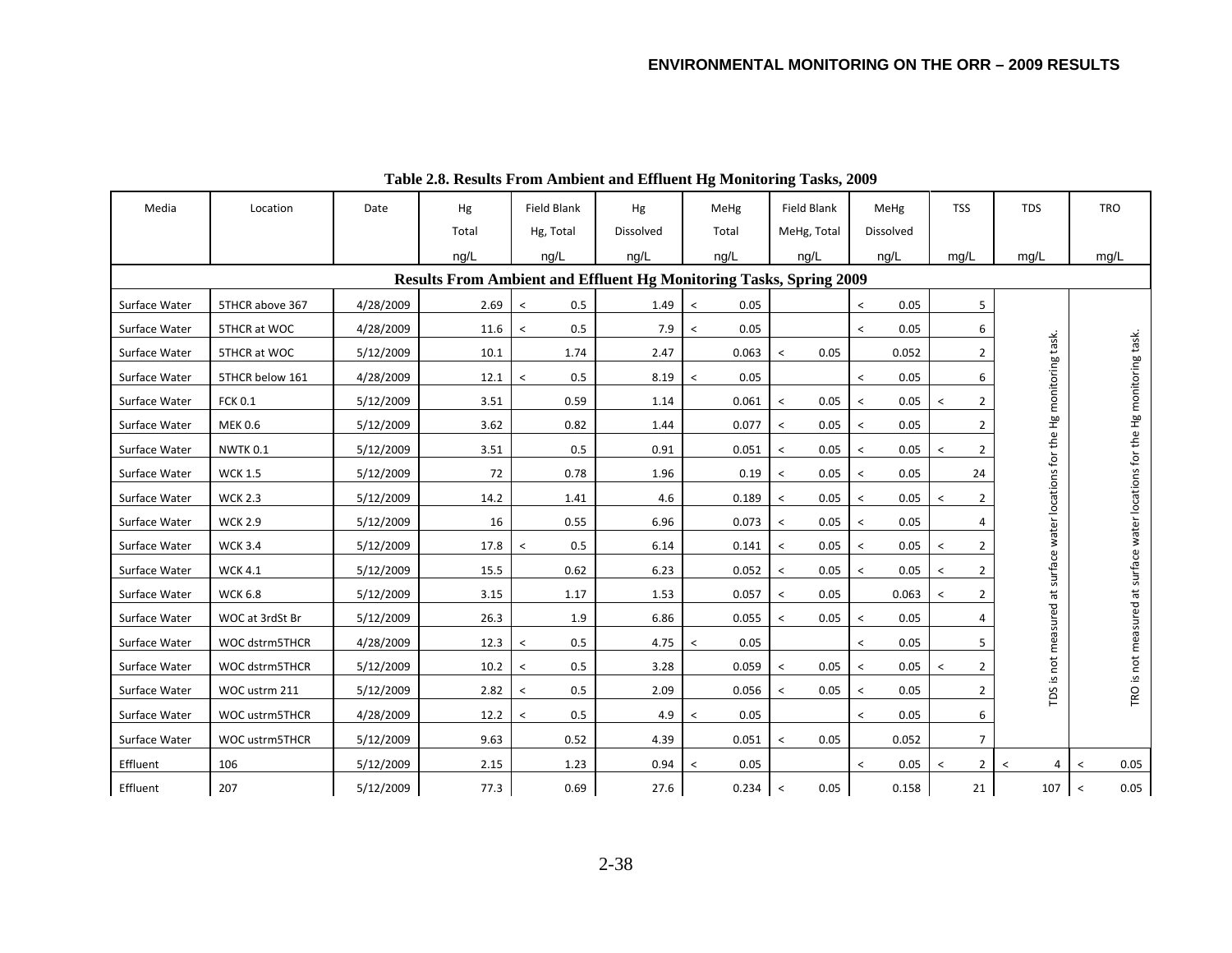| Media         | Location        | Date      |             | Hg    | <b>Field Blank</b><br>Hg |       |                  | <b>MeHg</b><br><b>Field Blank</b> |                  | MeHg                  |           | <b>TSS</b>       |          | <b>TDS</b>     |       | <b>TRO</b> |                          |       |      |         |  |      |  |  |  |  |       |           |  |       |
|---------------|-----------------|-----------|-------------|-------|--------------------------|-------|------------------|-----------------------------------|------------------|-----------------------|-----------|------------------|----------|----------------|-------|------------|--------------------------|-------|------|---------|--|------|--|--|--|--|-------|-----------|--|-------|
|               |                 |           |             | Total | Hg, Total                |       | <b>Dissolved</b> | Total                             |                  | MeHg,<br><b>Total</b> |           | <b>Dissolved</b> |          |                |       |            |                          |       |      |         |  |      |  |  |  |  |       |           |  |       |
|               |                 |           |             | ng/L  | ng/L                     |       | ng/L             | ng/L                              |                  | ng/L                  |           | ng/L             |          | mg/L           | mg/L  |            |                          | mg/L  |      |         |  |      |  |  |  |  |       |           |  |       |
| Effluent      | 211             | 5/12/2009 |             | 123   |                          | 0.64  | 111              |                                   | 0.076            | 0.05<br>$\,<$         |           | 0.092            | $\hat{}$ | $\overline{2}$ |       | 187        | $\,<$                    | 0.05  |      |         |  |      |  |  |  |  |       |           |  |       |
| Effluent      | 302             | 5/12/2009 |             | 4.22  |                          | 1.04  | 3.83             |                                   | 0.106<br>$\,<\,$ |                       | 0.05      | 0.065            | $\,<\,$  | $\overline{2}$ |       | 321        | $\,<$                    | 0.05  |      |         |  |      |  |  |  |  |       |           |  |       |
| Effluent      | 304             | 5/12/2009 |             | 37.7  | $\,<\,$                  | 0.5   | 16.4             |                                   | 0.101            | 0.05<br>$\,<\,$       |           | 0.089            | $\,<\,$  | $\overline{2}$ |       | 192        | $\overline{\phantom{a}}$ | 0.05  |      |         |  |      |  |  |  |  |       |           |  |       |
| Effluent      | 363             | 4/28/2009 |             | 41.8  | $\prec$                  | 0.5   | 28.2             | $\,<\,$                           | 0.05             |                       |           | 0.05<br>$\prec$  |          | 5              |       | 317        |                          | 0.85  |      |         |  |      |  |  |  |  |       |           |  |       |
| Effluent      | 367             | 4/28/2009 |             | 5.72  | $\,<$                    | 0.5   | 2.28             |                                   | 0.064            | 0.05<br>$\,<\,$       |           | 0.092            |          | 4              |       | 172        | $\prec$                  | 0.05  |      |         |  |      |  |  |  |  |       |           |  |       |
|               |                 |           |             |       |                          |       |                  |                                   |                  |                       |           |                  |          |                |       |            |                          |       |      |         |  |      |  |  |  |  |       |           |  |       |
| Media         | Location        | Date      | <b>Flow</b> | Cond. | D.O.                     | Temp. | Turb.            | pH                                |                  | <b>Flux</b>           |           | <b>Flux</b>      |          | Flux           |       |            | Flux                     |       |      |         |  |      |  |  |  |  |       |           |  |       |
|               |                 |           |             |       |                          |       |                  |                                   |                  | Hg, Total             |           | Hg, Dis          |          | MeHg, Total    |       |            | MeHg, Dis                |       |      |         |  |      |  |  |  |  |       |           |  |       |
|               |                 |           | gpm         | mS/cm | mg/L                     | degC  | <b>NTU</b>       | <b>StdUnit</b>                    |                  | mg/day                |           | mg/day           |          | mg/day         |       |            | mg/day                   |       |      |         |  |      |  |  |  |  |       |           |  |       |
| Surface Water | 5THCR above 367 | 4/28/2009 | 690         | 0.292 | 9                        | 15.9  | $\overline{4}$   | 8.1                               |                  | 10.1                  |           | 5.6              | $\,<$    |                | 0.188 | $\,<\,$    |                          | 0.188 |      |         |  |      |  |  |  |  |       |           |  |       |
| Surface Water | 5THCR at WOC    | 4/28/2009 | 560         | 0.294 | 8.9                      | 16.1  | 5                | 8.2                               |                  | 35.4                  |           | 24.1             | $\,<$    |                | 0.153 | $\,<\,$    |                          | 0.153 |      |         |  |      |  |  |  |  |       |           |  |       |
| Surface Water | 5THCR at WOC    | 5/12/2009 | 980         | 0.256 | 9.2                      | 15.4  | $\overline{2}$   | 7.9                               |                  | 53.9                  |           | 13.2             |          |                | 0.337 |            |                          | 0.278 |      |         |  |      |  |  |  |  |       |           |  |       |
| Surface Water | 5THCR below 161 | 4/28/2009 | 630         | 0.297 | 9.5                      | 16.1  | 6                | 8.2                               |                  | 41.5                  |           | 28.1             | $\,<$    |                | 0.172 | $\,<\,$    |                          | 0.172 |      |         |  |      |  |  |  |  |       |           |  |       |
| Surface Water | <b>FCK 0.1</b>  | 5/12/2009 | 530         | 0.266 | 8.8                      | 14.3  | 8                | 7.9                               |                  | 10.1                  |           | 3.29             |          |                | 0.176 | $\,<$      |                          | 0.144 |      |         |  |      |  |  |  |  |       |           |  |       |
| Surface Water | <b>MEK 0.6</b>  | 5/12/2009 | 720         | 0.242 | 9.2                      | 14.7  | 9                | 7.8                               |                  | 14.2                  |           | 5.65             |          |                | 0.302 | $\hat{~}$  |                          | 0.196 |      |         |  |      |  |  |  |  |       |           |  |       |
| Surface Water | <b>NWTK 0.1</b> | 5/12/2009 | 363         | 0.34  | 8.2                      | 13.4  | 17               | 7.9                               |                  | 6.94                  |           |                  |          | 1.8            |       |            |                          |       |      |         |  |      |  |  |  |  | 0.101 | $\hat{~}$ |  | 0.099 |
| Surface Water | <b>WCK 1.5</b>  | 5/12/2009 | 6303        | 0.25  | 7.3                      | 17.2  | 15               | 8.1                               |                  | 2470                  |           | 67.3             |          |                | 6.53  | $\,<\,$    |                          | 1.72  |      |         |  |      |  |  |  |  |       |           |  |       |
| Surface Water | <b>WCK 2.3</b>  | 5/12/2009 | 5250        | 0.275 | 8.5                      | 15.2  | 6                | 7.8                               |                  | 406                   |           |                  |          |                |       | 132        |                          |       | 5.41 | $\,<\,$ |  | 1.43 |  |  |  |  |       |           |  |       |
| Surface Water | <b>WCK 2.9</b>  | 5/12/2009 | 4140        | 0.295 | 8.9                      | 14.9  | 14               | 7.7                               |                  | 361                   |           | 157              |          |                | 1.65  | $\,<\,$    |                          | 1.13  |      |         |  |      |  |  |  |  |       |           |  |       |
| Surface Water | <b>WCK 3.4</b>  | 5/12/2009 | 4953        | 0.349 | 8                        | 15.6  | 6                | 7.7                               |                  |                       |           | 166              |          |                | 3.81  | $\,<$      |                          | 1.35  |      |         |  |      |  |  |  |  |       |           |  |       |
| Surface Water | <b>WCK 4.1</b>  | 5/12/2009 | 2840        | 0.293 | 9.2                      | 15.5  | 10               | 7.9                               |                  | 240                   |           | 96.4             |          |                | 0.805 | $\hat{~}$  |                          | 0.774 |      |         |  |      |  |  |  |  |       |           |  |       |
| Surface Water | <b>WCK 6.8</b>  | 5/12/2009 | 717         | 0.116 | 9.9                      | 14.4  | 9<br>7.6         |                                   | 12.3             |                       |           | 5.98             |          |                | 0.223 |            |                          | 0.246 |      |         |  |      |  |  |  |  |       |           |  |       |
| Surface Water | WOC at 3rdSt Br | 5/12/2009 | 2620        | 0.349 | 9                        | 15.5  | 6                | 7.8                               |                  |                       | 376<br>98 |                  | 0.785    |                |       | $\,<$      |                          | 0.714 |      |         |  |      |  |  |  |  |       |           |  |       |

**Table 2.8. Results From Ambient and Effluent Hg Monitoring Tasks, Spring 2009 (continued)**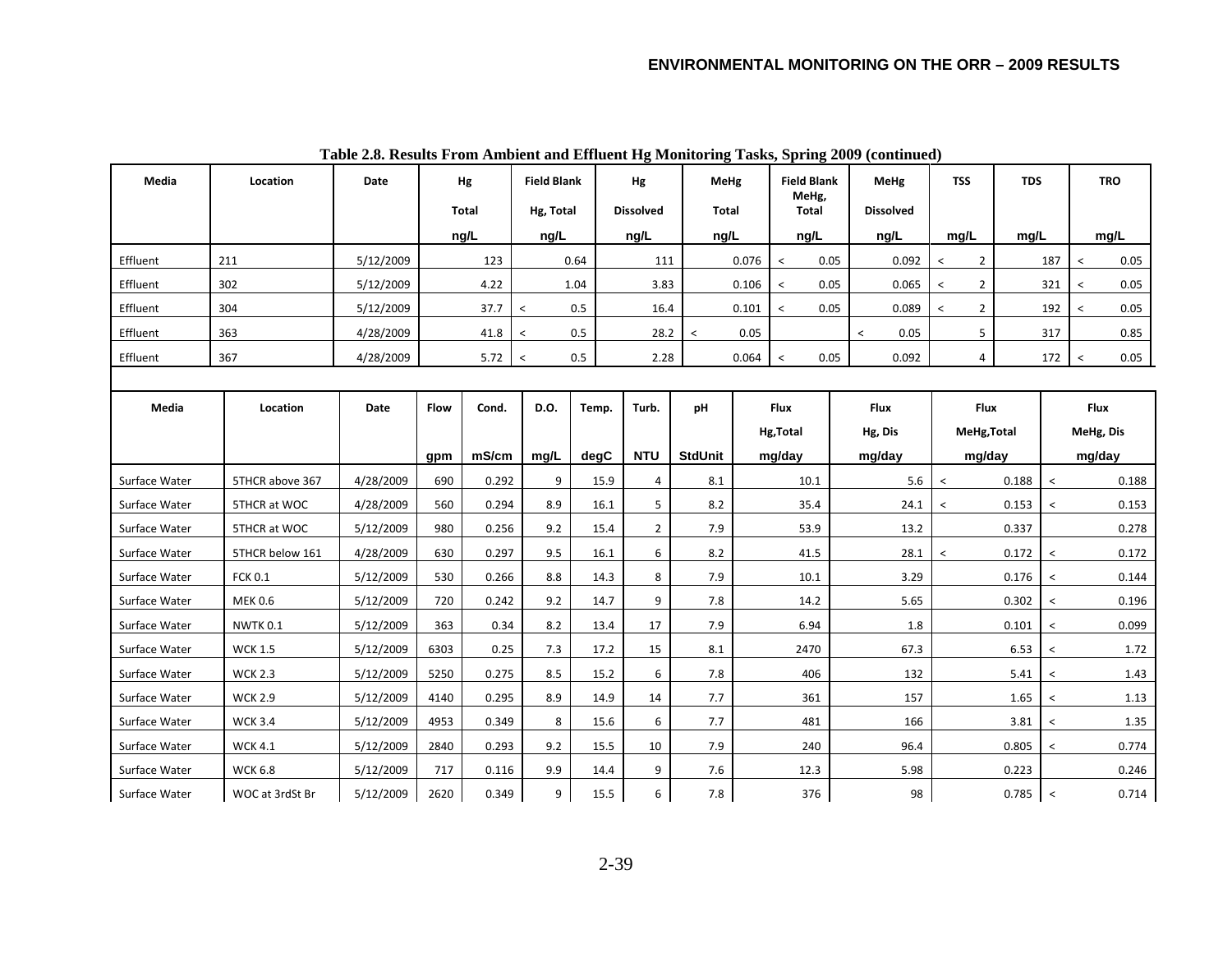| Media         | Location       | Date       | Flow           | Cond. | D.O.                     | Temp. | Flux<br>Turb.<br>pH |                          |                 | <b>Flux</b>                                                      | Flux                     |               |                                            | Flux           |          |                          |                          |            |  |         |  |  |           |  |
|---------------|----------------|------------|----------------|-------|--------------------------|-------|---------------------|--------------------------|-----------------|------------------------------------------------------------------|--------------------------|---------------|--------------------------------------------|----------------|----------|--------------------------|--------------------------|------------|--|---------|--|--|-----------|--|
|               |                |            |                |       |                          |       |                     |                          |                 | Hg, Total                                                        |                          | Hg, Dis       |                                            | MeHg, Total    |          |                          | MeHg, Dis                |            |  |         |  |  |           |  |
|               |                |            | qpm            | mS/cm | mq/L                     | degC  | <b>NTU</b>          | <b>StdUnit</b>           |                 | mg/day                                                           | mg/day                   |               |                                            | mg/day         |          |                          | mg/day                   |            |  |         |  |  |           |  |
| Surface Water | WOC dstrm5THCR | 4/28/2009  | 1430           | 0.337 | 8.9                      | 17.3  | 5                   | 8                        |                 | 95.9                                                             |                          | 37            | $\,<$                                      |                | 0.39     | $\overline{\phantom{0}}$ |                          | 0.39       |  |         |  |  |           |  |
| Surface Water | WOC dstrm5THCR | 5/12/2009  | 2630           | 0.272 | 9.2                      | 15.5  | 9                   | 7.9                      |                 | 146                                                              |                          | 47            |                                            |                | 0.846    | $\overline{\phantom{a}}$ |                          | 0.717      |  |         |  |  |           |  |
| Surface Water | WOC ustrm 211  | 5/12/2009  | 1530           | 0.329 | 9.8                      | 15.8  | 6                   | 8                        |                 | 23.5                                                             |                          | 17.4          |                                            |                | 0.467    | $\overline{\phantom{a}}$ |                          | 0.417      |  |         |  |  |           |  |
| Surface Water | WOC ustrm5THCR | 4/28/2009  | 1050           | 0.368 | 8.1                      | 18.6  | 4                   | 8                        |                 | 69.8                                                             |                          | 28            | $\,<$                                      |                | 0.286    | $\,<\,$                  | 0.286                    |            |  |         |  |  |           |  |
| Surface Water | WOC ustrm5THCR | 5/12/2009  | 1870           | 0.307 | 9                        | 16.9  | 8                   | 7.8                      |                 | 98.2                                                             |                          | 44.7          |                                            |                | 0.52     |                          |                          | 0.53       |  |         |  |  |           |  |
| Effluent      | 106            | 5/12/2009  | 0.5            | 0.327 | 8.5                      | 18.8  | $\overline{2}$      | 8                        |                 | 0.00586                                                          |                          | 0.00256       | $\prec$                                    |                | 0.000136 | $\overline{\phantom{0}}$ |                          | 0.000136   |  |         |  |  |           |  |
| Effluent      | 207            | 5/12/2009  | $\overline{2}$ | 0.327 | 6.8                      | 16.3  | 4                   | 7.8                      |                 | 0.843                                                            |                          | 0.301         |                                            |                | 0.00255  |                          |                          | 0.00172    |  |         |  |  |           |  |
| Effluent      | 211            | 5/12/2009  | 100            | 0.275 | 9                        | 18.1  | $\mathbf{1}$        | 7.8                      |                 | 67                                                               |                          | 60.5          |                                            |                | 0.0414   |                          |                          | 0.0501     |  |         |  |  |           |  |
| Effluent      | 302            | 5/12/2009  | 0.25           | 0.204 | 8.7                      | 16    | 4                   | 7.8                      |                 | 0.00575                                                          |                          | 0.005         |                                            |                |          |                          | 0.000144                 |            |  |         |  |  | 0.0000886 |  |
| Effluent      | 304            | 5/12/2009  | 15             | 0.251 | 8.2                      | 15.4  | 8                   | 7.7                      |                 | 3.08                                                             |                          | 1.34          |                                            | 0.00826        |          |                          |                          |            |  | 0.00728 |  |  |           |  |
| Effluent      | 363            | 4/28/2009  | 45             | 0.491 | 7.1                      | 18.8  | 12                  | 8.1                      |                 | 10.3                                                             |                          | 6.92<br>$\,<$ |                                            |                | 0.0123   | $\overline{\phantom{0}}$ |                          | 0.0123     |  |         |  |  |           |  |
| Effluent      | 367            | 4/28/2009  | 0.1            | 0.264 | 8.3                      | 16.2  | 17                  | 8.2                      |                 | 0.00312                                                          |                          | 0.00124       |                                            | 0.0000349      |          |                          |                          | 0.0000501  |  |         |  |  |           |  |
|               |                |            |                |       |                          |       |                     |                          |                 | Results From Ambient and Effluent Hg Monitoring Tasks, Fall 2009 |                          |               |                                            |                |          |                          |                          |            |  |         |  |  |           |  |
| Media         | Location       | Date       |                | Hg    | Field Blank              |       | Hg                  | MeHg                     |                 | <b>Field Blank</b>                                               |                          | MeHg          |                                            | <b>TSS</b>     |          | <b>TDS</b>               |                          | <b>TRO</b> |  |         |  |  |           |  |
|               |                |            |                | Total | Hg, Total                |       | Dissolved           | Total                    |                 | MeHg, Total                                                      |                          | Dissolved     |                                            |                |          |                          |                          |            |  |         |  |  |           |  |
|               |                |            |                | ng/L  | ng/L                     |       | ng/L                | ng/L                     |                 | ng/L                                                             |                          | ng/L          | mg/L                                       |                |          | mg/L                     |                          | mg/L       |  |         |  |  |           |  |
| Effluent      | 106            | 11/16/2009 |                | 4.2   | $\,<$                    | 5     | 0.81                | $\,<$                    | 0.05            |                                                                  | $\,<$                    | 0.05          | $\overline{\phantom{a}}$                   | $\overline{2}$ |          | 183.2                    | $\overline{\phantom{0}}$ | 0.05       |  |         |  |  |           |  |
| Effluent      | 207            | 11/16/2009 |                | 57.3  |                          | 1.57  | 5.78                |                          | 0.184           | $\,<\,$                                                          | 0.05                     | 0.642         |                                            | 3              |          | 168                      | $\,<$                    | 0.05       |  |         |  |  |           |  |
| Effluent      | 211            | 11/16/2009 |                | 350   |                          | 0.73  | 320                 |                          | 0.222           | $\,<\,$                                                          | 0.05                     | 0.199         | $\overline{\phantom{0}}$                   | $\overline{2}$ |          | 190.4                    | $\overline{\phantom{0}}$ | $0.05\,$   |  |         |  |  |           |  |
| Effluent      | 235            | 11/16/2009 |                | 3.85  | $\,<\,$                  | 0.5   | 2.92                | $\overline{\phantom{a}}$ | 0.05            |                                                                  | $\overline{\phantom{0}}$ | 0.05          | $\overline{\phantom{0}}$                   | $\overline{2}$ |          | 144.8                    |                          | $1.2\,$    |  |         |  |  |           |  |
| Effluent      | 264            | 11/3/2009  |                | 7.37  | $\,<$                    | 0.5   | 2.6                 |                          | 0.05            | 0.068                                                            | $\,<$                    | 0.05          |                                            | 162            |          | 3                        | $\,<\,$                  | $0.05\,$   |  |         |  |  |           |  |
| Effluent      | 302            | 11/16/2009 |                | 28.3  | $\,<\,$                  | 0.5   | 8.76                | $\,<\,$                  | 0.05            |                                                                  | $\,<\,$                  | 0.05          | $\,<\,$                                    | $\overline{2}$ |          | 125.6                    | $\overline{\phantom{a}}$ | 0.05       |  |         |  |  |           |  |
| Effluent      | 304            | 11/16/2009 |                | 9.29  | $\overline{\phantom{0}}$ | 0.5   | 5.27                |                          | 0.43<br>$\prec$ |                                                                  | 0.28<br>0.05             |               | $\overline{2}$<br>$\overline{\phantom{0}}$ |                |          | 193.6                    | $\overline{\phantom{0}}$ | 0.05       |  |         |  |  |           |  |
| Effluent      | 363            | 11/3/2009  |                | 13    | 0.5<br>$\,<$             |       | 9.14                |                          |                 | $0.074$ <<br>0.05                                                |                          | 0.05          |                                            | $\overline{7}$ | 532      |                          |                          | $0.1\,$    |  |         |  |  |           |  |

**Table 2.8. Results From Ambient and Effluent Hg Monitoring Tasks, Spring 2009 (continued)**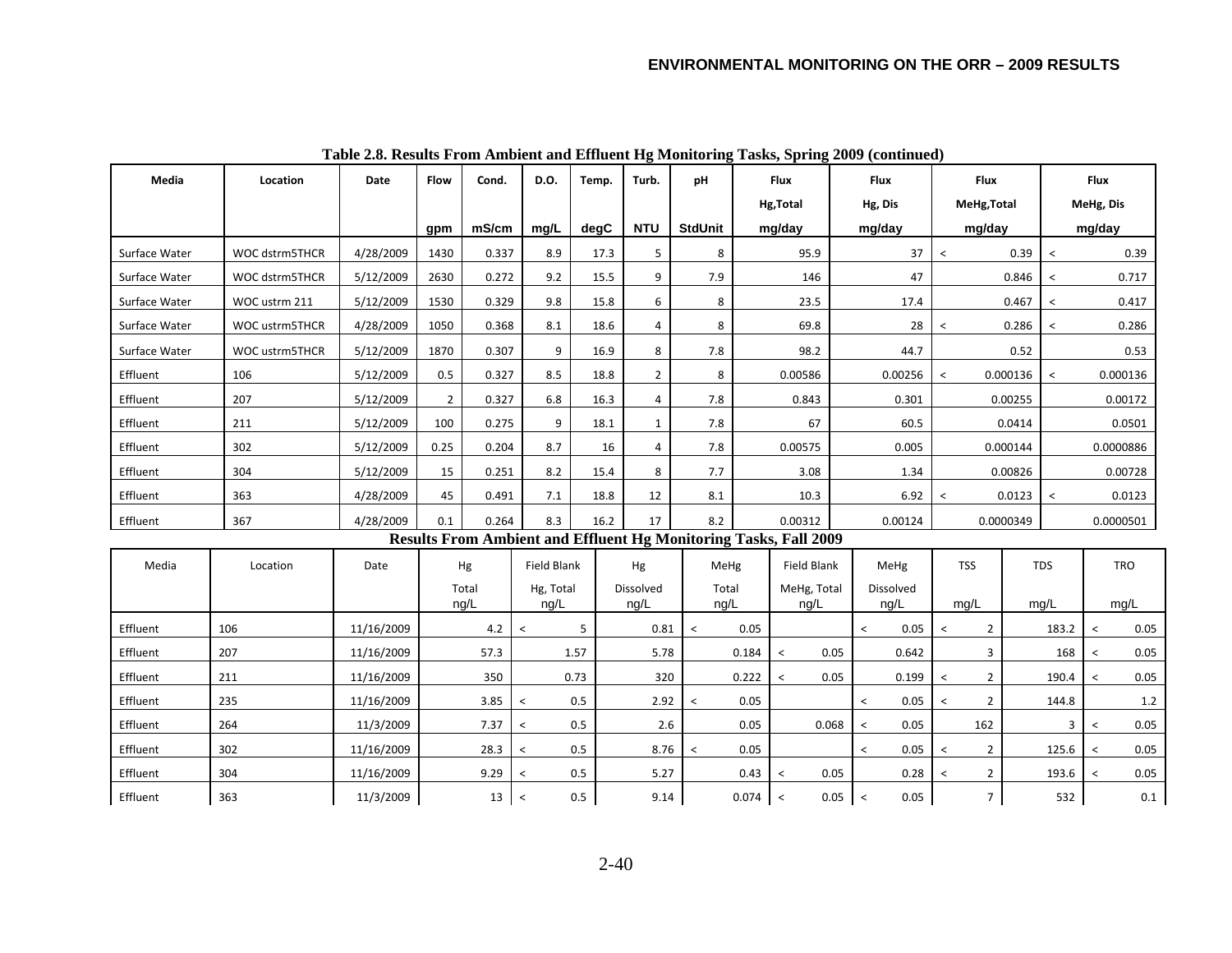| Media         | Location        | Date       | Hg    | Field Blank                     | Hg        | MeHg    |       | Field Blank              |             | MeHg    |           | <b>TSS</b>          |                | <b>TDS</b>                                                                 | <b>TRO</b> |                                                                            |
|---------------|-----------------|------------|-------|---------------------------------|-----------|---------|-------|--------------------------|-------------|---------|-----------|---------------------|----------------|----------------------------------------------------------------------------|------------|----------------------------------------------------------------------------|
|               |                 |            | Total | Hg, Total                       | Dissolved |         | Total |                          | MeHg, Total |         | Dissolved |                     |                |                                                                            |            |                                                                            |
|               |                 |            | ng/L  | ng/L                            | ng/L      |         | ng/L  |                          | ng/L        |         | ng/L      | mg/L                |                | mg/L                                                                       |            | mq/L                                                                       |
| Effluent      | 367             | 11/3/2009  | 48.2  | 0.5<br>$\overline{\phantom{0}}$ | 1.24      | $\prec$ | 0.05  |                          |             | $\prec$ | 0.05      |                     | $\overline{2}$ | 137                                                                        | $\prec$    | 0.05                                                                       |
| Effluent      | X02             | 11/16/2009 | 44.5  | 0.5<br>$\overline{\phantom{a}}$ | 10.5      |         | 0.197 | $\overline{\phantom{0}}$ | 0.05        | $\prec$ | 0.05      | $\,<\,$             | $\overline{2}$ | 1458                                                                       | $\prec$    | 0.05                                                                       |
| Effluent      | X12             | 11/16/2009 | 29.4  | 0.5<br>$\overline{\phantom{a}}$ |           |         |       |                          |             |         |           |                     |                |                                                                            |            |                                                                            |
| Surface Water | 5THCR above 367 | 11/3/2009  | 3.43  | 0.5<br>$\,<\,$                  | 1.68      | $\,<$   | 0.05  |                          |             | $\prec$ | 0.05      |                     | 3              |                                                                            |            |                                                                            |
| Surface Water | 5THCR at WOC    | 11/3/2009  | 9.82  | 0.5<br>$\,<\,$                  | 2.63      | $\,<$   | 0.05  |                          |             | $\prec$ | 0.05      | <                   | 2              |                                                                            |            |                                                                            |
| Surface Water | 5THCR at WOC    | 11/16/2009 | 19.9  | 0.5<br>$\overline{\phantom{0}}$ | 3.86      |         | 0.062 | $\overline{\phantom{0}}$ | 0.05        | $\prec$ | 0.05      | $\,<\,$             | 2              |                                                                            |            |                                                                            |
| Surface Water | 5THCR below 161 | 11/3/2009  | 67.8  | 0.5<br>$\overline{\phantom{a}}$ | 7.13      | $\,<$   | 0.05  |                          |             | $\prec$ | 0.05      | $\,<\,$             | $\overline{2}$ |                                                                            |            |                                                                            |
| Surface Water | <b>FCK 0.1</b>  | 11/16/2009 | 3.72  | 0.5<br>$\,<\,$                  | 0.63      | $\,<$   | 0.05  |                          |             | $\prec$ | 0.05      | $\,<$               | $\overline{2}$ |                                                                            |            |                                                                            |
| Surface Water | <b>MEK 0.6</b>  | 11/16/2009 | 2.27  | 0.5<br>$\overline{\phantom{a}}$ | 1.16      | $\,<$   | 0.05  |                          |             | $\prec$ | 0.05      | $\prec$             | $\overline{2}$ |                                                                            |            |                                                                            |
| Surface Water | <b>NWT0.1</b>   | 11/16/2009 | 1.17  | 0.5<br>$\overline{\phantom{a}}$ | 0.56      | $\,<$   | 0.05  |                          |             | $\prec$ | 0.05      | $\hat{\phantom{a}}$ | $\overline{2}$ |                                                                            |            |                                                                            |
| Surface Water | <b>WCK 1.5</b>  | 11/16/2009 | 25.7  | 0.5<br>$\,<\,$                  | 1.52      |         | 0.083 | $\,<$                    | 0.05        | $\prec$ | 0.05      | $\hat{\phantom{a}}$ | $\overline{2}$ |                                                                            |            |                                                                            |
| Surface Water | <b>WCK 2.3</b>  | 11/16/2009 | 7.09  | 0.5<br>$\overline{\phantom{a}}$ | 1.65      |         | 0.054 | $\,<\,$                  | 0.05        | $\prec$ | 0.05      | $\,<$               | $\overline{2}$ |                                                                            |            |                                                                            |
| Surface Water | <b>WCK 2.9</b>  | 11/16/2009 | 17.6  | 0.5<br>$\overline{\phantom{a}}$ | 2.71      |         | 0.071 | $\,<\,$                  | 0.05        | $\prec$ | 0.05      | $\,<$               | $\overline{2}$ |                                                                            |            |                                                                            |
| Surface Water | <b>WCK 3.4</b>  | 11/16/2009 | 7.93  | 0.5<br>$\,<\,$                  | 2.2       |         | 0.074 | $\,<\,$                  | 0.05        |         | 0.062     | $\,<$               | $\overline{2}$ |                                                                            |            |                                                                            |
| Surface Water | <b>WCK 4.1</b>  | 11/16/2009 | 16.5  | 0.5<br>$\,<\,$                  | 5.49      |         | 0.059 | $\,<\,$                  | 0.05        |         | 0.055     | $\,<$               | $\overline{2}$ |                                                                            |            |                                                                            |
| Surface Water | <b>WCK 6.8</b>  | 11/16/2009 | 1.79  | 0.5<br>$\,<\,$                  | 0.77      | $\,<$   | 0.05  |                          |             | $\prec$ | 0.05      | $\hat{\phantom{a}}$ | $\overline{2}$ |                                                                            |            |                                                                            |
| Surface Water | WOC at 3rdSt Br | 11/16/2009 | 25.6  | 0.5<br>$\overline{\phantom{a}}$ | 7.99      |         | 0.207 | $\,<\,$                  | 0.05        | $\prec$ | 0.05      | $\prec$             | $\overline{2}$ |                                                                            |            |                                                                            |
| Surface Water | WOC dstrm5THCR  | 11/3/2009  | 17    | 0.5<br>$\overline{\phantom{a}}$ | 5.28      | $\,<\,$ | 0.05  |                          |             | $\prec$ | 0.05      | $\hat{\phantom{a}}$ | $\overline{2}$ |                                                                            |            |                                                                            |
| Surface Water | WOC dstrm5THCR  | 11/16/2009 | 15.6  | 0.5<br>$\,<\,$                  | 4.93      |         | 0.055 | $\overline{\phantom{a}}$ | 0.05        | $\prec$ | 0.05      | $\hat{\phantom{a}}$ | $\overline{2}$ |                                                                            |            |                                                                            |
| Surface Water | WOC ustrm 211   | 11/16/2009 | 1.86  | 0.5<br>$\overline{\phantom{a}}$ | 1.13      | $\,<$   | 0.05  |                          |             | $\prec$ | 0.05      | $\prec$             | $\overline{2}$ | TDS is not measured at surface water locations for the Hg monitoring task. |            | TRO is not measured at surface water locations for the Hg monitoring task. |
| Surface Water | WOC ustrm5THCR  | 11/3/2009  | 18.4  | 0.5<br>$\overline{\phantom{a}}$ | 7.81      | $\,<$   | 0.05  |                          |             | $\prec$ | 0.05      | $\prec$             | $\overline{2}$ |                                                                            |            |                                                                            |
| Surface Water | WOC ustrm5THCR  | 11/16/2009 | 16.2  | 0.5<br>$\,<$                    | 5.95      |         | 0.062 | $\,<\,$                  | 0.05        | $\,<$   | 0.05      | $\,<$               | $\overline{2}$ |                                                                            |            |                                                                            |

**Table 2.8. Results From Ambient and Effluent Hg Monitoring Tasks, Fall 2009 (continued)**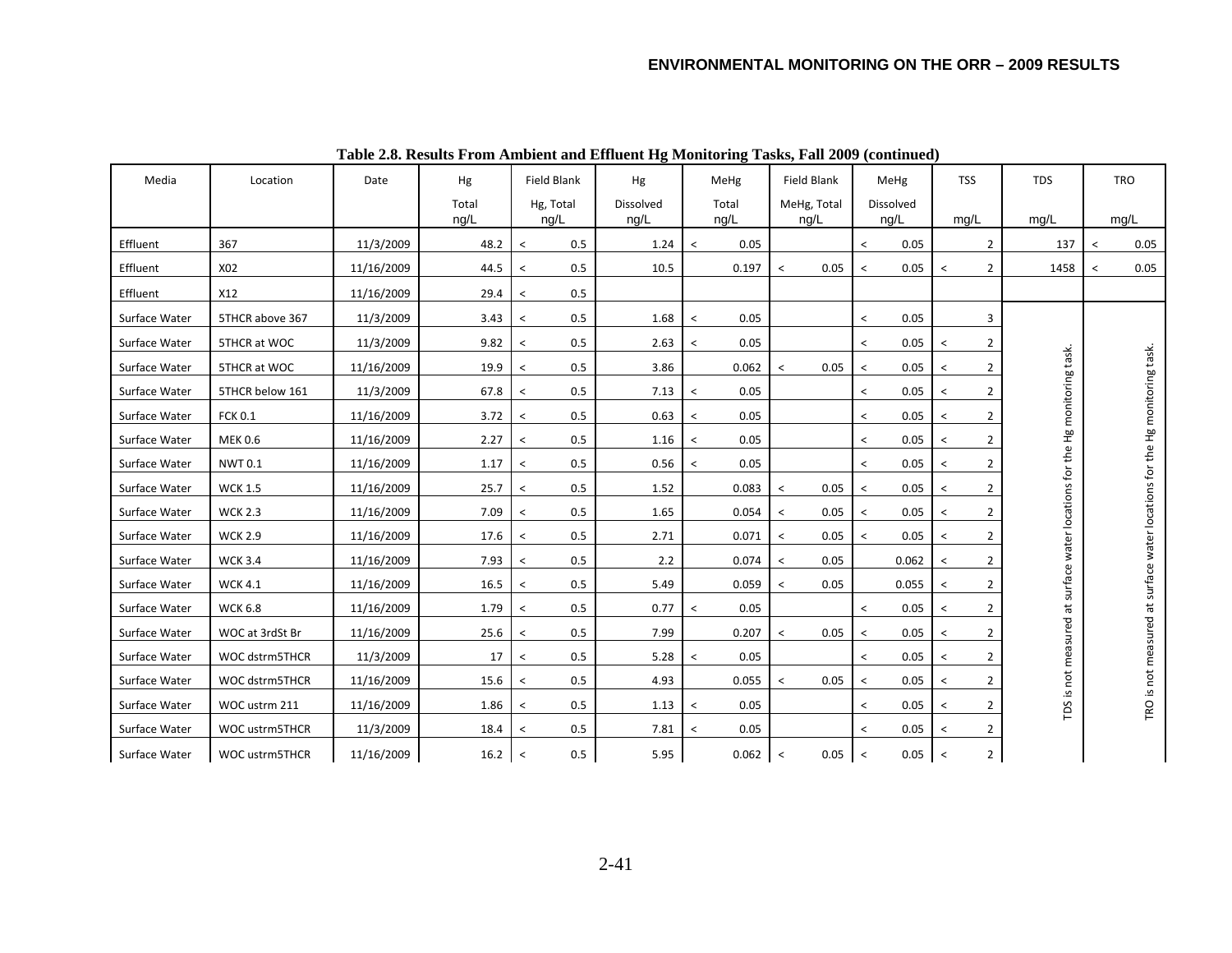| Media         | Location        | Date       | Flow           | Cond. | D.O. | Temp. | Turb.          | pH      | Flux                | Flux              | Flux                                  |                          | Flux                |
|---------------|-----------------|------------|----------------|-------|------|-------|----------------|---------|---------------------|-------------------|---------------------------------------|--------------------------|---------------------|
|               |                 |            | gpm            | mS/cm | mq/L | degC  | <b>NTU</b>     | StdUnit | Hg, Total<br>mg/day | Hg, Dis<br>mg/day | MeHg, Total<br>mg/day                 |                          | MeHg, Dis<br>mg/day |
| Effluent      | 106             | 11/16/2009 | 0.1            | 0.374 | 7.4  | 20.5  | $\overline{2}$ | 7.8     | 0.00229             | 0.000441          | 0.0000273<br>$\overline{\phantom{a}}$ | $\overline{\phantom{a}}$ | 0.0000273           |
| Effluent      | 207             | 11/16/2009 | 0.1            | 0.407 | 7.3  | 15.1  | 4              | 7.8     | 0.0312              | 0.00315           | 0.0001                                |                          | 0.00035             |
| Effluent      | 211             | 11/16/2009 | 110            | 0.314 | 7.8  | 15.6  | $\overline{2}$ | 7.9     | 210                 | 192               | 0.133                                 |                          | 0.119               |
| Effluent      | 235             | 11/16/2009 | 200            | 0.356 | 7.2  | 21.7  | 1              | 8.1     | 4.2                 | 3.18              | 0.0545<br>$\prec$                     | $\,<\,$                  | 0.0545              |
| Effluent      | 264             | 11/3/2009  | 0.1            | 0.288 | 9.8  | 15.1  | 3              | 8.1     | 0.00402             | 0.00142           | 0.0000273                             | $\prec$                  | 0.0000273           |
| Effluent      | 302             | 11/16/2009 | 0.25           | 0.359 | 7.7  | 14.8  | 4              | 8       | 0.0386              | 0.0119            | 0.0000681<br>$\,<$                    |                          | 0.0000681           |
| Effluent      | 304             | 11/16/2009 | 1.5            | 0.348 | 7.3  | 14.8  | 1              | 7.9     | 0.076               | 0.0431            | 0.00352                               |                          | 0.00229             |
| Effluent      | 363             | 11/3/2009  | $\overline{3}$ | 0.825 | 9.1  | 17.6  | 6              | 8       | 0.213               | 0.149             | 0.00121                               | $\,<$                    | 0.000818            |
| Effluent      | 367             | 11/3/2009  | 0.1            | 0.275 | 8.2  | 16.2  | $\overline{2}$ | 7.9     | 0.0263              | 0.000676          | 0.0000273<br>$\prec$                  |                          | 0.0000273           |
| Effluent      | X02             | 11/16/2009 | 5              | 2.2   | 7.2  | 13.3  | 3              | 7.9     | 1.21                | 0.286             | 0.00537                               | $\,<\,$                  | 0.00136             |
| Effluent      | X12             | 11/16/2009 | 183            |       |      |       |                |         | 29.3                |                   |                                       |                          |                     |
| Surface Water | 5THCR above 367 | 11/3/2009  | 501            | 0.275 | 9.1  | 14.9  | 3              | 7.8     | 9.37                | 4.59              | 0.137<br>$\,<\,$                      | $\,<\,$                  | 0.137               |
| Surface Water | 5THCR at WOC    | 11/3/2009  | 665            | 0.316 | 9.1  | 14.7  | 3              | 8       | 35.6                | 9.53              | 0.181<br>$\overline{\phantom{a}}$     | $\hat{}$                 | 0.181               |
| Surface Water | 5THCR at WOC    | 11/16/2009 | 820            | 0.306 | 8    | 14.8  | 3              | 7.9     | 88.9                | 17.3              | 0.277                                 | $\,<$                    | 0.223               |
| Surface Water | 5THCR below 161 | 11/3/2009  | 837            | 0.303 | 9.5  | 14.7  | $\overline{2}$ | 8       | 309                 | 32.5              | 0.228<br>$\,<\,$                      | $\,<$                    | 0.228               |
| Surface Water | <b>FCK 0.1</b>  | 11/16/2009 | 330            | 0.264 | 9.6  | 13.1  | 4              | 8.2     | 6.69                | 1.13              | 0.0899<br>$\,<\,$                     | $\,<$                    | 0.0899              |
| Surface Water | <b>MEK 0.6</b>  | 11/16/2009 | 660            | 0.368 | 8.4  | 12.8  | 4              | 8.1     | 8.17                | 4.17              | 0.18<br>$\,<\,$                       | $\,<$                    | 0.18                |
| Surface Water | <b>NWT0.1</b>   | 11/16/2009 | 380            | 0.37  | 8.8  | 11.7  | 9              | 7.9     | 2.42                | 1.16              | 0.104<br>$\,<\,$                      | $\,<\,$                  | 0.104               |
| Surface Water | <b>WCK 1.5</b>  | 11/16/2009 | 4101           | 0.361 | 7.4  | 13.4  | 42             | 7.9     | 574                 | 34                | 1.86                                  | $\,<$                    | 1.12                |
| Surface Water | <b>WCK 2.3</b>  | 11/16/2009 | 3610           | 0.355 | 8.7  | 13.5  | 3              | 8       | 140                 | 32.5              | 1.06                                  | $\,<\,$                  | 0.984               |
| Surface Water | <b>WCK 2.9</b>  | 11/16/2009 | 3020           | 0.35  | 7.9  | 14.1  | 10             | 8.1     | 290                 | 44.6              | 1.17                                  | $\,<\,$                  | 0.823               |
| Surface Water | <b>WCK 3.4</b>  | 11/16/2009 | 3094           | 0.353 | 7.4  | 14.4  | $\overline{7}$ | 8       | 134                 | 37.1              | 1.25                                  |                          | 1.05                |
| Surface Water | <b>WCK 4.1</b>  | 11/16/2009 | 1970           | 0.336 | 9.3  | 14.7  | 4              | 8       | 177                 | 58.9              | 0.633                                 |                          | 0.591               |
| Surface Water | <b>WCK 6.8</b>  | 11/16/2009 | 494            | 0.219 | 8.9  | 13.8  | $\overline{2}$ | 7.9     | 4.82                | 2.07              | $\,<\,$<br>0.135                      | $\,<$                    | 0.135               |

**Table 2.8. Results From Ambient and Effluent Hg Monitoring Tasks, Fall 2009 (continued)**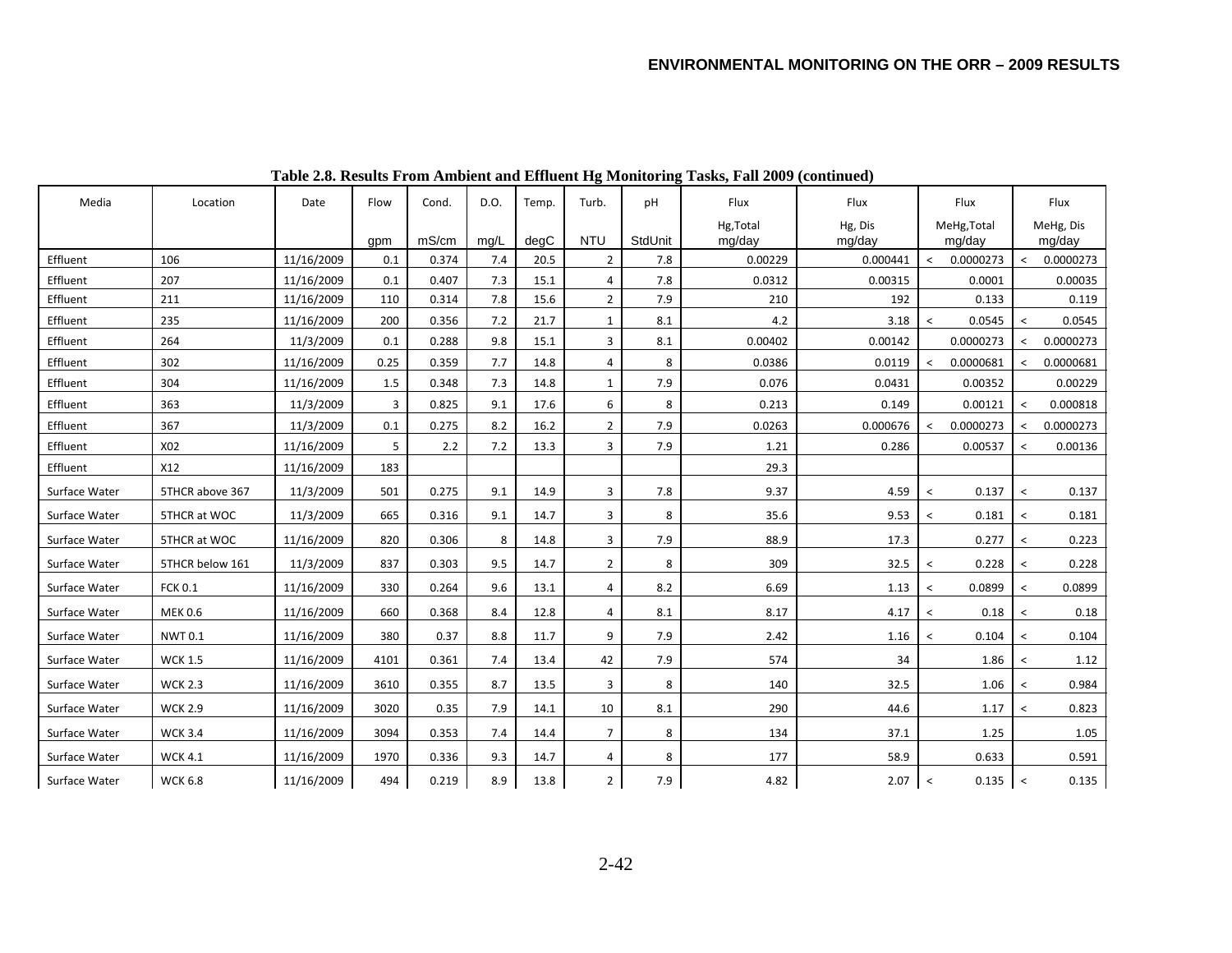| Media         | Location              | Date       | Flow | Cond. | D.O. | Temp. | Turb.      | pH      | Flux                | Flux              | Flux                  | Flux                |
|---------------|-----------------------|------------|------|-------|------|-------|------------|---------|---------------------|-------------------|-----------------------|---------------------|
|               |                       |            | qpm  | mS/cm | mq/L | degC  | <b>NTU</b> | StdUnit | Hg, Total<br>mg/day | Hg, Dis<br>mg/day | MeHg, Total<br>mg/day | MeHg, Dis<br>mg/day |
| Surface Water | WOC at 3rdSt Br       | 11/16/2009 | 2150 | 0.351 | 9    | 14.7  | כ          | 8       | 300                 | 93.6              | 2.43                  | 0.586               |
| Surface Water | WOC dstrm5THCR        | 11/3/2009  | 1860 | 0.305 | 9.2  | 14.5  | 3          | 8.2     | 172                 | 53.5              | 0.507                 | 0.507               |
| Surface Water | WOC dstrm5THCR        | 11/16/2009 | 1900 | 0.321 | 8.2  | 14.8  | 3          | 8       | 162                 | 51.1              | 0.57                  | 0.518               |
| Surface Water | WOC ustrm 211         | 11/16/2009 | 1000 | 0.336 | 9    | 15.1  | $\epsilon$ | 7.9     | 10.1                | 6.16              | 0.273                 | 0.273               |
| Surface Water | <b>WOC ustrm5THCR</b> | 11/3/2009  | 1050 | 0.368 | 8.9  | 15.1  | $\epsilon$ | 7.9     | 105                 | 44.7              | 0.286                 | 0.286               |
| Surface Water | <b>WOC ustrm5THCR</b> | 11/16/2009 | 1100 | 0.326 | 8.9  | 15.1  | <u>_</u>   | 7.9     | 97.1                | 35.7              | 0.372                 | 0.3                 |

**Table 2.8. Results From Ambient and Effluent Hg Monitoring Tasks, Fall 2009 (continued)**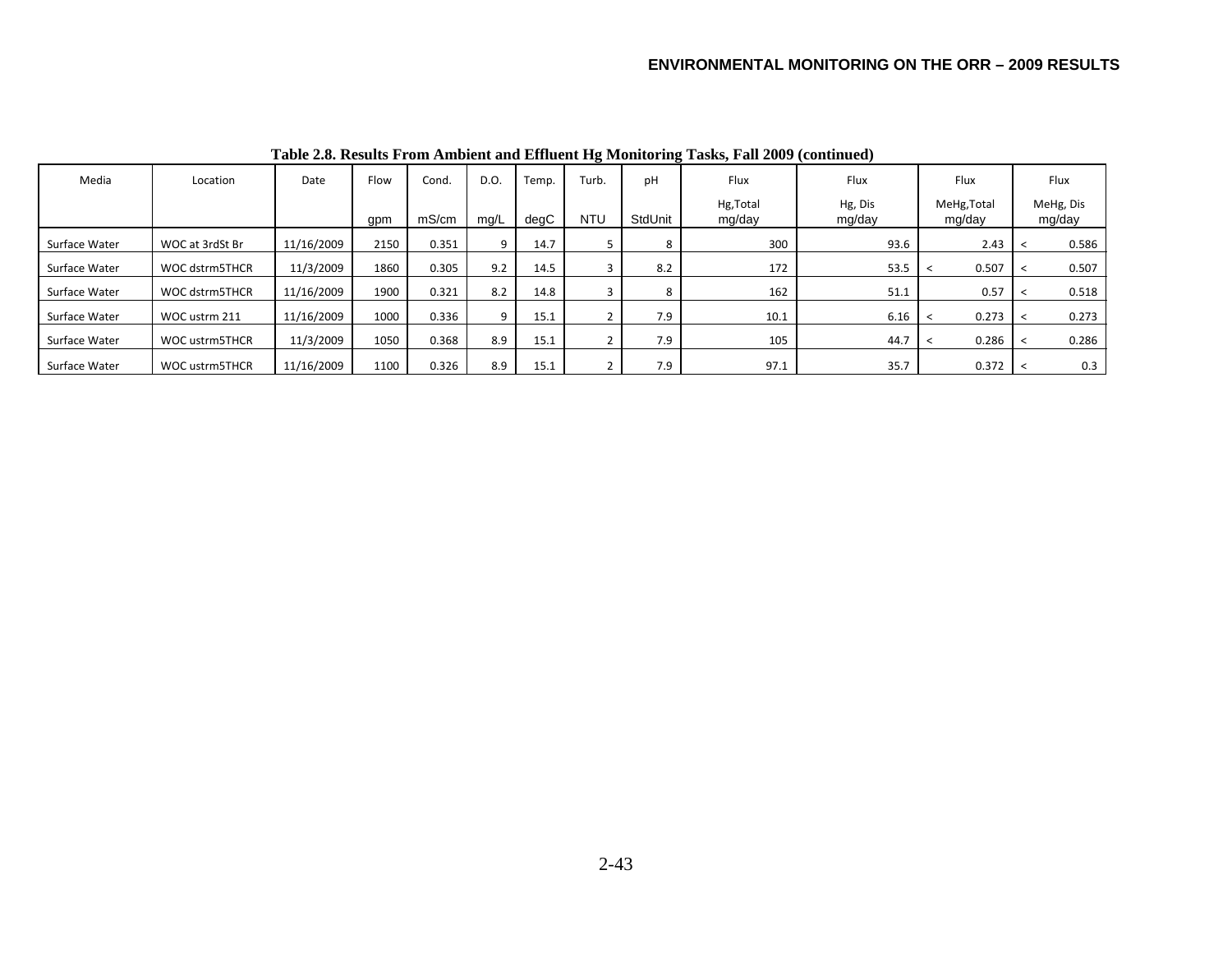#### **Table 3.1. 2009 tissue concentrations in Catfish and Sunfish(a)**

| <b>Parameter</b>                                         | Catfish (b) | Sunfish (b) |
|----------------------------------------------------------|-------------|-------------|
|                                                          |             |             |
| Clinch River downstream from all DOE ORR inputs (CRK 16) |             |             |
| Metals(mq/kg)                                            |             |             |
| Aluminum                                                 | 1.2         | 1.3         |
| Antimony                                                 | 0.099       | 0.1         |
| Barium                                                   | 0.015       | 0.045       |
| Boron                                                    | 0.059       | 0.065       |
| Cadmium                                                  | < 0.0075    | 0.0082      |
| Calcium                                                  | 81          | 420         |
| Chromium                                                 | 0.058       | 0.062       |
| Cobalt                                                   | 0.018       | < 0.013     |
| Copper                                                   | 0.3         | 0.22        |
| Iron                                                     | 2.7         | 3.3         |
| Lithium                                                  | 0.15        | 0.15        |
| Magnesium                                                | 210         | 260         |
| Manganese                                                | 0.18        | 0.38        |
| Mercury                                                  | 0.073       | 0.097       |
| Phosphorous                                              | 2,200       | 2,100       |
| Potassium                                                | 3,000       | 3,000       |
| Selenium                                                 | 0.81        | 1.0         |
| Silicon                                                  | 2.2         | 2.4         |
| Sodium                                                   | 340         | 610         |
| Strontium                                                | 0.06        | 0.31        |
| Thallium                                                 | 0.0047      | 0.0089      |
| Uranium                                                  | 0.00017     | 0.00053     |
| Zinc                                                     | 5.9         | 12          |
| Pesticides and PCBs (ug/kg)                              |             |             |
| PCB-1254                                                 | 69          | U13         |
| PCB-1260                                                 | 95          | 29          |
| Radionuclides (pCi/g) ©                                  |             |             |
| Alpha activity                                           | 0.0097      | $0.026*$    |
| Beta activity                                            | $1.4*$      | $1.5*$      |
| Potassium-40                                             | $3.3*$      | $2.9*$      |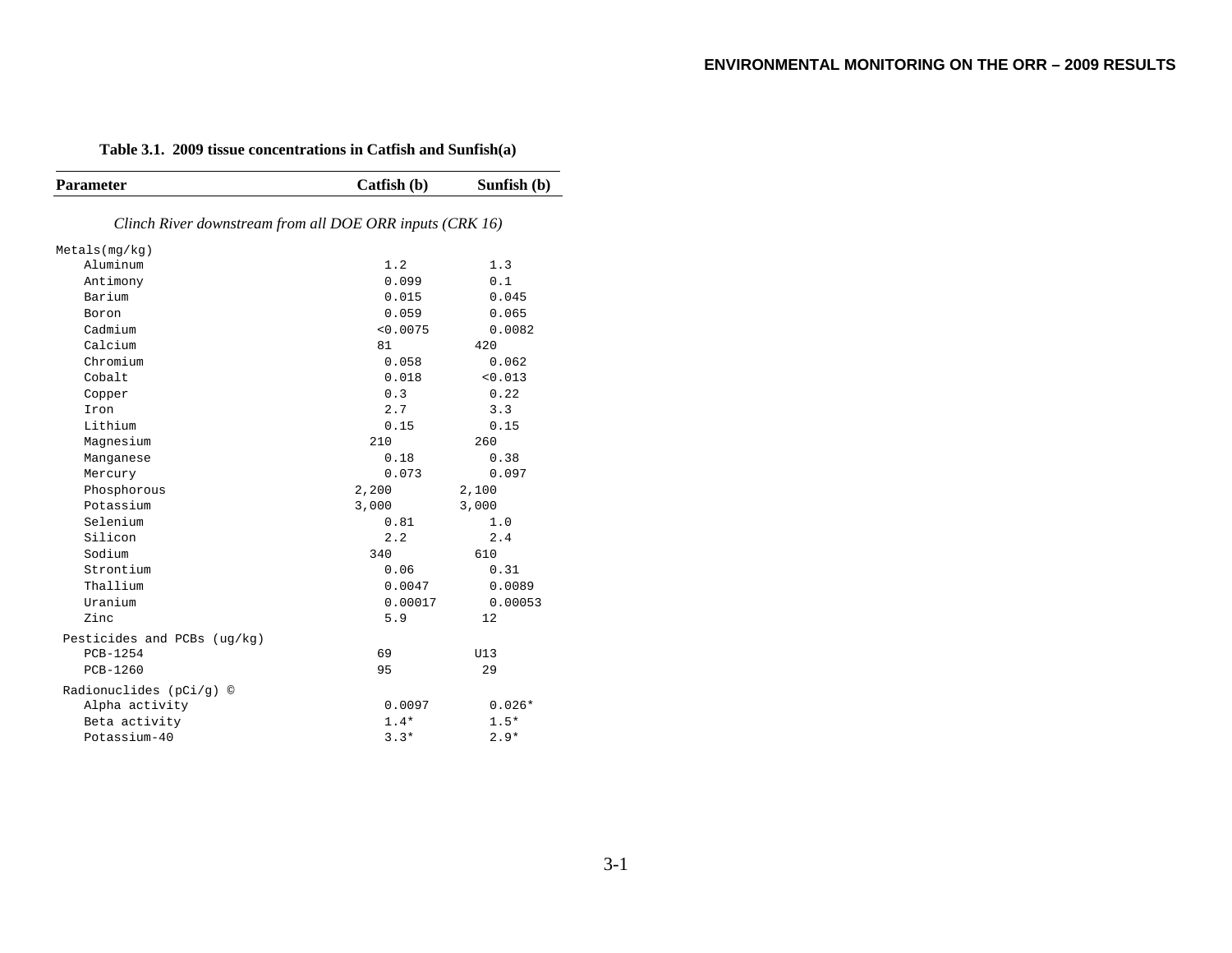**Table 3.1. (continued**)

| <b>Parameter</b>                           | Catfish (b) | Sunfish $(b)$ |
|--------------------------------------------|-------------|---------------|
| Clinch River downstream from ORNL (CRK 32) |             |               |
| Metals $(mq/kg)$                           |             |               |
| Aluminum                                   | 1.2         | 1.1           |
| Antimony                                   | 0.082       | 0.066         |
| Barium                                     | 0.017       | 0.078         |
| Boron                                      | 0.088       | 0.063         |
| Cadmium                                    | 0.012       | 0.0097        |
| Calcium                                    | 83          | 760           |
| Chromium                                   | 0.065       | 0.11          |
| Cobalt                                     | 0.046       | < 0.013       |
| Copper                                     | 0.17        | 0.26          |
| Iron                                       | 2.6         | 4.6           |
| Lead                                       | 0.056       | < 0.036       |
| Lithium                                    | 0.15        | 0.15          |
| Magnesium                                  | 230         | 240           |
| Manganese                                  | 0.15        | 0.43          |
| Mercury                                    | 0.084       | 0.022         |
| Nickel                                     | 0.021       | 0.035         |
| Phosphorous                                | 2,300       | 2,300         |
| Potassium                                  | 3,200       | 2,800         |
| Selenium                                   | 0.75        | 1.3           |
| Silicon                                    | 4.6         | 2.0           |
| Sodium                                     | 420         | 510           |
| Strontium                                  | 0.052       | 0.66          |
| Thallium                                   | 0.0058      | 0.012         |
| Uranium                                    | 0.00027     | 0.00026       |
| Zinc                                       | 5.4         | 12            |
| Pesticides and PCBs (ug/kg)                |             |               |
| PCB-1254                                   | 130         | U11           |
| PCB-1260                                   | 270         | 18            |
| Radionuclides (pCi/g) ©                    |             |               |
| Alpha activity                             | $0.1*$      | 0.0088        |
| Beta activity                              | $1.4*$      | $0.97*$       |
| Potassium-40                               | $4.0*$      | $2.8*$        |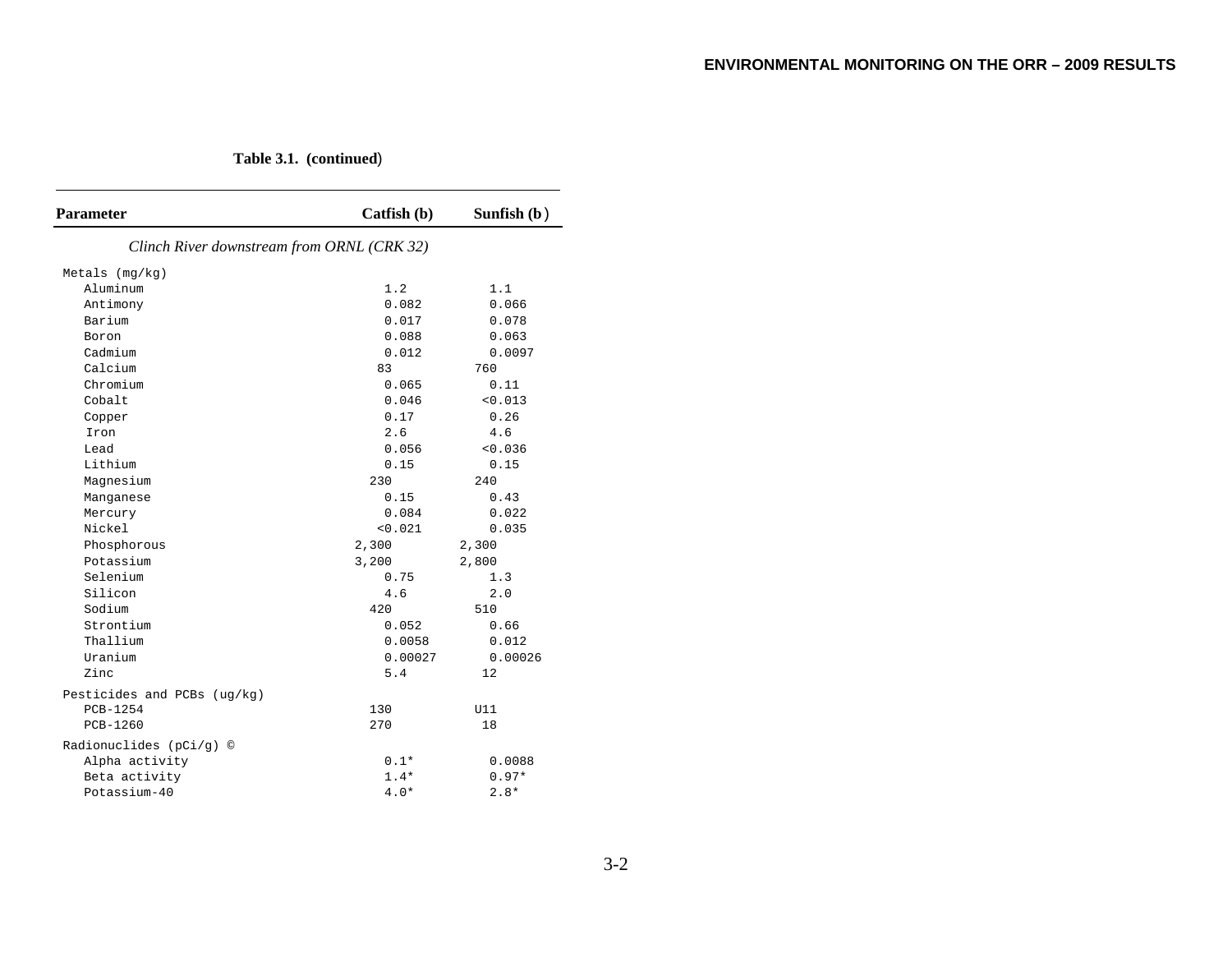**Table 3.1. (continued)** 

| <b>Parameter</b>                                                       | Catfish (b) | Sunfish (b) |
|------------------------------------------------------------------------|-------------|-------------|
| Clinch River (Solway Bridge) upstream from all DOE ORR inputs (CRK 70) |             |             |
| Metals $(mq/kg)$                                                       |             |             |
| Aluminum                                                               | 1.1         | 1.6         |
| Antimony                                                               | 0.096       | 0.058       |
| Barium                                                                 | 0.015       | 0.14        |
| Boron                                                                  | 0.055       | < 0.046     |
| Cadmium                                                                | 0.011       | 0.0078      |
| Calcium                                                                | 120         | 1,400       |
| Chromium                                                               | 0.07        | 0.07        |
| Copper                                                                 | 0.22        | 0.29        |
| Iron                                                                   | 2.8         | 4.0         |
| Lithium                                                                | 0.16        | 0.16        |
| Magnesium                                                              | 210         | 240         |
| Manganese                                                              | 0.15        | 0.57        |
| Mercury                                                                | 0.038       | 0.021       |
| Nickel                                                                 | 0.023       | < 0.021     |
| Phosphorous                                                            | 2,000       | 2,500       |
| Potassium                                                              | 3,000       | 2,800       |
| Selenium                                                               | 0.85        | 1.4         |
| Silicon                                                                | 1.1         | 2.6         |
| Sodium                                                                 | 340         | 600         |
| Strontium                                                              | 0.087       | 1.3         |
| Thallium                                                               | 0.0062      | 0.0095      |
| Titanium                                                               | < 0.0067    | 0.017       |
| Uranium                                                                | 0.00017     | 0.00025     |
| Zinc                                                                   | 6.1         | 14          |
| Pesticides and PCBs (ug/kg)                                            |             |             |
| <b>PCB-1254</b>                                                        | 15          | U9.7        |
| PCB-1260                                                               | 62          | 40          |
|                                                                        |             |             |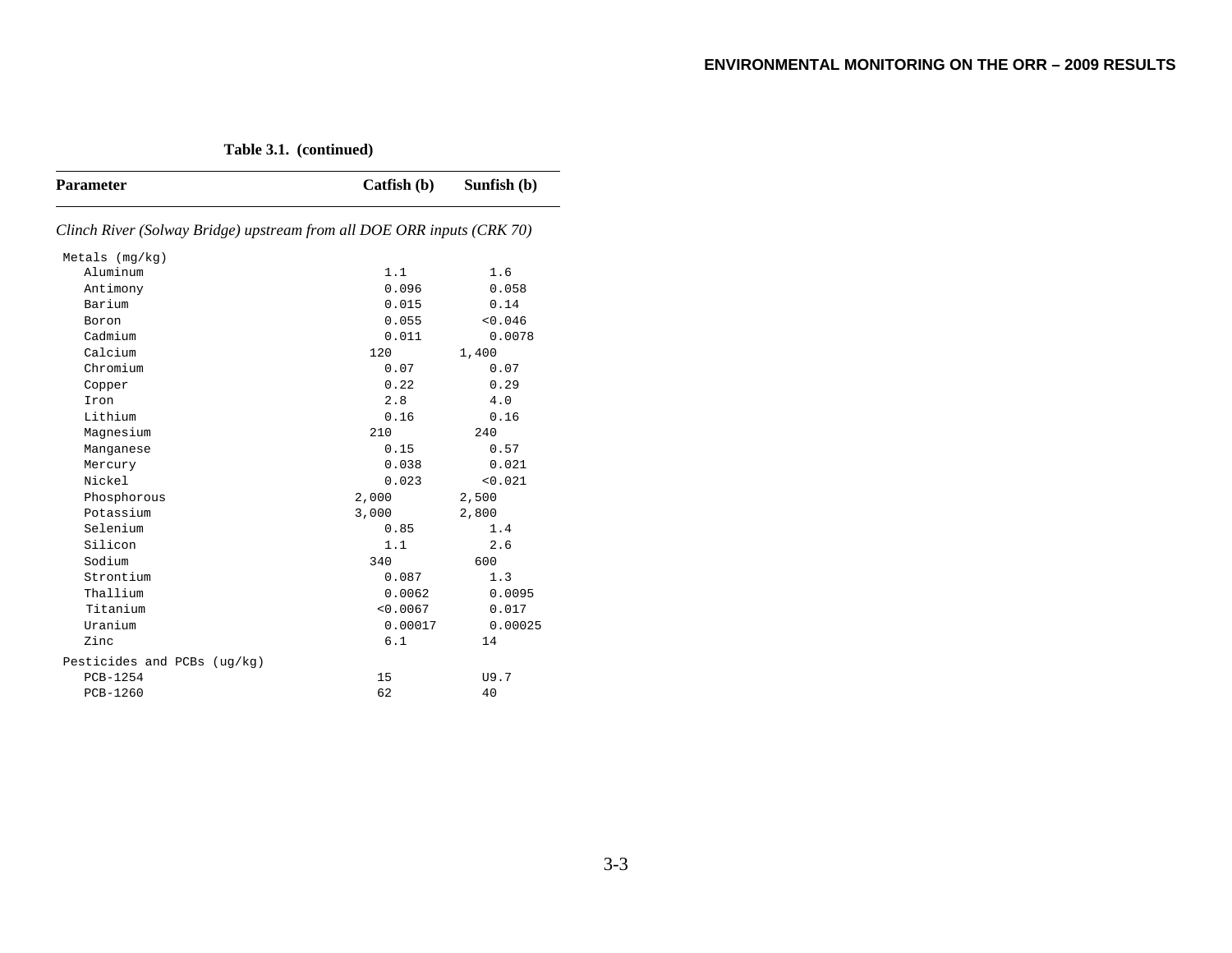**Table 3.1. (continued)** 

| <b>Parameter</b>            | Catfish (b) | Sunfish (b) |
|-----------------------------|-------------|-------------|
| Radionuclides ( $pCi/q$ ) © |             |             |
| Alpha activity              | $0.18*$     | $-0.0037$   |
| Beta activity               | $2.3*$      | $1.0*$      |
| Potassium-40                | $3.2*$      | $4.0*$      |
| Strontium-90                | $0.2*$      | $0.01*$     |

(a) Only parameters that were detected for at least one species are listed in the table. The sampling and analysis plan contains a complete list of analyses performed.

(b) Prefix "<" indicates the value for a parameter was not quantifiable at the analytical detection limit and "U" indicates that the value was undetected at the analytical detection limit or MDA. (c) Radionuclide concentrations significantly greater than zero are identified by an \*. Detected radionuclides are those detected at or above MDA.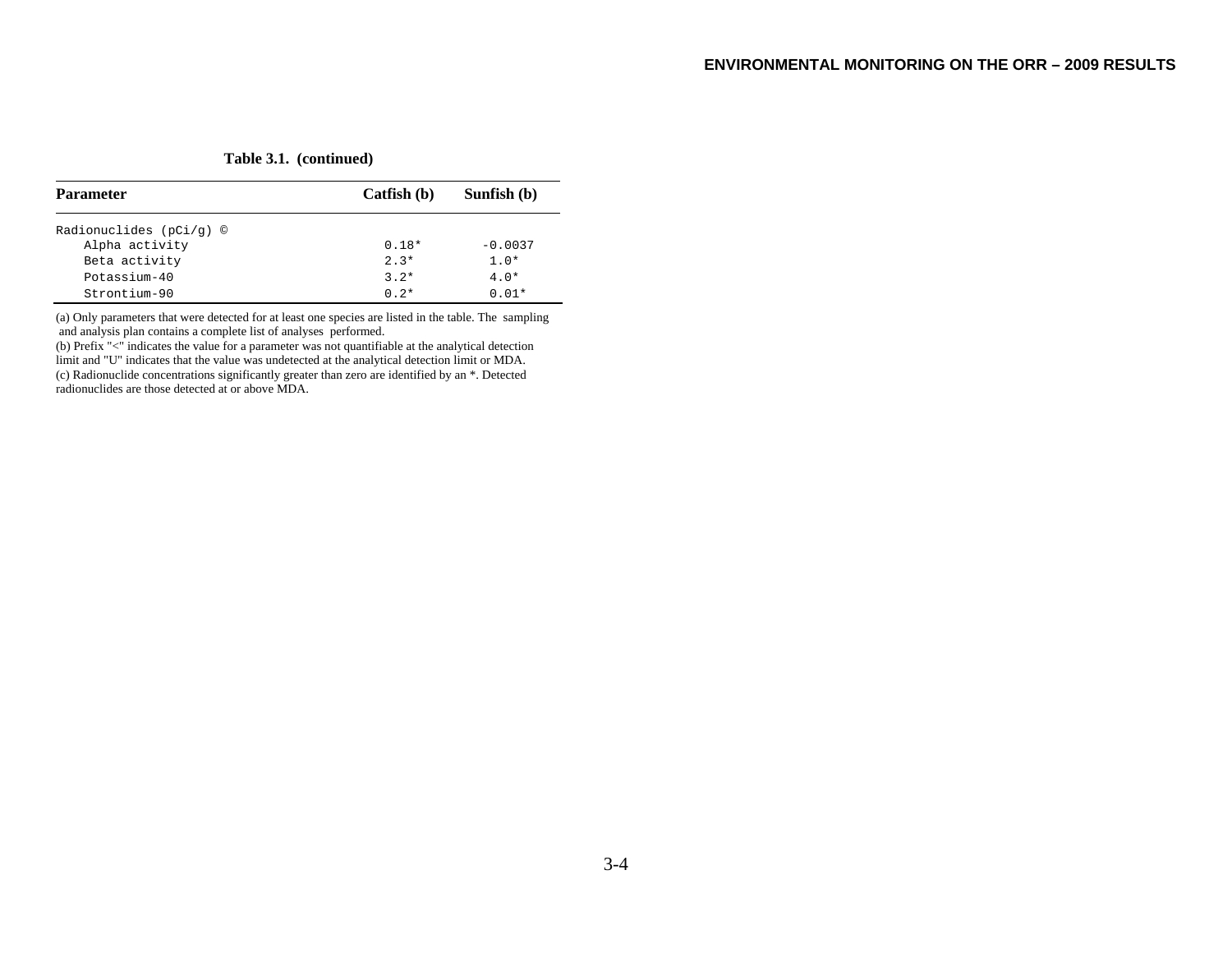| Event    | $Cs-137$       | Gross alpha                                           | <b>Gross Beta</b> | $Be-7$       | $K-40$         |
|----------|----------------|-------------------------------------------------------|-------------------|--------------|----------------|
|          |                | White Oak Creek Headwaters upstream from ORNL (WOCHW) |                   |              |                |
| January  | $15 \pm 10$    | $5.9 \pm 2.9$                                         | $9.0 \pm 3.4$     | <sub>b</sub> | $570 \pm 90$   |
| December | $12 \pm 9.0$   | $14 \pm 5.0$                                          | $130 \pm 10$      | <sub>h</sub> | $640 \pm 130$  |
|          |                | Melton Branch upstream from ORNL (MEK 2.1)            |                   |              |                |
| January  | $32 \pm 19$    | b                                                     | $30 \pm 7.0$      | b            | $960 \pm 250$  |
| December | b              | $2.9 \pm 1.7$                                         | $8.2 \pm 2.3$     | b            | $170 \pm 70$   |
|          |                | White Oak Creek downstream from ORNL (WCK 2.6)        |                   |              |                |
| January  | $280 \pm 20$   | $7.5 \pm 4.0$                                         | $140 \pm 10$      | $180 \pm 90$ | $640 \pm 160$  |
| December | $190 \pm 10$   | $10 \pm 3.0$                                          | $210 \pm 10$      | h.           | $390 \pm 80$   |
|          |                | White Oak Lake at White Oak Dam (WCK 1.0)             |                   |              |                |
| January  | $540 \pm 30$   | $11 \pm 5.0$                                          | $250 \pm 20$      | b            | $610 \pm 220$  |
| December | $1000 \pm 100$ | $47 \pm 13$                                           | $970 \pm 40$      | b            | $1200 \pm 300$ |

**Table 3.2. Radiological constituents in settleable solids on the ORR, 2009a**

bNo value detected above MDA.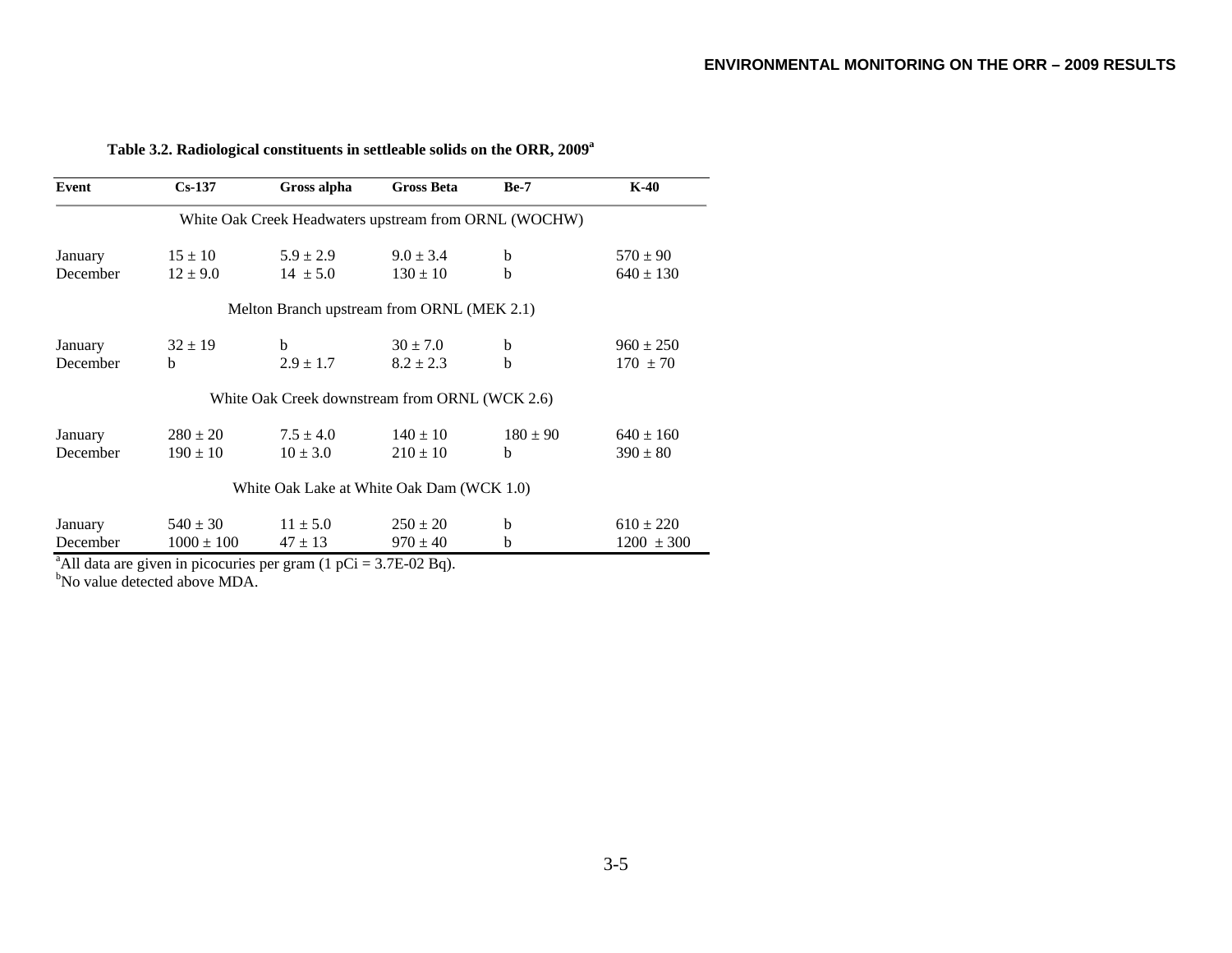| $Cs-137$        | $Be-7$                                                                 | $K-40$        |  |
|-----------------|------------------------------------------------------------------------|---------------|--|
|                 | Clinch River (Solway Bridge) upstream from all DOE ORR inputs (CRK 70) |               |  |
| b               | b                                                                      | $6.4 + 4.0$   |  |
|                 | Clinch River downstream from ORNL (CRK 32)                             |               |  |
| $0.25 \pm 0.01$ | b                                                                      | $16 \pm 1.0$  |  |
|                 | Clinch River downstream from all DOE ORR inputs (CRK 16)               |               |  |
| h               | h                                                                      | $8.0 \pm 0.5$ |  |

# **Table 3.3. Radiological constituents in sediments near the ORR, 2009a**

"No value detected above MDA.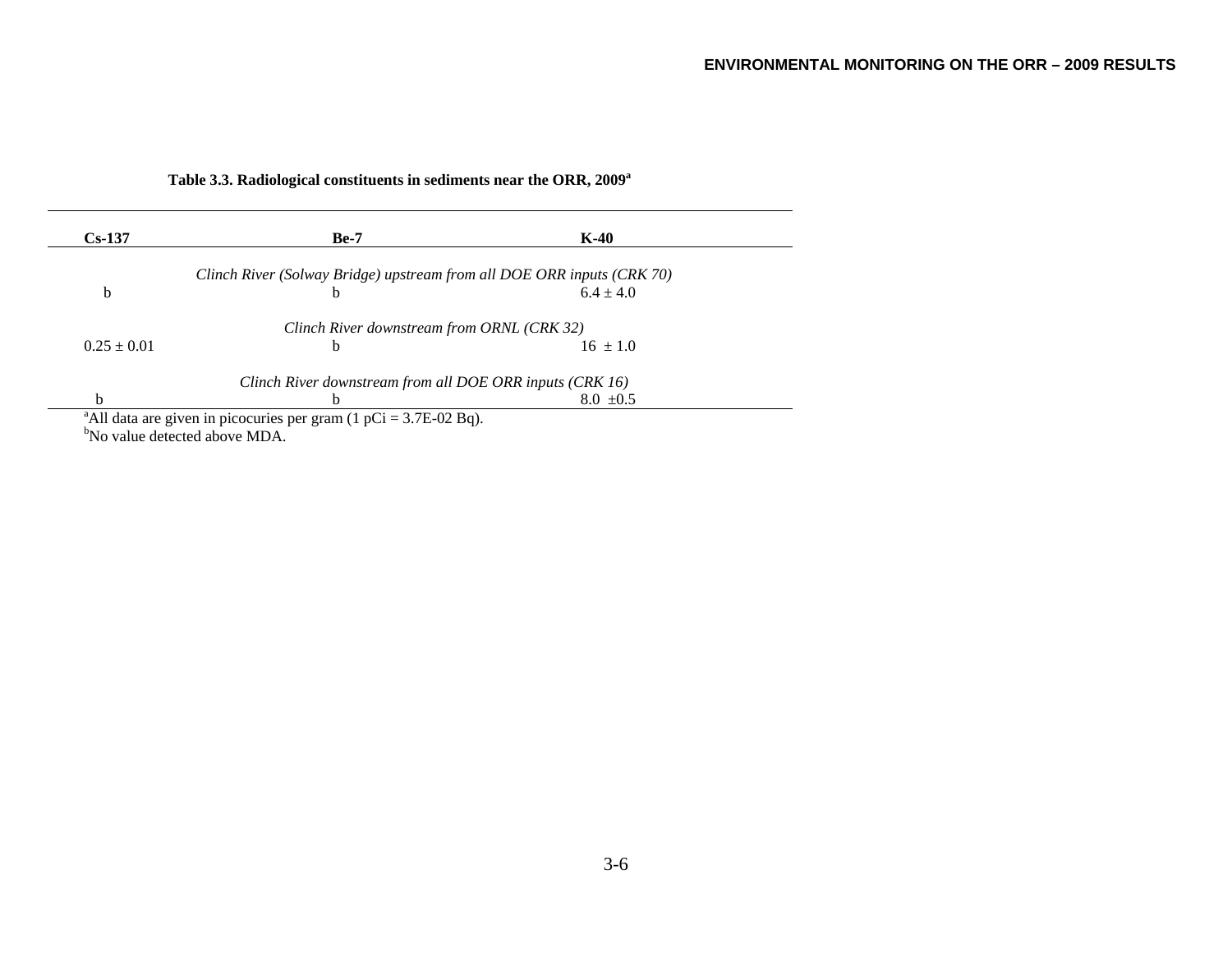|                             | N det/  |         |                                                          |         | <b>Standard</b> |         |
|-----------------------------|---------|---------|----------------------------------------------------------|---------|-----------------|---------|
| <b>Parameter</b>            | N total | Min(b)  | Max(b)                                                   | Avg(c)  | error(d)        | TWQC(e) |
|                             |         |         | Clinch River downstream from all DOE ORR inputs (CRK 16) |         |                 |         |
| Field measurements          |         |         |                                                          |         |                 |         |
| Dissolved Oxygen (ppm)      | 4/4     | 7.7     | 11                                                       | 9.1     | 0.77            | n/a     |
| pH (Std Unit)               | 4/4     | 6.5     | 7.8                                                      | n/a     | n/a             | n/a     |
| Temperature (deg C)         | 4/4     | 9.3     | 23                                                       | 16      | 3.6             | n/a     |
| Radionuclides $(pCi/L)$ (f) |         |         |                                                          |         |                 |         |
| Beta activity               | 3/4     | $U2.5*$ | $6.5*$                                                   | $~1.4*$ | 1.1             | n/a     |
|                             |         |         | Water supply intake for the ETTP (CRK 23)                |         |                 |         |
| Field measurements          |         |         |                                                          |         |                 |         |
| Dissolved Oxygen (ppm)      | 4/4     | 9.1     | 12                                                       | 9.9     | 0.65            | n/a     |
| pH (Std Unit)               | 4/4     | 6.8     | 8.0                                                      | n/a     | n/a             | n/a     |
| Temperature (deg C)         | 4/4     | 7.7     | 20                                                       | 15      | 2.9             | n/a     |
| Radionuclides (pCi/L)(f)    |         |         |                                                          |         |                 |         |
| Beta activity               | 2/4     | $UI.8*$ | $6.1*$                                                   | $~1.5*$ | 0.93            | n/a     |
| Cesium-137                  | 1/4     | 0.0     | $3.5*$                                                   | 0.87    | 0.87            | 120     |
|                             |         |         | Clinch River downstream from ORNL (CRK 32)               |         |                 |         |
| Field measurements          |         |         |                                                          |         |                 |         |
| Dissolved Oxygen (ppm)      | 4/4     | 7.9     | 12                                                       | 9.5     | 0.8             | n/a     |
| pH (Std Unit)               | 4/4     | 6.6     | 7.9                                                      | n/a     | n/a             | n/a     |
| Temperature (deg C)         | 4/4     | 7.6     | 19                                                       | 14      | 2.6             | n/a     |
| Radionuclides (pCi/L)(f)    |         |         |                                                          |         |                 |         |
| Alpha activity              | 1/4     | U0.99   | $U2.1*$                                                  | $~1.5*$ | 0.27            | n/a     |
| Beta activity               | 3/4     | $UI.9*$ | $12*$                                                    | ~1.9    | 2.4             | n/a     |
| Cesium-137                  | 1/4     | 0.0     | $11*$                                                    | 2.8     | 2.8             | 120     |

# **Table 3.4. Surface water analyses (2009) at ORR Environmental Monitoring Plan surface water locations (a)**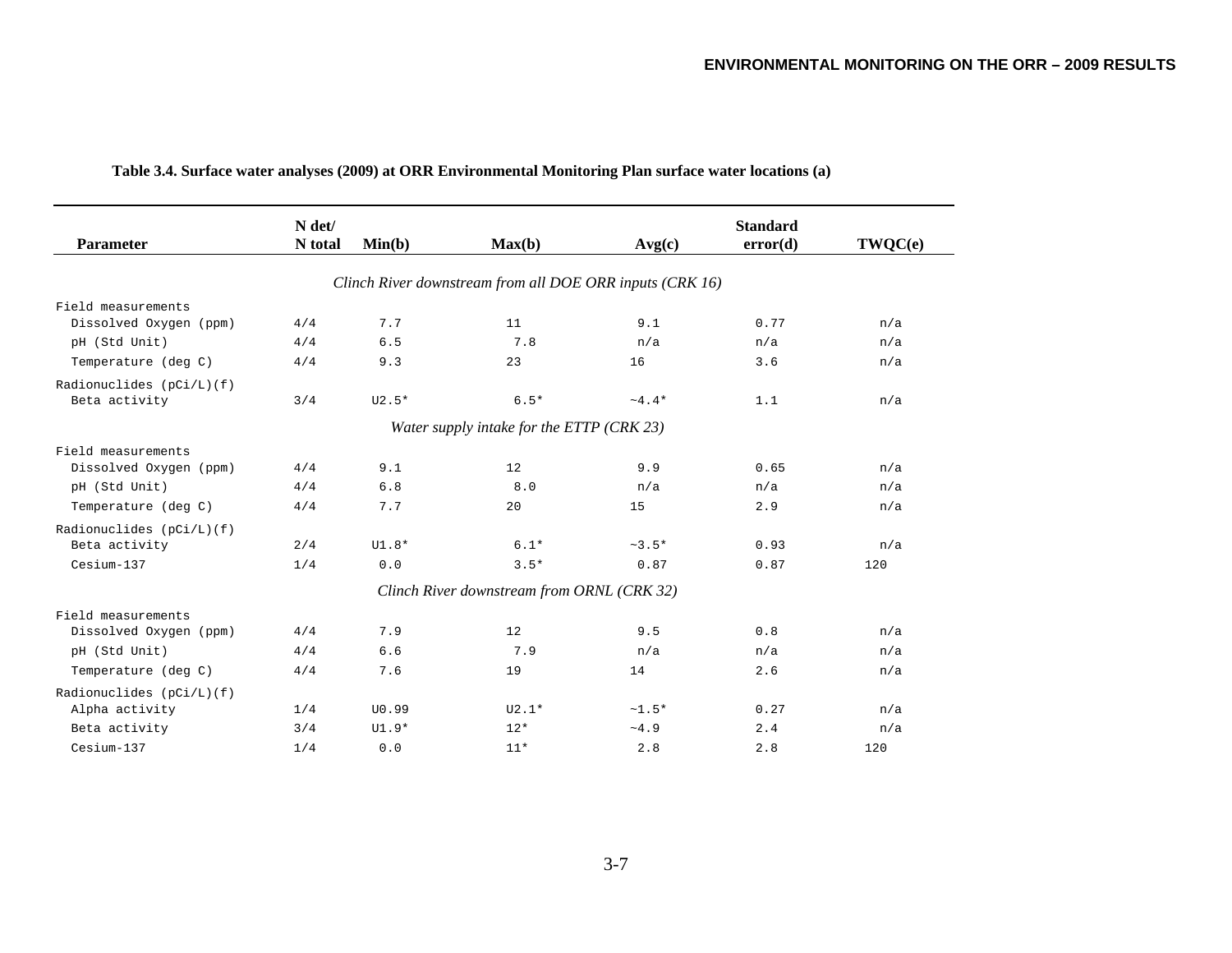| <b>Parameter</b>         | N det/<br>N total | Min(b)       | Max(b)                                                              | Avg(c)  | <b>Standard</b><br>error(d) | TWQC(e) |
|--------------------------|-------------------|--------------|---------------------------------------------------------------------|---------|-----------------------------|---------|
|                          |                   |              | Water supply intake for Knox County (CRK 58)                        |         |                             |         |
| Field measurements       |                   |              |                                                                     |         |                             |         |
| Dissolved Oxygen (ppm)   | 4/4               | 8.1          | 12                                                                  | 9.4     | 0.78                        | n/a     |
| pH (Std Unit)            | 4/4               | 6.1          | 8.4                                                                 | n/a     | n/a                         | n/a     |
| Temperature (deg C)      | 4/4               | 8.1          | 28                                                                  | 19      | 5.1                         | n/a     |
| Radionuclides (pCi/L)(f) |                   |              |                                                                     |         |                             |         |
| Beta activity            | 1/4               | U0.5         | $3.1*$                                                              | $~1.9*$ | 0.54                        | n/a     |
| Bismuth-214              | 1/4               | 0.0          | $13*$                                                               | 3.3     | 3.3                         | 24,000  |
|                          |                   |              | Melton Hill Reservoir above city of Oak Ridge water intake (CRK 66) |         |                             |         |
| Field measurements       |                   |              |                                                                     |         |                             |         |
| Dissolved Oxygen (ppm)   | 4/4               | 8.0          | 12                                                                  | 9.6     | 0.93                        | n/a     |
| pH (Std Unit)            | 4/4               | 6.1          | 8.4                                                                 | n/a     | n/a                         | n/a     |
| Temperature (deg C)      | 4/4               | 8.6          | 28                                                                  | 19      | 5.0                         | n/a     |
| Radionuclides (pCi/L)(f) |                   |              |                                                                     |         |                             |         |
| Alpha activity           | 1/4               | U0.075       | $2.5*$                                                              | ~1.2    | 0.5                         | n/a     |
| Beta activity            | 2/4               | <b>U0.84</b> | $2.5*$                                                              | $~1.9*$ | 0.38                        | n/a     |
| Bismuth-214              | 1/4               | 0.0          | $11*$                                                               | 2.8     | 2.8                         | 24,000  |

 **Table 3.4. (continued)** 

(a) All values were included in the calculations. Only parameters that have detections in one or more samples are listed in the table. The sampling and analysis plan contains a complete list of analyses performed.

(b) Prefix "J" indicates the value was estimated at or below the analytical detection limit by the laboratory; "U" indicates that the value was undetected at the analytical detection limit or MDA; "E" indicates that the percent difference between the parent sample and its serial dilution's concentration exceeds 10%; "BJ" indicates the value was estimated at or below the analytical detection limit and the parameter was detected in the lab blank, and "<" indicates the value for a parameter was not quantifiable at the analytical detection limit.

(c) A tilde (~) indicates that estimated values and/or detection limits were used in the calculation.

(d) Standard error of the mean.

(e) Tennessee General Water Quality Criteria for Recreation and Domestic Use, as amended (CRK 16, CRK 23, CRK 32, CRK 58, and CRK66). 4% of DOE DCG used for radionuclides, where applicable.

(f) Individual and average radionuclide concentrations significantly greater than zero are identified by an \*. Detected radionuclides are those detected at or above MDA.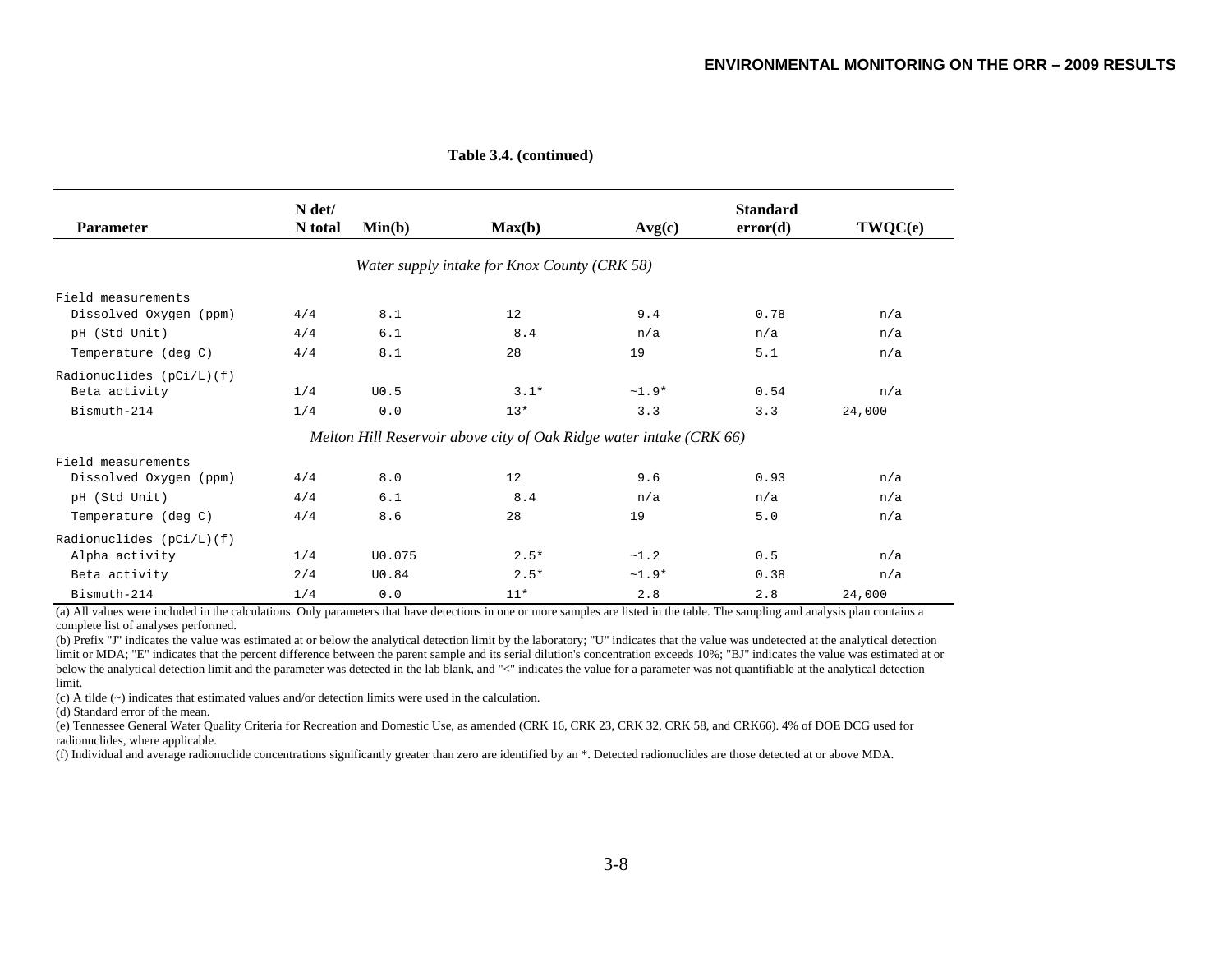# **Table 4.1. Y-12 Complex Discharge Point 021, OUTFALL 021**

From: 2009/01/01 To: 2009/12/31

|                                | Number     |        | Concentration(a) |        | Reference       | <b>Number of Values</b>    |
|--------------------------------|------------|--------|------------------|--------|-----------------|----------------------------|
| <b>Parameter</b>               | of Samples | Max    | Min              | Avg    | <b>Value(b)</b> | <b>Exceeding Reference</b> |
| Flow, mgd                      |            | 0.346  | 0.0043           | 0.092  |                 |                            |
| pH, Standard Unit              |            | 8.2    | 7.9              | đ      | 9/6(e)          |                            |
| <b>Total Residual Chlorine</b> |            | < 0.05 | < 0.05           | < 0.05 | 0.188           |                            |

(a) Units in mg/L unless otherwise indicated.

(b) NPDES permit limits.

(c) Flow during operations and/or discharging.

(d) Not applicable.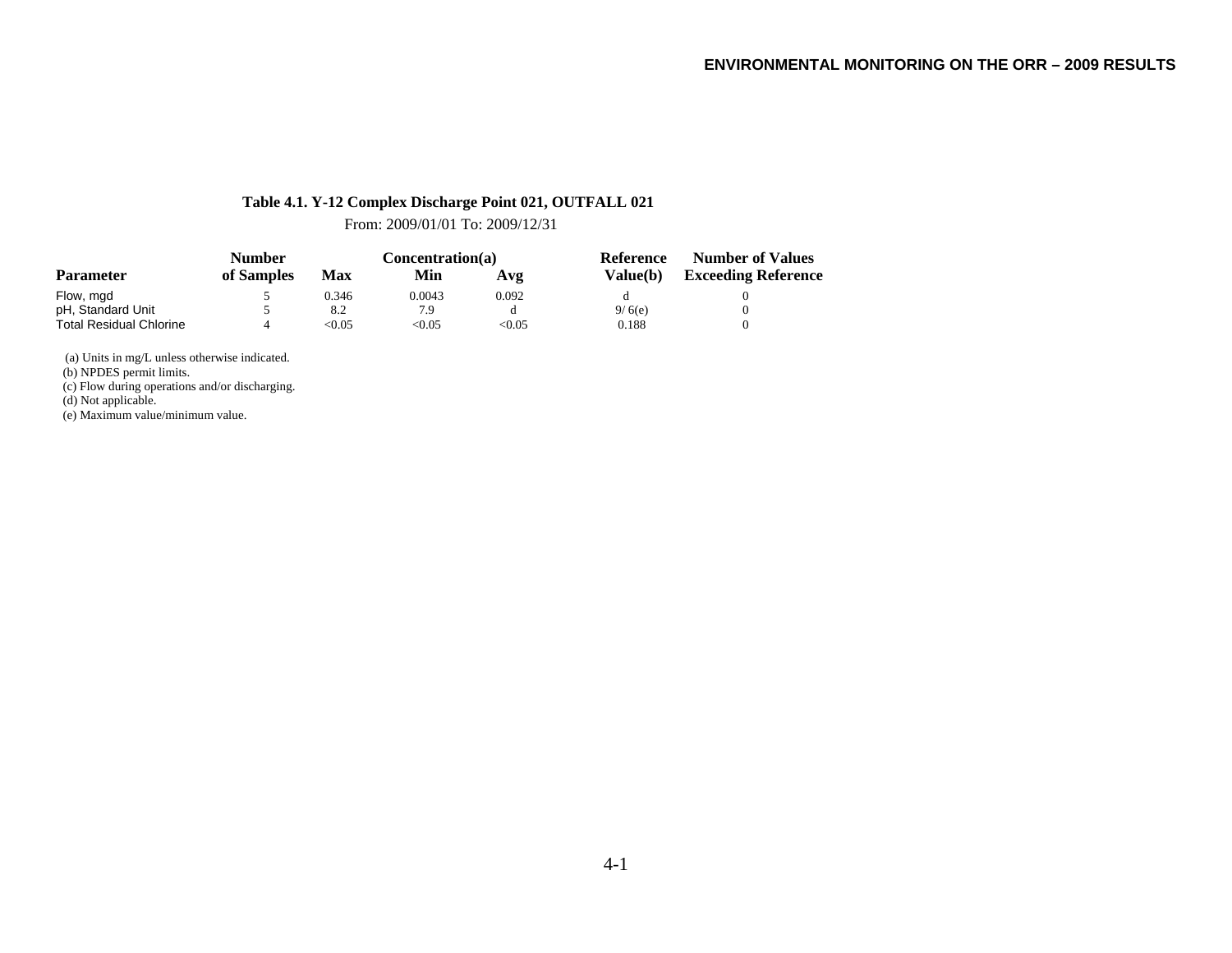#### **Table 4.2. Y-12 Complex Discharge Point 051, OUTFALL 051**

From: 2009/01/01 To: 2009/12/31

|                   | <b>Number</b> |                | Concentration(a) |        | Reference       | <b>Number of Values</b>    |
|-------------------|---------------|----------------|------------------|--------|-----------------|----------------------------|
| <b>Parameter</b>  | of Samples    | Max            | Min              | Avg    | <b>Value(b)</b> | <b>Exceeding Reference</b> |
| Flow, mgd         | 52            | 0.2088         | 0.0173           | 0.0572 |                 |                            |
| pH, Standard Unit | 12            | 7 <sub>2</sub> | 6.8              |        | 9/6(e)          |                            |
| Mercury           | 52            | 0.004          | 0.0008           | 0.001  |                 |                            |

(a) Units in mg/L unless otherwise indicated.

(b) NPDES permit limits.

(c) Flow during operations and/or discharging.

(d) Not applicable.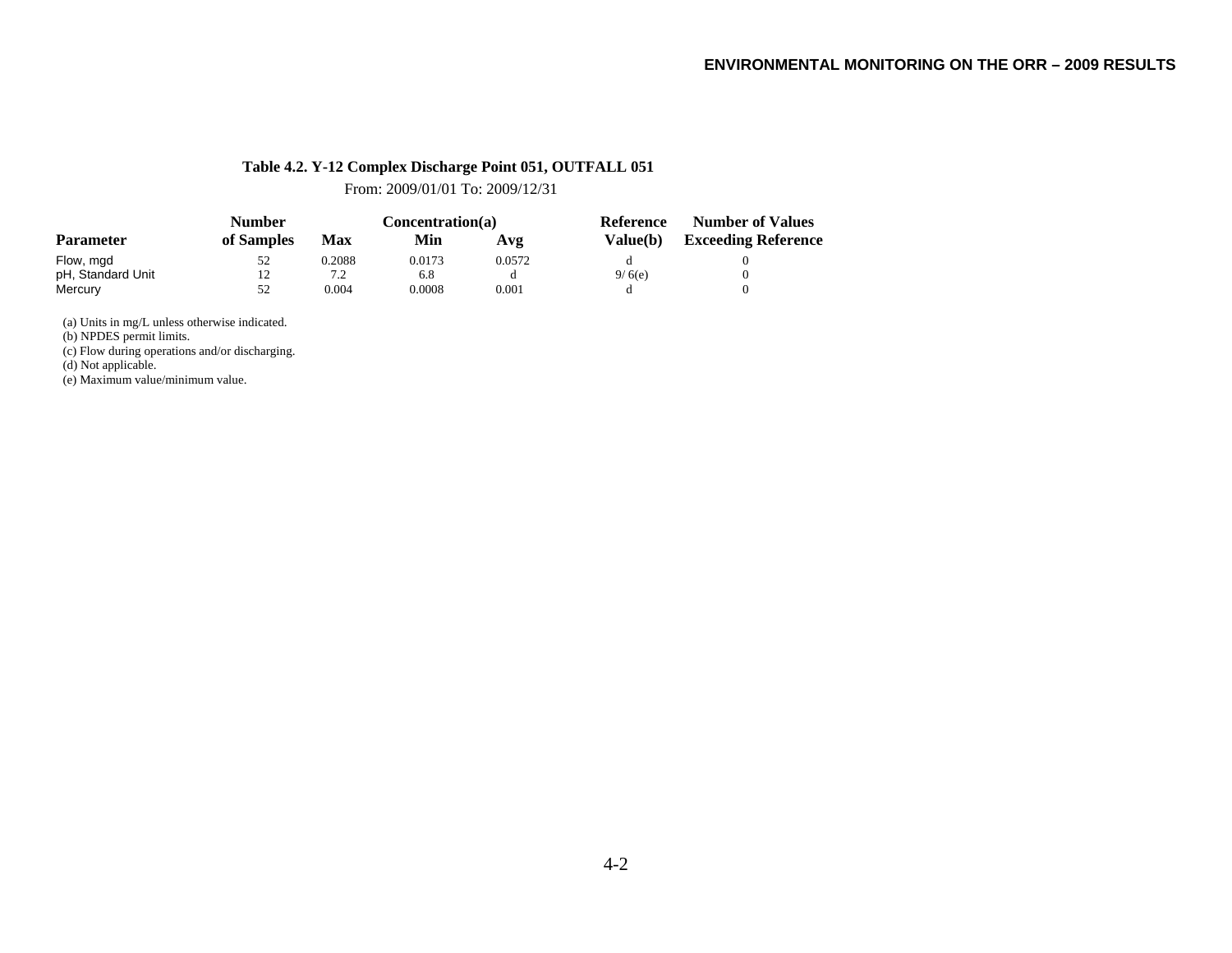#### **Table 4.3. Y-12 Plant Discharge Point 055, OUTFALL 055**

From: 2009/01/01 To: 2009/12/31

|                                | <b>Number</b> |        | Concentration(a) |         | Reference<br>Value(b) | <b>Number of Values</b>    |  |
|--------------------------------|---------------|--------|------------------|---------|-----------------------|----------------------------|--|
| <b>Parameter</b>               | of Samples    | Max    | Min              | Avg     |                       | <b>Exceeding Reference</b> |  |
| Flow, mgd                      | 13            | 0.05   | 0.00005          | 0.0059  |                       |                            |  |
| pH, Standard Unit              | 14            | 8.1    | 7.2              |         | 9/6(e)                |                            |  |
| <b>Total Residual Chlorine</b> | 8             | < 0.05 | < 0.05           | < 0.05  | 0.5                   |                            |  |
| Mercury                        | 52            | 0.0005 | < 0.0002         | <0.0002 | 0.004                 |                            |  |

(a) Units in mg/L unless otherwise indicated.

(b) NPDES permit limits.

(c) Flow during operations and/or discharging.

(d) Not applicable.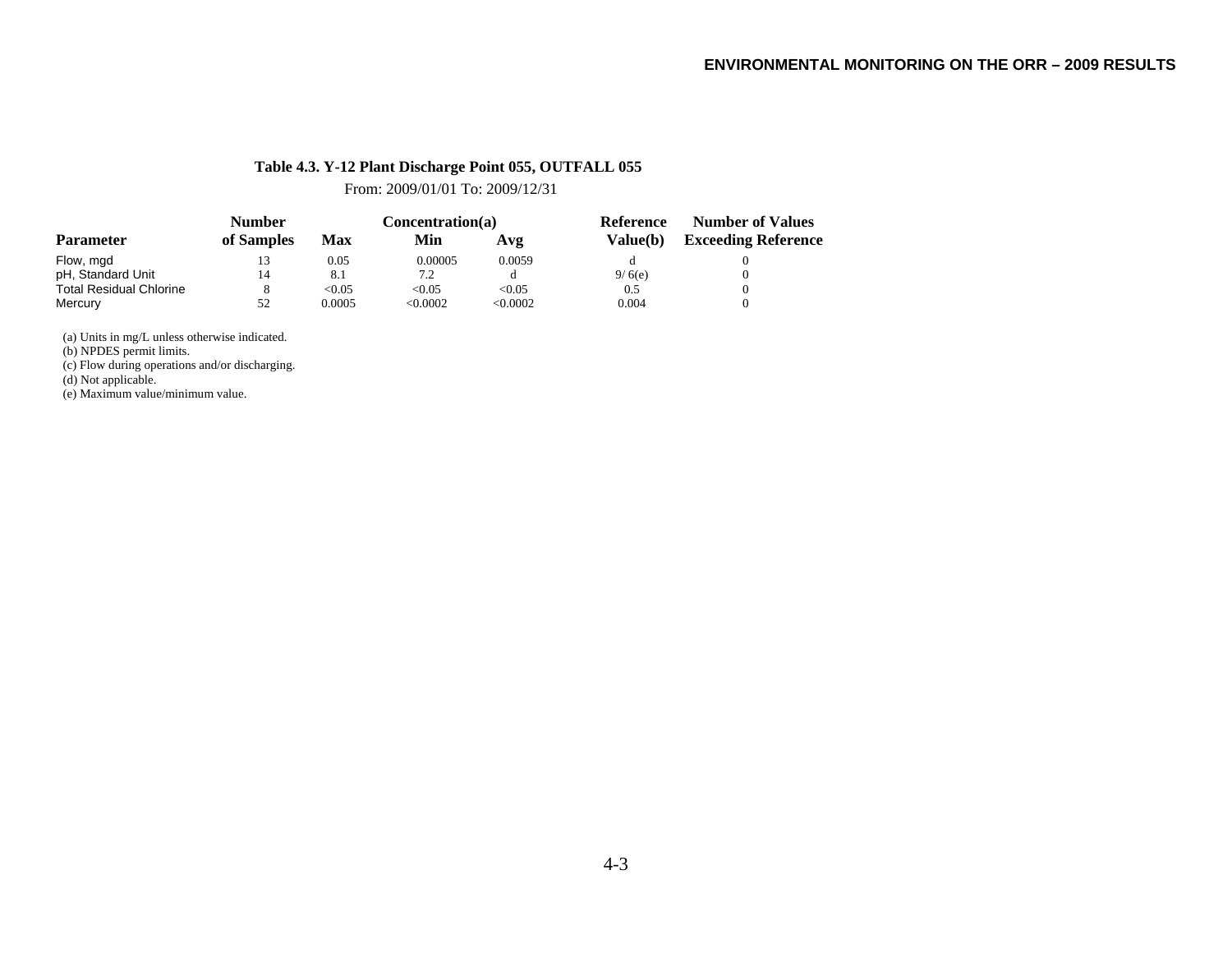#### **Table 4.4. Y-12 Complex Discharge Point 109, OUTFALL 109**

From: 2009/01/01 To: 2009/12/31

|                                | <b>Number</b> |       | Concentration(a) |       | Reference  | <b>Number of Values</b>    |  |
|--------------------------------|---------------|-------|------------------|-------|------------|----------------------------|--|
| <b>Parameter</b>               | of Samples    | Max   | Min              | Avg   | Value(b) = | <b>Exceeding Reference</b> |  |
| Flow, mgd                      |               | 0.374 | 0.0994           | 0.176 |            |                            |  |
| pH, Standard Unit              |               | 8.0   |                  |       | 9/6(e)     |                            |  |
| <b>Total Residual Chlorine</b> |               | <0.05 | < 0.05           | <0.05 | 0.5        |                            |  |

(a) Units in mg/L unless otherwise indicated.

(b) NPDES permit limits.

(c) Flow during operations and/or discharging.

(d) Not applicable.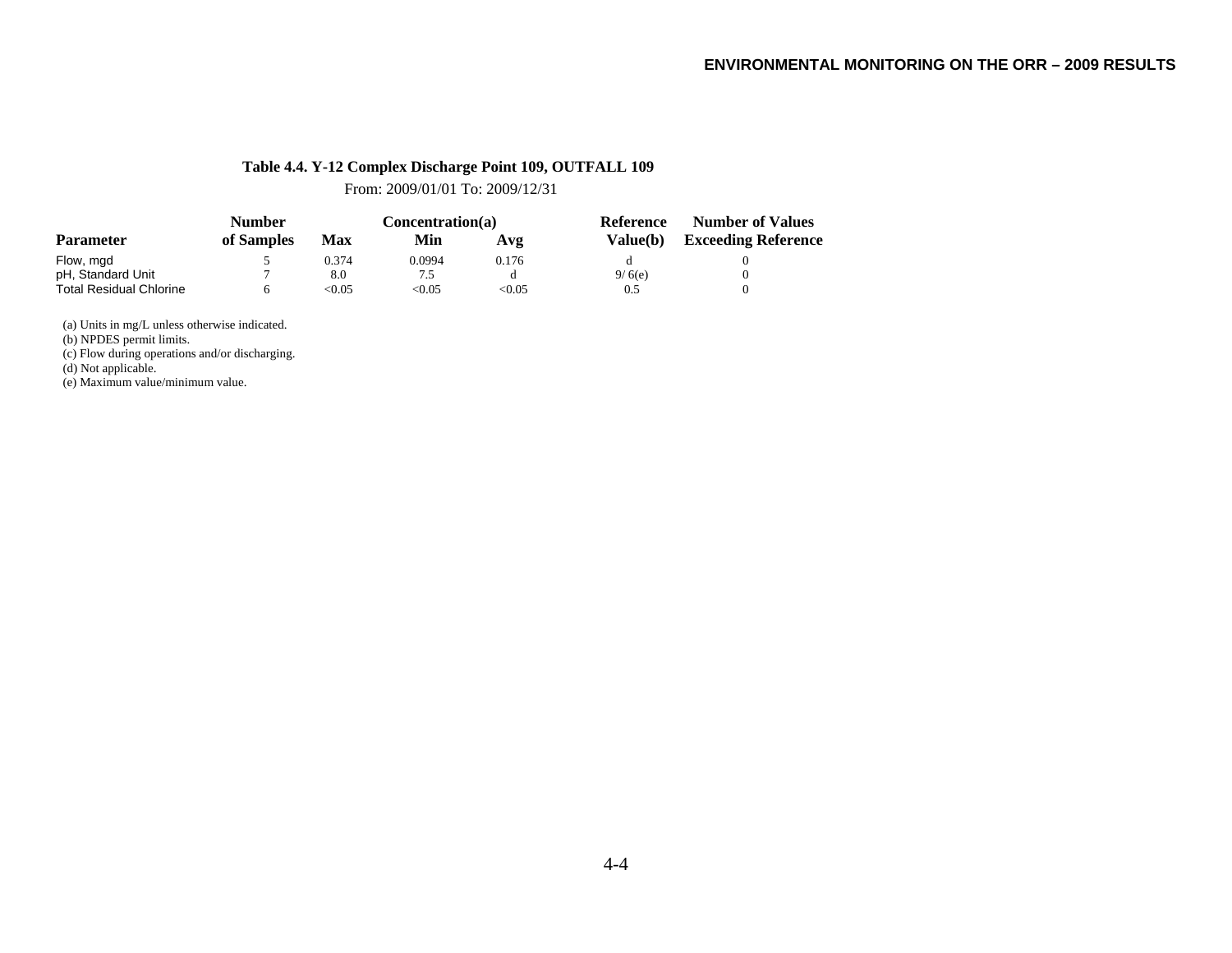#### **Table 4.5. Y-12 Complex Discharge Point 125, OUTFALL 125**

From: 2009/01/01 To: 2009/12/31

|                                | <b>Number</b> |            | Concentration(a) |          | <b>Referenc</b> | <b>Number of Values</b>    |  |
|--------------------------------|---------------|------------|------------------|----------|-----------------|----------------------------|--|
| <b>Parameter</b>               | of Samples    | <b>Max</b> | Min              | Avg      | e Value(b)      | <b>Exceeding Reference</b> |  |
| Flow, mgd                      | 365           | 0.162      | 0.002            | 0.02     |                 |                            |  |
| IC 25 Ceriodaphnia, %          |               | >36.0      | >36.0            | >36.0    |                 |                            |  |
| IC 25 Fathead Minnows, %       |               | >36.0      | >36.0            | >36.0    |                 |                            |  |
| pH, Standard Unit              | 12            | 7.8        | 7.2              | đ        | 9/6(e)          |                            |  |
| <b>Total Residual Chlorine</b> | 48            | 0.964      | < 0.05           | < 0.05   |                 |                            |  |
| Cadmium                        | 12            | < 0.001    | < 0.0002         | <0.0005  | 0.025           |                            |  |
| Mercury                        | 52            | 0.0004     | < 0.0002         | < 0.0002 |                 |                            |  |
| Lead                           | 12            | 0.0023     | < 0.0002         | < 0.0008 | 1.19            |                            |  |
| PCB. Total                     |               | 0.0005U    | 0.0005U          | 0.0005U  | 0.002           |                            |  |

(a) Units in mg/L unless otherwise indicated.

(b) NPDES permit limits.

(c) Flow during operations and/or discharging.

(d) Not applicable.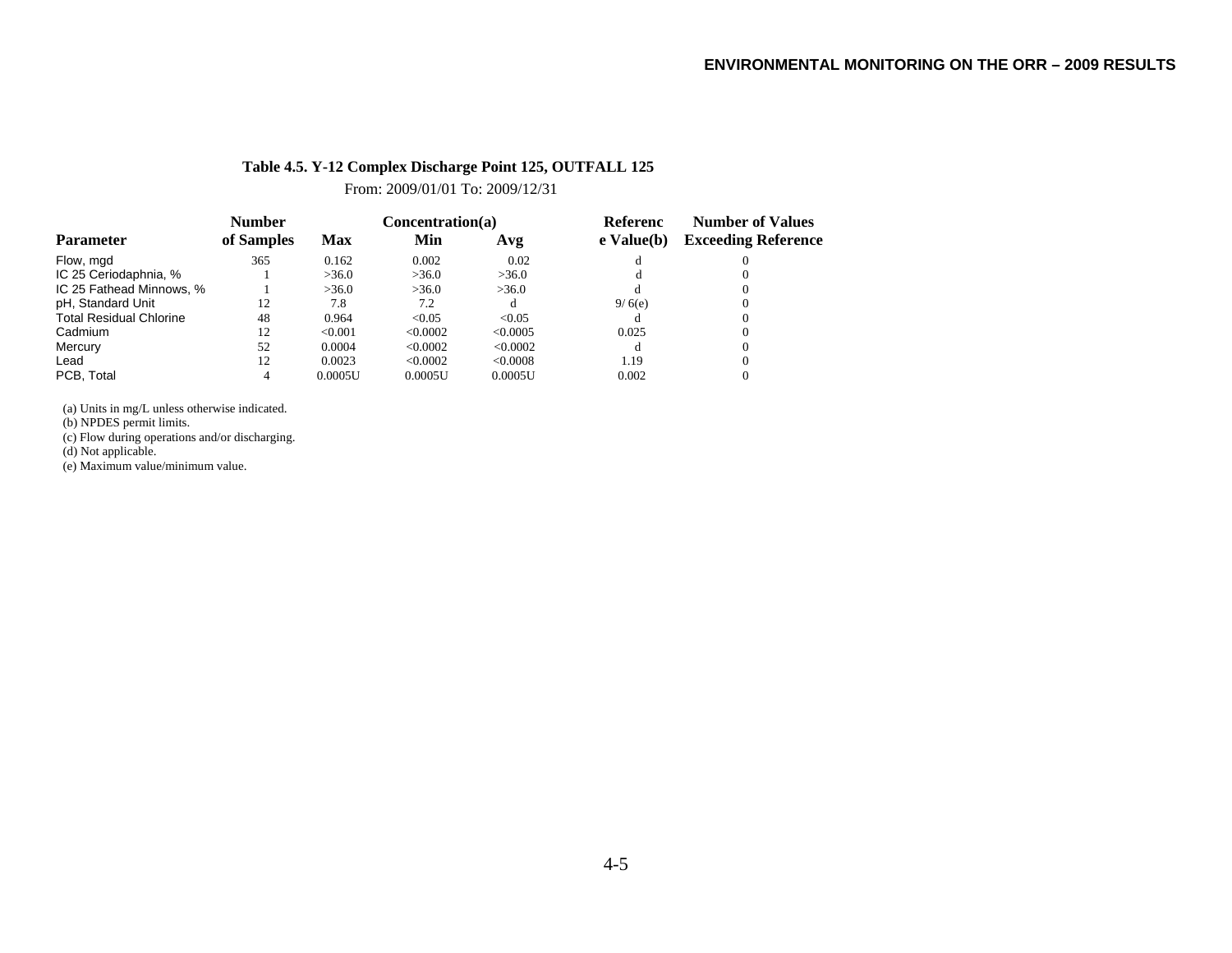# **Table 4.6. Y-12 Complex Discharge Point 125, OUTFALL 125** From: 2009/01/01 To: 2009/12/31

|                           | Number of      | <b>Concentration</b> |           |           |           |          | Percentage of   |            |                     |  |
|---------------------------|----------------|----------------------|-----------|-----------|-----------|----------|-----------------|------------|---------------------|--|
| <b>Parameter</b>          | <b>Samples</b> | Max                  | $+/-$     | Min       | $+/-$     | Average  | <b>Standard</b> | <b>DCG</b> | <b>Total Curies</b> |  |
| Alpha activity (pCi/L)    | 4              | 18.0                 | $+/-4.1$  | $2.5*$    | $+/-2.8$  | 12       | 3.4             | e          | 4.0E-04             |  |
| Beta activity (pCi/L)     |                | 7.8                  | $+/-3.6$  | $2.8*$    | $+/-3.4$  | 4.8      | 1.1             | e          | 1.6E-04             |  |
| Cobalt-60 (pCi/L)         |                | $2.4*$               | $+/-2.6$  | $-1.9*$   | $+/-2.3$  | 0.22     | 0.88            | 0.0045     | 7.6E-06             |  |
| Cesium-137 (pCi/L)        |                | $1.3*$               | $+/-2.3$  | $-1.1*$   | $+/-2.5$  | 0.11     | 0.60            | 0.0036     | $3.6E-06$           |  |
| Plutonium-238 (pCi/L)     |                | $0.13*$              | $+/-0.39$ | $-0.19*$  | $+/-0.36$ | $-0.076$ | 0.073           | $-0.19$    | $-2.6E-06$          |  |
| Plutonium-239/240 (pCi/L) |                | $0.16*$              | $+/-1$    | $-0.61*$  | $+/-1.2$  | $-0.26$  | 0.17            | $-0.86$    | $-8.6E-06$          |  |
| Radium-228 (pCi/L)        |                | 20.0                 | $+/-16$   | $-10.0*$  | $+/-16$   | 5.88     | 6.38            | 5.88       | 1.97E-04            |  |
| Thorium-228 (pCi/L)       |                | $0.012*$             | $+/-0.24$ | $-0.42*$  | $+/-12$   | $-0.16$  | 0.10            | $-0.039$   | $-5.3E-06$          |  |
| Thorium-230 (pCi/L)       |                | $0.16*$              | $+/-0.92$ | $-4.5*$   | $+/-9.1$  | $-1.2$   | 1.1             | $-0.38$    | $-3.9E - 0.5$       |  |
| Thorium-232 (pCi/L)       |                | $0.04*$              | $+/-0.1$  | $-0.18*$  | $+/-0.54$ | $-0.04$  | 0.05            | $-0.08$    | $-1E-06$            |  |
| Tritium (pCi/L)           |                | $300.0*$             | $+/-490$  | $-220.0*$ | $+/-490$  | 75.0     | 114.1           | 0.0038     | 2.52E-03            |  |
| Uranium-234 (pCi/L)       |                | 5.3                  | $+/-0.81$ | 1.9       | $+/-0.9$  | 4.2      | 0.77            | 0.84       | 1.4E-04             |  |
| Uranium-235 (pCi/L)       | 4              | 0.18                 | $+/-0.14$ | $-0.032*$ | $+/-0.2$  | 0.095    | 0.047           | 0.016      | $3.2E-06$           |  |
| Uranium-236 (pCi/L)       | 4              | $0.091*$             | $+/-0.25$ | $-0.014*$ | $+/-0.11$ | 0.041    | 0.022           | 0.0082     | 1.4E-06             |  |
| Uranium-238 (pCi/L)       |                | 4.4                  | $+/-0.72$ | 1.6       | $+/-0.43$ | 3.6      | 0.68            | 0.60       | 1.2E-04             |  |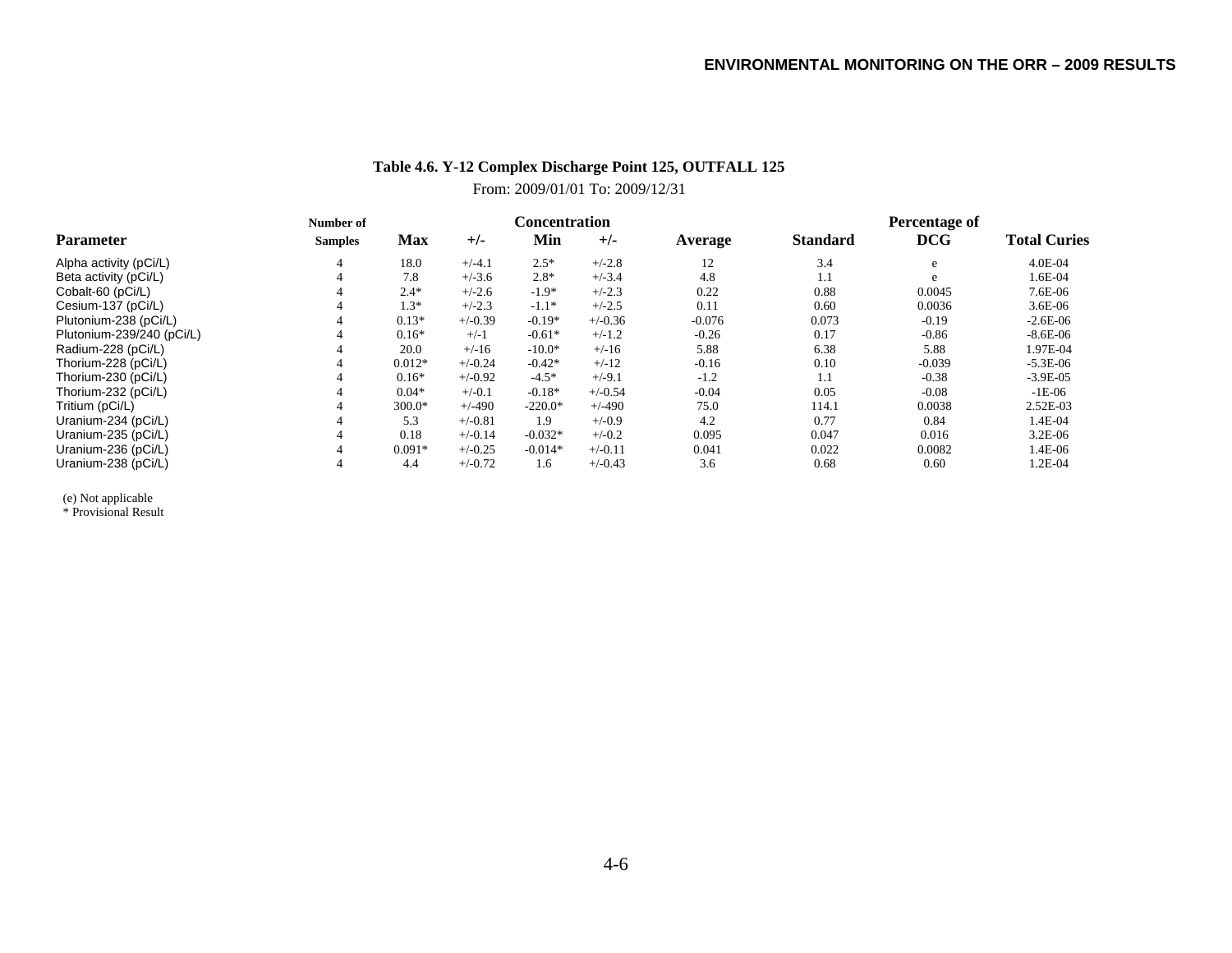#### **Table 4.7. Y-12 Complex Discharge Point 135, OUTFALL 135**

From: 2009/01/01 To: 2009/12/31

|                                | <b>Number</b> |         | Concentration(a) |             | <b>Reference</b> | <b>Number of Values</b>    |  |
|--------------------------------|---------------|---------|------------------|-------------|------------------|----------------------------|--|
| <b>Parameter</b>               | of Samples    | Max     | Min              | Avg         | Value(b)         | <b>Exceeding Reference</b> |  |
| Flow, mgd                      | 365           | 1.548   | 0.045            | 0.20        |                  |                            |  |
| IC 25 Ceriodaphnia, %          |               | >20.0   | >20.0            | >20.0       | đ                |                            |  |
| IC 25 Fathead Minnows, %       |               | >20.0   | >20.0            | >20.0       |                  |                            |  |
| pH, Standard Unit              | 14            | 8.8     | 7.4              |             | 9/6(e)           |                            |  |
| <b>Total Residual Chlorine</b> | 107           | 0.84    | < 0.05           | < 0.05      | đ                |                            |  |
| Lead                           | 12            | 0.0046  | 0.0002           | 0.0013      | 1.19             |                            |  |
| PCB. Total                     |               | 0.0005U | 0.000032J        | $0.0004$ JU | 0.002            |                            |  |

(a) Units in mg/L unless otherwise indicated.

(b) NPDES permit limits.

(c) Flow during operations and/or discharging.

(d) Not applicable.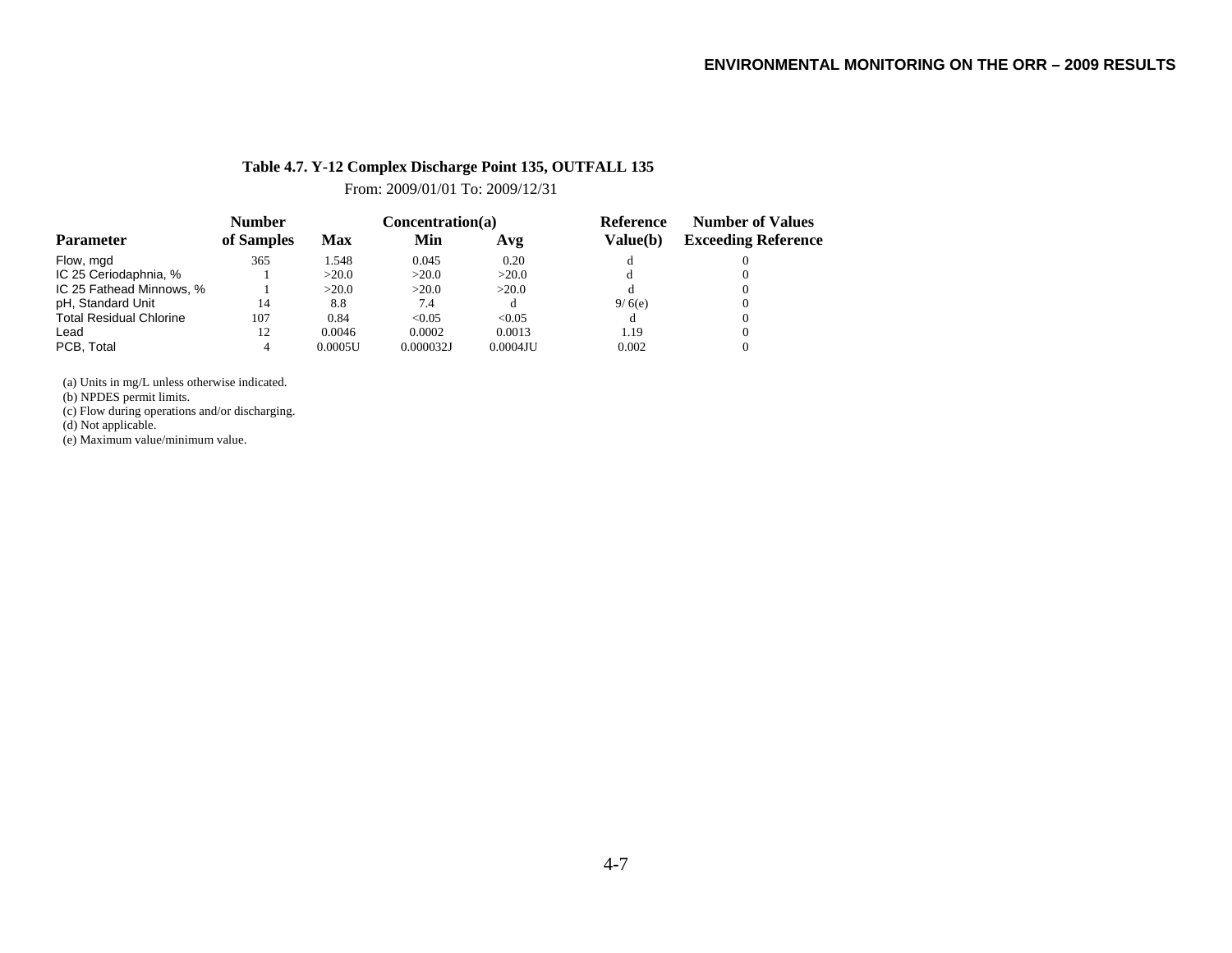# **Table 4.8. Y-12 Complex Discharge Point 135, OUTFALL 135** From: 2009/01/01 To: 2009/12/31

|                            | Number of      |            |           | Concentration |            |           | <b>Percentage of</b> |            |                     |  |
|----------------------------|----------------|------------|-----------|---------------|------------|-----------|----------------------|------------|---------------------|--|
| <b>Parameter</b>           | <b>Samples</b> | <b>Max</b> | $+/-$     | Min           | $+/-$      | Average   | <b>Standard</b>      | <b>DCG</b> | <b>Total Curies</b> |  |
| Alpha activity (pCi/L)     |                | 16.0       | $+/-3.9$  | 5.0           | $+/-2.9$   | 8.4       | 2.6                  | e          | 2.3E-03             |  |
| Beta activity (pCi/L)      |                | 6.6        | $+/-3.4$  | $2.4*$        | $+/-3.4$   | 4.1       | 0.88                 | e          | 1.1E-03             |  |
| Cobalt-60 (pCi/L)          |                | $2.1*$     | $+/-2$    | $-2.5*$       | $+/-2.4$   | 0.28      | 1.0                  | 0.0057     | 7.7E-05             |  |
| Cesium-137 (pCi/L)         |                | $1.2*$     | $+/-2.3$  | $-1.7*$       | $+/-2.6$   | $-0.37$   | 0.72                 | $-0.012$   | $-1.0E-04$          |  |
| Neptunium-237 (pCi/L)      |                | $0.2*$     | $+/-3.1$  | $-0.74*$      | $+/-3.1$   | $-0.2$    | 0.2                  | $-0.6$     | $-5E-05$            |  |
| Plutonium-238 (pCi/L)      |                | $0.017*$   | $+/-0.46$ | $-0.1*$       | $+/-0.28$  | $-0.04$   | 0.03                 | $-0.1$     | $-1E-05$            |  |
| Plutonium-239/240 (pCi/L)  |                | $0.3*$     | $+/-0.92$ | $-0.33*$      | $+/-0.83$  | $-0.06$   | 0.1                  | $-0.2$     | $-2E-05$            |  |
| Radium-226 (pCi/L)         |                | $0.53*$    | $+/-0.66$ | $-0.87*$      | $+/-4.3$   | $-0.19$   | 0.31                 | $-0.19$    | $-5.1E-05$          |  |
| Radium-228 (pCi/L)         |                | $2.2*$     | $+/-1.4$  | $-1.7*$       | $+/-1.4$   | $-0.0050$ | 0.81                 | $-0.005$   | $-1.4E-06$          |  |
| Strontium-89/90 (pCi/L)    |                | $1.1*$     | $+/-1.8$  | $0.43*$       | $+/-1.8$   | 0.79      | 0.15                 | 0.079      | $2.2E-04$           |  |
| Total Radium Alpha (pCi/L) |                | 2.1        | $+/-0.53$ | $0.001*$      | $+/-0.23$  | 0.9       | 0.5                  | e          | 2.E-04              |  |
| Technetium-99 (pCi/L)      |                | $6.3*$     | $+/-9.4$  | $4.5*$        | $+/-10$    | 5.2       | 0.39                 | 0.0052     | 1.4E-03             |  |
| Thorium-228 (pCi/L)        |                | $0.21*$    | $+/-0.36$ | $-0.2*$       | $+/-12$    | 0.04      | 0.09                 | 0.01       | $1E-05$             |  |
| Thorium-230 (pCi/L)        |                | $1.6*$     | $+/-1.1$  | $-3.7*$       | $+/-9.1$   | $-0.50$   | 1.1                  | $-0.17$    | $-1.4E-04$          |  |
| Thorium-232 (pCi/L)        |                | $0.045*$   | $+/-0.18$ | $-0.28*$      | $+/-0.56$  | $-0.066$  | 0.073                | $-0.13$    | $-1.8E-05$          |  |
| Uranium-234 (pCi/L)        |                | 3.8        | $+/-1$    | $1.7*$        | $+/-1.9$   | 2.4       | 0.48                 | 0.48       | 6.5E-04             |  |
| Uranium-235 (pCi/L)        |                | $0.21*$    | $+/-0.22$ | $-0.07*$      | $+/-0.24$  | 0.1       | 0.06                 | 0.02       | 3E-05               |  |
| Uranium-236 (pCi/L)        |                | $0.1*$     | $+/-0.24$ | $-0.019*$     | $+/-0.039$ | 0.03      | 0.03                 | 0.007      | 9E-06               |  |
| Uranium-238 (pCi/L)        |                | 2.7        | $+/-0.57$ | 1.7           | $+/-0.41$  | 2.2       | 0.21                 | 0.36       | 5.9E-04             |  |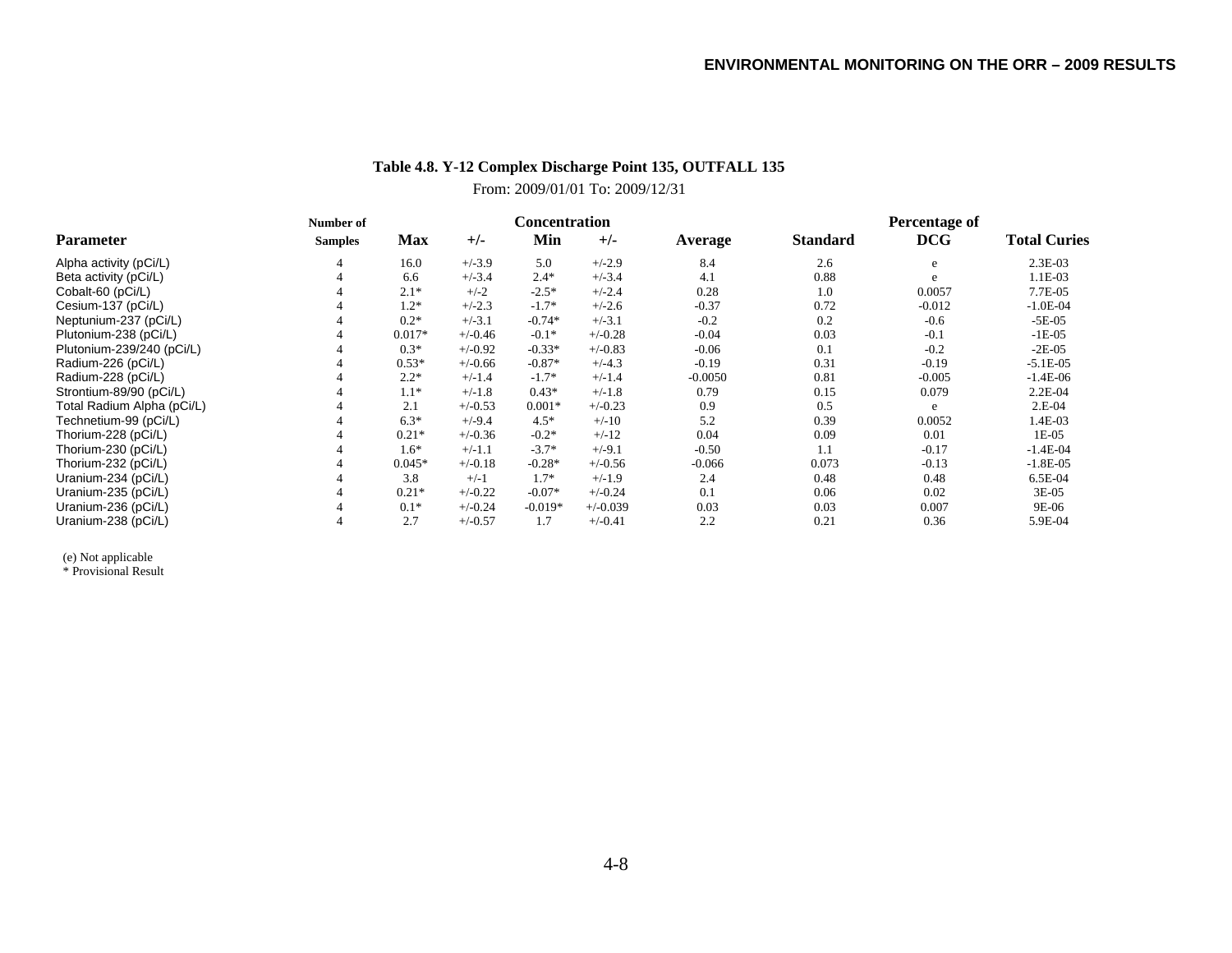#### **Table 4.9. Y-12 Complex Discharge Point C11, STORMWATER MONITORING SITE C11**

From: 2009/01/01 To: 2009/12/31

|                                | <b>Number</b> |            | Concentration(a) |          | Reference | <b>Number of Values</b>    |  |
|--------------------------------|---------------|------------|------------------|----------|-----------|----------------------------|--|
| <b>Parameter</b>               | of Samples    | <b>Max</b> | Min              | Avg      | Value(b)  | <b>Exceeding Reference</b> |  |
| Flow, mgd                      | 356           | 20.052     | 0.474            | 5.67     | d         | 0                          |  |
| pH, Standard Unit              | 27            | 8.0        | 7.2              | d        | 9/6(e)    | $\Omega$                   |  |
| TEMPERATURE, deg C             | 27            | 27.2       | 10.3             | 17.2     | 30.5      | 0                          |  |
| <b>Total Residual Chlorine</b> | 26            | < 0.05     | < 0.05           | < 0.05   | d         | 0                          |  |
| Silver                         | 13            | < 0.0004   | < 0.0002         | < 0.0003 | d         | $\Omega$                   |  |
| Aluminum                       | 13            | 4.39       | < 0.2            | < 0.8    | d         | $\Omega$                   |  |
| Arsenic                        | 13            | < 0.002    | < 0.002          | < 0.002  | d         | $\overline{0}$             |  |
| <b>Boron</b>                   | 13            | 0.142      | < 0.1            | < 0.1    | d         | $\mathbf{0}$               |  |
| Barium                         | 13            | 0.0733     | 0.0356           | 0.0447   | d         | $\Omega$                   |  |
| Beryllium                      | 13            | < 0.0002   | < 0.0002         | < 0.0002 | d         | $\Omega$                   |  |
| Cadmium                        | 13            | 0.0019     | < 0.0002         | < 0.0007 | d         | $\Omega$                   |  |
| Cobalt                         | 13            | 0.002      | < 0.0002         | < 0.0005 | d         | $\Omega$                   |  |
| Chromium                       | 13            | 0.0058     | < 0.001          | < 0.003  | d         | $\overline{0}$             |  |
| Copper                         | 13            | 0.0228     | 0.0024           | 0.0065   | d         | $\overline{0}$             |  |
| <b>Hexane Extractable</b>      | 13            | < 6.2      | < 5.6            | < 5.8    | d         | $\Omega$                   |  |
| Mercury                        | 27            | 0.0019     | < 0.0002         | < 0.0005 | d         | $\Omega$                   |  |
| Lithium                        | 13            | 0.15       | < 0.01           | < 0.04   | d         | $\Omega$                   |  |
| Magnesium                      | 13            | 12.5       | 5.76             | 10.6     | d         | $\Omega$                   |  |
| Molybdenum                     | 13            | 0.0268     | 0.0039           | 0.0089   | d         | $\Omega$                   |  |
| <b>Total Nitrogen</b>          | 12            | 6.29       | 0.0587           | 2.26     | d         | $\Omega$                   |  |
| Nickel                         | 13            | 0.006      | < 0.002          | < 0.003  | d         | $\overline{0}$             |  |
| Nitrate/Nitrite as Nitrogen    | 13            | 4.58       | 0.0587           | 1.79     | d         | $\Omega$                   |  |
| Phosphorus                     | 13            | < 0.5      | < 0.5            | < 0.5    | d         | $\Omega$                   |  |
| Lead                           | 13            | 0.0075     | < 0.0002         | < 0.002  | d         | $\Omega$                   |  |
| Antimony                       | 13            | < 0.2      | < 0.001          | < 0.02   | d         | $\Omega$                   |  |
| Strontium                      | 13            | 0.167      | 0.075            | 0.13     | d         | $\boldsymbol{0}$           |  |
| Surfactant                     | 13            | < 0.1      | < 0.05           | < 0.06   | d         | $\theta$                   |  |
| <b>Suspended Solids</b>        | 25            | 108.0      | 1.6              | 11       | d         | $\Omega$                   |  |
| Thallium                       | 13            | < 0.2      | < 0.0002         | < 0.02   | d         | $\Omega$                   |  |
| Uranium                        | 13            | 0.234      | 0.0034           | 0.034    | d         | $\boldsymbol{0}$           |  |
| Vanadium                       | 13            | < 0.02     | < 0.02           | < 0.02   | d         | $\theta$                   |  |
| Zinc                           | 13            | 0.184      | 0.0153           | 0.0492   | d         | $\Omega$                   |  |

(a) Units in mg/L unless otherwise indicated.

(b) NPDES permit limits.

(c) Flow during operations and/or discharging.

(d) Not applicable.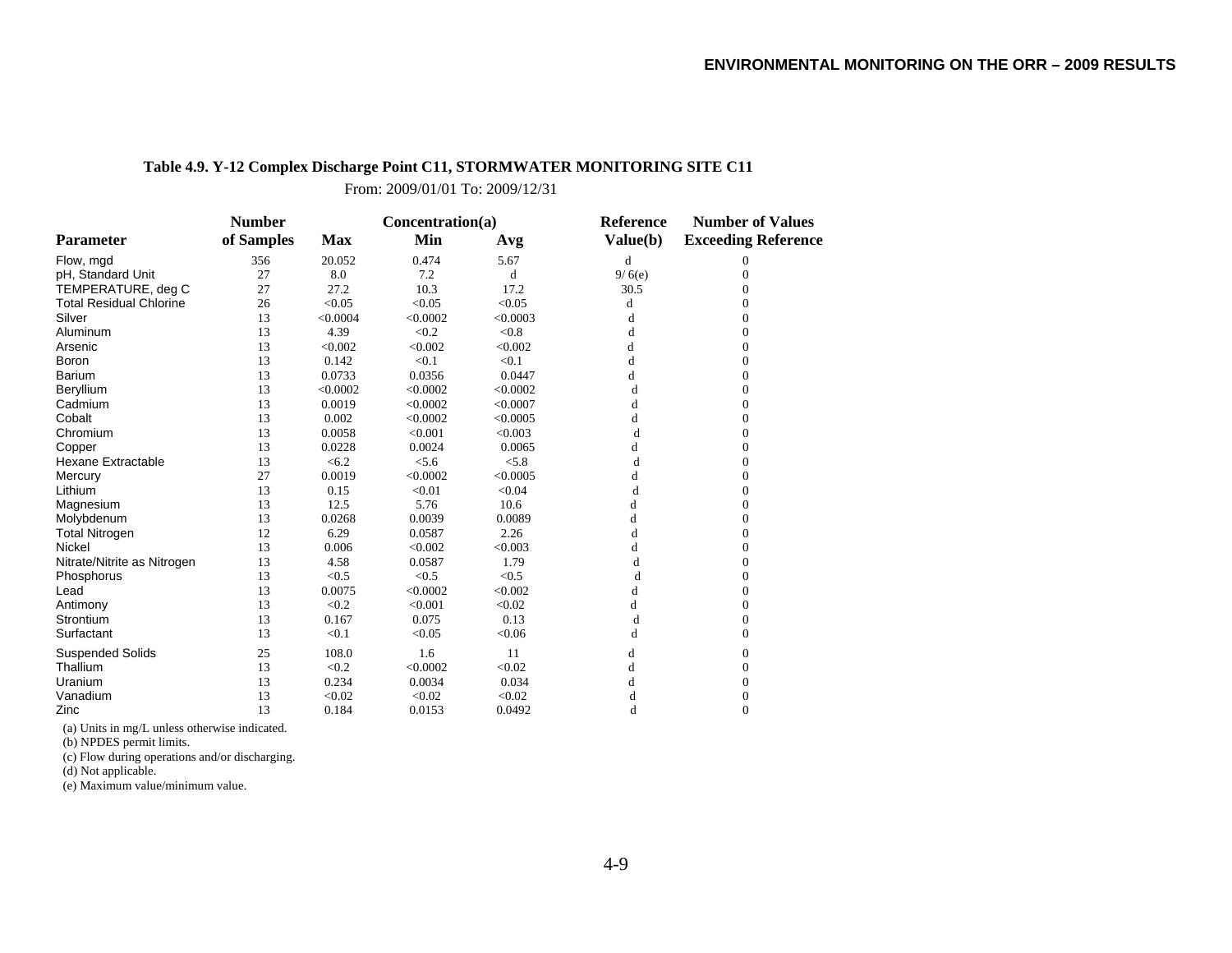#### **Table 4.10. Y-12 Complex Discharge Point 200, OUTFALL 200**

From: 2009/01/01 To: 2009/12/31

|                                | <b>Number</b> |            | Concentration(a) |              | <b>Reference</b> | <b>Number of Values</b>    |  |
|--------------------------------|---------------|------------|------------------|--------------|------------------|----------------------------|--|
| <b>Parameter</b>               | of Samples    | <b>Max</b> | Min              | Avg          | Value(b)         | <b>Exceeding Reference</b> |  |
| Flow, mgd                      | 53            | 10.24      | 0.6              |              |                  |                            |  |
| IC 25 Ceriodaphnia, %          |               | >100.0     | >100.0           | >100.0       |                  |                            |  |
| IC 25 Fathead Minnows, %       |               | >100.0     | >100.0           | >100.0       |                  |                            |  |
| pH, Standard Unit              | 55            | 8.0        | 7.3              | <sub>b</sub> | 9/6(e)           |                            |  |
| <b>Total Residual Chlorine</b> | 14            | < 0.05     | < 0.05           | < 0.05       |                  |                            |  |
| Cadmium                        | 12            | 0.0016     | 0.0005           | < 0.0009     | 0.025            |                            |  |
| <b>Dissolved Solids</b>        | 4             | 274.0      | 164.0            | 214.5        | h                |                            |  |
| Hexane Extractable             | 53            | 6.73       | < 5.5            | <6.0         | 15               |                            |  |
| Mercury                        | 52            | 0.0023     | 0.0006           | 0.001        |                  |                            |  |
| Nitrate/Nitrite as Nitrogen    | 4             | 5.86       | 4.41             | 4.92         |                  |                            |  |
| Lead                           | 12            | 0.0055     | < 0.0002         | < 0.002      | 1.19             |                            |  |
| PCB. Total                     | 4             | 0.0005U    | 0.0005U          | 0.0005U      | h                |                            |  |
| Uranium                        | 12            | 0.122      | 0.0154           | 0.064        |                  |                            |  |

(a) Units in mg/L unless otherwise indicated.

(b) NPDES permit limits.

(c) Flow during operations and/or discharging.

(d) Not applicable.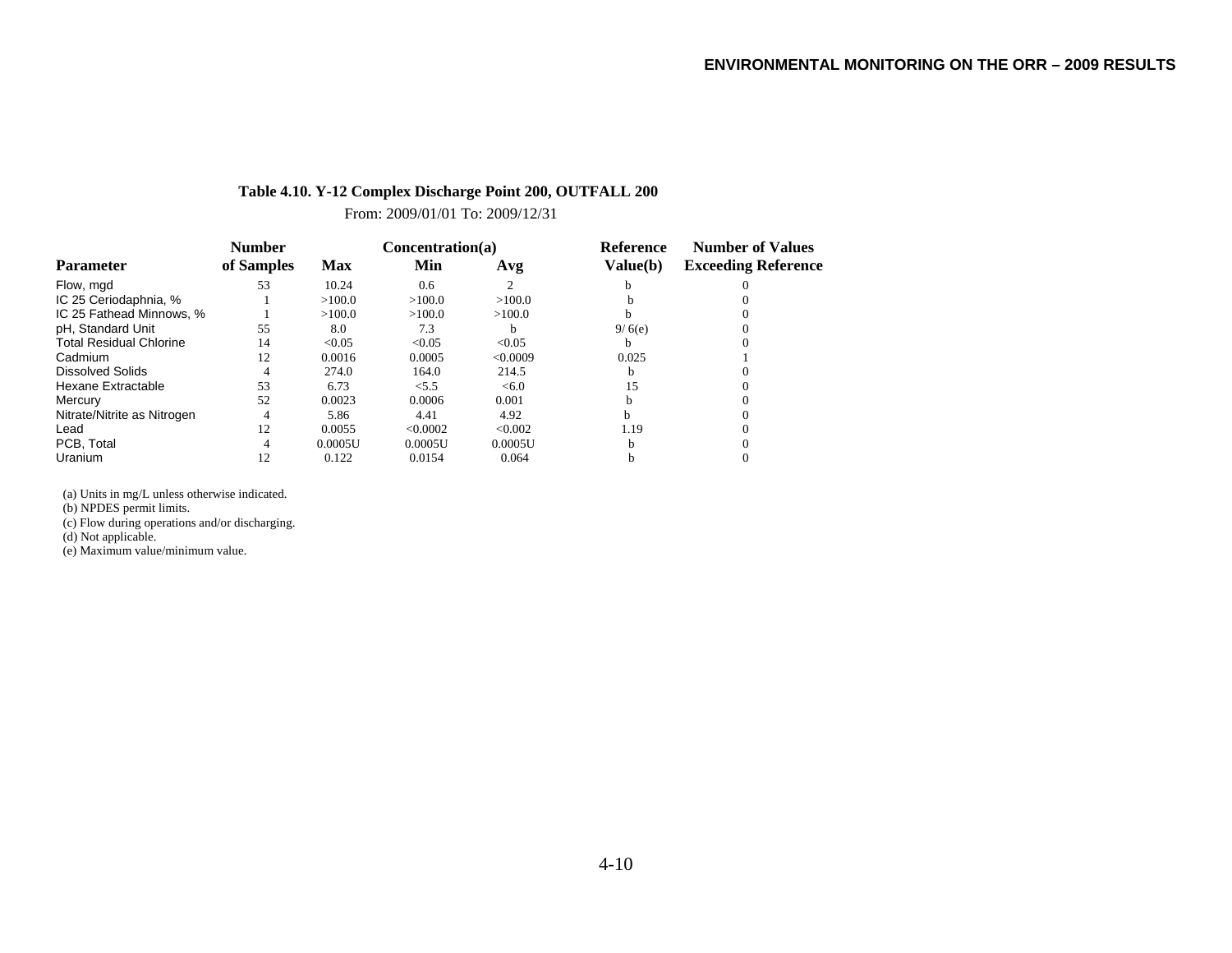# **Table 4.11. Y-12 Complex Discharge Point 200, OUTFALL 200** From: 2009/01/01 To: 2009/12/31

|                           | Number of      |            |             |           | <b>Concentration</b> |          |                 | Percentage of |                     |  |  |
|---------------------------|----------------|------------|-------------|-----------|----------------------|----------|-----------------|---------------|---------------------|--|--|
| <b>Parameter</b>          | <b>Samples</b> | <b>Max</b> | $+/-$       | Min       | $+/-$                | Average  | <b>Standard</b> | <b>DCG</b>    | <b>Total Curies</b> |  |  |
| Alpha activity (pCi/L)    | 12             | 77.0       | $+/-7$      | 13.0      | $+/-3.7$             | 31.6     | 5.14            | e             | 8.22E-02            |  |  |
| Beta activity (pCi/L)     | 12             | 32.0       | $+/-6.8$    | $3.4*$    | $+/-3.6$             | 14.      | 2.5             | e             | 3.71E-02            |  |  |
| Cobalt-60 (pCi/L)         | 12             | $2.5*$     | $+/-2.6$    | $-1.4*$   | $+/-2.3$             | 0.40     | 0.38            | 0.0081        | 1.0E-03             |  |  |
| Cesium-137 (pCi/L)        | 12             | $2.0*$     | $+/-2.3$    | $-2.0*$   | $+/-3.8$             | $-0.16$  | 0.34            | $-0.0053$     | $-4.1E-04$          |  |  |
| Neptunium-237 (pCi/L)     | 12             | 4.5        | $+/-1.3$    | $-1.3*$   | $+/-2.9$             | 0.15     | 0.44            | 0.51          | 4.0E-04             |  |  |
| Plutonium-238 (pCi/L)     | 12             | $0.14*$    | $+/-0.31$   | $-0.38*$  | $+/-0.47$            | $-0.078$ | 0.036           | $-0.19$       | $-2.0E-04$          |  |  |
| Plutonium-239/240 (pCi/L) | 12             | $0.3*$     | $+/-0.93$   | $-0.43*$  | $+/-0.71$            | $-0.08$  | 0.06            | $-0.3$        | $-2E-04$            |  |  |
| Radium-226 (pCi/L)        | 12             | 0.59       | $+/-0.40$   | $-0.17*$  | $+/-0.21$            | 0.24     | 0.071           | 0.24          | 6.3E-04             |  |  |
| Radium-228 (pCi/L)        | 12             | $0.73*$    | $+/-0.79$   | $-2.1*$   | $+/-0.82$            | $-0.15$  | 0.23            | $-0.15$       | $-4.0E-04$          |  |  |
| Technetium-99 (pCi/L)     | 12             | 16.0       | $+/-9.3$    | $0.0077*$ | $+/-0.009$           | 8.1      | 1.5             | 0.0081        | $2.1E-02$           |  |  |
| Thorium-228 (pCi/L)       | 12             | $1.0*$     | $+/-0.0063$ | $-0.35*$  | $+/-17$              | 0.028    | 0.094           | 0.0071        | 7.4E-05             |  |  |
| Thorium-230 (pCi/L)       | 12             | $4.6*$     | $+/-0.017$  | $-4.5*$   | $+/-7.7$             | $-0.086$ | 0.70            | $-0.029$      | $-2.2E-04$          |  |  |
| Thorium-232 (pCi/L)       | 12             | $0.061*$   | $+/-0.12$   | $-1.0*$   | $+/-0.0037$          | $-0.17$  | 0.094           | $-0.34$       | $-4.4E-04$          |  |  |
| Tritium (pCi/L)           | 12             | 1000.0     | $+/-550$    | $-190.0*$ | $+/-490$             | 322.5    | 111.0           | 0.0161        | 8.39E-01            |  |  |
| Uranium-234 (pCi/L)       | 12             | 8.4        | $+/-2.8$    | $1.6*$    | $+/-5.5$             | 4.7      | 0.59            | 0.9367        | 1.22E-02            |  |  |
| Uranium-235 (pCi/L)       | 12             | 1.5        | $+/-0.44$   | $0.031*$  | $+/-1.8$             | 0.38     | 0.12            | 0.063         | 9.8E-04             |  |  |
| Uranium-236 (pCi/L)       | 11             | $0.1*$     | $+/-0.23$   | $0.03*$   | $+/-0.17$            | 0.06     | 0.007           | 0.01          | 2E-04               |  |  |
| Uranium-238 (pCi/L)       | 12             | 37.0       | $+/-4.4$    | 4.2       | $+/-0.98$            | 19       | 3.2             | 3.2           | 5.0E-02             |  |  |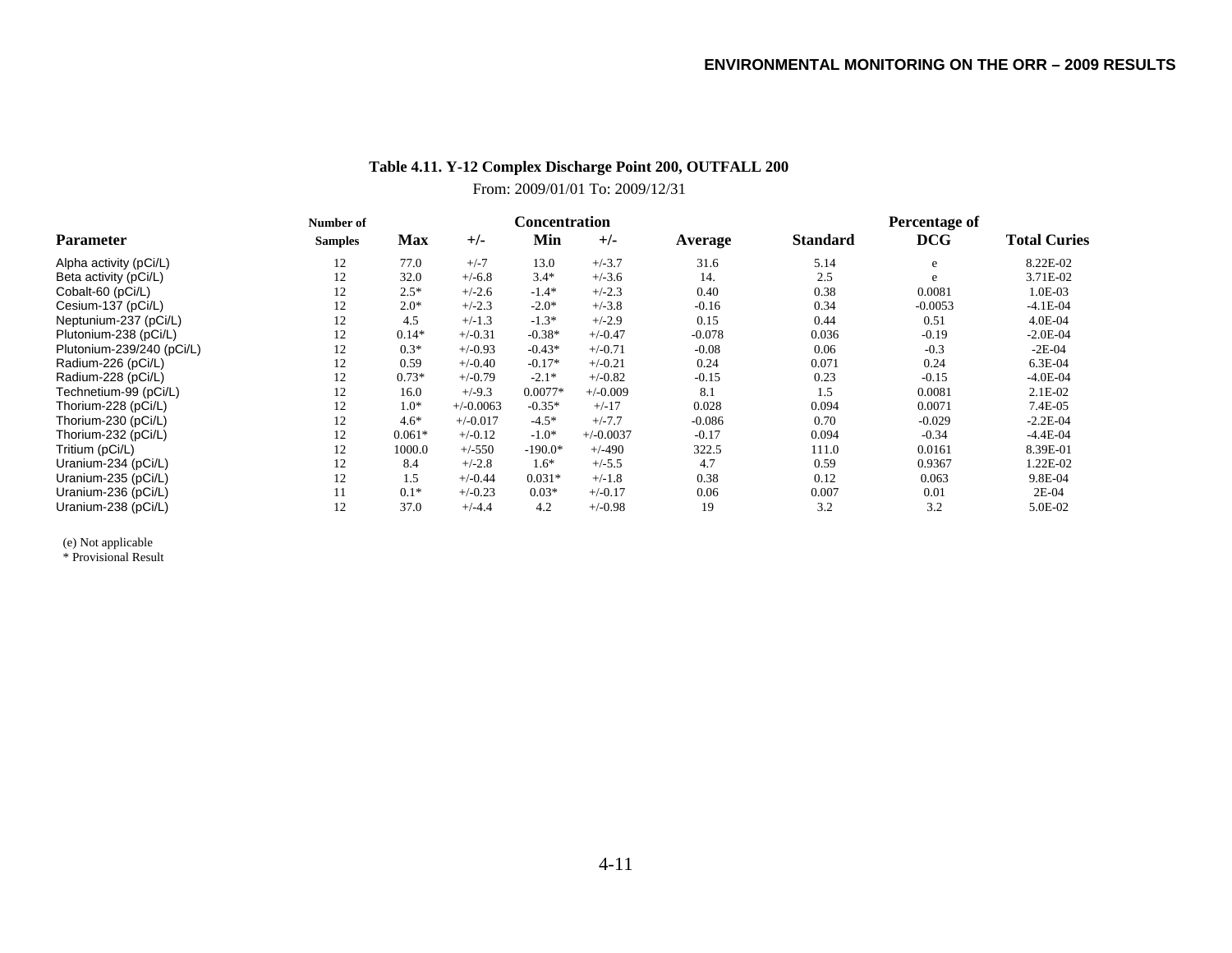#### **Table 4.12. Y-12 Complex Discharge Point 502, WEST END TREATMENT FACILITY**

From: 2009/01/01 To: 2009/12/31

|                             | <b>Number</b> |            | Concentration(a) |          | <b>Reference</b> | <b>Number of Values</b>    |  |
|-----------------------------|---------------|------------|------------------|----------|------------------|----------------------------|--|
| <b>Parameter</b>            | of Samples    | <b>Max</b> | Min              | Avg      | Value(b)         | <b>Exceeding Reference</b> |  |
| Flow, mgd                   | 12            | 0.065      | 0.001            | 0.03     | b                |                            |  |
| pH, Standard Unit           |               | 7.9        | 7.1              | d        | 9/6(e)           |                            |  |
| Silver                      |               | < 0.002    | < 0.0005         | < 0.0009 | 0.05             |                            |  |
| Cadmium                     |               | < 0.005    | 0.001            | < 0.002  | 0.15             |                            |  |
| Chromium                    |               | < 0.02     | 0.0095           | < 0.01   |                  |                            |  |
| Copper                      |               | 0.0231     | 0.0149           | 0.0197   |                  |                            |  |
| Cyanide                     |               | < 0.01     | < 0.01           | < 0.01   | 1.2              |                            |  |
| <b>Dissolved Solids</b>     |               | 5310.0     | 5220.0           | 5265.0   | h                |                            |  |
| Hexane Extractable          |               | < 6.2      | < 5.6            | < 5.8    | 15               |                            |  |
| Mercury                     |               | < 0.0002   | < 0.0002         | < 0.0002 | h                |                            |  |
| Lithium                     |               | 1.72       | 1.45             | 1.62     |                  |                            |  |
| Nickel                      |               | 0.0646     | 0.0528           | 0.0596   | 3.98             |                            |  |
| Nitrate/Nitrite as Nitrogen |               | 14.9       | 11.8             | 14.1     | 100              |                            |  |
| Lead                        |               | 0.0026     | < 0.0005         | < 0.001  | 0.2              |                            |  |
| PCB, Total                  |               | 0.0005U    | 0.0005U          | 0.0005U  | 0.001            |                            |  |
| Selenium                    |               | < 0.04     | < 0.01           | < 0.02   | b                |                            |  |
| <b>Suspended Solids</b>     |               | 3.5        | 2.0              | 2.8      | 40               |                            |  |
| Sum of TTO Analysis         |               | < 0.01     | < 0.01           | < 0.01   | 2.13             |                            |  |
| Uranium                     |               | 0.0264     | 0.0054           | 0.010    |                  |                            |  |
| Zinc                        |               | 0.157      | 0.085            | 0.12     |                  |                            |  |

(a) Units in mg/L unless otherwise indicated.

(b) NPDES permit limits.

(c) Flow during operations and/or discharging.

(d) Not applicable.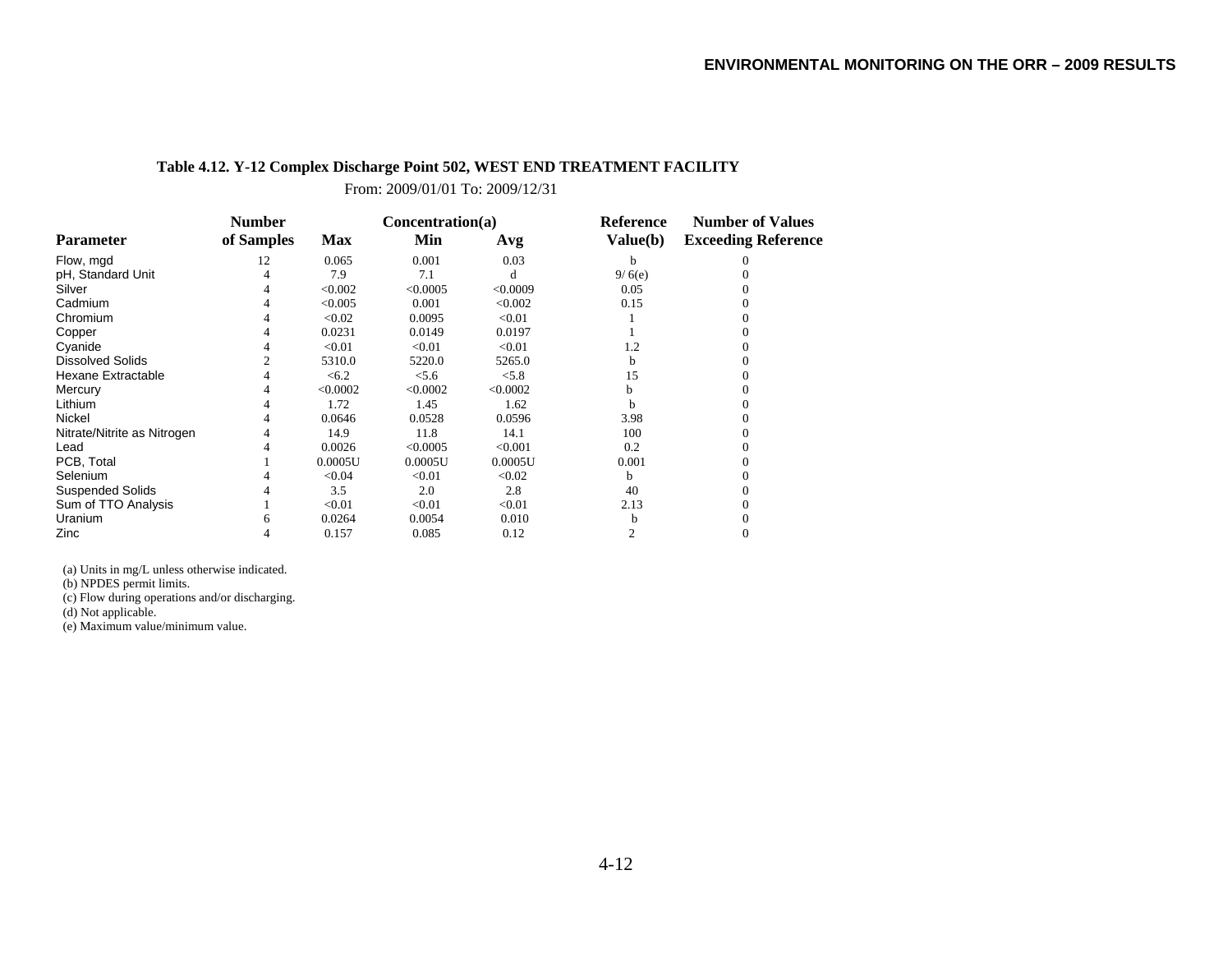# **Table 4.13. Y-12 Complex Discharge Point 502, WEST END TREATMENT FACILITY**

From: 2009/01/01 To: 2009/12/31

|                            | Number of      | <b>Concentration</b> |            |            |            |           | Percentage of   |            |                     |  |
|----------------------------|----------------|----------------------|------------|------------|------------|-----------|-----------------|------------|---------------------|--|
| <b>Parameter</b>           | <b>Samples</b> | <b>Max</b>           | $+/-$      | Min        | $+/-$      | Average   | <b>Standard</b> | <b>DCG</b> | <b>Total Curies</b> |  |
| Alpha activity (pCi/L)     | 4              | $-18.0*$             | $+/-33$    | $-20.0*$   | $+/-32$    | $-19.0$   | 0.577           | e          | $-8.99E-04$         |  |
| Beta activity (pCi/L)      |                | 220.0                | $+/-48$    | 190.0      | $+/-40$    | 205.0     | 8.660           | e          | 9.700E-03           |  |
| Cobalt-60 (pCi/L)          |                | $0.97*$              | $+/-2.6$   | $0.97*$    | $+/-2.6$   | 0.97      |                 | 0.0194     | 4.59E-05            |  |
| Cesium-137 (pCi/L)         |                | $3.0*$               | $+/-5$     | $3.0*$     | $+/-5$     | 3.0       |                 | 0.1        | 1.42E-04            |  |
| Neptunium-237 (pCi/L)      |                | $-0.067*$            | $+/-0.31$  | $-0.067*$  | $+/-0.31$  | $-0.067$  |                 | $-0.2233$  | $-3.17E-06$         |  |
| Plutonium-238 (pCi/L)      |                | $-0.001*$            | $+/-0.041$ | $-0.001*$  | $+/-0.041$ | $-0.001$  |                 | $-0.0025$  | $-4.73E-08$         |  |
| Plutonium-239/240 (pCi/L)  |                | $0.0082*$            | $+/-0.082$ | $0.0082*$  | $+/-0.082$ | 0.0082    |                 | 0.0273     | 3.88E-07            |  |
| Radium-226 (pCi/L)         |                | 0.34                 | $+/-0.32$  | 0.34       | $+/-0.32$  | 0.34      |                 | 0.34       | 1.61E-05            |  |
| Radium-228 (pCi/L)         |                | $1.0*$               | $+/-0.71$  | $1.0*$     | $+/-0.71$  | 1.0       |                 | 1.0        | 4.73E-05            |  |
| Strontium-89/90 (pCi/L)    |                | $1.4*$               | $+/-1.8$   | $1.4*$     | $+/-1.8$   | 1.4       |                 | 0.14       | 6.62E-05            |  |
| Total Radium Alpha (pCi/L) |                | $0.24*$              | $+/-0.19$  | $0.24*$    | $+/-0.19$  | 0.24      |                 | e          | 1.14E-05            |  |
| Technetium-99 (pCi/L)      |                | 38.0                 | $+/-9.4$   | 38.0       | $+/-9.4$   | 38.0      |                 | 0.038      | 1.80E-03            |  |
| Thorium-228 (pCi/L)        |                | $0.011*$             | $+/-0.051$ | $0.011*$   | $+/-0.051$ | 0.011     |                 | 0.0027     | 5.21E-07            |  |
| Thorium-230 (pCi/L)        |                | $-0.001*$            | $+/-0.096$ | $-0.001*$  | $+/-0.096$ | $-0.001$  |                 | $-0.0003$  | $-4.73E-08$         |  |
| Thorium-232 (pCi/L)        |                | $-0.016*$            | $+/-0.022$ | $-0.016*$  | $+/-0.022$ | $-0.016$  |                 | $-0.032$   | $-7.57E-07$         |  |
| Uranium-234 (pCi/L)        |                | $0.043*$             | $+/-0.076$ | $0.043*$   | $+/-0.076$ | 0.043     |                 | 0.0086     | 2.03E-06            |  |
| Uranium-235 (pCi/L)        |                | $-0.0031*$           | $+/-0.02$  | $-0.0031*$ | $+/-0.02$  | $-0.0031$ |                 | $-0.0005$  | $-1.47E-07$         |  |
| Uranium-236 (pCi/L)        |                | $-0.0017*$           | $+/-0.01$  | $-0.0017*$ | $+/-0.01$  | $-0.0017$ |                 | $-0.0003$  | $-8.04E-08$         |  |
| Uranium-238 (pCi/L)        |                | 0.11                 | $+/-0.036$ | 0.11       | $+/-0.036$ | 0.11      |                 | 0.0183     | 5.21E-06            |  |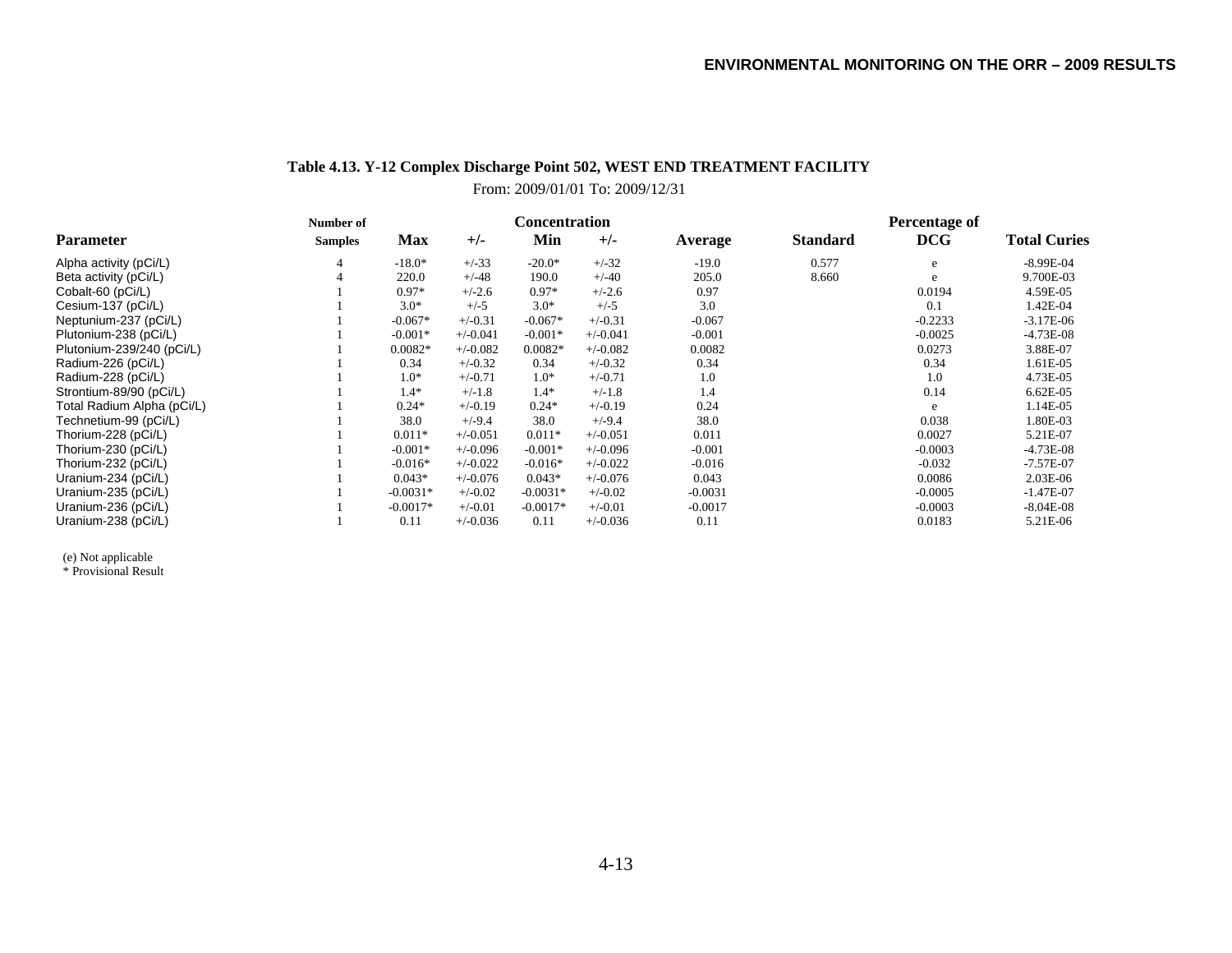#### **Table 4.14. Y-12 Complex Discharge Point 512, OUTFALL 512 (GWTF)**

From: 2009/01/01 To: 2009/12/31

|                   | <b>Number</b> |            | Concentration(a) |          | Reference       | <b>Number of Values</b>    |  |
|-------------------|---------------|------------|------------------|----------|-----------------|----------------------------|--|
| <b>Parameter</b>  | of Samples    | <b>Max</b> | Min              | Avg      | <b>Value(b)</b> | <b>Exceeding Reference</b> |  |
| Flow, mgd         | 225           | 0.029      | 0.00001          | 0.01     |                 |                            |  |
| pH, Standard Unit | 12            | 7.9        | 7.1              |          | 9/6(e)          |                            |  |
| Copper            | 12            | < 0.005    | < 0.002          | < 0.004  |                 |                            |  |
| Lead              | 12            | 0.0045     | < 0.0002         | < 0.0008 |                 |                            |  |
| PCB, Total        | 4             | 0.0005U    | 0.0005U          | 0.0005U  | 0.001           |                            |  |
| Uranium           | 4             | 0.022      | 0.0127           | 0.018    |                 |                            |  |

(a) Units in mg/L unless otherwise indicated.

(b) NPDES permit limits.

(c) Flow during operations and/or discharging.

(d) Not applicable.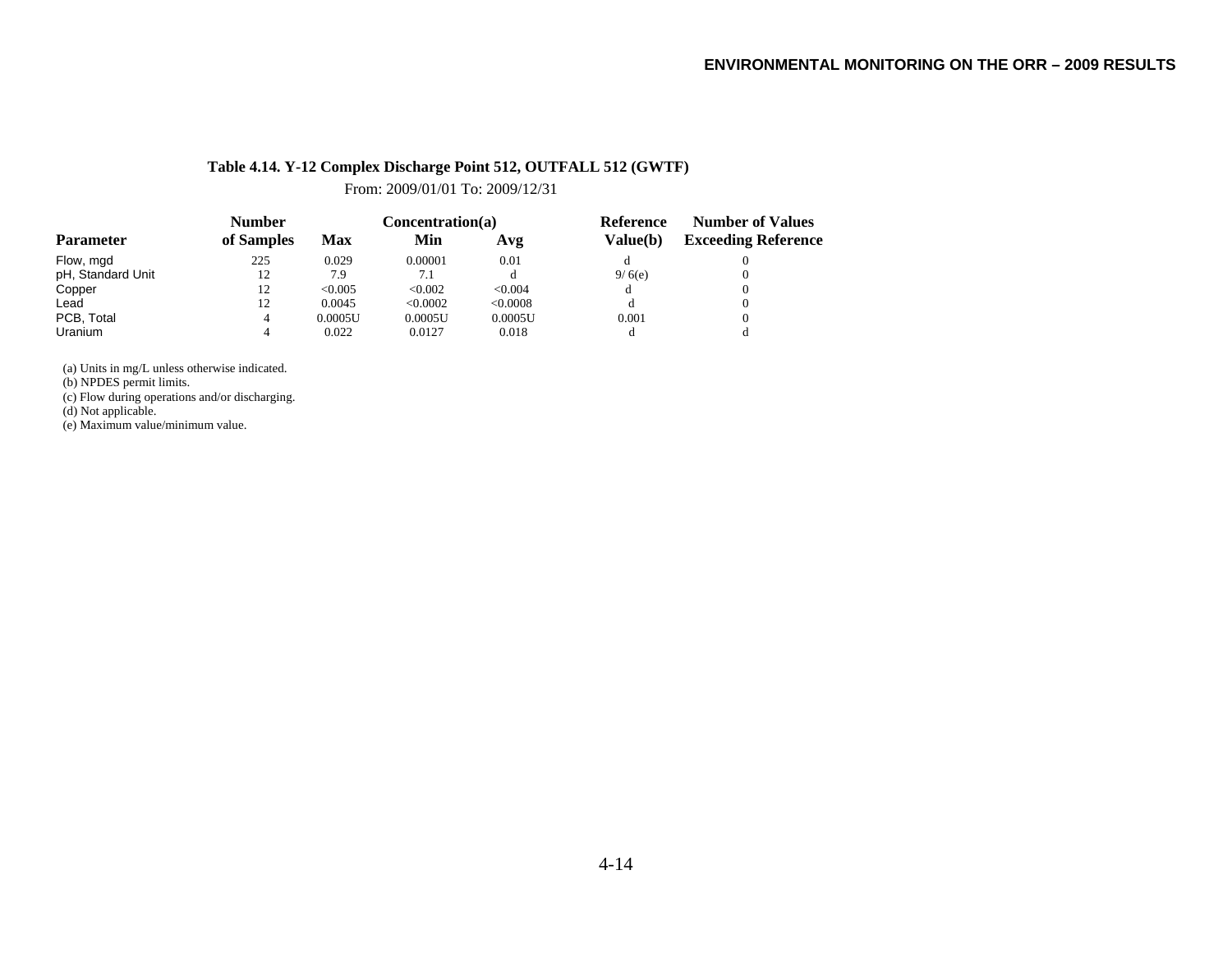# **Table 4.15. Y-12 Complex Discharge Point 512, OUTFALL 512 (GWTF)**

# From: 2009/01/01 To: 2009/12/31

|                            | Number of      |            |           | <b>Concentration</b> |            |          | Percentage of   |            |                     |  |
|----------------------------|----------------|------------|-----------|----------------------|------------|----------|-----------------|------------|---------------------|--|
| <b>Parameter</b>           | <b>Samples</b> | <b>Max</b> | $+/-$     | Min                  | $+/-$      | Average  | <b>Standard</b> | <b>DCG</b> | <b>Total Curies</b> |  |
| Alpha activity (pCi/L)     |                | 22.0       | $+/-4.6$  | $0.61*$              | $+/-2.6$   | 8.85     | 3.16            | e          | 1.63E-04            |  |
| Beta activity (pCi/L)      |                | 14.0       | $+/-4.4$  | $4.7*$               | $+/-3.5$   | 12       | 1.5             | e          | $2.1E-04$           |  |
| Cobalt-60 (pCi/L)          |                | $2.7*$     | $+/-2.5$  | $-1.1*$              | $+/-2.3$   | 0.52     | 0.80            | 0.010      | 9.5E-06             |  |
| Cesium-137 (pCi/L)         |                | $0.31*$    | $+/-2.2$  | $-1.2*$              | $+/-2.2$   | $-0.50$  | 0.31            | $-0.017$   | $-9.2E - 06$        |  |
| Neptunium-237 (pCi/L)      |                | $0.0*$     | $+/-0.44$ | $-1.4*$              | $+/-2.9$   | $-0.38$  | 0.34            | $-1.3$     | $-7.0E-06$          |  |
| Plutonium-238 (pCi/L)      |                | $0.29*$    | $+/-0.52$ | $0.096*$             | $+/-0.31$  | 0.17     | 0.043           | 0.43       | 3.2E-06             |  |
| Plutonium-239/240 (pCi/L)  |                | $0.27*$    | $+/-0.88$ | $-0.011*$            | $+/-0.99$  | 0.067    | 0.068           | 0.22       | 1.2E-06             |  |
| Radium-226 (pCi/L)         |                | 0.78       | $+/-0.53$ | $0.075*$             | $+/-0.091$ | 0.33     | 0.16            | 0.33       | 6.0E-06             |  |
| Radium-228 (pCi/L)         |                | $6.3*$     | $+/-9.1$  | $0.37*$              | $+/-1.2$   | 2.0      | 1.4             | 2.0        | 3.8E-05             |  |
| Strontium-89/90 (pCi/L)    |                | $2.7*$     | $+/-3$    | $0.54*$              | $+/-1.1$   | 1.4      | 0.46            | 0.14       | 2.6E-05             |  |
| Total Radium Alpha (pCi/L) |                | 0.5        | $+/-0.27$ | $0.11*$              | $+/-0.18$  | 0.3      | 0.08            | e          | $5.E-06$            |  |
| Technetium-99 (pCi/L)      |                | $3.7*$     | $+/-8.3$  | $-3.4*$              | $+/-9.5$   | 0.38     | 1.9             | 0.00040    | 6.9E-06             |  |
| Thorium-228 (pCi/L)        |                | $0.088*$   | $+/-12$   | $-0.26*$             | $+/-12$    | $-0.029$ | 0.078           | $-0.0072$  | $-5.3E-07$          |  |
| Thorium-230 (pCi/L)        |                | $0.01*$    | $+/-0.86$ | $-4.4*$              | $+/-9.1$   | $-1.$    |                 | $-0.4$     | $-2E-05$            |  |
| Thorium-232 (pCi/L)        |                | $-0.0049*$ | $+/-0.11$ | $-0.18*$             | $+/-0.54$  | $-0.058$ | 0.041           | $-0.12$    | $-1.1E-06$          |  |
| Uranium-234 (pCi/L)        |                | 37.0       | $+/-4.1$  | $0.66*$              | $+/-1.8$   | 9.8      | 9.1             | 2.0        | 1.8E-04             |  |
| Uranium-235 (pCi/L)        |                | 0.96       | $+/-0.4$  | $0.031*$             | $+/-0.38$  | 0.29     | 0.22            | 0.049      | 5.4E-06             |  |
| Uranium-236 (pCi/L)        |                | $0.15*$    | $+/-0.17$ | $-0.041*$            | $+/-0.15$  | 0.038    | 0.040           | 0.0076     | 7.0E-07             |  |
| Uranium-238 (pCi/L)        |                | 6.7        | $+/-1$    | 3.4                  | $+/-0.62$  | 5.3      | 0.71            | 0.88       | 9.7E-05             |  |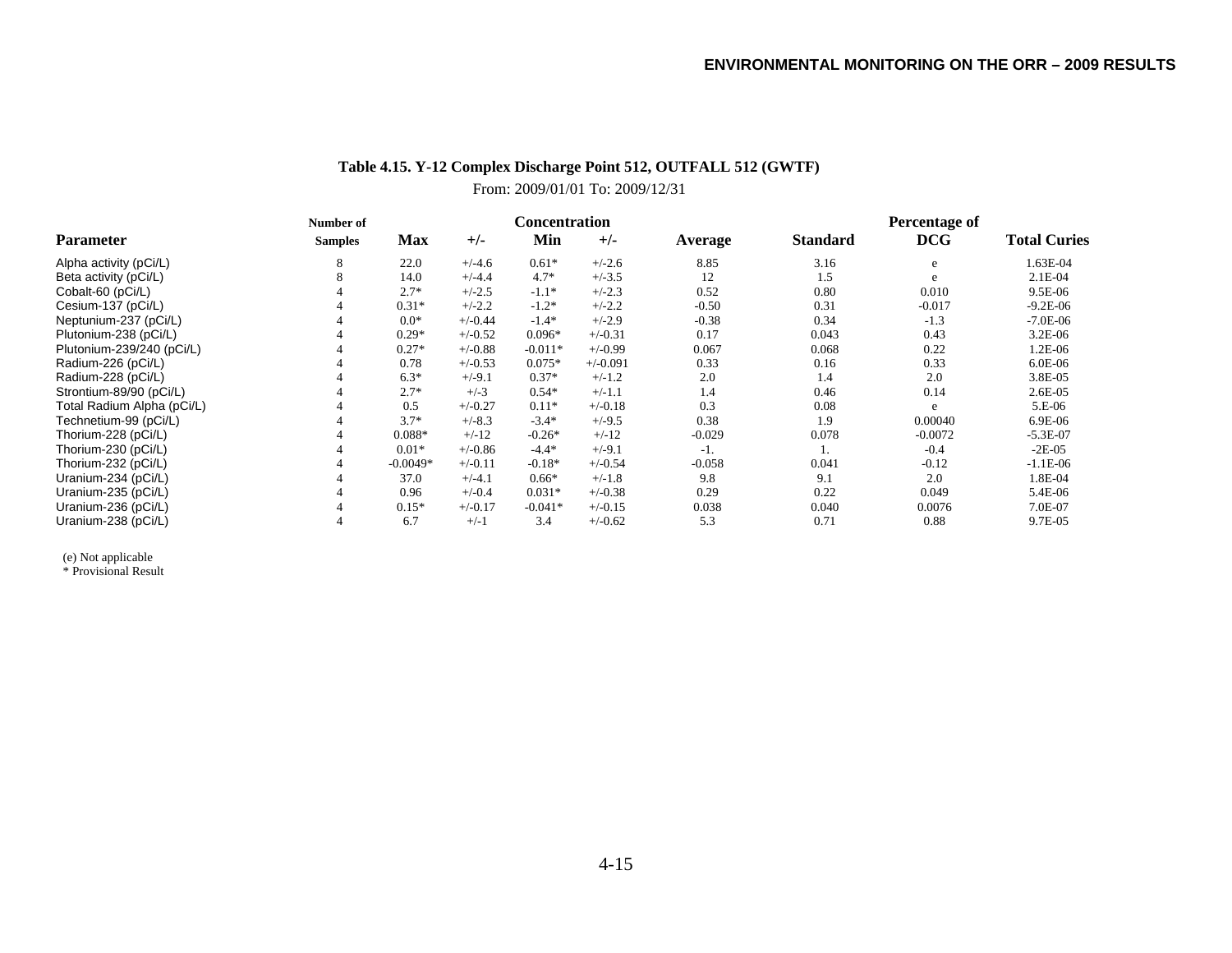#### **Table 4.16. Y-12 Complex Discharge Point 551, CENTRAL MERCURY TREATMENT UNIT**

From: 2009/01/01 To: 2009/12/31

|                  | <b>Number</b> |        | Concentration(a) |          | <b>Referenc</b> | <b>Number of Values</b>    |  |
|------------------|---------------|--------|------------------|----------|-----------------|----------------------------|--|
| <b>Parameter</b> | of Samples    | Max    | Min              | Avg      | e Value(b)      | <b>Exceeding Reference</b> |  |
| Flow, mgd        | 364           | 0.017  | 0.004            | 0.007    |                 |                            |  |
| pH, Std Unit     | 52            | 7.9    | 6.7              |          | 9/6(e)          |                            |  |
| Mercury          | 52            | 0.0001 | < 0.0001         | < 0.0001 | 0.004           |                            |  |
| <b>Uranium</b>   | 4             | 0.005  | < 0.001          | < 0.003  |                 |                            |  |

(a) Units in mg/L unless otherwise indicated.

(b) NPDES permit limits.

(c) Flow during operations and/or discharging.

(d) Not applicable.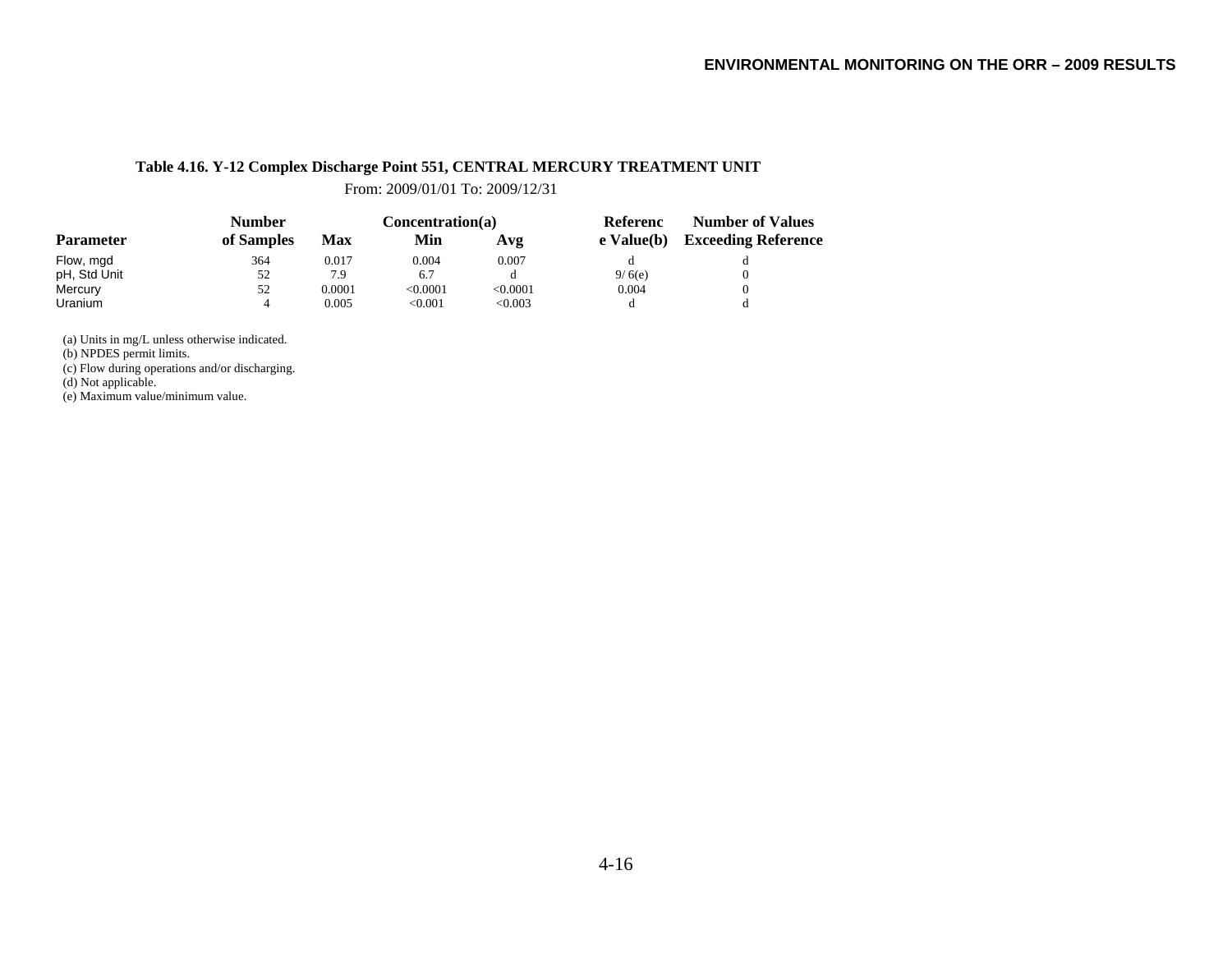#### **Table 4.17. Y-12 Complex Discharge Point 551, CENTRAL MERCURY TREATMENT UNIT** From: 2009/01/01 To: 2009/12/31

|                            | Number of      |            |            | <b>Concentration</b> |             |          | Percentage of   |            |                     |  |
|----------------------------|----------------|------------|------------|----------------------|-------------|----------|-----------------|------------|---------------------|--|
| <b>Parameter</b>           | <b>Samples</b> | <b>Max</b> | $+/-$      | Min                  | $+/-$       | Average  | <b>Standard</b> | <b>DCG</b> | <b>Total Curies</b> |  |
| Alpha activity (pCi/L)     | 4              | 7.7        | $+/-3.4$   | $-0.68*$             | $+/-2.5$    | 3.6      | 2.2             | e          | 3.6E-05             |  |
| Beta activity (pCi/L)      | 4              | 13.0       | $+/-3.9$   | $-0.2*$              | $+/-3.2$    |          |                 | e          | 5E-05               |  |
| Cobalt-60 (pCi/L)          |                | $23.0*$    | $+/-28$    | $-2.5*$              | $+/-2.1$    | 5.65     | 5.8             | 0.11       | 5.7E-05             |  |
| Cesium-137 (pCi/L)         |                | $2.5*$     | $+/-2.2$   | $-1.1*$              | $+/-3.8$    | 0.32     | 0.78            | 0.011      | 3.3E-06             |  |
| Neptunium-237 (pCi/L)      |                | $0.065*$   | $+/-1.4$   | $-0.82*$             | $+/-1.9$    | $-0.28$  | 0.19            | $-0.92$    | $-2.8E-06$          |  |
| Plutonium-238 (pCi/L)      |                | $0.081*$   | $+/-2.5$   | $-0.29*$             | $+/-0.45$   | $-0.086$ | 0.081           | $-0.21$    | $-8.6E-07$          |  |
| Plutonium-239/240 (pCi/L)  |                | $0.019*$   | $+/-0.083$ | $-0.33*$             | $+/-0.66$   | $-0.10$  | 0.078           | $-0.34$    | $-1.0E-06$          |  |
| Radium-226 (pCi/L)         |                | 0.5        | $+/-0.36$  | $-0.2*$              | $+/-1.0$    | 0.07     | 0.2             | 0.07       | 7E-07               |  |
| Radium-228 (pCi/L)         |                | $0.38*$    | $+/-0.77$  | $0.12*$              | $+/-0.54$   | 0.26     | 0.069           | 0.26       | 2.6E-06             |  |
| Strontium-89/90 (pCi/L)    |                | $1.1*$     | $+/-2.3$   | $-1.6*$              | $+/-1.5$    | $-0.14$  | 0.64            | $-0.014$   | $-1.5E-06$          |  |
| Total Radium Alpha (pCi/L) |                | 0.61       | $+/-0.25$  | $0.25*$              | $+/-0.18$   | 0.42     | 0.094           | e          | $4.2E-06$           |  |
| Technetium-99 (pCi/L)      |                | $11.0*$    | $+/-8.5$   | $-2.5*$              | $+/-9.5$    | 4.4      | 2.8             | 0.0044     | 4.4E-05             |  |
| Thorium-228 (pCi/L)        |                | $0.079*$   | $+/-8$     | $-0.064*$            | $+/-0.26$   | 0.0014   | 0.029           | 0.0004     | 1.4E-08             |  |
| Thorium-230 (pCi/L)        |                | $0.058*$   | $+/-0.8$   | $-2.4*$              | $+/-13$     | $-0.76$  | 0.58            | $-0.26$    | $-7.7E-06$          |  |
| Thorium-232 (pCi/L)        |                | $0.013*$   | $+/-0.13$  | $-0.68*$             | $+/-3.7$    | $-0.18$  | 0.17            | $-0.36$    | $-1.8E-06$          |  |
| Uranium-234 (pCi/L)        |                | $0.92*$    | $+/-2.5$   | $-0.013*$            | $+/-0.068$  | 0.42     | 0.22            | 0.084      | 4.2E-06             |  |
| Uranium-235 (pCi/L)        |                | $0.049*$   | $+/-0.27$  | $-0.1*$              | $+/-0.27$   | $-0.02$  | 0.03            | $-0.004$   | $-2E-07$            |  |
| Uranium-236 (pCi/L)        |                | $0.039*$   | $+/-0.16$  | $-0.002*$            | $+/-0.0098$ | 0.01     | 0.01            | 0.003      | 1E-07               |  |
| Uranium-238 (pCi/L)        |                | 2.4        | $+/-0.59$  | $0.012*$             | $+/-0.015$  | 1.0      | 0.54            | 0.17       | 1.0E-05             |  |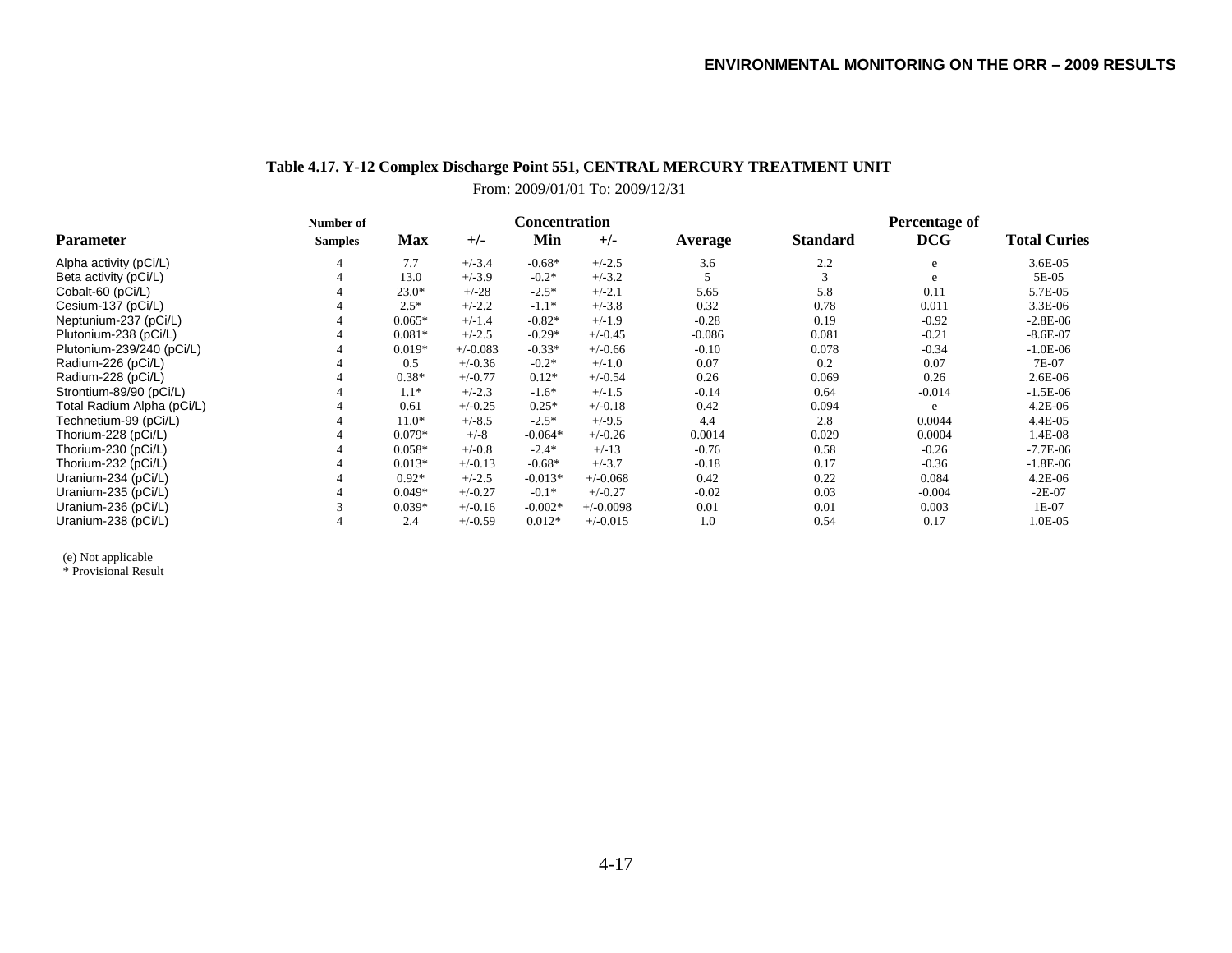# **Table 4.18. Y-12 Complex Discharge Point SS6, SANITARY SEWER STATION 6**

From: 2009/01/01 To: 2009/12/31

|                           | Number of      |            | <b>Concentration</b> |           |            | Percentage of |                 |            |                     |
|---------------------------|----------------|------------|----------------------|-----------|------------|---------------|-----------------|------------|---------------------|
| <b>Parameter</b>          | <b>Samples</b> | <b>Max</b> | $+/-$                | Min       | $+/-$      | Average       | <b>Standard</b> | <b>DCG</b> | <b>Total Curies</b> |
| Alpha activity (pCi/L)    | 52             | 15.0       | $+/-4.4$             | $-0.034*$ | $+/-4.2$   | 4.0           | 0.41            |            | 3.3E-03             |
| Beta activity (pCi/L)     | 52             | 18.0       | $+/-5.3$             | $0.024*$  | $+/-0.036$ | 7.2           | 0.50            |            | $6.0E-03$           |
| Cobalt-60 (pCi/L)         |                | $0.85*$    | $+/-2.4$             | $0.85*$   | $+/-2.4$   | 0.85          |                 | 0.017      | 7.05E-04            |
| Cesium-137 (pCi/L)        |                | $^{*0.1}$  | $+/-2.3$             | $1.0*$    | $+/-2.3$   | 1.0           |                 | 0.0333     | 8.30E-04            |
| Plutonium-238 (pCi/L)     |                | $-0.011*$  | $+/-0.25$            | $-0.011*$ | $+/-0.25$  | $-0.011$      |                 | $-0.0275$  | $-9.13E-06$         |
| Plutonium-239/240 (pCi/L) |                | $-0.47*$   | $+/-0.62$            | $-0.47*$  | $+/-0.62$  | $-0.47$       |                 | $-1.5667$  | $-3.90E-04$         |
| Radium-228 (pCi/L)        |                | $10.0*$    | $+/-9.1$             | $10.0*$   | $+/-9.1$   | 10.0          |                 | 10.0       | 8.30E-03            |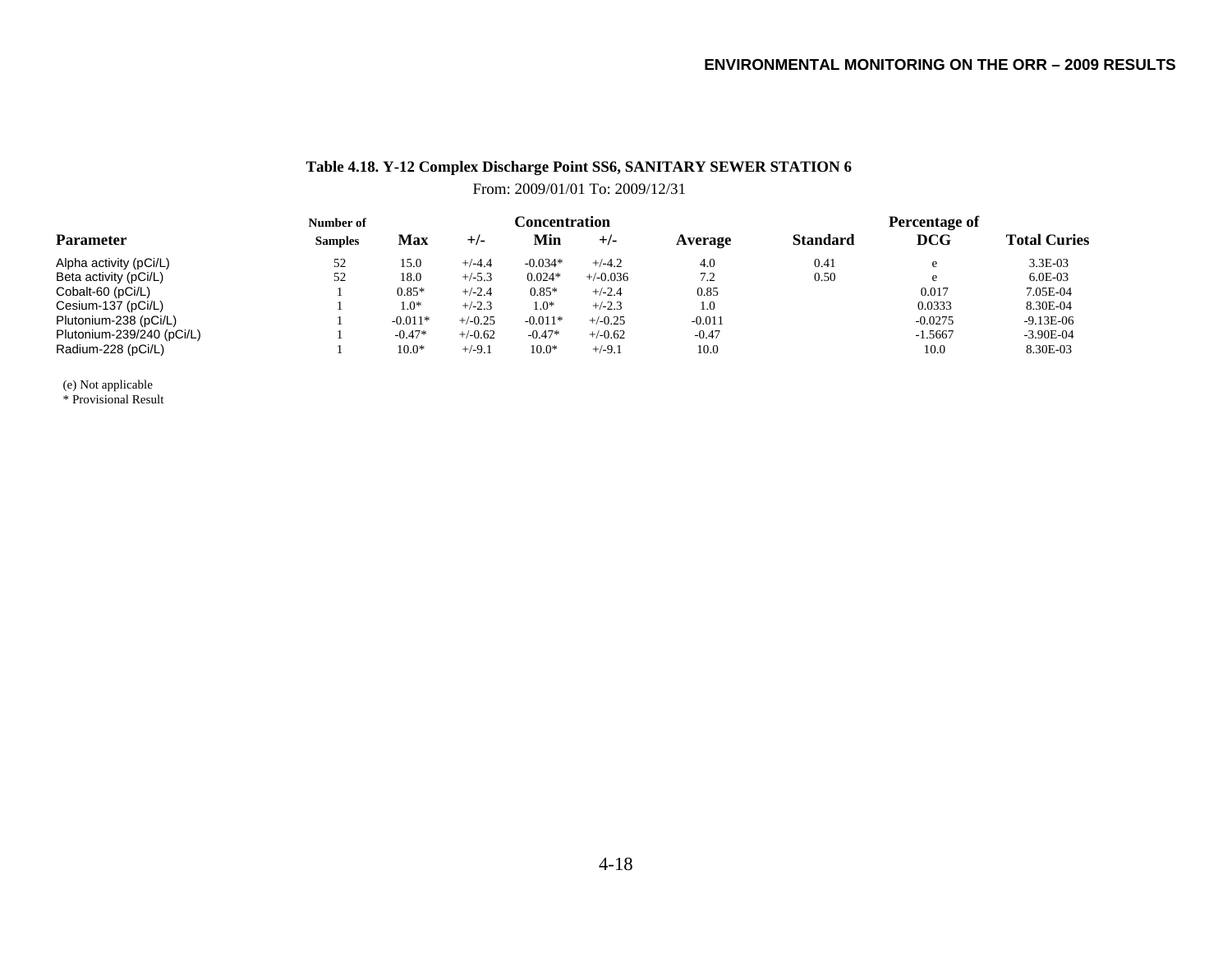# **Table 4.19. Y-12 Complex Discharge Point SS6, SANITARY SEWER STATION 6**

From: 2009/01/01 To: 2009/12/31

|                             | <b>Number</b> |            | Concentration(a) |          | <b>Reference</b> | <b>Number of Values</b>    |  |
|-----------------------------|---------------|------------|------------------|----------|------------------|----------------------------|--|
| <b>Parameter</b>            | of Samples    | <b>Max</b> | Min              | Avg      | Value(b)         | <b>Exceeding Reference</b> |  |
| Flow, gpd                   | 365           | 1949000.0  | 169000.0         | 600430.1 | $\mathbf d$      | d                          |  |
| pH, Standard Unit           | 12            | 8.1        | 7.1              | d        | 9/6(e)           | $\boldsymbol{0}$           |  |
| 1,1,1-Trichloroethane       | 5             | 0.01U      | 0.005U           | 0.006U   | d                | d                          |  |
| Silver                      | 12            | 0.0008     | < 0.0002         | < 0.0004 | 0.1              | $\Omega$                   |  |
| Arsenic                     | 12            | 0.0027     | < 0.002          | < 0.002  | 0.025            | 0                          |  |
| Beryllium                   | 12            | 0.0004     | < 0.0002         | < 0.0002 | d                | d                          |  |
| Benzene                     | 5             | 0.01U      | 0.005U           | 0.006U   | d                | $\Omega$                   |  |
| <b>Biochemical Oxygen</b>   | 13            | 91.7       | 30.4             | 48.8     | 300              | $\boldsymbol{0}$           |  |
| Carbon tetrachloride        | 5             | 0.01U      | 0.005U           | 0.006U   | d                | d                          |  |
| Cadmium                     | 12            | 0.0011     | < 0.0002         | < 0.0005 | 0.005            | $\Omega$                   |  |
| Chloroform                  | 5             | 0.004J     | 0.002J           | 0.003J   | d                | d                          |  |
| Tetrachloroethene           | 5             | 0.01U      | 0.003U           | 0.005U   | d                | d                          |  |
| Cobalt                      | 12            | 0.0115     | 0.0006           | 0.003    | d                | d                          |  |
| Chromium                    | 11            | 0.0128     | < 0.001          | < 0.005  | 0.075            | $\Omega$                   |  |
| Copper                      | 12            | 0.0543     | 0.0218           | 0.0326   | 0.21             | $\overline{0}$             |  |
| Cyanide                     | 12            | < 0.01     | < 0.01           | < 0.01   | 0.062            | $\overline{0}$             |  |
| Ethylbenzene                | 5             | 0.01U      | 0.005U           | 0.006U   | d                | $\Omega$                   |  |
| Iron                        | 12            | 4.98       | 0.267            | 1.76     | 30               | $\Omega$                   |  |
| <b>Hexane Extractable</b>   | 12            | 11.7       | < 5.9            | < 7.8    | 50               | $\Omega$                   |  |
| Mercury                     | 12            | 0.0076     | 0.0003           | 0.004    | 0.035            | $\Omega$                   |  |
| Kjeldahl Nitrogen           | 12            | 23.0       | < 0.5            | <12      | 90               | $\Omega$                   |  |
| Methylene chloride          | 5             | 0.01U      | 0.005U           | 0.006U   | d                | $\Omega$                   |  |
| Manganese                   | 12            | 0.173      | 0.0246           | 0.0576   | d                | d                          |  |
| Molybdenum                  | 12            | 0.0155     | 0.0042           | 0.0087   | d                | $\mathbf{0}$               |  |
| Nickel                      | 12            | 0.0234     | 0.0027           | 0.0081   | 0.032            | $\Omega$                   |  |
| Lead                        | 12            | 0.0017     | 0.0004           | 0.001    | 0.074            | $\Omega$                   |  |
| Phenols - Total Recoverable | 12            | 0.0262     | 0.0089           | 0.017    | 0.3              | $\Omega$                   |  |
| Selenium                    | 12            | < 0.004    | < 0.004          | < 0.004  | d                | $\mathbf{0}$               |  |
| <b>Suspended Solids</b>     | 12            | 117.0      | 44.5             | 66.7     | 300              | $\Omega$                   |  |
| trans-1,2-Dichloroethene    | 5             | 0.01U      | 0.005U           | 0.006U   | d                | d                          |  |
| Thorium                     | 12            | 0.0006     | < 0.0002         | < 0.0003 | d                | d                          |  |
| Toluene                     | 5             | 0.01U      | 0.005U           | 0.006U   | d                | $\Omega$                   |  |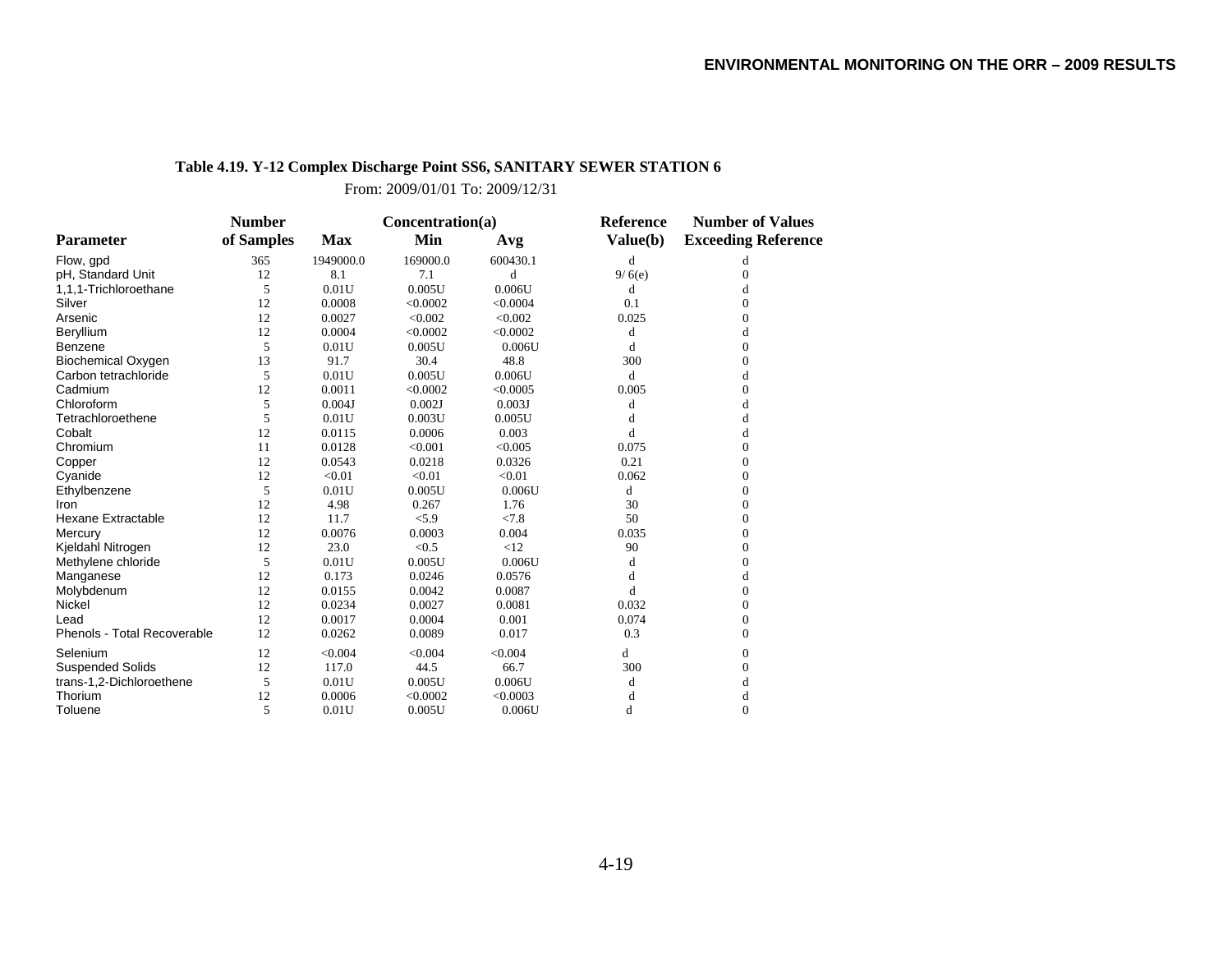#### **Table 4.19. (continued)**

|                  | Number     |       | Concentration(a) |           | Reference       | <b>Number of Values</b>    |  |
|------------------|------------|-------|------------------|-----------|-----------------|----------------------------|--|
| <b>Parameter</b> | of Samples | Max   | Min              | Avg       | <b>Value(b)</b> | <b>Exceeding Reference</b> |  |
| Trichloroethene  |            | 0.027 | 0.001J           | $0.01$ UJ |                 |                            |  |
| Zinc             | 12         | 0.173 | 0.0745           | 0.110     | 0.75            |                            |  |

(a) Units in mg/L unless otherwise indicated.

(b) NPDES permit limits.

(c) Flow during operations and/or discharging.

(d) Not applicable.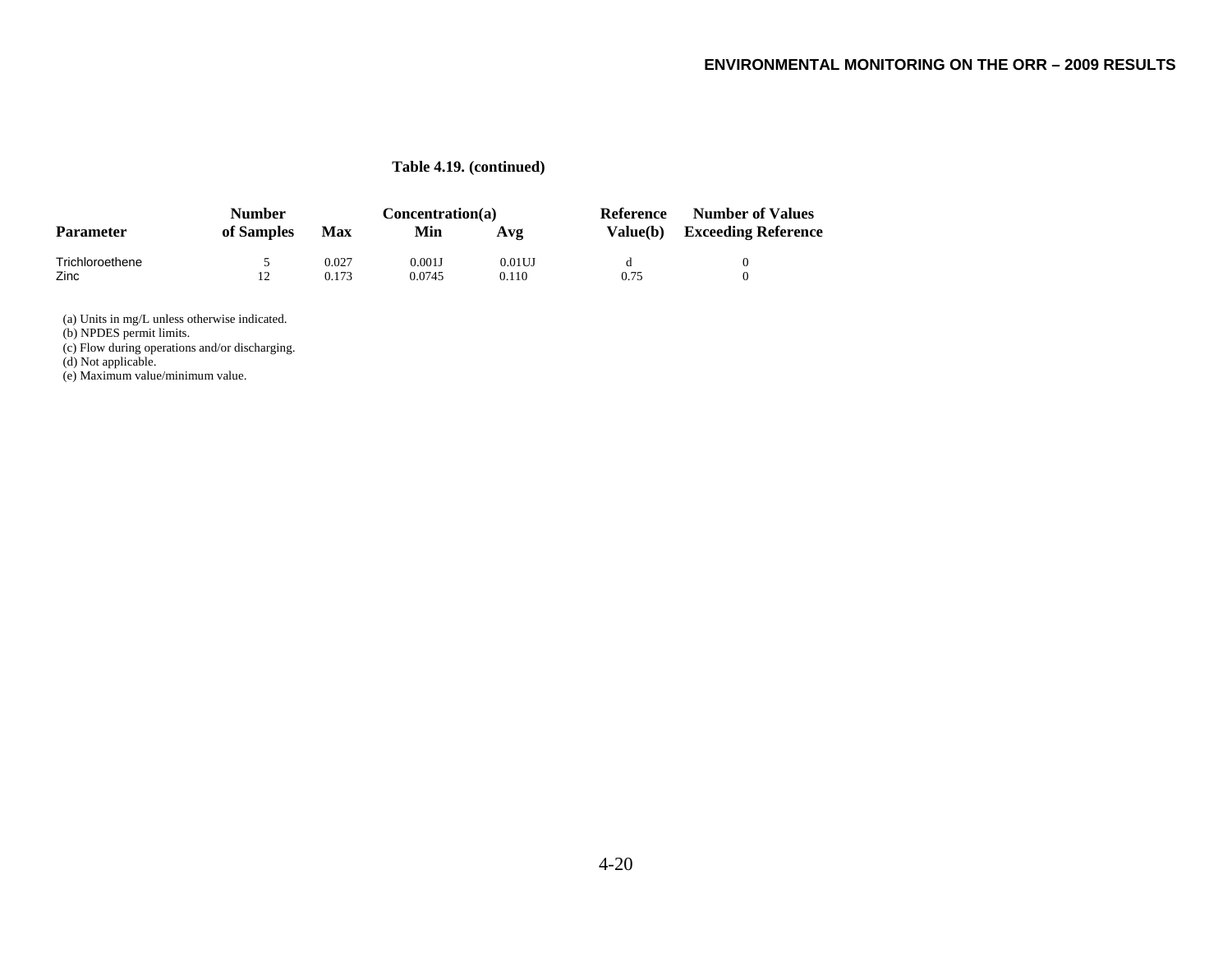#### **Table 4.20. Y-12 Complex Category I Outfalls**

From: 2009/01/01 To: 2009/12/31

|         |                    | Number of      |            | Concentration(a) |        | Reference   | <b>Number of Values</b>                        |
|---------|--------------------|----------------|------------|------------------|--------|-------------|------------------------------------------------|
| Outfall | <b>Parameter</b>   | <b>Samples</b> | <b>Max</b> | Min              | Avg    | Value(b)    | <b>Exceeding Reference</b>                     |
| 003     | Flow, mgd          |                | 0.0864     | 0.0864           | 0.0864 | $\mathbf d$ | $\mathrm{d}% \left\  \mathcal{H}\right\  _{A}$ |
|         | pH, Standard Units | $\mathbf{1}$   | 7.4        | 7.4              | d      | 9/6(e)      | $\boldsymbol{0}$                               |
| 006     | Flow, mgd          |                | 0072       | 0.072            | 0.072  | d           | d                                              |
|         | pH, Standard Units | 1              | 7.7        | 7.7              | d      | 9/6(e)      | $\mathbf{0}$                                   |
| 007     | Flow, mgd          |                | 0.0288     | 0.0288           | 0.0288 | d           | d                                              |
|         | pH, Standard Units | 1              | 7.1        | 7.1              | d      | 9/6(e)      | $\boldsymbol{0}$                               |
| 033     | Flow, mgd          |                | 0.072      | 0.072            | 0.072  | d           | $\mathrm{d}% \left\  \mathcal{H}\right\  _{A}$ |
|         | pH, Standard Units | $\mathbf{1}$   | 7.5        | 7.5              | d      | 9/6(e)      | $\mathbf{0}$                                   |
| 041     | Flow, mgd          |                | 0.0008     | 0.0008           | 0.0008 | d           | d                                              |
|         | pH, Standard Units | -1             | 7.8        | 7.8              | d      | 9/6(e)      | $\boldsymbol{0}$                               |
| 044     | Flow, mgd          |                | 0.0216     | 0.0216           | 0.0216 | d           | d                                              |
|         | pH, Standard Units | 1              | 8.4        | 8.4              | d      | 9/6(e)      | $\boldsymbol{0}$                               |
| 045     | Flow, mgd          |                | 0.0015     | 0.0015           | 0.0015 | d           | d                                              |
|         | pH, Standard Units | $\mathbf{1}$   | 7.9        | 7.9              | d      | 9/6(e)      | $\boldsymbol{0}$                               |
| 046     | Flow, mgd          |                | 0.0046     | 0.0046           | 0.0046 | d           | $\mathrm{d}% \left\  \mathcal{H}\right\  _{A}$ |
|         | pH, Standard Units | 1              | 7.6        | 7.6              | d      | 9/6(e)      | $\boldsymbol{0}$                               |
| 057     | Flow, mgd          |                | 0.0004     | 0.0004           | 0.0004 | d           | $\mathrm{d}% \left\  \mathcal{H}\right\  _{A}$ |
|         | pH, Standard Units | $\mathbf{1}$   | 8.3        | 8.3              | d      | 9/6(e)      | $\boldsymbol{0}$                               |
| 058     | Flow, mgd          |                | 0.0001     | 0.0001           | 0.0001 | d           | d                                              |
|         | pH, Standard Units | $\mathbf{1}$   | 8.1        | 8.1              | d      | 9/6(e)      | $\boldsymbol{0}$                               |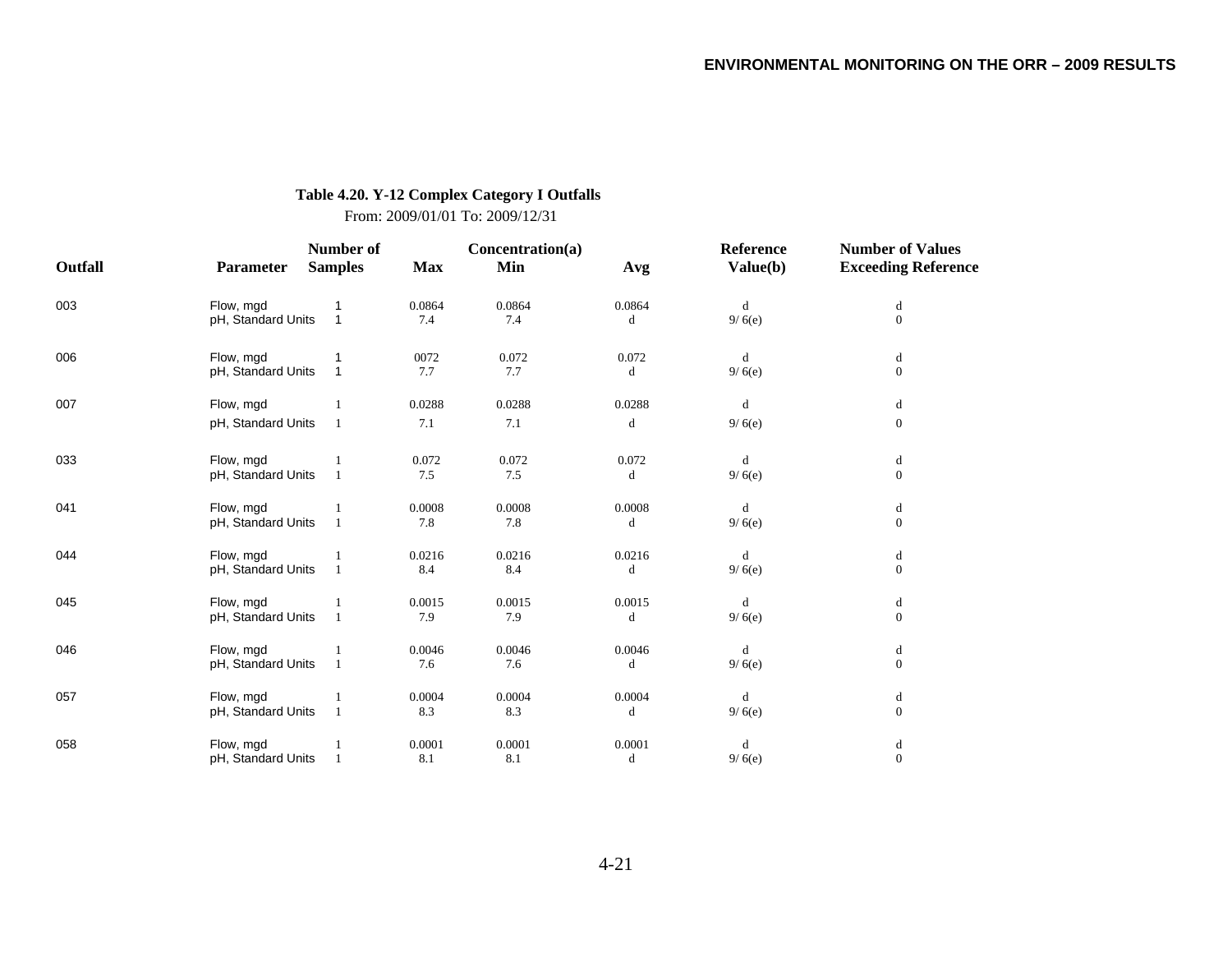|         |                    | Number of      |            | Concentration(a) |        | Reference | <b>Number of Values</b>      |
|---------|--------------------|----------------|------------|------------------|--------|-----------|------------------------------|
| Outfall | <b>Parameter</b>   | <b>Samples</b> | <b>Max</b> | Min              | Avg    |           | Value(b) Exceeding Reference |
| 062     | Flow, mgd          |                | 0.0008     | 0.0008           | 0.0008 | d         | d                            |
|         | pH, Standard Units |                | 7.9        | 7.9              | d      | 9/6(e)    | $\mathbf{0}$                 |
| 063     | Flow, mgd          |                | 0.0144     | 0.0144           | 0.0144 | d         | d                            |
|         | pH, Standard Units |                | 8.4        | 8.4              | d      | 9/6(e)    | $\mathbf{0}$                 |
| 064     | Flow, mgd          |                | 0.0029     | 0.0029           | 0.0029 | d         | d                            |
|         | pH, Standard Units | $\mathbf{1}$   | 8.1        | 8.1              | d      | 9/6(e)    | $\mathbf{0}$                 |
| 086     | Flow, mgd          |                | 0.0004     | 0.0004           | 0.0004 | d         | d                            |
|         | pH, Standard Units |                | 7.2        | 7.2              | d      | 9/6(e)    | $\mathbf{0}$                 |
| 087     | Flow, mgd          |                | 0.0288     | 0.0288           | 0.0288 | d         | d                            |
|         | pH, Standard Units | $\mathbf{1}$   | 8.4        | 8.4              | d      | 9/6(e)    | $\mathbf{0}$                 |
| 102     | Flow, mgd          |                | 0.0008     | 0.0008           | 0.0008 | d         | d                            |
|         | pH, Standard Units | 1              | 7.7        | 7.7              | d      | 9/6(e)    | $\mathbf{0}$                 |
| 110     | Flow, mgd          |                | 0.0019     | 0.0019           | 0.0019 | d         | d                            |
|         | pH, Standard Units | -1             | 7.9        | 7.9              | d      | 9/6(e)    | $\mathbf{0}$                 |
| 134     | Flow, mgd          |                | 0.0004     | 0.0004           | 0.0004 | d         | d                            |
|         | pH, Standard Units | $\mathbf{1}$   | 8.2        | 8.2              | d      | 9/6(e)    | $\mathbf{0}$                 |
| S18     | Flow, mgd          |                | 5.1        | 5.1              | 5.1    | d         | d                            |
|         | pH, Standard Units | 1              | 7.5        | 7.5              | d      | 9/6(e)    | $\mathbf{0}$                 |

# **Table 4.20. (continued)**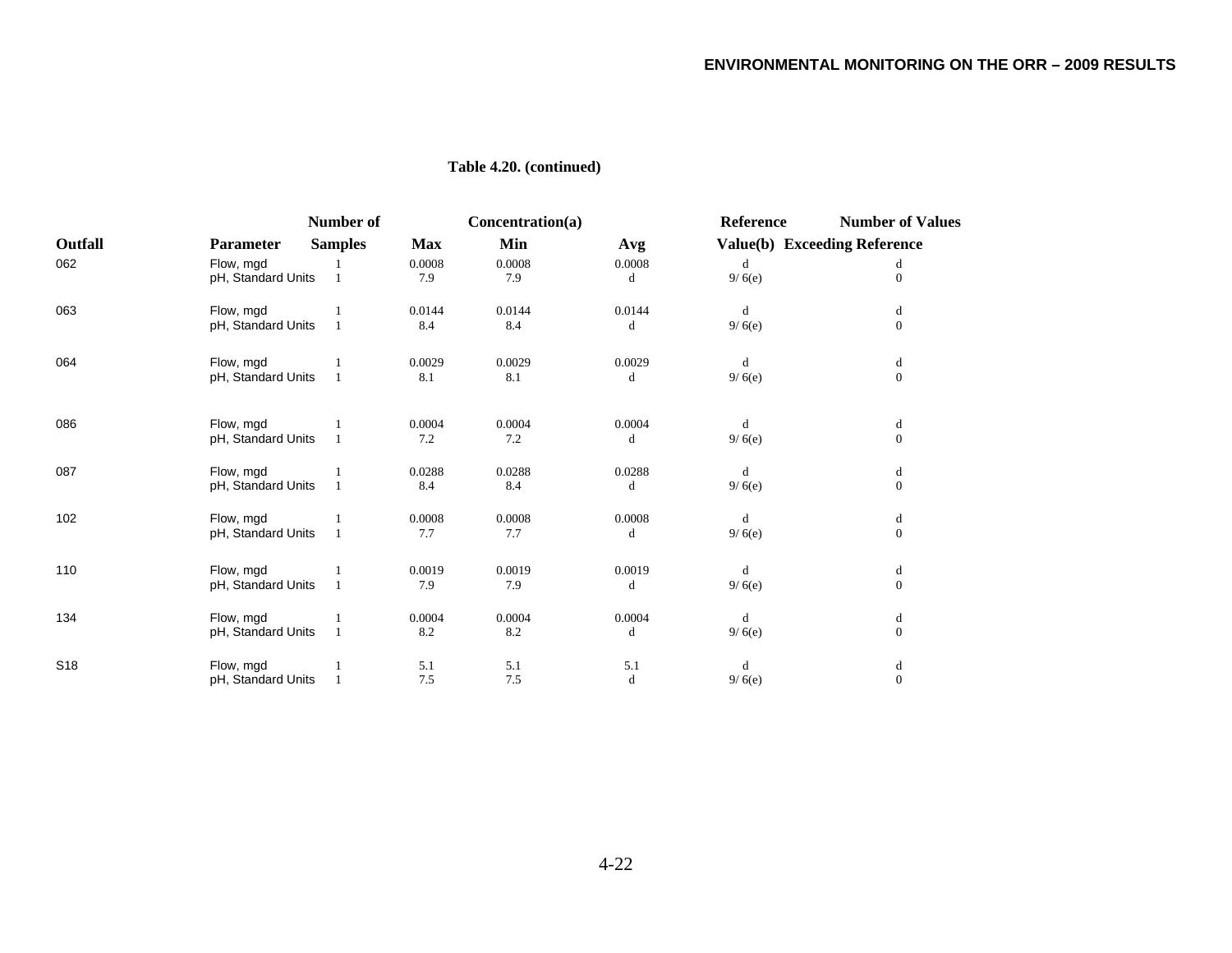#### **Table 4.20. (continued)**

|                 |                    | Number of      |        | Concentration(a) |        | Reference | <b>Number of Values</b>      |
|-----------------|--------------------|----------------|--------|------------------|--------|-----------|------------------------------|
| Outfall         | <b>Parameter</b>   | <b>Samples</b> | Max    | Min              | Avg    |           | Value(b) Exceeding Reference |
| S <sub>26</sub> | Flow, mgd          |                | 0.0432 | 0.0432           | 0.0432 |           |                              |
|                 | pH, Standard Units |                | 7.3    | 7.3              |        | 9/6(e)    |                              |

(a) Units in mg/L unless otherwise indicated.

(b) NPDES permit limits.

(c) Flow during operations and/or discharging.

(d) Not applicable.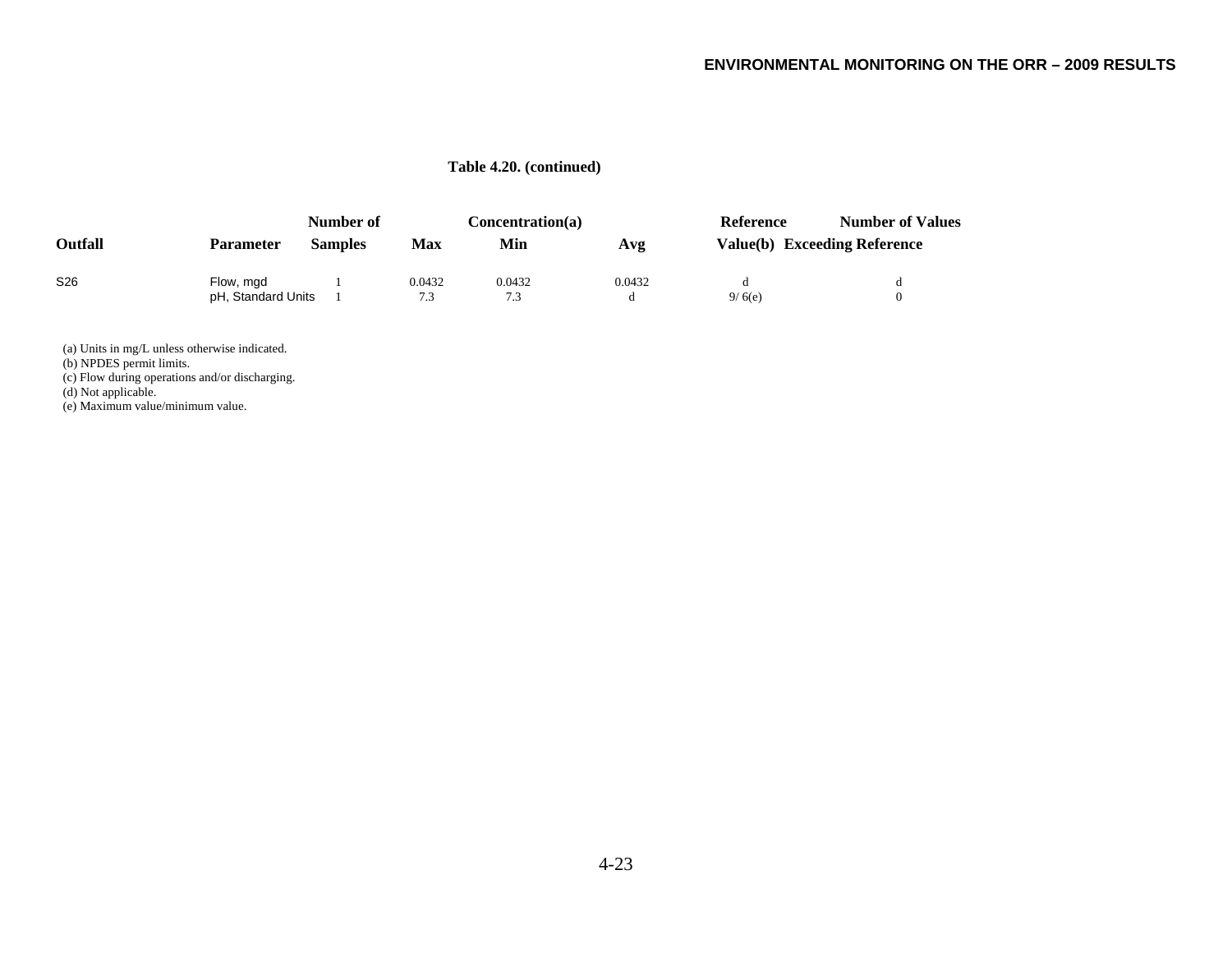# **Table 4.21. Y-12 Complex Category II Outfalls**

From: 2009/01/01 To: 2009/12/31

|         |                                | Number of               |            | Concentration(a) |        | Reference | <b>Number of Values</b>    |
|---------|--------------------------------|-------------------------|------------|------------------|--------|-----------|----------------------------|
| Outfall | Parameter                      | <b>Samples</b>          | <b>Max</b> | Min              | Avg    | Value(b)  | <b>Exceeding Reference</b> |
| 002     | Flow, mgd                      | $\overline{\mathbf{c}}$ | 0.864      | 0.1296           | 0.497  | d         | d                          |
|         | pH, Standard Units             | $\overline{c}$          | 8.0        | 7.3              | d      | 9/6(e)    | $\overline{0}$             |
|         | <b>Total Residual Chlorine</b> | $\overline{c}$          | < 0.05     | < 0.05           | < 0.05 | 0.5       | $\overline{0}$             |
| 004     | Flow, mgd                      | $\boldsymbol{2}$        | 0.085      | 0.0072           | 0.046  | d         | d                          |
|         | pH, Standard Units             | $\mathfrak{2}$          | 7.9        | 7.3              | d      | 9/6(e)    | $\overline{0}$             |
|         | <b>Total Residual Chlorine</b> | $\mathfrak{2}$          | < 0.05     | < 0.05           | < 0.05 | 0.5       | $\overline{0}$             |
| 014     | Flow, mgd                      | $\boldsymbol{2}$        | 0.1037     | 0.0216           | 0.0626 | d         | d                          |
|         | pH, Standard Units             | $\overline{2}$          | 7.9        | 7.4              | d      | 9/6(e)    | $\mathbf{0}$               |
|         | <b>Total Residual Chlorine</b> | $\overline{2}$          | < 0.05     | < 0.05           | < 0.05 | 0.5       | $\overline{0}$             |
| 016     | Flow, mgd                      | $\boldsymbol{2}$        | 0.0216     | 0.0004           | 0.0011 | d         | d                          |
|         | pH, Standard Units             | $\sqrt{2}$              | 7.6        | 7.5              | d      | 9/6(e)    | $\overline{0}$             |
|         | <b>Total Residual Chlorine</b> | $\overline{2}$          | < 0.05     | < 0.05           | < 0.05 | 0.5       | $\overline{0}$             |
| 019     | Flow, mgd                      | 3                       | 0.0576     | 0.0023           | 0.0315 | d         | d                          |
|         | pH, Standard Units             | 3                       | 8.1        | 7.5              | d      | 9/6(e)    | $\overline{0}$             |
|         | <b>Total Residual Chlorine</b> | $\overline{2}$          | < 0.05     | < 0.05           | < 0.05 | 0.5       | $\overline{0}$             |
| 020     | Flow, mgd                      | $\mathfrak{2}$          | 0.0864     | 0.0144           | 0.0504 | d         | d                          |
|         | pH, Standard Units             | $\mathfrak{2}$          | 8.3        | 8.0              | d      | 9/6(e)    | $\mathbf{0}$               |
|         | <b>Total Residual Chlorine</b> | $\overline{2}$          | < 0.05     | < 0.05           | < 0.05 | 0.5       | $\overline{0}$             |
| 047     | Flow, mgd                      | $\boldsymbol{2}$        | 0.0864     | 0.0288           | 0.0576 | d         | d                          |
|         | pH, Standard Units             | $\sqrt{2}$              | 7.8        | 7.7              | d      | 9/6(e)    | $\overline{0}$             |
|         | <b>Total Residual Chlorine</b> | $\overline{2}$          | < 0.05     | < 0.05           | < 0.05 | 0.5       | $\overline{0}$             |
| 048     | Flow, mgd                      | $\overline{c}$          | 0.0043     | 0.0014           | 0.0029 | d         | d                          |
|         | pH, Standard Units             | $\sqrt{2}$              | 7.8        | 7.8              | d      | 9/64(e)   | $\boldsymbol{0}$           |
|         | <b>Total Residual Chlorine</b> | 2                       | < 0.05     | < 0.05           | < 0.05 | 0.5       | $\overline{0}$             |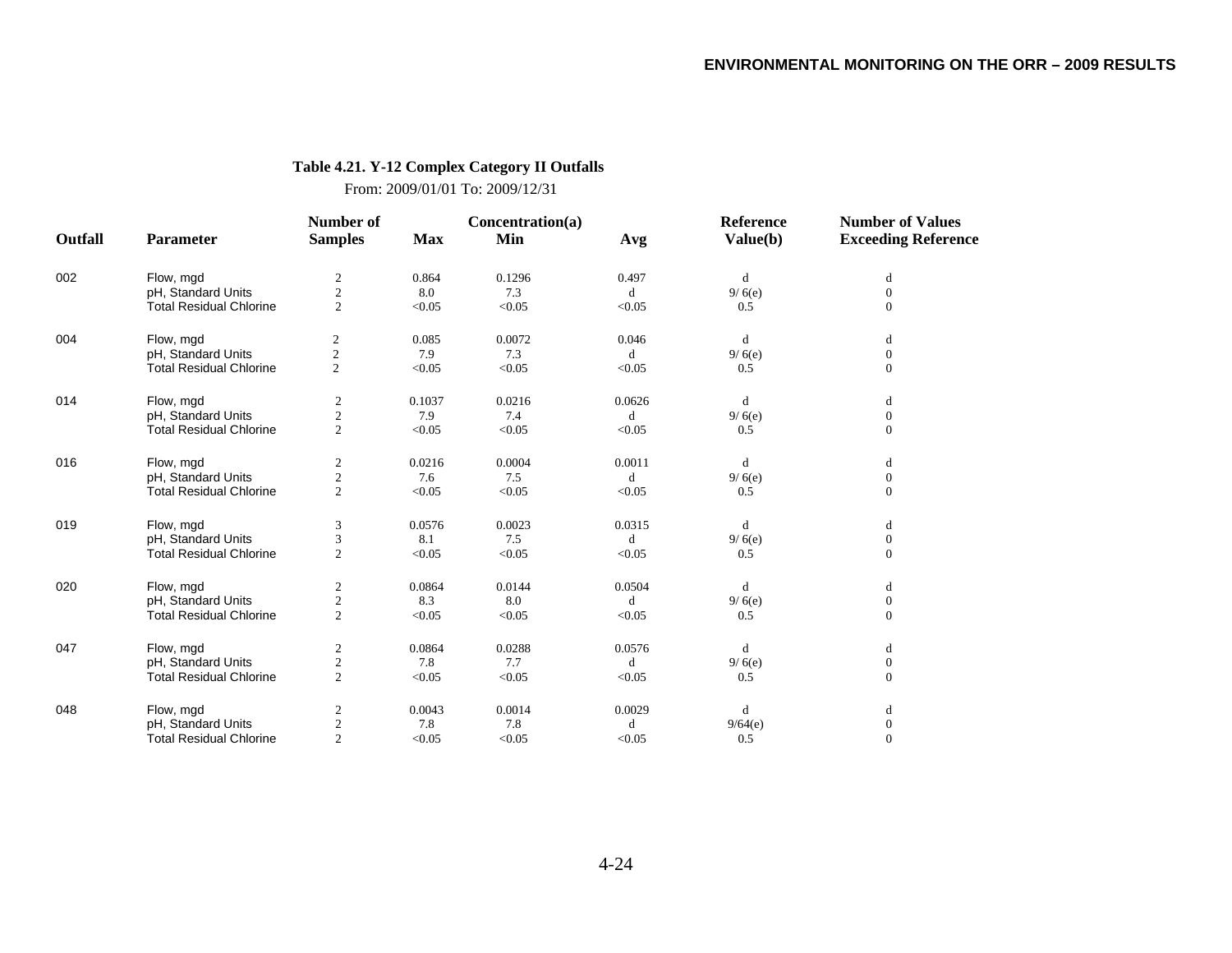|         |                                | Number of               |            | Concentration(a) |        | <b>Reference</b> | <b>Number of Values</b>    |
|---------|--------------------------------|-------------------------|------------|------------------|--------|------------------|----------------------------|
| Outfall | <b>Parameter</b>               | <b>Samples</b>          | <b>Max</b> | Min              | Avg    | Value(b)         | <b>Exceeding Reference</b> |
| 054     | Flow, mgd                      |                         | 0.0173     | 0.0008           | 0.009  | d                | d                          |
|         | pH, Standard Units             | $\sqrt{2}$              | 7.2        | 7.2              | d      | 9/6(e)           | $\Omega$                   |
|         | <b>Total Residual Chlorine</b> | $\overline{2}$          | < 0.05     | < 0.05           | < 0.05 | 0.5              | $\Omega$                   |
| 067     | Flow, mgd                      |                         | 0.0144     | 0.0058           | 0.0101 | d                | d                          |
|         | pH, Standard Units             | $\overline{2}$          | 7.6        | 7.5              | d      | 9/6(e)           | $\Omega$                   |
|         | <b>Total Residual Chlorine</b> | $\overline{c}$          | < 0.05     | < 0.05           | < 0.05 | 0.5              |                            |
| 083     | Flow, mgd                      | 2                       | 0.1728     | 0.0144           | 0.0936 | d                | d                          |
|         | pH, Standard Units             | $\overline{c}$          | 7.8        | 7.3              | d      | 9/6(e)           | $\Omega$                   |
|         | <b>Total Residual Chlorine</b> | $\overline{2}$          | < 0.05     | < 0.05           | < 0.05 | 0.5              | $\mathbf{0}$               |
| 880     | Flow, mgd                      | 2                       | 0.0114     | 0.0029           | 0.0071 | d                | d                          |
|         | pH, Standard Units             | $\overline{\mathbf{c}}$ | 8.0        | 7.5              | d      | 9/6(e)           | $\Omega$                   |
|         | <b>Total Residual Chlorine</b> | $\overline{2}$          | < 0.05     | < 0.05           | < 0.05 | 0.5              | $\Omega$                   |
| 099     | Flow, mgd                      | $\mathfrak{2}$          | 0.0173     | 0.0076           | 0.0125 | d                | d                          |
|         | pH, Standard Units             | $\sqrt{2}$              | 7.6        | 7.5              | d      | 9/6(e)           | $\Omega$                   |
|         | <b>Total Residual Chlorine</b> | $\overline{2}$          | < 0.05     | < 0.05           | < 0.05 | 0.5              | $\Omega$                   |
| 126     | Flow, mgd                      |                         | 0.0014     | 0.0004           | 0.0009 | d                | d                          |
|         | pH, Standard Units             |                         | 8.1        | 7.8              | d      | 9/6(e)           | $\Omega$                   |
|         | Total Residual Chlorine        | $\overline{2}$          | < 0.05     | < 0.05           | < 0.05 | 0.5              | $\Omega$                   |

#### **Table 4.21. (continued)**

(a) Units in mg/L unless otherwise indicated.

(b) NPDES permit limits.

(c) Flow during operations and/or discharging.

(d) Not applicable.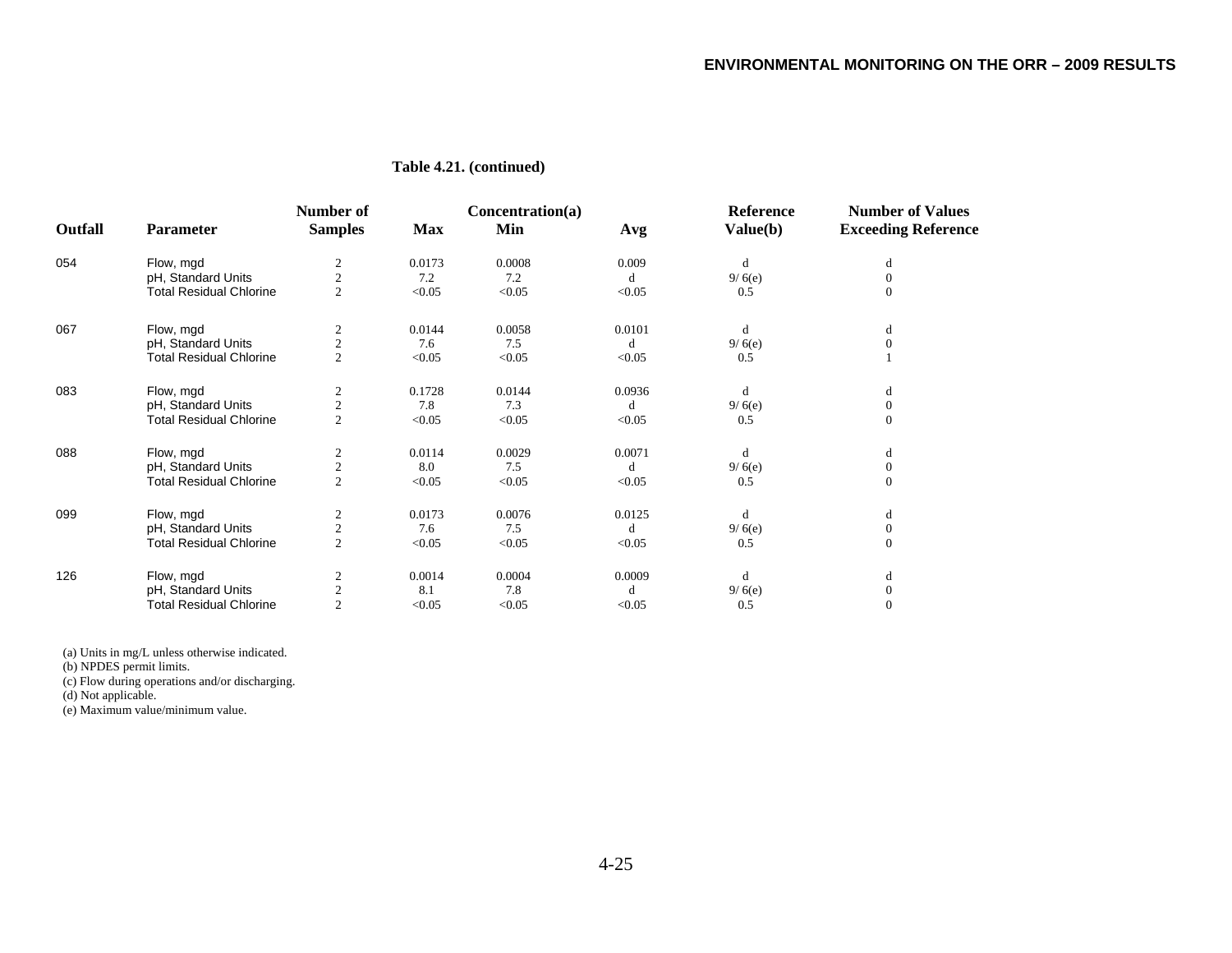#### **Table 4.22. Y-12 Complex Category III Outfalls**

From: 2009/01/01 To: 2009/12/31

|         |                                | Number of      |            | Concentration(a) |        | <b>Reference</b> | <b>Number of Values</b>    |
|---------|--------------------------------|----------------|------------|------------------|--------|------------------|----------------------------|
| Outfall | <b>Parameter</b>               | <b>Samples</b> | <b>Max</b> | Min              | Avg    | Value(b)         | <b>Exceeding Reference</b> |
| 034     | Flow, mgd                      | 2              | 0.2016     | 0.1152           | 0.1584 | d                | d                          |
|         | pH, Standard Units             | $\overline{c}$ | 7.7        | 7.2              | d      | 9/6(e)           | $\Omega$                   |
|         | <b>Total Residual Chlorine</b> | $\mathfrak{2}$ | < 0.05     | < 0.05           | < 0.05 | 0.5              | $\theta$                   |
| 042     | Flow, mgd                      | 2              | 0.0023     | 0.0005           | 0.0014 | d                | d                          |
|         | pH, Standard Units             | $\overline{c}$ | 7.9        | 7.7              | d      | 9/6(e)           | $\Omega$                   |
|         | <b>Total Residual Chlorine</b> | $\overline{c}$ | < 0.05     | < 0.05           | < 0.05 | 0.5              | $\theta$                   |
| 071     | Flow, mgd                      | 2              | 0.0605     | 0.0144           | 0.0374 | d                | d                          |
|         | pH, Standard Units             | $\overline{c}$ | 7.8        | 7.6              | d      | 9/6(e)           | $\theta$                   |
|         | <b>Total Residual Chlorine</b> | $\overline{c}$ | 0.0711     | < 0.05           | < 0.06 | 0.5              | $\theta$                   |
| 113     | Flow, mgd                      | 2              | 0.0288     | 0.0029           | 0.0158 | d                | d                          |
|         | pH, Standard Units             | $\overline{c}$ | 8.6        | 8.2              | d      | 9/6(e)           | $\theta$                   |
|         | <b>Total Residual Chlorine</b> | $\overline{c}$ | < 0.05     | < 0.05           | < 0.05 | 0.5              | $\theta$                   |
| 114     | Flow, mgd                      | 2              | 0.0288     | 0.0043           | 0.0166 | d                | d                          |
|         | pH, Standard Units             | $\mathbf{2}$   | 8.4        | 7.6              | d      | 9/6(e)           | $\theta$                   |
|         | <b>Total Residual Chlorine</b> | $\overline{2}$ | < 0.05     | < 0.05           | < 0.05 | 0.5              | $\theta$                   |

(a) Units in mg/L unless otherwise indicated.

(b) NPDES permit limits.

(c) Flow during operations and/or discharging.

(d) Not applicable.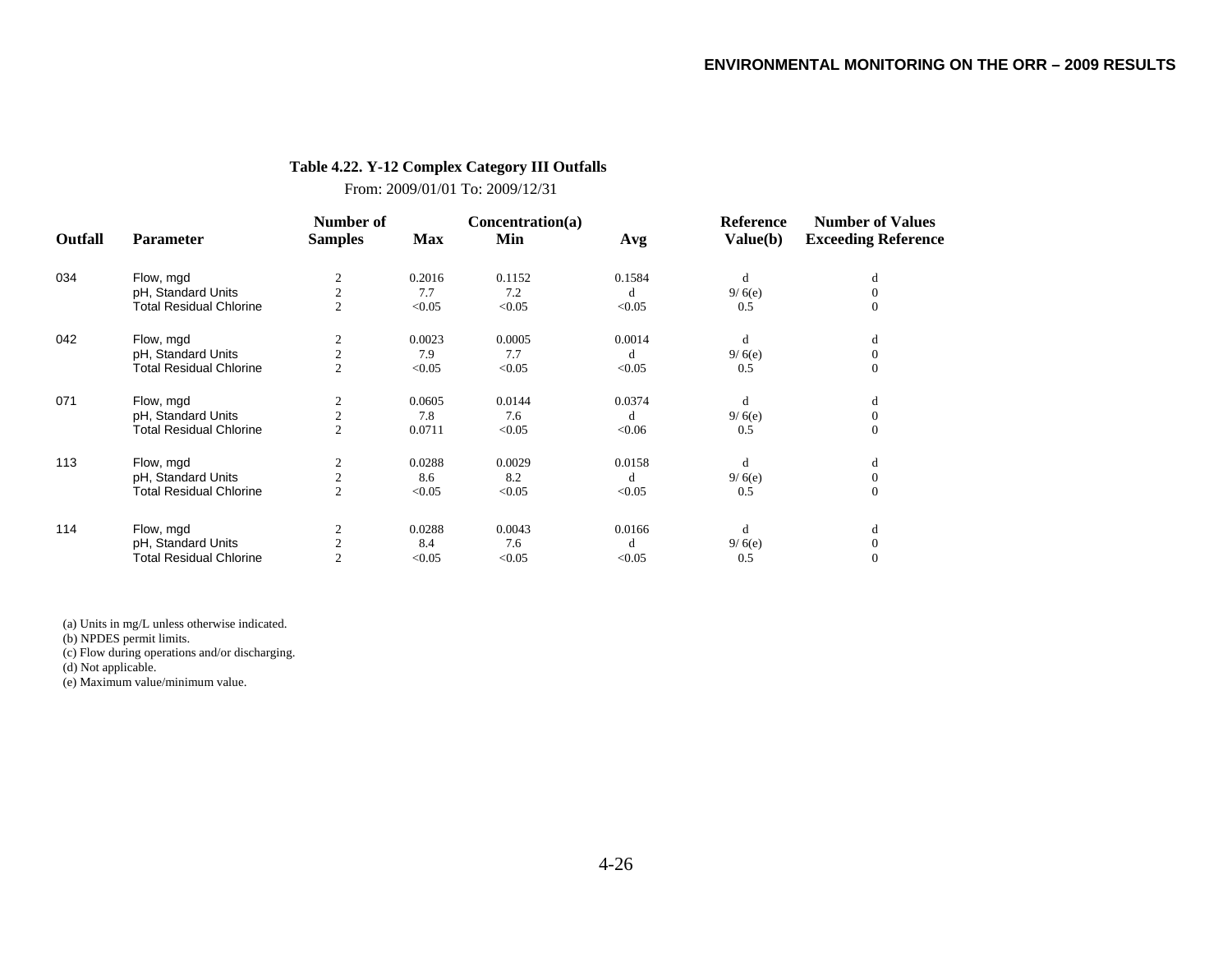# **Table 4.23. Y-12 Complex Discharge Point 9422-1, SWHISS STATION 9422-1, Outfall EFP**

From: 2009/01/01 To: 2009/12/31

|                             | <b>Number</b> |            | Concentration(a) |          | Reference | <b>Number of Values</b>    |  |
|-----------------------------|---------------|------------|------------------|----------|-----------|----------------------------|--|
| <b>Parameter</b>            | of Samples    | <b>Max</b> | Min              | Avg      | Value(b)  | <b>Exceeding Reference</b> |  |
| DISSOLVED OXYGEN            | 54            | 10.8       | 7.3              | 8.9      | d         | 0                          |  |
| Flow, mgd                   | 365           | 56.038     | 2.524            | 8.928    | d         | $\Omega$                   |  |
| pH, Standard Unit           | 210           | 9.0        | 6.9              | d        | 9/6(e)    | $\Omega$                   |  |
| TEMPERATURE, deg C          | 54            | 26.7       | 9.4              | 16       | d         | 0                          |  |
| Silver                      | 53            | < 0.0004   | < 0.0002         | < 0.0002 | d         | $\Omega$                   |  |
| Aluminum                    | 53            | 2.57       | < 0.2            | < 0.5    | d         | $\boldsymbol{0}$           |  |
| Arsenic                     | 53            | 0.0022     | < 0.002          | < 0.002  | d         | $\Omega$                   |  |
| Boron                       | 53            | < 0.1      | < 0.1            | < 0.1    | d         | $\Omega$                   |  |
| <b>Barium</b>               | 53            | 0.0561     | 0.0385           | 0.0441   | d         | $\Omega$                   |  |
| Beryllium                   | 53            | 0.0003     | < 0.0002         | < 0.0002 | d         | $\boldsymbol{0}$           |  |
| Cadmium                     | 53            | 0.0014     | < 0.0002         | < 0.0004 | d         | $\Omega$                   |  |
| Cobalt                      | 53            | 0.0013     | < 0.0002         | < 0.0003 | d         | $\Omega$                   |  |
| Chromium                    | 53            | < 0.02     | < 0.001          | < 0.002  | d         | $\Omega$                   |  |
| Copper                      | 53            | 0.0115     | < 0.002          | < 0.004  | d         | $\boldsymbol{0}$           |  |
| Mercury                     | 55            | 0.0021     | 0.0001           | 0.0003   | d         | $\Omega$                   |  |
| Lithium                     | 53            | 0.0351     | 0.0109           | 0.0176   | d         | $\Omega$                   |  |
| Magnesium                   | 53            | 13.2       | 6.32             | 10.6     | d         | $\theta$                   |  |
| Molybdenum                  | 53            | 0.012      | 0.0039           | 0.0066   | d         | $\theta$                   |  |
| Nickel                      | 53            | 0.0062     | < 0.002          | < 0.002  | d         | $\Omega$                   |  |
| Nitrate/Nitrite as Nitrogen | 53            | 2.34       | < 0.05           | <1       | d         | $\Omega$                   |  |
| Lead                        | 53            | 0.0057     | < 0.0002         | < 0.001  | d         | $\Omega$                   |  |
| PCB. Total                  |               | 0.0005U    | 0.0005U          | 0.0005U  | d         | $\boldsymbol{0}$           |  |
| Phosphate as Phosphorus     | 53            | 0.399      | < 0.31           | < 0.31   | d         | $\Omega$                   |  |
| Antimony                    | 53            | 0.001      | < 0.001          | < 0.001  | d         | $\Omega$                   |  |
| Strontium                   | 53            | 0.159      | 0.0823           | 0.124    | d         | $\Omega$                   |  |
| <b>Suspended Solids</b>     | 53            | 75.0       | < 1.0            | < 8.6    | d         | $\mathbf{0}$               |  |
| Thallium                    | 53            | < 0.0002   | < 0.0002         | < 0.0002 | d         | $\Omega$                   |  |
| Uranium                     | 25            | 0.0298     | 0.0033           | 0.014    | d         | d                          |  |
| Vanadium                    | 53            | < 0.02     | < 0.02           | < 0.02   | d         | $\Omega$                   |  |
| Zinc                        | 53            | 0.0864     | 0.0077           | 0.028    | d         | $\theta$                   |  |

(a) Units in mg/L unless otherwise indicated.

(b) NPDES permit limits.

(c) Flow during operations and/or discharging.

(d) Not applicable.

(e) Maximum value/minimum value.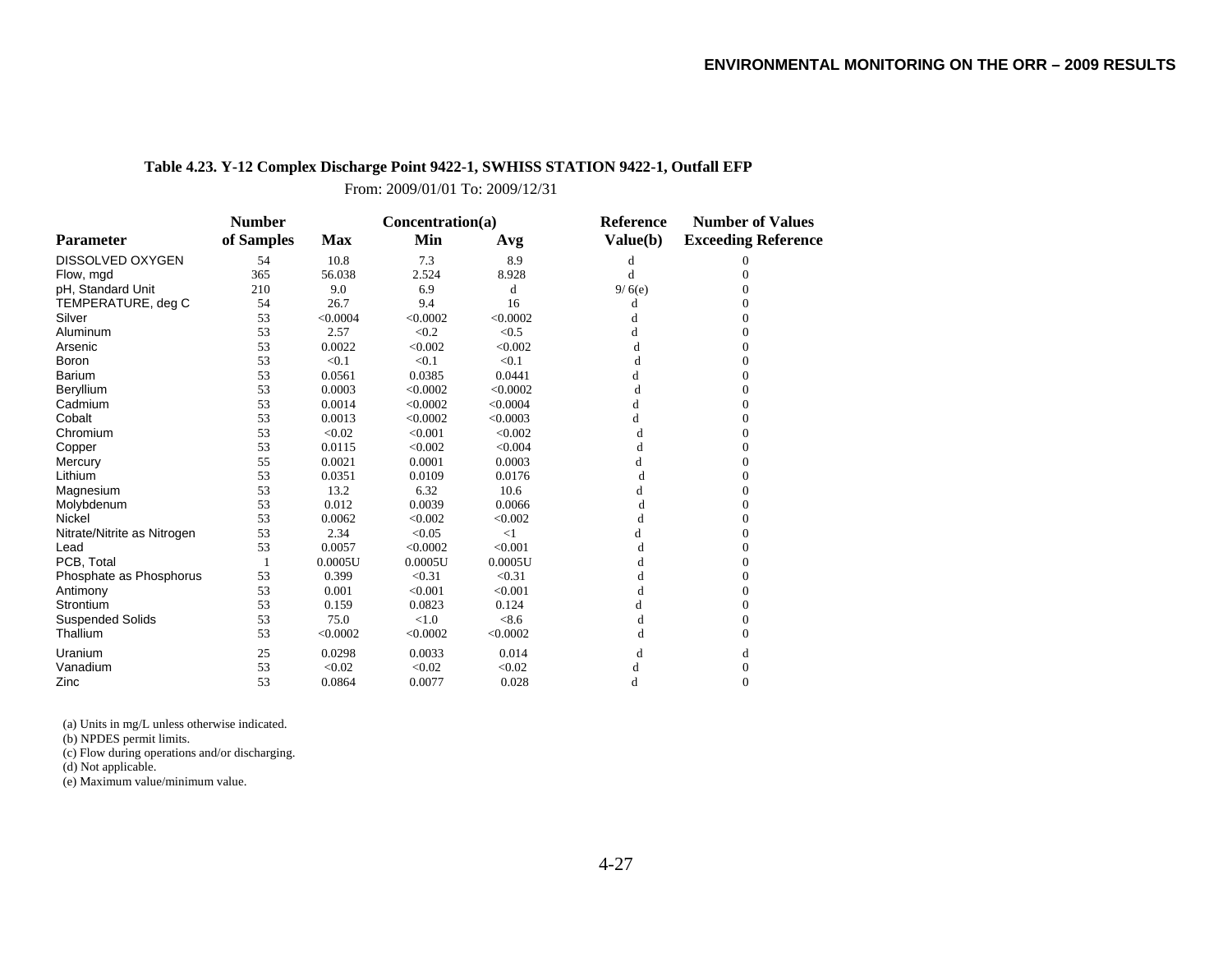# **Table 4.24. Y-12 Complex Discharge Point 9422-1, SWHISS STATION 9422-1, Outfall EFP**

From: 2009/01/01 To: 2009/12/31

|                            | Number of      |            |            | <b>Concentration</b> |            |           | Percentage of   |            |                     |
|----------------------------|----------------|------------|------------|----------------------|------------|-----------|-----------------|------------|---------------------|
| <b>Parameter</b>           | <b>Samples</b> | <b>Max</b> | $+/-$      | Min                  | $+/-$      | Average   | <b>Standard</b> | <b>DCG</b> | <b>Total Curies</b> |
| Alpha activity (pCi/L)     | 13             | 12.0       | $+/-3.5$   | $-0.33*$             | $+/-2.5$   | 5.5       | 1.1             | e          | 6.8E-02             |
| Beta activity (pCi/L)      | 13             | 10.0       | $+/-3.7$   | $-0.75*$             | $+/-3$     | 4.2       | 0.81            | e          | 5.2E-02             |
| Cobalt-60 (pCi/L)          | 13             | $1.7*$     | $+/-2.5$   | $-1.6*$              | $+/-3.3$   | 0.23      | 0.30            | 0.0047     | 2.9E-03             |
| Cesium-137 (pCi/L)         | 13             | $2.8*$     | $+/-2.3$   | $-1.4*$              | $+/-2.5$   | 0.71      | 0.35            | 0.024      | 8.7E-03             |
| Neptunium-237 (pCi/L)      | 13             | $3.7*$     | $+/-3.1$   | $-21.0*$             | $+/-0.37$  | $-1.6$    | 1.7             | $-5.2$     | $-1.9E-02$          |
| Plutonium-238 (pCi/L)      | 13             | $15.0*$    | $+/-0.24$  | $-0.38*$             | $+/-1.1$   | 1.2       | 1.2             | 2.9        | 1.4E-02             |
| Plutonium-239/240 (pCi/L)  | 13             | $0.35*$    | $+/-0.75$  | $-1.7*$              | $+/-0.7$   | $-0.18$   | 0.14            | $-0.60$    | $-2.2E-03$          |
| Radium-226 (pCi/L)         | 13             | 0.56       | $+/-0.63$  | $-0.37*$             | $+/-1.3$   | 0.012     | 0.076           | 0.012      | 1.5E-04             |
| Radium-228 (pCi/L)         | 13             | 3.9        | $+/-1.5$   | $-1.1*$              | $+/-0.84$  | 0.47      | 0.37            | 0.47       | 5.8E-03             |
| Strontium-89/90 (pCi/L)    | 13             | 2.3        | $+/-1.1$   | $-2.3*$              | $+/-1.9$   | 0.51      | 0.32            | 0.051      | 6.3E-03             |
| Total Radium Alpha (pCi/L) | 13             | 1.9        | $+/-0.44$  | $-0.19*$             | $+/-0.15$  | 0.29      | 0.15            | e          | 3.5E-03             |
| Technetium-99 (pCi/L)      | 13             | $12.0*$    | $+/-8.7$   | $-9.0*$              | $+/-9.1$   | 3.2       | 1.7             | 0.0032     | 4.0E-02             |
| Thorium-228 (pCi/L)        | 13             | $0.038*$   | $+/-0.24$  | $-0.39*$             | $+/-12$    | $-0.061$  | 0.031           | $-0.015$   | $-7.5E-04$          |
| Thorium-230 (pCi/L)        | 13             | $0.67*$    | $+/-5.7$   | $-2.8*$              | $+/-14$    | $-0.14$   | 0.26            | $-0.046$   | $-1.7E-03$          |
| Thorium-232 (pCi/L)        | 13             | $0.023*$   | $+/-0.11$  | $-0.63*$             | $+/-2.9$   | $-0.081$  | 0.049           | $-0.16$    | $-9.9E - 04$        |
| Tritium (pCi/L)            | 13             | 1300.0     | $+/-560$   | $-510.0*$            | $+/-520$   | 154.3     | 120.8           | 0.0077     | 1.90E+00            |
| Uranium-234 (pCi/L)        | 13             | $3.7*$     | $+/-2.6$   | $0.083*$             | $+/-0.076$ | 1.5       | 0.33            | 0.31       | 1.9E-02             |
| Uranium-235 (pCi/L)        | 13             | 1.7        | $+/-0.52$  | $-0.12*$             | $+/-0.67$  | 0.19      | 0.13            | 0.032      | $2.3E-03$           |
| Uranium-236 (pCi/L)        | 13             | $0.028*$   | $+/-0.089$ | $-0.041*$            | $+/-0.1$   | $-0.0017$ | 0.0058          | $-0.0003$  | $-2.1E-05$          |
| Uranium-238 (pCi/L)        | 13             | 11.0       | $+/-1.6$   | 0.28                 | $+/-0.059$ | 3.6       | 0.81            | 0.60       | 4.4E-02             |

(e) Not applicable

\* Provisional Result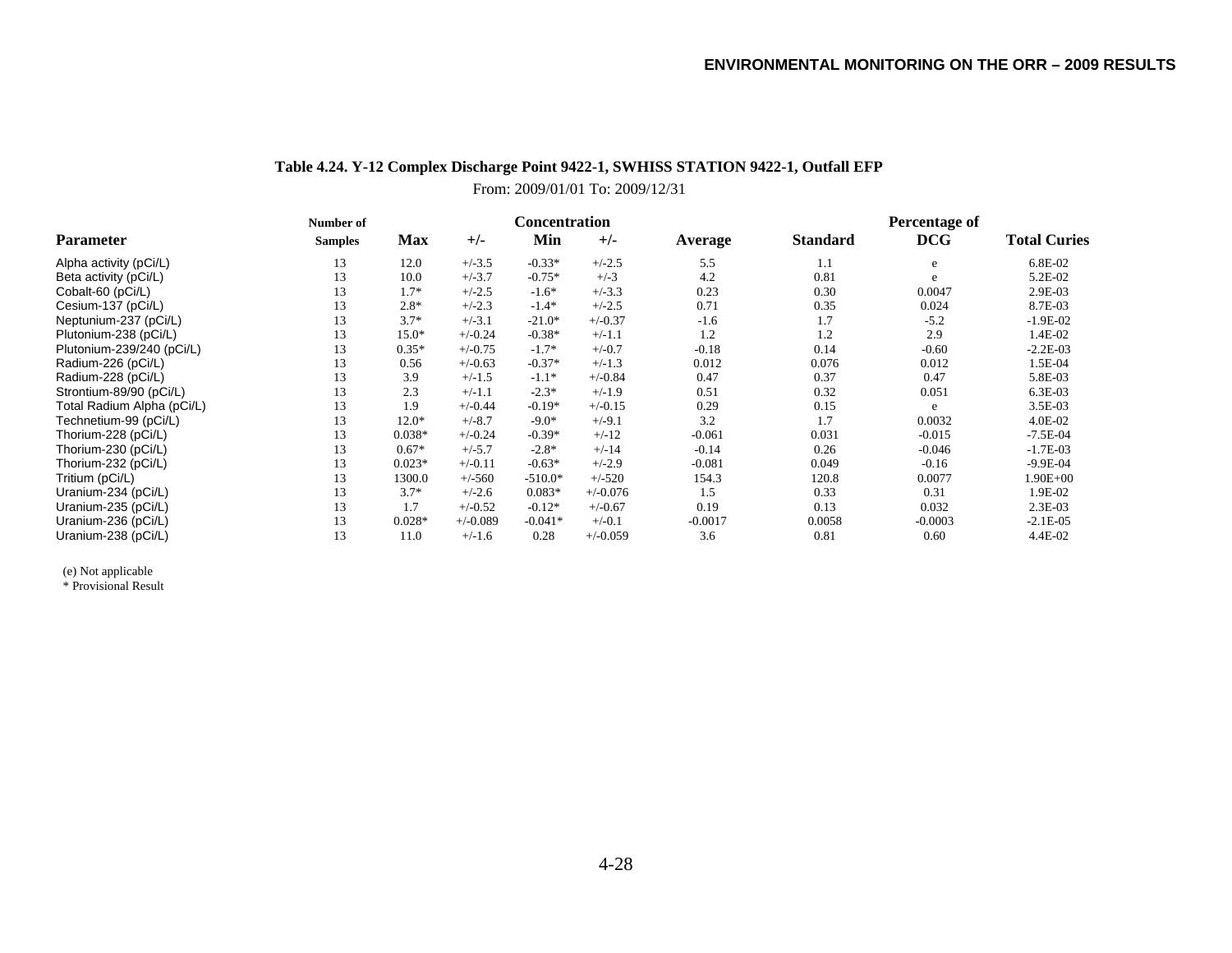# **4.25. Y-12 Complex Discharge Point S06, INSTREAM BEAR CREEK**

From: 2009/01/01 To: 2009/12/31

|                             | <b>Number</b> |            | Concentration(a) |          | <b>Reference</b> | <b>Number of Values</b>    |  |
|-----------------------------|---------------|------------|------------------|----------|------------------|----------------------------|--|
| <b>Parameter</b>            | of Samples    | <b>Max</b> | Min              | Avg      | Value(b)         | <b>Exceeding Reference</b> |  |
| Flow, mgd                   |               | 0.123      | 0.019            | 0.071    | d                |                            |  |
| pH, Standard Unit           |               | 7.5        | 7.4              | d        | 9/6(e)           |                            |  |
| Silver                      |               | < 0.0002   | < 0.0002         | < 0.0002 | d                |                            |  |
| Aluminum                    |               | 0.892      | 0.328            | 0.610    |                  |                            |  |
| Arsenic                     |               | < 0.002    | < 0.002          | < 0.002  | d                |                            |  |
| Boron                       |               | 0.17       | 0.113            | 0.14     |                  |                            |  |
| Barium                      |               | 0.325      | 0.238            | 0.282    |                  |                            |  |
| Beryllium                   |               | < 0.0002   | < 0.0002         | < 0.0002 |                  |                            |  |
| Cadmium                     |               | 0.0072     | 0.0032           | 0.0052   |                  |                            |  |
| Cobalt                      |               | 0.0033     | 0.0014           | 0.0023   |                  |                            |  |
| Chromium                    |               | < 0.001    | < 0.001          | < 0.001  |                  |                            |  |
| Copper                      | 2             | < 0.002    | < 0.002          | < 0.002  |                  |                            |  |
| Lithium                     |               | 0.034      | 0.0257           | 0.030    |                  |                            |  |
| Magnesium                   |               | 27.9       | 19.2             | 23.6     | d                |                            |  |
| Molybdenum                  |               | 0.0005     | 0.0004           | 0.0005   |                  |                            |  |
| Nickel                      |               | 0.0278     | 0.0129           | 0.0204   |                  |                            |  |
| Nitrate/Nitrite as Nitrogen |               | 83.5       | 52.8             | 68.2     | d                |                            |  |
| Lead                        |               | 0.0012     | 0.0003           | 0.0007   | d                |                            |  |
| Antimony                    |               | < 0.001    | < 0.001          | < 0.001  |                  |                            |  |
| <b>Strontium</b>            |               | 0.546      | 0.447            | 0.496    |                  |                            |  |
| Thallium                    |               | < 0.0002   | < 0.0002         | < 0.0002 |                  |                            |  |
| Vanadium                    |               | < 0.02     | < 0.02           | < 0.02   |                  |                            |  |
| Zinc                        | 2             | 0.0563     | 0.0117           | 0.0340   |                  |                            |  |

(a) Units in mg/L unless otherwise indicated.

(b) NPDES permit limits.

(c) Flow during operations and/or discharging.

(d) Not applicable.

(e) Maximum value/minimum value.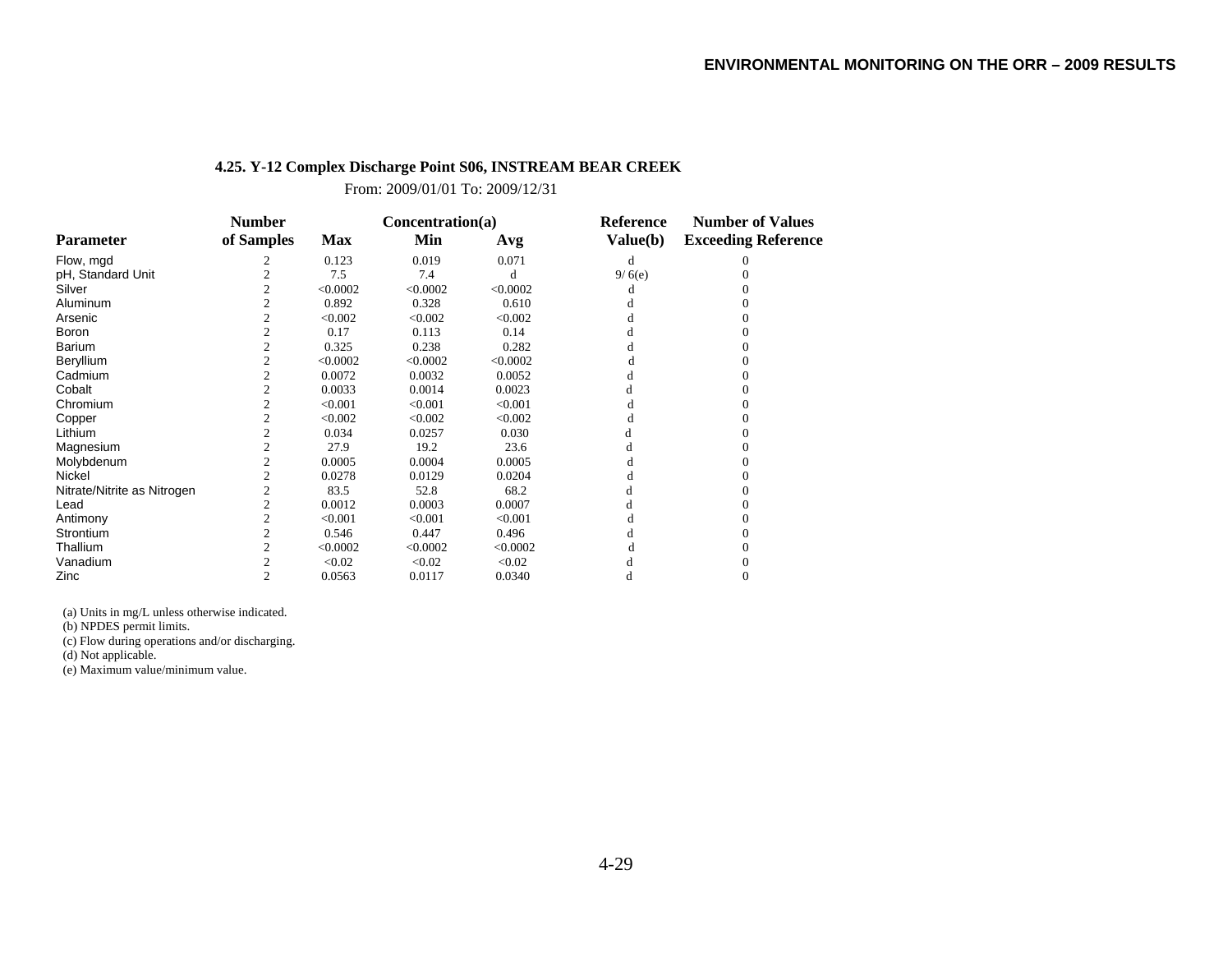# **Table 4.26. Y-12 Complex Discharge Point S19, S19, ROGER'S QUARRY**

From: 2009/01/01 To: 2009/12/31

|                         | <b>Number</b> |            | Concentration(a) |          | <b>Reference</b> | <b>Number of Values</b>    |  |
|-------------------------|---------------|------------|------------------|----------|------------------|----------------------------|--|
| <b>Parameter</b>        | of Samples    | <b>Max</b> | Min              | Avg      | Value(b)         | <b>Exceeding Reference</b> |  |
| Flow, mgd               |               | 0.194      | 0.194            | 0.194    | d                |                            |  |
| pH, Standard Unit       |               | 8.2        | 8.2              |          | 9/6(e)           |                            |  |
| Silver                  |               | < 0.0002   | < 0.0002         | < 0.0002 |                  |                            |  |
| Aluminum                |               | < 0.2      | < 0.2            | < 0.2    |                  |                            |  |
| Arsenic                 |               | 0.0038     | 0.0038           | 0.0038   |                  |                            |  |
| Boron                   |               | < 0.1      | < 0.1            | < 0.1    |                  |                            |  |
| <b>Barium</b>           |               | 0.0599     | 0.0599           | 0.0599   |                  |                            |  |
| Beryllium               |               | < 0.0002   | < 0.0002         | < 0.000  |                  |                            |  |
| Cadmium                 |               | < 0.0002   | < 0.0002         | < 0.000  |                  |                            |  |
| Cobalt                  |               | < 0.0002   | < 0.0002         | &0.000   |                  |                            |  |
| Chromium                |               | < 0.001    | < 0.001          | < 0.001  |                  |                            |  |
| Copper                  |               | < 0.002    | < 0.002          | < 0.002  |                  |                            |  |
| <b>Dissolved Solids</b> |               | 152.0      | 152.0            | 152.0    |                  |                            |  |
| Lithium                 |               | 0.0148     | 0.0148           | 0.0148   |                  |                            |  |
| Magnesium               |               | 11.0       | 11.0             | 11.0     |                  |                            |  |
| Molybdenum              |               | 0.0013     | 0.0013           | 0.0013   |                  |                            |  |
| Nickel                  |               | < 0.002    | < 0.002          | < 0.002  |                  |                            |  |
| Lead                    |               | < 0.0002   | < 0.0002         | < 0.0002 |                  |                            |  |
| Antimony                |               | < 0.001    | < 0.001          | < 0.001  |                  |                            |  |
| Strontium               |               | 0.238      | 0.238            | 0.238    |                  |                            |  |
| <b>Suspended Solids</b> |               | 3.0        | 3.0              | 3.0      |                  |                            |  |
| Thallium                |               | < 0.0002   | < 0.0002         | < 0.0002 |                  | $\Omega$                   |  |
| Uranium                 |               | < 0.001    | 0.0004           | < 0.0007 |                  |                            |  |
| Vanadium                |               | < 0.02     | < 0.02           | < 0.02   |                  | $\Omega$                   |  |
| Zinc                    |               | 0.0101     | 0.0101           | 0.0101   |                  |                            |  |

(a) Units in mg/L unless otherwise indicated.

(b) NPDES permit limits.

(c) Flow during operations and/or discharging.

(d) Not applicable.

(e) Maximum value/minimum value.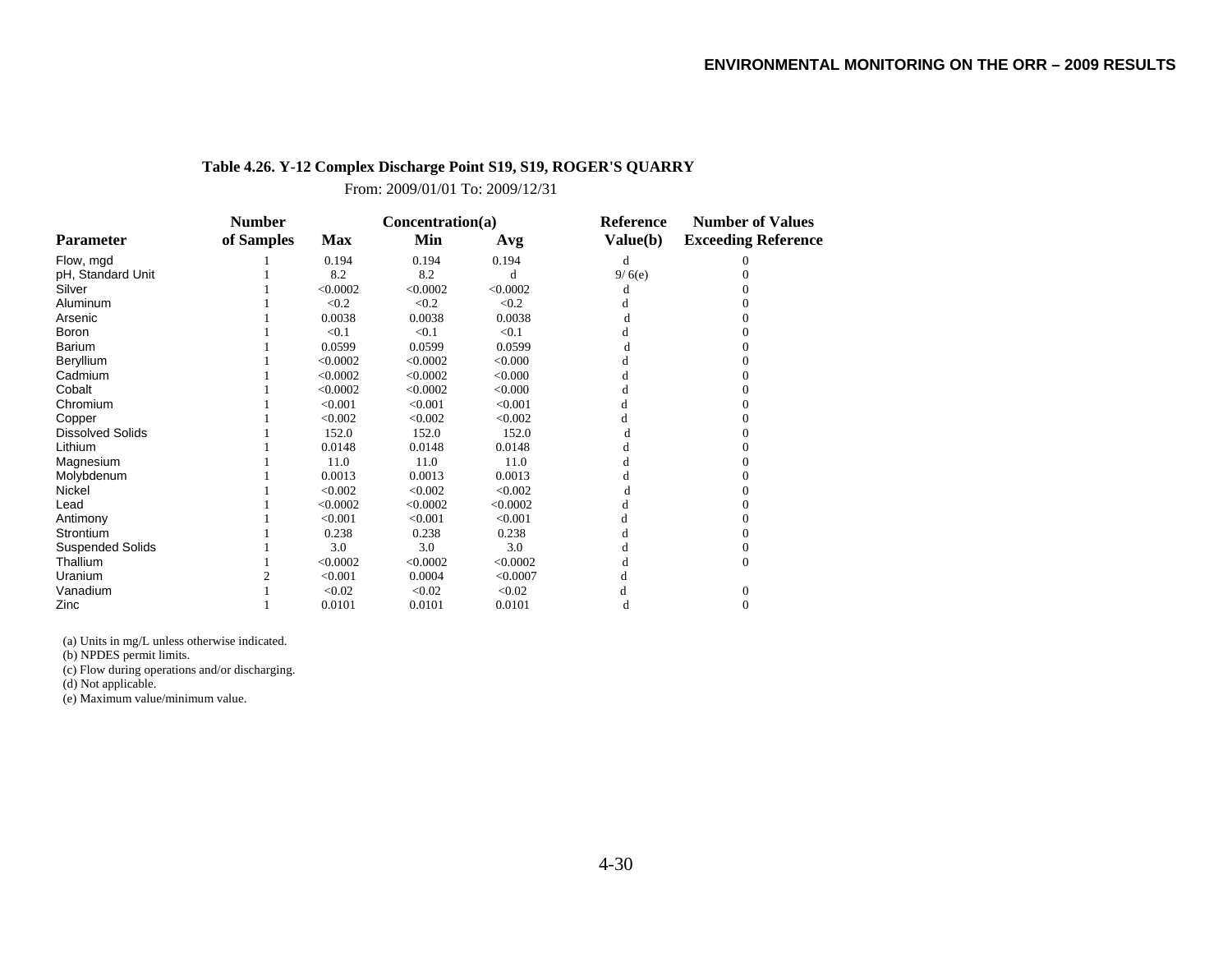# **Table 4.27. Y-12 Complex Discharge Point S19, S19, ROGER'S QUARRY**

# From: 2009/01/01 To: 2009/12/31

|                            | Number of      | <b>Concentration</b> |             |            |             |           | Percentage of   |            |                     |
|----------------------------|----------------|----------------------|-------------|------------|-------------|-----------|-----------------|------------|---------------------|
| <b>Parameter</b>           | <b>Samples</b> | <b>Max</b>           | $+/-$       | Min        | $+/-$       | Average   | <b>Standard</b> | <b>DCG</b> | <b>Total Curies</b> |
| Alpha activity (pCi/L)     |                | $-0.91*$             | $+/-2.2$    | $-0.91*$   | $+/-2.2$    | $-0.91$   | e               | e          | $-2.44E-04$         |
| Americium-241 (pCi/L)      |                | $-0.057*$            | $+/-0.23$   | $-0.057*$  | $+/-0.23$   | $-0.057$  | e.              | $-0.19$    | $-1.53E-05$         |
| Beta activity (pCi/L)      |                | $1.1*$               | $+/-3.3$    | $1.1*$     | $+/-3.3$    | 1.1       | e               | e          | 2.95E-04            |
| Cobalt-60 (pCi/L)          |                | $2.1*$               | $+/-2.7$    | $2.1*$     | $+/-2.7$    | 2.1       | e               | 0.042      | 5.63E-04            |
| Cesium-137 (pCi/L)         |                | $0.69*$              | $+/-2.6$    | $0.69*$    | $+/-2.6$    | 0.69      | e               | 0.023      | 1.85E-04            |
| Neptunium-237 (pCi/L)      |                | $-0.039*$            | $+/-0.12$   | $-0.039*$  | $+/-0.12$   | $-0.039$  | e               | $-0.13$    | $-1.05E-05$         |
| Plutonium-238 (pCi/L)      |                | $-0.087*$            | $+/-0.21$   | $-0.087*$  | $+/-0.21$   | $-0.087$  | e               | $-0.2175$  | $-2.33E-05$         |
| Plutonium-239/240 (pCi/L)  |                | $0.28*$              | $+/-0.72$   | $0.28*$    | $+/-0.72$   | 0.28      | e               | 0.9333     | 7.51E-05            |
| Radium-226 (pCi/L)         |                | $0.025*$             | $+/-0.072$  | $0.025*$   | $+/-0.072$  | 0.025     | e               | 0.025      | 6.70E-06            |
| Radium-228 (pCi/L)         |                | $0.56*$              | $+/-0.73$   | $0.56*$    | $+/-0.73$   | 0.56      | e               | 0.56       | 1.50E-04            |
| Strontium-89/90 (pCi/L)    |                | $0.83*$              | $+/-1.8$    | $0.83*$    | $+/-1.8$    | 0.83      | e               | 0.083      | 2.22E-04            |
| Total Radium Alpha (pCi/L) |                | $0.14*$              | $+/-0.18$   | $0.14*$    | $+/-0.18$   | 0.14      | e               | e          | 3.75E-05            |
| Technetium-99 (pCi/L)      |                | $-1.0*$              | $+/-9.3$    | $-1.0*$    | $+/-9.3$    | $-1.0$    | e               | $-0.001$   | $-2.68E-04$         |
| Thorium-228 (pCi/L)        |                | $-0.042*$            | $+/-0.18$   | $-0.042*$  | $+/-0.18$   | $-0.042$  | e               | $-0.0105$  | $-1.13E-05$         |
| Thorium-230 (pCi/L)        |                | $0.019*$             | $+/-0.35$   | $0.019*$   | $+/-0.35$   | 0.019     | e               | 0.0063     | 5.09E-06            |
| Thorium-232 (pCi/L)        |                | $-0.011*$            | $+/-0$      | $-0.011*$  | $+/-0$      | $-0.011$  | e               | $-0.022$   | $-2.95E-06$         |
| Tritium (pCi/L)            |                | $-160.0*$            | $+/-530$    | $-160.0*$  | $+/-530$    | $-160.0$  | e               | $-0.008$   | $-4.29E-02$         |
| Uranium-234 (pCi/L)        |                | $0.02*$              | $+/-0.023$  | $0.02*$    | $+/-0.023$  | 0.02      | e               | 0.004      | 5.36E-06            |
| Uranium-235 (pCi/L)        |                | $0.0062*$            | $+/-0.0088$ | $0.0062*$  | $+/-0.0088$ | 0.0062    | e               | 0.001      | 1.66E-06            |
| Uranium-236 (pCi/L)        |                | $-0.0019*$           | $+/-0.0087$ | $-0.0019*$ | $+/-0.0087$ | $-0.0019$ |                 | $-0.0004$  | $-5.09E-07$         |
| Uranium-238 (pCi/L)        |                | $0.0025*$            | $+/-0$      | $0.0025*$  | $+/-0$      | 0.0025    | e               | 0.0004     | 6.70E-07            |

(e) Not applicable \* Provisional Result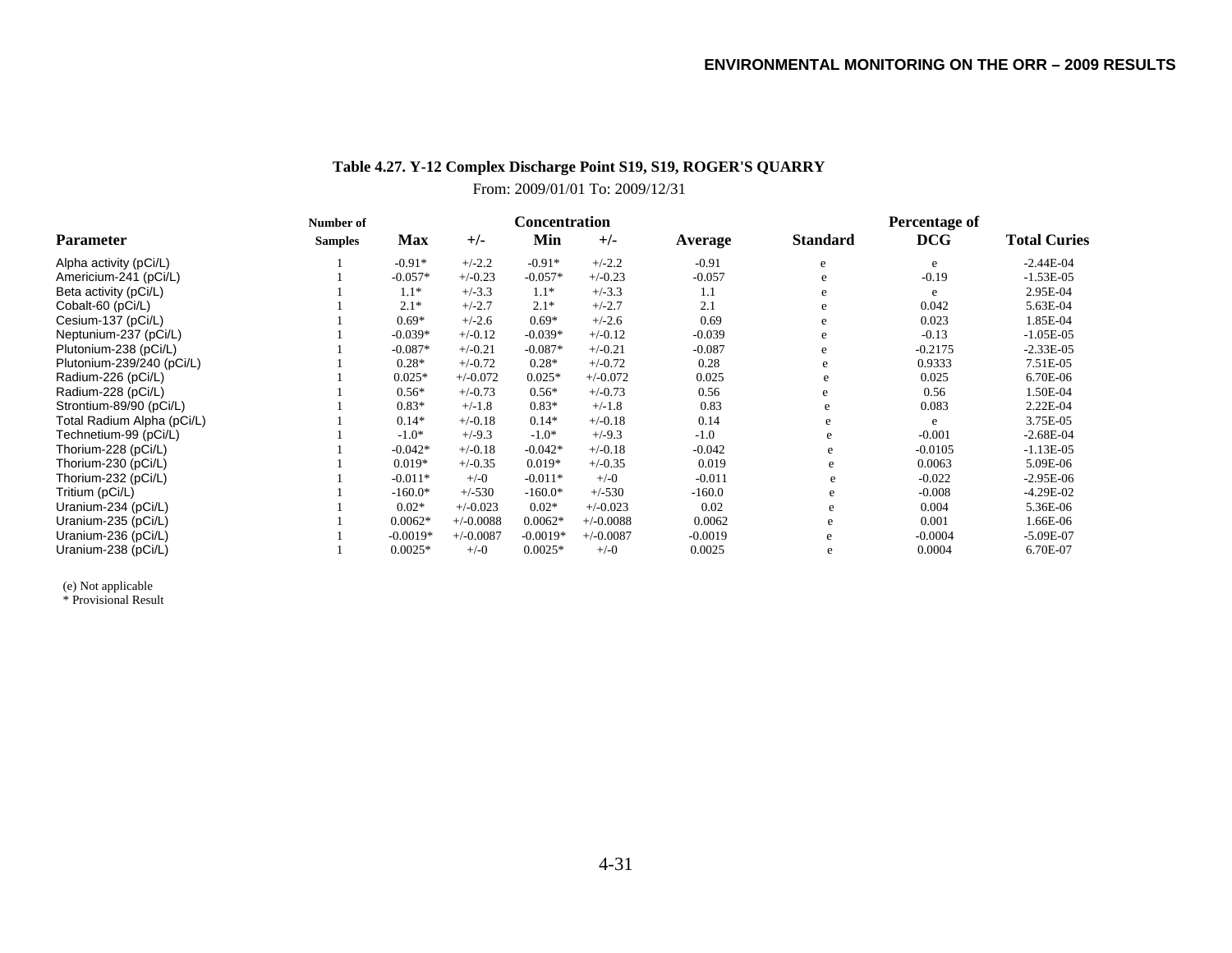# **Table 4.28. Y-12 Complex Discharge Point S24, BEAR CREEK KILOMETER 9.4**

From: 2009/01/01 To: 2009/12/31

|                             | <b>Number</b> |            | Concentration(a) |          | Reference | <b>Number of Values</b>    |  |
|-----------------------------|---------------|------------|------------------|----------|-----------|----------------------------|--|
| <b>Parameter</b>            | of Samples    | <b>Max</b> | Min              | Avg      | Value(b)  | <b>Exceeding Reference</b> |  |
| pH, Standard Unit           | 5             | 7.8        | 7.4              | d        | 9/6(e)    | 0                          |  |
| Silver                      | 5             | < 0.0004   | < 0.0002         | < 0.0002 | d         |                            |  |
| Aluminum                    | 5             | 1.11       | 0.235            | 0.536    |           |                            |  |
| Arsenic                     | 5             | < 0.002    | < 0.002          | < 0.002  | d         |                            |  |
| Boron                       |               | 0.243      | < 0.1            | < 0.2    | d         |                            |  |
| <b>Barium</b>               | 5             | 0.125      | 0.0691           | 0.101    | d         |                            |  |
| Beryllium                   |               | < 0.0002   | < 0.0002         | < 0.0002 |           |                            |  |
| Cadmium                     | 5             | < 0.001    | < 0.0002         | < 0.0004 | d         | 0                          |  |
| Cobalt                      |               | 0.0005     | 0.0003           | 0.0004   |           |                            |  |
| Chromium                    | 5             | < 0.004    | < 0.001          | < 0.002  | d         |                            |  |
| Copper                      | 5             | 0.0058     | < 0.002          | < 0.003  |           |                            |  |
| Mercury                     |               | < 0.0002   | 0.000004         | < 0.0002 |           |                            |  |
| Lithium                     | 5             | 0.0467     | 0.0204           | 0.0367   | d         |                            |  |
| Magnesium                   |               | 16.4       | 9.04             | 12.5     | d         |                            |  |
| Molybdenum                  | 5             | 0.0005     | < 0.0004         | < 0.0004 | d         |                            |  |
| <b>Total Nitrogen</b>       |               | 14.0       | 3.23             | 8.91     |           |                            |  |
| Nickel                      | 5             | 0.0029     | < 0.002          | < 0.002  |           |                            |  |
| Nitrate/Nitrite as Nitrogen | 8             | 541.0      | 3.23             | 74.5     |           |                            |  |
| Phosphorus                  | 5             | < 0.5      | < 0.5            | < 0.5    |           |                            |  |
| Lead                        | 5             | 0.0006     | < 0.0002         | < 0.0003 | d         |                            |  |
| PCB, Total                  | 5             | 0.0005U    | 0.0005U          | 0.0005U  |           |                            |  |
| Antimony                    | 5             | < 0.001    | < 0.001          | < 0.001  | đ         |                            |  |
| Strontium                   |               | 0.224      | 0.101            | 0.172    | d         |                            |  |
| <b>Suspended Solids</b>     | 5             | 5.0        | 1.2              | 3.2      | đ         | 0                          |  |
| Thallium                    |               | < 0.0002   | < 0.0002         | < 0.0002 |           |                            |  |
| Uranium                     | 9             | 0.128      | 0.0647           | 0.106    | d         |                            |  |
| Vanadium                    |               | < 0.02     | < 0.02           | < 0.02   |           |                            |  |
| Zinc                        |               | 0.0197     | 0.0068           | 0.011    |           |                            |  |

(a) Units in mg/L unless otherwise indicated.

(b) NPDES permit limits.

(c) Flow during operations and/or discharging.

(d) Not applicable.

(e) Maximum value/minimum value.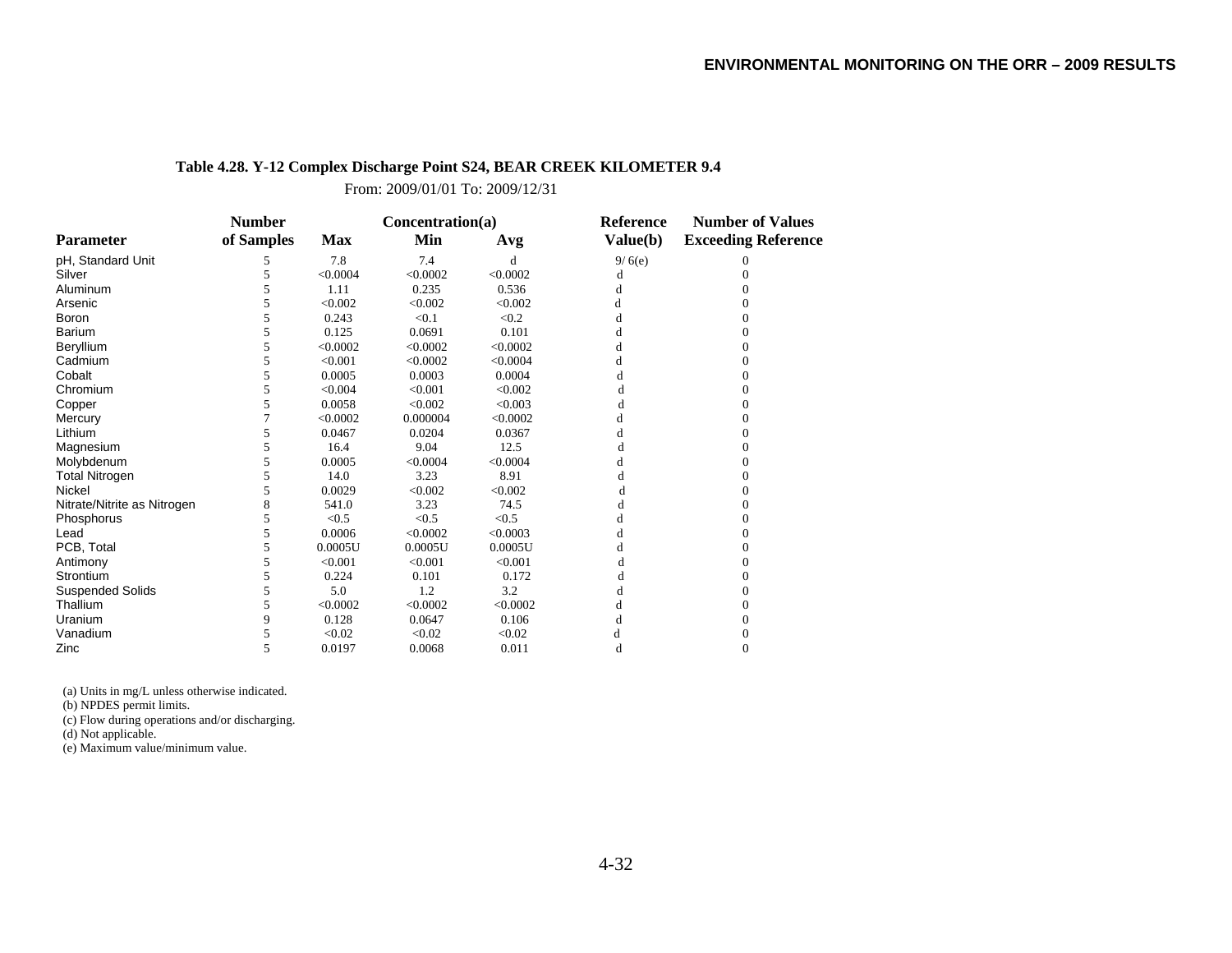# **Table 4.29. Y-12 Complex Discharge Point S24, BEAR CREEK KILOMETER 9.4**

# From: 2009/01/01 To: 2009/12/31

|                            | Number of      | <b>Concentration</b> |           |           |            |         | Percentage of   |            |                     |
|----------------------------|----------------|----------------------|-----------|-----------|------------|---------|-----------------|------------|---------------------|
| <b>Parameter</b>           | <b>Samples</b> | <b>Max</b>           | $+/-$     | Min       | $+/-$      | Average | <b>Standard</b> | <b>DCG</b> | <b>Total Curies</b> |
| Alpha activity (pCi/L)     |                | 60.0                 | $+/-6.5$  | 34.0      | $+/-4.9$   | 47.0    | 5.12            | e          |                     |
| Americium-241 (pCi/L)      |                | $0.36*$              | $+/-0.42$ | $-0.094*$ | $+/-0.35$  | 0.10    | 0.077           | 0.35       |                     |
| Beta activity (pCi/L)      |                | 35.0                 | $+/-5.5$  | 13.0      | $+/-4.6$   | 27.6    | 4.04            | e          |                     |
| Cobalt-60 (pCi/L)          |                | $1.4*$               | $+/-2.2$  | $-2.0*$   | $+/-2.2$   | $-0.20$ | 0.66            | $-0.0039$  |                     |
| Cesium-137 (pCi/L)         |                | $2.0*$               | $+/-2.3$  | $-0.82*$  | $+/-2.3$   | 0.60    | 0.49            | 0.020      |                     |
| Neptunium-237 (pCi/L)      |                | $1.5*$               | $+/-20.$  | $-0.29*$  | $+/-1.3$   | 0.29    | 0.31            | 0.97       |                     |
| Plutonium-238 (pCi/L)      |                | $-0.046*$            | $+/-2.5$  | $-3.1*$   | $+/-1.4$   | $-0.69$ | 0.60            | $-1.7$     |                     |
| Plutonium-239/240 (pCi/L)  |                | $0.068*$             | $+/-0.2$  | $-2.5*$   | $+/-2.4$   | $-0.59$ | 0.48            | $-2.0$     |                     |
| Radium-226 (pCi/L)         |                | 0.93                 | $+/-1.8$  | $-0.74*$  | $+/-2.3$   | 0.11    | 0.27            | 0.11       |                     |
| Radium-228 (pCi/L)         |                | $1.6*$               | $+/-0.81$ | $0.07*$   | $+/-0.88$  | 0.9     | 0.3             | 0.9        |                     |
| Strontium-89/90 (pCi/L)    |                | $3.1*$               | $+/-7$    | $-0.8*$   | $+/-1.1$   |         | 0.7             | 0.1        |                     |
| Total Radium Alpha (pCi/L) |                | $0.44*$              | $+/-0.28$ | $-0.001*$ | $+/-0.19$  | 0.2     | 0.08            | e          |                     |
| Technetium-99 (pCi/L)      |                | 54.0                 | $+/-9.9$  | 20.0      | $+/-9.5$   | 38.2    | 5.65            | 0.0382     |                     |
| Thorium-228 (pCi/L)        |                | $0.72*$              | $+/-0.69$ | $-0.021*$ | $+/-0.36$  | 0.15    | 0.14            | 0.037      |                     |
| Thorium-230 (pCi/L)        |                | $-0.073*$            | $+/-9$    | $-2.8*$   | $+/-13$    | $-0.76$ | 0.51            | $-0.25$    |                     |
| Thorium-232 (pCi/L)        |                | $0.016*$             | $+/-0.11$ | $-0.68*$  | $+/-3.7$   | $-0.15$ | 0.13            | $-0.31$    |                     |
| Tritium (pCi/L)            |                | 1900.0               | $+/-550$  | $-560.0*$ | $+/-540$   | 360.0   | 417.0           | 0.018      |                     |
| Uranium-234 (pCi/L)        |                | 15.0                 | $+/-2.6$  | 6.6       | $+/-1.1$   | 11      | 1.5             | 2.1        |                     |
| Uranium-235 (pCi/L)        |                | 1.3                  | $+/-0.41$ | 0.39      | $+/-0.24$  | 0.80    | 0.15            | 0.13       |                     |
| Uranium-236 (pCi/L)        |                | 0.25                 | $+/-0.16$ | $0.054*$  | $+/-0.093$ | 0.16    | 0.032           | 0.031      |                     |
| Uranium-238 (pCi/L)        |                | 41.0                 | $+/-4.7$  | 19.0      | $+/-2.3$   | 30.8    | 4.24            | 5.13       | e                   |

(e) Not applicable \* Provisional Result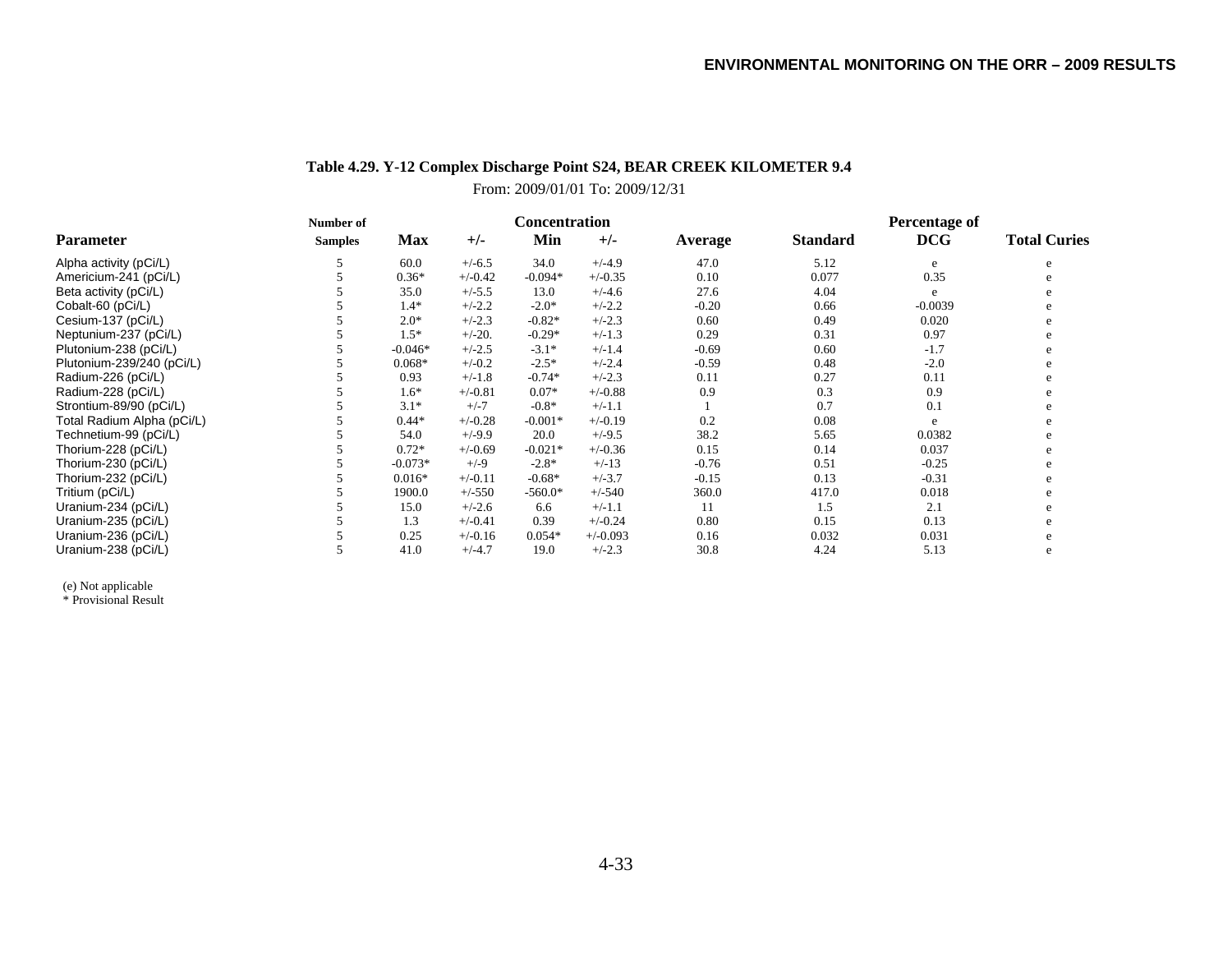#### **Table 4.30. CONSTITUENTS DETECTED IN GROUNDWATER AT THE Y-12 COMPLEX - 2009**

| <b>COMPOUND</b>                                      | <b>UNITS</b> | <b>NUMBER</b><br>OF<br><b>SAMPLES</b> | <b>NUMBER</b><br><b>DETECTED</b> | <b>MAXIMUM</b><br><b>DETECTED</b><br><b>RESULT</b> | <b>MINIMUM</b><br><b>DETECTED</b><br><b>RESULT</b> | <b>AVERAGE</b><br><b>DETECTED</b><br><b>RESULT</b> | REF.<br><b>VALUE</b> | <b>NUMBER OF</b><br><b>RESULTS</b><br>$>$ REF. |
|------------------------------------------------------|--------------|---------------------------------------|----------------------------------|----------------------------------------------------|----------------------------------------------------|----------------------------------------------------|----------------------|------------------------------------------------|
|                                                      |              | $REGIME = BC$                         |                                  |                                                    | <b>AREA NAME = Bear Creek Burial Grounds WMA</b>   |                                                    |                      |                                                |
| 1,1,1-Trichloroethane                                | ug/L         | 37                                    | 7                                | 1200 J                                             | 19                                                 | 456.2857                                           | 200                  | 3                                              |
| 1,1,2-Trichloro-1,2,2-trifluoroethane<br>(Freon 113) | uq/L         | 23                                    | 3                                | 190                                                | 30                                                 | 113.3333                                           | <b>NR</b>            | <b>NA</b>                                      |
| 1,1,2-Trichloroethane                                | ug/L         | 37                                    | 2                                | 43                                                 | 43                                                 | 43.0000                                            | 5                    | $\overline{2}$                                 |
| 1,1-Dichloroethane                                   | ug/L         | 37                                    | 15                               | 11000                                              | 3J                                                 | 2383.0000                                          | <b>NR</b>            | <b>NA</b>                                      |
| 1,1-Dichloroethene                                   | ug/L         | 37                                    | 14                               | 2700 J                                             | 2J                                                 | 492.1429                                           |                      | 12                                             |
| 1,2-Dichloroethane                                   | ug/L         | 33                                    |                                  | 24                                                 | 24                                                 | 24.0000                                            |                      |                                                |
| 1,2-Dichloroethene                                   | ug/L         | 16                                    |                                  | 1900 D                                             | 26                                                 | 501.5714                                           | 70                   |                                                |
| 2-Butanone                                           | ug/L         | 37                                    |                                  | 10                                                 | 9                                                  | 9.5000                                             | <b>NR</b>            | <b>NA</b>                                      |
| 2-Methylnaphthalene                                  | ug/kg        |                                       |                                  | 23000 J                                            | 280 J                                              | 11640.0000                                         | <b>NR</b>            | <b>NA</b>                                      |
| Acetone                                              | ug/L         | 32                                    |                                  | 81                                                 | 8Jz                                                | 33.0000                                            | <b>NR</b>            | <b>NA</b><br>Jz                                |
| Actinium-227                                         | pCi/L        |                                       |                                  | $0.18$ J                                           | $0.18$ J                                           | 0.1800                                             | 0.4                  | 0                                              |
| Alkalinity                                           | mg/L         | 11                                    |                                  | 741                                                | 137                                                | 435.7273                                           | <b>NR</b>            | <b>NA</b>                                      |
| Aluminum                                             | mg/L         |                                       |                                  | 0.0317                                             | 0.0317                                             | 0.0317                                             |                      | $\Omega$                                       |
| Aluminum, ICAP                                       | mg/L         | 14                                    |                                  | 16.4                                               | 0.0332                                             | 2.6484                                             | 0.2                  |                                                |
| Americium-241                                        | pCi/L        |                                       |                                  | $0.21$ J                                           | $0.16$ J                                           | 0.1850                                             | 1.2                  |                                                |
| Arsenic                                              | mg/L         |                                       |                                  |                                                    |                                                    |                                                    |                      |                                                |
| Arsenic, ICAP                                        | mg/L         | 14                                    |                                  | $0.00169$ J                                        | $0.00169$ J                                        | 0.0017                                             | 0.01                 |                                                |
| Arsenic, PMS                                         | mg/L         | 13                                    |                                  | 0.00932                                            | 0.00556                                            | 0.0076                                             | 0.01                 |                                                |
| <b>Barium</b>                                        | mg/L         |                                       |                                  | 0.062                                              | 0.062                                              | 0.0620                                             |                      |                                                |
| Barium, ICAP                                         | mg/L         | 14                                    | 14                               | 0.829                                              | 0.032                                              | 0.1657                                             | 2                    |                                                |
| Benzene                                              | ug/L         | 37                                    | 10                               | 1500 D                                             |                                                    | 260.7060                                           | 5                    |                                                |
| Beryllium                                            | mg/L         |                                       |                                  |                                                    |                                                    |                                                    |                      |                                                |
| Beryllium, ICAP                                      | mg/L         | 14                                    |                                  | 0.000542                                           | 0.000542                                           | 0.0005                                             | 0.004                |                                                |
| Bicarbonate                                          | mg/L         | 11                                    | 11                               | 741                                                | 137                                                | 395.3636                                           | <b>NR</b>            | <b>NA</b>                                      |
| Bis(2-ethylhexyl)phthalate                           | ug/L         | 6                                     | 3                                | 140000 J                                           | 8.49                                               | 46816.1633                                         | <b>NR</b>            | <b>NA</b>                                      |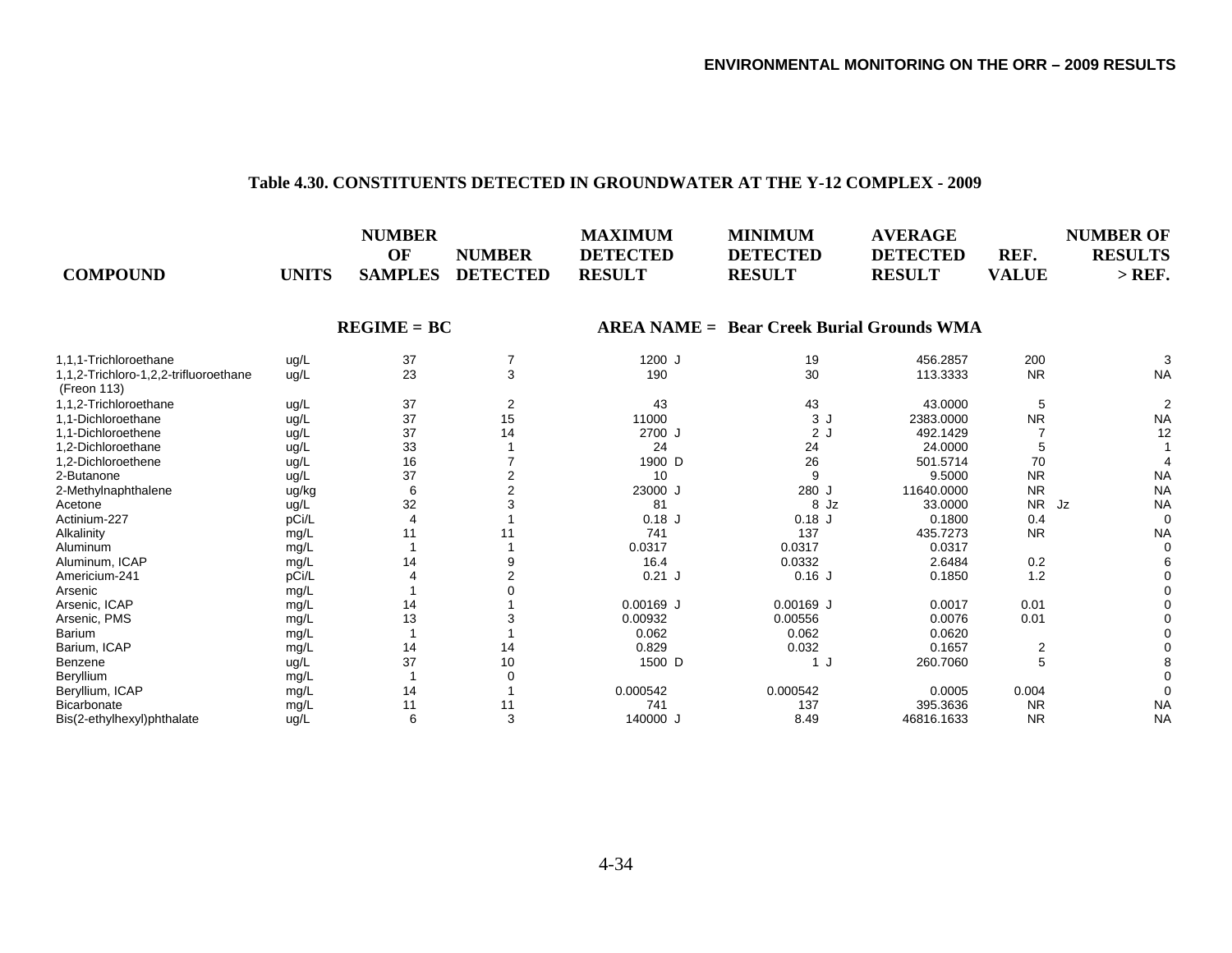|                             |              | <b>NUMBER</b><br>OF | <b>NUMBER</b>   | <b>MAXIMUM</b><br><b>DETECTED</b> | <b>MINIMUM</b><br><b>DETECTED</b> | <b>AVERAGE</b><br><b>DETECTED</b> | REF.         | <b>NUMBER OF</b><br><b>RESULTS</b> |
|-----------------------------|--------------|---------------------|-----------------|-----------------------------------|-----------------------------------|-----------------------------------|--------------|------------------------------------|
| <b>COMPOUND</b>             | <b>UNITS</b> | <b>SAMPLES</b>      | <b>DETECTED</b> | <b>RESULT</b>                     | <b>RESULT</b>                     | <b>RESULT</b>                     | <b>VALUE</b> | $>$ REF.                           |
| <b>Boron</b>                | mg/L         |                     |                 | 0.578                             | 0.578                             | 0.5780                            |              |                                    |
| Boron, ICAP                 | mg/L         | 14                  | 12              | 1.07                              | 0.107                             | 0.5903                            | NR w         | <b>NA</b>                          |
| Calcium                     | mg/L         |                     |                 | 0.876                             | 0.876                             | 0.8760                            |              |                                    |
| Calcium, ICAP               | mg/L         | 14                  | 14              | 90.7                              | 0.862                             | 16.0061                           | <b>NR</b>    | <b>NA</b>                          |
| Carbon Disulfide            | ug/L         | 30                  | $\overline{2}$  | 3J                                | 3J                                | 3.0000                            | <b>NR</b>    | <b>NA</b>                          |
| Carbonate                   | mg/L         | 11                  | 5               | 236                               | 22.6                              | 88.5400                           | <b>NR</b>    | <b>NA</b>                          |
| Chloride                    | mg/L         | 11                  | 11              | 1520                              | 1.03                              | 316.8182                          | 250          |                                    |
| Chlorine-36                 | pCi/L        | $\overline{4}$      |                 | 3.33J                             | 3.33J                             | 3.3300                            | 2000         |                                    |
| Chloroethane                | ug/L         | 37                  |                 | 26                                | 1J                                | 11.7500                           | <b>NR</b>    | <b>NA</b>                          |
| Chloroform                  | ug/L         | 37                  |                 | 2J                                | 1J                                | 1.6667                            | 80           |                                    |
| Chromium                    | mg/L         |                     |                 | 0.000289 J                        | 0.000289 J                        | 0.0003                            |              |                                    |
| Chromium, ICAP              | mg/L         | 14                  |                 | 0.0028                            | 0.000323 J                        | 0.0012                            | 0.1          |                                    |
| Chromium, PMS               | mg/L         | 13                  | 5               | 0.0163                            | 0.0106                            | 0.0141                            | 0.1          |                                    |
| cis-1,2-Dichloroethene      | ug/L         | 37                  | 16              | 2730 D                            | 2J                                | 587.3125                          | 70           |                                    |
| Curium-245                  | pCi/L        |                     |                 | $0.28$ J                          | $0.28$ J                          | 0.2800                            | 1.2          |                                    |
| Curium-246                  | pCi/L        |                     |                 | $0.28$ J                          | $0.28$ J                          | 0.2800                            | 1.2          |                                    |
| Dichlorodifluoromethane     | ug/L         | 23                  |                 | 16                                | 3J                                | 7.3333                            | <b>NR</b>    | <b>NA</b>                          |
| <b>Ethyl Benzene</b>        | ug/L         | 37                  | 5               | 11                                | 1J                                | 4.4000                            | 700          |                                    |
| Flouride                    | mg/L         | 11                  | 11              | 6.68                              | 0.118                             | 3.0797                            |              |                                    |
| <b>Gross Alpha Activity</b> | pCi/L        | 13                  |                 | 41                                | 5.4                               | 26.8000                           | 15           |                                    |
| <b>Gross Beta Activity</b>  | pCi/L        | 13                  |                 | 54                                | 4.48                              | 25.1200                           | 50           |                                    |
| Iron                        | mg/L         |                     |                 | 0.0561                            | 0.0561                            | 0.0561                            |              |                                    |
| Iron, ICAP                  | mg/L         | 14                  | 13              | 21                                | 0.0207                            | 1.9865                            | 0.3          |                                    |
| Lead                        | mg/L         |                     | $\Omega$        |                                   |                                   |                                   |              |                                    |
| Lead, ICAP                  | mg/L         | 14                  | $\Omega$        |                                   |                                   |                                   | 0.015        |                                    |
| Lead, PMS                   | mg/L         | 13                  | 10              | 0.0182                            | 0.000585                          | 0.0031                            | 0.015        |                                    |
| Lithium                     | mg/L         |                     |                 | 0.0857                            | 0.0857                            | 0.0857                            |              |                                    |
| Lithium, ICAP               | mg/L         | 14                  | 14              | 0.617                             | 0.012                             | 0.1938                            | NR w         | <b>NA</b>                          |
| Magnesium                   | mg/L         |                     |                 | 0.27                              | 0.27                              | 0.2700                            |              |                                    |
| Magnesium, ICAP             | mg/L         | 14                  | 13              | 21.9                              | 0.215                             | 4.7532                            | <b>NR</b>    | <b>NA</b>                          |
| Manganese                   | mg/L         |                     |                 | $0.00105$ J                       | $0.00105$ J                       | 0.0011                            |              |                                    |
| Manganese, ICAP             | mg/L         | 14                  |                 | 2.61                              | 0.00076 J                         | 0.3900                            | 0.05         |                                    |
| Methylene chloride          | ug/L         | 37                  |                 | 29                                | 3J                                | 16.0000                           | 5            |                                    |
| Molybdenum                  | mg/L         |                     |                 | $0.00119$ J                       | $0.00119$ J                       | 0.0012                            |              |                                    |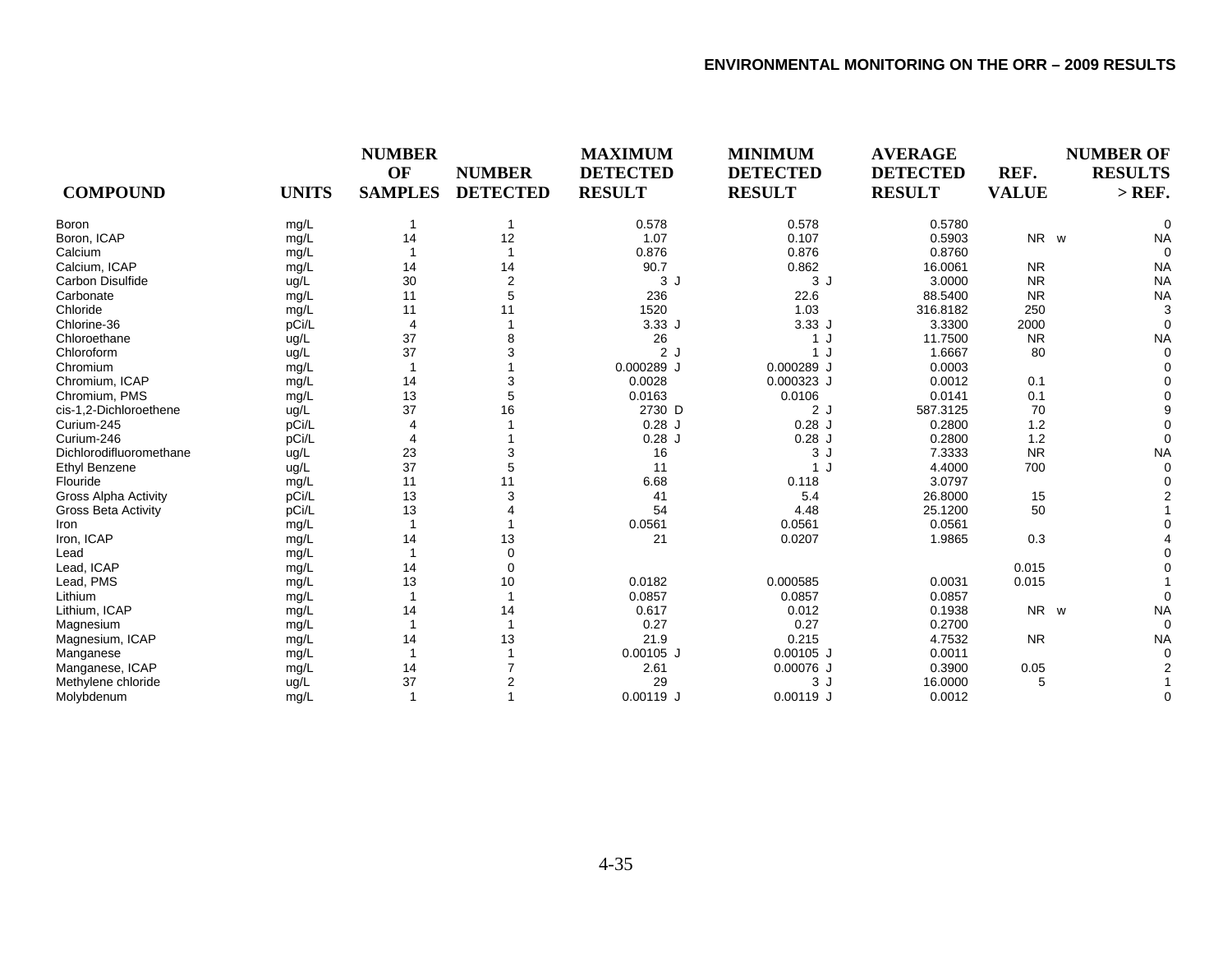| <b>COMPOUND</b>             | <b>UNITS</b> | <b>NUMBER</b><br>OF<br><b>SAMPLES</b> | <b>NUMBER</b><br><b>DETECTED</b> | <b>MAXIMUM</b><br><b>DETECTED</b><br><b>RESULT</b> | <b>MINIMUM</b><br><b>DETECTED</b><br><b>RESULT</b> | <b>AVERAGE</b><br><b>DETECTED</b><br><b>RESULT</b> | REF.<br><b>VALUE</b> | <b>NUMBER OF</b><br><b>RESULTS</b><br>$>$ REF. |
|-----------------------------|--------------|---------------------------------------|----------------------------------|----------------------------------------------------|----------------------------------------------------|----------------------------------------------------|----------------------|------------------------------------------------|
| Molybdenum, ICAP            | mg/L         | 14                                    | 5                                | 0.0238                                             | $0.00109$ J                                        | 0.0105                                             | <b>NR</b>            | <b>NA</b>                                      |
| Molybdenum, PMS             | mg/L         | 6                                     | 3                                | 0.00729                                            | 0.00357                                            | 0.0051                                             | z                    |                                                |
| Naphthalene                 | ug/L         |                                       | 3                                | 90000 J                                            | 20                                                 | 30063.3333                                         | <b>NR</b><br>z       | <b>NA</b>                                      |
| Nickel                      | mg/L         |                                       |                                  |                                                    |                                                    |                                                    |                      |                                                |
| Nickel, ICAP                | mg/L         | 14                                    |                                  | 0.073                                              | $0.00204$ J                                        | 0.0375                                             | 0.1 z                |                                                |
| Nickel, PMS                 | mg/L         | 13                                    | 3                                | 0.0763                                             | 0.00769                                            | 0.0333                                             | 0.1                  |                                                |
| Nitrate as Nitrogen         | mg/L         | 11                                    |                                  | 11.4                                               | 11.4                                               | 11.4000                                            | 10                   |                                                |
| Nitrate/Nitrite as Nitrogen | mg/L         | 11                                    |                                  | 11.4                                               | 11.4                                               | 11.4000                                            | 10                   |                                                |
| Nitrite as Nitrogen         | mg/L         | 11                                    |                                  | 0.052                                              | 0.052                                              | 0.0520                                             |                      |                                                |
| PCB-1242                    | ug/g         | 6                                     |                                  | 8 J                                                | 8 J                                                | 8.0000                                             |                      |                                                |
| PCB-1254                    | ug/g         | 6                                     |                                  | 12000                                              | 46                                                 | 6023.0000                                          | 0.5                  |                                                |
| Phosphorus                  | mg/L         |                                       |                                  | 0.046                                              | 0.046                                              | 0.0460                                             |                      |                                                |
| Phosphorus, ICAP            | mg/L         | 14                                    |                                  | 0.752                                              | 0.0455                                             | 0.2973                                             | <b>NR</b>            | <b>NA</b><br>WZ                                |
| Plutonium-242               | pCi/L        | Δ                                     |                                  | 0.2J                                               | 0.2J                                               | 0.2000                                             | 1.2                  |                                                |
| Polychlorinated biphenyl    | ug/g         | $\overline{2}$                        |                                  | 12000                                              | 54 J                                               | 6027.0000                                          |                      |                                                |
| Potassium                   | mg/L         |                                       |                                  | 1.56                                               | 1.56                                               | 1.5600                                             |                      |                                                |
| Potassium, ICAP             | mg/L         | 14                                    | 13                               | 8                                                  | 1.55                                               | 3.8385                                             | <b>NR</b>            | <b>NA</b>                                      |
| Radium-226                  | pCi/L        |                                       | $\overline{2}$                   | 0.48                                               | $0.25$ J                                           | 0.3650                                             | 4                    |                                                |
| Selenium                    | mg/L         |                                       |                                  |                                                    |                                                    |                                                    |                      |                                                |
| Selenium, ICAP              | mg/L         | 14                                    |                                  |                                                    |                                                    |                                                    | 0.05                 |                                                |
| Selenium, PMS               | mg/L         | 13                                    |                                  | 0.0231                                             | 0.0231                                             | 0.0231                                             | 0.05                 |                                                |
| Sodium                      | mg/L         |                                       |                                  | 197                                                | 197                                                | 197.0000                                           |                      |                                                |
| Sodium, ICAP                | mg/L         | 14                                    | 14                               | 1230                                               | 11.3                                               | 359.5929                                           | NR k                 | <b>NA</b>                                      |
| Strontium                   | mg/L         |                                       |                                  | 0.0932                                             | 0.0932                                             | 0.0932                                             |                      |                                                |
| Strontium, ICAP             | mg/L         | 14                                    | 14                               | 2.06                                               | 0.0735                                             | 0.3906                                             | NR w                 | <b>NA</b>                                      |
| Sulfate                     | mg/L         | 11                                    | 11                               | 79.6                                               | 4.02                                               | 28.2027                                            | 250                  |                                                |
| Technetium-99               | pCi/L        | 6                                     | 2                                | 8.21                                               | $3.08$ J                                           | 5.6450                                             | 900                  |                                                |
| Tetrachloroethene           | ug/L         | 39                                    | 17                               | 6900000 JN                                         | 2J                                                 | 438196.7059                                        | 5                    | 15                                             |
| Thallium                    | mg/L         |                                       | 0                                |                                                    |                                                    |                                                    | 0.002                |                                                |
| Thallium, ICAP              | mg/L         | 14                                    |                                  | $0.00108$ J                                        | $0.00108$ J                                        | 0.0011                                             | 0.002                |                                                |
| Thallium, PMS               | mg/L         | 13                                    |                                  |                                                    |                                                    |                                                    | 0.002                |                                                |
| Thorium-227                 | pCi/L        |                                       |                                  | $0.18$ J                                           | $0.18$ J                                           | 0.1800                                             | 160                  |                                                |
| Thorium-230                 | pCi/L        |                                       | 2                                | 0.27                                               | 0.22J                                              | 0.2450                                             | 12                   |                                                |
| Thorium-234                 | pCi/L        | 4                                     | $\overline{2}$                   | $0.17$ J                                           | $0.13$ J                                           | 0.1500                                             | 400                  | $\Omega$                                       |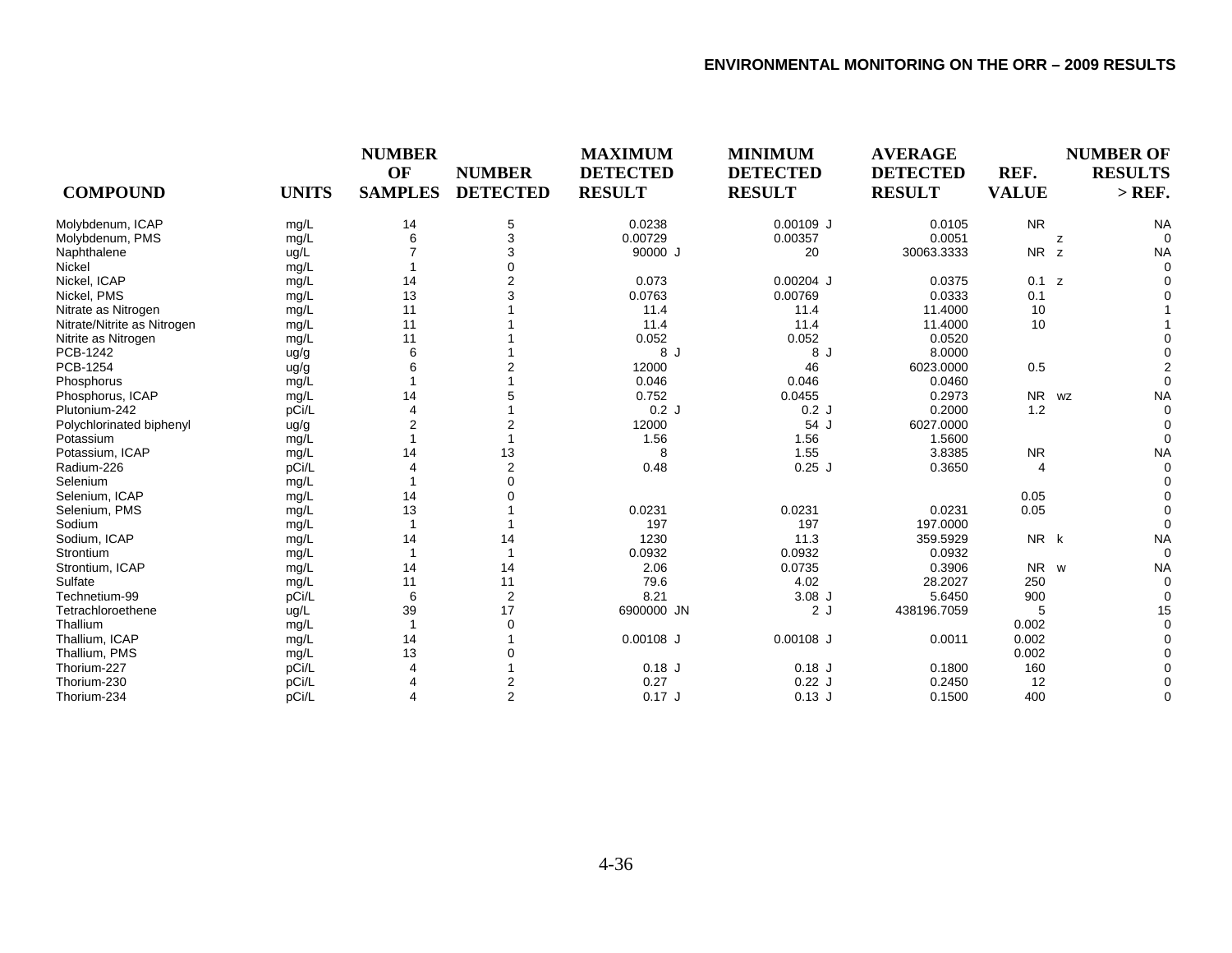|                               |              | <b>NUMBER</b>  |                 | <b>MAXIMUM</b>  | <b>MINIMUM</b>           | <b>AVERAGE</b>  |              | <b>NUMBER OF</b> |
|-------------------------------|--------------|----------------|-----------------|-----------------|--------------------------|-----------------|--------------|------------------|
|                               |              | OF             | <b>NUMBER</b>   | <b>DETECTED</b> | <b>DETECTED</b>          | <b>DETECTED</b> | REF.         | <b>RESULTS</b>   |
| <b>COMPOUND</b>               | <b>UNITS</b> | <b>SAMPLES</b> | <b>DETECTED</b> | <b>RESULT</b>   | <b>RESULT</b>            | <b>RESULT</b>   | <b>VALUE</b> | $>$ REF.         |
| Titanium                      | mg/L         |                |                 | $0.000432$ J    | 0.000432 J               | 0.0004          |              |                  |
| Titanium, ICAP                | mg/L         | 14             | 5               | 0.66            | $0.00082$ J              | 0.1722          | NR wz        | <b>NA</b>        |
| Toluene                       | ug/L         | 37             | 6               | 32              | 3J                       | 19.6667         | 1000         |                  |
| <b>Total Dissolved Solids</b> | mg/L         | 18             | 18              | 3020            | 66                       | 708.5000        | 500          |                  |
| <b>Total Suspended Solids</b> | mg/L         | 19             | 10              | 272             |                          | 31.9000         | <b>NR</b>    | <b>NA</b>        |
| <b>Total Xylene</b>           | ug/L         | 36             | 6               | 43              | 4 J                      | 16.5000         | 10000        |                  |
| trans-1,2-Dichloroethene      | ug/L         | 33             | 9               | 74              | 1 J                      | 21.9556         | 100          |                  |
| Trichloroethene               | ug/L         | 37             | 17              | 24000           | 2J                       | 4904.0588       | 5            | 14               |
| Uranium                       | mg/L         |                |                 | $0.000515$ J    | 0.000515 J               | 0.0005          | 0.03         |                  |
| Uranium, ICAP                 | mg/L         | 13             | $\Omega$        |                 |                          |                 | 0.03         |                  |
| Uranium, KPA                  | mg/L         | 3              |                 | $0.000406$ J    | $0.00019$ J              | 0.0003          | 0.03         |                  |
| Uranium, PMS                  | mg/L         | 23             |                 | 0.014           | 0.000605                 | 0.0035          | 0.03         |                  |
| Uranium-233/234               | pCi/L        | 6              |                 | 0.61            | 0.33J                    | 0.4550          | 20           |                  |
| Uranium-235/236               | pCi/L        | 6              |                 | 0.258           | 0.258                    | 0.2580          | 20           |                  |
| Uranium-238                   | pCi/L        |                |                 | $0.17$ J        | $0.13$ J                 | 0.1500          | 24           |                  |
| Vanadium                      | mg/L         |                |                 |                 |                          |                 |              |                  |
| Vanadium, ICAP                | mg/L         | 14             |                 | $0.00042$ J     | $0.00042$ J              | 0.0004          | <b>NR</b>    | <b>NA</b>        |
| Vinyl Chloride                | ug/L         | 37             | 13              | 320 D           | 2                        | 130.6923        | 2            | 12               |
| Zinc                          | mg/L         | -1             | $\overline{1}$  | $0.00283$ J     | $0.00283$ J              | 0.0028          |              | $\Omega$         |
| Zinc, ICAP                    | mg/L         | 14             | 9               | 0.321           | $0.00188$ J              | 0.1245          | 5            | $\Omega$         |
|                               |              | $REGIME = BC$  |                 |                 | <b>AREA NAME = EMWMF</b> |                 |              |                  |
| Actinium-227                  | pCi/L        | 49             | $\mathbf 1$     | $0.23$ J        | $0.23$ J                 | 0.2300          | 0.4          |                  |
| Aluminum                      | mg/L         | 13             | 13              | 26.2            | $0.0153$ J               | 2.8077          |              |                  |
| Aluminum, ICAP                | mg/L         | 36             | 36              | 4.63            | 0.00884 J                | 0.6123          | 0.2          | 14               |
| Americium-241                 | pCi/L        | 49             |                 | $0.15$ J        | $0.15$ J                 | 0.1500          | 1.2          |                  |
| Americium-243                 | pCi/L        | 49             |                 | 1.36            | $0.26$ J                 | 0.5725          | 1.2          |                  |
| Arsenic                       | mg/L         | 13             | 3               | 0.00539         | $0.00151$ J              | 0.0028          |              |                  |
| Arsenic, ICAP                 | mg/L         | 36             | 5               | 0.00286         | $0.00155$ J              | 0.0019          | 0.01         |                  |
| Barium                        | mg/L         | 13             | 13              | 0.709           | 0.0912                   | 0.2590          |              |                  |
| Barium, ICAP                  | mg/L         | 36             | 36              | 0.695           | 0.0824                   | 0.2275          | 2            |                  |
| Beryllium                     | mg/L         | 13             | 2               | 0.0011          | $0.000213$ J             | 0.0007          |              |                  |
| Beryllium, ICAP               | mg/L         | 36             | 5               | $0.000211$ J    | $0.00008$ J              | 0.0001          | 0.004        |                  |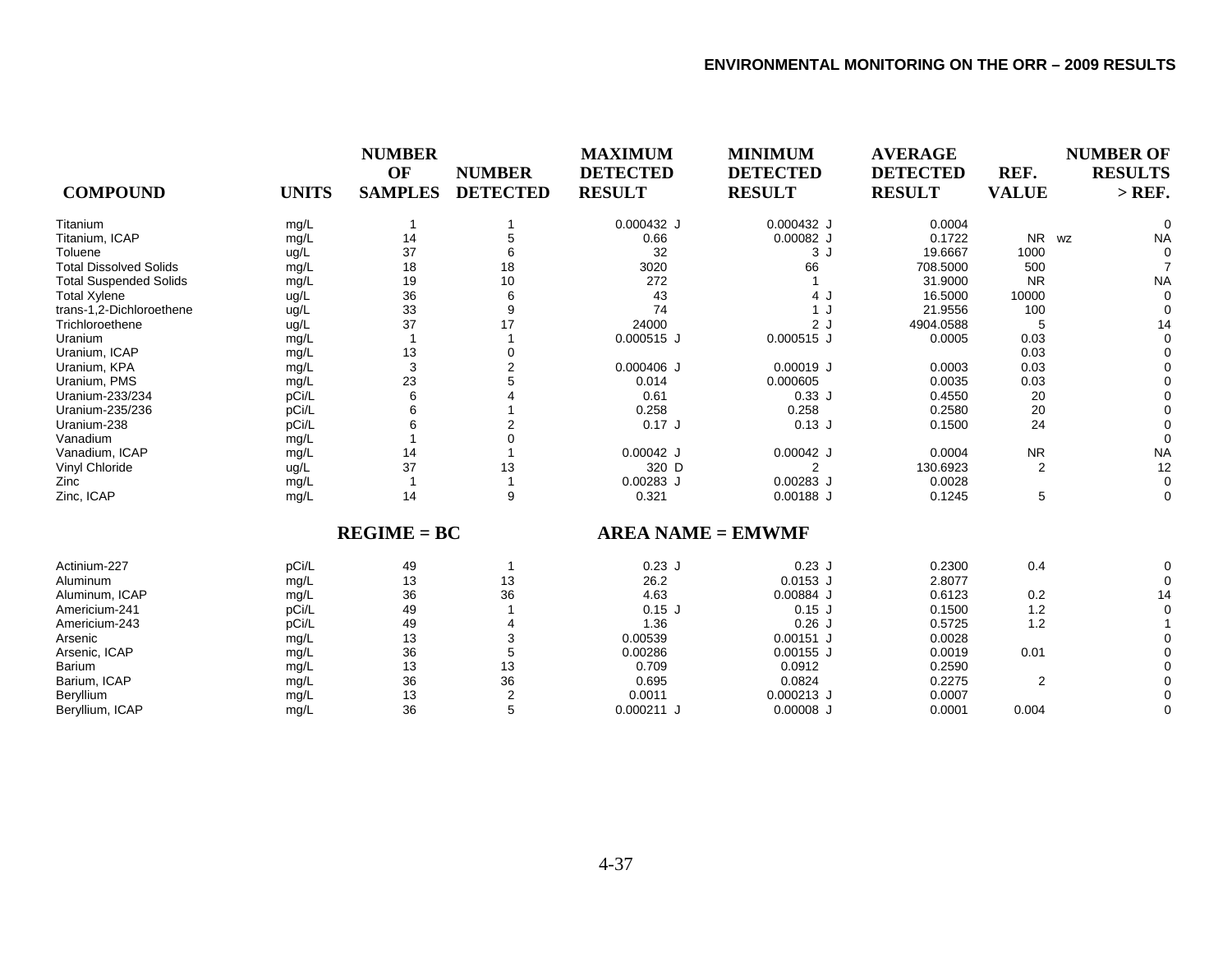| <b>COMPOUND</b>            | <b>UNITS</b> | <b>NUMBER</b><br>OF<br><b>SAMPLES</b> | <b>NUMBER</b><br><b>DETECTED</b> | <b>MAXIMUM</b><br><b>DETECTED</b><br><b>RESULT</b> | <b>MINIMUM</b><br><b>DETECTED</b><br><b>RESULT</b> | <b>AVERAGE</b><br><b>DETECTED</b><br><b>RESULT</b> | REF.<br><b>VALUE</b> | <b>NUMBER OF</b><br><b>RESULTS</b><br>$>$ REF. |
|----------------------------|--------------|---------------------------------------|----------------------------------|----------------------------------------------------|----------------------------------------------------|----------------------------------------------------|----------------------|------------------------------------------------|
| Bis(2-ethylhexyl)phthalate | ug/L         | 49                                    | 7                                | 31                                                 | 3.22J                                              | 11.4514                                            | <b>NR</b>            | <b>NA</b>                                      |
| Boron                      | mg/L         | 13                                    | 13                               | 0.193                                              | 0.0063                                             | 0.0363                                             |                      |                                                |
| Boron, ICAP                | mg/L         | 36                                    | 36                               | 0.273                                              | 0.00607                                            | 0.0422                                             | <b>NR</b>            | <b>NA</b>                                      |
| Cadmium                    | mg/L         | 13                                    | 10                               | $0.000211$ J                                       | $0.000106$ J                                       | 0.0001                                             | 0.005                |                                                |
| Cadmium, ICAP              | mg/L         | 36                                    | 11                               | $0.000205$ J                                       | $0.000105$ J                                       | 0.0001                                             | 0.005                |                                                |
| Calcium                    | mg/L         | 13                                    | 13                               | 70.2                                               | 2.18                                               | 44.6908                                            |                      |                                                |
| Calcium, ICAP              | mg/L         | 36                                    | 36                               | 83.4                                               | 2.07                                               | 43.7575                                            | <b>NR</b>            | <b>NA</b>                                      |
| Cesium-137                 | pCi/L        | 49                                    |                                  | 4.78 J                                             | 4.78 J                                             | 4.7800                                             | 120                  |                                                |
| Chlorine-36                | pCi/L        | 49                                    | 3                                | 6.51                                               | 2.86J                                              | 4.2167                                             | 2000                 |                                                |
| Chromium                   | mg/L         | 13                                    | 13                               | 0.124                                              | 0.000393 J                                         | 0.0114                                             |                      |                                                |
| Chromium, ICAP             | mg/L         | 36                                    | 29                               | 0.0205                                             | 0.000284 J                                         | 0.0030                                             | 0.1                  |                                                |
| Cobalt                     | mg/L         | 13                                    | 3                                | 0.0122                                             | 0.000301 J                                         | 0.0052                                             |                      |                                                |
| Cobalt, ICAP               | mg/L         | 36                                    | 9                                | 0.00256                                            | $0.00013$ J                                        | 0.0009                                             | <b>NR</b>            | <b>NA</b>                                      |
| Copper                     | mg/L         | 13                                    | 4                                | 0.045                                              | $0.00124$ J                                        | 0.0150                                             |                      |                                                |
| Copper, ICAP               | mg/L         | 36                                    | 9                                | 0.0187                                             | $0.00125$ J                                        | 0.0072                                             | 1.3                  |                                                |
| Curium-245                 | pCi/L        | 49                                    | 5                                | 1.52                                               | $0.23$ J                                           | 0.6880                                             | 1.2                  |                                                |
| Curium-246                 | pCi/L        | 49                                    |                                  | 1.52                                               | $0.23$ J                                           | 0.6880                                             | 1.2                  |                                                |
| Curium-247                 | pCi/L        | 49                                    |                                  | 0.3J                                               | 0.3J                                               | 0.3000                                             | 1.2                  |                                                |
| Heptachlor                 | ug/L         | 49                                    |                                  | $0.02$ J                                           | $0.02$ J                                           | 0.0200                                             |                      |                                                |
| Iron                       | mg/L         | 13                                    | 13                               | 19.3                                               | $0.0159$ J                                         | 2.1570                                             |                      |                                                |
| Iron, ICAP                 | mg/L         | 36                                    | 35                               | 3.63                                               | 0.0304                                             | 0.5617                                             | 0.3                  | 11                                             |
| Lead                       | mg/L         | 13                                    | 12                               | 0.0218                                             | $0.0011$ J                                         | 0.0038                                             |                      |                                                |
| Lead, ICAP                 | mg/L         | 36                                    | 10                               | 0.00534                                            | $0.00102$ J                                        | 0.0023                                             | 0.015                |                                                |
| Lithium                    | mg/L         | 13                                    | 13                               | 0.062                                              | $0.00486$ J                                        | 0.0219                                             |                      |                                                |
| Lithium, ICAP              | mg/L         | 36                                    | 36                               | 0.0612                                             | $0.00411$ J                                        | 0.0198                                             | <b>NR</b>            | <b>NA</b>                                      |
| Magnesium                  | mg/L         | 13                                    | 13                               | 14.5                                               |                                                    | 8.1800                                             |                      |                                                |
| Magnesium, ICAP            | mg/L         | 36                                    | 36                               | 15.1                                               | 0.957                                              | 7.8342                                             | <b>NR</b>            | <b>NA</b>                                      |
| Manganese                  | mg/L         | 13                                    | 13                               | 0.517                                              | 0.00538                                            | 0.0924                                             |                      |                                                |
| Manganese, ICAP            | mg/L         | 36                                    | 36                               | 0.404                                              | $0.00198$ J                                        | 0.0472                                             | 0.05                 |                                                |
| Molybdenum                 | mg/L         | 13                                    | 9                                | 0.0116                                             | 0.000287 J                                         | 0.0018                                             |                      |                                                |
| Molybdenum, ICAP           | mg/L         | 36                                    | 25                               | 0.00856                                            | $0.00027$ J                                        | 0.0013                                             | <b>NR</b>            | <b>NA</b>                                      |
| Nickel                     | mg/L         | 13                                    | 10                               | 0.0919                                             | 0.000318 J                                         | 0.0113                                             |                      |                                                |
| Nickel, ICAP               | mg/L         | 36                                    | 24                               | 0.0171                                             | $0.000502$ J                                       | 0.0040                                             | 0.1                  |                                                |
| Nickel-63                  | pCi/L        | 49                                    | $\mathbf 1$                      | 147                                                | 147                                                | 147.0000                                           | 12000                | 0                                              |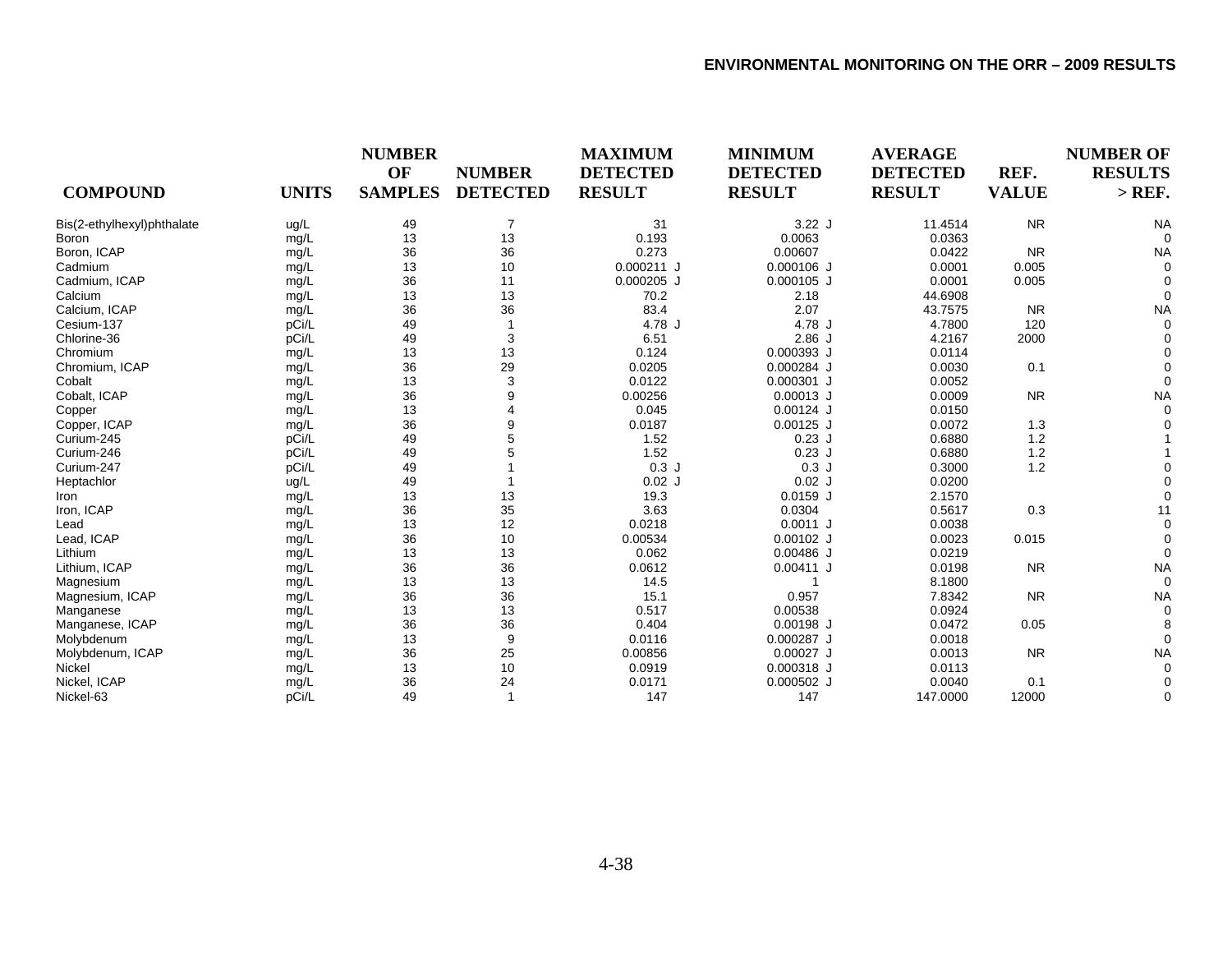|                  |              | <b>NUMBER</b>  |                 | <b>MAXIMUM</b>  | <b>MINIMUM</b>  | <b>AVERAGE</b>  |                | <b>NUMBER OF</b> |
|------------------|--------------|----------------|-----------------|-----------------|-----------------|-----------------|----------------|------------------|
|                  |              | OF             | <b>NUMBER</b>   | <b>DETECTED</b> | <b>DETECTED</b> | <b>DETECTED</b> | REF.           | <b>RESULTS</b>   |
| <b>COMPOUND</b>  | <b>UNITS</b> | <b>SAMPLES</b> | <b>DETECTED</b> | <b>RESULT</b>   | <b>RESULT</b>   | <b>RESULT</b>   | <b>VALUE</b>   | $>$ REF.         |
| Phosphorus       | mg/L         | 13             | 12              | 0.758           | $0.00602$ J     | 0.1084          |                |                  |
| Phosphorus, ICAP | mg/L         | 36             | 36              | 0.504           | $0.00424$ J     | 0.0495          | <b>NR</b>      | <b>NA</b>        |
| Plutonium-242    | pCi/L        | 49             |                 | 0.36            | 0.36            | 0.3600          | 1.2            |                  |
| Potassium        | mg/L         | 13             | 13              | 6.96            | 0.784           | 2.3798          |                |                  |
| Potassium, ICAP  | mg/L         | 36             | 36              | 5.62            | 0.77            | 2.0868          | <b>NR</b>      | <b>NA</b>        |
| Potassium-40     | pCi/L        | 49             |                 | 113J            | 113J            | 113.0000        | 280            |                  |
| Pu-239/240       | pCi/L        | 36             |                 | $0.19$ J        | $0.19$ J        | 0.1900          | 1.2            |                  |
| Radium-226       | pCi/L        | 49             | 27              | 0.51            | $0.13$ J        | 0.2359          | $\overline{4}$ |                  |
| Radium-228       | pCi/L        | 49             | 8               | 1.34            | $0.63$ J        | 0.8388          | 5              |                  |
| Selenium         | mg/L         | 13             | $\Omega$        |                 |                 |                 |                |                  |
| Selenium, ICAP   | mg/L         | 36             |                 | $0.00137$ J     | $0.0013$ J      | 0.0013          | 0.05           |                  |
| Silver           | mg/L         | 13             |                 | 0.0041          | 0.0041          | 0.0041          |                |                  |
| Silver, ICAP     | mg/L         | 36             | 3               | $0.00089$ J     | 0.000673 J      | 0.0008          | 0.1            |                  |
| Sodium           | mg/L         | 13             | 13              | 131             | 1.96            | 19.3631         |                |                  |
| Sodium, ICAP     | mg/L         | 36             | 36              | 163             | 2.05            | 22.0678         | <b>NR</b>      | <b>NA</b>        |
| Strontium        | mg/L         | 13             | 13              | 1.13            | 0.0493          | 0.3951          |                |                  |
| Strontium, ICAP  | mg/L         | 36             | 36              | 1.14            | 0.0471          | 0.4140          | <b>NR</b>      | <b>NA</b>        |
| Strontium-90     | pCi/L        | 49             | 18              | 4.7             | 1.34J           | 2.1094          | 8              |                  |
| Technetium-99    | pCi/L        | 49             | 9               | 3.1J            | $3.01$ J        | 3.0611          | 900            |                  |
| Thallium         | mg/L         | 13             |                 |                 |                 |                 | 0.002          |                  |
| Thallium, ICAP   | mg/L         | 36             |                 | $0.00101$ J     | 0.000698 J      | 0.0009          | 0.002          |                  |
| Thorium-227      | pCi/L        | 49             |                 | $0.23$ J        | $0.23$ J        | 0.2300          | 160            |                  |
| Thorium-228      | pCi/L        | 49             |                 | 0.44J           | 0.44J           | 0.4400          | 16             |                  |
| Thorium-229      | pCi/L        | 49             |                 | $0.85$ J        | $0.85$ J        | 0.8500          | 1.6            |                  |
| Thorium-230      | pCi/L        | 49             | 19              | 0.46J           | $0.12$ J        | 0.2358          | 12             |                  |
| Thorium-232      | pCi/L        | 49             | $\overline{2}$  | 0.49J           | $0.18$ J        | 0.3350          | $\overline{2}$ |                  |
| Thorium-234      | pCi/L        | 49             | 13              | 0.45            | $0.12$ J        | 0.2423          | 400            |                  |
| Tin              | mg/L         | 13             |                 | $0.00198$ J     | $0.00198$ J     | 0.0020          |                |                  |
| Tin, ICAP        | mg/L         | 36             | $\overline{7}$  | 0.000676 J      | $0.0003$ J      | 0.0004          | <b>NR</b>      | <b>NA</b>        |
| Titanium         | mg/L         | 13             | 13              | 0.173           | 0.000391 J      | 0.0285          |                | $\Omega$         |
| Titanium, ICAP   | mg/L         | 36             | 35              | 0.0466          | $0.00051$ J     | 0.0075          | <b>NR</b>      | <b>NA</b>        |
| Tritium          | pCi/L        | 49             |                 | 403 J           | 403 J           | 403.0000        | 20000          |                  |
| Uranium          | mg/L         | 13             | 11              | 0.00165         | 0.000027 J      | 0.0004          | 0.03           |                  |
| Uranium, ICAP    | mg/L         | 24             | $\Omega$        |                 |                 |                 | 0.03           | $\Omega$         |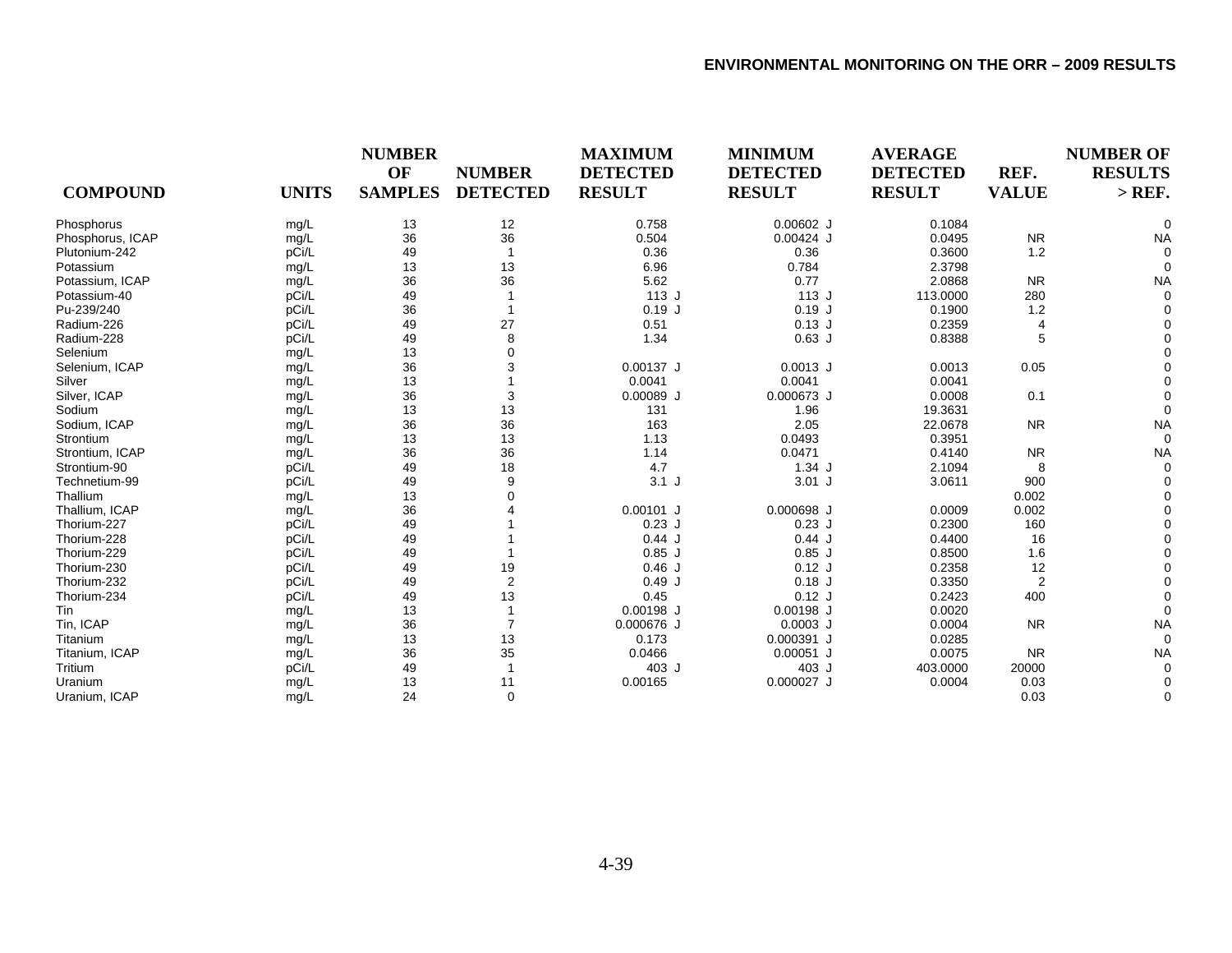| <b>COMPOUND</b>             | <b>UNITS</b> | <b>NUMBER</b><br>OF<br><b>SAMPLES</b> | <b>NUMBER</b><br><b>DETECTED</b> | <b>MAXIMUM</b><br><b>DETECTED</b><br><b>RESULT</b> | <b>MINIMUM</b><br><b>DETECTED</b><br><b>RESULT</b> | <b>AVERAGE</b><br><b>DETECTED</b><br><b>RESULT</b> | REF.<br><b>VALUE</b> | <b>NUMBER OF</b><br><b>RESULTS</b><br>$>$ REF. |
|-----------------------------|--------------|---------------------------------------|----------------------------------|----------------------------------------------------|----------------------------------------------------|----------------------------------------------------|----------------------|------------------------------------------------|
| Uranium, KPA                | mg/L         | 36                                    | 24                               | 0.00492                                            | 0.000022 J                                         | 0.0006                                             | 0.03                 | $\Omega$                                       |
| Uranium-232                 | pCi/L        | 49                                    |                                  | 1.69                                               | 1.69                                               | 1.6900                                             |                      | 0                                              |
| Uranium-233/234             | pCi/L        | 49                                    | 27                               | 0.6                                                | $0.12$ J                                           | 0.2837                                             | 20                   |                                                |
| Uranium-235/236             | pCi/L        | 49                                    | 3                                | $0.18$ J                                           | $0.17$ J                                           | 0.1733                                             | 20                   |                                                |
| Uranium-238                 | pCi/L        | 49                                    | 13                               | 0.45                                               | $0.12$ J                                           | 0.2423                                             | 24                   |                                                |
| Vanadium                    | mg/L         | 13                                    | 13                               | 0.0356                                             | $0.00156$ J                                        | 0.0082                                             |                      |                                                |
| Vanadium, ICAP              | mg/L         | 36                                    | 36                               | 0.0175                                             | $0.00178$ J                                        | 0.0053                                             | <b>NR</b>            | <b>NA</b>                                      |
| Yttrium-90                  | pCi/L        | 49                                    | 18                               | 4.7                                                | 1.34J                                              | 2.1094                                             | 400                  | 0                                              |
| Zinc                        | mg/L         | 13                                    | 8                                | 0.0653                                             | $0.00209$ J                                        | 0.0118                                             |                      | 0                                              |
| Zinc, ICAP                  | mg/L         | 36                                    | 30                               | 0.0167                                             | $0.0016$ J                                         | 0.0042                                             | 5                    | 0                                              |
|                             |              | $REGIME = BC$                         |                                  |                                                    | $AREA NAME = Exist Pathway - Traverse A$           |                                                    |                      |                                                |
| Barium, ICAP                | mg/L         | 4                                     |                                  | 0.116                                              | 0.0975                                             | 0.1028                                             | $\overline{2}$       | $\Omega$                                       |
| Bicarbonate                 | mg/L         |                                       |                                  | 218                                                | 186                                                | 204.0000                                           | <b>NR</b>            | <b>NA</b>                                      |
| Boron, ICAP                 | mg/L         |                                       |                                  | 0.0356                                             | 0.0166                                             | 0.0271                                             | <b>NR</b>            | <b>NA</b>                                      |
| Cadmium, ICAP               | mg/L         |                                       |                                  | 0.000147                                           | 0.000147                                           | 0.0001                                             | 0.005                | $\Omega$                                       |
| Calcium, ICAP               | mg/L         |                                       |                                  | 67.8                                               | 50.6                                               | 58.6500                                            | <b>NR</b>            | <b>NA</b>                                      |
| Chloride                    | mg/L         |                                       |                                  | 18                                                 | 7.42                                               | 12.8800                                            | 250                  | $\Omega$                                       |
| Chromium, ICAP              | mg/L         |                                       |                                  | 0.0179                                             | 0.0179                                             | 0.0179                                             | 0.1                  | 0                                              |
| Flouride                    | mg/L         |                                       |                                  | 0.208                                              | 0.128                                              | 0.1665                                             |                      |                                                |
| <b>Gross Alpha Activity</b> | pCi/L        |                                       |                                  | 9.05                                               | 3.64                                               | 5.9300                                             | 15                   | $\Omega$                                       |
| Gross Beta Activity         | pCi/L        |                                       |                                  | 24.3                                               | 10.1                                               | 16.8750                                            | 50                   |                                                |
| Iron, ICAP                  | mg/L         |                                       | 3                                | 0.113                                              | 0.019                                              | 0.0714                                             | 0.3                  | 0                                              |
| Lithium, ICAP               | mg/L         |                                       | 2                                | 0.0269                                             | 0.0265                                             | 0.0267                                             | <b>NR</b>            | <b>NA</b>                                      |
| Magnesium, ICAP             | mg/L         |                                       |                                  | 21.4                                               | 17.8                                               | 18.8500                                            | <b>NR</b>            | <b>NA</b>                                      |
| Manganese, ICAP             | mg/L         |                                       |                                  | 0.0508                                             | 0.042                                              | 0.0464                                             | 0.05                 |                                                |
| Mercury                     | mg/L         |                                       |                                  | 0.000006                                           | $\Omega$                                           | 0.0000                                             |                      | 0                                              |
| Nitrate/Nitrite             | mg/L         |                                       |                                  | 2.3                                                | 0.7                                                | 1.7000                                             | 10                   | $\Omega$                                       |
| Potassium, ICAP             | mg/L         |                                       |                                  | 5.25                                               | 1.08                                               | 3.0475                                             | <b>NR</b>            | <b>NA</b>                                      |
| Sodium, ICAP                | mg/L         |                                       |                                  | 7.2                                                | 3.74                                               | 5.7625                                             | <b>NR</b>            | <b>NA</b>                                      |
| Strontium, ICAP             | mg/L         |                                       |                                  | 0.185                                              | 0.112                                              | 0.1520                                             | <b>NR</b>            | <b>NA</b>                                      |
| Sulfate                     | mg/L         |                                       |                                  | 21.9                                               | 15.6                                               | 18.1500                                            | 250                  | 0                                              |
| Technetium-99               | pCi/L        |                                       |                                  | 21.1                                               | 7.82                                               | 15.4800                                            | 900                  | $\Omega$                                       |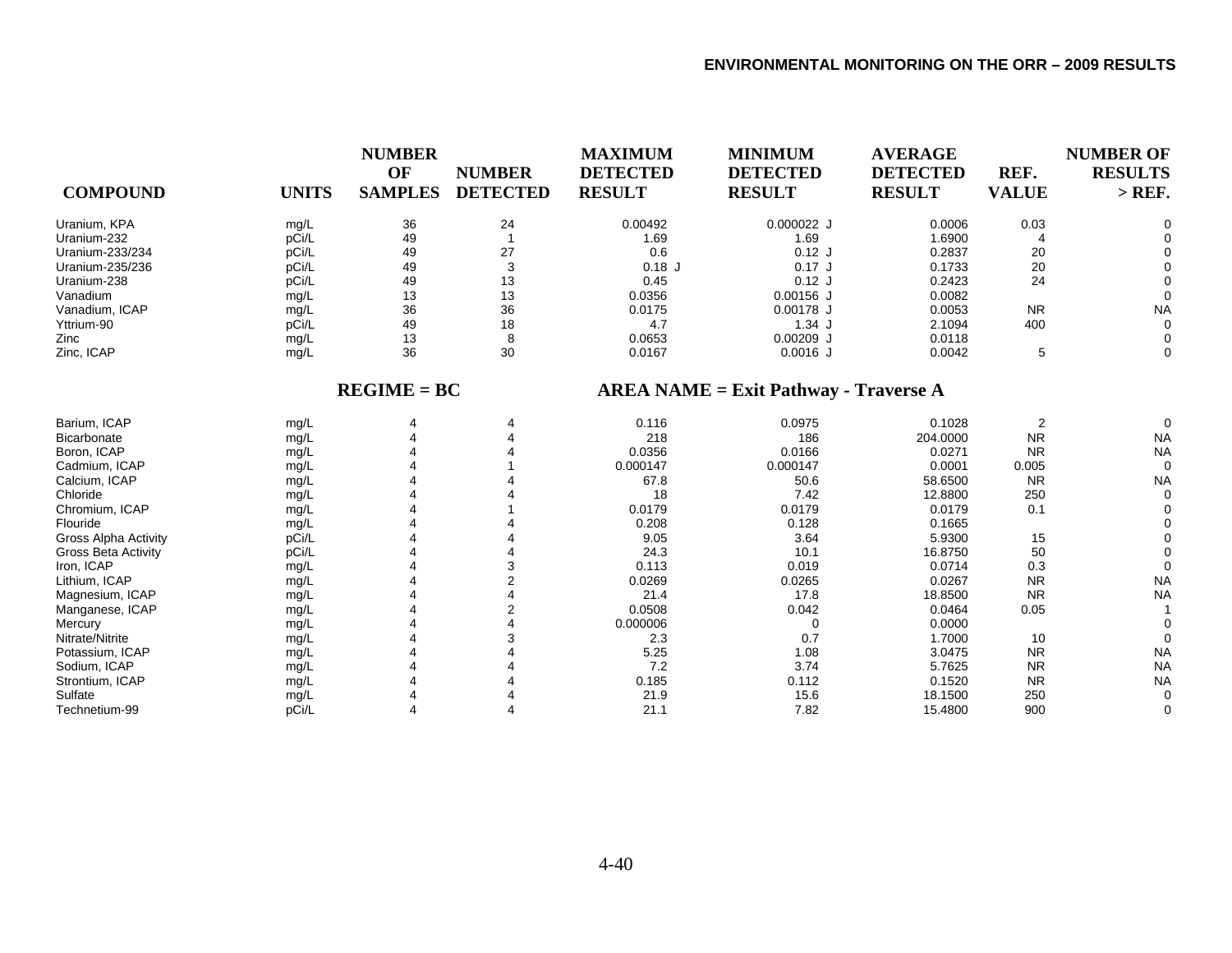| <b>COMPOUND</b>               | <b>UNITS</b> | <b>NUMBER</b><br>OF<br><b>SAMPLES</b> | <b>NUMBER</b><br><b>DETECTED</b> | <b>MAXIMUM</b><br><b>DETECTED</b><br><b>RESULT</b> | <b>MINIMUM</b><br><b>DETECTED</b><br><b>RESULT</b> | <b>AVERAGE</b><br><b>DETECTED</b><br><b>RESULT</b> | REF.<br><b>VALUE</b> | <b>NUMBER OF</b><br><b>RESULTS</b><br>$>$ REF. |
|-------------------------------|--------------|---------------------------------------|----------------------------------|----------------------------------------------------|----------------------------------------------------|----------------------------------------------------|----------------------|------------------------------------------------|
| <b>Total Dissolved Solids</b> | mg/L         | 4                                     | $\overline{4}$                   | 482                                                | 247                                                | 319.5000                                           | 500                  | O                                              |
| Uranium, PMS                  | mg/L         | $\overline{2}$                        | 2                                | 0.02                                               | 0.016                                              | 0.0180                                             | 0.03                 |                                                |
| Uranium-233/234               | pCi/L        |                                       |                                  | 5.87                                               | 2.93                                               | 4.3900                                             | 20                   |                                                |
| Uranium-235/236               | pCi/L        |                                       | 2                                | 0.528                                              | 0.188                                              | 0.3580                                             | 20                   |                                                |
| Uranium-238                   | pCi/L        | $\Delta$                              |                                  | 7.47                                               | 6.15                                               | 6.9950                                             | 24                   | $\Omega$                                       |
| Vanadium, ICAP                | mg/L         | 4                                     |                                  | 0.0132                                             | 0.0132                                             | 0.0132                                             | <b>NR</b>            | <b>NA</b>                                      |
|                               |              | $REGIME = BC$                         |                                  |                                                    | $AREA NAME = Exist Pathway - Traverse B$           |                                                    |                      |                                                |
| 1.1-Dichloroethene            | ug/L         | 5                                     | 3                                | 3.51                                               | $1.22$ J                                           | 2.6500                                             | 7                    | 0                                              |
| 1,2-Dichloroethene            | ug/L         |                                       |                                  | 9                                                  | 9                                                  | 9.0000                                             | 70                   | $\Omega$                                       |
| Alkalinity                    | mg/L         |                                       |                                  | 238                                                | 238                                                | 238.0000                                           | <b>NR</b>            | <b>NA</b>                                      |
| Aluminum, ICAP                | mg/L         | 5                                     |                                  | 0.0523                                             | 0.0523                                             | 0.0523                                             | 0.2                  | $\mathbf 0$                                    |
| Barium, ICAP                  | mg/L         | 5                                     |                                  | 0.158                                              | 0.0644                                             | 0.1187                                             | $\overline{2}$       | $\Omega$                                       |
| Bicarbonate                   | mg/L         | 5                                     |                                  | 285                                                | 167                                                | 227.0000                                           | <b>NR</b>            | <b>NA</b>                                      |
| Boron, ICAP                   | mg/L         | 5                                     |                                  | 0.114                                              | 0.0543                                             | 0.0817                                             | <b>NR</b>            | <b>NA</b>                                      |
| Calcium, ICAP                 | mg/L         | 5                                     | 5                                | 115                                                | 37.6                                               | 80.5800                                            | <b>NR</b>            | <b>NA</b>                                      |
| Chloride                      | mg/L         | 5                                     | 5                                | 52.7                                               | 25                                                 | 38.5200                                            | 250                  | $\Omega$                                       |
| cis-1,2-Dichloroethene        | ug/L         | 5                                     | 5                                | 28.6                                               | $3.62$ J                                           | 11.9100                                            | 70                   |                                                |
| Flouride                      | mg/L         | 5                                     | 5                                | 0.28                                               | 0.162                                              | 0.2330                                             |                      |                                                |
| <b>Gross Alpha Activity</b>   | pCi/L        | 5                                     | 5                                | 18.1                                               | 3.69                                               | 10.1880                                            | 15                   |                                                |
| Gross Beta Activity           | pCi/L        | 5                                     | 5                                | 51.2                                               | 20.1                                               | 34.7000                                            | 50                   |                                                |
| Iron, ICAP                    | mg/L         | 5                                     | 5                                | 9.3                                                | 0.127                                              | 3.0904                                             | 0.3                  |                                                |
| Lithium, ICAP                 | mg/L         | 5                                     | 5                                | 0.03                                               | 0.0143                                             | 0.0200                                             | <b>NR</b>            | <b>NA</b><br>w                                 |
| Magnesium, ICAP               | mg/L         | 5                                     |                                  | 32.3                                               | 20.2                                               | 26.3800                                            | <b>NR</b>            | <b>NA</b>                                      |
| Manganese, ICAP               | mg/L         |                                       |                                  | 0.0681                                             | 0.0109                                             | 0.0377                                             | 0.05                 |                                                |
| Nitrate as Nitrogen           | mg/L         |                                       |                                  | 0.509                                              | 0.509                                              | 0.5090                                             | 10                   | $\Omega$                                       |
| Nitrate/Nitrite               | mg/L         |                                       |                                  | 21.4                                               | 3.7                                                | 11.4500                                            | 10                   | $\overline{2}$                                 |
| Nitrate/Nitrite as Nitrogen   | mg/L         |                                       |                                  | 0.552                                              | 0.552                                              | 0.5520                                             | 10                   | $\Omega$                                       |
| Potassium, ICAP               | mg/L         | 5                                     |                                  | 15                                                 | 2.99                                               | 7.5800                                             | <b>NR</b>            | <b>NA</b>                                      |
| Sodium, ICAP                  | mg/L         | 5                                     | 5                                | 22.5                                               | 13.7                                               | 17.5400                                            | <b>NR</b>            | <b>NA</b>                                      |
| Strontium, ICAP               | mg/L         | 5                                     | 5                                | 0.398                                              | 0.152                                              | 0.3020                                             | <b>NR</b>            | <b>NA</b><br>W                                 |
| Sulfate                       | mg/L         | 5                                     | 5                                | 31.2                                               | 24.4                                               | 27.1000                                            | 250                  | $\Omega$                                       |
| Technetium-99                 | pCi/L        | 4                                     |                                  | 76                                                 | 7.91                                               | 39.8275                                            | 900                  | $\Omega$                                       |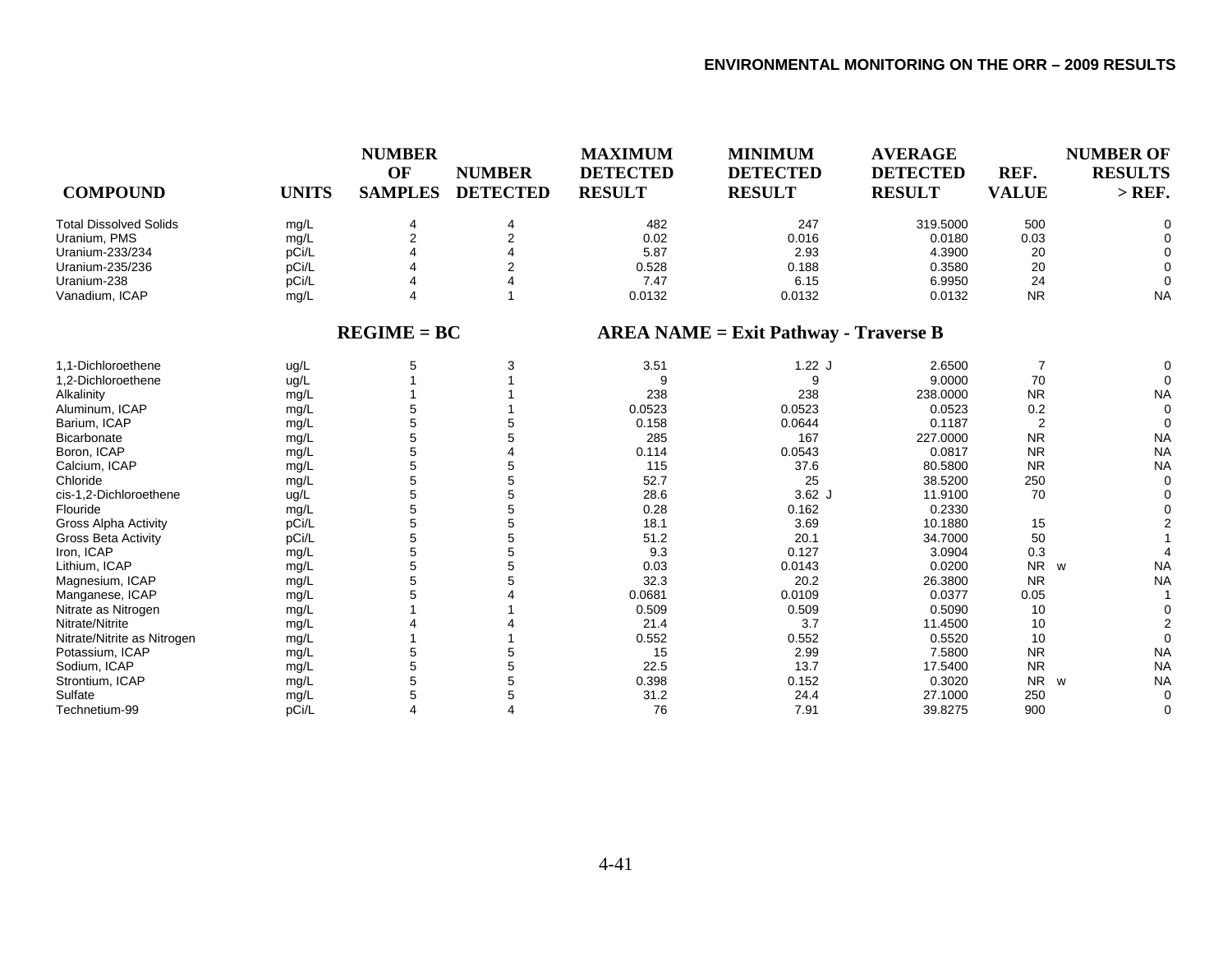| <b>COMPOUND</b>               | <b>UNITS</b> | <b>NUMBER</b><br>OF<br><b>SAMPLES</b> | <b>NUMBER</b><br><b>DETECTED</b> | <b>MAXIMUM</b><br><b>DETECTED</b><br><b>RESULT</b> | <b>MINIMUM</b><br><b>DETECTED</b><br><b>RESULT</b> | <b>AVERAGE</b><br><b>DETECTED</b><br><b>RESULT</b> | REF.<br><b>VALUE</b> | <b>NUMBER OF</b><br><b>RESULTS</b><br>$>$ REF. |
|-------------------------------|--------------|---------------------------------------|----------------------------------|----------------------------------------------------|----------------------------------------------------|----------------------------------------------------|----------------------|------------------------------------------------|
| <b>Total Dissolved Solids</b> | mg/L         | 5                                     | 5                                | 522                                                | 328                                                | 408.4000                                           | 500                  |                                                |
| <b>Total Suspended Solids</b> | mg/L         | 5                                     | 3                                | 16                                                 |                                                    | 9.3333                                             | <b>NR</b>            | <b>NA</b>                                      |
| Trichloroethene               | ug/L         | 5                                     |                                  | 40                                                 | 8.04                                               | 18.9280                                            | 5                    |                                                |
| Uranium, ICAP                 | mg/L         |                                       |                                  |                                                    |                                                    |                                                    | 0.03                 |                                                |
| Uranium, PMS                  | mg/L         | 5                                     | 5                                | 0.066                                              | 0.0071                                             | 0.0316                                             | 0.03                 |                                                |
| Uranium-233/234               | pCi/L        |                                       |                                  | 12                                                 | 1.77                                               | 7.2450                                             | 20                   |                                                |
| Uranium-235/236               | pCi/L        |                                       | 2                                | 0.994                                              | 0.659                                              | 0.8265                                             | 20                   |                                                |
| Uranium-238                   | pCi/L        |                                       |                                  | 24.2                                               | 2.81                                               | 12.6275                                            | 24                   |                                                |
| Vanadium, ICAP                | mg/L         | 5                                     | 2                                | 0.0139                                             | 0.0129                                             | 0.0134                                             | <b>NR</b>            | <b>NA</b>                                      |
| Zinc, ICAP                    | mg/L         | 5                                     |                                  | 0.0132                                             | 0.0132                                             | 0.0132                                             | 5                    | $\Omega$                                       |
|                               |              | $REGIME = BC$                         |                                  |                                                    | $AREA NAME = Exist Pathway - Traverse C$           |                                                    |                      |                                                |
| 1.2-Dichloroethene            | ug/L         | 3                                     | -1                               | 2J                                                 | 2J                                                 | 2.0000                                             | 70                   | $\Omega$                                       |
| Alkalinity                    | mg/L         | 2                                     | 2                                | 337                                                | 336                                                | 336.5000                                           | <b>NR</b>            | <b>NA</b>                                      |
| Barium, ICAP                  | mg/L         | $\overline{2}$                        | 2                                | 0.208                                              | 0.065                                              | 0.1365                                             | 2                    | $\Omega$                                       |
| Bicarbonate                   | mg/L         | 2                                     | 2                                | 337                                                | 336                                                | 336.5000                                           | <b>NR</b>            | <b>NA</b>                                      |
| Calcium, ICAP                 | mg/L         | $\overline{c}$                        | 2                                | 149                                                | 139                                                | 144.0000                                           | <b>NR</b>            | <b>NA</b>                                      |
| Chloride                      | mg/L         | 3                                     | 3                                | 66.7                                               | 22.9                                               | 51.2667                                            | 250                  | $\Omega$                                       |
| cis-1,2-Dichloroethene        | ug/L         |                                       | 2                                | 3J                                                 | 2J                                                 | 2.5000                                             | 70                   |                                                |
| Flouride                      | mg/L         | 2                                     |                                  | 0.241                                              | 0.241                                              | 0.2410                                             |                      |                                                |
| <b>Gross Alpha Activity</b>   | pCi/L        | $\overline{2}$                        |                                  | 5.7                                                | 5.7                                                | 5.7000                                             | 15                   |                                                |
| <b>Gross Beta Activity</b>    | pCi/L        | $\overline{2}$                        |                                  | 37                                                 | 22                                                 | 29.5000                                            | 50                   |                                                |
| Iron, ICAP                    | mg/L         | $\overline{2}$                        |                                  | 0.492                                              | 0.492                                              | 0.4920                                             | 0.3                  |                                                |
| Lead, ICAP                    | mg/L         | 2                                     |                                  |                                                    |                                                    |                                                    | 0.015                |                                                |
| Lead, PMS                     | mg/L         | 2                                     |                                  | 0.00409                                            | 0.00409                                            | 0.0041                                             | 0.015                |                                                |
| Magnesium, ICAP               | mg/L         | 2                                     | 2                                | 23.9                                               | 23.6                                               | 23.7500                                            | <b>NR</b>            | <b>NA</b>                                      |
| Manganese, ICAP               | mg/L         | $\overline{c}$                        | 2                                | 0.853                                              | 0.0212                                             | 0.4371                                             | 0.05                 |                                                |
| Nitrate as Nitrogen           | mg/L         | 3                                     | 3                                | 12.9                                               | 0.315                                              | 8.6383                                             | 10                   |                                                |
| Nitrate/Nitrite as Nitrogen   | mg/L         | 3                                     | 3                                | 12.9                                               | 0.359                                              | 8.6863                                             | 10                   |                                                |
| Potassium, ICAP               | mg/L         | $\overline{\mathbf{c}}$               | 2                                | 3.1                                                | 3.05                                               | 3.0750                                             | <b>NR</b>            | <b>NA</b>                                      |
| Sodium, ICAP                  | mg/L         | $\overline{2}$                        | 2                                | 28.3                                               | 10.6                                               | 19.4500                                            | <b>NR</b>            | <b>NA</b>                                      |
| Strontium, ICAP               | mg/L         | $\overline{2}$                        | 2                                | 0.353                                              | 0.156                                              | 0.2545                                             | <b>NR</b>            | <b>NA</b><br>W                                 |
| Sulfate                       | mg/L         | 3                                     | 3                                | 38.2                                               | 32.3                                               | 34.9000                                            | 250                  | $\Omega$                                       |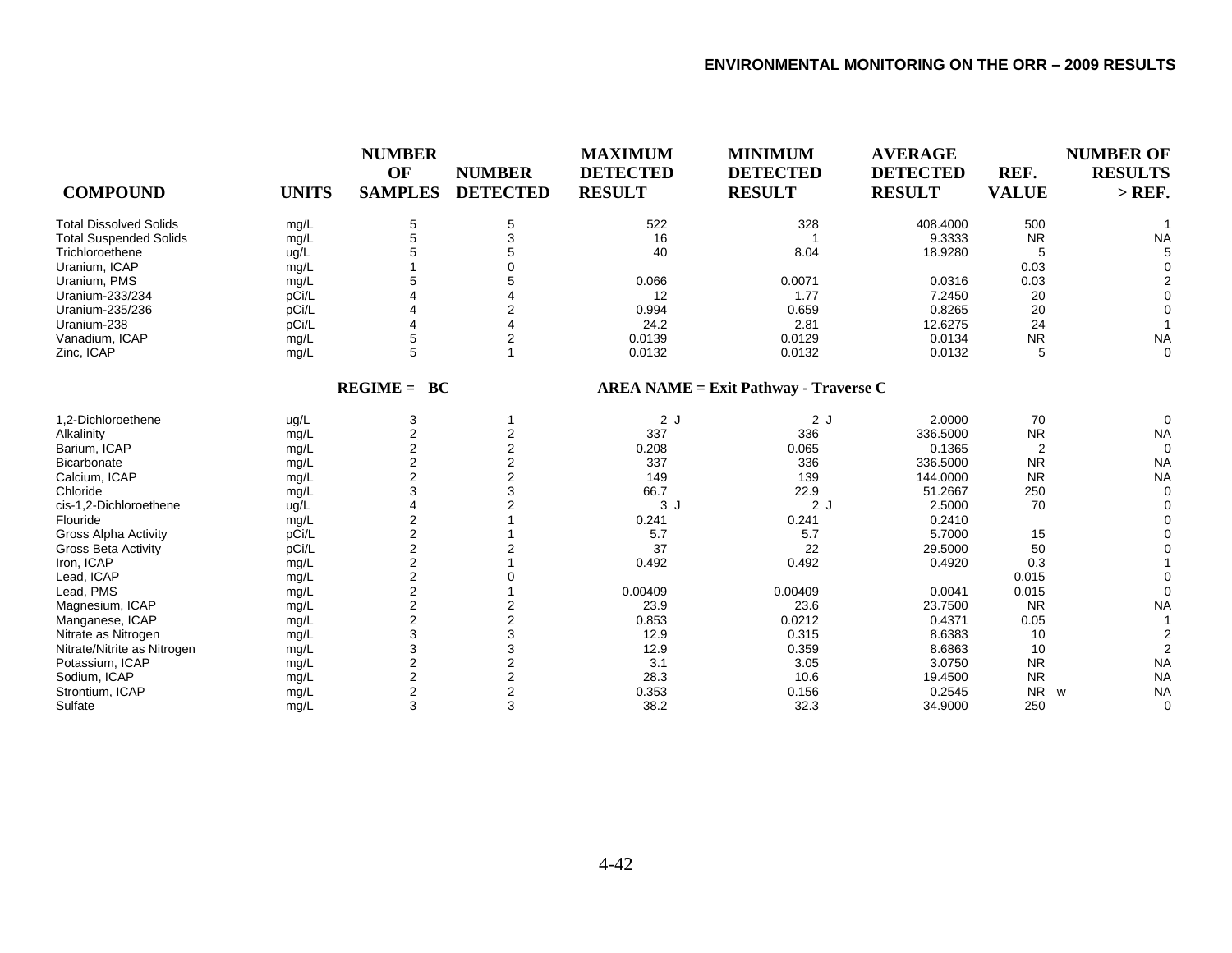| <b>COMPOUND</b>               | <b>UNITS</b> | <b>NUMBER</b><br>OF<br><b>SAMPLES</b> | <b>NUMBER</b><br><b>DETECTED</b> | <b>MAXIMUM</b><br><b>DETECTED</b><br><b>RESULT</b> | <b>MINIMUM</b><br><b>DETECTED</b><br><b>RESULT</b> | <b>AVERAGE</b><br><b>DETECTED</b><br><b>RESULT</b> | REF.<br><b>VALUE</b> | <b>NUMBER OF</b><br><b>RESULTS</b><br>$>$ REF. |
|-------------------------------|--------------|---------------------------------------|----------------------------------|----------------------------------------------------|----------------------------------------------------|----------------------------------------------------|----------------------|------------------------------------------------|
| Tetrachloroethene             | ug/L         | 4                                     | $\overline{\mathbf{c}}$          | 3J                                                 | 2J                                                 | 2.5000                                             | 5                    | $\Omega$                                       |
| <b>Total Dissolved Solids</b> | mg/L         | 2                                     | $\overline{2}$                   | 560                                                | 458                                                | 509.0000                                           | 500                  |                                                |
| <b>Total Suspended Solids</b> | mg/L         | $\overline{2}$                        |                                  | $\overline{2}$                                     | $\overline{2}$                                     | 2.0000                                             | <b>NR</b>            | <b>NA</b>                                      |
| Trichloroethene               | ug/L         | 4                                     |                                  | 90                                                 | 10                                                 | 36.7500                                            | 5                    | 4                                              |
| Uranium, ICAP                 | mg/L         | 2                                     | $\Omega$                         |                                                    |                                                    |                                                    | 0.03                 | $\Omega$                                       |
| Uranium, PMS                  | mg/L         | $\overline{2}$                        | $\overline{2}$                   | 0.0114                                             | 0.00324                                            | 0.0073                                             | 0.03                 | 0                                              |
|                               |              | $REGIME = BC$                         |                                  |                                                    | <b>AREA NAME = Exit Pathway - Traverse W</b>       |                                                    |                      |                                                |
| Barium, ICAP                  | mg/L         | 6                                     | 6                                | 0.086                                              | 0.014                                              | 0.0466                                             | 2                    | $\Omega$                                       |
| Boron, ICAP                   | mg/L         | 6                                     | 6                                | 0.064                                              | 0.0403                                             | 0.0523                                             | <b>NR</b>            | <b>NA</b>                                      |
| Calcium, ICAP                 | mg/L         | 6                                     | 6                                | 63                                                 | 16                                                 | 45.1000                                            | <b>NR</b>            | <b>NA</b>                                      |
| Iron, ICAP                    | mg/L         | 6                                     | 6                                | 2.4                                                | 0.21                                               | 1.1795                                             | 0.3                  | 4                                              |
| Lithium, ICAP                 | mg/L         | 6                                     |                                  | 0.016                                              | 0.01                                               | 0.0138                                             | <b>NR</b>            | <b>NA</b>                                      |
| Magnesium, ICAP               | mg/L         | 6                                     | 6                                | 30.9                                               | 24.2                                               | 28.1500                                            | <b>NR</b>            | <b>NA</b>                                      |
| Manganese, ICAP               | mg/L         | 6                                     | 6                                | 0.144                                              | 0.022                                              | 0.0652                                             | 0.05                 | 4                                              |
| Nitrate/Nitrite               | mg/L         | 3                                     | 3                                | 0.24                                               | 0.028                                              | 0.1067                                             | 10                   | 0                                              |
| Nitrate/Nitrite as Nitrogen   | mg/L         | 3                                     | $\overline{2}$                   | 0.34                                               | 0.01                                               | 0.1750                                             | 10                   | $\Omega$                                       |
| Potassium, ICAP               | mg/L         | 6                                     | 6                                | 3                                                  | 1.5                                                | 2.2117                                             | <b>NR</b>            | <b>NA</b>                                      |
| Sodium, ICAP                  | mg/L         | 6                                     | 6                                | 12.2                                               | 5.8                                                | 8.7000                                             | <b>NR</b>            | <b>NA</b>                                      |
| Strontium, ICAP               | mg/L         | 6                                     | 6                                | 1.29                                               | 0.29                                               | 0.5373                                             | <b>NR</b>            | <b>NA</b>                                      |
| Uranium-233/234               | pCi/L        | 6                                     | 3                                | 1.1                                                | 0.373                                              | 0.7713                                             | 20                   | $\mathbf 0$                                    |
| Uranium-238                   | pCi/L        | 6                                     | $\mathbf 2$                      | 0.747                                              | 0.355                                              | 0.5510                                             | 24                   | 0                                              |
| Zinc, ICAP                    | mg/L         | 6                                     | $\mathbf{1}$                     | 0.014                                              | 0.014                                              | 0.0140                                             | 5                    | $\Omega$                                       |
|                               |              | $REGIME = BC$                         |                                  | $AREA NAME =$                                      | <b>Exit Pathway Spring/Surface Water</b>           |                                                    |                      |                                                |
| 1,2-Dichloroethene            | ug/L         | 2                                     | 1                                | 3J                                                 | 3J                                                 | 3.0000                                             | 70                   | $\Omega$                                       |
| Alkalinity                    | mg/L         | 2                                     | $\mathbf 2$                      | 239                                                | 205                                                | 222.0000                                           | <b>NR</b>            | <b>NA</b>                                      |
| Alkalinity as CaCO3           | mg/L         | 5                                     | 3                                | 170                                                | 120                                                | 143.3333                                           |                      | $\Omega$                                       |
| Aluminum, ICAP                | mg/L         | $\overline{7}$                        | 5                                | 0.241                                              | 0.0563                                             | 0.1111                                             | 0.2                  |                                                |
| Barium, ICAP                  | mg/L         | $\overline{7}$                        | 7                                | 0.129                                              | 0.038                                              | 0.0705                                             | $\overline{2}$       | $\Omega$                                       |
| <b>Bicarbonate</b>            | mg/L         | 5                                     | 5                                | 239                                                | 120                                                | 174.8000                                           | <b>NR</b>            | <b>NA</b>                                      |
| Bis(2-ethylhexyl)phthalate    | ug/L         | 3                                     | $\overline{2}$                   | 0.12                                               | $0.054$ J                                          | 0.0870                                             | <b>NR</b>            | <b>NA</b>                                      |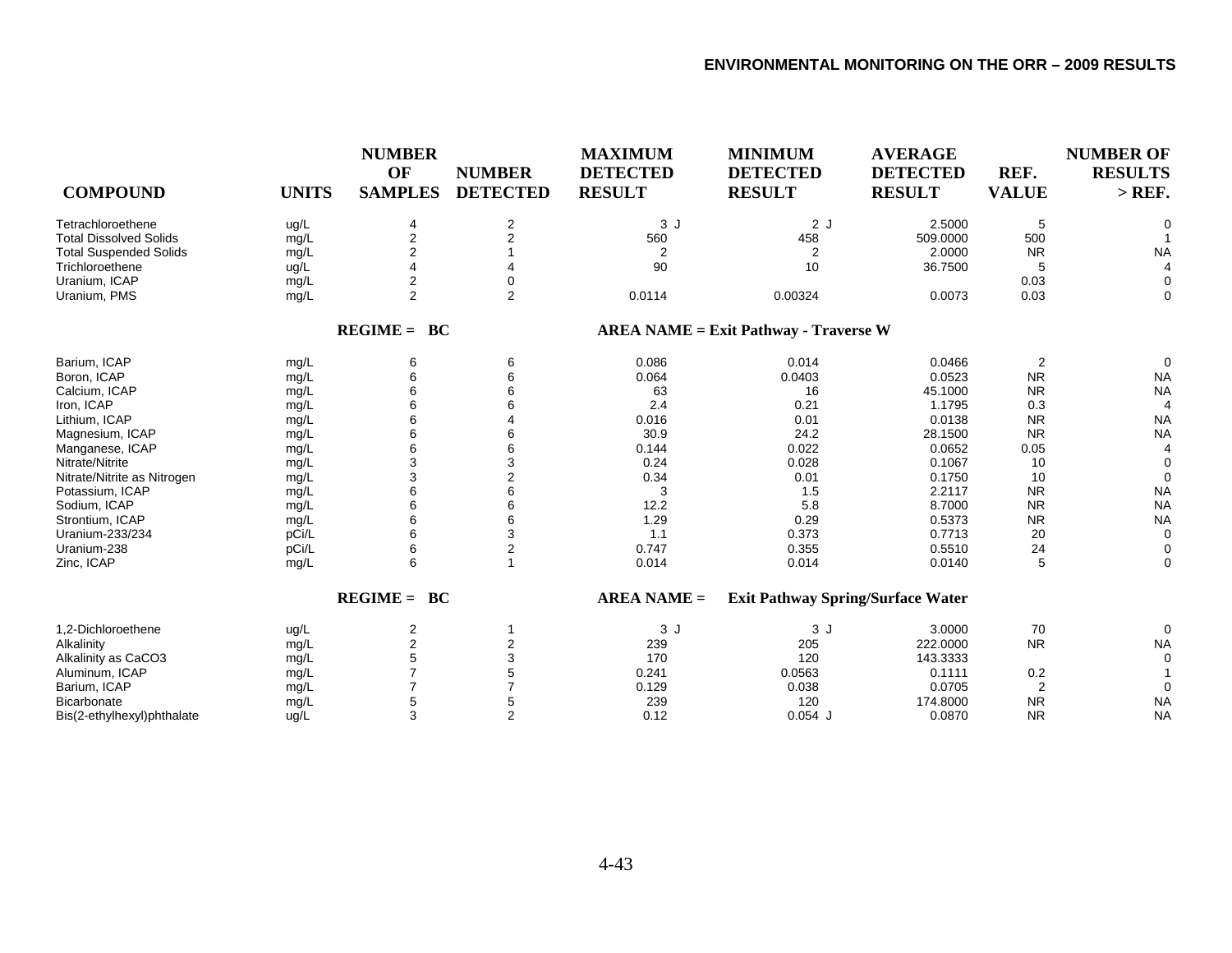|                                    |              | <b>NUMBER</b>  |                 | <b>MAXIMUM</b>  | <b>MINIMUM</b>  | <b>AVERAGE</b>  |                | <b>NUMBER OF</b>      |
|------------------------------------|--------------|----------------|-----------------|-----------------|-----------------|-----------------|----------------|-----------------------|
|                                    |              | OF             | <b>NUMBER</b>   | <b>DETECTED</b> | <b>DETECTED</b> | <b>DETECTED</b> | REF.           | <b>RESULTS</b>        |
| <b>COMPOUND</b>                    | <b>UNITS</b> | <b>SAMPLES</b> | <b>DETECTED</b> | <b>RESULT</b>   | <b>RESULT</b>   | <b>RESULT</b>   | <b>VALUE</b>   | $>$ REF.              |
| Boron, ICAP                        | mg/L         | 4              |                 | 0.0194          | 0.0194          | 0.0194          | <b>NR</b>      | <b>NA</b>             |
| Boron, PMS                         | mg/L         | 3              |                 | 0.0203          | 0.0203          | 0.0203          |                |                       |
| Cadmium, ICAP                      | mg/L         | 3              |                 | 0.00015         | 0.00015         | 0.0002          | 0.005          |                       |
| Cadmium, PMS                       | mg/L         | 6              |                 |                 |                 |                 | 0.005          |                       |
| Calcium, ICAP                      | mg/L         |                |                 | 95              | 29.3            | 52.5571         | NR k           | <b>NA</b>             |
| Chloride                           | mg/L         | 5              |                 | 37.2            | 4.2             | 13.7400         | 250            |                       |
| cis-1,2-Dichloroethene             | ug/L         |                |                 | 3J              | 3J              | 3.0000          | 70             |                       |
| Flouride                           | mg/L         | 5              | 2               | 0.324           | 0.14            | 0.2320          |                |                       |
| <b>Gross Alpha Activity</b>        | pCi/L        |                |                 | 42              | 2.67            | 16.2150         | 15             |                       |
| <b>Gross Beta Activity</b>         | pCi/L        |                |                 | 33              | 3.64            | 13.4600         | 50             |                       |
| Iron, ICAP                         | mg/L         |                |                 | 0.442           | 0.0361          | 0.1546          | 0.3            |                       |
| Lithium, ICAP                      | mg/L         |                |                 | 0.0117          | 0.0117          | 0.0117          | N <sub>R</sub> | <b>NA</b><br><b>W</b> |
| Magnesium, ICAP                    | mg/L         |                |                 | 19              | 9.46            | 15.3086         | <b>NR</b>      | <b>NA</b><br>k        |
| Manganese, ICAP                    | mg/L         |                |                 | 0.108           | 0.0057          | 0.0297          | 0.05           |                       |
| Mercury                            | mg/L         |                |                 | 0.000016        | $\Omega$        | 0.0000          |                |                       |
| Mercury, CVAA                      | mg/L         |                |                 |                 |                 |                 | 0.002          |                       |
| Methylmercury                      | mg/L         |                |                 | 0               | $\Omega$        | 0.0000          |                |                       |
| Nitrate as Nitrogen                | mg/L         |                |                 | 15.3            | 2.78            | 9.0400          | 10             |                       |
| Nitrate/Nitrite                    | mg/L         |                |                 | 0.68            | 0.68            | 0.6800          | 10             |                       |
| Nitrate/Nitrite as Nitrogen        | mg/L         | 6              |                 | 15.3            | 0.064           | 3.3957          | 10             |                       |
| Octachloro-dibenzo[b,e][1,4]dioxin | pg/L         | 3              |                 | 5.35J           | $4.03$ J        | 4.5667          |                |                       |
| Octachlorodibenzofuran             | pg/L         | 3              |                 | $0.364$ J       | $0.364$ J       | 0.3640          |                |                       |
| Potassium, ICAP                    | mg/L         |                |                 | 2.67            | 0.676           | 1.1438          | <b>NR</b>      | <b>NA</b>             |
| Silicon, ICAP                      | mg/L         |                |                 | 4.61            | 3.57            | 3.9820          | <b>NR</b>      | <b>NA</b><br>ewz      |
| Sodium, ICAP                       | mg/L         |                |                 | 25.4            | 2.67            | 7.4286          | <b>NR</b>      | <b>NA</b><br>k        |
| Strontium, ICAP                    | mg/L         |                |                 | 0.246           | 0.0274          | 0.0927          | <b>NR</b>      | <b>NA</b><br>W        |
| Sulfate                            | mg/L         | 5              | 5               | 26.3            | 2.9             | 12.9000         | 250            |                       |
| <b>Total Dissolved Solids</b>      | mg/L         | 5              |                 | 402             | 130             | 213.4000        | 500            | $\Omega$              |
| <b>Total Suspended Solids</b>      | mg/L         | 5              |                 | 8               | 4               | 6.0000          | <b>NR</b>      | <b>NA</b>             |
| Trichloroethene                    | ug/L         |                |                 | 3J              | 3J              | 3.0000          | 5              |                       |
| Uranium, ICAP                      | mg/L         | $\overline{2}$ |                 |                 |                 |                 | 0.03           |                       |
| Uranium, PMS                       | mg/L         |                |                 | 0.0801          | 0.0057          | 0.0264          | 0.03           |                       |
| Uranium-233/234                    | pCi/L        |                |                 | 2.23            | 0.55            | 1.2585          | 20             |                       |
| Uranium-238                        | pCi/L        |                | 3               | 2.42            | 0.183           | 1.5343          | 24             | $\Omega$              |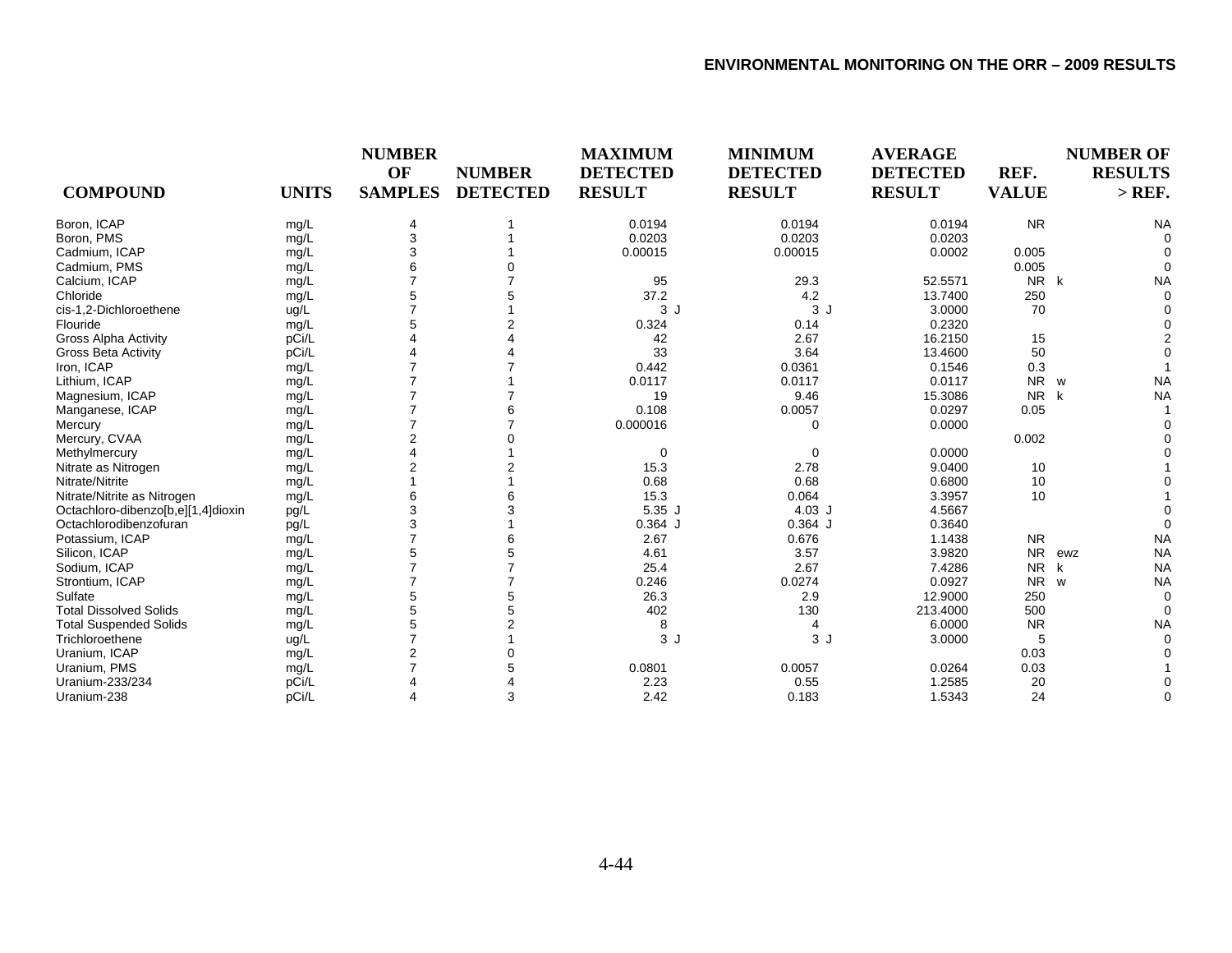| <b>COMPOUND</b>                                      | <b>UNITS</b> | <b>NUMBER</b><br>OF<br><b>SAMPLES</b> | <b>NUMBER</b><br><b>DETECTED</b> | <b>MAXIMUM</b><br><b>DETECTED</b><br><b>RESULT</b>  | <b>MINIMUM</b><br><b>DETECTED</b><br><b>RESULT</b> | <b>AVERAGE</b><br><b>DETECTED</b><br><b>RESULT</b> | REF.<br><b>VALUE</b> | <b>NUMBER OF</b><br><b>RESULTS</b><br>$>$ REF. |
|------------------------------------------------------|--------------|---------------------------------------|----------------------------------|-----------------------------------------------------|----------------------------------------------------|----------------------------------------------------|----------------------|------------------------------------------------|
|                                                      |              | $REGIME = BC$                         |                                  |                                                     | <b>AREA NAME = Industrial Landfill I</b>           |                                                    |                      |                                                |
| 1,1-Dichloroethane                                   | ug/L         |                                       |                                  | 3J                                                  | 3J                                                 | 3.0000                                             | ${\sf NR}$           | <b>NA</b>                                      |
| 1,1-Dichloroethene                                   | ug/L         |                                       |                                  | 14                                                  | 14                                                 | 14.0000                                            | 7                    |                                                |
| cis-1,2-Dichloroethene                               | ug/L         |                                       |                                  | 40                                                  | 40                                                 | 40.0000                                            | 70                   | 0                                              |
| Trichloroethene                                      | ug/L         |                                       |                                  | 14                                                  | 14                                                 | 14.0000                                            | 5                    |                                                |
|                                                      |              |                                       |                                  | $REGIME = BC AREA NAME = Maynardville exit pathway$ |                                                    |                                                    |                      |                                                |
| Alkalinity as CaCO3                                  | mg/L         |                                       |                                  | 140                                                 | 140                                                | 140.0000                                           |                      |                                                |
| Aluminum, ICAP                                       | mg/L         |                                       |                                  | 0.152                                               | 0.152                                              | 0.1520                                             | 0.2                  |                                                |
| Barium, ICAP                                         | mg/L         |                                       |                                  | 0.0572                                              | 0.0572                                             | 0.0572                                             | 2                    |                                                |
| <b>Bicarbonate</b>                                   | mg/L         |                                       |                                  | 140                                                 | 140                                                | 140.0000                                           | <b>NR</b>            | <b>NA</b>                                      |
| Calcium, ICAP                                        | mg/L         |                                       |                                  | 31.1                                                | 31.1                                               | 31.1000                                            | <b>NR</b>            | <b>NA</b>                                      |
| Chloride                                             | mg/L         |                                       |                                  | 2.1                                                 | 2.1                                                | 2.1000                                             | 250                  | $\Omega$                                       |
| Iron, ICAP                                           | mg/L         |                                       |                                  | 0.208                                               | 0.208                                              | 0.2080                                             | 0.3                  | $\Omega$                                       |
| Magnesium, ICAP                                      | mg/L         |                                       |                                  | 14.2                                                | 14.2                                               | 14.2000                                            | <b>NR</b>            | <b>NA</b>                                      |
| Manganese, ICAP                                      | mg/L         |                                       |                                  | 0.0231                                              | 0.0231                                             | 0.0231                                             | 0.05                 | $\Omega$                                       |
| Mercury                                              | mg/L         |                                       |                                  | 0.000002                                            | 0.000002                                           | 0.0000                                             |                      |                                                |
| Nitrate/Nitrite as Nitrogen                          | mg/L         |                                       |                                  | 0.1                                                 | 0.1                                                | 0.1000                                             | 10                   | $\Omega$                                       |
| Potassium, ICAP                                      | mg/L         |                                       |                                  | 0.521                                               | 0.521                                              | 0.5210                                             | <b>NR</b>            | <b>NA</b>                                      |
| Silicon, ICAP                                        | mg/L         |                                       |                                  | 3.76                                                | 3.76                                               | 3.7600                                             | <b>NR</b>            | <b>NA</b>                                      |
| Sodium, ICAP                                         | mg/L         |                                       |                                  | 1.33                                                | 1.33                                               | 1.3300                                             | <b>NR</b>            | <b>NA</b>                                      |
| Strontium, ICAP                                      | mg/L         |                                       |                                  | 0.0362                                              | 0.0362                                             | 0.0362                                             | <b>NR</b>            | <b>NA</b>                                      |
| Sulfate                                              | mg/L         |                                       |                                  | 5.3                                                 | 5.3                                                | 5.3000                                             | 250                  | $\Omega$                                       |
| <b>Total Dissolved Solids</b>                        | mg/L         |                                       |                                  | 140                                                 | 140                                                | 140.0000                                           | 500                  | $\Omega$                                       |
| <b>Total Suspended Solids</b>                        | mg/L         |                                       |                                  | 22                                                  | 22                                                 | 22.0000                                            | <b>NR</b>            | <b>NA</b>                                      |
| Uranium-233/234                                      | pCi/L        |                                       |                                  | 0.54                                                | 0.54                                               | 0.5400                                             | 20                   | $\Omega$                                       |
| Uranium-238                                          | pCi/L        |                                       |                                  | 0.475                                               | 0.475                                              | 0.4750                                             | 24                   | 0                                              |
|                                                      |              | $REGIME = BC$                         |                                  |                                                     | <b>AREA NAME = Oil Landfarm WMA</b>                |                                                    |                      |                                                |
| 1,1,1-Trichloroethane                                | ug/L         | 12                                    |                                  | 5                                                   |                                                    | 5.0000                                             | 200                  | 0                                              |
| 1,1,2-Trichloro-1,2,2-trifluoroethane<br>(Freon 113) | ug/L         | 6                                     |                                  | 42                                                  | 42                                                 | 42.0000                                            | <b>NR</b>            | <b>NA</b>                                      |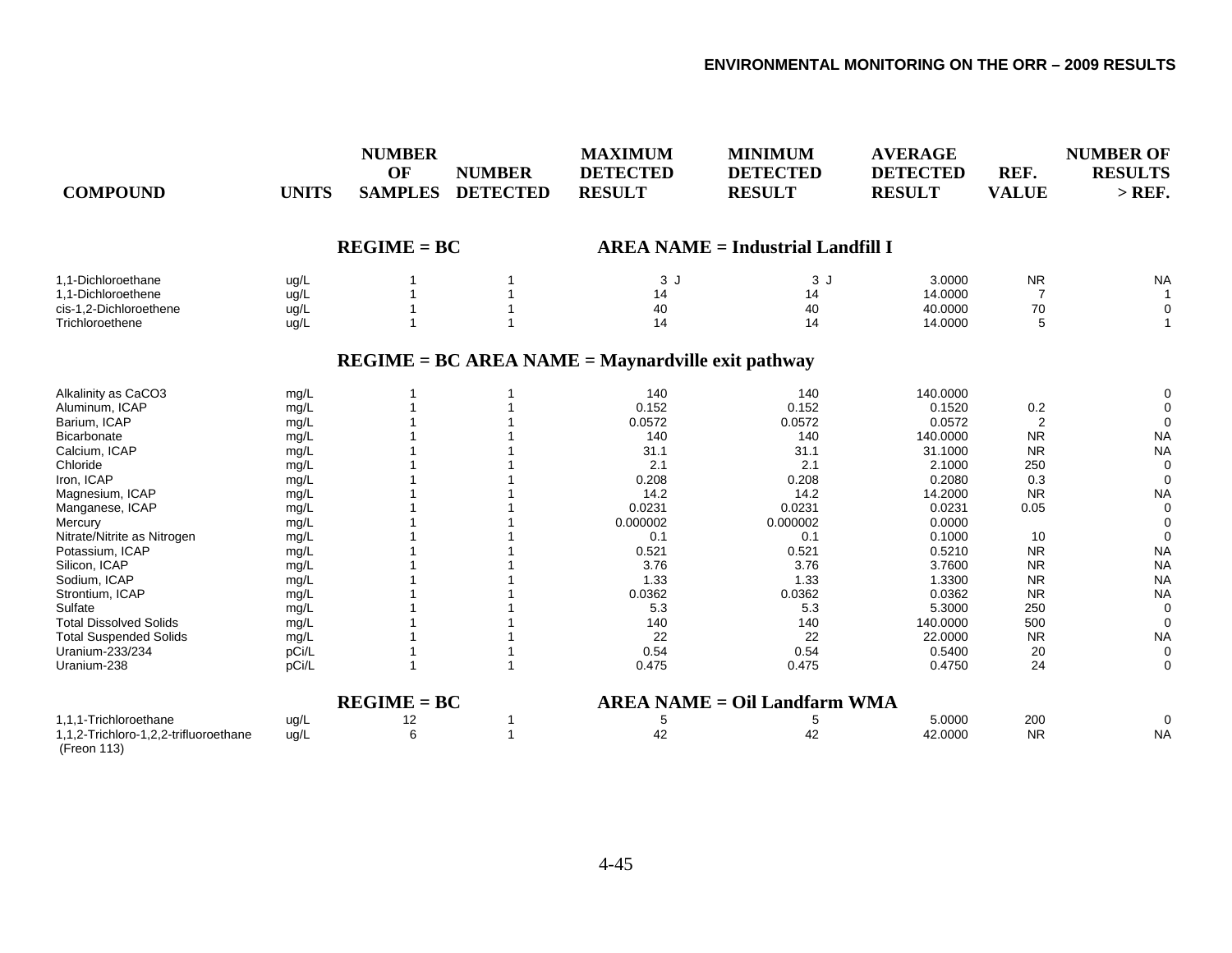|                        |              | <b>NUMBER</b>  |                 | <b>MAXIMUM</b>  | <b>MINIMUM</b>  | <b>AVERAGE</b>  |              | <b>NUMBER OF</b> |
|------------------------|--------------|----------------|-----------------|-----------------|-----------------|-----------------|--------------|------------------|
|                        |              | OF             | <b>NUMBER</b>   | <b>DETECTED</b> | <b>DETECTED</b> | <b>DETECTED</b> | REF.         | <b>RESULTS</b>   |
| <b>COMPOUND</b>        | <b>UNITS</b> | <b>SAMPLES</b> | <b>DETECTED</b> | <b>RESULT</b>   | <b>RESULT</b>   | <b>RESULT</b>   | <b>VALUE</b> | $>$ REF.         |
| 1,1-Dichloroethane     | ug/L         | 12             | 3               | 13              |                 | 11.3667         | <b>NR</b>    | <b>NA</b>        |
| 1.1-Dichloroethene     | ug/L         | 12             |                 | 42              | 2J              | 11.4560         |              |                  |
| 1.2-Dichloroethene     | ug/L         |                |                 | 340 D           | 2J              | 171.0000        | 70           |                  |
| 1,2-Dichloropropane    | ug/L         |                |                 | $1.16$ J        | 1.1             | 1.1300          |              |                  |
| 1,4-Dichlorobenzene    | ug/L         | 10             |                 | 3J              | 3J              | 3.0000          | 75           |                  |
| Alkalinity             | mg/L         |                |                 | 615             | 207             | 349.6667        | <b>NR</b>    | <b>NA</b>        |
| Aluminum               | mg/L         |                |                 | 0.0621          | 0.0621          | 0.0621          |              |                  |
| Aluminum, ICAP         | mg/L         |                |                 | 0.286           | $0.0176$ J      | 0.1007          | 0.2          |                  |
| Americium-243          | pCi/L        |                |                 | $0.24$ J        | $0.24$ J        | 0.2400          | 1.2          |                  |
| Arsenic                | mg/L         |                |                 |                 |                 |                 |              |                  |
| Arsenic, ICAP          | mg/L         |                |                 | $0.00108$ J     | $0.00108$ J     | 0.0011          | 0.01         |                  |
| Arsenic, PMS           | mg/L         |                |                 | 0.0094          | 0.0094          | 0.0094          | 0.01         |                  |
| <b>Barium</b>          | mg/L         |                |                 | 0.0465          | 0.0465          | 0.0465          |              |                  |
| Barium, ICAP           | mg/L         |                |                 | 1.36            | 0.0174          | 0.2170          | 2            |                  |
| Benzene                | ug/L         | 12             |                 | 13              |                 | 5.0300          |              |                  |
| Bicarbonate            | mg/L         |                |                 | 615             | 207             | 349.6667        | <b>NR</b>    | <b>NA</b>        |
| <b>Boron</b>           | mg/L         |                |                 | 0.285           | 0.285           | 0.2850          |              |                  |
| Boron, ICAP            | mg/L         |                |                 | 3.44            | 0.314           | 1.0958          | NR w         | <b>NA</b>        |
| Calcium                | mg/L         |                |                 | 1.21            | 1.21            | 1.2100          |              |                  |
| Calcium. ICAP          | mg/L         |                |                 | 197             | 1.15            | 47.3475         | NR k         | <b>NA</b>        |
| Carbon Tetrachloride   | ug/L         | 12             |                 | 4 J             | 4 J             | 4.0000          | 5            |                  |
| Chloride               | mg/L         |                |                 | 127             | 0.611           | 47.4557         | 250          |                  |
| Chlorine-36            | pCi/L        |                |                 | 4.19 J          | 4.19 J          | 4.1900          | 2000         |                  |
| Chlorobenzene          | ug/L         | 12             |                 | 13              | 13              | 13.0000         | 100          |                  |
| Chloroform             | ug/L         | 12             |                 | 2J              | 2J              | 2.0000          | 80           |                  |
| Chromium               | mg/L         |                |                 | $0.00101$ J     | $0.00101$ J     | 0.0010          |              |                  |
| Chromium, ICAP         | mg/L         |                |                 | $0.00166$ J     | $0.000253$ J    | 0.0009          | 0.1          |                  |
| Chromium, PMS          | mg/L         | 3              |                 |                 |                 |                 | 0.1          |                  |
| cis-1,2-Dichloroethene | ug/L         | 12             |                 | 340 D           | 2J              | 78.2200         | 70           |                  |
| Cobalt                 | mg/L         |                |                 |                 |                 |                 |              |                  |
| Cobalt, ICAP           | mg/L         |                |                 | 0.03            | 0.0274          | 0.0287          | <b>NR</b>    | <b>NA</b>        |
| Curium-245             | pCi/L        |                |                 | $0.24$ J        | $0.12$ J        | 0.1800          | 1.2          |                  |
| Curium-246             | pCi/L        |                | $\overline{2}$  | $0.24$ J        | $0.12$ J        | 0.1800          | 1.2          |                  |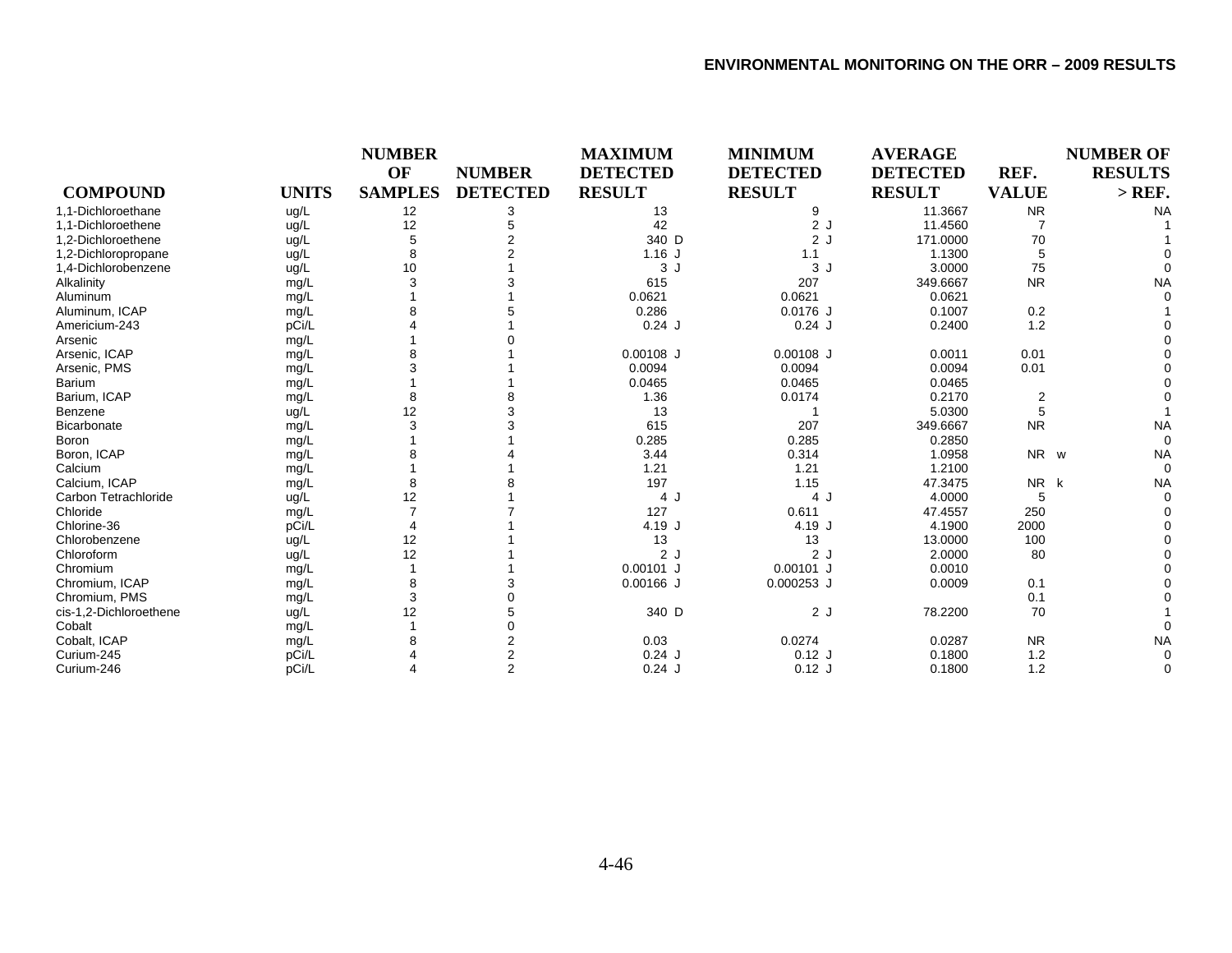| <b>COMPOUND</b>             | <b>UNITS</b> | <b>NUMBER</b><br>OF<br><b>SAMPLES</b> | <b>NUMBER</b><br><b>DETECTED</b> | <b>MAXIMUM</b><br><b>DETECTED</b><br><b>RESULT</b> | <b>MINIMUM</b><br><b>DETECTED</b><br><b>RESULT</b> | <b>AVERAGE</b><br><b>DETECTED</b><br><b>RESULT</b> | REF.<br><b>VALUE</b> | <b>NUMBER OF</b><br><b>RESULTS</b><br>$>$ REF. |
|-----------------------------|--------------|---------------------------------------|----------------------------------|----------------------------------------------------|----------------------------------------------------|----------------------------------------------------|----------------------|------------------------------------------------|
| Flouride                    | mg/L         | 3                                     | 3                                | 0.128                                              | 0.107                                              | 0.1183                                             |                      |                                                |
| Gross Alpha Activity        | pCi/L        |                                       | $\overline{2}$                   | 53                                                 | 12                                                 | 32.5000                                            | 15                   |                                                |
| <b>Gross Beta Activity</b>  | pCi/L        |                                       |                                  | 130                                                | 7.4                                                | 58.6000                                            | 50                   |                                                |
| Iron                        | mg/L         |                                       |                                  | 0.236                                              | 0.236                                              | 0.2360                                             |                      |                                                |
| Iron, ICAP                  | mg/L         |                                       |                                  | 26.1                                               | 0.0339                                             | 5.0419                                             | 0.3                  |                                                |
| Lead                        | mg/L         |                                       |                                  |                                                    |                                                    |                                                    |                      |                                                |
| Lead, ICAP                  | mg/L         | 8                                     |                                  |                                                    |                                                    |                                                    | 0.015                |                                                |
| Lead, PMS                   | mg/L         | 3                                     |                                  | 0.00585                                            | 0.00243                                            | 0.0039                                             | 0.015                |                                                |
| Lithium                     | mg/L         |                                       |                                  | 0.0387                                             | 0.0387                                             | 0.0387                                             |                      |                                                |
| Lithium, ICAP               | mg/L         |                                       |                                  | 0.123                                              | 0.0358                                             | 0.0618                                             | NR w                 | <b>NA</b>                                      |
| Magnesium                   | mg/L         |                                       |                                  | 0.486                                              | 0.486                                              | 0.4860                                             |                      | $\Omega$                                       |
| Magnesium, ICAP             | mg/L         |                                       |                                  | 36.5                                               | 0.451                                              | 9.5054                                             | NR k                 | <b>NA</b>                                      |
| Manganese                   | mg/L         |                                       |                                  | $0.00167$ J                                        | $0.00167$ J                                        | 0.0017                                             |                      | $\Omega$                                       |
| Manganese, ICAP             | mg/L         |                                       |                                  | 7.49                                               | $0.0008$ J                                         | 1.6504                                             | 0.05                 |                                                |
| Molybdenum                  | mg/L         |                                       |                                  | 0.000382 J                                         | 0.000382 J                                         | 0.0004                                             |                      |                                                |
| Molybdenum, ICAP            | mg/L         |                                       |                                  | $0.000669$ J                                       | $0.00063$ J                                        | 0.0006                                             | <b>NR</b>            | <b>NA</b>                                      |
| Molybdenum, PMS             | mg/L         |                                       |                                  |                                                    |                                                    |                                                    |                      | $\Omega$                                       |
| <b>Nickel</b>               | mg/L         |                                       |                                  | $0.000442$ J                                       | $0.000442$ J                                       | 0.0004                                             |                      |                                                |
| Nickel, ICAP                | mg/L         | 8                                     |                                  | 0.029                                              | $0.00204$ J                                        | 0.0182                                             | 0.1                  |                                                |
| Nickel, PMS                 | mg/L         | 3                                     |                                  |                                                    |                                                    |                                                    | 0.1                  |                                                |
| Nitrate as Nitrogen         | mg/L         |                                       |                                  | 397                                                | 0.313                                              | 127.8283                                           | 10                   |                                                |
| Nitrate/Nitrite as Nitrogen | mg/L         |                                       |                                  | 397                                                | 0.0568                                             | 102.2830                                           | 10                   |                                                |
| Phosphorus                  | mg/L         |                                       |                                  | 0.031                                              | 0.031                                              | 0.0310                                             |                      | $\Omega$                                       |
| Phosphorus, ICAP            | mg/L         |                                       |                                  | 0.038                                              | 0.0336                                             | 0.0354                                             | <b>NR</b>            | <b>NA</b>                                      |
| Potassium                   | mg/L         |                                       |                                  | 1.22                                               | 1.22                                               | 1.2200                                             |                      | $\Omega$                                       |
| Potassium, ICAP             | mg/L         |                                       |                                  | 13.6                                               | 1.04                                               | 3.2543                                             | <b>NR</b>            | <b>NA</b>                                      |
| Potassium-40                | pCi/L        |                                       |                                  | 23.7J                                              | 23.7J                                              | 23.7000                                            | 280                  |                                                |
| Radium-226                  | pCi/L        |                                       |                                  | $0.31$ J                                           | $0.17$ J                                           | 0.2400                                             |                      |                                                |
| Radium-228                  | pCi/L        |                                       |                                  | $0.68$ J                                           | $0.68$ J                                           | 0.6800                                             | 5                    |                                                |
| Sodium                      | mg/L         |                                       |                                  | 101                                                | 101                                                | 101.0000                                           |                      |                                                |
| Sodium, ICAP                | mg/L         |                                       |                                  | 116                                                | 1.28                                               | 52.5663                                            | <b>NR</b>            | <b>NA</b>                                      |
| Strontium                   | mg/L         |                                       |                                  | 0.068                                              | 0.068                                              | 0.0680                                             |                      | $\Omega$                                       |
| Strontium, ICAP             | mg/L         |                                       |                                  | 0.599                                              | 0.0368                                             | 0.1430                                             | <b>NR</b>            | <b>NA</b><br>W                                 |
| Strontium-90                | pCi/L        | 4                                     |                                  | $1.58$ J                                           | $1.58$ J                                           | 1.5800                                             | 8                    | $\Omega$                                       |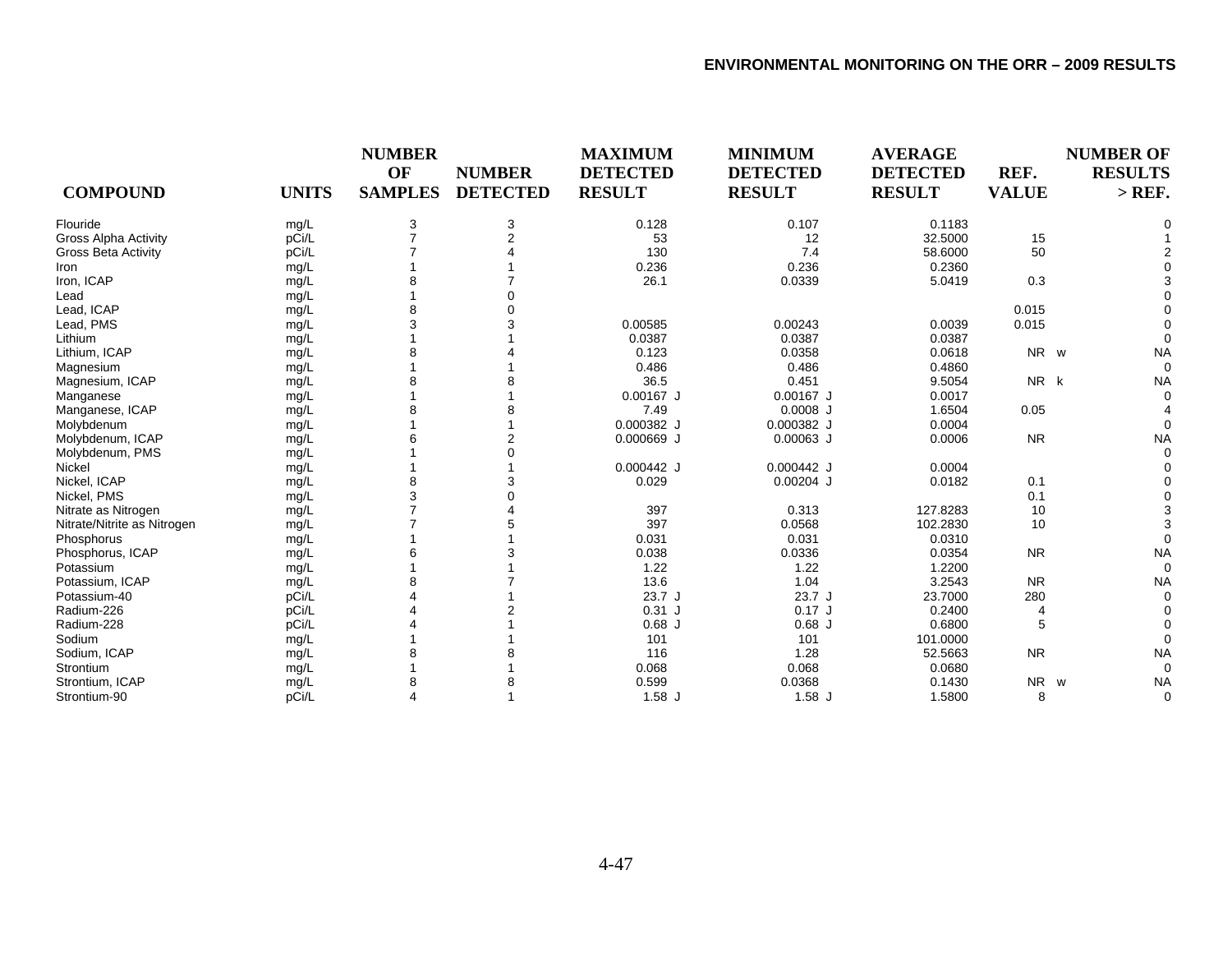| <b>COMPOUND</b>               | <b>UNITS</b> | <b>NUMBER</b><br>OF<br><b>SAMPLES</b> | <b>NUMBER</b><br><b>DETECTED</b> | <b>MAXIMUM</b><br><b>DETECTED</b><br><b>RESULT</b> | <b>MINIMUM</b><br><b>DETECTED</b><br><b>RESULT</b> | <b>AVERAGE</b><br><b>DETECTED</b><br><b>RESULT</b> | REF.<br><b>VALUE</b> | <b>NUMBER OF</b><br><b>RESULTS</b><br>$>$ REF. |
|-------------------------------|--------------|---------------------------------------|----------------------------------|----------------------------------------------------|----------------------------------------------------|----------------------------------------------------|----------------------|------------------------------------------------|
| Sulfate                       | mg/L         |                                       |                                  | 75.7                                               | 5.5                                                | 26.6771                                            | 250                  | O                                              |
| Technetium-99                 | pCi/L        | 6                                     |                                  | 470                                                | $3.08$ J                                           | 197.6933                                           | 900                  |                                                |
| Tetrachloroethene             | ug/L         | 12                                    |                                  | 51                                                 | 1 J                                                | 27.4333                                            |                      |                                                |
| Thallium                      | mg/L         |                                       |                                  |                                                    |                                                    |                                                    | 0.002                |                                                |
| Thallium, ICAP                | mg/L         |                                       |                                  | 0.000897 J                                         | 0.000897 J                                         | 0.0009                                             | 0.002                |                                                |
| Thallium, PMS                 | mg/L         |                                       |                                  |                                                    |                                                    |                                                    | 0.002                |                                                |
| Tin                           | mg/L         |                                       |                                  |                                                    |                                                    |                                                    |                      | $\Omega$                                       |
| Tin, ICAP                     | mg/L         |                                       |                                  | 0.000623 J                                         | $0.00048$ J                                        | 0.0006                                             | <b>NR</b>            | <b>NA</b>                                      |
| Titanium                      | mg/L         |                                       |                                  | $0.00112$ J                                        | $0.00112$ J                                        | 0.0011                                             |                      | $\Omega$                                       |
| Titanium, ICAP                | mg/L         |                                       |                                  | $0.00128$ J                                        | $0.00128$ J                                        | 0.0013                                             | <b>NR</b>            | <b>NA</b>                                      |
| <b>Total Dissolved Solids</b> | mg/L         | 3                                     |                                  | 776                                                | 204                                                | 406.3333                                           | 500                  |                                                |
| <b>Total Suspended Solids</b> | mg/L         | 3                                     |                                  | 28                                                 | 2                                                  | 15.0000                                            | <b>NR</b>            | <b>NA</b>                                      |
| Trichloroethene               | uq/L         | 12                                    |                                  | 280 D                                              | 6                                                  | 65.8333                                            | 5                    | 6                                              |
| Uranium                       | mg/L         |                                       |                                  | $0.00017$ J                                        | $0.00017$ J                                        | 0.0002                                             | 0.03                 |                                                |
| Uranium, ICAP                 | mg/L         |                                       |                                  |                                                    |                                                    |                                                    | 0.03                 |                                                |
| Uranium, KPA                  | mg/L         |                                       |                                  | $0.000218$ J                                       | 0.000076 J                                         | 0.0001                                             | 0.03                 |                                                |
| Uranium, PMS                  | mg/L         |                                       |                                  | 0.143                                              | 0.00814                                            | 0.0553                                             | 0.03                 |                                                |
| Vanadium                      | mg/L         |                                       |                                  |                                                    |                                                    |                                                    |                      | $\Omega$                                       |
| Vanadium, ICAP                | mg/L         | 8                                     |                                  | $0.00048$ J                                        | $0.00026$ J                                        | 0.0004                                             | <b>NR</b>            | <b>NA</b>                                      |
| Vinyl Chloride                | ug/L         | 12                                    |                                  | 43                                                 | 43                                                 | 43.0000                                            | $\overline{2}$       |                                                |
| Yttrium-90                    | pCi/L        |                                       |                                  | $1.58$ J                                           | $1.58$ J                                           | 1.5800                                             | 400                  |                                                |
| Zinc                          | mg/L         |                                       |                                  | $0.00356$ J                                        | $0.00356$ J                                        | 0.0036                                             |                      |                                                |
| Zinc, ICAP                    | mg/L         | 8                                     |                                  | 0.014                                              | $0.00169$ J                                        | 0.0072                                             | 5                    | $\Omega$                                       |
|                               |              | $REGIME = BC$                         |                                  |                                                    | <b>AREA NAME = Rust Spoil Area</b>                 |                                                    |                      |                                                |
| 1.1-Dichloroethane            | ug/L         | 3                                     |                                  | 1 J                                                | 1 J                                                | 1.0000                                             | <b>NR</b>            | <b>NA</b>                                      |
| 1,2-Dichloroethene            | ug/L         | 3                                     |                                  | 2J                                                 | 2 J                                                | 2.0000                                             | 70                   | $\Omega$                                       |
| Alkalinity                    | mg/L         |                                       |                                  | 370                                                | 207                                                | 270.6667                                           | <b>NR</b>            | <b>NA</b>                                      |
| Barium, ICAP                  | mg/L         |                                       |                                  | 0.202                                              | 0.0795                                             | 0.1478                                             | $\overline{2}$       | $\mathbf 0$                                    |
| <b>Bicarbonate</b>            | mg/L         |                                       |                                  | 370                                                | 207                                                | 270.6667                                           | <b>NR</b>            | <b>NA</b>                                      |
| Calcium, ICAP                 | mg/L         | 3                                     |                                  | 169                                                | 38.2                                               | 86.0667                                            | <b>NR</b>            | <b>NA</b><br>k                                 |
| Chloride                      | mg/L         | 3                                     |                                  | 35.6                                               | 1.6                                                | 13.7967                                            | 250                  | $\Omega$                                       |
| cis-1,2-Dichloroethene        | uq/L         | 3                                     |                                  | 2J                                                 | 2J                                                 | 2.0000                                             | 70                   | $\Omega$                                       |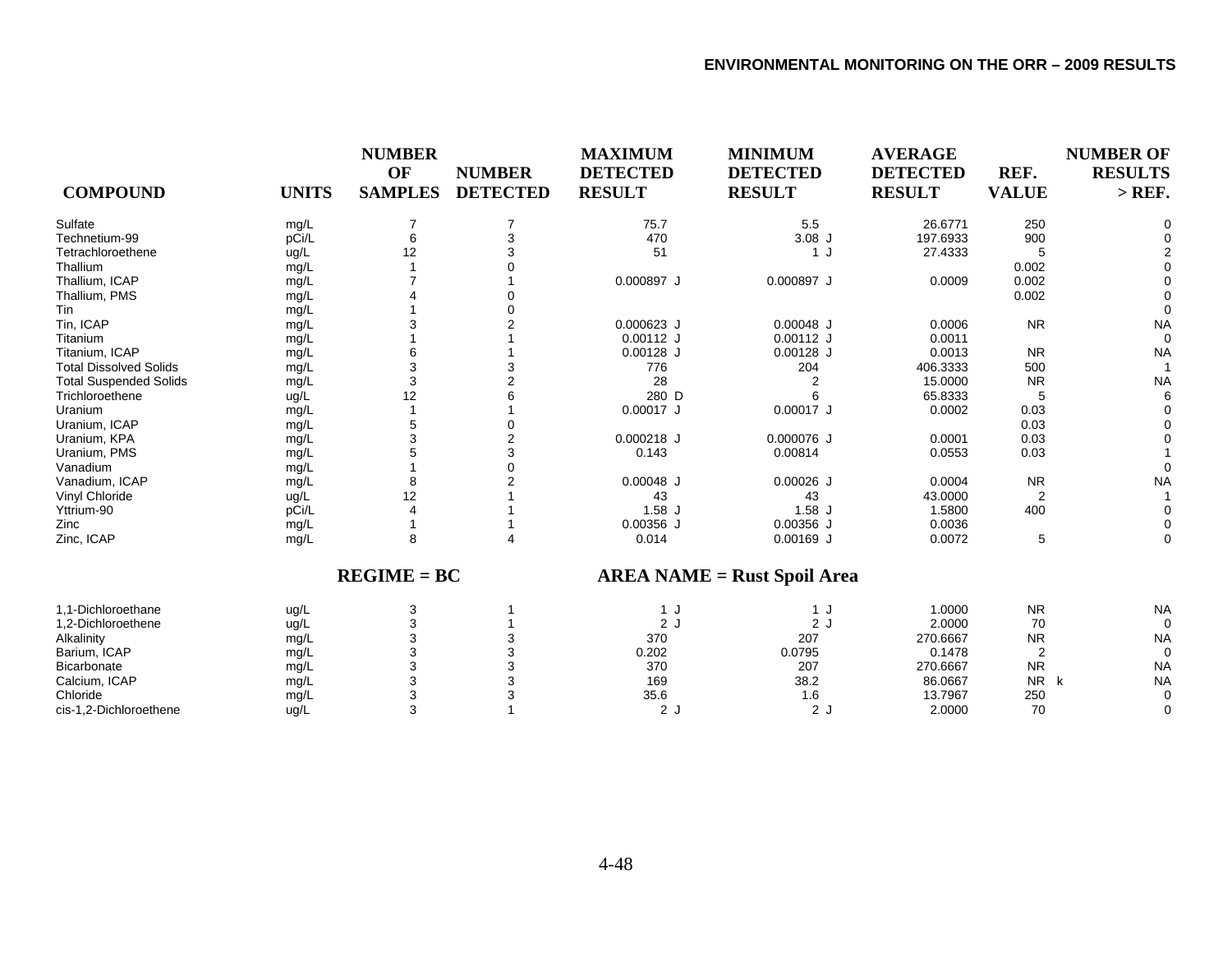| <b>COMPOUND</b>               | <b>UNITS</b> | <b>NUMBER</b><br>OF<br><b>SAMPLES</b> | <b>NUMBER</b><br><b>DETECTED</b> | <b>MAXIMUM</b><br><b>DETECTED</b><br><b>RESULT</b> | <b>MINIMUM</b><br><b>DETECTED</b><br><b>RESULT</b> | <b>AVERAGE</b><br><b>DETECTED</b><br><b>RESULT</b> | REF.<br><b>VALUE</b> | <b>NUMBER OF</b><br><b>RESULTS</b><br>$>$ REF. |
|-------------------------------|--------------|---------------------------------------|----------------------------------|----------------------------------------------------|----------------------------------------------------|----------------------------------------------------|----------------------|------------------------------------------------|
| Flouride                      | mg/L         | 3                                     |                                  | 0.259                                              | 0.239                                              | 0.2490                                             |                      |                                                |
| Gross Alpha Activity          | pCi/L        |                                       |                                  |                                                    |                                                    |                                                    | 15                   |                                                |
| <b>Gross Beta Activity</b>    | pCi/L        |                                       |                                  | 8.6                                                | 8.6                                                | 8.6000                                             | 50                   |                                                |
| Lithium, ICAP                 | mg/L         |                                       |                                  | 0.0251                                             | 0.0216                                             | 0.0234                                             | N <sub>R</sub>       | <b>NA</b><br>W                                 |
| Magnesium, ICAP               | mg/L         | 3                                     |                                  | 30.9                                               | 16.2                                               | 24.7333                                            | <b>NR</b>            | <b>NA</b>                                      |
| Manganese, ICAP               | mg/L         |                                       |                                  | 0.135                                              | 0.135                                              | 0.1350                                             | 0.05                 |                                                |
| Nitrate as Nitrogen           | mg/L         |                                       |                                  | 0.301                                              | 0.152                                              | 0.2023                                             | 10                   | 0                                              |
| Nitrate/Nitrite as Nitrogen   | mg/L         |                                       |                                  | 0.334                                              | 0.188                                              | 0.2610                                             | 10                   | $\Omega$                                       |
| Potassium, ICAP               | mg/L         |                                       |                                  | 4.04                                               | 4.04                                               | 4.0400                                             | <b>NR</b>            | <b>NA</b>                                      |
| Sodium, ICAP                  | mg/L         |                                       |                                  | 12.7                                               | 0.814                                              | 5.0480                                             | <b>NR</b>            | <b>NA</b><br>k                                 |
| Strontium, ICAP               | mg/L         |                                       |                                  | 0.267                                              | 0.0613                                             | 0.1339                                             | N <sub>R</sub>       | <b>NA</b><br>W                                 |
| Sulfate                       | mg/L         |                                       |                                  | 91                                                 | 2.24                                               | 32.4533                                            | 250                  | 0                                              |
| <b>Total Dissolved Solids</b> | mg/L         |                                       |                                  | 541                                                | 118                                                | 280.3333                                           | 500                  |                                                |
| <b>Total Suspended Solids</b> | mg/L         | 3                                     |                                  | $\overline{2}$                                     | $\overline{2}$                                     | 2.0000                                             | <b>NR</b>            | <b>NA</b>                                      |
| Trichloroethene               | ug/L         |                                       |                                  | 12                                                 | 12                                                 | 12.0000                                            | 5                    |                                                |
| Uranium, ICAP                 | mg/L         | 3                                     |                                  |                                                    |                                                    |                                                    | 0.03                 | 0                                              |
| Uranium, PMS                  | mg/L         | 3                                     |                                  | 0.0017                                             | 0.0017                                             | 0.0017                                             | 0.03                 | 0                                              |

**REGIME = BC**

**AREA NAME = S-3 Site**

| 1,1,2-Trichloro-1,2,2-trifluoroethane<br>(Freon 113) | ug/L |  | 46     | 46       | 46.0000   | <b>NR</b> | <b>NA</b> |
|------------------------------------------------------|------|--|--------|----------|-----------|-----------|-----------|
| 1,1-Dichloroethene                                   | ug/L |  | 3 J    | 3 J      | 3.0000    |           |           |
| Alkalinity                                           | mg/L |  | 455    | 58.7     | 262.6000  | <b>NR</b> | <b>NA</b> |
| Aluminum, ICAP                                       | mg/L |  | 44.2   | 0.306    | 12.0165   | 0.2       |           |
| Barium, ICAP                                         | mg/L |  | 376    | 0.02     | 42.5848   |           |           |
| Beryllium, ICAP                                      | mg/L |  | 0.0272 | 0.000829 | 0.0076    | 0.004     |           |
| Bicarbonate                                          | mg/L |  | 455    | 58.7     | 262.6000  | <b>NR</b> | <b>NA</b> |
| Boron, ICAP                                          | mg/L |  | 0.49   | 0.0282   | 0.3167    | NR w      | <b>NA</b> |
| Cadmium, ICAP                                        | mg/L |  | 0.324  | 0.00788  | 0.1659    | $0.005$ z |           |
| Cadmium, PMS                                         | mg/L |  | 0.279  | 0.0068   | 0.1429    | 0.005     |           |
| Calcium, ICAP                                        | mg/L |  | 9430   | 26       | 1469.3333 | <b>NR</b> | <b>NA</b> |
| Chloride                                             | mg/L |  | 360    | 10.2     | 114.4556  | 250       |           |
| Chloroform                                           | ug/L |  | 30     | 30       | 30.0000   | 80        |           |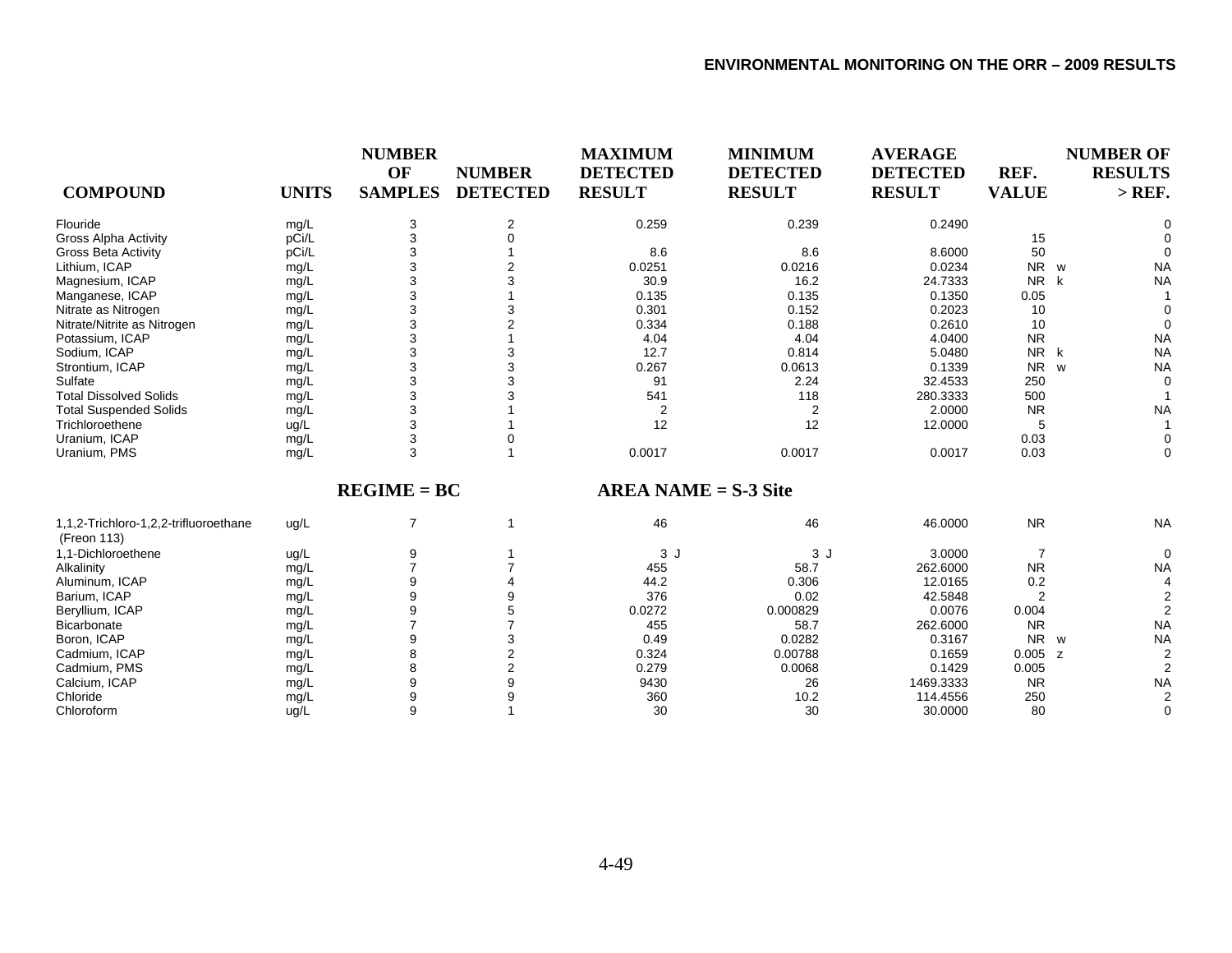|                               |              | <b>NUMBER</b>  |                 | <b>MAXIMUM</b>  | <b>MINIMUM</b>  | <b>AVERAGE</b>  |              | <b>NUMBER OF</b> |  |
|-------------------------------|--------------|----------------|-----------------|-----------------|-----------------|-----------------|--------------|------------------|--|
|                               |              | OF             | <b>NUMBER</b>   | <b>DETECTED</b> | <b>DETECTED</b> | <b>DETECTED</b> | REF.         | <b>RESULTS</b>   |  |
| <b>COMPOUND</b>               | <b>UNITS</b> | <b>SAMPLES</b> | <b>DETECTED</b> | <b>RESULT</b>   | <b>RESULT</b>   | <b>RESULT</b>   | <b>VALUE</b> | $>$ REF.         |  |
| Chromium, ICAP                | mg/L         | 9              | 2               | 0.0491          | 0.00585         | 0.0275          | 0.1 z        |                  |  |
| Chromium, PMS                 | mg/L         |                |                 | 0.0584          | 0.0584          | 0.0584          | 0.1          |                  |  |
| Cobalt, ICAP                  | mg/L         | 9              | 3               | 0.442           | 0.036           | 0.1737          | <b>NR</b>    | <b>NA</b>        |  |
| Flouride                      | mg/L         |                |                 | 1.08            | 0.154           | 0.4164          |              |                  |  |
| <b>Gross Alpha Activity</b>   | pCi/L        | 10             |                 | 400             | 3.5             | 151.0429        | 15           |                  |  |
| <b>Gross Beta Activity</b>    | pCi/L        | 10             | 9               | 11000           | 6.8             | 1328.8667       | 50           |                  |  |
| Iron, ICAP                    | mg/L         | 9              | 5               | 4.48            | 0.0975          | 1.2479          | 0.3          |                  |  |
| Lead, ICAP                    | mg/L         | 9              |                 |                 |                 |                 | 0.015        |                  |  |
| Lead, PMS                     | mg/L         |                | 3               | 0.00623         | 0.00056         | 0.0033          | 0.015        |                  |  |
| Lithium, ICAP                 | mg/L         | 9              | 6               | 1.16            | 0.0125          | 0.3240          | <b>NR</b>    | <b>NA</b><br>W   |  |
| Magnesium, ICAP               | mg/L         | 9              | 9               | 2400            | 4.66            | 353.8067        | <b>NR</b>    | <b>NA</b>        |  |
| Manganese, ICAP               | mg/L         | 9              | 9               | 106             | 0.0814          | 15.4412         | 0.05         |                  |  |
| Mercury, CVAA                 | mg/L         | 9              | $\overline{2}$  | 0.000264        | 0.000249        | 0.0003          | 0.002        |                  |  |
| Methylene chloride            | ug/L         | 9              | $\overline{2}$  | 15              |                 | 10.0000         | 5            |                  |  |
| Nickel, ICAP                  | mg/L         | 9              | 3               | 4.41            | 0.095           | 1.5338          | 0.1 z        |                  |  |
| Nickel, PMS                   | mg/L         |                |                 | 4.1             | 0.00539         | 0.7178          | 0.1          |                  |  |
| Nitrate as Nitrogen           | mg/L         | 9              |                 | 10400           | 0.448           | 1709.5387       | 10           |                  |  |
| Nitrate/Nitrite               | mg/L         |                |                 | 12.2            | 12.2            | 12.2000         | 10           |                  |  |
| Nitrate/Nitrite as Nitrogen   | mg/L         | 10             | 9               | 10400           | 11              | 1711.0778       | 10           |                  |  |
| Nitrite as Nitrogen           | mg/L         | 9              |                 | 1.86            | 0.196           | 0.9495          |              |                  |  |
| Np-237                        | pCi/L        | 2              | 2               | 5.78            | 4.86            | 5.3200          | 1.2          |                  |  |
| Potassium, ICAP               | mg/L         | 9              | 9               | 124             | 2.14            | 22.5000         | <b>NR</b>    | <b>NA</b>        |  |
| Sodium, ICAP                  | mg/L         | 9              | 9               | 2550            | 7.11            | 365.8122        | <b>NR</b>    | <b>NA</b>        |  |
| Strontium, ICAP               | mg/L         | 9              | 9               | 304             | 0.0638          | 36.4052         | NR           | <b>NA</b><br>W   |  |
| Sulfate                       | mg/L         | 9              | 8               | 76.4            | 2.72            | 30.2150         | 250          |                  |  |
| Technetium-99                 | pCi/L        | 3              | $\overline{2}$  | 152             | 150             | 151.0000        | 900          |                  |  |
| Tetrachloroethene             | ug/L         | 9              | 3               | 97              | 6.1             | 36.5100         | 5            |                  |  |
| <b>Total Dissolved Solids</b> | mg/L         |                |                 | 64400           | 486             | 12142.7143      | 500          |                  |  |
| <b>Total Radium Alpha</b>     | pCi/L        | 2              |                 | 0.303           | 0.216           | 0.2595          | 5            |                  |  |
| <b>Total Suspended Solids</b> | mg/L         |                |                 | 11              |                 | 3.0000          | <b>NR</b>    | <b>NA</b>        |  |
| Trichloroethene               | ug/L         | 9              |                 | 1 J             | 1 J             | 1.0000          | 5            |                  |  |
| Uranium, ICAP                 | mg/L         |                |                 |                 |                 |                 | 0.03         |                  |  |
| Uranium, PMS                  | mg/L         | 9              |                 | 1.33            | 0.00172         | 0.2861          | 0.03         |                  |  |
| Uranium-233/234               | pCi/L        | $\overline{2}$ | $\overline{2}$  | 58.7            | 54.6            | 56.6500         | 20           |                  |  |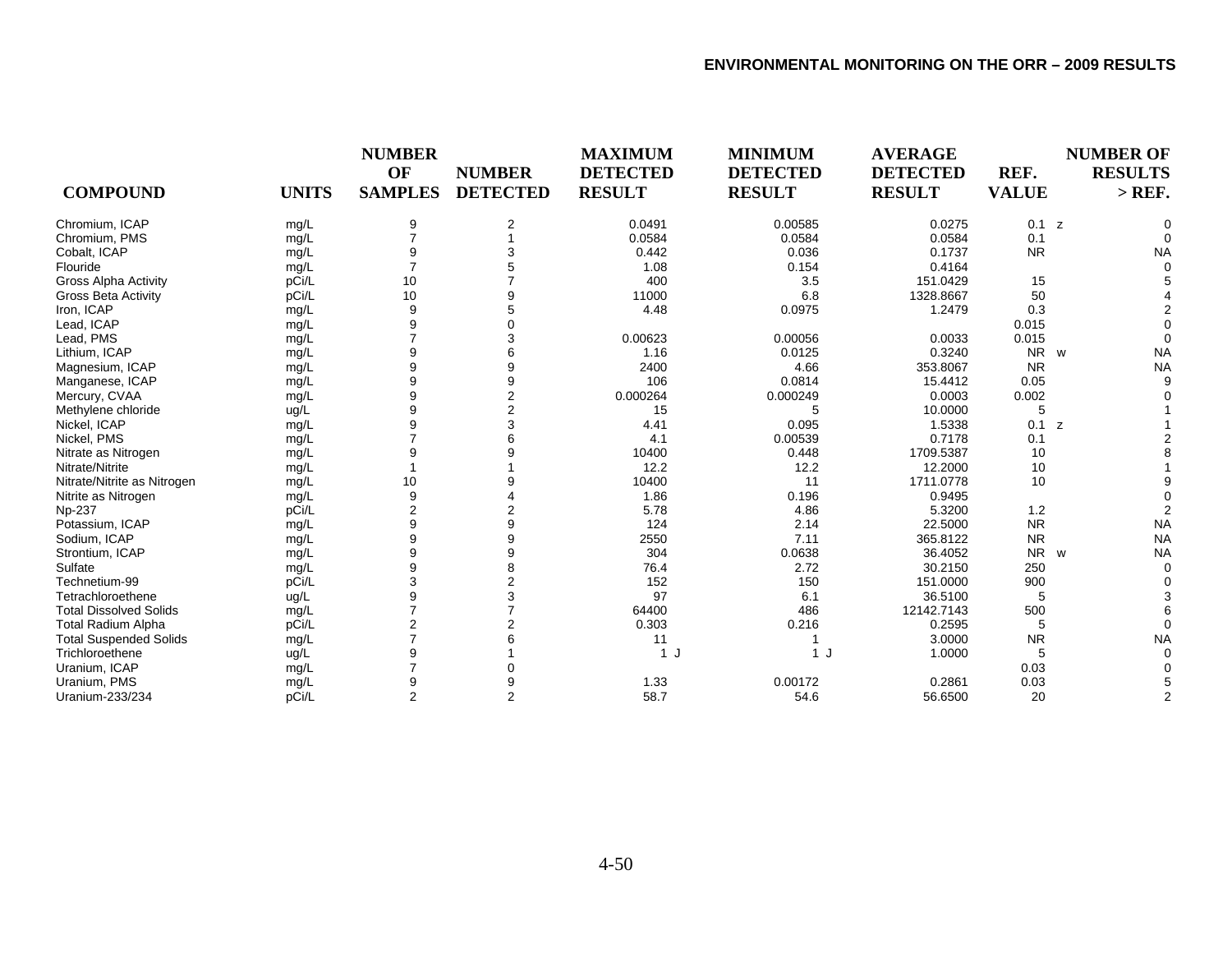| <b>COMPOUND</b>                                      | <b>UNITS</b> | <b>NUMBER</b><br>OF<br><b>SAMPLES</b> | <b>NUMBER</b><br><b>DETECTED</b> | <b>MAXIMUM</b><br><b>DETECTED</b><br><b>RESULT</b> | <b>MINIMUM</b><br><b>DETECTED</b><br><b>RESULT</b>       | <b>AVERAGE</b><br><b>DETECTED</b><br><b>RESULT</b> | REF.<br><b>VALUE</b> | <b>NUMBER OF</b><br><b>RESULTS</b><br>$>$ REF. |
|------------------------------------------------------|--------------|---------------------------------------|----------------------------------|----------------------------------------------------|----------------------------------------------------------|----------------------------------------------------|----------------------|------------------------------------------------|
| Uranium-235/236                                      | pCi/L        | $\overline{c}$                        | $\overline{2}$                   | 6.94                                               | 6.55                                                     | 6.7450                                             | 20                   | 0                                              |
| Uranium-238                                          | pCi/L        | $\overline{c}$                        | $\boldsymbol{2}$                 | 126                                                | 122                                                      | 124.0000                                           | 24                   |                                                |
| Zinc, ICAP                                           | mg/L         | 9                                     | 4                                | 0.114                                              | 0.025                                                    | 0.0575                                             | 5                    | $\mathbf 0$                                    |
|                                                      |              | $REGIME = CR$                         |                                  |                                                    | <b>AREA NAME = Chestnut Ridge Borrow Area Waste Pile</b> |                                                    |                      |                                                |
| Alkalinity as CaCO3                                  | mg/L         | 2                                     | 2                                | 200                                                | 180                                                      | 190.0000                                           |                      | $\Omega$                                       |
| Barium, ICAP                                         | mg/L         |                                       |                                  | 0.0172                                             | 0.0077                                                   | 0.0125                                             | $\overline{2}$       | $\Omega$                                       |
| <b>Bicarbonate</b>                                   | mg/L         |                                       |                                  | 241                                                | 180                                                      | 205.2500                                           | <b>NR</b>            | <b>NA</b>                                      |
| Calcium, ICAP                                        | mg/L         |                                       |                                  | 39                                                 | 36.5                                                     | 38.0750                                            | <b>NR</b>            | <b>NA</b>                                      |
| Chloride                                             | mg/L         |                                       |                                  | 3                                                  | 0.72                                                     | 1.8825                                             | 250                  | $\mathbf 0$                                    |
| Iron, ICAP                                           | mg/L         |                                       | 2                                | 2.31                                               | 2.3                                                      | 2.3050                                             | 0.3                  | $\overline{2}$                                 |
| Magnesium, ICAP                                      | mg/L         |                                       |                                  | 24.3                                               | 21.6                                                     | 22.9750                                            | <b>NR</b>            | <b>NA</b>                                      |
| Manganese, ICAP                                      | mg/L         |                                       |                                  | 0.04                                               | 0.0257                                                   | 0.0329                                             | 0.05                 | $\mathbf 0$                                    |
| Nitrate/Nitrite                                      | mg/L         | $\overline{2}$                        |                                  | 0.069                                              | 0.03                                                     | 0.0495                                             | 10                   | $\mathbf 0$                                    |
| Nitrate/Nitrite as Nitrogen                          | mg/L         | $\overline{2}$                        |                                  | 0.09                                               | 0.09                                                     | 0.0900                                             | 10                   | $\mathbf 0$                                    |
| Potassium, ICAP                                      | mg/L         |                                       |                                  | 4.1                                                | 0.992                                                    | 2.4980                                             | <b>NR</b>            | <b>NA</b>                                      |
| Sodium, ICAP                                         | mg/L         |                                       |                                  | 3                                                  | 1.58                                                     | 2.4750                                             | <b>NR</b>            | <b>NA</b>                                      |
| Strontium, ICAP                                      | mg/L         |                                       |                                  | 0.026                                              | 0.016                                                    | 0.0210                                             | <b>NR</b>            | <b>NA</b>                                      |
| Sulfate                                              | mg/L         |                                       | 3                                | 5.5                                                | 0.45                                                     | 3.6500                                             | 250                  | 0                                              |
| Zinc, ICAP                                           | mg/L         |                                       |                                  | 0.034                                              | 0.034                                                    | 0.0340                                             | 5                    | $\mathbf 0$                                    |
|                                                      |              | $REGIME = CR$                         |                                  |                                                    | <b>AREA NAME = Chestnut Ridge Security Pits</b>          |                                                    |                      |                                                |
| 1,1,1-Trichloroethane                                | ug/L         | 11                                    | $\sqrt{5}$                       | 20                                                 | 2.7                                                      | 12.2900                                            | 200                  | $\Omega$                                       |
| 1,1,2-Trichloro-1,2,2-trifluoroethane<br>(Freon 113) | ug/L         | $\overline{7}$                        | 3                                | 3J                                                 | 2J                                                       | 2.6667                                             | <b>NR</b>            | <b>NA</b>                                      |
| 1.1-Dichloroethane                                   | ug/L         | 11                                    | 5                                | 75                                                 | 19                                                       | 48.0000                                            | <b>NR</b>            | <b>NA</b>                                      |
| 1,1-Dichloroethene                                   | ug/L         | 11                                    | 5                                | 53                                                 | 3.5                                                      | 26.1180                                            |                      | $\overline{4}$                                 |
| Barium, ICAP                                         | mg/L         | $\overline{2}$                        | $\overline{2}$                   | 0.019                                              | 0.0183                                                   | 0.0187                                             |                      | 0                                              |
| Cadmium, ICAP                                        | mg/L         |                                       |                                  | 0.00018                                            | 0.00018                                                  | 0.0002                                             | 0.005                | $\Omega$                                       |
| Cadmium, PMS                                         | mg/L         |                                       |                                  |                                                    |                                                          |                                                    | 0.005                | $\Omega$                                       |
| Calcium, ICAP                                        | mg/L         | 2                                     | $\overline{2}$                   | 49.9                                               | 49                                                       | 49.4500                                            | <b>NR</b>            | <b>NA</b>                                      |
| Chromium, ICAP                                       | mg/L         | $\overline{2}$                        |                                  | 0.0144                                             | 0.0144                                                   | 0.0144                                             | 0.1                  | $\mathbf 0$                                    |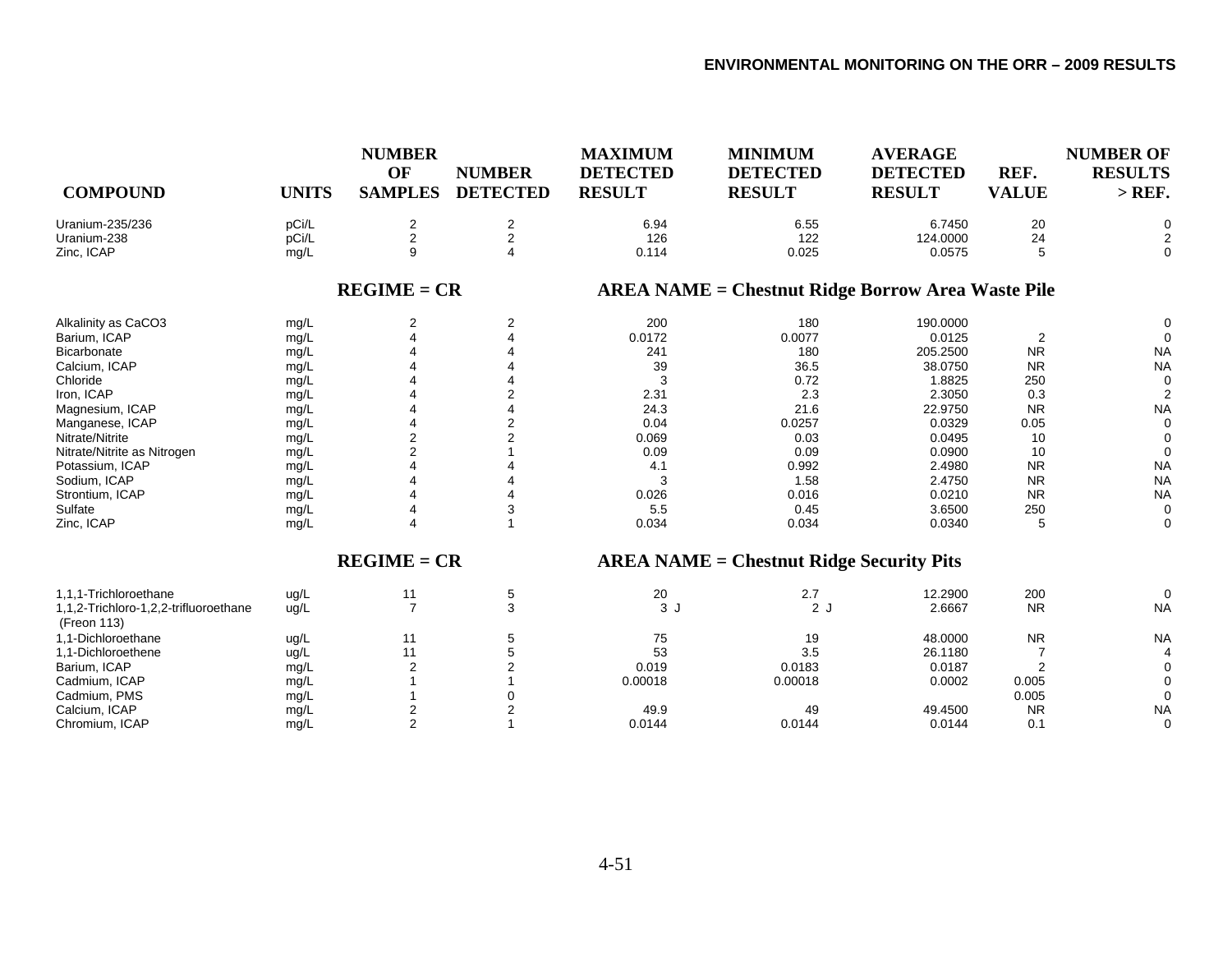|                               |              | <b>NUMBER</b>           |                 | <b>MAXIMUM</b>  | <b>MINIMUM</b>                                            | <b>AVERAGE</b>  |              | <b>NUMBER OF</b> |
|-------------------------------|--------------|-------------------------|-----------------|-----------------|-----------------------------------------------------------|-----------------|--------------|------------------|
|                               |              | OF                      | <b>NUMBER</b>   | <b>DETECTED</b> | <b>DETECTED</b>                                           | <b>DETECTED</b> | REF.         | <b>RESULTS</b>   |
| <b>COMPOUND</b>               | <b>UNITS</b> | <b>SAMPLES</b>          | <b>DETECTED</b> | <b>RESULT</b>   | <b>RESULT</b>                                             | <b>RESULT</b>   | <b>VALUE</b> | $>$ REF.         |
| cis-1.2-Dichloroethene        | ug/L         | 11                      |                 | 1 J             | 1 J                                                       | 1.0000          | 70           |                  |
| <b>Gross Alpha Activity</b>   | pCi/L        | $\overline{\mathbf{c}}$ |                 | 2.46            | 2.46                                                      | 2.4600          | 15           |                  |
| <b>Gross Beta Activity</b>    | pCi/L        | 2                       |                 | 4.84            | 4.71                                                      | 4.7750          | 50           |                  |
| Iron, ICAP                    | mg/L         | 2                       |                 | 0.0274          | 0.0274                                                    | 0.0274          | 0.3          | $\Omega$         |
| Magnesium, ICAP               | mg/L         | $\overline{2}$          |                 | 29.8            | 29                                                        | 29.4000         | <b>NR</b>    | <b>NA</b>        |
| Manganese, ICAP               | mg/L         | $\overline{2}$          |                 | 0.043           | 0.043                                                     | 0.0430          | 0.05         |                  |
| Nickel, ICAP                  | mg/L         | 2                       | 2               | 0.0119          | 0.01                                                      | 0.0110          | 0.1          | $\Omega$         |
| Potassium, ICAP               | mg/L         | $\overline{2}$          | 2               | 4.18            | 2.8                                                       | 3.4900          | <b>NR</b>    | <b>NA</b>        |
| Sodium, ICAP                  | mg/L         | $\overline{2}$          | $\overline{2}$  | 1.35            | 1.1                                                       | 1.2250          | <b>NR</b>    | <b>NA</b>        |
| Strontium, ICAP               | mg/L         | 2                       | 2               | 0.0208          | 0.02                                                      | 0.0204          | <b>NR</b>    | <b>NA</b>        |
| Tetrachloroethene             | ug/L         | 11                      |                 | 4 J             | 1J                                                        | 3.2500          | 5            | $\Omega$         |
| <b>Total Dissolved Solids</b> | mg/L         | $\overline{2}$          | 2               | 250             | 241                                                       | 245.5000        | 500          | $\Omega$         |
| Trichlorofluoromethane        | ug/L         | $\overline{7}$          | 6               | 32              | 2J                                                        | 12.8333         | <b>NR</b>    | <b>NA</b>        |
| Zinc, ICAP                    | mg/L         | 2                       | $\overline{2}$  | 0.045           | 0.026                                                     | 0.0355          | 5            | $\Omega$         |
|                               |              | $REGIME = CR$           |                 |                 | <b>AREA NAME = Chestnut Ridge Sediment Disposal Basin</b> |                 |              |                  |
| Aluminum, ICAP                | mg/L         | 4                       |                 | 0.21            | 0.21                                                      | 0.2100          | 0.2          |                  |
| Barium, ICAP                  | mg/L         |                         |                 | 0.0316          | 0.00927                                                   | 0.0163          | 2            |                  |
| Cadmium, ICAP                 | mg/L         |                         |                 | 0.00017         | 0.00015                                                   | 0.0002          | 0.005        | $\Omega$         |
| Calcium, ICAP                 | mg/L         |                         |                 | 68.2            | 27.3                                                      | 43.3750         | <b>NR</b>    | <b>NA</b>        |
| Iron, ICAP                    | mg/L         |                         |                 | 0.213           | 0.0216                                                    | 0.0736          | 0.3          | 0                |
| Magnesium, ICAP               | mg/L         |                         |                 | 41.4            | 2.3                                                       | 21.3750         | <b>NR</b>    | <b>NA</b>        |
| Manganese, ICAP               | mg/L         |                         |                 | 0.00549         | 0.00549                                                   | 0.0055          | 0.05         | $\Omega$         |
| Potassium, ICAP               | mg/L         |                         |                 | 19.8            | 0.947                                                     | 6.0093          | <b>NR</b>    | <b>NA</b>        |
| Sodium, ICAP                  | mg/L         |                         |                 | 4.7             | 0.512                                                     | 1.7020          | <b>NR</b>    | <b>NA</b>        |
| Strontium, ICAP               | mg/L         |                         |                 | 0.026           | 0.0171                                                    | 0.0211          | <b>NR</b>    | <b>NA</b>        |
| <b>Total Dissolved Solids</b> | mg/L         |                         |                 | 380             | 77                                                        | 188.2500        | 500          | $\Omega$         |
| <b>Total Suspended Solids</b> | mg/L         | 4                       |                 | 11              | 11                                                        | 11.0000         | <b>NR</b>    | <b>NA</b>        |
| Zinc, ICAP                    | mg/L         | 4                       |                 | 0.0111          | 0.0111                                                    | 0.0111          | 5            | $\mathbf 0$      |
|                               |              | $REGIME = CR$           |                 |                 | <b>AREA NAME = Construction/Demolition Landfill VII</b>   |                 |              |                  |
| 1,1,1-Trichloroethane         | ug/L         |                         | 2               | 2.9J            | $2.4$ J                                                   | 2.6500          | 200          | $\Omega$         |
| 1,1-Dichloroethane            | ug/L         | 8                       | $\overline{2}$  | 4.7J            | 4.5J                                                      | 4.6000          | <b>NR</b>    | <b>NA</b>        |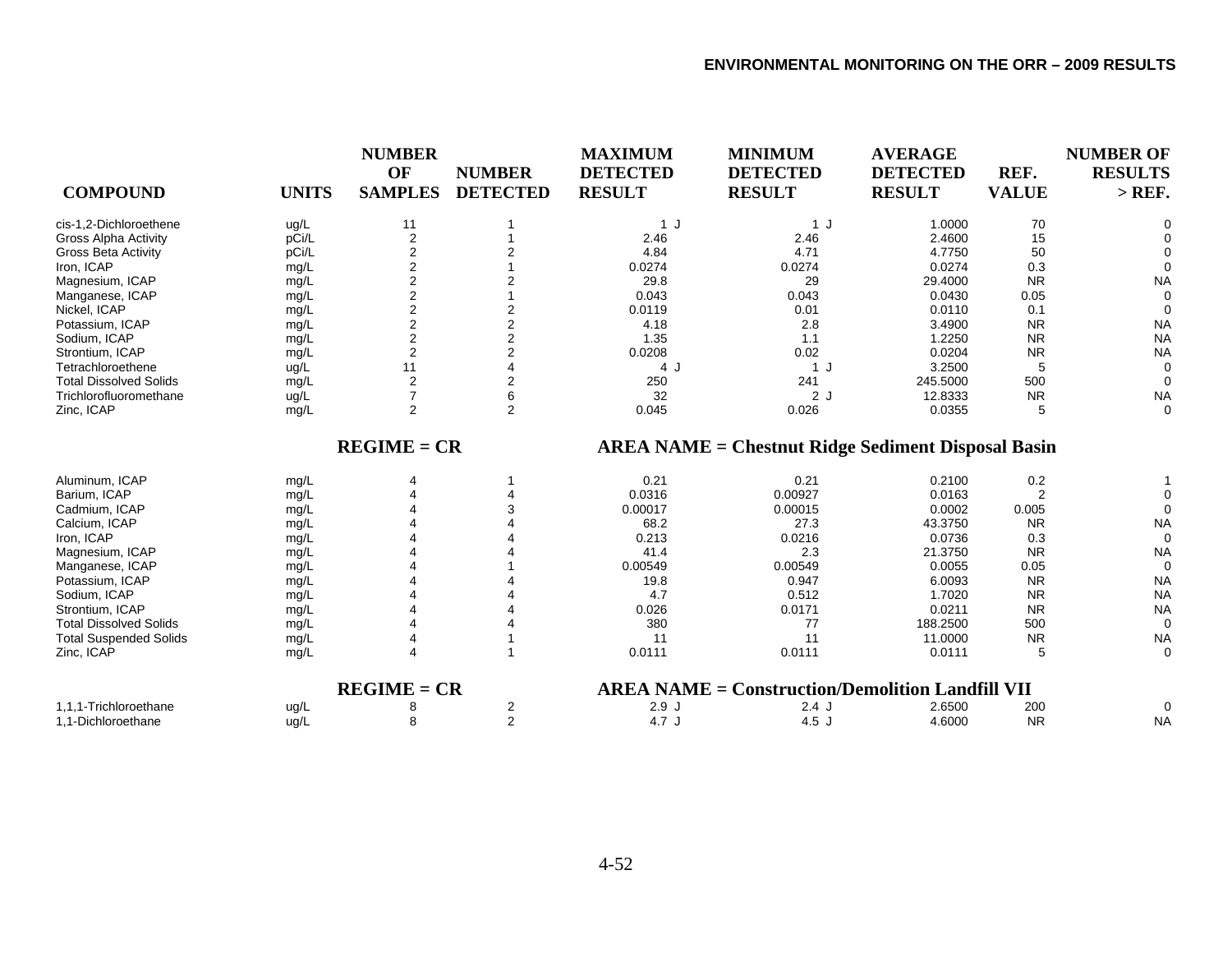|                               |              | <b>NUMBER</b>  |                 | <b>MAXIMUM</b>        | <b>MINIMUM</b>                              | <b>AVERAGE</b>  |              | <b>NUMBER OF</b> |
|-------------------------------|--------------|----------------|-----------------|-----------------------|---------------------------------------------|-----------------|--------------|------------------|
|                               |              | OF             | <b>NUMBER</b>   | <b>DETECTED</b>       | <b>DETECTED</b>                             | <b>DETECTED</b> | REF.         | <b>RESULTS</b>   |
| <b>COMPOUND</b>               | <b>UNITS</b> | <b>SAMPLES</b> | <b>DETECTED</b> | <b>RESULT</b>         | <b>RESULT</b>                               | <b>RESULT</b>   | <b>VALUE</b> | $>$ REF.         |
| 1,1-Dichloroethene            | ug/L         |                |                 | 8.7                   | 6.7                                         | 7.7000          |              |                  |
| 1,2-Dichloroethane            | ug/L         |                |                 | $0.12$ J              | $0.12$ J                                    | 0.1200          |              |                  |
| Acetone                       | ug/L         |                |                 | 2J                    | 2J                                          | 2.0000          | <b>NR</b>    | <b>NA</b>        |
| Alkalinity as HCO3            | mg/L         |                |                 | 194                   | 106                                         | 152.1250        | <b>NR</b>    | <b>NA</b>        |
| Aluminum, ICAP                | mg/L         |                |                 |                       | 0.52                                        | 0.7600          | 0.2          |                  |
| Barium, ICAP                  | mg/L         |                |                 | 0.25                  | 0.01                                        | 0.0705          |              |                  |
| Calcium, ICAP                 | mg/L         |                |                 | 43.1                  | 27.9                                        | 35.1625         | <b>NR</b>    | <b>NA</b>        |
| Chloroform                    | ug/L         |                |                 | $0.045$ J             | $0.045$ J                                   | 0.0450          | 80           | $\Omega$         |
| Chloromethane                 | ug/L         |                |                 | $0.35$ J              | $0.25$ J                                    | 0.3000          | <b>NR</b>    | <b>NA</b>        |
| cis-1,2-Dichloroethene        | ug/L         |                |                 | 13                    | 13                                          | 13.0000         | 70           | $\Omega$         |
| Conductivity                  | umho/        |                |                 | 361                   | 253                                         | 305.7500        | <b>NR</b>    | <b>NA</b>        |
| Iron, ICAP                    | mg/L         |                |                 | 0.55                  | 0.36                                        | 0.4550          | 0.3          |                  |
| Magnesium, ICAP               | mg/L         |                |                 | 22.6                  | 12.2                                        | 17.3750         | <b>NR</b>    | <b>NA</b>        |
| Manganese, ICAP               | mg/L         |                |                 | 0.01                  | 0.01                                        | 0.0100          | 0.05         |                  |
| Nitrate as Nitrogen           | mg/L         |                |                 | 0.6                   | 0.54                                        | 0.5767          | 10           |                  |
| pH                            | Std          |                |                 | 7.9                   |                                             | 7.5625          | 6.5/8.5      |                  |
| Sodium, ICAP                  | mg/L         |                |                 | 2.3                   | $\overline{2}$                              | 2.1500          | <b>NR</b>    | <b>NA</b>        |
| Strontium, ICAP               | mg/L         |                |                 | 0.053                 | 0.016                                       | 0.0265          | <b>NR</b>    | <b>NA</b>        |
| Sulfate                       | mg/L         |                |                 | 11.1                  | 11.1                                        | 11.1000         | 250          |                  |
| Tetrachloroethene             | ug/L         |                |                 | 15                    | 11                                          | 13.0000         | 5            |                  |
| <b>Total Dissolved Solids</b> | mg/L         |                |                 | 216                   | 139                                         | 171.0000        | 500          |                  |
| <b>Total Suspended Solids</b> | mg/L         |                |                 | $\boldsymbol{\Delta}$ | 4                                           | 4.0000          | <b>NR</b>    | <b>NA</b>        |
| trans-1,2-Dichloroethene      | ug/L         |                |                 | $0.16$ J              | $0.16$ J                                    | 0.1600          | 100          |                  |
| Trichloroethene               | ug/L         |                |                 | 1.3J                  | 1.2J                                        | 1.2500          | 5            |                  |
| Trichlorofluoromethane        | ug/L         |                |                 | 22                    | 18                                          | 20.0000         | <b>NR</b>    | <b>NA</b>        |
| Turbidity                     | <b>NTU</b>   | 8              |                 | 9.7                   | 0.15                                        | 2.8414          |              | 3                |
| Zinc, PMS                     | mg/L         | 8              |                 | 0.02                  | 0.011                                       | 0.0140          |              | ∩                |
|                               |              | $REGIME = CR$  |                 |                       | $AREA NAME = East Chestnut Ridge Wave File$ |                 |              |                  |
| Alkalinity as CaCO3           | mg/L         | 2              | 2               | 260                   | 250                                         | 255.0000        |              |                  |
| Barium, ICAP                  | mg/L         |                |                 | 0.0122                | 0.011                                       | 0.0116          | 2            |                  |
| <b>Bicarbonate</b>            | mg/L         |                |                 | 283                   | 250                                         | 268.0000        | <b>NR</b>    | <b>NA</b>        |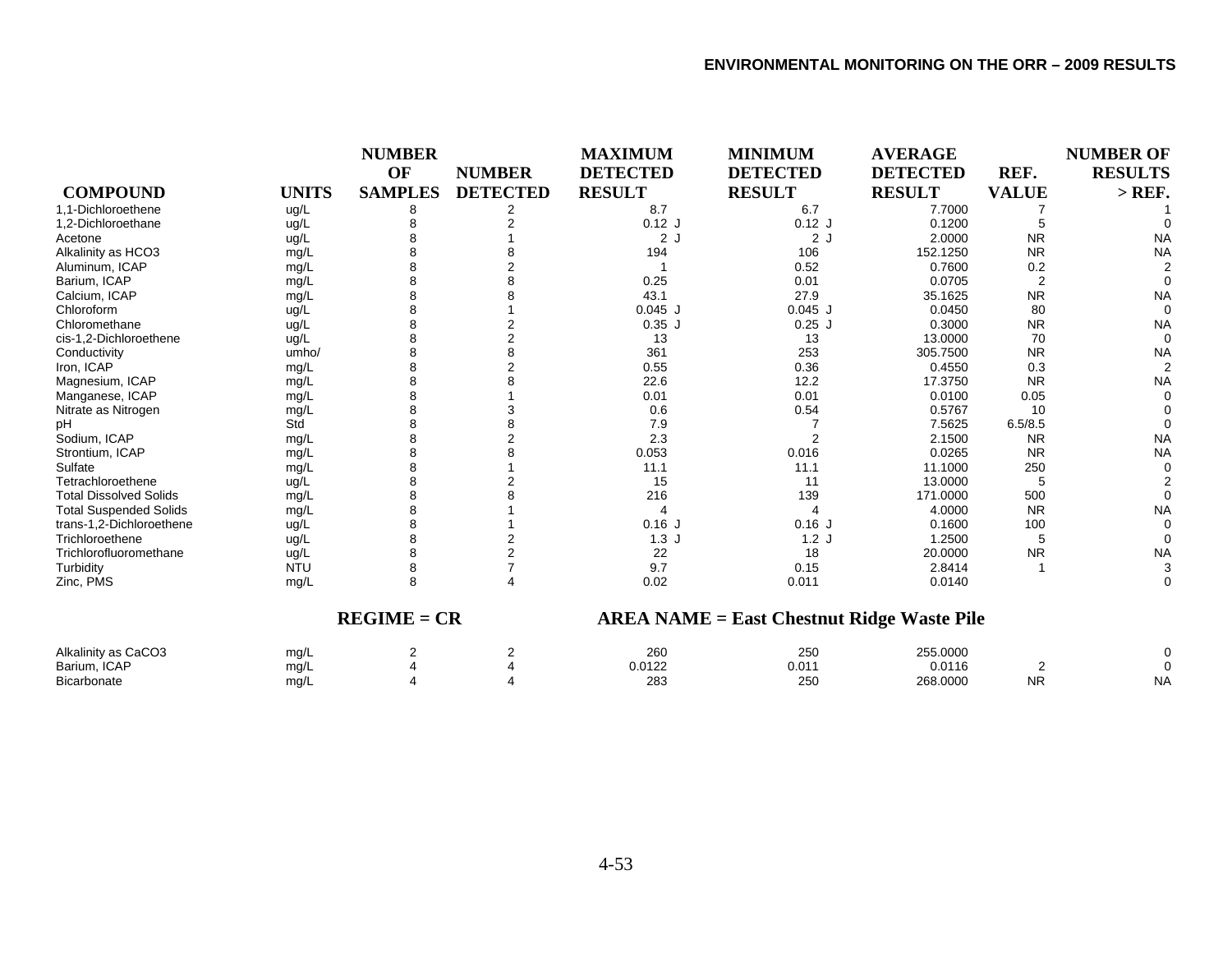| <b>COMPOUND</b>             | <b>UNITS</b> | <b>NUMBER</b><br>OF<br><b>SAMPLES</b> | <b>NUMBER</b><br><b>DETECTED</b> | <b>MAXIMUM</b><br><b>DETECTED</b><br><b>RESULT</b> | <b>MINIMUM</b><br><b>DETECTED</b><br><b>RESULT</b>   | <b>AVERAGE</b><br><b>DETECTED</b><br><b>RESULT</b> | REF.<br><b>VALUE</b> | <b>NUMBER OF</b><br><b>RESULTS</b><br>$>$ REF. |
|-----------------------------|--------------|---------------------------------------|----------------------------------|----------------------------------------------------|------------------------------------------------------|----------------------------------------------------|----------------------|------------------------------------------------|
| Cadmium, ICAP               | mg/L         | 2                                     | 2                                | 0.00016                                            | 0.00014                                              | 0.0002                                             | 0.005                | $\Omega$                                       |
| Cadmium, PMS                | mg/L         | $\overline{2}$                        | $\Omega$                         |                                                    |                                                      |                                                    | 0.005                |                                                |
| Calcium, ICAP               | mg/L         |                                       |                                  | 54.3                                               | 50.7                                                 | 53.0000                                            | <b>NR</b>            | <b>NA</b>                                      |
| Chloride                    | mg/L         |                                       |                                  | 7.7                                                | 2.9                                                  | 5.5250                                             | 250                  | $\Omega$                                       |
| Chloromethane               | ug/L         |                                       |                                  | $0.64$ J                                           | $0.64$ J                                             | 0.6400                                             | <b>NR</b>            | <b>NA</b>                                      |
| Iron, ICAP                  | mg/L         |                                       |                                  | 0.0356                                             | 0.0267                                               | 0.0312                                             | 0.3                  | $\Omega$                                       |
| Magnesium, ICAP             | mg/L         |                                       |                                  | 33                                                 | 30.4                                                 | 31.6000                                            | <b>NR</b>            | <b>NA</b>                                      |
| Nitrate/Nitrite             | mg/L         | $\overline{2}$                        |                                  | 2.5                                                | 0.37                                                 | 1.4350                                             | 10                   | 0                                              |
| Nitrate/Nitrite as Nitrogen | mg/L         | $\mathfrak{p}$                        | 2                                | 1.6                                                | 0.21                                                 | 0.9050                                             | 10                   | 0                                              |
| Potassium, ICAP             | mg/L         |                                       |                                  | 1.31                                               | 0.87                                                 | 1.0513                                             | <b>NR</b>            | <b>NA</b>                                      |
| Sodium, ICAP                | mg/L         |                                       |                                  | 4.1                                                | 1.61                                                 | 3.0525                                             | <b>NR</b>            | <b>NA</b>                                      |
| Strontium, ICAP             | mg/L         |                                       |                                  | 0.025                                              | 0.0185                                               | 0.0218                                             | <b>NR</b>            | <b>NA</b>                                      |
| Sulfate                     | mg/L         |                                       | 4                                | 2.5                                                | 1.3                                                  | 1.8500                                             | 250                  | 0                                              |
|                             |              | $REGIME = CR$                         |                                  |                                                    | <b>AREA NAME = Exit Pathway Spring/Surface Water</b> |                                                    |                      |                                                |
| Alkalinity                  | mg/L         | 2                                     | 2                                | 179                                                | 133                                                  | 156.0000                                           | <b>NR</b>            | <b>NA</b>                                      |
| Aluminum, ICAP              | mg/L         | 6                                     | 4                                | 0.31                                               | 0.088                                                | 0.1568                                             | 0.2                  |                                                |
| Barium, ICAP                | mg/L         | 6                                     | 6                                | 0.0846                                             | 0.037                                                | 0.0570                                             | $\overline{2}$       |                                                |
| Barium, PMS                 | mg/L         | 2                                     | $\overline{2}$                   | 0.0386                                             | 0.0367                                               | 0.0377                                             |                      | $\Omega$<br>dz                                 |
| Bicarbonate                 | mg/L         | 6                                     |                                  | 185                                                | 116                                                  | 157.1667                                           | <b>NR</b>            | <b>NA</b>                                      |
| Boron, ICAP                 | mg/L         | 6                                     |                                  | 0.098                                              | 0.0182                                               | 0.0557                                             | <b>NR</b>            | <b>NA</b>                                      |
| Cadmium, ICAP               | mg/L         | 6                                     |                                  | 0.00014                                            | 0.00014                                              | 0.0001                                             | 0.005                | $\Omega$                                       |
| Cadmium, PMS                | mg/L         | $\overline{2}$                        |                                  |                                                    |                                                      |                                                    | 0.005                | $\Omega$                                       |
| Calcium, ICAP               | mg/L         | 6                                     |                                  | 56.7                                               | 28.7                                                 | 42.6667                                            | <b>NR</b>            | <b>NA</b>                                      |
| Chloride                    | mg/L         | 6                                     | 6                                | 3.1                                                | 1.7                                                  | 2.2733                                             | 250                  | $\Omega$                                       |
| Flouride                    | mg/L         | 6                                     |                                  | 0.13                                               | 0.13                                                 | 0.1300                                             |                      |                                                |
| <b>Gross Alpha Activity</b> | pCi/L        | 6                                     |                                  |                                                    |                                                      |                                                    | 15                   |                                                |
| <b>Gross Beta Activity</b>  | pCi/L        | 6                                     |                                  | 3.18                                               | 3.18                                                 | 3.1800                                             | 50                   |                                                |
| Iron, ICAP                  | mg/L         | 6                                     |                                  | 0.394                                              | 0.0931                                               | 0.2088                                             | 0.3                  |                                                |
| Lithium, ICAP               | mg/L         | 6                                     | 3                                | 0.032                                              | 0.0114                                               | 0.0206                                             | <b>NR</b>            | <b>NA</b>                                      |
| Magnesium, ICAP             | mg/L         | 6                                     | 6                                | 17.4                                               | 11.4                                                 | 13.7833                                            | <b>NR</b>            | <b>NA</b>                                      |
| Manganese, ICAP             | mg/L         | 6                                     | 5                                | 0.0628                                             | 0.00804                                              | 0.0341                                             | 0.05                 |                                                |
| Nickel, ICAP                | mg/L         | 6                                     | $\Omega$                         |                                                    |                                                      |                                                    | 0.1                  | $\Omega$                                       |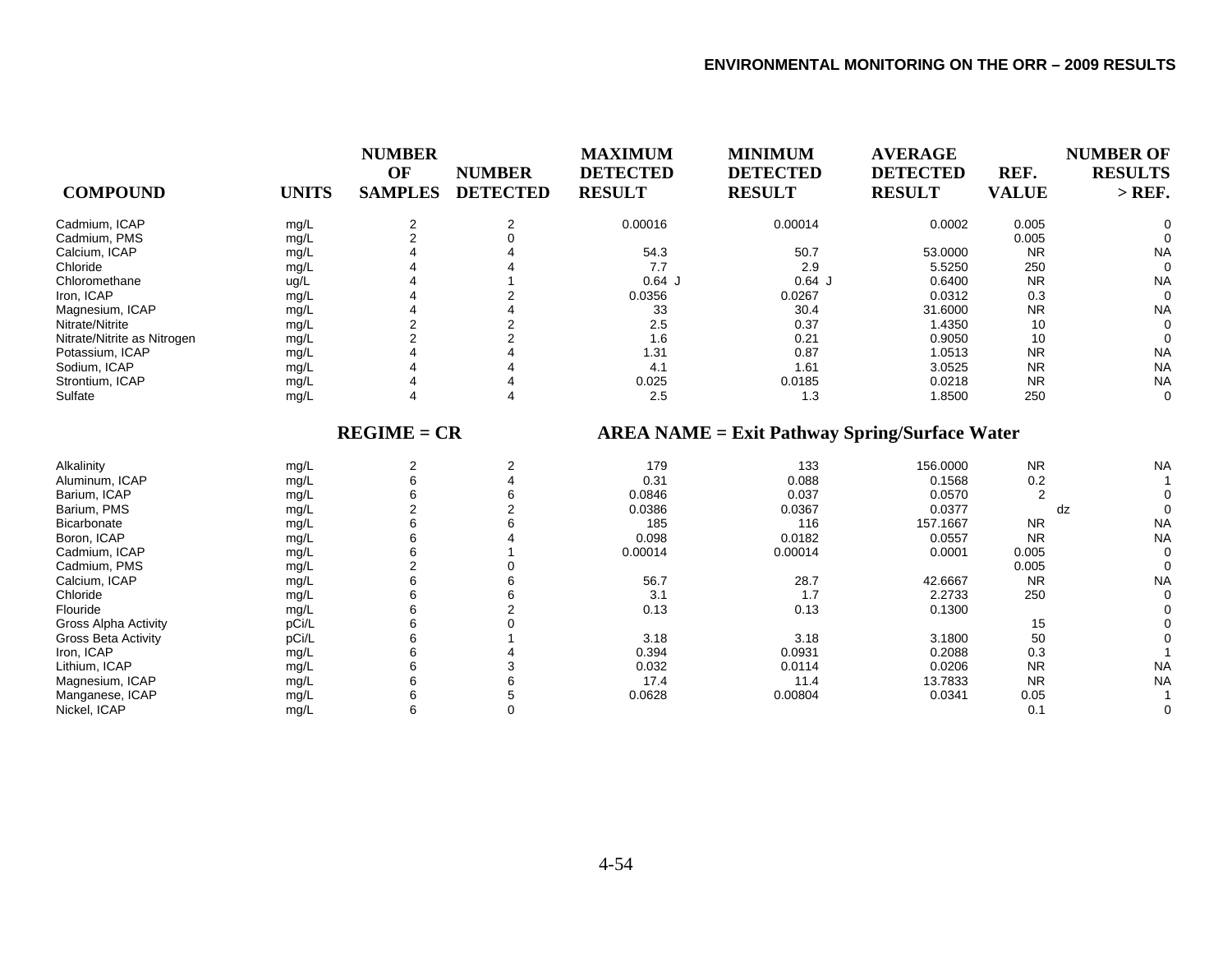|                               |              | <b>NUMBER</b><br>OF | <b>NUMBER</b>   | <b>MAXIMUM</b><br><b>DETECTED</b> | <b>MINIMUM</b><br><b>DETECTED</b>         | <b>AVERAGE</b><br><b>DETECTED</b> | REF.             | <b>NUMBER OF</b><br><b>RESULTS</b> |
|-------------------------------|--------------|---------------------|-----------------|-----------------------------------|-------------------------------------------|-----------------------------------|------------------|------------------------------------|
| <b>COMPOUND</b>               | <b>UNITS</b> | <b>SAMPLES</b>      | <b>DETECTED</b> | <b>RESULT</b>                     | <b>RESULT</b>                             | <b>RESULT</b>                     | <b>VALUE</b>     | $>$ REF.                           |
| Nickel, PMS                   | mg/L         | 2                   |                 | 0.0119                            | 0.0119                                    | 0.0119                            | 0.1 <sub>d</sub> | 0                                  |
| Nitrate as Nitrogen           | mg/L         | $\overline{2}$      |                 | 0.882                             | 0.059                                     | 0.4705                            | 10               |                                    |
| Nitrate/Nitrite               | mg/L         |                     |                 | 0.29                              | 0.058                                     | 0.1645                            | 10               |                                    |
| Nitrate/Nitrite as Nitrogen   | mg/L         | 2                   |                 | 0.922                             | 0.0992                                    | 0.5106                            | 10               | $\Omega$                           |
| Potassium, ICAP               | mg/L         | 6                   |                 | 2.67                              | 0.827                                     | 1.7293                            | <b>NR</b>        | <b>NA</b>                          |
| Sodium, ICAP                  | mg/L         | 6                   |                 | 1.82                              | 1.22                                      | 1.5233                            | <b>NR</b>        | <b>NA</b>                          |
| Strontium, ICAP               | mg/L         | 6                   |                 | 0.39                              | 0.0355                                    | 0.1497                            | N <sub>R</sub>   | <b>NA</b><br>W                     |
| Sulfate                       | mg/L         | 6                   |                 | 18.7                              | 6.75                                      | 10.9683                           | 250              | $\Omega$                           |
| Thallium, ICAP                | mg/L         | 6                   | 2               | 0.00112                           | 0.00108                                   | 0.0011                            | 0.002            | $\Omega$                           |
| Thallium, PMS                 | mg/L         | $\overline{2}$      |                 |                                   |                                           |                                   | 0.002            | $\Omega$                           |
| <b>Total Dissolved Solids</b> | mg/L         | 6                   | 6               | 232                               | 132                                       | 185.3333                          | 500              | $\Omega$                           |
| <b>Total Suspended Solids</b> | mg/L         |                     | 3               | 11                                |                                           | 7.0000                            | <b>NR</b>        | <b>NA</b>                          |
| Uranium, ICAP                 | mg/L         | $\overline{2}$      | 0               |                                   |                                           |                                   | 0.03             | $\Omega$                           |
| Uranium, PMS                  | mg/L         | 6                   | $\overline{2}$  | 0.00279                           | 0.00111                                   | 0.0020                            | $0.03$ d         | 0                                  |
|                               |              | $REGIME = CR$       |                 |                                   | <b>AREA NAME = Industrial Landfill II</b> |                                   |                  |                                    |
| Alkalinity as CO3             | mg/L         | 6                   | 2               | 68.3                              | 63.2                                      | 65.7500                           | <b>NR</b>        | <b>NA</b>                          |
| Alkalinity as HCO3            | mg/L         | 6                   | 6               | 260                               | 50.6                                      | 163.2000                          | <b>NR</b>        | <b>NA</b>                          |
| Barium, ICAP                  | mg/L         | 6                   |                 | $0.63$ E                          | 0.013 E                                   | 0.2547                            | 2                | $\Omega$                           |
| Calcium, ICAP                 | mg/L         |                     |                 | 46.2                              | 3.2                                       | 26.7833                           | <b>NR</b>        | <b>NA</b>                          |
| Carbon Disulfide              | ug/L         |                     |                 | $0.029$ J                         | $0.029$ J                                 | 0.0290                            | <b>NR</b>        | <b>NA</b>                          |
| Chloroform                    | ug/L         |                     |                 | $0.076$ J                         | $0.059$ J                                 | 0.0675                            | 80               | $\Omega$                           |
| Chloromethane                 | ug/L         |                     |                 | $0.53$ J                          | $0.53$ J                                  | 0.5300                            | <b>NR</b>        | <b>NA</b>                          |
| Chromium, PMS                 | mg/L         | 6                   |                 | 0.012                             | 0.012                                     | 0.0120                            | 0.1              | $\Omega$                           |
| Conductivity                  | umho/        | 6                   |                 | 486                               | 278                                       | 376.1667                          | <b>NR</b>        | <b>NA</b>                          |
| Flouride                      | mg/L         | 6                   |                 | 1.3                               | 1.2                                       | 1.2500                            |                  | 0                                  |
| <b>Gross Alpha Activity</b>   | pCi/L        | 6                   |                 | 4.39                              | 1.17J                                     | 2.8700                            | 15               | $\Omega$                           |

Gross Alpha Activity pCi/L 6 4 4.39 1.17 J 2.8700 15 0 Gross Beta Activity pCi/L 6 4 16.7 3.49 J 9.0525 50 0 Magnesium, ICAP mg/L 6 6 30.1 5.6 21.5833 NR NA pH Std 6 6 10 7.8 8.7000 6.5/8.5 2 Potassium, ICAP mg/L 6 3 18.2 2.8 12.8000 NR NA Sodium, ICAP mg/L 6 6 37 2.5 18.3167 NR NA Strontium, ICAP mg/L 6 6 0.31 0.032 0.1175 NR NA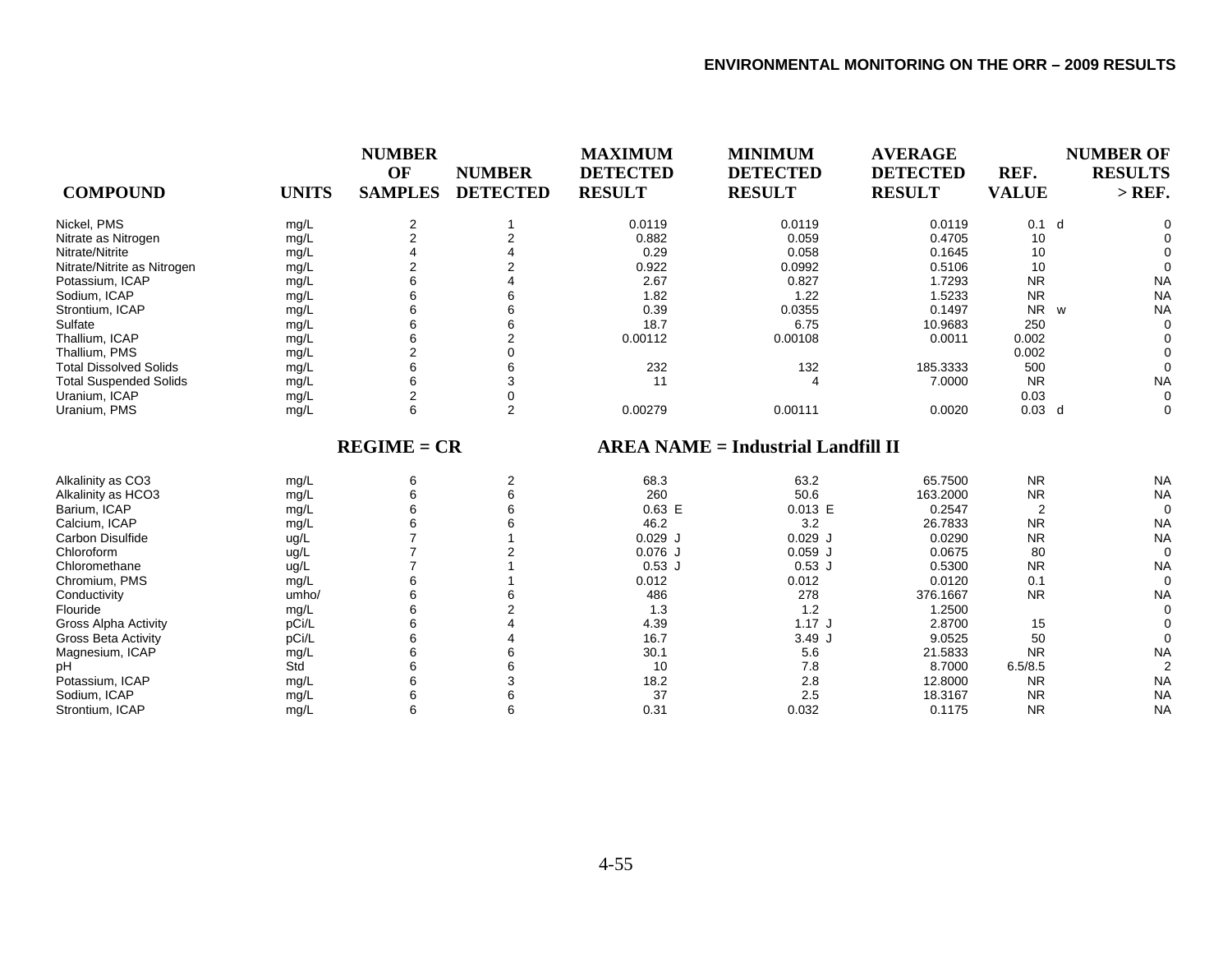| <b>COMPOUND</b>               | <b>UNITS</b> | <b>NUMBER</b><br>OF<br><b>SAMPLES</b> | <b>NUMBER</b><br><b>DETECTED</b> | <b>MAXIMUM</b><br><b>DETECTED</b><br><b>RESULT</b> | <b>MINIMUM</b><br><b>DETECTED</b><br><b>RESULT</b> | <b>AVERAGE</b><br><b>DETECTED</b><br><b>RESULT</b> | REF.<br><b>VALUE</b> | <b>NUMBER OF</b><br><b>RESULTS</b><br>$>$ REF. |
|-------------------------------|--------------|---------------------------------------|----------------------------------|----------------------------------------------------|----------------------------------------------------|----------------------------------------------------|----------------------|------------------------------------------------|
| Sulfate                       | mg/L         | 6                                     | $\mathsf 3$                      | 11.6                                               | 6.8                                                | 9.1667                                             | 250                  | $\Omega$                                       |
| <b>Total Dissolved Solids</b> | mg/L         | 6                                     | 6                                | 275                                                | 129                                                | 196.3333                                           | 500                  | $\Omega$                                       |
| Turbidity                     | <b>NTU</b>   |                                       | 6                                | 0.33                                               | 0.13                                               | 0.2400                                             |                      | 0                                              |
| Uranium, KPA                  | mg/L         | 6                                     |                                  | 0.004                                              | 0.004                                              | 0.0040                                             | 0.03                 | 0                                              |
|                               |              | $REGIME = CR$                         |                                  |                                                    | <b>AREA NAME = Industrial Landfill IV</b>          |                                                    |                      |                                                |
| 1,1,1-Trichloroethane         | ug/L         | 12                                    |                                  | 18                                                 | 14                                                 | 16.0000                                            | 200                  | 0                                              |
| 1,1-Dichloroethane            | ug/L         | 12                                    |                                  | 40                                                 | 36                                                 | 38.2500                                            | <b>NR</b>            | <b>NA</b>                                      |
| 1.1-Dichloroethene            | ug/L         | 12                                    |                                  | 9.1                                                | 7.9                                                | 8.5750                                             | $\overline{7}$       | $\boldsymbol{\Delta}$                          |
| Acetone                       | ug/L         | 12                                    |                                  | 1.5J                                               | 1.5J                                               | 1.5000                                             | <b>NR</b>            | <b>NA</b>                                      |
| Alkalinity as CO3             | mg/L         | 10                                    |                                  | $\overline{7}$                                     | $\overline{7}$                                     | 7.0000                                             | <b>NR</b>            | <b>NA</b>                                      |
| Alkalinity as HCO3            | mg/L         | 10                                    | 10                               | 214                                                | 148                                                | 184.4000                                           | <b>NR</b>            | <b>NA</b>                                      |
| Aluminum, ICAP                | mg/L         | 10                                    |                                  | 0.16                                               | 0.16                                               | 0.1600                                             | 0.2                  | 0                                              |
| Barium, ICAP                  | mg/L         | 10                                    | 6                                | 0.033 E                                            | 0.011                                              | 0.0195                                             | $\overline{2}$       | $\Omega$                                       |
| Benzene                       | ug/L         | 12                                    | 3                                | $0.061$ J                                          | $0.027$ J                                          | 0.0397                                             |                      | $\Omega$                                       |
| Calcium, ICAP                 | mg/L         | 10                                    | 10                               | 45.6                                               | 23.3                                               | 35.5000                                            | <b>NR</b>            | <b>NA</b>                                      |
| Carbon Disulfide              | ug/L         | 12                                    |                                  | $0.038$ J                                          | $0.038$ J                                          | 0.0380                                             | <b>NR</b>            | <b>NA</b>                                      |
| Carbon Tetrachloride          | ug/L         | 12                                    |                                  | $0.059$ J                                          | $0.059$ J                                          | 0.0590                                             | 5                    | $\Omega$                                       |
| Chloride                      | mg/L         | 10                                    |                                  | 3.1                                                | 3.1                                                | 3.1000                                             | 250                  |                                                |
| Chloroform                    | ug/L         | 12                                    |                                  | $0.13$ J                                           | $0.067$ J                                          | 0.0910                                             | 80                   |                                                |
| Chromium, PMS                 | mg/L         | 10                                    | 3                                | 0.13                                               | 0.013                                              | 0.0700                                             | 0.1                  |                                                |
| cis-1,2-Dichloroethene        | ug/L         | 11                                    |                                  | 2.6J                                               | 2.6J                                               | 2.6000                                             | 70                   | 0                                              |
| Conductivity                  | umho/        | 10                                    | 10                               | 420                                                | 288                                                | 362.4000                                           | <b>NR</b>            | <b>NA</b>                                      |
| <b>Gross Alpha Activity</b>   | pCi/L        | 10                                    |                                  | 1.27                                               | 1.27                                               | 1.2700                                             | 15                   | $\Omega$                                       |
| <b>Gross Beta Activity</b>    | pCi/L        | 10                                    |                                  | $3.12$ J                                           | $3.12$ J                                           | 3.1200                                             | 50                   |                                                |
| Iron, ICAP                    | mg/L         | 10                                    |                                  | 0.53                                               | 0.53                                               | 0.5300                                             | 0.3                  |                                                |
| Magnesium, ICAP               | mg/L         | 10                                    | 10                               | 29.1                                               | 19.1                                               | 23.5400                                            | <b>NR</b>            | <b>NA</b>                                      |
| Manganese, ICAP               | mg/L         | 10                                    |                                  | 0.022                                              | 0.022                                              | 0.0220                                             | 0.05                 | $\Omega$                                       |
| Nickel, PMS                   | mg/L         | 10                                    | 3                                | 0.07                                               | 0.023                                              | 0.0403                                             | 0.1                  |                                                |
| pH                            | Std          | 10                                    | 10                               | 8.4                                                | 7.4                                                | 7.9200                                             | 6.5/8.5              | $\Omega$                                       |
| Sodium, ICAP                  | mg/L         | 10                                    | 6                                | 10.2                                               | 2.7                                                | 5.2000                                             | <b>NR</b>            | <b>NA</b>                                      |
| Strontium, ICAP               | mg/L         | 10                                    | 8                                | 0.033                                              | 0.013                                              | 0.0186                                             | <b>NR</b>            | <b>NA</b>                                      |
| Sulfate                       | mg/L         | 10                                    | 3                                | 8.4                                                | 5.3                                                | 6.8667                                             | 250                  | 0                                              |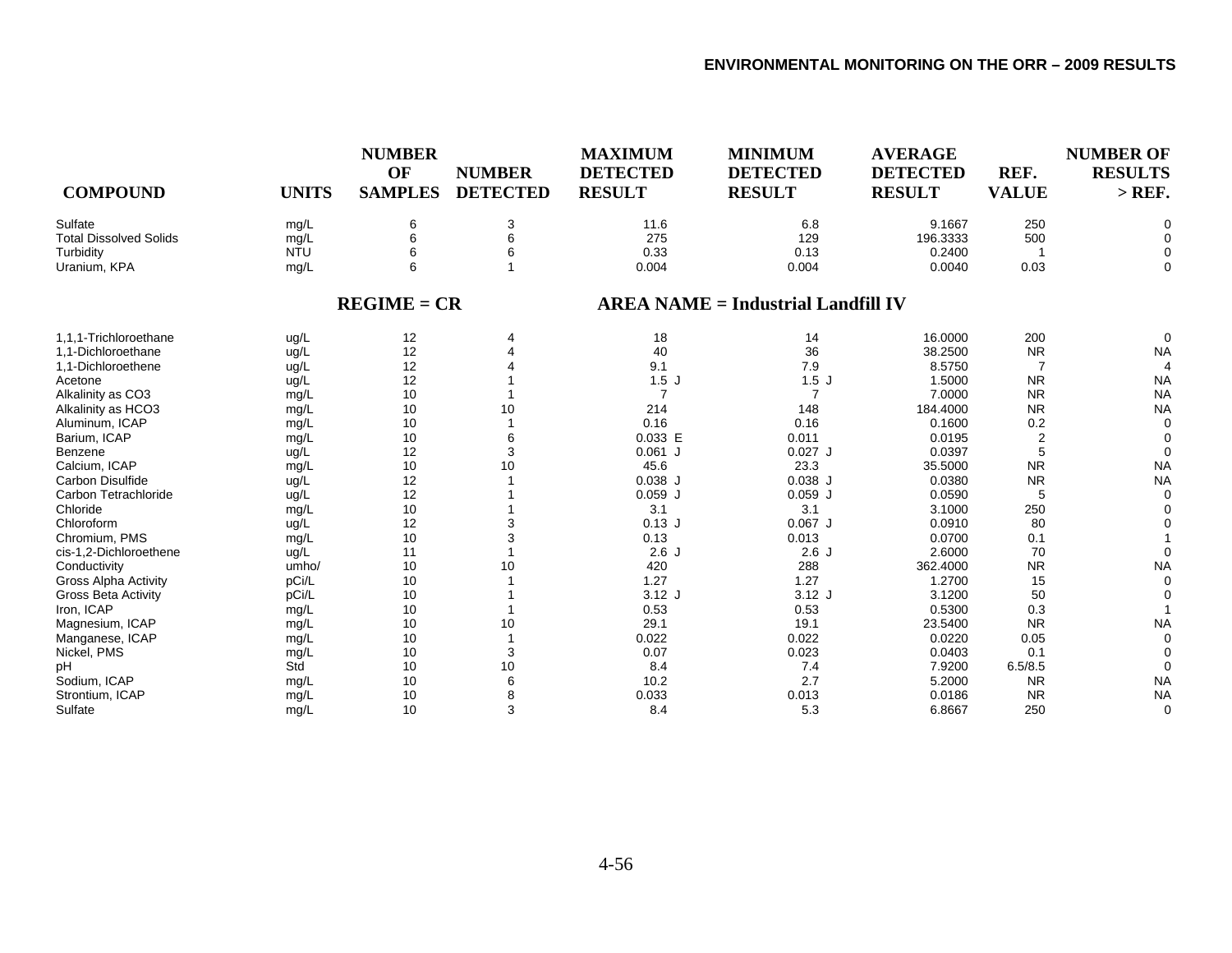| <b>COMPOUND</b>               | <b>UNITS</b> | <b>NUMBER</b><br>OF<br><b>SAMPLES</b> | <b>NUMBER</b><br><b>DETECTED</b> | <b>MAXIMUM</b><br><b>DETECTED</b><br><b>RESULT</b> | <b>MINIMUM</b><br><b>DETECTED</b><br><b>RESULT</b> | <b>AVERAGE</b><br><b>DETECTED</b><br><b>RESULT</b> | REF.<br><b>VALUE</b> | <b>NUMBER OF</b><br><b>RESULTS</b><br>$>$ REF. |
|-------------------------------|--------------|---------------------------------------|----------------------------------|----------------------------------------------------|----------------------------------------------------|----------------------------------------------------|----------------------|------------------------------------------------|
| <b>Total Dissolved Solids</b> | mg/L         | 10                                    | 10                               | 216                                                | 137                                                | 188.1000                                           | 500                  |                                                |
| <b>Total Suspended Solids</b> | mg/L         | 10                                    | $\overline{2}$                   | 21.2                                               | 6.8                                                | 14.0000                                            | <b>NR</b>            | <b>NA</b>                                      |
| Trichloroethene               | ug/L         | 12                                    | $\mathbf{1}$                     | 6.8                                                | 6.8                                                | 6.8000                                             | 5                    |                                                |
| Turbidity                     | <b>NTU</b>   | 10                                    | 10                               | 7.6                                                | 0.15                                               | 1.5290                                             |                      | 3                                              |
| Zinc, PMS                     | mg/L         | 10                                    | 3                                | 0.014                                              | 0.011                                              | 0.0123                                             |                      | $\Omega$                                       |
|                               |              | $REGIME = CR$                         |                                  |                                                    | <b>AREA NAME = Industrial Landfill V</b>           |                                                    |                      |                                                |
| 1.1.1-Trichloroethane         | ug/L         | 12                                    | 2                                | 0.46J                                              | $0.41$ J                                           | 0.4350                                             | 200                  | $\Omega$                                       |
| 1.1-Dichloroethane            | ug/L         | 12                                    | $\overline{2}$                   | $0.41$ J                                           | 0.39J                                              | 0.4000                                             | <b>NR</b>            | <b>NA</b>                                      |
| 1.1-Dichloroethene            | ug/L         | 12                                    | $\overline{2}$                   | 0.2J                                               | $0.081$ J                                          | 0.1405                                             | $\overline{7}$       | $\Omega$                                       |
| 1,4-Dichlorobenzene           | ug/L         | 12                                    | 1                                | $0.12$ J                                           | $0.12$ J                                           | 0.1200                                             | 75                   | $\Omega$                                       |
| Acetone                       | ug/L         | 12                                    | $\overline{2}$                   | 1.8J                                               | 1.6J                                               | 1.7000                                             | <b>NR</b>            | <b>NA</b>                                      |
| Alkalinity as HCO3            | mg/L         | 12                                    | 12                               | 203                                                | 85.1                                               | 147.7583                                           | <b>NR</b>            | <b>NA</b>                                      |
| Aluminum, ICAP                | mg/L         | 12                                    | 3                                | 1.4                                                | 0.12                                               | 0.9400                                             | 0.2                  | 2                                              |
| Barium, ICAP                  | mg/L         | 12                                    | 4                                | 0.097                                              | 0.011                                              | 0.0473                                             | $\overline{2}$       | $\Omega$                                       |
| Calcium, ICAP                 | mg/L         | 12                                    | 12                               | 55.1                                               | 23.8                                               | 35.2167                                            | <b>NR</b>            | <b>NA</b>                                      |
| Chloride                      | mg/L         | 12                                    | 3                                | 7.2                                                | 4.3                                                | 5.9333                                             | 250                  | $\Omega$                                       |
| Chloromethane                 | ug/L         | 12                                    | $\mathbf{2}$                     | 1 J                                                | $0.37$ J                                           | 0.6850                                             | <b>NR</b>            | <b>NA</b>                                      |
| Chromium, PMS                 | mg/L         | 12                                    | $\mathbf 2$                      | 0.033                                              | 0.026                                              | 0.0295                                             | 0.1                  | $\Omega$                                       |
| Conductivity                  | umho/        | 12                                    | 12                               | 529                                                | 238                                                | 325.1667                                           | <b>NR</b>            | <b>NA</b>                                      |
| <b>Gross Alpha Activity</b>   | pCi/L        | 12                                    | $\overline{7}$                   | $2.16$ J                                           | $0.83$ J                                           | 1.2957                                             | 15                   | $\Omega$                                       |
| <b>Gross Beta Activity</b>    | pCi/L        | 12                                    | $\mathbf 2$                      | 4.55J                                              | $3.27$ J                                           | 3.9100                                             | 50                   | $\Omega$                                       |
| Iron, ICAP                    | mg/L         | 12                                    | 3                                | 1.6                                                | 0.11                                               | 0.7800                                             | 0.3                  |                                                |
| Magnesium, ICAP               | mg/L         | 12                                    | 12                               | 33.8                                               | 10.5                                               | 19.0833                                            | <b>NR</b>            | <b>NA</b>                                      |
| Manganese, ICAP               | mg/L         | 12                                    | $\mathbf 2$                      | 0.025                                              | 0.011                                              | 0.0180                                             | 0.05                 | $\Omega$                                       |
| Nitrate as Nitrogen           | mg/L         | 12                                    | 6                                | 2.8                                                | 0.5                                                | 1.4300                                             | 10                   | $\Omega$                                       |
| pH                            | Std          | 12                                    | 12                               | 8.4                                                | 6.9                                                | 7.8250                                             | 6.5/8.5              | $\Omega$                                       |
| Potassium. ICAP               | mg/L         | 12                                    | $\overline{\mathbf{c}}$          | 2.1                                                | 2.1                                                | 2.1000                                             | <b>NR</b>            | <b>NA</b>                                      |
| Sodium, ICAP                  | mg/L         | 12                                    | 4                                | 5.2                                                | 2.6                                                | 3.7750                                             | <b>NR</b>            | <b>NA</b>                                      |
| Strontium, ICAP               | mg/L         | 12                                    | 12                               | 0.13                                               | 0.012                                              | 0.0356                                             | <b>NR</b>            | <b>NA</b>                                      |
| Sulfate                       | mg/L         | 12                                    | $\overline{2}$                   | 53.4                                               | 32.7                                               | 43.0500                                            | 250                  | $\Omega$                                       |
| Toluene                       | ug/L         | 12                                    | $\mathbf{1}$                     | 0.11J                                              | 0.11J                                              | 0.1100                                             | 1000                 | ∩                                              |
| <b>Total Dissolved Solids</b> | mg/L         | 12                                    | 12                               | 303                                                | 127                                                | 185.9167                                           | 500                  | $\Omega$                                       |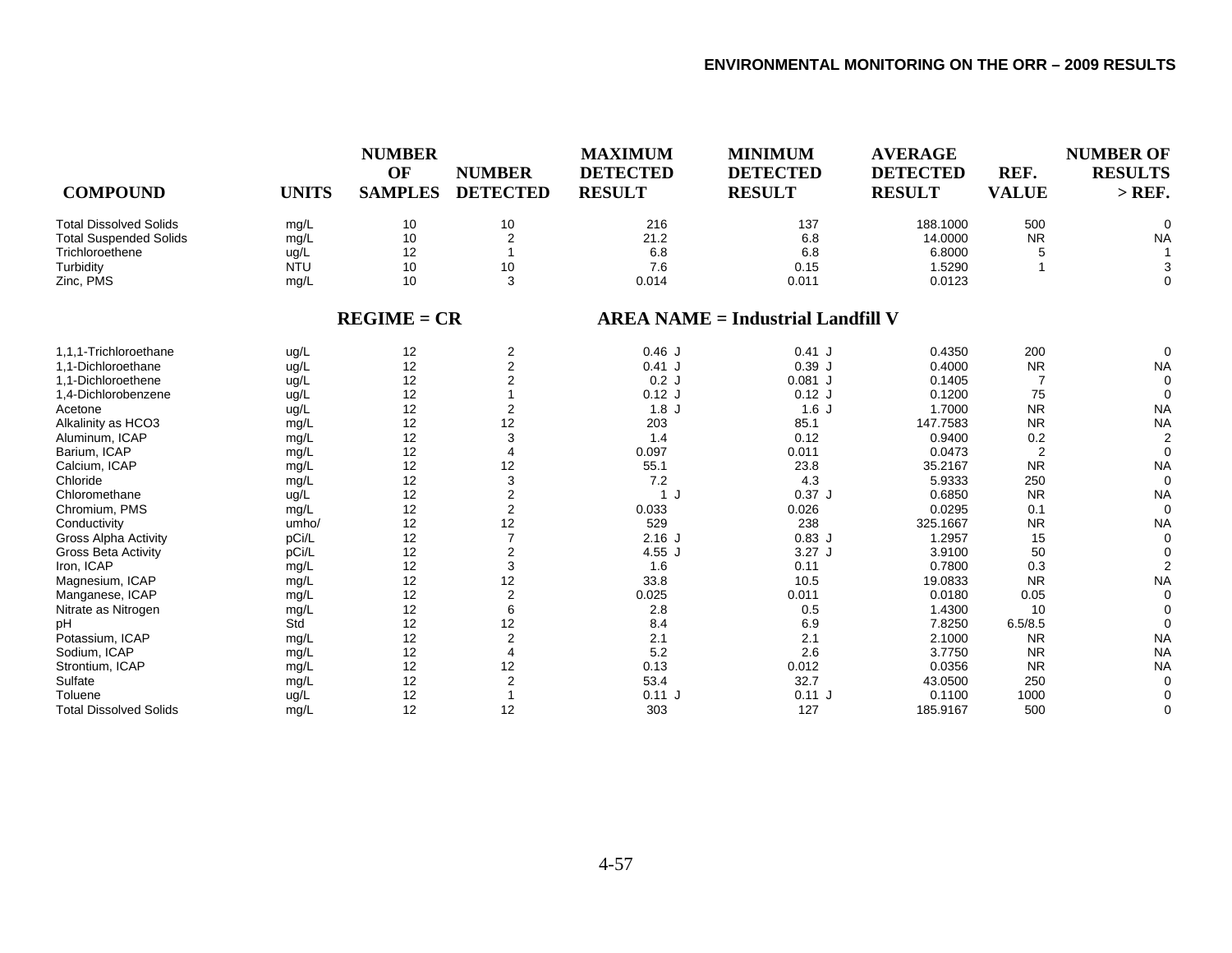| <b>COMPOUND</b>                | <b>UNITS</b> | <b>NUMBER</b><br>OF<br><b>SAMPLES</b> | <b>NUMBER</b><br><b>DETECTED</b> | <b>MAXIMUM</b><br><b>DETECTED</b><br><b>RESULT</b> | <b>MINIMUM</b><br><b>DETECTED</b><br><b>RESULT</b>      | <b>AVERAGE</b><br><b>DETECTED</b><br><b>RESULT</b> | REF.<br><b>VALUE</b>      | <b>NUMBER OF</b><br><b>RESULTS</b><br>$>$ REF. |
|--------------------------------|--------------|---------------------------------------|----------------------------------|----------------------------------------------------|---------------------------------------------------------|----------------------------------------------------|---------------------------|------------------------------------------------|
| <b>Total Suspended Solids</b>  | mg/L         | 12                                    |                                  | 12                                                 | 12                                                      | 12.0000                                            | <b>NR</b>                 | <b>NA</b>                                      |
| <b>Total Xylene</b>            | ug/L         | 12                                    |                                  | $0.056$ J                                          | $0.056$ J                                               | 0.0560                                             | 10000                     | $\Omega$                                       |
| Trichloroethene                | ug/L         | 12                                    |                                  | $0.045$ J                                          | $0.045$ J                                               | 0.0450                                             | 5                         |                                                |
| Turbidity                      | <b>NTU</b>   | 12                                    | 10                               | 56.2                                               | 0.21                                                    | 8.7530                                             |                           |                                                |
| Uranium, KPA                   | mg/L         | 12                                    |                                  | 0.004                                              | 0.004                                                   | 0.0040                                             | 0.03                      | 0                                              |
| Zinc, PMS                      | mg/L         | 12                                    | $\overline{1}$                   | 0.019                                              | 0.019                                                   | 0.0190                                             |                           | 0                                              |
|                                |              | $REGIME = CR$                         |                                  |                                                    | $AREA NAME = Kerr$ Hollow Quarry                        |                                                    |                           |                                                |
| Barium, ICAP                   | mg/L         | 4                                     | 4                                | 0.09                                               | 0.0408                                                  | 0.0621                                             | $\overline{c}$            | $\Omega$                                       |
| Boron, ICAP                    | mg/L         | 4                                     | 3                                | 0.83                                               | 0.0145                                                  | 0.3598                                             | <b>NR</b>                 | <b>NA</b>                                      |
| Cadmium, ICAP                  | mg/L         |                                       |                                  | 0.00014                                            | 0.00014                                                 | 0.0001                                             | 0.005                     |                                                |
| Calcium, ICAP                  | mg/L         |                                       | 4                                | 46.5                                               | 28.2                                                    | 39.2750                                            | <b>NR</b>                 | <b>NA</b>                                      |
| <b>Gross Alpha Activity</b>    | pCi/L        |                                       | 2                                | 10.5                                               | 2.44                                                    | 6.4700                                             | 15                        | 0                                              |
| <b>Gross Beta Activity</b>     | pCi/L        |                                       | 2                                | 14.2                                               | 13                                                      | 13.6000                                            | 50                        | 0                                              |
| Iron, ICAP                     | mg/L         |                                       | 3                                | 0.894                                              | 0.0368                                                  | 0.3294                                             | 0.3                       |                                                |
| Lithium, ICAP                  | mg/L         |                                       | 3                                | 0.276                                              | 0.0215                                                  | 0.1332                                             | <b>NR</b>                 | <b>NA</b>                                      |
| Magnesium, ICAP                | mg/L         |                                       |                                  | 33.8                                               | 16                                                      | 23.2750                                            | <b>NR</b>                 | <b>NA</b>                                      |
| Manganese, ICAP                | mg/L         |                                       | 3                                | 0.0117                                             | 0.00556                                                 | 0.0086                                             | 0.05                      | 0                                              |
| Potassium, ICAP                | mg/L         |                                       | Δ                                | 17.1                                               | 1.1                                                     | 7.8250                                             | <b>NR</b>                 | <b>NA</b>                                      |
| Sodium, ICAP                   | mg/L         |                                       |                                  | 21.4                                               | 0.674                                                   | 6.8085                                             | <b>NR</b>                 | <b>NA</b>                                      |
| Strontium, ICAP                | mg/L         |                                       |                                  | 6.65                                               | 0.0452                                                  | 2.4113                                             | <b>NR</b>                 | <b>NA</b>                                      |
| <b>Total Dissolved Solids</b>  | mg/L         | 4                                     | 4                                | 284                                                | 179                                                     | 236.2500                                           | 500                       | 0                                              |
| Uranium, PMS                   | mg/L         | 4                                     | 1                                | 0.01                                               | 0.01                                                    | 0.0100                                             | 0.03                      | 0                                              |
|                                |              | $REGIME = CR$                         |                                  |                                                    | <b>AREA NAME = South Campus Facility, Bethel Valley</b> |                                                    |                           |                                                |
| cis-1.2-Dichloroethene         | ug/L         | 2                                     | $\overline{c}$                   | $2.53$ J                                           | $1.84$ J                                                | 2.1850                                             | 70                        |                                                |
| Trichloroethene                | ug/L         | $\overline{2}$                        | $\overline{2}$                   | 3.9                                                | $1.63$ J                                                | 2.7650                                             | 5                         | $\Omega$                                       |
|                                |              | $REGIME = CR$                         |                                  |                                                    | <b>AREA NAME = United Nuclear Corporation Site</b>      |                                                    |                           |                                                |
| Aluminum, ICAP<br>Barium, ICAP | mg/L<br>mg/L | 10<br>10                              | 3<br>8                           | 0.818<br>0.0348                                    | 0.117<br>0.00729                                        | 0.4050<br>0.0184                                   | $0.2\,$<br>$\overline{2}$ | 2<br>0                                         |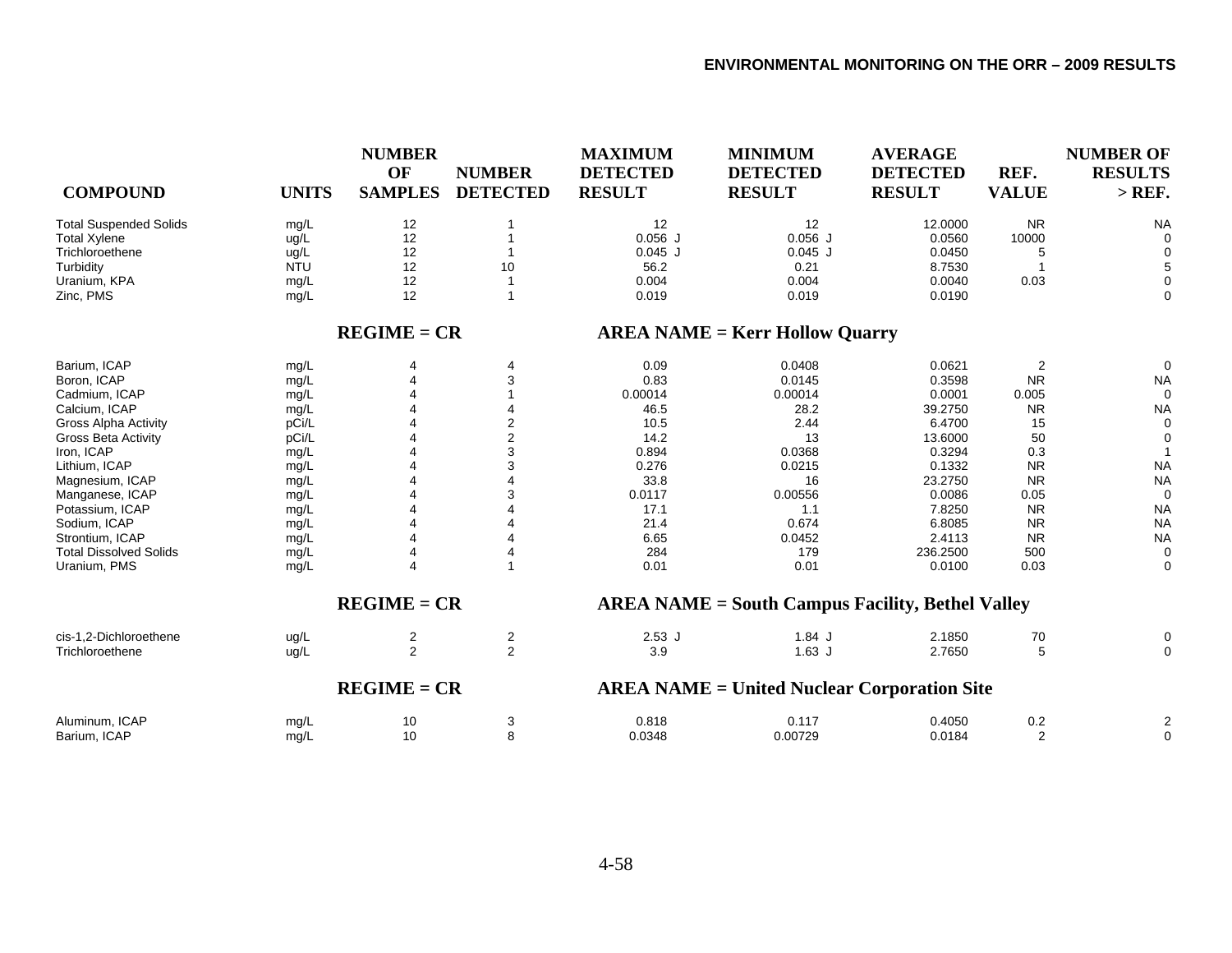|                                                      | <b>NUMBER</b> |                |                 | <b>MAXIMUM</b>  | <b>MINIMUM</b>              | <b>AVERAGE</b>  |              | <b>NUMBER OF</b> |
|------------------------------------------------------|---------------|----------------|-----------------|-----------------|-----------------------------|-----------------|--------------|------------------|
|                                                      |               | OF             | <b>NUMBER</b>   | <b>DETECTED</b> | <b>DETECTED</b>             | <b>DETECTED</b> | REF.         | <b>RESULTS</b>   |
| <b>COMPOUND</b>                                      | <b>UNITS</b>  | <b>SAMPLES</b> | <b>DETECTED</b> | <b>RESULT</b>   | <b>RESULT</b>               | <b>RESULT</b>   | <b>VALUE</b> | $>$ REF.         |
| Bicarbonate                                          | mg/L          | 10             | 10              | 277             | 30                          | 147.3100        | <b>NR</b>    | <b>NA</b>        |
| Boron, ICAP                                          | mg/L          | 10             | 1               | 0.0143          | 0.0143                      | 0.0143          | <b>NR</b>    | <b>NA</b>        |
| Cadmium, ICAP                                        | mg/L          | 10             | 2               | 0.00025         | 0.00017                     | 0.0002          | 0.005        | $\Omega$         |
| Calcium, ICAP                                        | mg/L          | 10             | 10              | 55.8            | 1.27                        | 26.0870         | <b>NR</b>    | <b>NA</b>        |
| Carbonate                                            | mg/L          | 10             | $\overline{2}$  | 119             | 76.8                        | 97.9000         | <b>NR</b>    | <b>NA</b>        |
| Chloride                                             | mg/L          | 10             | 10              | 17.8            | 1.5                         | 5.3170          | 250          | $\Omega$         |
| Flouride                                             | mg/L          | 10             |                 | 3.81            | 3.81                        | 3.8100          |              |                  |
| <b>Gross Alpha Activity</b>                          | pCi/L         | 10             |                 | 4.34            | 4.34                        | 4.3400          | 15           |                  |
| <b>Gross Beta Activity</b>                           | pCi/L         | 10             |                 | 64.3            | 59.1                        | 61.7000         | 50           |                  |
| Iron, ICAP                                           | mg/L          | 10             |                 | 0.481           | 0.0178                      | 0.1496          | 0.3          |                  |
| Lead, ICAP                                           | mg/L          | 10             |                 | 0.00312         | 0.00312                     | 0.0031          | 0.015        | $\Omega$         |
| Lithium, ICAP                                        | mg/L          | 10             | 2               | 0.128           | 0.119                       | 0.1235          | <b>NR</b>    | <b>NA</b>        |
| Magnesium, ICAP                                      | mg/L          | 10             | 10              | 32.4            | 2.33                        | 16.4960         | <b>NR</b>    | <b>NA</b>        |
| Manganese, ICAP                                      | mg/L          | 10             | $\overline{2}$  | 0.0147          | 0.0108                      | 0.0128          | 0.05         | $\Omega$         |
| Nitrate/Nitrite                                      | mg/L          | 10             | 10              | 0.7             | 0.063                       | 0.2965          | 10           | $\Omega$         |
| Potassium, ICAP                                      | mg/L          | 10             | 10              | 78.2            | 0.562                       | 15.6864         | <b>NR</b>    | <b>NA</b>        |
| Sodium, ICAP                                         | mg/L          | 10             | 10              | 10.9            | 0.432                       | 4.2176          | <b>NR</b>    | <b>NA</b>        |
| Strontium, ICAP                                      | mg/L          | 10             | 8               | 0.0448          | 0.00988                     | 0.0199          | <b>NR</b>    | <b>NA</b>        |
| Sulfate                                              | mg/L          | 10             | 10              | 9.58            | 0.9                         | 3.8220          | 250          | $\Omega$         |
| <b>Total Dissolved Solids</b>                        | mg/L          | 8              | 8               | 412             | 156                         | 226.6250        | 500          | $\Omega$         |
| <b>Total Suspended Solids</b>                        | mg/L          |                |                 |                 |                             | 7.0000          | <b>NR</b>    | <b>NA</b>        |
| Uranium-233/234                                      | pCi/L         | 8              | 3               | 0.786           | 0.517                       | 0.6450          | 20           | $\Omega$         |
| Uranium-238                                          | pCi/L         | 8              | 2               | 0.388           | 0.377                       | 0.3825          | 24           | $\Omega$         |
| Vanadium, ICAP                                       | mg/L          | 10             | 3               | 0.0133          | 0.0115                      | 0.0121          | <b>NR</b>    | <b>NA</b>        |
| Zinc, ICAP                                           | mg/L          | 10             |                 | 0.0123          | 0.0123                      | 0.0123          | 5            | $\Omega$         |
|                                                      |               | $REGIME = EF$  |                 |                 | $AREA NAME = Building 8110$ |                 |              |                  |
| 1,1,2-Trichloro-1,2,2-trifluoroethane<br>(Freon 113) | ug/L          | 3              | $\overline{c}$  | 12              | 2J                          | 7.0000          | <b>NR</b>    | <b>NA</b>        |
| 1,2-Dichloroethene                                   | ug/L          | 2              | 2               | 24              | 3J                          | 13.5000         | 70           | 0                |
| 2-Butanone                                           | ug/L          | 3              |                 | 6               | 6                           | 6.0000          | <b>NR</b>    | <b>NA</b>        |
| Carbon Tetrachloride                                 | ug/L          | 3              |                 | 2J              | 2J                          | 2.0000          | 5            | $\mathbf 0$      |
| Chloride                                             | mg/L          | $\overline{2}$ | 2               | 17.2            | 9.54                        | 13.3700         | 250          | 0                |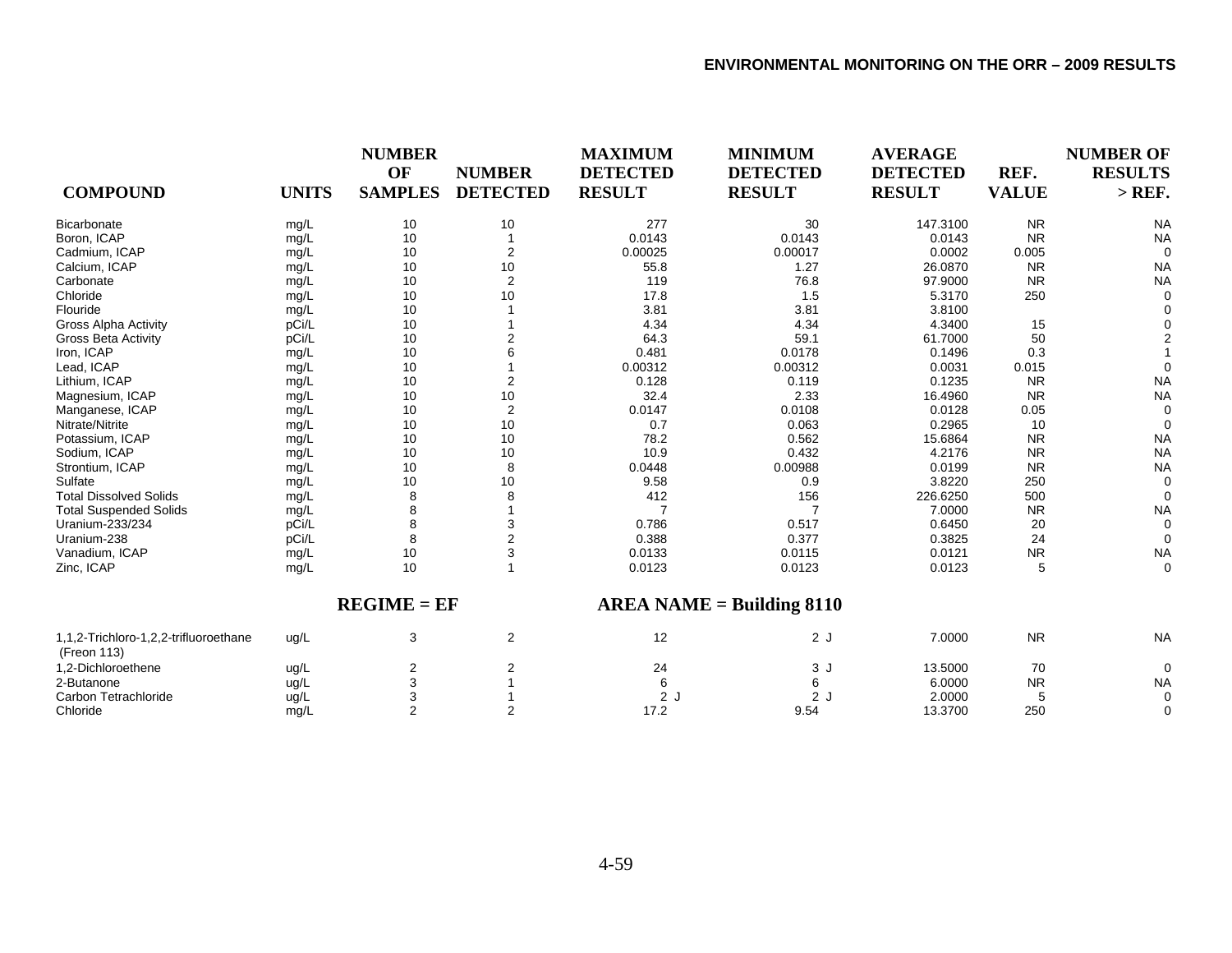| <b>COMPOUND</b>                                      | <b>UNITS</b> | <b>NUMBER</b><br>OF<br><b>SAMPLES</b> | <b>NUMBER</b><br><b>DETECTED</b> | <b>MAXIMUM</b><br><b>DETECTED</b><br><b>RESULT</b> | <b>MINIMUM</b><br><b>DETECTED</b><br><b>RESULT</b> | <b>AVERAGE</b><br><b>DETECTED</b><br><b>RESULT</b> | REF.<br><b>VALUE</b> | <b>NUMBER OF</b><br><b>RESULTS</b><br>$>$ REF. |
|------------------------------------------------------|--------------|---------------------------------------|----------------------------------|----------------------------------------------------|----------------------------------------------------|----------------------------------------------------|----------------------|------------------------------------------------|
| Chloroform                                           | ug/L         | 3                                     | 2                                | 10                                                 | 1J                                                 | 5.5000                                             | 80                   | $\Omega$                                       |
| cis-1,2-Dichloroethene                               | ug/L         | 3                                     | 3                                | 35                                                 | 3J                                                 | 20.6667                                            | 70                   | 0                                              |
| Mercury, CVAA                                        | mg/L         | 2                                     | 2                                | 0.000793                                           | 0.000362                                           | 0.0006                                             | 0.002                |                                                |
| Nitrate as Nitrogen                                  | mg/L         | $\overline{\mathbf{c}}$               | $\overline{2}$                   | 90.1                                               | 12.1                                               | 51.1000                                            | 10                   | 2                                              |
| Nitrate/Nitrite as Nitrogen                          | mg/L         | $\overline{2}$                        | 2                                | 90.1                                               | 12.1                                               | 51.1000                                            | 10                   | 2                                              |
| Sulfate                                              | mg/L         | $\overline{2}$                        | $\overline{2}$                   | 60                                                 | 18.2                                               | 39.1000                                            | 250                  | $\mathbf 0$                                    |
| Tetrachloroethene                                    | ug/L         | 3                                     | 3                                | 100                                                | 14                                                 | 43.6667                                            |                      | 3                                              |
| Trichloroethene                                      | ug/L         | 3                                     | 3                                | 280 D                                              | 10                                                 | 108.3333                                           | 5                    | 3                                              |
|                                                      |              | $REGIME = EF$                         |                                  |                                                    | $AREA NAME = Building 9201-2$                      |                                                    |                      |                                                |
| 1,1,2-Trichloro-1,2,2-trifluoroethane<br>(Freon 113) | ug/L         |                                       | 1                                | 20                                                 | 20                                                 | 20.0000                                            | <b>NR</b>            | <b>NA</b>                                      |
| 1.1-Dichloroethene                                   | ug/L         |                                       |                                  | 1 J                                                | 1J                                                 | 1.0000                                             | 7                    | 0                                              |
| cis-1,2-Dichloroethene                               | ug/L         |                                       |                                  | 490 D                                              | 490 D                                              | 490.0000                                           | 70                   |                                                |
| Tetrachloroethene                                    | ug/L         |                                       |                                  | 870 D                                              | 870 D                                              | 870.0000                                           |                      |                                                |
| trans-1,2-Dichloroethene                             | ug/L         |                                       |                                  | 4 J                                                | 4 J                                                | 4.0000                                             | 100                  | $\Omega$                                       |
| Trichloroethene                                      | ug/L         |                                       |                                  | 350 D                                              | 350 D                                              | 350.0000                                           | 5                    |                                                |
|                                                      |              | $REGIME = EF$                         |                                  |                                                    | <b>AREA NAME = Coal Pile Trench</b>                |                                                    |                      |                                                |
| 1.2-Dichloroethene                                   | ug/L         | 5                                     | 3                                | 17                                                 | 3J                                                 | 7.6667                                             | 70                   | 0                                              |
| Bromodichloromethane                                 | ug/L         | 5                                     |                                  | 1 J                                                | 1J                                                 | 1.0000                                             | 80                   | $\Omega$                                       |
| Chloride                                             | mg/L         | 5                                     | 5                                | 70.8                                               | 7.12                                               | 24.3020                                            | 250                  | 0                                              |
| Chloroform                                           | ug/L         | 5                                     |                                  | 21                                                 | 4 J                                                | 12.5000                                            | 80                   | 0                                              |
| cis-1,2-Dichloroethene                               | ug/L         | 5                                     |                                  | 17                                                 | 3J                                                 | 7.6667                                             | 70                   | 0                                              |
| Mercury, CVAA                                        | mg/L         | 5                                     |                                  | 0.000513                                           | 0.000513                                           | 0.0005                                             | 0.002                |                                                |
| Nitrate as Nitrogen                                  | mg/L         | 5                                     |                                  | 4.06                                               | 0.282                                              | 1.4623                                             | 10                   |                                                |
| Nitrate/Nitrite as Nitrogen                          | mg/L         | 5                                     |                                  | 4.1                                                | 0.0856                                             | 1.2213                                             | 10                   |                                                |
| Sulfate                                              | mg/L         | 5                                     | 5                                | 338                                                | 232                                                | 294.2000                                           | 250                  |                                                |
| Tetrachloroethene                                    | ug/L         | 5                                     | 5                                | 65                                                 | 5                                                  | 19.4000                                            |                      |                                                |
| Trichloroethene                                      | ug/L         | 5                                     | 3                                | 4 J                                                | 1 J                                                | 2.3333                                             | 5                    | $\Omega$                                       |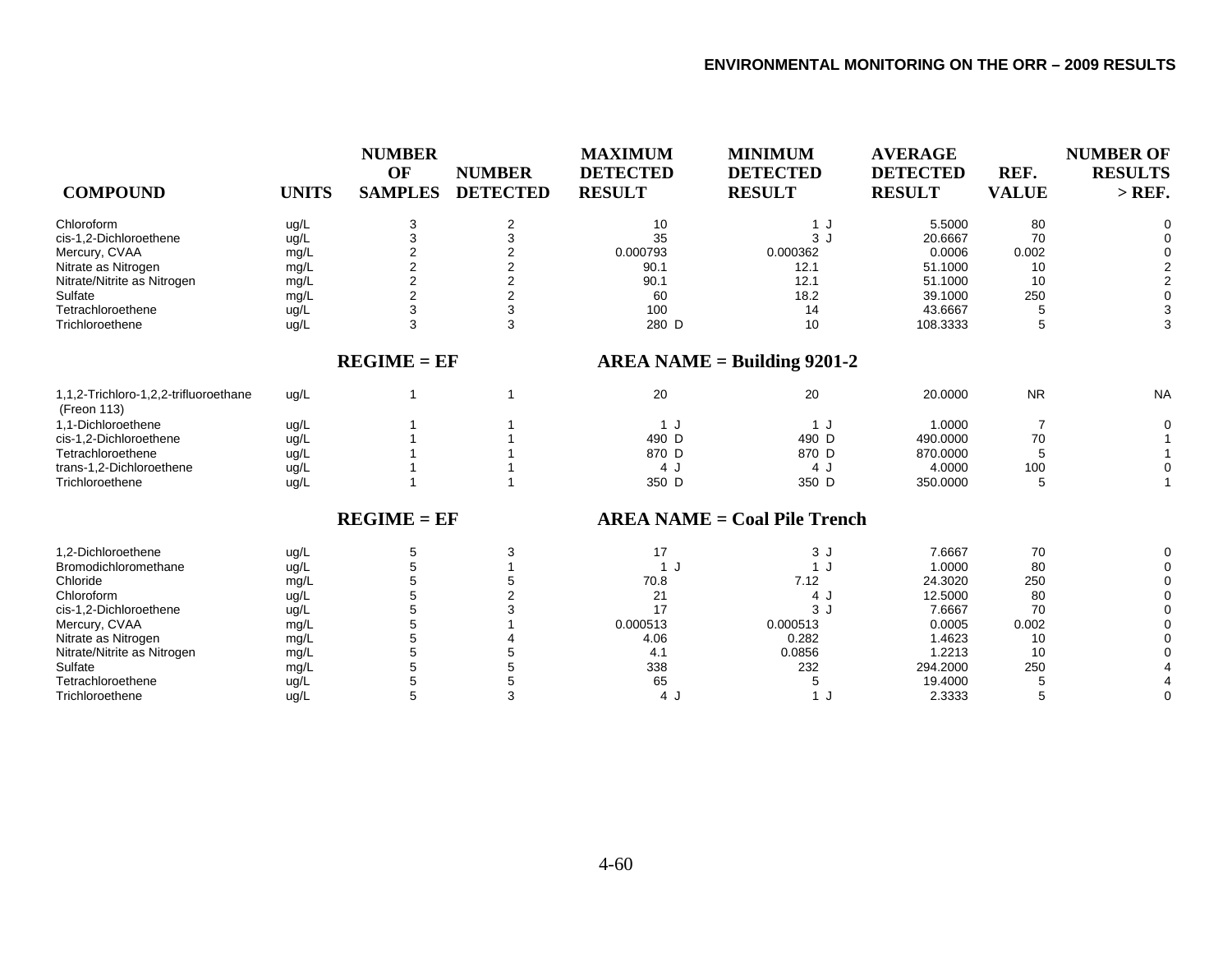| OF<br><b>DETECTED</b><br><b>DETECTED</b><br><b>DETECTED</b><br>REF.<br><b>NUMBER</b><br><b>COMPOUND</b><br><b>UNITS</b><br><b>SAMPLES</b><br><b>DETECTED</b><br><b>RESULT</b><br><b>RESULT</b><br><b>RESULT</b><br><b>VALUE</b> | <b>RESULTS</b><br>$>$ REF.    |
|---------------------------------------------------------------------------------------------------------------------------------------------------------------------------------------------------------------------------------|-------------------------------|
| $REGIME = EF$<br>$AREA NAME = Exist Pathway - Traverse E$                                                                                                                                                                       |                               |
| Barium, ICAP<br>0.0382<br>0.0382<br>0.0382<br>mg/L                                                                                                                                                                              | $\overline{2}$<br>$\mathbf 0$ |
| 308<br>308<br>308.0000<br>Bicarbonate<br>mg/L                                                                                                                                                                                   | <b>NR</b><br><b>NA</b>        |
| Boron, ICAP<br>0.0968<br>0.0968<br>0.0968<br>mg/L                                                                                                                                                                               | <b>NR</b><br><b>NA</b>        |
| 0.00073<br>Cadmium, ICAP<br>0.00073<br>0.0007<br>mg/L                                                                                                                                                                           | 0.005<br>$\mathbf 0$          |
| Calcium, ICAP<br>98<br>98.0000<br>98<br>mg/L                                                                                                                                                                                    | <b>NR</b><br><b>NA</b>        |
| 7.7<br>Chloride<br>7.7<br>7.7000<br>mg/L                                                                                                                                                                                        | 250<br>$\mathbf 0$            |
| cis-1,2-Dichloroethene<br>12.3<br>12.3<br>12.3000<br>ug/L                                                                                                                                                                       | 70<br>$\Omega$                |
| 0.29<br>0.29<br>Flouride<br>0.2900<br>mg/L                                                                                                                                                                                      | $\Omega$                      |
| Iron, ICAP<br>0.126<br>0.126<br>0.1260<br>mg/L                                                                                                                                                                                  | 0.3<br>$\mathbf 0$            |
| Magnesium, ICAP<br>8.8<br>8.8<br>8.8000<br>mg/L                                                                                                                                                                                 | <b>NR</b><br><b>NA</b>        |
| 0.276<br>0.276<br>0.2760<br>Manganese, ICAP<br>mg/L                                                                                                                                                                             | 0.05                          |
| 12.7<br>12.7<br>12.7000<br>Methane<br>ug/L                                                                                                                                                                                      | <b>NR</b><br><b>NA</b>        |
| Nitrate/Nitrite<br>0.029<br>0.029<br>0.0290<br>mg/L                                                                                                                                                                             | 10<br>$\mathbf 0$             |
| 3.92<br>3.9200<br>Potassium, ICAP<br>3.92<br>mg/L                                                                                                                                                                               | <b>NR</b><br><b>NA</b>        |
| 13.2<br>13.2<br>Sodium, ICAP<br>13.2000<br>mg/L                                                                                                                                                                                 | <b>NR</b><br><b>NA</b>        |
| 0.201<br>0.201<br>0.2010<br>Strontium, ICAP<br>mg/L                                                                                                                                                                             | <b>NR</b><br><b>NA</b>        |
| 17.2<br>17.2<br>Sulfate<br>17.2000<br>mg/L                                                                                                                                                                                      | 250<br>$\mathbf 0$            |
| $2.34$ J<br>$2.34$ J<br>Tetrachloroethene<br>2.3400<br>ug/L                                                                                                                                                                     | 5<br>$\mathbf 0$              |
| 378<br>378.0000<br><b>Total Dissolved Solids</b><br>378<br>mg/L                                                                                                                                                                 | 500<br>$\mathbf 0$            |
| 8<br>8<br>8.0000<br><b>Total Suspended Solids</b><br>mg/L                                                                                                                                                                       | <b>NR</b><br><b>NA</b>        |
| 7.81<br>Trichloroethene<br>7.81<br>7.8100<br>ug/L                                                                                                                                                                               | 5                             |
| $REGIME = EF$<br>$AREA NAME = Exist Pathway - Traverse I$                                                                                                                                                                       |                               |
| 0.6J<br>0.6J<br>0.6000<br>1,1-Dichloroethene<br>ug/L<br>4                                                                                                                                                                       | $\overline{7}$<br>$\Omega$    |
| $\overline{2}$<br>81 D<br>81 D<br>81.0000<br>1,2-Dichloroethene<br>ug/L                                                                                                                                                         | 70                            |
| $\overline{4}$<br>0.05<br>0.1220<br>Barium, ICAP<br>0.194<br>mg/L                                                                                                                                                               | $\mathbf 0$                   |
| 0.4J<br>0.4000<br>Benzene<br>4<br>0.4J<br>ug/L                                                                                                                                                                                  | $\mathbf 0$<br>5              |
| 366<br>300<br>340.0000<br>Bicarbonate<br>mg/L                                                                                                                                                                                   | <b>NR</b><br><b>NA</b>        |
| Boron, ICAP<br>0.0994<br>0.0695<br>0.0201<br>mg/L<br>4                                                                                                                                                                          | <b>NR</b><br><b>NA</b>        |
| $\overline{2}$<br>$\overline{2}$<br>Cadmium, ICAP<br>0.00021<br>0.00016<br>0.0002<br>mg/L                                                                                                                                       | 0.005<br>$\mathbf 0$          |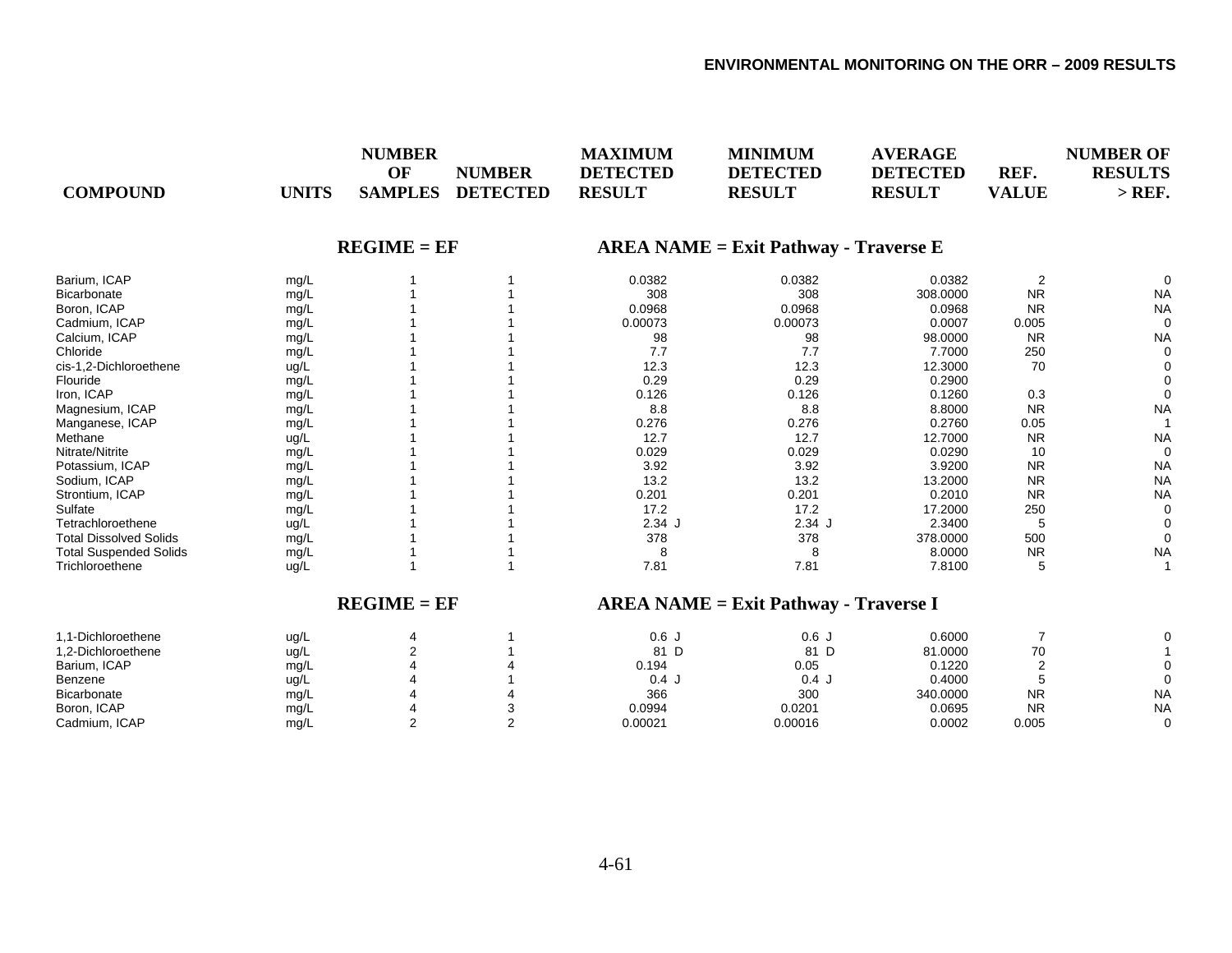| <b>COMPOUND</b>             | <b>UNITS</b>  | <b>NUMBER</b><br>OF<br><b>SAMPLES</b> | <b>NUMBER</b><br><b>DETECTED</b> | <b>MAXIMUM</b><br><b>DETECTED</b><br><b>RESULT</b> | <b>MINIMUM</b><br><b>DETECTED</b><br><b>RESULT</b> | <b>AVERAGE</b><br><b>DETECTED</b><br><b>RESULT</b> | REF.<br><b>VALUE</b> | <b>NUMBER OF</b><br><b>RESULTS</b><br>$>$ REF. |
|-----------------------------|---------------|---------------------------------------|----------------------------------|----------------------------------------------------|----------------------------------------------------|----------------------------------------------------|----------------------|------------------------------------------------|
| Cadmium, PMS                | mg/L          | 2                                     | $\Omega$                         |                                                    |                                                    |                                                    | 0.005                | 0                                              |
| Calcium, ICAP               | mg/L          |                                       |                                  | 102                                                | 89.1                                               | 97.0250                                            | <b>NR</b>            | <b>NA</b>                                      |
| Carbon Tetrachloride        | ug/L          |                                       |                                  | 81                                                 | 48 D                                               | 60.0000                                            | 5                    |                                                |
| Chloride                    | mg/L          |                                       |                                  | 40                                                 | 24                                                 | 31.1000                                            | 250                  |                                                |
| Chloroform                  | ug/L          |                                       |                                  | 46                                                 | 12                                                 | 28.7500                                            | 80                   | $\Omega$                                       |
| cis-1,2-Dichloroethene      | ug/L          |                                       |                                  | 160                                                | 81 D                                               | 120.5000                                           | 70                   | $\overline{2}$                                 |
| Flouride                    | mg/L          |                                       |                                  | 0.2                                                | 0.1                                                | 0.1500                                             |                      | $\Omega$                                       |
| <b>Gross Alpha Activity</b> | pCi/L         |                                       |                                  | 71                                                 | 7.4                                                | 34.7025                                            | 15                   | $\overline{2}$                                 |
| Gross Beta Activity         | pCi/L         |                                       |                                  | 25.3                                               | 5.17                                               | 13.0050                                            | 50                   | $\Omega$                                       |
| Iron, ICAP                  | mg/L          |                                       |                                  | 0.0659                                             | 0.0659                                             | 0.0659                                             | 0.3                  | $\Omega$                                       |
| Lithium, ICAP               | mg/L          |                                       |                                  | 0.015                                              | 0.0108                                             | 0.0129                                             | <b>NR</b>            | <b>NA</b>                                      |
| Magnesium, ICAP             | mg/L          |                                       |                                  | 43                                                 | 22                                                 | 32.2500                                            | <b>NR</b>            | <b>NA</b>                                      |
| Manganese, ICAP             | mg/L          |                                       |                                  | 0.201                                              | 0.0099                                             | 0.1004                                             | 0.05                 | $\overline{2}$                                 |
| Nitrate/Nitrite             | mg/L          | $\overline{\mathbf{c}}$               |                                  | 12.8                                               | 0.2                                                | 6.5000                                             | 10                   |                                                |
| Nitrate/Nitrite as Nitrogen | mg/L          | $\overline{2}$                        |                                  | 16                                                 | 0.17                                               | 8.0850                                             | 10                   |                                                |
| Potassium, ICAP             | mg/L          |                                       |                                  | 4.9                                                | 2.6                                                | 3.5725                                             | <b>NR</b>            | <b>NA</b>                                      |
| Sodium, ICAP                | mg/L          |                                       |                                  | 20.6                                               | 7.38                                               | 13.0950                                            | <b>NR</b>            | <b>NA</b>                                      |
| Strontium, ICAP             | mg/L          |                                       |                                  | 0.71                                               | 0.2                                                | 0.4308                                             | <b>NR</b>            | <b>NA</b>                                      |
| Sulfate                     | mg/L          |                                       |                                  | 61                                                 | 31.6                                               | 39.6000                                            | 250                  | 0                                              |
| Tetrachloroethene           | ug/L          |                                       |                                  | 110                                                | 5                                                  | 45.7500                                            | 5                    | 3                                              |
| trans-1,2-Dichloroethene    | ug/L          |                                       |                                  | 0.6J                                               | 0.6J                                               | 0.6000                                             | 100                  | $\mathbf 0$                                    |
| Trichloroethene             | ug/L          |                                       |                                  | 110                                                | 0.3J                                               | 55.4333                                            | 5                    | $\overline{c}$                                 |
| Uranium, PMS                | mg/L          |                                       |                                  | 0.13                                               | 0.005                                              | 0.0600                                             | 0.03                 | $\overline{2}$                                 |
| Vinyl Chloride              | ug/L          |                                       |                                  | 0.9J                                               | 0.9J                                               | 0.9000                                             | $\overline{2}$       | $\mathbf 0$                                    |
| Zinc, ICAP                  | mg/L          |                                       | 2                                | 0.019                                              | 0.0122                                             | 0.0156                                             | 5                    | $\mathbf 0$                                    |
|                             | $REGIME = EF$ |                                       |                                  | $AREA NAME = Exist Pathway - Traverse J$           |                                                    |                                                    |                      |                                                |
| Acetone                     | ug/L          | 14                                    | 2                                | 8 J                                                | 3 J                                                | 5.5000                                             | <b>NR</b>            | <b>NA</b>                                      |
| Alkalinity                  | mg/L          |                                       |                                  | 317                                                | 207                                                | 248.7143                                           | <b>NR</b>            | <b>NA</b>                                      |
| Barium, ICAP                | mg/L          |                                       |                                  | 0.735                                              | 0.0288                                             | 0.2202                                             | $\overline{2}$       | 0                                              |
| Bicarbonate                 | mg/L          |                                       |                                  | 317                                                | 207                                                | 248.7143                                           | <b>NR</b>            | <b>NA</b>                                      |
| Boron, ICAP                 | mg/L          |                                       | 2                                | 0.128                                              | 0.112                                              | 0.1200                                             | <b>NR</b>            | <b>NA</b><br>W                                 |
| Calcium, ICAP               | mq/L          | $\overline{7}$                        | $\overline{7}$                   | 130                                                | 42.7                                               | 71.3714                                            | <b>NR</b>            | <b>NA</b><br>k                                 |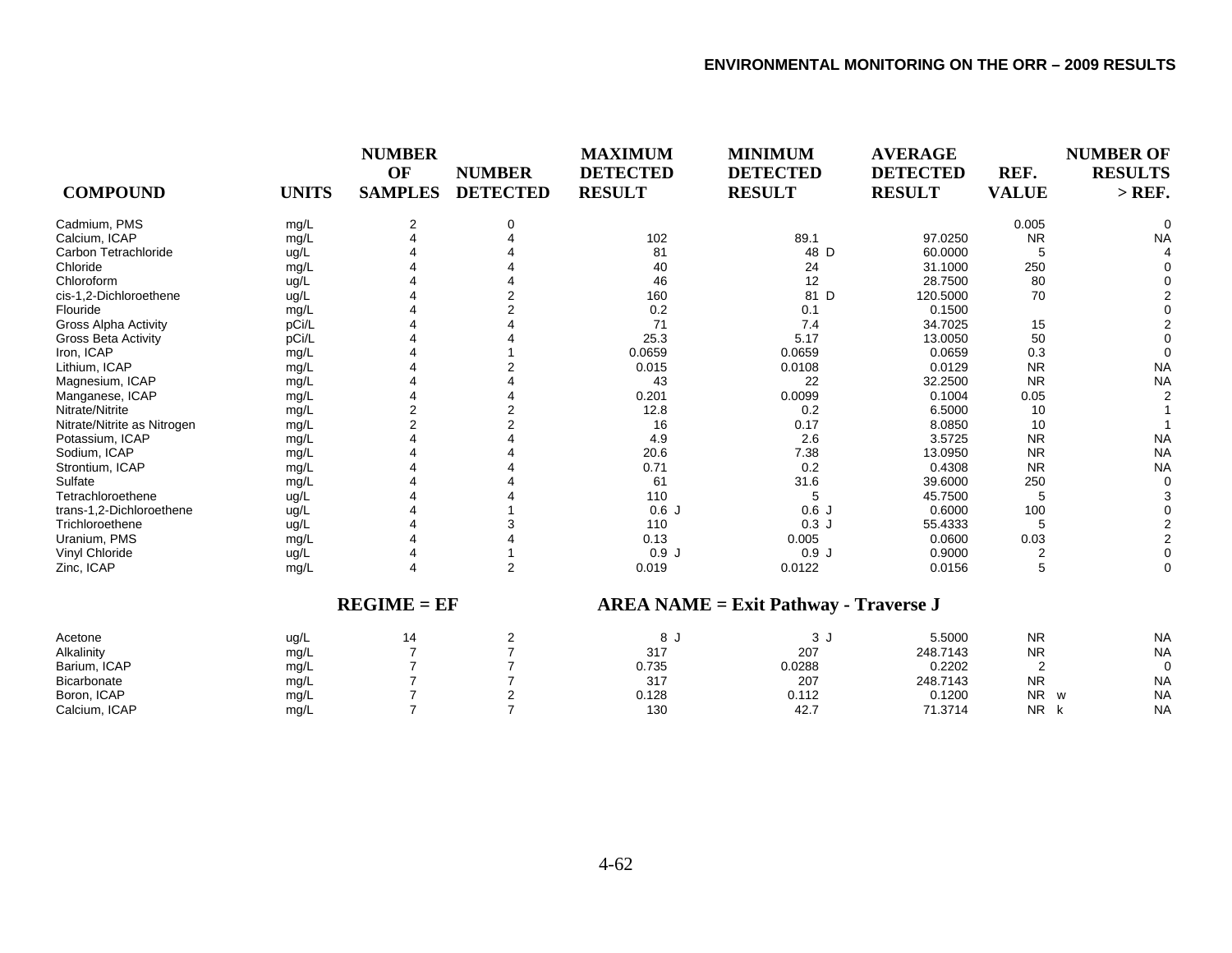| <b>COMPOUND</b>               | <b>UNITS</b> | <b>NUMBER</b><br>OF<br><b>SAMPLES</b> | <b>NUMBER</b><br><b>DETECTED</b> | <b>MAXIMUM</b><br><b>DETECTED</b><br><b>RESULT</b> | <b>MINIMUM</b><br><b>DETECTED</b><br><b>RESULT</b>       | <b>AVERAGE</b><br><b>DETECTED</b><br><b>RESULT</b> | REF.<br><b>VALUE</b> | <b>NUMBER OF</b><br><b>RESULTS</b><br>$>$ REF. |
|-------------------------------|--------------|---------------------------------------|----------------------------------|----------------------------------------------------|----------------------------------------------------------|----------------------------------------------------|----------------------|------------------------------------------------|
| Carbon Tetrachloride          | ug/L         | 14                                    | 10                               | 51.2 D                                             | 6.06                                                     | 21.1660                                            | 5                    | 10                                             |
| Chloride                      | mg/L         |                                       |                                  | 31                                                 | 3.01                                                     | 11.3571                                            | 250                  | $\sqrt{ }$                                     |
| Chloroform                    | ug/L         | 14                                    |                                  | 7.19                                               |                                                          | 3.4856                                             | 80                   |                                                |
| Flouride                      | mg/L         |                                       |                                  | 0.638                                              | 0.174                                                    | 0.3378                                             |                      |                                                |
| <b>Gross Alpha Activity</b>   | pCi/L        |                                       |                                  | 6                                                  | 6                                                        | 6.0000                                             | 15                   |                                                |
| <b>Gross Beta Activity</b>    | pCi/L        |                                       |                                  | 9                                                  | 5.7                                                      | 7.3500                                             | 50                   |                                                |
| Iron, ICAP                    | mg/L         |                                       |                                  | 0.0928                                             | 0.0928                                                   | 0.0928                                             | 0.3                  |                                                |
| Lead, ICAP                    | mg/L         |                                       |                                  |                                                    |                                                          |                                                    | 0.015                |                                                |
| Lead, PMS                     | mg/L         |                                       |                                  | 0.00109                                            | 0.00109                                                  | 0.0011                                             | 0.015                | $\Omega$                                       |
| Lithium, ICAP                 | mg/L         |                                       |                                  | 0.0283                                             | 0.0116                                                   | 0.0183                                             | <b>NR</b>            | <b>NA</b><br>w                                 |
| Magnesium, ICAP               | mg/L         |                                       |                                  | 29.8                                               | 9.1                                                      | 20.2957                                            | <b>NR</b>            | <b>NA</b><br>k                                 |
| Manganese, ICAP               | mg/L         |                                       | 2                                | 0.191                                              | 0.0606                                                   | 0.1258                                             | 0.05                 | $\overline{c}$                                 |
| Nitrate as Nitrogen           | mg/L         |                                       |                                  | 0.585                                              | 0.06                                                     | 0.2557                                             | 10                   | $\Omega$                                       |
| Nitrate/Nitrite as Nitrogen   | mg/L         |                                       |                                  | 0.622                                              | 0.0993                                                   | 0.2942                                             | 10                   | $\Omega$                                       |
| Potassium, ICAP               | mg/L         |                                       |                                  | 4.35                                               | 2.17                                                     | 2.9567                                             | <b>NR</b>            | <b>NA</b>                                      |
| Sodium, ICAP                  | mg/L         |                                       |                                  | 32.9                                               | 2.57                                                     | 12.9557                                            | <b>NR</b>            | <b>NA</b><br>k                                 |
| Strontium, ICAP               | mg/L         |                                       |                                  | 1.2                                                | 0.0584                                                   | 0.6118                                             | <b>NR</b>            | <b>NA</b><br>W                                 |
| Sulfate                       | mg/L         |                                       |                                  | 31.7                                               | 10.6                                                     | 19.8286                                            | 250                  | $\Omega$                                       |
| Tetrachloroethene             | ug/L         | 14                                    |                                  | 7.86                                               | 1J                                                       | 3.4763                                             | 5                    |                                                |
| <b>Total Dissolved Solids</b> | mg/L         |                                       |                                  | 319                                                | 232                                                      | 267.1429                                           | 500                  | $\Omega$                                       |
| <b>Total Suspended Solids</b> | mg/L         | $\overline{7}$                        |                                  | $\overline{4}$                                     | $\overline{4}$                                           | 4.0000                                             | <b>NR</b>            | <b>NA</b>                                      |
| Trichloroethene               | ug/L         | 14                                    |                                  | $1.72$ J                                           | 1                                                        | 1.2550                                             | 5                    | $\Omega$                                       |
| Zinc, ICAP                    | mg/L         | $\overline{7}$                        | 3                                | 0.294                                              | 0.052                                                    | 0.1328                                             | 5                    | $\mathbf 0$                                    |
|                               |              | $REGIME = EF$                         |                                  |                                                    | <b>AREA NAME = Exit Pathway Scarboro Road/Pine Ridge</b> |                                                    |                      |                                                |
| Alkalinity                    | mg/L         |                                       |                                  | 178                                                | 178                                                      | 178,0000                                           | <b>NR</b>            | <b>NA</b>                                      |
| Barium, ICAP                  | mg/L         |                                       |                                  | 0.0753                                             | 0.0753                                                   | 0.0753                                             | 2                    | $\Omega$                                       |
| <b>Bicarbonate</b>            | mg/L         |                                       |                                  | 178                                                | 178                                                      | 178.0000                                           | <b>NR</b>            | <b>NA</b>                                      |
| Calcium, ICAP                 | mg/L         |                                       |                                  | 49.4                                               | 49.4                                                     | 49.4000                                            | NR k                 | <b>NA</b>                                      |
| Chloride                      | mg/L         |                                       |                                  | 9.34                                               | 9.34                                                     | 9.3400                                             | 250                  | $\Omega$                                       |
| Flouride                      | mg/L         |                                       |                                  | 0.116                                              | 0.116                                                    | 0.1160                                             |                      |                                                |
| <b>Gross Alpha Activity</b>   | pCi/L        |                                       |                                  |                                                    |                                                          |                                                    | 15                   |                                                |
| <b>Gross Beta Activity</b>    | pCi/L        |                                       |                                  |                                                    |                                                          |                                                    | 50                   | $\Omega$                                       |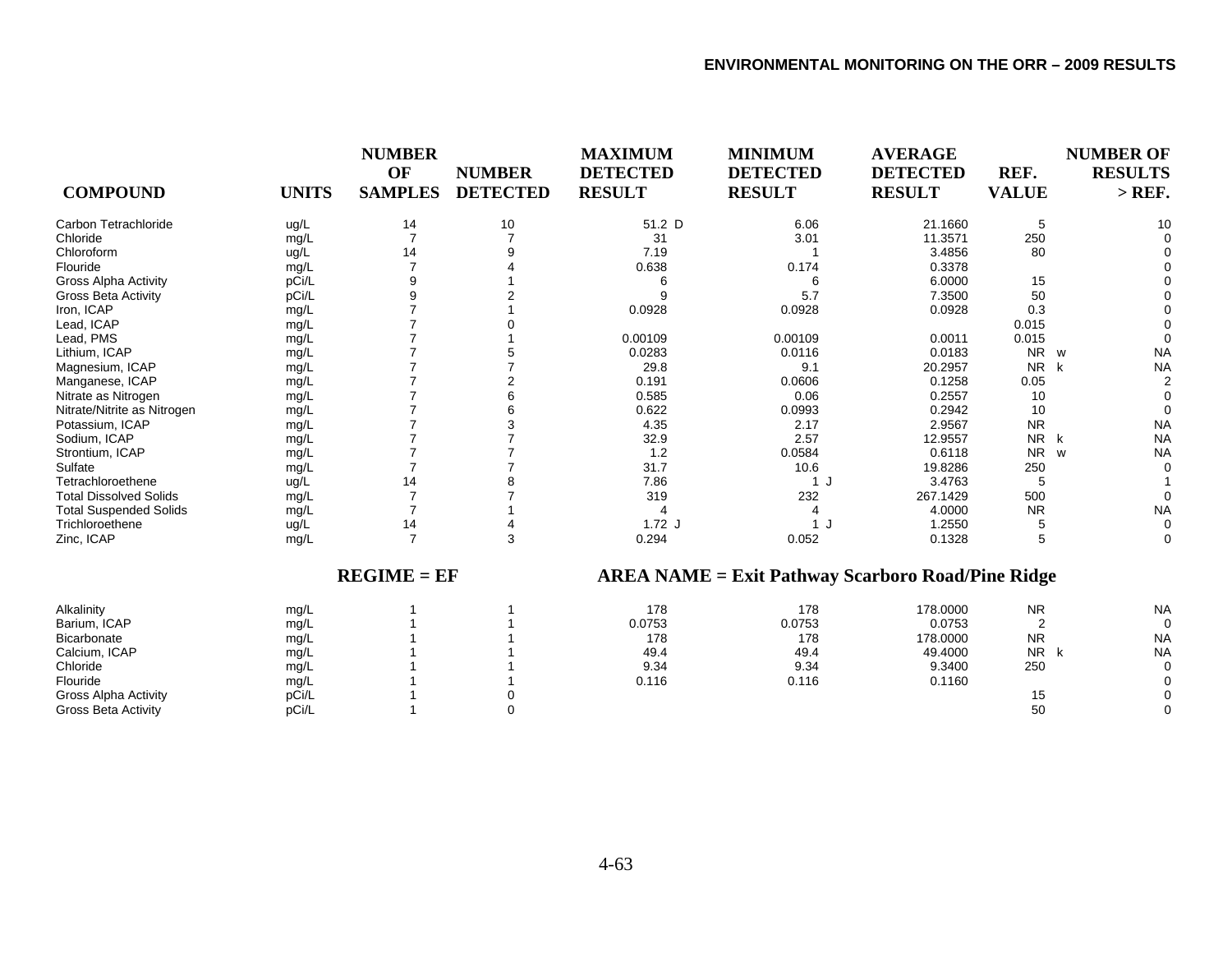| <b>COMPOUND</b>                                      | <b>UNITS</b> | <b>NUMBER</b><br>OF<br><b>SAMPLES</b> | <b>NUMBER</b><br><b>DETECTED</b> | <b>MAXIMUM</b><br><b>DETECTED</b><br><b>RESULT</b> | <b>MINIMUM</b><br><b>DETECTED</b><br><b>RESULT</b>   | <b>AVERAGE</b><br><b>DETECTED</b><br><b>RESULT</b> | REF.<br><b>VALUE</b> | <b>NUMBER OF</b><br><b>RESULTS</b><br>$>$ REF. |
|------------------------------------------------------|--------------|---------------------------------------|----------------------------------|----------------------------------------------------|------------------------------------------------------|----------------------------------------------------|----------------------|------------------------------------------------|
| Iron, ICAP                                           | mg/L         |                                       |                                  | 14                                                 | 14                                                   | 14.0000                                            | 0.3 k                |                                                |
| Magnesium, ICAP                                      | mg/L         |                                       |                                  | 13.4                                               | 13.4                                                 | 13.4000                                            | NR k                 | <b>NA</b>                                      |
| Manganese, ICAP                                      | mg/L         |                                       |                                  | 0.88                                               | 0.88                                                 | 0.8800                                             | 0.05 k               |                                                |
| Nitrite as Nitrogen                                  | mg/L         |                                       |                                  | 0.052                                              | 0.052                                                | 0.0520                                             |                      | $\Omega$                                       |
| Potassium, ICAP                                      | mg/L         |                                       |                                  | 4.76                                               | 4.76                                                 | 4.7600                                             | <b>NR</b>            | <b>NA</b>                                      |
| Sodium, ICAP                                         | mg/L         |                                       |                                  | 5.96                                               | 5.96                                                 | 5.9600                                             | NR k                 | <b>NA</b>                                      |
| Strontium, ICAP                                      | mg/L         |                                       |                                  | 0.0649                                             | 0.0649                                               | 0.0649                                             | <b>NR</b>            | <b>NA</b><br>W                                 |
| Sulfate                                              | mg/L         |                                       |                                  | 6.86                                               | 6.86                                                 | 6.8600                                             | 250                  | $\Omega$                                       |
| <b>Total Dissolved Solids</b>                        | mg/L         |                                       |                                  | 178                                                | 178                                                  | 178.0000                                           | 500                  | $\Omega$                                       |
| <b>Total Suspended Solids</b>                        | mg/L         |                                       |                                  | 20                                                 | 20                                                   | 20.0000                                            | <b>NR</b>            | <b>NA</b>                                      |
|                                                      |              | $REGIME = EF$                         |                                  |                                                    | <b>AREA NAME = Exit Pathway Spring/Surface Water</b> |                                                    |                      |                                                |
| <b>Total Dissolved Solids</b>                        | mg/L         |                                       |                                  | 213                                                | 213                                                  | 213.0000                                           | 500                  | 0                                              |
| <b>Total Suspended Solids</b>                        | mg/L         |                                       | $\overline{\mathbf{1}}$          | 20                                                 | 20                                                   | 20.0000                                            | <b>NR</b>            | <b>NA</b>                                      |
|                                                      |              | $REGIME = EF$                         |                                  |                                                    | $AREA NAME = New Hope$ Pond                          |                                                    |                      |                                                |
| 1,1,2-Trichloro-1,2,2-trifluoroethane<br>(Freon 113) | ug/L         | $\overline{7}$                        | -1                               | 2J                                                 | 2J                                                   | 2.0000                                             | <b>NR</b>            | <b>NA</b>                                      |
| 1.1-Dichloroethene                                   | ug/L         | 19                                    | 4                                | 4 J                                                | $1.54$ J                                             | 2.5425                                             | 7                    | 0                                              |
| 1,2-Dichloroethene                                   | ug/L         | $\overline{\mathbf{c}}$               |                                  | 5                                                  | 3J                                                   | 4.0000                                             | 70                   | $\Omega$                                       |
| Acetone                                              | ug/L         | 14                                    |                                  | 6 J                                                | 6 J                                                  | 6.0000                                             | <b>NR</b>            | <b>NA</b>                                      |
| Alkalinity                                           | mg/L         |                                       |                                  | 211                                                | 211                                                  | 211.0000                                           | <b>NR</b>            | <b>NA</b>                                      |
| Aluminum, ICAP                                       | mg/L         | 13                                    |                                  | 2.83                                               | 0.065                                                | 0.8577                                             | 0.2                  | 3                                              |
| Antimony, ICAP                                       | mg/L         | 13                                    |                                  | 0.00338                                            | 0.00338                                              | 0.0034                                             | 0.006                | 0                                              |
| Antimony, PMS                                        | mg/L         |                                       |                                  |                                                    |                                                      |                                                    | 0.006                | 0                                              |
| Arsenic, ICAP                                        | mg/L         | 13                                    | 2                                | 0.0104                                             | 0.00534                                              | 0.0079                                             | 0.01                 |                                                |
| Arsenic, PMS                                         | mg/L         |                                       | 0                                |                                                    |                                                      |                                                    | 0.01                 | $\Omega$                                       |
| Barium, ICAP                                         | mg/L         | 13                                    | 13                               | 0.588                                              | 0.0371                                               | 0.2215                                             | 2                    | $\mathbf 0$                                    |
| Bicarbonate                                          | mg/L         | 11                                    | 11                               | 285                                                | 141                                                  | 214.1818                                           | <b>NR</b>            | <b>NA</b>                                      |
| Boron, ICAP                                          | mg/L         | 13                                    | 12                               | 0.101                                              | 0.0227                                               | 0.0481                                             | <b>NR</b>            | <b>NA</b>                                      |
| Cadmium, ICAP                                        | mg/L         | 13                                    | 4                                | 0.00466                                            | 0.00016                                              | 0.0014                                             | 0.005                | 0                                              |
| Cadmium, PMS                                         | mq/L         | -1                                    | $\Omega$                         |                                                    |                                                      |                                                    | 0.005                | $\Omega$                                       |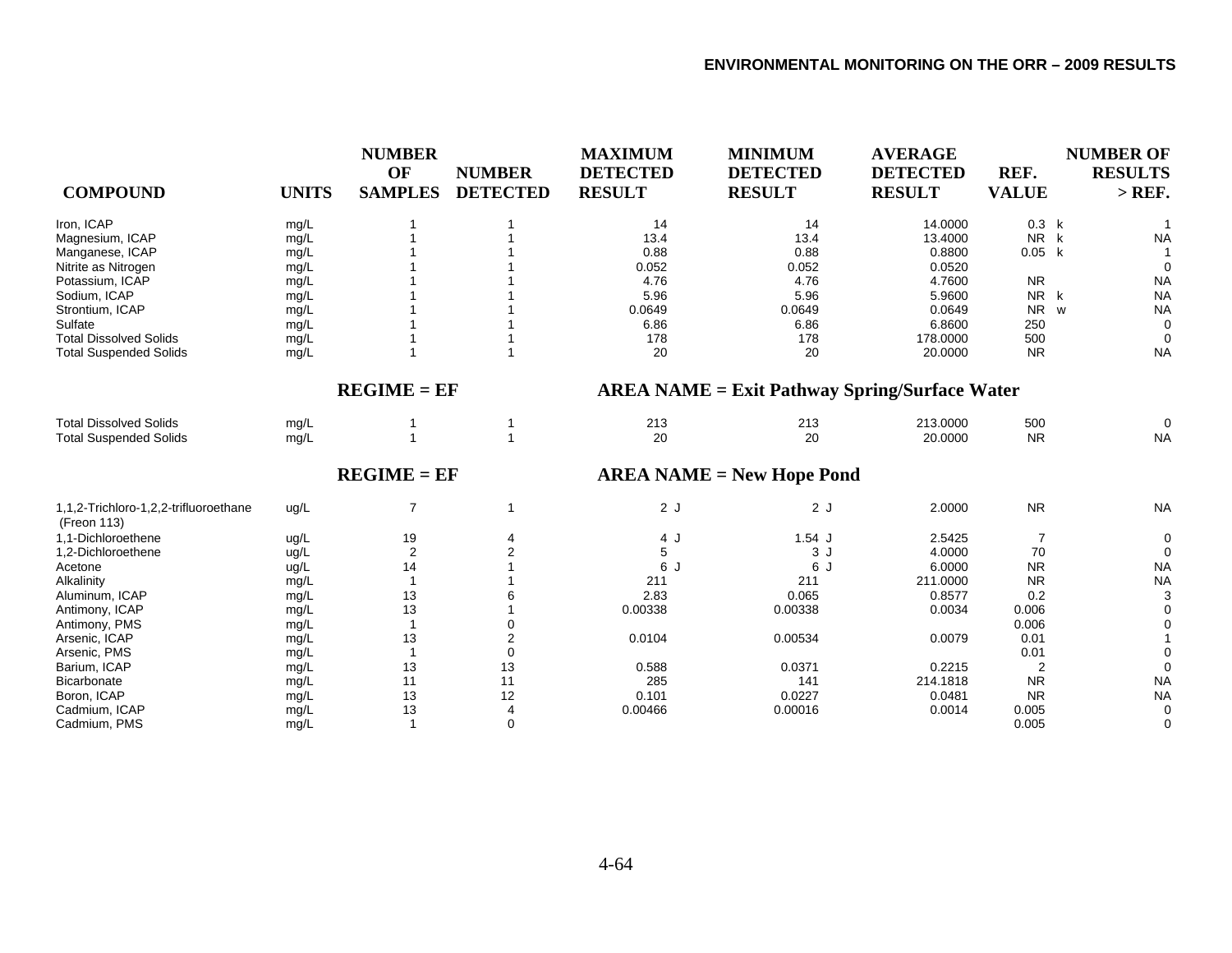| <b>COMPOUND</b>               | <b>UNITS</b> | <b>NUMBER</b><br>OF<br><b>SAMPLES</b> | <b>NUMBER</b><br><b>DETECTED</b> | <b>MAXIMUM</b><br><b>DETECTED</b><br><b>RESULT</b> | <b>MINIMUM</b><br><b>DETECTED</b><br><b>RESULT</b> | <b>AVERAGE</b><br><b>DETECTED</b><br><b>RESULT</b> | REF.<br><b>VALUE</b> | <b>NUMBER OF</b><br><b>RESULTS</b><br>$>$ REF. |
|-------------------------------|--------------|---------------------------------------|----------------------------------|----------------------------------------------------|----------------------------------------------------|----------------------------------------------------|----------------------|------------------------------------------------|
| Calcium, ICAP                 | mg/L         | 13                                    | 13                               | 277                                                | 43.5                                               | 88.8846                                            | <b>NR</b>            | <b>NA</b>                                      |
| Carbon Tetrachloride          | ug/L         | 19                                    | 11                               | 1340 D                                             | $1.12$ J                                           | 461.4445                                           | 5                    |                                                |
| Chloride                      | mg/L         | 11                                    | 11                               | 79                                                 | 11.2                                               | 36.9636                                            | 250                  |                                                |
| Chloroform                    | ug/L         | 19                                    | 9                                | 120 D                                              | 1.49J                                              | 64.4544                                            | 80                   |                                                |
| Chromium, ICAP                | mg/L         | 13                                    | 3                                | 1.02                                               | 0.00954                                            | 0.5772                                             | 0.1                  |                                                |
| Chromium, PMS                 | mg/L         |                                       | $\Omega$                         |                                                    |                                                    |                                                    | 0.1                  |                                                |
| cis-1,2-Dichloroethene        | ug/L         | 19                                    | 10                               | 210 D                                              | 3J                                                 | 59.9650                                            | 70                   |                                                |
| Cobalt, ICAP                  | mg/L         | 13                                    |                                  | 0.00577                                            | 0.00577                                            | 0.0058                                             | <b>NR</b>            | <b>NA</b>                                      |
| Copper, ICAP                  | mg/L         | 13                                    | 3                                | 0.0298                                             | 0.00938                                            | 0.0162                                             | 1.3                  |                                                |
| Flouride                      | mg/L         | 11                                    | 11                               | 0.31                                               | 0.134                                              | 0.2201                                             |                      |                                                |
| <b>Gross Alpha Activity</b>   | pCi/L        | 13                                    | 9                                | 433                                                | 2.74                                               | 99.5078                                            | 15                   |                                                |
| Gross Beta Activity           | pCi/L        | 13                                    | 11                               | 133                                                | 5.29                                               | 25.4345                                            | 50                   |                                                |
| Iron, ICAP                    | mg/L         | 13                                    | 10                               | 4.17                                               | 0.06                                               | 1.7032                                             | 0.3                  |                                                |
| Lead, ICAP                    | mg/L         | 13                                    | $\overline{2}$                   | 0.019                                              | 0.00251                                            | 0.0108                                             | 0.015                |                                                |
| Lead, PMS                     | mg/L         |                                       | $\Omega$                         |                                                    |                                                    |                                                    | 0.015                |                                                |
| Lithium, ICAP                 | mg/L         | 13                                    | 3                                | 0.0148                                             | 0.0111                                             | 0.0134                                             | <b>NR</b>            | <b>NA</b>                                      |
| Magnesium, ICAP               | mg/L         | 13                                    | 13                               | 26.2                                               | 11.5                                               | 18.4000                                            | <b>NR</b>            | <b>NA</b>                                      |
| Manganese, ICAP               | mg/L         | 13                                    | 11                               | 6.58                                               | 0.00619                                            | 0.7942                                             | 0.05                 |                                                |
| Methane                       | ug/L         | 12                                    | 9                                | 729                                                | 5.18                                               | 198.2089                                           | <b>NR</b>            | <b>NA</b>                                      |
| Nickel, ICAP                  | mg/L         | 13                                    | 3                                | 0.15                                               | 0.0229                                             | 0.0973                                             | 0.1                  |                                                |
| Nickel, PMS                   | mg/L         |                                       |                                  |                                                    |                                                    |                                                    | 0.1                  |                                                |
| Nitrate as Nitrogen           | mg/L         |                                       |                                  | 0.221                                              | 0.221                                              | 0.2210                                             | 10                   |                                                |
| Nitrate/Nitrite               | mg/L         | 10                                    | 8                                | 1.9                                                | 0.07                                               | 0.7988                                             | 10                   |                                                |
| Nitrate/Nitrite as Nitrogen   | mg/L         | 1                                     |                                  | 0.265                                              | 0.265                                              | 0.2650                                             | 10                   | $\Omega$                                       |
| Potassium, ICAP               | mg/L         | 13                                    | 13                               | 6.96                                               | 1.71                                               | 3.0654                                             | <b>NR</b>            | <b>NA</b>                                      |
| Sodium, ICAP                  | mg/L         | 13                                    | 13                               | 45                                                 | 7.2                                                | 15.0492                                            | <b>NR</b>            | <b>NA</b>                                      |
| Strontium, ICAP               | mg/L         | 13                                    | 13                               | 0.564                                              | 0.0618                                             | 0.2976                                             | <b>NR</b>            | <b>NA</b><br>W                                 |
| Sulfate                       | mg/L         | 11                                    | 11                               | 53.8                                               | 4                                                  | 28.9900                                            | 250                  |                                                |
| Tetrachloroethene             | ug/L         | 19                                    | 12                               | 731 D                                              | 4 J                                                | 169.8808                                           | 5                    | 10                                             |
| Thallium, ICAP                | mg/L         | 13                                    | 2                                | 0.00567                                            | 0.00103                                            | 0.0034                                             | 0.002                |                                                |
| Thallium, PMS                 | mg/L         | $\overline{1}$                        | 0                                |                                                    |                                                    |                                                    | 0.002                |                                                |
| <b>Total Dissolved Solids</b> | mg/L         | 13                                    | 13                               | 759                                                | 253                                                | 382.4615                                           | 500                  |                                                |
| <b>Total Suspended Solids</b> | mg/L         | 13                                    |                                  | 37                                                 | 6                                                  | 17.1429                                            | <b>NR</b>            | <b>NA</b>                                      |
| trans-1,2-Dichloroethene      | ug/L         | 19                                    |                                  | 3J                                                 | 3J                                                 | 3.0000                                             | 100                  | 0                                              |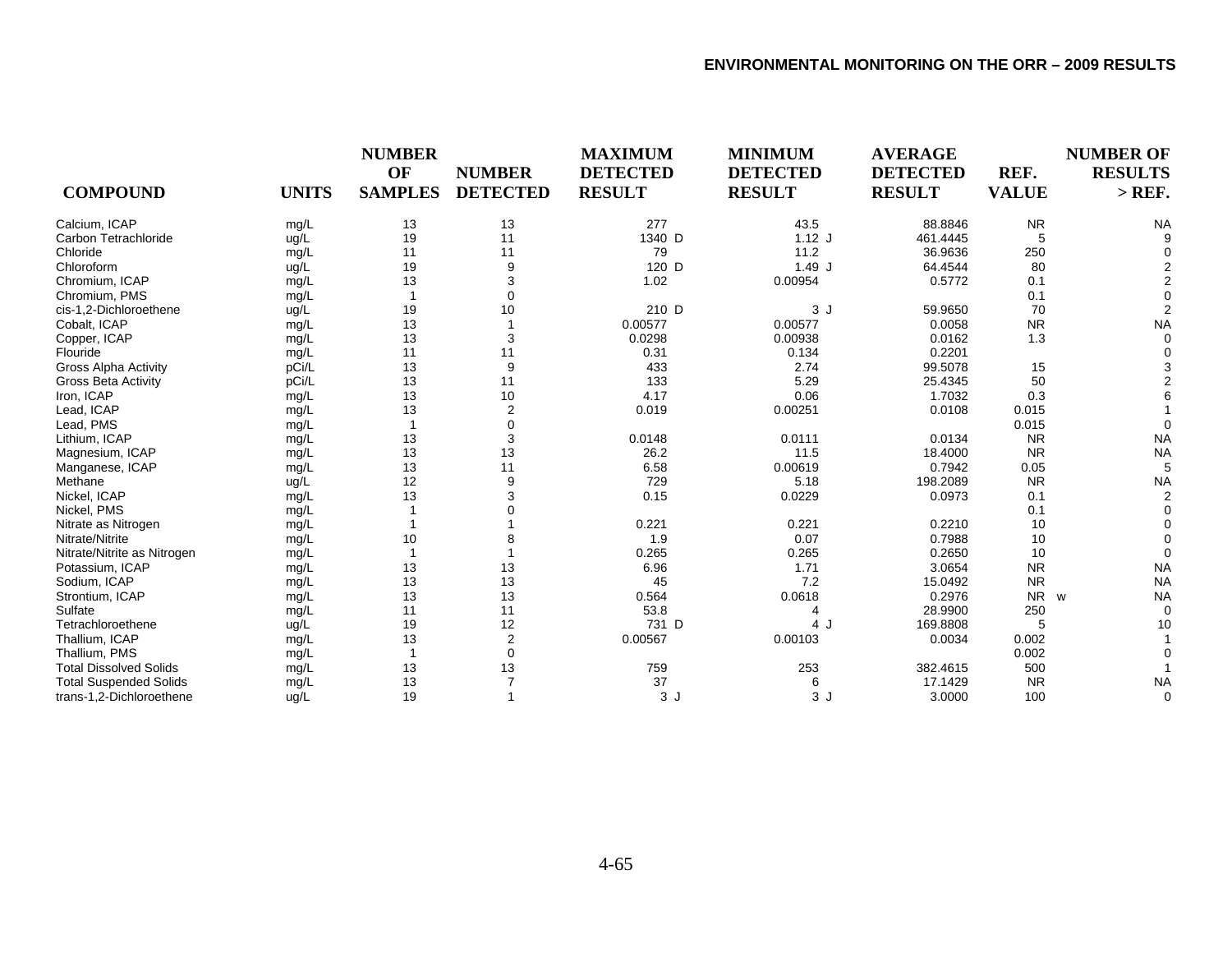| <b>COMPOUND</b>             | <b>UNITS</b> | <b>NUMBER</b><br>OF<br><b>SAMPLES</b> | <b>NUMBER</b><br><b>DETECTED</b> | <b>MAXIMUM</b><br><b>DETECTED</b><br><b>RESULT</b> | <b>MINIMUM</b><br><b>DETECTED</b><br><b>RESULT</b> | <b>AVERAGE</b><br><b>DETECTED</b><br><b>RESULT</b> | REF.<br><b>VALUE</b> | <b>NUMBER OF</b><br><b>RESULTS</b><br>$>$ REF. |
|-----------------------------|--------------|---------------------------------------|----------------------------------|----------------------------------------------------|----------------------------------------------------|----------------------------------------------------|----------------------|------------------------------------------------|
| Trichloroethene             | ug/L         | 19                                    | 8                                | 150                                                | 2J                                                 | 75.0875                                            | 5                    |                                                |
| Trichlorofluoromethane      | ug/L         |                                       |                                  | 2J                                                 | 2J                                                 | 2.0000                                             | <b>NR</b>            | <b>NA</b>                                      |
| Uranium, ICAP               | mg/L         |                                       |                                  |                                                    |                                                    |                                                    | 0.03                 | $\Omega$                                       |
| Uranium, PMS                | mg/L         | 13                                    |                                  | 0.6                                                | 0.0051                                             | 0.1868                                             | 0.03                 |                                                |
| Uranium-233/234             | pCi/L        | 8                                     |                                  | 406                                                | 0.73                                               | 102.0971                                           | 20                   |                                                |
| Uranium-235/236             | pCi/L        | 8                                     |                                  | 23.6                                               | 0.538                                              | 10.4658                                            | 20                   |                                                |
| Uranium-238                 | pCi/L        | 8                                     |                                  | 218                                                | 2.24                                               | 70.0017                                            | 24                   |                                                |
| Vanadium, ICAP              | mg/L         | 13                                    |                                  | 0.0191                                             | 0.012                                              | 0.0156                                             | <b>NR</b>            | <b>NA</b>                                      |
| Vinyl Chloride              | ug/L         | 19                                    | 3                                | 5.04                                               | 4.71                                               | 4.9167                                             | 2                    | 3                                              |
| Zinc, ICAP                  | mg/L         | 13                                    | 3                                | 0.132                                              | 0.0129                                             | 0.0556                                             | 5                    | $\Omega$                                       |
|                             |              | $REGIME = EF$                         |                                  |                                                    | $AREA NAME = Rust Garage Area$                     |                                                    |                      |                                                |
| 1.1-Dichloroethene          | ug/L         | 2                                     |                                  | 2J                                                 | 2J                                                 | 2.0000                                             | $\overline{7}$       |                                                |
| 1,2-Dichloroethene          | ug/L         | $\overline{2}$                        |                                  | 12                                                 | 12                                                 | 12.0000                                            | 70                   | $\Omega$                                       |
| Acetone                     | ug/L         | $\overline{2}$                        |                                  | 45                                                 | 7 J                                                | 26.0000                                            | <b>NR</b>            | <b>NA</b>                                      |
| Alkalinity                  | mg/L         |                                       |                                  | 306                                                | 306                                                | 306.0000                                           | <b>NR</b>            | <b>NA</b>                                      |
| Barium, ICAP                | mg/L         |                                       |                                  | 4.93                                               | 4.93                                               | 4.9300                                             | 2                    |                                                |
| Benzene                     | ug/L         | $\overline{2}$                        |                                  | 2100 D                                             | 280 D                                              | 1190.0000                                          | 5                    |                                                |
| <b>Bicarbonate</b>          | mg/L         |                                       |                                  | 306                                                | 306                                                | 306.0000                                           | <b>NR</b>            | <b>NA</b>                                      |
| <b>Bromoform</b>            | ug/L         | $\overline{2}$                        |                                  | 2J                                                 | 2J                                                 | 2.0000                                             | 80                   | $\Omega$                                       |
| Calcium, ICAP               | mg/L         |                                       |                                  | 1130                                               | 1130                                               | 1130.0000                                          | <b>NR</b>            | <b>NA</b>                                      |
| Chloride                    | mg/L         |                                       |                                  | 40                                                 | 40                                                 | 40.0000                                            | 250                  | $\Omega$                                       |
| Chloroform                  | ug/L         | 2                                     |                                  | 13                                                 | 13                                                 | 13.0000                                            | 80                   |                                                |
| Chromium, ICAP              | mg/L         |                                       |                                  |                                                    |                                                    |                                                    | 0.1                  |                                                |
| Chromium, PMS               | mg/L         | 2                                     |                                  | 0.113                                              | 0.113                                              | 0.1130                                             | 0.1                  |                                                |
| cis-1,2-Dichloroethene      | ug/L         | 2                                     |                                  | 12                                                 | 12                                                 | 12.0000                                            | 70                   |                                                |
| <b>Ethyl Benzene</b>        | ug/L         | 2                                     |                                  | 310 D                                              | 310 D                                              | 310.0000                                           | 700                  |                                                |
| <b>Gross Alpha Activity</b> | pCi/L        | $\overline{2}$                        |                                  | 67                                                 | 67                                                 | 67.0000                                            | 15                   |                                                |
| <b>Gross Beta Activity</b>  | pCi/L        | $\overline{2}$                        |                                  | 18                                                 | 1.7                                                | 9.8500                                             | 50                   |                                                |
| Lead, ICAP                  | mg/L         |                                       |                                  |                                                    |                                                    |                                                    | 0.015                |                                                |
| Lead, PMS                   | mg/L         | $\overline{2}$                        |                                  | 0.0147                                             | 0.0147                                             | 0.0147                                             | 0.015                |                                                |
| Lithium, ICAP               | mg/L         |                                       |                                  | 0.167                                              | 0.167                                              | 0.1670                                             | NR w                 | <b>NA</b>                                      |
| Magnesium, ICAP             | mg/L         |                                       |                                  | 112                                                | 112                                                | 112.0000                                           | <b>NR</b>            | <b>NA</b>                                      |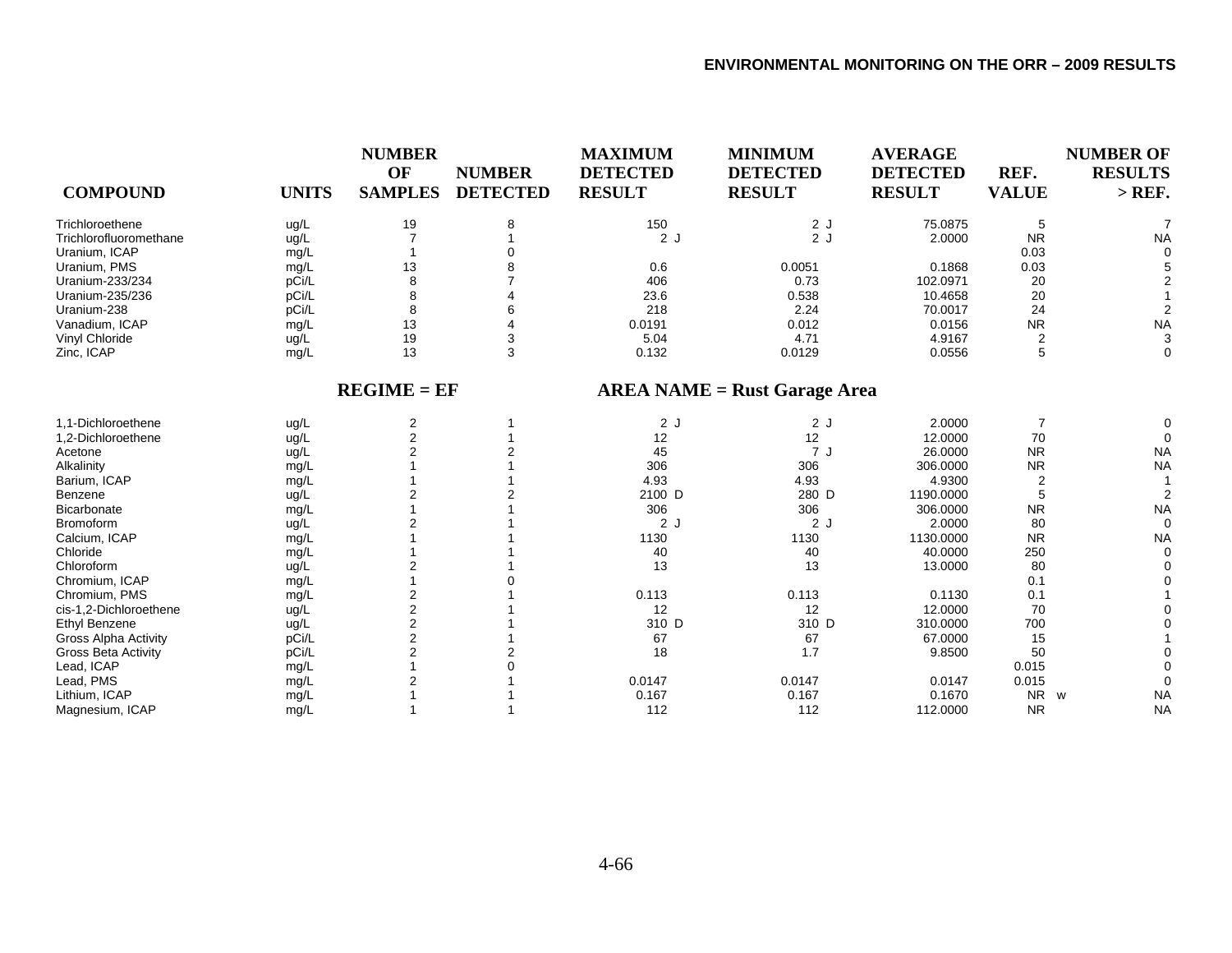| <b>COMPOUND</b>               | <b>UNITS</b> | <b>NUMBER</b><br>OF<br><b>SAMPLES</b> | <b>NUMBER</b><br><b>DETECTED</b> | <b>MAXIMUM</b><br><b>DETECTED</b><br><b>RESULT</b> | <b>MINIMUM</b><br><b>DETECTED</b><br><b>RESULT</b> | <b>AVERAGE</b><br><b>DETECTED</b><br><b>RESULT</b> | REF.<br><b>VALUE</b> | <b>NUMBER OF</b><br><b>RESULTS</b><br>$>$ REF. |
|-------------------------------|--------------|---------------------------------------|----------------------------------|----------------------------------------------------|----------------------------------------------------|----------------------------------------------------|----------------------|------------------------------------------------|
|                               |              |                                       |                                  |                                                    |                                                    |                                                    |                      |                                                |
| Manganese, ICAP               | mg/L         |                                       |                                  | 3.81                                               | 3.81                                               | 3.8100                                             | 0.05                 |                                                |
| Methylene chloride            | ug/L         | 2                                     |                                  | 18                                                 | 18                                                 | 18.0000                                            | 5                    |                                                |
| Nickel, ICAP                  | mg/L         |                                       |                                  | 0.193                                              | 0.193                                              | 0.1930                                             | 0.1 z                |                                                |
| Nickel, PMS                   | mg/L         |                                       |                                  | 0.208                                              | 0.0195                                             | 0.1138                                             | 0.1                  |                                                |
| Nitrate as Nitrogen           | mg/L         |                                       |                                  | 823                                                | 823                                                | 823.0000                                           | 10                   |                                                |
| Nitrate/Nitrite as Nitrogen   | mg/L         |                                       |                                  | 823                                                | 823                                                | 823.0000                                           | 10                   |                                                |
| Nitrite as Nitrogen           | mg/L         |                                       |                                  | 0.287                                              | 0.287                                              | 0.2870                                             |                      |                                                |
| Potassium, ICAP               | mg/L         |                                       |                                  | 7.12                                               | 7.12                                               | 7.1200                                             | <b>NR</b>            | <b>NA</b>                                      |
| Sodium, ICAP                  | mg/L         |                                       |                                  | 98.9                                               | 98.9                                               | 98.9000                                            | <b>NR</b>            | <b>NA</b>                                      |
| Strontium, ICAP               | mg/L         |                                       |                                  | 2.69                                               | 2.69                                               | 2.6900                                             | <b>NR</b><br>W       | <b>NA</b>                                      |
| Styrene                       | ug/L         |                                       |                                  | 4 J                                                | 4 J                                                | 4.0000                                             | 100                  |                                                |
| Sulfate                       | mg/L         |                                       |                                  | 2.4                                                | 2.4                                                | 2.4000                                             | 250                  |                                                |
| Tetrachloroethene             | ug/L         | 2                                     |                                  | 190 D                                              | 190 D                                              | 190.0000                                           | 5                    |                                                |
| Toluene                       | ug/L         | $\overline{2}$                        |                                  | 890 D                                              | 890 D                                              | 890.0000                                           | 1000                 |                                                |
| <b>Total Dissolved Solids</b> | mg/L         |                                       |                                  | 5430                                               | 5430                                               | 5430.0000                                          | 500                  |                                                |
| <b>Total Suspended Solids</b> | mg/L         |                                       |                                  |                                                    |                                                    | 1.0000                                             | <b>NR</b>            | <b>NA</b>                                      |
| <b>Total Xylene</b>           | ug/L         |                                       |                                  | 1500 D                                             | 33                                                 | 766.5000                                           | 10000                |                                                |
| Trichloroethene               | ug/L         | $\overline{2}$                        |                                  | 7                                                  |                                                    | 7.0000                                             | 5                    |                                                |
| Uranium, ICAP                 | mg/L         |                                       |                                  |                                                    |                                                    |                                                    | 0.03                 |                                                |
| Uranium, PMS                  | mg/L         | 2                                     |                                  | 0.0629                                             | 0.0629                                             | 0.0629                                             | 0.03                 |                                                |
|                               |              | $REGIME = EF$                         |                                  | $AREA NAME = S-2 Site$                             |                                                    |                                                    |                      |                                                |
| 1.1-Dichloroethene            | ug/L         | 2                                     |                                  | 4.28                                               | 4.28                                               | 4.2800                                             | 7                    |                                                |
| 1,2-Dichloroethene            | ug/L         |                                       |                                  | 14                                                 | 14                                                 | 14.0000                                            | 70                   |                                                |
| Acetone                       | ug/L         | $\overline{2}$                        |                                  | $4.31$ J                                           | $4.31$ J                                           | 4.3100                                             | <b>NR</b>            | <b>NA</b>                                      |
| Alkalinity                    | mg/L         |                                       |                                  | 142                                                | 142                                                | 142.0000                                           | <b>NR</b>            | <b>NA</b>                                      |
| Aluminum, ICAP                | mg/L         | $\overline{\mathbf{c}}$               |                                  | 3.52                                               | 3.52                                               | 3.5200                                             | 0.2                  |                                                |
| Barium, ICAP                  | mg/L         | 2                                     |                                  | 0.273                                              | 0.072                                              | 0.1725                                             | $\overline{2}$       |                                                |
| Beryllium, ICAP               | mg/L         | $\overline{2}$                        |                                  | 0.0123                                             | 0.0123                                             | 0.0123                                             | 0.004                |                                                |
| <b>Bicarbonate</b>            | mg/L         | 2                                     |                                  | 142                                                | 63.4                                               | 102.7000                                           | <b>NR</b>            | <b>NA</b>                                      |
| Boron, ICAP                   | mg/L         | $\overline{2}$                        |                                  | 0.3                                                | 0.3                                                | 0.3000                                             | <b>NR</b>            | <b>NA</b>                                      |
| Cadmium, ICAP                 | mg/L         | 2                                     |                                  | 4.2                                                | 0.08                                               | 2.1400                                             | $0.005$ z            |                                                |
| Cadmium, PMS                  | mg/L         |                                       |                                  | 0.0788                                             | 0.0788                                             | 0.0788                                             | 0.005                |                                                |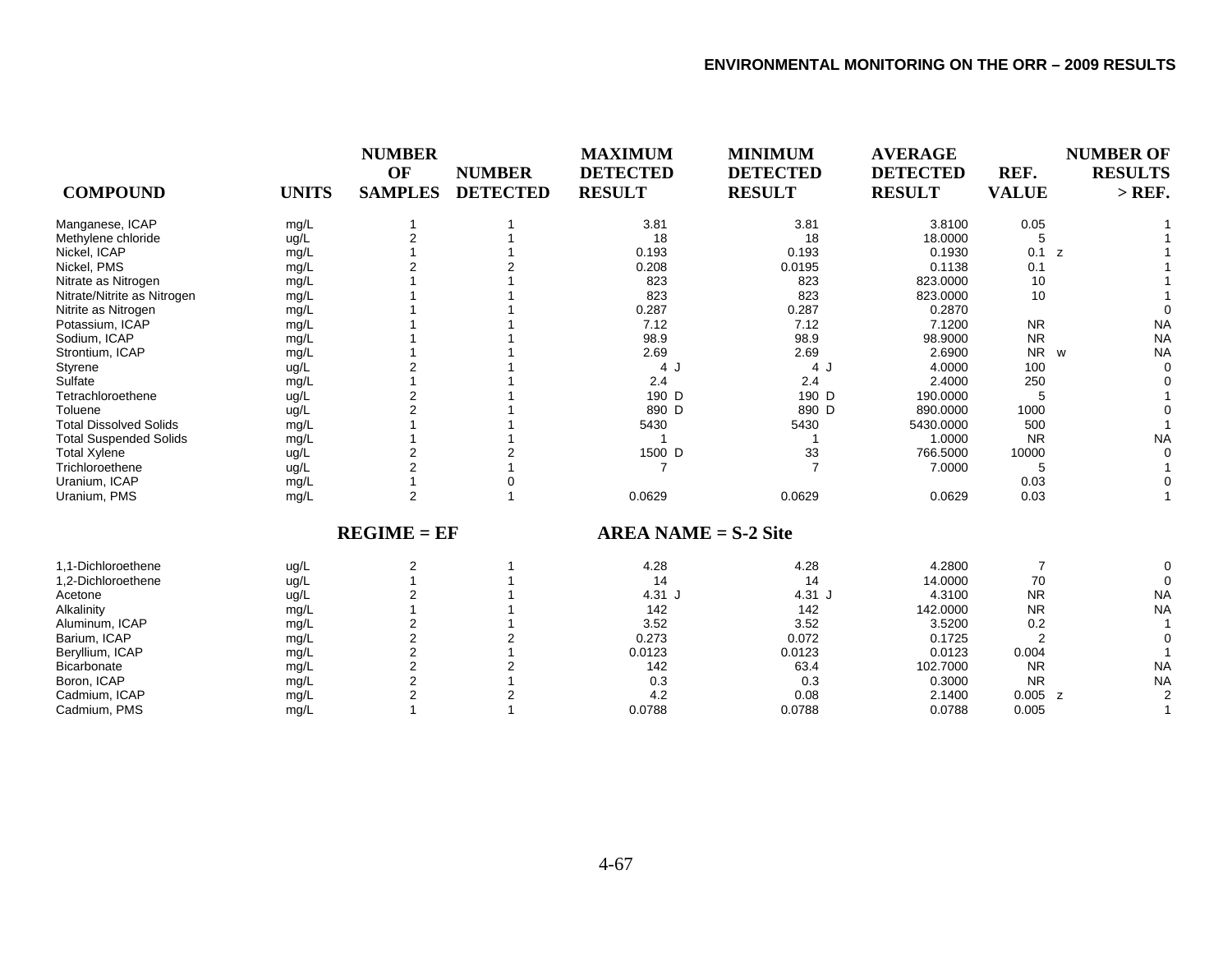|                               |              | <b>NUMBER</b>        |                                  | <b>MAXIMUM</b><br><b>DETECTED</b> | <b>MINIMUM</b><br><b>DETECTED</b> | <b>AVERAGE</b>                   |                      | <b>NUMBER OF</b>           |
|-------------------------------|--------------|----------------------|----------------------------------|-----------------------------------|-----------------------------------|----------------------------------|----------------------|----------------------------|
| <b>COMPOUND</b>               | <b>UNITS</b> | OF<br><b>SAMPLES</b> | <b>NUMBER</b><br><b>DETECTED</b> | <b>RESULT</b>                     | <b>RESULT</b>                     | <b>DETECTED</b><br><b>RESULT</b> | REF.<br><b>VALUE</b> | <b>RESULTS</b><br>$>$ REF. |
| Calcium, ICAP                 | mg/L         | 2                    | 2                                | 547                               | 87.7                              | 317.3500                         | <b>NR</b>            | <b>NA</b>                  |
| Carbon Tetrachloride          | ug/L         | $\overline{c}$       | $\overline{\mathbf{c}}$          | 42.4 DJ                           | 2J                                | 22.2000                          | 5                    |                            |
| Chloride                      | mg/L         | $\overline{2}$       | $\overline{2}$                   | 121                               | 5.11                              | 63.0550                          | 250                  |                            |
| Chloroform                    | ug/L         | $\overline{2}$       | 2                                | 42.9 DJ                           |                                   | 24.9500                          | 80                   |                            |
| cis-1,2-Dichloroethene        | ug/L         | $\overline{2}$       | 2                                | 257 D                             | 14                                | 135.5000                         | 70                   |                            |
| Cobalt, ICAP                  | mg/L         | $\overline{2}$       |                                  | 0.259                             | 0.259                             | 0.2590                           | <b>NR</b>            | <b>NA</b>                  |
| Copper, ICAP                  | mg/L         | $\overline{2}$       |                                  | 65.6                              | 0.16                              | 32.8800                          | 1.3                  |                            |
| Ethane                        | ug/L         |                      |                                  | $1.76$ J                          | $1.76$ J                          | 1.7600                           | <b>NR</b>            | <b>NA</b>                  |
| Flouride                      | mg/L         | 2                    |                                  | 8.9                               | 0.91                              | 4.9050                           |                      |                            |
| <b>Gross Alpha Activity</b>   | pCi/L        | 2                    |                                  | 23.7                              | 9.4                               | 16.5500                          | 15                   |                            |
| <b>Gross Beta Activity</b>    | pCi/L        | 2                    |                                  | 24.7                              | 24.7                              | 24.7000                          | 50                   |                            |
| Iron, ICAP                    | mg/L         | $\overline{2}$       |                                  | 0.147                             | 0.147                             | 0.1470                           | 0.3                  |                            |
| Lead, ICAP                    | mg/L         | $\overline{2}$       |                                  | 0.0638                            | 0.0638                            | 0.0638                           | 0.015                |                            |
| Lead, PMS                     | mg/L         |                      |                                  |                                   |                                   |                                  | 0.015                |                            |
| Lithium, ICAP                 | mg/L         | $\overline{2}$       |                                  | 0.0554                            | 0.0554                            | 0.0554                           | <b>NR</b>            | <b>NA</b>                  |
| Magnesium, ICAP               | mg/L         | $\overline{c}$       |                                  | 122                               | 9.42                              | 65.7100                          | <b>NR</b>            | <b>NA</b>                  |
| Manganese, ICAP               | mg/L         | $\overline{2}$       |                                  | 46.8                              | 2.22                              | 24.5100                          | 0.05                 | 2                          |
| Methane                       | ug/L         |                      |                                  | 8.95                              | 8.95                              | 8.9500                           | <b>NR</b>            | <b>NA</b>                  |
| Nickel, ICAP                  | mg/L         |                      |                                  | 2.25                              | 2.25                              | 2.2500                           | 0.1                  |                            |
| Nickel, PMS                   | mg/L         |                      |                                  | 0.0241                            | 0.0241                            | 0.0241                           | 0.1                  |                            |
| Nitrate as Nitrogen           | mg/L         |                      |                                  | 38.7                              | 38.7                              | 38.7000                          | 10                   |                            |
| Nitrate/Nitrite               | mg/L         |                      |                                  | 744                               | 744                               | 744.0000                         | 10                   |                            |
| Nitrate/Nitrite as Nitrogen   | mg/L         |                      |                                  | 38.8                              | 38.8                              | 38.8000                          | 10                   |                            |
| Nitrite as Nitrogen           | mg/L         |                      |                                  | 0.054                             | 0.054                             | 0.0540                           |                      |                            |
| Potassium, ICAP               | mg/L         | $\overline{2}$       |                                  | 8.61                              | 2.2                               | 5.4050                           | <b>NR</b>            | <b>NA</b>                  |
| Sodium, ICAP                  | mg/L         | 2                    | 2                                | 128                               | 8.37                              | 68.1850                          | <b>NR</b>            | <b>NA</b>                  |
| Strontium, ICAP               | mg/L         | 2                    | 2                                | 0.985                             | 0.171                             | 0.5780                           | <b>NR</b>            | <b>NA</b><br>W             |
| Sulfate                       | mg/L         | $\overline{2}$       | 2                                | 28.3                              | 8.68                              | 18.4900                          | 250                  |                            |
| Tetrachloroethene             | ug/L         | $\overline{2}$       |                                  | 766 D                             | 230 D                             | 498.0000                         | 5                    |                            |
| Thallium, ICAP                | mg/L         | 2                    |                                  | 0.00801                           | 0.00801                           | 0.0080                           | 0.002                |                            |
| Thallium, PMS                 | mg/L         |                      |                                  | 0.000845                          | 0.000845                          | 0.0008                           | 0.002                |                            |
| <b>Total Dissolved Solids</b> | mg/L         | 2                    |                                  | 4010                              | 383                               | 2196.5000                        | 500                  |                            |
| <b>Total Suspended Solids</b> | mg/L         | $\overline{2}$       |                                  | 5                                 | 5                                 | 5.0000                           | <b>NR</b>            | <b>NA</b>                  |
| Trichloroethene               | ug/L         | $\overline{2}$       | 2                                | 812 D                             | 110                               | 461.0000                         | 5                    | $\overline{2}$             |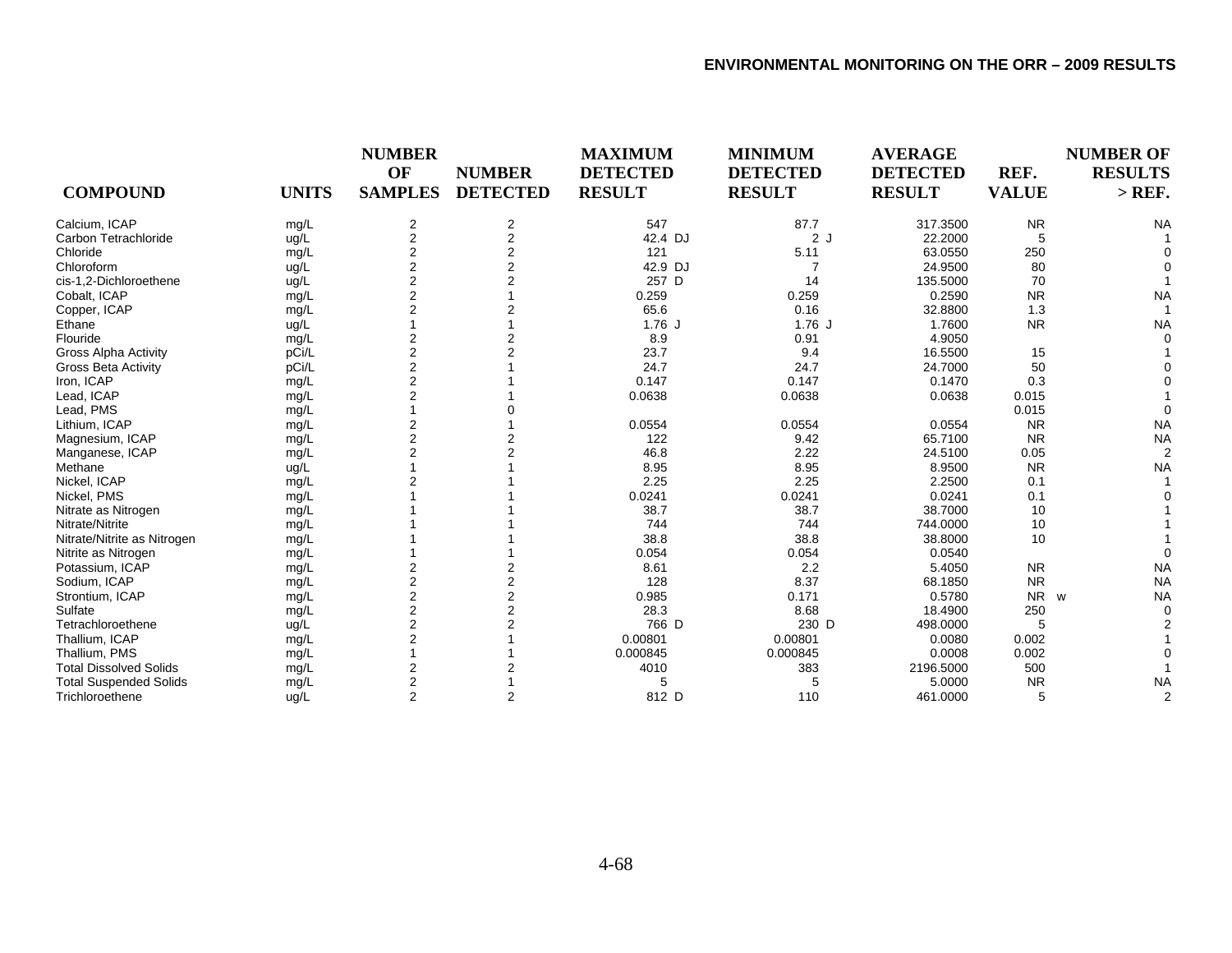| <b>COMPOUND</b>             | <b>UNITS</b> | <b>NUMBER</b><br>OF<br><b>SAMPLES</b> | <b>NUMBER</b><br><b>DETECTED</b> | <b>MAXIMUM</b><br><b>DETECTED</b><br><b>RESULT</b> | <b>MINIMUM</b><br><b>DETECTED</b><br><b>RESULT</b> | <b>AVERAGE</b><br><b>DETECTED</b><br><b>RESULT</b> | REF.<br><b>VALUE</b> | <b>NUMBER OF</b><br><b>RESULTS</b><br>$>$ REF. |
|-----------------------------|--------------|---------------------------------------|----------------------------------|----------------------------------------------------|----------------------------------------------------|----------------------------------------------------|----------------------|------------------------------------------------|
| Uranium, ICAP               | mg/L         |                                       | 0                                |                                                    |                                                    |                                                    | 0.03                 |                                                |
| Uranium, PMS                | mg/L         | 2                                     | $\mathbf 2$                      | 0.0044                                             | 0.0022                                             | 0.0033                                             | 0.03                 | ∩                                              |
| Vinyl Chloride              | ug/L         | $\overline{2}$                        |                                  | 75.6 D                                             | 75.6 D                                             | 75.6000                                            | 2                    |                                                |
| Zinc, ICAP                  | mg/L         | $\overline{2}$                        | $\overline{2}$                   | 6.34                                               | 0.128                                              | 3.2340                                             | 5                    |                                                |
|                             |              | $REGIME = EF$                         |                                  | $AREA NAME = S-3 Site$                             |                                                    |                                                    |                      |                                                |
| 1,1-Dichloroethene          | ug/L         | 2                                     | 2                                | $1.37$ J                                           |                                                    | 1.1850                                             |                      |                                                |
| Arsenic, ICAP               | mg/L         | $\overline{c}$                        | 1                                | 0.0058                                             | 0.0058                                             | 0.0058                                             | 0.01                 |                                                |
| Barium, ICAP                | mg/L         | $\overline{2}$                        | 2                                | 75.4 D                                             | 67                                                 | 71.2000                                            | 2                    |                                                |
| Benzene                     | ug/L         | $\overline{c}$                        |                                  | $1.52$ J                                           | $1.52$ J                                           | 1.5200                                             |                      | $\Omega$                                       |
| Beryllium, ICAP             | mg/L         | $\overline{c}$                        |                                  | 0.0023                                             | 0.0023                                             | 0.0023                                             | 0.004                | $\Omega$                                       |
| <b>Bicarbonate</b>          | mg/L         | $\overline{\mathbf{c}}$               |                                  | 894                                                | 780                                                | 837.0000                                           | <b>NR</b>            | <b>NA</b>                                      |
| <b>Bromoform</b>            | ug/L         | $\overline{2}$                        | $\overline{2}$                   | 10.1                                               | 3.9                                                | 7.0000                                             | 80                   | $\Omega$                                       |
| Cadmium, ICAP               | mg/L         |                                       |                                  | $0.00486$ D                                        | 0.00486 D                                          | 0.0049                                             | 0.005                |                                                |
| Cadmium, PMS                | mg/L         |                                       |                                  | 0.0021                                             | 0.0021                                             | 0.0021                                             | 0.005                | $\Omega$                                       |
| Calcium, ICAP               | mg/L         | 2                                     | 2                                | 12000                                              | 9840 D                                             | 10920.0000                                         | <b>NR</b>            | <b>NA</b>                                      |
| Chloride                    | mg/L         | $\overline{c}$                        | $\overline{2}$                   | 183                                                | 180                                                | 181.5000                                           | 250                  | $\Omega$                                       |
| Chloroform                  | ug/L         | $\overline{c}$                        | $\overline{2}$                   | 31.6 D                                             | 30                                                 | 30.8000                                            | 80                   |                                                |
| Chromium, ICAP              | mg/L         | $\overline{\mathbf{c}}$               |                                  | 0.017                                              | 0.017                                              | 0.0170                                             | 0.1                  | $\Omega$                                       |
| Cobalt, ICAP                | mg/L         | $\overline{\mathbf{c}}$               | $\overline{2}$                   | $0.16$ D                                           | $0.16$ D                                           | 0.1600                                             | <b>NR</b>            | <b>NA</b>                                      |
| <b>Gross Alpha Activity</b> | pCi/L        | $\overline{c}$                        |                                  | 186                                                | 186                                                | 186.0000                                           | 15                   |                                                |
| <b>Gross Beta Activity</b>  | pCi/L        | $\overline{c}$                        |                                  | 16200                                              | 13400                                              | 14800.0000                                         | 50                   |                                                |
| Lead, ICAP                  | mg/L         | $\overline{c}$                        |                                  | 0.0068                                             | 0.0068                                             | 0.0068                                             | 0.015                | $\Omega$                                       |
| Lithium, ICAP               | mg/L         | $\overline{c}$                        | 2                                | $0.467$ D                                          | 0.34                                               | 0.4035                                             | <b>NR</b>            | <b>NA</b>                                      |
| Magnesium, ICAP             | mg/L         | $\overline{\mathbf{c}}$               | $\overline{2}$                   | 996 D                                              | 980                                                | 988.0000                                           | <b>NR</b>            | <b>NA</b>                                      |
| Manganese, ICAP             | mg/L         | $\overline{\mathbf{c}}$               | $\overline{2}$                   | 170                                                | 158 D                                              | 164.0000                                           | 0.05                 | 2                                              |
| Methylene chloride          | ug/L         | $\overline{\mathbf{c}}$               |                                  | 48.8 D                                             | 48.8 D                                             | 48.8000                                            | 5                    |                                                |
| Nickel, ICAP                | mg/L         | 2                                     | $\overline{2}$                   | $0.203$ D                                          | 0.12                                               | 0.1615                                             | 0.1                  |                                                |
| Nitrate/Nitrite             | mg/L         |                                       |                                  | 8030                                               | 8030                                               | 8030.0000                                          | 10                   |                                                |
| Potassium, ICAP             | mg/L         | 2                                     | 2                                | 38                                                 | 24.2 D                                             | 31.1000                                            | <b>NR</b>            | <b>NA</b>                                      |
| Sodium, ICAP                | mg/L         | 2                                     | $\overline{2}$                   | 520                                                | 48.7 D                                             | 284.3500                                           | <b>NR</b>            | <b>NA</b>                                      |
| Strontium, ICAP             | mg/L         | $\overline{2}$                        | $\overline{2}$                   | 29.8 D                                             | 28                                                 | 28.9000                                            | <b>NR</b>            | <b>NA</b>                                      |
| Sulfate                     | mg/L         | $\overline{2}$                        |                                  | 9.3                                                | 9.3                                                | 9.3000                                             | 250                  | $\Omega$                                       |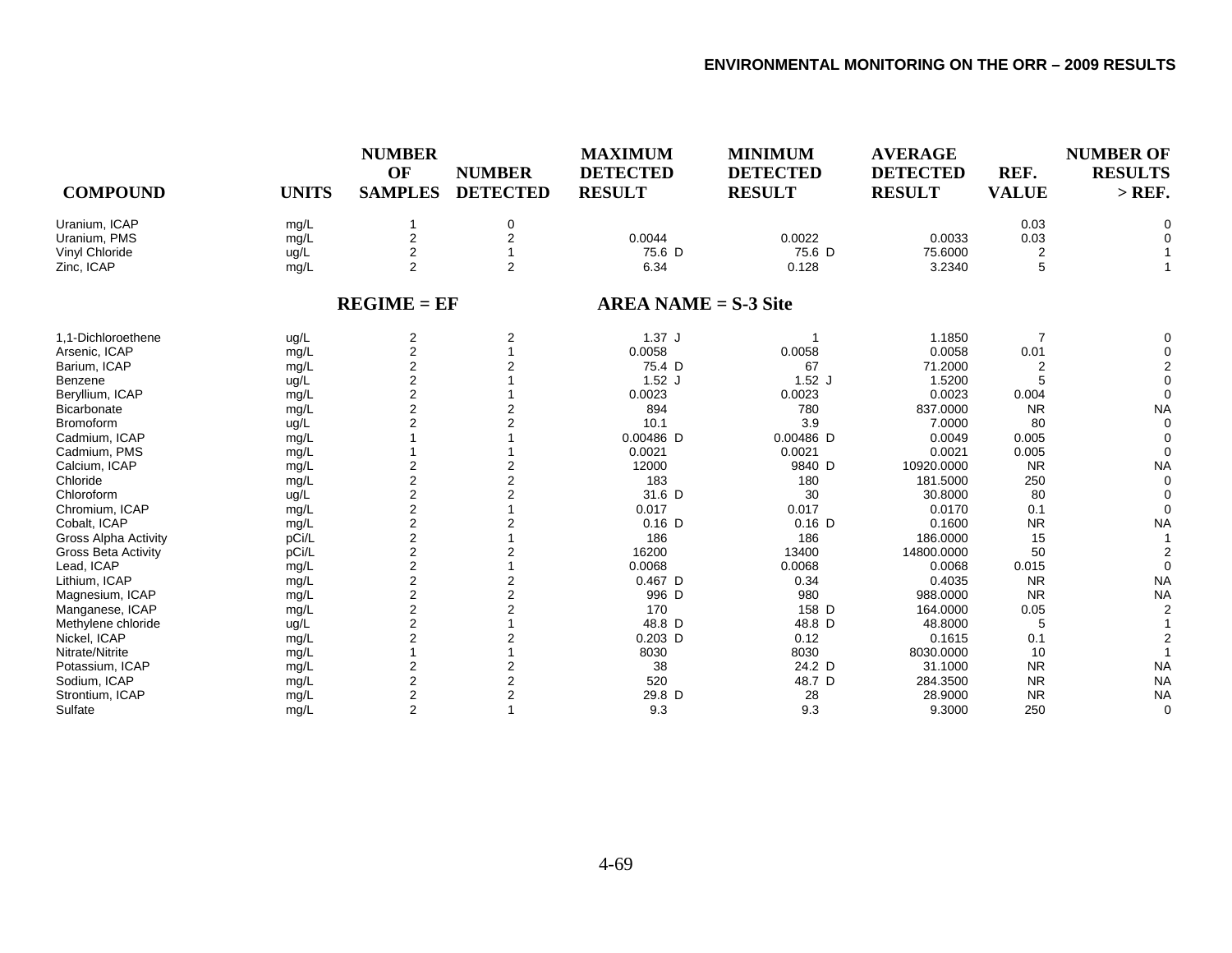| <b>COMPOUND</b>               | <b>UNITS</b> | <b>NUMBER</b><br>OF<br><b>SAMPLES</b> | <b>NUMBER</b><br><b>DETECTED</b> | <b>MAXIMUM</b><br><b>DETECTED</b><br><b>RESULT</b> | <b>MINIMUM</b><br><b>DETECTED</b><br><b>RESULT</b> | <b>AVERAGE</b><br><b>DETECTED</b><br><b>RESULT</b> | REF.<br><b>VALUE</b> | <b>NUMBER OF</b><br><b>RESULTS</b><br>$>$ REF. |
|-------------------------------|--------------|---------------------------------------|----------------------------------|----------------------------------------------------|----------------------------------------------------|----------------------------------------------------|----------------------|------------------------------------------------|
| Technetium-99                 | pCi/L        | $\overline{2}$                        | 2                                | 80000                                              | 29000                                              | 54500.0000                                         | 900                  | 2                                              |
| Tetrachloroethene             | ug/L         | $\mathbf{2}$                          | $\overline{2}$                   | 10.7                                               | 5.5                                                | 8.1000                                             | 5                    |                                                |
| Trichloroethene               | ug/L         | 2                                     | 2                                | 5.7                                                | 3.4                                                | 4.5500                                             | 5                    |                                                |
| Uranium, PMS                  | mg/L         | $\overline{2}$                        | 2                                | 0.014                                              | 0.013                                              | 0.0135                                             | 0.03                 |                                                |
| Zinc, ICAP                    | mg/L         | $\overline{2}$                        |                                  | 0.012                                              | 0.012                                              | 0.0120                                             | 5                    | $\Omega$                                       |
|                               |              | $REGIME = EF$                         |                                  |                                                    | <b>AREA NAME = Union Valley - Exit Pathway</b>     |                                                    |                      |                                                |
| Aluminum, ICAP                | mg/L         |                                       | 4                                | 0.769                                              | 0.2                                                | 0.3883                                             | 0.2                  | З                                              |
| Barium, ICAP                  | mg/L         |                                       | 4                                | 0.16                                               | 0.0268                                             | 0.0942                                             | $\overline{2}$       | $\Omega$                                       |
| Bicarbonate                   | mg/L         |                                       | 2                                | 193                                                | 135                                                | 164.0000                                           | <b>NR</b>            | <b>NA</b>                                      |
| Boron, ICAP                   | mg/L         |                                       | 2                                | 0.0149                                             | 0.0143                                             | 0.0146                                             | <b>NR</b>            | <b>NA</b>                                      |
| Calcium, ICAP                 | mg/L         |                                       |                                  | 124                                                | 51.1                                               | 87.3250                                            | <b>NR</b>            | <b>NA</b>                                      |
| Carbon Tetrachloride          | ug/L         | 8                                     | $\overline{2}$                   | $2.1$ J                                            | 1.79J                                              | 1.9450                                             | 5                    | $\mathbf 0$                                    |
| Carbonate                     | mg/L         |                                       | $\overline{2}$                   | 87.1                                               | 20.3                                               | 53.7000                                            | <b>NR</b>            | <b>NA</b>                                      |
| Chloride                      | mg/L         |                                       |                                  | 5.75                                               | 1.4                                                | 3.6200                                             | 250                  | $\Omega$                                       |
| cis-1,2-Dichloroethene        | ug/L         | 8                                     |                                  | 9.05                                               | 9.05                                               | 9.0500                                             | 70                   |                                                |
| Flouride                      | mg/L         |                                       |                                  | 0.17                                               | 0.123                                              | 0.1465                                             |                      |                                                |
| <b>Gross Alpha Activity</b>   | pCi/L        |                                       |                                  | 4.66                                               | 4.66                                               | 4.6600                                             | 15                   |                                                |
| Gross Beta Activity           | pCi/L        |                                       |                                  | 13.6                                               | 6.09                                               | 9.7075                                             | 50                   | $\Omega$                                       |
| Iron, ICAP                    | mg/L         |                                       |                                  | 0.851                                              | 0.164                                              | 0.5018                                             | 0.3                  |                                                |
| Lead, ICAP                    | mg/L         |                                       |                                  | 0.00244                                            | 0.00244                                            | 0.0024                                             | 0.015                | $\Omega$                                       |
| Lithium, ICAP                 | mg/L         |                                       | 2                                | 0.0342                                             | 0.0334                                             | 0.0338                                             | <b>NR</b>            | <b>NA</b>                                      |
| Magnesium, ICAP               | mg/L         |                                       |                                  | 3.7                                                | 1.02                                               | 2.3400                                             | <b>NR</b>            | <b>NA</b>                                      |
| Manganese, ICAP               | mg/L         |                                       |                                  | 0.016                                              | 0.00582                                            | 0.0097                                             | 0.05                 | $\Omega$                                       |
| Nitrate/Nitrite               | mg/L         |                                       |                                  | 0.62                                               | 0.22                                               | 0.3650                                             | 10                   | $\Omega$                                       |
| Potassium, ICAP               | mg/L         |                                       |                                  | 12.7                                               | 2.45                                               | 7.5575                                             | <b>NR</b>            | <b>NA</b>                                      |
| Sodium, ICAP                  | mg/L         |                                       |                                  | 6.05                                               | 1.1                                                | 3.5250                                             | <b>NR</b>            | <b>NA</b>                                      |
| Strontium, ICAP               | mg/L         |                                       |                                  | 0.632                                              | 0.0638                                             | 0.3504                                             | <b>NR</b>            | <b>NA</b>                                      |
| Sulfate                       | mg/L         |                                       |                                  | 8.03                                               | 4.5                                                | 6.6725                                             | 250                  | $\Omega$                                       |
| Tetrachloroethene             | ug/L         | 8                                     |                                  | $1.25$ J                                           | $1.03$ J                                           | 1.1400                                             | 5                    | $\Omega$                                       |
| <b>Total Dissolved Solids</b> | mg/L         | 8                                     |                                  | 587                                                | 162                                                | 318.7500                                           | 500                  |                                                |
| <b>Total Suspended Solids</b> | mg/L         | 8                                     |                                  | 23                                                 | 5                                                  | 12.1667                                            | <b>NR</b>            | <b>NA</b>                                      |
| Trichloroethene               | ug/L         | 8                                     |                                  | $1.08$ J                                           | $1.08$ J                                           | 1.0800                                             | 5                    | $\Omega$                                       |
| Vinyl Chloride                | ug/L         | 8                                     |                                  | 1.72                                               | 1.72                                               | 1.7200                                             | 2                    | $\Omega$                                       |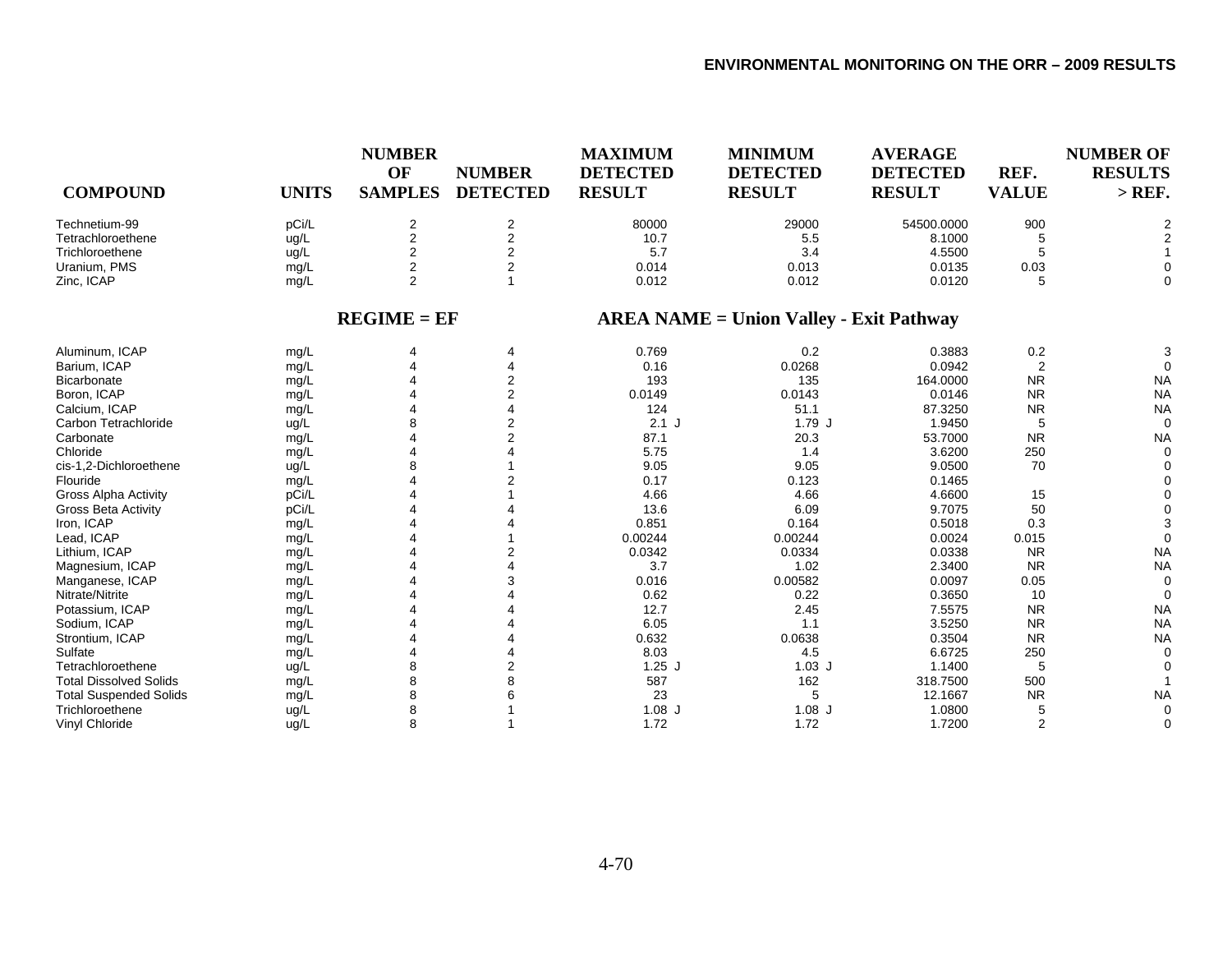| <b>COMPOUND</b>                                      | <b>UNITS</b> | <b>NUMBER</b><br>OF<br><b>SAMPLES</b> | <b>NUMBER</b><br><b>DETECTED</b> | <b>MAXIMUM</b><br><b>DETECTED</b><br><b>RESULT</b> | <b>MINIMUM</b><br><b>DETECTED</b><br><b>RESULT</b>   | <b>AVERAGE</b><br><b>DETECTED</b><br><b>RESULT</b> | REF.<br><b>VALUE</b> | <b>NUMBER OF</b><br><b>RESULTS</b><br>$>$ REF. |
|------------------------------------------------------|--------------|---------------------------------------|----------------------------------|----------------------------------------------------|------------------------------------------------------|----------------------------------------------------|----------------------|------------------------------------------------|
|                                                      |              | $REGIME = EF$                         |                                  |                                                    | <b>AREA NAME = Uranium Oxide Vault</b>               |                                                    |                      |                                                |
| Chromium, PMS                                        | mg/L         |                                       |                                  | 0.00354                                            | 0.00354                                              | 0.0035                                             | 0.1                  | 0                                              |
| <b>Gross Alpha Activity</b>                          | pCi/L        |                                       |                                  | 140                                                | 140                                                  | 140.0000                                           | 15                   |                                                |
| <b>Gross Beta Activity</b>                           | pCi/L        |                                       |                                  | 82                                                 | 82                                                   | 82.0000                                            | 50                   |                                                |
| Nickel, PMS                                          | mg/L         |                                       |                                  | 0.0216                                             | 0.0216                                               | 0.0216                                             | 0.1                  |                                                |
| Uranium, PMS                                         | mg/L         |                                       |                                  | 0.555                                              | 0.555                                                | 0.5550                                             | 0.03                 |                                                |
| Uranium-234                                          | pCi/L        |                                       |                                  | 26                                                 | 26                                                   | 26.0000                                            | 20                   |                                                |
| Uranium-235                                          | pCi/L        |                                       |                                  | $\overline{2}$                                     | $\overline{2}$                                       | 2.0000                                             | 24                   | $\Omega$                                       |
| Uranium-236                                          | pCi/L        |                                       |                                  | 0.76                                               | 0.76                                                 | 0.7600                                             | 20                   | $\mathbf 0$                                    |
| Uranium-238                                          | pCi/L        |                                       |                                  | 190                                                | 190                                                  | 190.0000                                           | 24                   | 1                                              |
|                                                      |              | $REGIME = EF$                         |                                  |                                                    | <b>AREA NAME = Waste Coolant Processing Facility</b> |                                                    |                      |                                                |
| 1,1,1-Trichloroethane                                | ug/L         | 2                                     | $\overline{2}$                   | 52                                                 | 4 J                                                  | 28.0000                                            | 200                  | $\mathbf 0$                                    |
| 1,1,2-Trichloro-1,2,2-trifluoroethane<br>(Freon 113) | ug/L         | 2                                     | 2                                | 2300 D                                             | 1100 D                                               | 1700.0000                                          | <b>NR</b>            | <b>NA</b>                                      |
| 1.1-Dichloroethane                                   | ug/L         | $\overline{2}$                        | $\overline{2}$                   | 43                                                 | 17                                                   | 30.0000                                            | <b>NR</b>            | <b>NA</b>                                      |
| 1,1-Dichloroethene                                   | ug/L         | $\overline{2}$                        | $\overline{2}$                   | 55                                                 | 20                                                   | 37.5000                                            | $\overline{7}$       | $\overline{2}$                                 |
| 1,2-Dichloropropane                                  | ug/L         | $\overline{2}$                        |                                  | 1J                                                 | 1 J                                                  | 1.0000                                             | 5                    | $\mathbf 0$                                    |
| cis-1,2-Dichloroethene                               | ug/L         | $\overline{c}$                        | 2                                | 1500 D                                             | 740 D                                                | 1120.0000                                          | 70                   | $\overline{\mathbf{c}}$                        |
| Tetrachloroethene                                    | ug/L         | 2                                     | 2                                | 560 D                                              | 380 D                                                | 470.0000                                           | 5                    | $\boldsymbol{2}$                               |
| trans-1,2-Dichloroethene                             | ug/L         | $\overline{2}$                        | $\overline{2}$                   | 17                                                 | 9                                                    | 13.0000                                            | 100                  | $\pmb{0}$                                      |
| Trichloroethene                                      | ug/L         | $\boldsymbol{2}$                      | $\overline{\mathbf{c}}$          | 450 D                                              | 170                                                  | 310.0000                                           | 5                    | $\overline{2}$                                 |
| Vinyl Chloride                                       | ug/L         | $\overline{2}$                        | 2                                | 13                                                 | 11                                                   | 12.0000                                            | 2                    | $\overline{2}$                                 |
|                                                      |              | $REGIME = EF$                         |                                  |                                                    | $AREA NAME = Y-12$ Fuel Station                      |                                                    |                      |                                                |
| 1,2-Dichloroethane                                   | ug/L         | 2                                     |                                  | 373 D                                              | 373 D                                                | 373,0000                                           | 5                    |                                                |
| Benzene                                              | ug/L         | $\overline{2}$                        |                                  | 8110 D                                             | 8110 D                                               | 8110.0000                                          | 5                    |                                                |
| <b>Ethyl Benzene</b>                                 | ug/L         | $\overline{2}$                        |                                  | 837 D                                              | 837 D                                                | 837.0000                                           | 700                  |                                                |
| Toluene                                              | ug/L         | $\overline{2}$                        |                                  | 2110 D                                             | 2110 D                                               | 2110.0000                                          | 1000                 |                                                |
| <b>Total Xylene</b>                                  | ug/L         | 2                                     |                                  | 6670 D                                             | 6670 D                                               | 6670.0000                                          | 10000                | $\mathbf 0$                                    |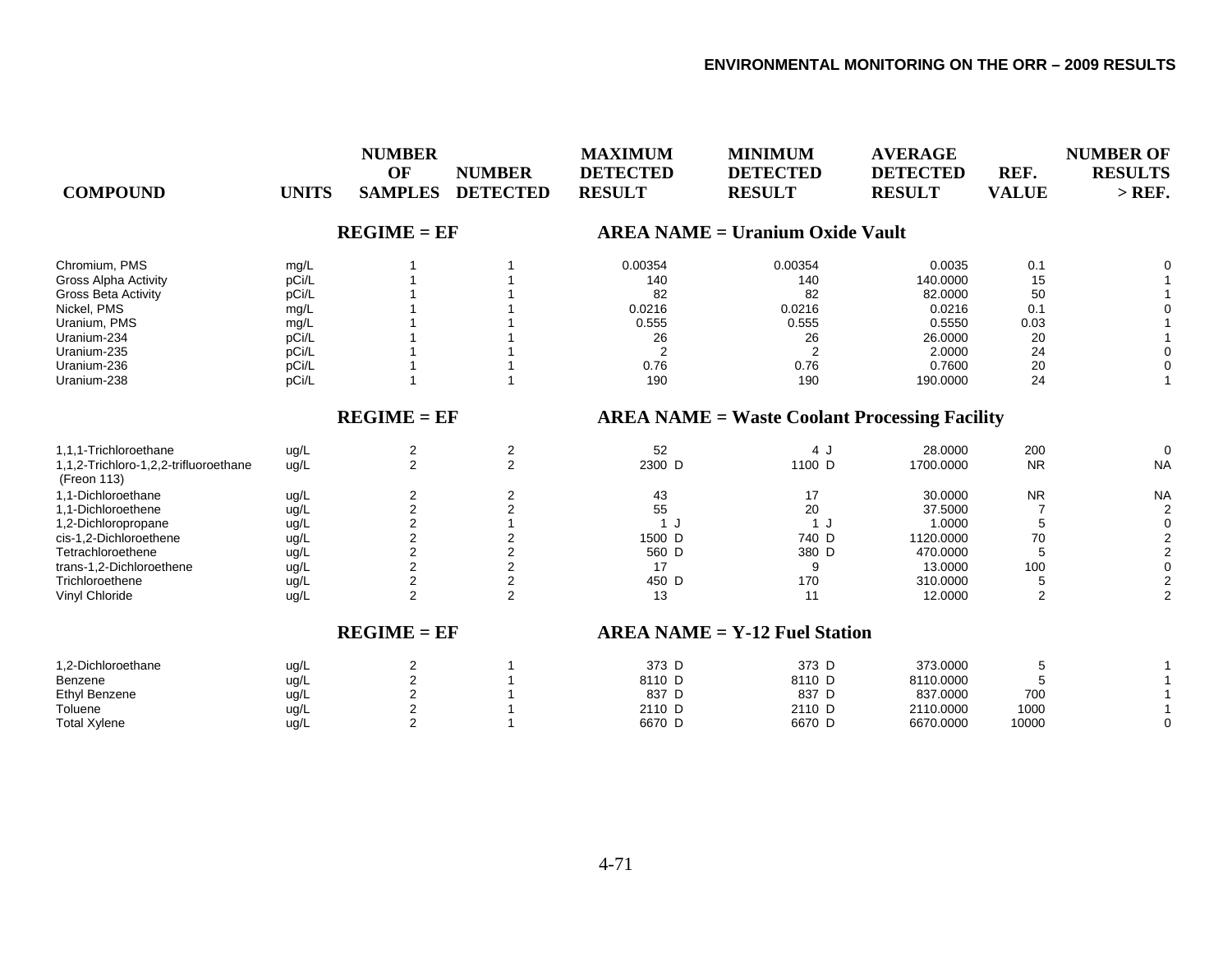| <b>COMPOUND</b>                                      | <b>UNITS</b> | <b>NUMBER</b><br><b>OF</b><br><b>SAMPLES</b> | <b>NUMBER</b><br><b>DETECTED</b> | <b>MAXIMUM</b><br><b>DETECTED</b><br><b>RESULT</b> | <b>MINIMUM</b><br><b>DETECTED</b><br><b>RESULT</b> | <b>AVERAGE</b><br><b>DETECTED</b><br><b>RESULT</b> | REF.<br><b>VALUE</b> | <b>NUMBER OF</b><br><b>RESULTS</b><br>$>$ REF. |
|------------------------------------------------------|--------------|----------------------------------------------|----------------------------------|----------------------------------------------------|----------------------------------------------------|----------------------------------------------------|----------------------|------------------------------------------------|
|                                                      |              | $REGIME = EF$                                |                                  |                                                    | $AREA NAME = Y-12$ Grid Well B3                    |                                                    |                      |                                                |
| 1,1,2-Trichloro-1,2,2-trifluoroethane<br>(Freon 113) | ug/L         | $\overline{2}$                               | 2                                | 330 D                                              | 190                                                | 260.0000                                           | <b>NR</b>            | <b>NA</b>                                      |
| 1.1-Dichloroethane                                   | ug/L         | $\overline{a}$                               | 2                                | 17                                                 | 11                                                 | 14.0000                                            | <b>NR</b>            | <b>NA</b>                                      |
| 1,1-Dichloroethene                                   | ug/L         | $\overline{c}$                               |                                  | 15                                                 | 13                                                 | 14.0000                                            | 7                    |                                                |
| 1,2-Dichloroethene                                   | ug/L         | $\mathfrak{p}$                               |                                  | 460 D                                              | 440 D                                              | 450.0000                                           | 70                   | 2                                              |
| Alkalinity                                           | mg/L         |                                              |                                  | 139                                                | 139                                                | 139.0000                                           | <b>NR</b>            | <b>NA</b>                                      |
| Barium. ICAP                                         | mg/L         |                                              |                                  | 0.964                                              | 0.964                                              | 0.9640                                             | $\overline{2}$       | $\Omega$                                       |
| Barium, PMS                                          | mg/L         |                                              |                                  | 0.991                                              | 0.991                                              | 0.9910                                             |                      | $\Omega$<br>z                                  |
| Bicarbonate                                          | mg/L         |                                              |                                  | 139                                                | 139                                                | 139.0000                                           | <b>NR</b>            | <b>NA</b>                                      |
| Calcium. ICAP                                        | mg/L         |                                              |                                  | 384                                                | 384                                                | 384.0000                                           | <b>NR</b>            | <b>NA</b>                                      |
| Chloride                                             | mg/L         | 2                                            |                                  | 15                                                 | 13.2                                               | 14.1000                                            | 250                  | $\Omega$                                       |
| cis-1,2-Dichloroethene                               | ug/L         | 2                                            |                                  | 450 D                                              | 430 D                                              | 440.0000                                           | 70                   |                                                |
| Gross Alpha Activity                                 | pCi/L        |                                              |                                  |                                                    |                                                    |                                                    | 15                   |                                                |
| <b>Gross Beta Activity</b>                           | pCi/L        |                                              |                                  | 22                                                 | 22                                                 | 22.0000                                            | 50                   |                                                |
| Lead, ICAP                                           | mg/L         |                                              |                                  |                                                    |                                                    |                                                    | 0.015                |                                                |
| Lead, PMS                                            | mg/L         |                                              |                                  | 0.0015                                             | 0.0015                                             | 0.0015                                             | 0.015                | d                                              |
| Lithium, ICAP                                        | mg/L         |                                              |                                  | 0.0232                                             | 0.0232                                             | 0.0232                                             | <b>NR</b>            | <b>NA</b><br><b>W</b>                          |
| Magnesium, ICAP                                      | mg/L         |                                              |                                  | 33.5                                               | 33.5                                               | 33.5000                                            | <b>NR</b>            | <b>NA</b>                                      |
| Manganese, ICAP                                      | mg/L         |                                              |                                  | 0.712                                              | 0.712                                              | 0.7120                                             | 0.05                 |                                                |
| Nickel, ICAP                                         | mg/L         |                                              |                                  |                                                    |                                                    |                                                    | 0.1                  |                                                |
| Nickel, PMS                                          | mg/L         |                                              |                                  | 0.0375                                             | 0.0375                                             | 0.0375                                             | 0.1                  | d                                              |
| Nitrate as Nitrogen                                  | mg/L         | 2                                            |                                  | 292                                                | 261                                                | 276.5000                                           | 10                   |                                                |
| Nitrate/Nitrite as Nitrogen                          | mg/L         | $\overline{2}$                               |                                  | 292                                                | 261                                                | 276.5000                                           | 10                   |                                                |
| Nitrite as Nitrogen                                  | mg/L         | $\overline{2}$                               |                                  | 0.0538                                             | 0.0538                                             | 0.0538                                             |                      |                                                |
| Potassium, ICAP                                      | mg/L         |                                              |                                  | 3.36                                               | 3.36                                               | 3.3600                                             | <b>NR</b>            | <b>NA</b>                                      |
| Sodium, ICAP                                         | mg/L         |                                              |                                  | 11.7                                               | 11.7                                               | 11.7000                                            | <b>NR</b>            | <b>NA</b>                                      |
| Strontium, ICAP                                      | mg/L         |                                              |                                  | 1.23                                               | 1.23                                               | 1.2300                                             | <b>NR</b>            | <b>NA</b><br><b>W</b>                          |
| Sulfate                                              | mg/L         |                                              |                                  | 20.1                                               | 16.4                                               | 18.2500                                            | 250                  | $\Omega$                                       |
| Tetrachloroethene                                    | ug/L         | $\overline{2}$                               |                                  | 390 D                                              | 260 D                                              | 325.0000                                           |                      |                                                |
| <b>Total Dissolved Solids</b>                        | mg/L         |                                              |                                  | 2030                                               | 2030                                               | 2030.0000                                          | 500                  |                                                |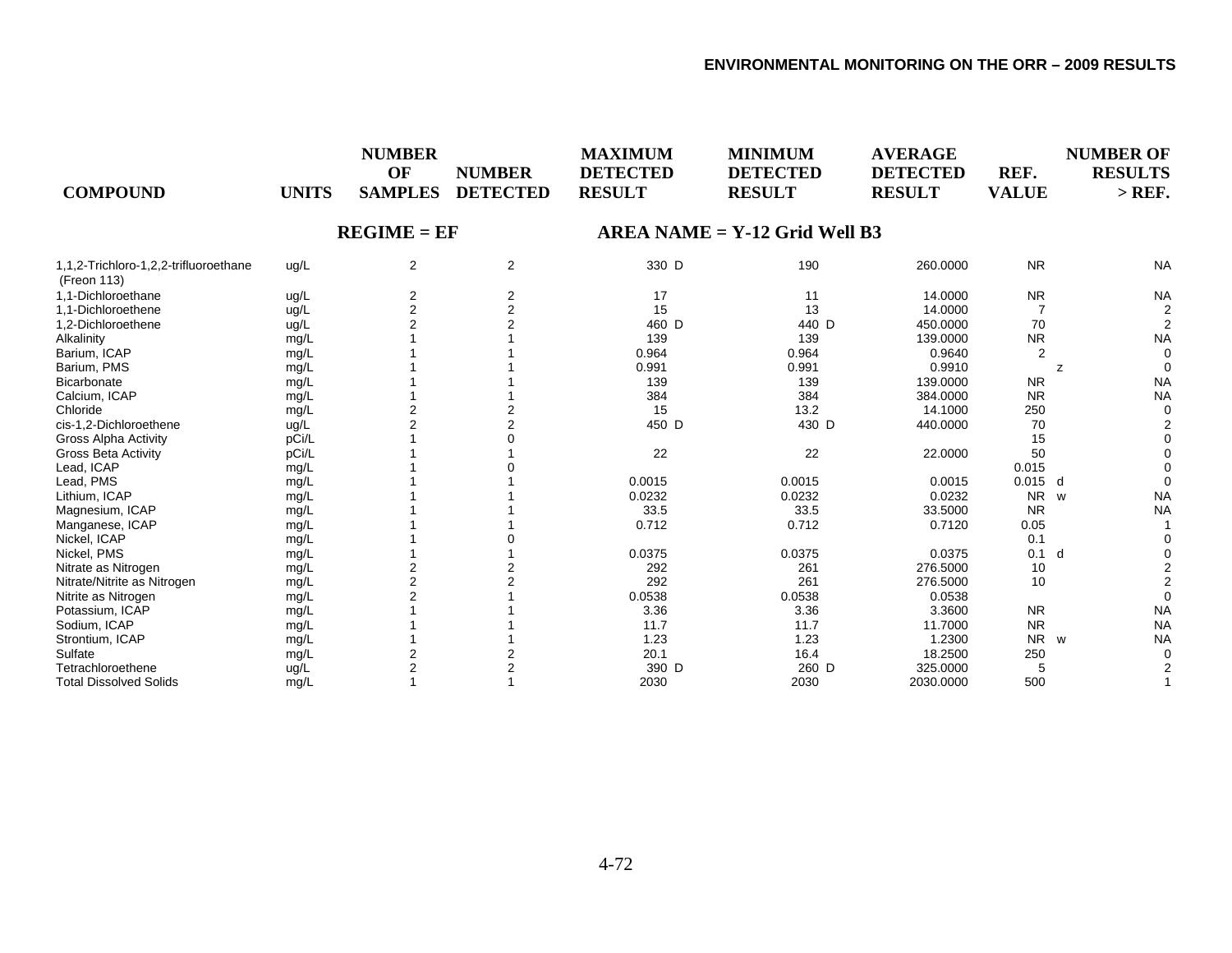| <b>COMPOUND</b>                                      | <b>UNITS</b> | <b>NUMBER</b><br>OF<br><b>SAMPLES</b> | <b>NUMBER</b><br><b>DETECTED</b> | <b>MAXIMUM</b><br><b>DETECTED</b><br><b>RESULT</b> | <b>MINIMUM</b><br><b>DETECTED</b><br><b>RESULT</b> | <b>AVERAGE</b><br><b>DETECTED</b><br><b>RESULT</b> | REF.<br><b>VALUE</b> | <b>NUMBER OF</b><br><b>RESULTS</b><br>$>$ REF. |
|------------------------------------------------------|--------------|---------------------------------------|----------------------------------|----------------------------------------------------|----------------------------------------------------|----------------------------------------------------|----------------------|------------------------------------------------|
| trans-1.2-Dichloroethene                             | ug/L         | $\overline{\mathbf{c}}$               | $\overline{\mathbf{c}}$          | $\overline{7}$                                     | $\overline{7}$                                     | 7.0000                                             | 100                  | $\Omega$                                       |
| Trichloroethene                                      | ug/L         | $\overline{c}$                        | $\overline{c}$                   | 170                                                | 140                                                | 155.0000                                           | 5                    | 2                                              |
| Vinyl Chloride                                       | ug/L         | 2                                     | $\overline{2}$                   | 14                                                 | 13                                                 | 13.5000                                            | $\overline{2}$       | $\overline{2}$                                 |
|                                                      |              | $REGIME = EF$                         |                                  |                                                    | $AREA NAME = Y-12$ Grid Well C3                    |                                                    |                      |                                                |
| 1,1,2-Trichloro-1,2,2-trifluoroethane<br>(Freon 113) | ug/L         | 3                                     | 1                                | 2J                                                 | 2J                                                 | 2.0000                                             | <b>NR</b>            | <b>NA</b>                                      |
| 1.1-Dichloroethene                                   | ug/L         | 3                                     | 2                                | 13                                                 | 2J                                                 | 7.5000                                             | 7                    |                                                |
| 1.2-Dichloroethene                                   | ug/L         | $\overline{2}$                        | $\overline{2}$                   | 99                                                 | 3J                                                 | 51.0000                                            | 70                   |                                                |
| 2-Butanone                                           | ug/L         | 3                                     |                                  | 6                                                  | 6                                                  | 6.0000                                             | <b>NR</b>            | <b>NA</b>                                      |
| Alkalinity                                           | mg/L         | $\overline{2}$                        | 2                                | 196                                                | 185                                                | 190.5000                                           | <b>NR</b>            | <b>NA</b>                                      |
| Barium, ICAP                                         | mg/L         | $\overline{c}$                        | $\overline{2}$                   | 0.108                                              | 0.0561                                             | 0.0821                                             | 2                    | $\Omega$                                       |
| <b>Bicarbonate</b>                                   | mg/L         | $\boldsymbol{2}$                      | $\mathbf 2$                      | 196                                                | 185                                                | 190.5000                                           | <b>NR</b>            | <b>NA</b>                                      |
| Boron, ICAP                                          | mg/L         | $\overline{2}$                        | $\overline{2}$                   | 0.141                                              | 0.122                                              | 0.1315                                             | <b>NR</b>            | <b>NA</b><br><b>W</b>                          |
| Calcium, ICAP                                        | mg/L         | $\overline{2}$                        | $\overline{2}$                   | 101                                                | 90.2                                               | 95.6000                                            | <b>NR</b>            | <b>NA</b>                                      |
| Chloride                                             | mg/L         | $\overline{2}$                        | $\overline{\mathbf{c}}$          | 31                                                 | 14.6                                               | 22.8000                                            | 250                  |                                                |
| cis-1,2-Dichloroethene                               | ug/L         | 3                                     | 3                                | 920 D                                              | 3J                                                 | 340.3333                                           | 70                   |                                                |
| <b>Gross Alpha Activity</b>                          | pCi/L        | $\overline{2}$                        | $\overline{2}$                   | 7.4                                                | 5.3                                                | 6.3500                                             | 15                   |                                                |
| Gross Beta Activity                                  | pCi/L        | $\overline{c}$                        |                                  |                                                    |                                                    |                                                    | 50                   |                                                |
| Iron, ICAP                                           | mg/L         | $\overline{c}$                        |                                  | 0.206                                              | 0.206                                              | 0.2060                                             | 0.3                  | $\Omega$                                       |
| Lithium, ICAP                                        | mg/L         | $\overline{2}$                        | $\overline{2}$                   | 0.0158                                             | 0.013                                              | 0.0144                                             | NR w                 | <b>NA</b>                                      |
| Magnesium, ICAP                                      | mg/L         | $\overline{2}$                        | $\overline{2}$                   | 12.3                                               | 7.92                                               | 10.1100                                            | <b>NR</b>            | <b>NA</b>                                      |
| Nickel. ICAP                                         | mg/L         | $\overline{2}$                        | $\Omega$                         |                                                    |                                                    |                                                    | 0.1                  |                                                |
| Nickel, PMS                                          | mg/L         | $\overline{2}$                        |                                  | 0.0156                                             | 0.0156                                             | 0.0156                                             | 0.1                  |                                                |
| Nitrate as Nitrogen                                  | mg/L         | $\overline{2}$                        | 2                                | 0.985                                              | 0.295                                              | 0.6400                                             | 10                   |                                                |
| Nitrate/Nitrite as Nitrogen                          | mg/L         | $\overline{\mathbf{c}}$               | $\overline{2}$                   | 1.02                                               | 0.33                                               | 0.6750                                             | 10                   | $\Omega$                                       |
| Potassium, ICAP                                      | mg/L         | $\overline{c}$                        | $\mathbf 2$                      | 2.76                                               | 2.71                                               | 2.7350                                             | <b>NR</b>            | <b>NA</b>                                      |
| Sodium, ICAP                                         | mg/L         | $\overline{2}$                        | $\overline{\mathbf{c}}$          | 11.8                                               | 8.71                                               | 10.2550                                            | <b>NR</b>            | <b>NA</b>                                      |
| Strontium, ICAP                                      | mg/L         | $\overline{2}$                        | $\overline{2}$                   | 0.299                                              | 0.244                                              | 0.2715                                             | NR w                 | <b>NA</b>                                      |
| Sulfate                                              | mg/L         | $\overline{2}$                        | $\overline{2}$                   | 95.1                                               | 73.3                                               | 84.2000                                            | 250                  |                                                |
| Tetrachloroethene                                    | ug/L         | 3                                     | 3                                | 1000 D                                             | 12                                                 | 350.6667                                           | 5                    |                                                |
| <b>Total Dissolved Solids</b>                        | mg/L         | $\overline{2}$                        | $\overline{2}$                   | 376                                                | 366                                                | 371.0000                                           | 500                  | $\Omega$                                       |
| <b>Total Suspended Solids</b>                        | mq/L         | $\overline{2}$                        | $\overline{2}$                   | 3                                                  | 2                                                  | 2.5000                                             | <b>NR</b>            | <b>NA</b>                                      |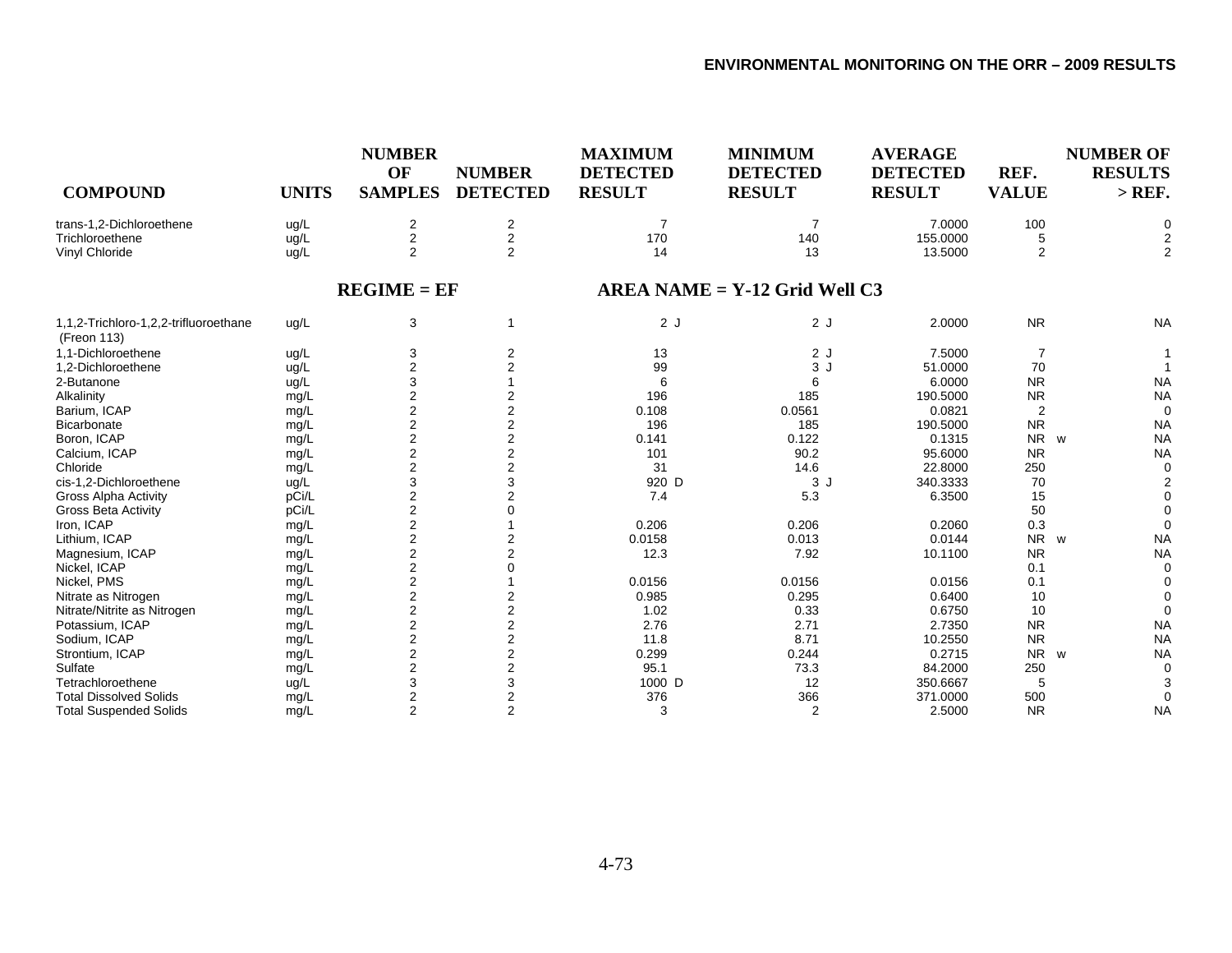| <b>COMPOUND</b>                             | <b>UNITS</b> | <b>NUMBER</b><br>OF<br><b>SAMPLES</b> | <b>NUMBER</b><br><b>DETECTED</b> | <b>MAXIMUM</b><br><b>DETECTED</b><br><b>RESULT</b> | <b>MINIMUM</b><br><b>DETECTED</b><br><b>RESULT</b> | <b>AVERAGE</b><br><b>DETECTED</b><br><b>RESULT</b> | REF.<br><b>VALUE</b> | <b>NUMBER OF</b><br><b>RESULTS</b><br>$>$ REF. |
|---------------------------------------------|--------------|---------------------------------------|----------------------------------|----------------------------------------------------|----------------------------------------------------|----------------------------------------------------|----------------------|------------------------------------------------|
| trans-1,2-Dichloroethene<br>Trichloroethene | ug/L<br>ug/L | 3<br>3                                | 2<br>3                           | 7<br>170                                           | 2J<br>3J                                           | 4.5000<br>82.6667                                  | 100<br>5             | 0                                              |
| Vinyl Chloride                              | ug/L         | 3                                     |                                  | 59                                                 | 59                                                 | 59.0000                                            | $\overline{2}$       |                                                |
|                                             |              | $REGIME = EF$                         |                                  |                                                    | $AREA NAME = Y-12 Grid Well D2$                    |                                                    |                      |                                                |
| Tetrachloroethene                           | ug/L         | 1                                     | $\overline{1}$                   | 22                                                 | 22                                                 | 22.0000                                            | 5                    |                                                |
|                                             |              | $REGIME = EF$                         |                                  |                                                    | $AREA NAME = Y-12 Grid Well E1$                    |                                                    |                      |                                                |
| Alkalinity                                  | mg/L         |                                       |                                  | 324                                                | 324                                                | 324.0000                                           | <b>NR</b>            | <b>NA</b>                                      |
| Barium, ICAP                                | mg/L         |                                       |                                  | 0.167                                              | 0.167                                              | 0.1670                                             | 2                    | $\Omega$                                       |
| <b>Bicarbonate</b>                          | mg/L         |                                       |                                  | 324                                                | 324                                                | 324.0000                                           | <b>NR</b>            | <b>NA</b>                                      |
| Calcium, ICAP                               | mg/L         |                                       |                                  | 129                                                | 129                                                | 129.0000                                           | <b>NR</b>            | <b>NA</b>                                      |
| Chloride                                    | mg/L         |                                       |                                  | 30.9                                               | 30.9                                               | 30.9000                                            | 250                  | $\Omega$                                       |
| <b>Gross Alpha Activity</b>                 | pCi/L        |                                       |                                  |                                                    |                                                    |                                                    | 15                   |                                                |
| Gross Beta Activity                         | pCi/L        |                                       |                                  |                                                    |                                                    |                                                    | 50                   | $\Omega$                                       |
| Iron, ICAP                                  | mg/L         |                                       |                                  | 0.115                                              | 0.115                                              | 0.1150                                             | 0.3                  |                                                |
| Lead, ICAP                                  | mg/L         |                                       |                                  |                                                    |                                                    |                                                    | 0.015                |                                                |
| Lead, PMS                                   | mg/L         |                                       |                                  | 0.00088                                            | 0.00088                                            | 0.0009                                             | 0.015                |                                                |
| Lithium, ICAP                               | mg/L         |                                       |                                  | 0.0161                                             | 0.0161                                             | 0.0161                                             | NR w                 | <b>NA</b>                                      |
| Magnesium, ICAP                             | mg/L         |                                       |                                  | 13.7                                               | 13.7                                               | 13.7000                                            | <b>NR</b>            | <b>NA</b>                                      |
| Manganese, ICAP                             | mg/L         |                                       |                                  | 0.0313                                             | 0.0313                                             | 0.0313                                             | 0.05                 | $\Omega$                                       |
| Nickel, ICAP                                | mg/L         |                                       |                                  |                                                    |                                                    |                                                    | 0.1                  |                                                |
| Nickel, PMS                                 | mg/L         |                                       |                                  | 0.0151                                             | 0.0151                                             | 0.0151                                             | 0.1                  |                                                |
| Nitrate/Nitrite as Nitrogen                 | mg/L         |                                       |                                  | 0.0627                                             | 0.0627                                             | 0.0627                                             | 10                   | $\Omega$                                       |
| Sodium, ICAP                                | mg/L         |                                       |                                  | 10.9                                               | 10.9                                               | 10.9000                                            | <b>NR</b>            | <b>NA</b>                                      |
| Strontium, ICAP                             | mg/L         |                                       |                                  | 0.189                                              | 0.189                                              | 0.1890                                             | <b>NR</b>            | <b>NA</b><br><b>W</b>                          |
| Sulfate                                     | mg/L         |                                       |                                  | 11.1                                               | 11.1                                               | 11.1000                                            | 250                  | $\Omega$                                       |
| <b>Total Dissolved Solids</b>               | mg/L         |                                       |                                  | 425                                                | 425                                                | 425.0000                                           | 500                  | $\Omega$                                       |
| Zinc, ICAP                                  | mg/L         |                                       |                                  | 0.0789                                             | 0.0789                                             | 0.0789                                             | 5                    | 0                                              |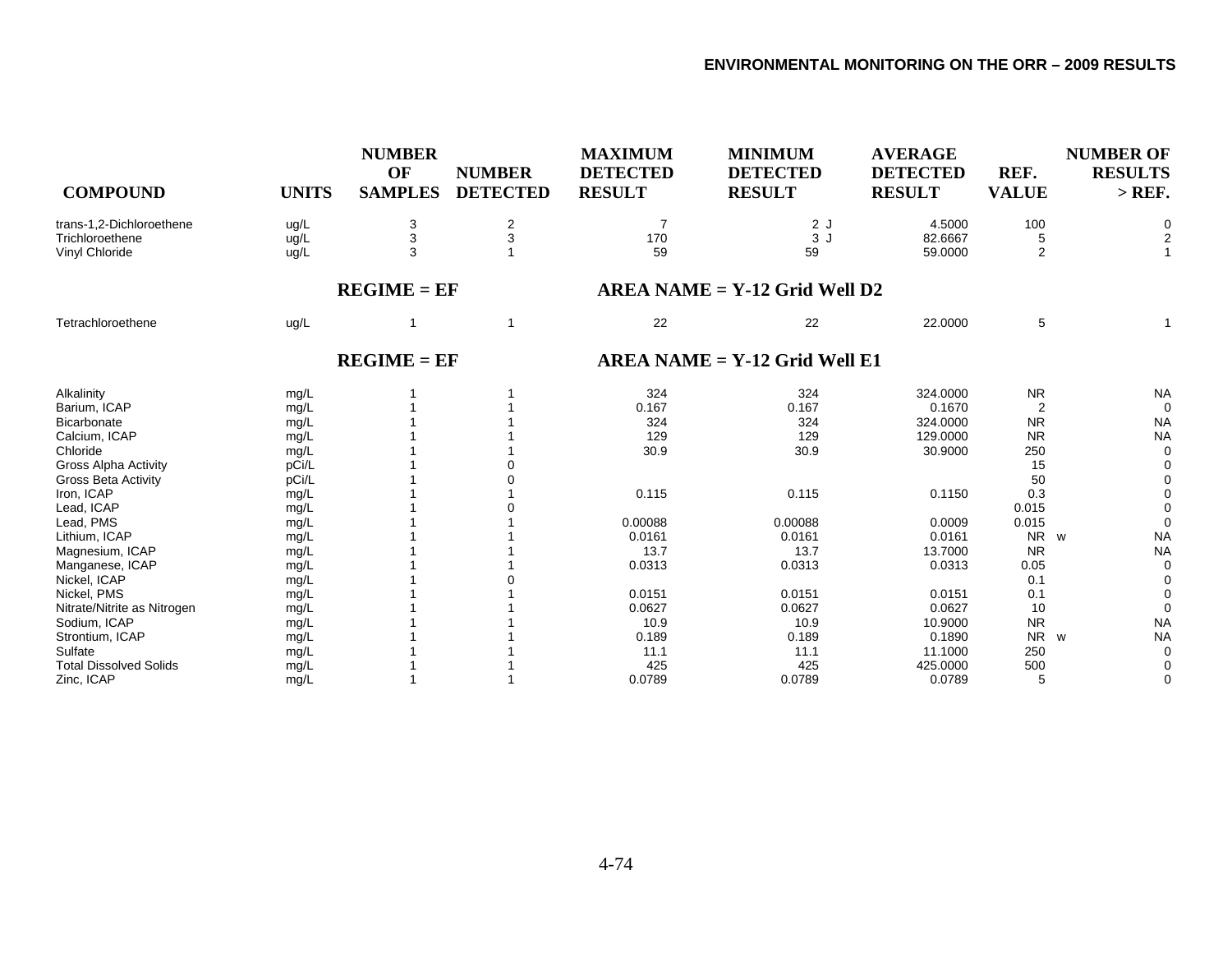| <b>COMPOUND</b>               | <b>UNITS</b> | <b>NUMBER</b><br>OF<br><b>SAMPLES</b> | <b>MAXIMUM</b><br><b>NUMBER</b><br><b>DETECTED</b> | <b>MINIMUM</b><br><b>DETECTED</b><br><b>RESULT</b> | <b>AVERAGE</b><br><b>DETECTED</b><br><b>RESULT</b> | <b>NUMBER OF</b><br><b>DETECTED</b><br><b>RESULT</b> | REF.<br><b>VALUE</b>       | <b>RESULTS</b><br>$>$ REF. |
|-------------------------------|--------------|---------------------------------------|----------------------------------------------------|----------------------------------------------------|----------------------------------------------------|------------------------------------------------------|----------------------------|----------------------------|
|                               |              |                                       | $REGIME = EF$                                      |                                                    | $AREA NAME = Y-12$ Grid Well E3                    |                                                      |                            |                            |
| 1.1.1-Trichloroethane         | ug/L         | 3                                     |                                                    | 1 J                                                | 1 J                                                | 1.0000                                               | 200                        |                            |
| 1,1-Dichloroethane            | ug/L         | 3                                     |                                                    | 20                                                 | 2J                                                 | 11.0000                                              | <b>NR</b>                  | <b>NA</b>                  |
| 1.1-Dichloroethene            | ug/L         | 3                                     |                                                    | 9                                                  | 9                                                  | 9.0000                                               |                            |                            |
| 1,2-Dichloroethene            | ug/L         | 2                                     |                                                    | 10                                                 | 10                                                 | 10.0000                                              | 70                         |                            |
| Alkalinity                    | mg/L         | $\overline{2}$                        |                                                    | 206                                                | 195                                                | 200.5000                                             | <b>NR</b>                  | <b>NA</b>                  |
| Barium, ICAP                  | mg/L         | $\overline{2}$                        |                                                    | 0.367                                              | 0.267                                              | 0.3170                                               | $\overline{2}$             |                            |
| Bicarbonate                   | mg/L         | $\overline{2}$                        |                                                    | 206                                                | 195                                                | 200.5000                                             | <b>NR</b>                  | <b>NA</b>                  |
| Boron, ICAP                   | mg/L         | $\overline{2}$                        |                                                    | 0.556                                              | 0.556                                              | 0.5560                                               | N <sub>R</sub><br><b>W</b> | <b>NA</b>                  |
| Calcium, ICAP                 | mg/L         | $\overline{2}$                        |                                                    | 78                                                 | 9.02                                               | 43.5100                                              | <b>NR</b>                  | <b>NA</b>                  |
| Carbon Tetrachloride          | ug/L         | 3                                     |                                                    | 4 J                                                | 4 J                                                | 4.0000                                               | 5                          |                            |
| Chloride                      | mg/L         | $\overline{2}$                        |                                                    | 22.9                                               | 6.38                                               | 14.6400                                              | 250                        |                            |
| cis-1,2-Dichloroethene        | ug/L         | 3                                     |                                                    | 8                                                  | 1 J                                                | 4.5000                                               | 70                         |                            |
| Gross Alpha Activity          | pCi/L        | 2                                     |                                                    | 13                                                 | 13                                                 | 13.0000                                              | 15                         |                            |
| <b>Gross Beta Activity</b>    | pCi/L        | $\overline{2}$                        |                                                    | 6.1                                                | 6.1                                                | 6.1000                                               | 50                         |                            |
| Iron, ICAP                    | mg/L         | $\overline{2}$                        |                                                    | 0.263                                              | 0.263                                              | 0.2630                                               | 0.3                        |                            |
| Lithium, ICAP                 | mg/L         | $\overline{2}$                        |                                                    | 0.0628                                             | 0.0136                                             | 0.0382                                               | <b>NR</b><br>w             | <b>NA</b>                  |
| Magnesium, ICAP               | mg/L         | $\overline{2}$                        |                                                    | 9.74                                               | 3.04                                               | 6.3900                                               | <b>NR</b>                  | <b>NA</b>                  |
| Manganese, ICAP               | mg/L         | 2                                     |                                                    | 0.00731                                            | 0.00731                                            | 0.0073                                               | 0.05                       |                            |
| Nickel, ICAP                  | mg/L         | $\overline{\mathbf{c}}$               |                                                    |                                                    |                                                    |                                                      | 0.1                        |                            |
| Nickel, PMS                   | mg/L         |                                       |                                                    | 0.0323                                             | 0.0323                                             | 0.0323                                               | 0.1                        |                            |
| Nitrate as Nitrogen           | mg/L         |                                       |                                                    | 0.755                                              | 0.114                                              | 0.4345                                               | 10                         |                            |
| Nitrate/Nitrite as Nitrogen   | mg/L         | $\overline{2}$                        |                                                    | 0.792                                              | 0.15                                               | 0.4710                                               | 10                         |                            |
| Potassium, ICAP               | mg/L         | $\overline{2}$                        |                                                    | 5.15                                               | 3.39                                               | 4.2700                                               | <b>NR</b>                  | <b>NA</b>                  |
| Sodium, ICAP                  | mg/L         | $\overline{2}$                        | $\overline{2}$                                     | 83.6                                               | 11                                                 | 47.3000                                              | <b>NR</b>                  | <b>NA</b>                  |
| Strontium, ICAP               | mg/L         | $\overline{2}$                        | $\overline{2}$                                     | 0.666                                              | 0.508                                              | 0.5870                                               | <b>NR</b><br>W             | <b>NA</b>                  |
| Sulfate                       | mg/L         | $\overline{2}$                        | 2                                                  | 22                                                 | 9.41                                               | 15.7050                                              | 250                        |                            |
| Tetrachloroethene             | ug/L         | 3                                     |                                                    | 36                                                 | 4 J                                                | 20.0000                                              | 5                          |                            |
| <b>Total Dissolved Solids</b> | mg/L         | 2                                     |                                                    | 331                                                | 181                                                | 256.0000                                             | 500                        |                            |
| <b>Total Suspended Solids</b> | mg/L         | 2                                     |                                                    | 3                                                  | 3                                                  | 3.0000                                               | <b>NR</b>                  | <b>NA</b>                  |
| trans-1,2-Dichloroethene      | ug/L         | 3                                     |                                                    | 2J                                                 | 2J                                                 | 2.0000                                               | 100                        |                            |
| Trichloroethene               | uq/L         | 3                                     | 2                                                  | 16                                                 | 2J                                                 | 9.0000                                               | 5                          |                            |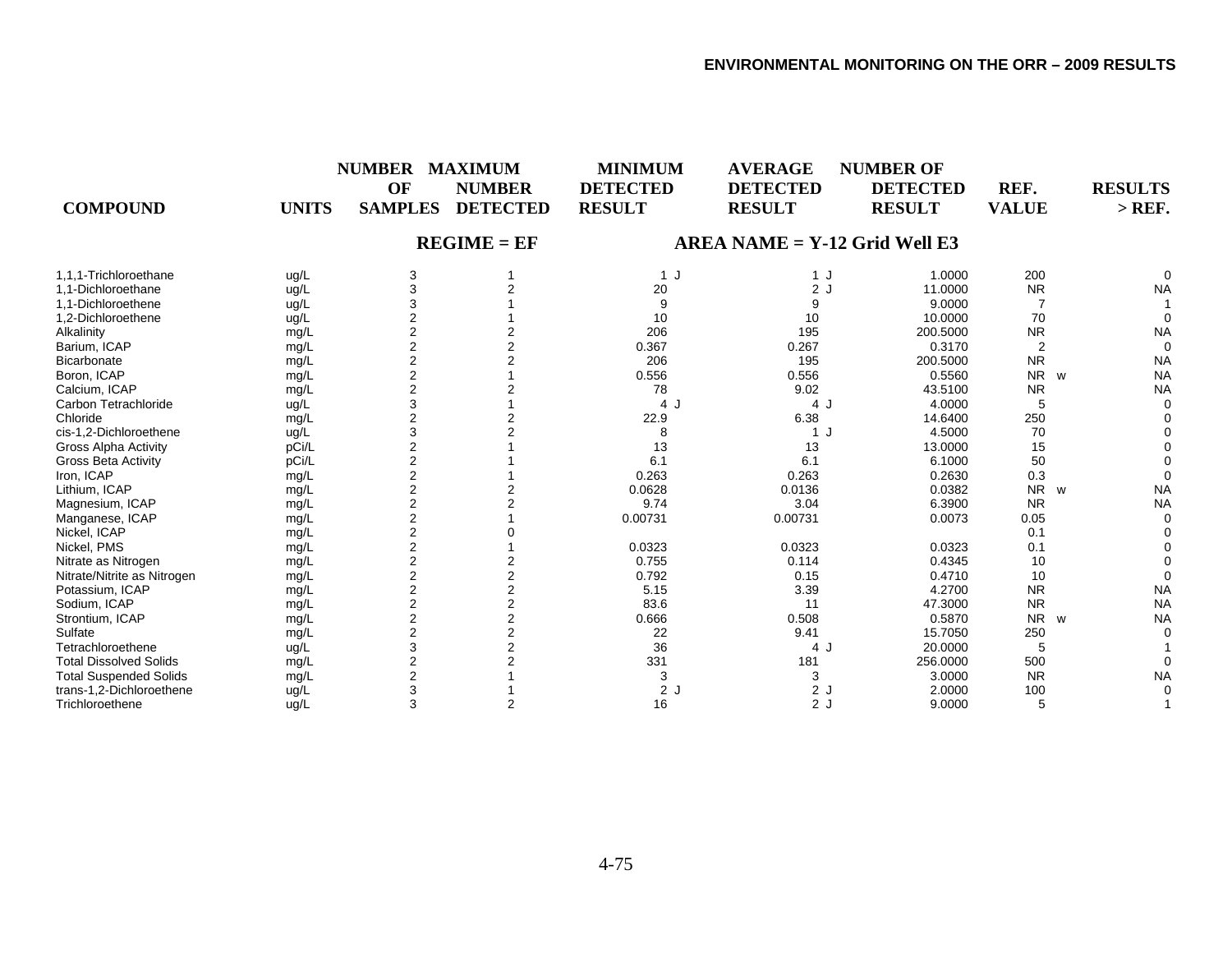| <b>COMPOUND</b>                                      | <b>UNITS</b> | <b>NUMBER</b><br>OF<br><b>SAMPLES</b> | <b>NUMBER</b><br><b>DETECTED</b> | <b>MAXIMUM</b><br><b>DETECTED</b><br><b>RESULT</b> | <b>MINIMUM</b><br><b>DETECTED</b><br><b>RESULT</b> | <b>AVERAGE</b><br><b>DETECTED</b><br><b>RESULT</b> | REF.<br><b>VALUE</b> | <b>NUMBER OF</b><br><b>RESULTS</b><br>$>$ REF. |
|------------------------------------------------------|--------------|---------------------------------------|----------------------------------|----------------------------------------------------|----------------------------------------------------|----------------------------------------------------|----------------------|------------------------------------------------|
|                                                      |              | $REGIME = EF$                         |                                  |                                                    | $AREA NAME = Y-12$ Grid Well F2                    |                                                    |                      |                                                |
| Alkalinity                                           | mg/L         | 2                                     | $\overline{2}$                   | 222                                                | 211                                                | 216.5000                                           | <b>NR</b>            | <b>NA</b>                                      |
| Barium, ICAP                                         | mg/L         | $\overline{2}$                        | $\overline{2}$                   | 0.222                                              | 0.153                                              | 0.1875                                             | $\overline{2}$       | $\Omega$                                       |
| Bicarbonate                                          | mg/L         | 2                                     |                                  | 222                                                | 154                                                | 188.0000                                           | <b>NR</b>            | <b>NA</b>                                      |
| Boron, ICAP                                          | mg/L         | $\overline{2}$                        |                                  | 0.19                                               | 0.19                                               | 0.1900                                             | <b>NR</b>            | <b>NA</b><br><b>W</b>                          |
| Calcium, ICAP                                        | mg/L         | $\overline{\mathbf{c}}$               |                                  | 105                                                | 3.14                                               | 54.0700                                            | <b>NR</b>            | <b>NA</b><br>k                                 |
| Carbonate                                            | mg/L         | $\mathbf 2$                           |                                  | 57.1                                               | 57.1                                               | 57.1000                                            | <b>NR</b>            | <b>NA</b>                                      |
| Chloride                                             | mg/L         | $\boldsymbol{2}$                      |                                  | 83.1                                               | 10.9                                               | 47.0000                                            | 250                  | $\Omega$                                       |
| Flouride                                             | mg/L         | $\mathbf 2$                           |                                  | 0.477                                              | 0.477                                              | 0.4770                                             |                      | $\Omega$                                       |
| <b>Gross Alpha Activity</b>                          | pCi/L        | $\overline{2}$                        |                                  |                                                    |                                                    |                                                    | 15                   |                                                |
| <b>Gross Beta Activity</b>                           | pCi/L        | $\overline{2}$                        |                                  | 5.8                                                | 5.8                                                | 5.8000                                             | 50                   |                                                |
| Iron, ICAP                                           | mg/L         | $\overline{2}$                        |                                  | 2.95                                               | 2.95                                               | 2.9500                                             | 0.3                  |                                                |
| Lithium, ICAP                                        | mg/L         | $\overline{2}$                        | 2                                | 0.0364                                             | 0.0114                                             | 0.0239                                             | <b>NR</b>            | <b>NA</b><br><b>W</b>                          |
| Magnesium, ICAP                                      | mg/L         | $\overline{2}$                        | $\overline{2}$                   | 19.4                                               | 2.28                                               | 10.8400                                            | <b>NR</b>            | <b>NA</b><br>k                                 |
| Manganese, ICAP                                      | mg/L         | $\overline{\mathbf{c}}$               |                                  | 0.289                                              | 0.289                                              | 0.2890                                             | 0.05                 |                                                |
| Potassium, ICAP                                      | mg/L         | $\boldsymbol{2}$                      |                                  | 3.63                                               | 2.48                                               | 3.0550                                             | <b>NR</b>            | <b>NA</b>                                      |
| Sodium, ICAP                                         | mg/L         | $\mathbf 2$                           | $\overline{2}$                   | 96.2                                               | 26                                                 | 61.1000                                            | <b>NR</b>            | k<br><b>NA</b>                                 |
| Strontium, ICAP                                      | mg/L         | $\overline{2}$                        | $\overline{2}$                   | 1.94                                               | 0.402                                              | 1.1710                                             | <b>NR</b>            | kw<br><b>NA</b>                                |
| Sulfate                                              | mg/L         | $\overline{2}$                        | $\overline{2}$                   | 44.2                                               | 8.48                                               | 26.3400                                            | 250                  | $\mathbf 0$                                    |
| <b>Total Dissolved Solids</b>                        | mg/L         | $\mathbf 2$                           | $\overline{\mathbf{c}}$          | 456                                                | 248                                                | 352.0000                                           | 500                  | $\Omega$                                       |
| <b>Total Suspended Solids</b>                        | mg/L         | 2                                     | 2                                | 3                                                  | 2                                                  | 2.5000                                             | <b>NR</b>            | <b>NA</b>                                      |
|                                                      |              | $REGIME = EF$                         |                                  |                                                    | $AREA NAME = Y-12$ Grid Well G3                    |                                                    |                      |                                                |
| 1,1,2-Trichloro-1,2,2-trifluoroethane<br>(Freon 113) | ug/L         | 3                                     | -1                               | 2J                                                 | 2J                                                 | 2.0000                                             | <b>NR</b>            | <b>NA</b>                                      |
| 1,1-Dichloroethene                                   | ug/L         | 3                                     | $\overline{2}$                   | 2J                                                 | 2J                                                 | 2.0000                                             | 7                    | $\Omega$                                       |
| Carbon Tetrachloride                                 | ug/L         | 3                                     |                                  | 160                                                | 12                                                 | 97.3333                                            | 5                    |                                                |
| Chloroform                                           | ug/L         | 3                                     |                                  | 6                                                  | 2J                                                 | 4.3333                                             | 80                   |                                                |
| cis-1,2-Dichloroethene                               | ug/L         | 3                                     |                                  | 6                                                  | 4 J                                                | 5.0000                                             | 70                   |                                                |
| Tetrachloroethene                                    | ug/L         | 3                                     | $\overline{2}$                   | 22                                                 | 9                                                  | 15.5000                                            |                      |                                                |
| Trichloroethene                                      | ug/L         | 3                                     | $\overline{2}$                   | $\overline{7}$                                     | 4 J                                                | 5.5000                                             | 5                    |                                                |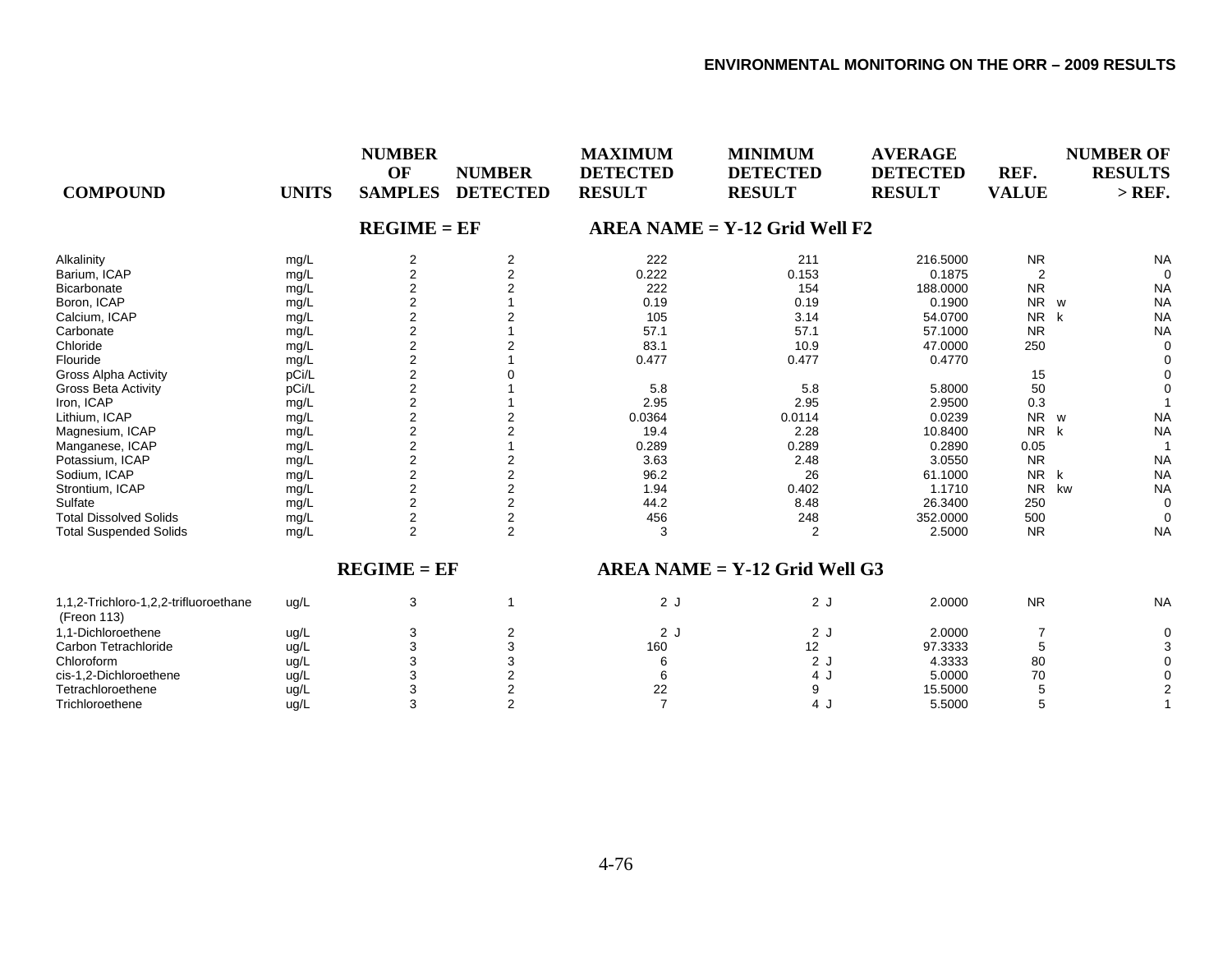| <b>COMPOUND</b>               | <b>UNITS</b> | <b>NUMBER</b><br>OF<br><b>SAMPLES</b> | <b>NUMBER</b><br><b>DETECTED</b> | <b>MAXIMUM</b><br><b>DETECTED</b><br><b>RESULT</b> | <b>MINIMUM</b><br><b>DETECTED</b><br><b>RESULT</b> | <b>AVERAGE</b><br><b>DETECTED</b><br><b>RESULT</b> | REF.<br><b>VALUE</b> | <b>NUMBER OF</b><br><b>RESULTS</b><br>$>$ REF. |
|-------------------------------|--------------|---------------------------------------|----------------------------------|----------------------------------------------------|----------------------------------------------------|----------------------------------------------------|----------------------|------------------------------------------------|
|                               |              | $REGIME = EF$                         |                                  |                                                    | $AREA NAME = Y-12$ Grid Well H3                    |                                                    |                      |                                                |
| 2-Butanone                    | ug/L         | 2                                     |                                  | 6                                                  | 6                                                  | 6.0000                                             | <b>NR</b>            | <b>NA</b>                                      |
| Alkalinity                    | mg/L         |                                       |                                  | 191                                                | 191                                                | 191.0000                                           | <b>NR</b>            | <b>NA</b>                                      |
| Barium, ICAP                  | mg/L         |                                       |                                  | 0.0874                                             | 0.0874                                             | 0.0874                                             | $\overline{2}$       | $\Omega$                                       |
| <b>Bicarbonate</b>            | mg/L         |                                       |                                  | 191                                                | 191                                                | 191.0000                                           | <b>NR</b>            | <b>NA</b>                                      |
| Calcium, ICAP                 | mg/L         |                                       |                                  | 95.1                                               | 95.1                                               | 95.1000                                            | <b>NR</b>            | <b>NA</b>                                      |
| Chloride                      | mg/L         |                                       |                                  | 35.1                                               | 35.1                                               | 35.1000                                            | 250                  | 0                                              |
| Chromium, ICAP                | mg/L         |                                       |                                  | 0.0272                                             | 0.0272                                             | 0.0272                                             | 0.1                  | 0<br>z                                         |
| Chromium, PMS                 | mg/L         |                                       |                                  | 0.036                                              | 0.036                                              | 0.0360                                             | 0.1                  | $\Omega$                                       |
| Gross Alpha Activity          | pCi/L        |                                       |                                  |                                                    |                                                    |                                                    | 15                   | $\Omega$                                       |
| <b>Gross Beta Activity</b>    | pCi/L        |                                       |                                  |                                                    |                                                    |                                                    | 50                   | $\Omega$                                       |
| Iron, ICAP                    | mg/L         |                                       |                                  | 0.173                                              | 0.173                                              | 0.1730                                             | 0.3                  | ∩                                              |
| Lead, ICAP                    | mg/L         |                                       |                                  |                                                    |                                                    |                                                    | 0.015                |                                                |
| Lead, PMS                     | mg/L         |                                       |                                  | 0.072                                              | 0.072                                              | 0.0720                                             | 0.015                |                                                |
| Magnesium, ICAP               | mg/L         |                                       |                                  | 6.05                                               | 6.05                                               | 6.0500                                             | <b>NR</b>            | <b>NA</b>                                      |
| Manganese, ICAP               | mg/L         |                                       |                                  | 0.00742                                            | 0.00742                                            | 0.0074                                             | 0.05                 | $\Omega$                                       |
| Nickel, ICAP                  | mg/L         |                                       |                                  | 0.189                                              | 0.189                                              | 0.1890                                             | 0.1 z                |                                                |
| Nickel, PMS                   | mg/L         |                                       |                                  | 0.178                                              | 0.178                                              | 0.1780                                             | 0.1                  |                                                |
| Nitrate as Nitrogen           | mg/L         |                                       |                                  | 1.46                                               | 1.46                                               | 1.4600                                             | 10                   | $\Omega$                                       |
| Nitrate/Nitrite as Nitrogen   | mg/L         |                                       |                                  | 1.5                                                | 1.5                                                | 1.5000                                             | 10                   | $\Omega$                                       |
| Potassium, ICAP               | mg/L         |                                       |                                  | 2.83                                               | 2.83                                               | 2.8300                                             | <b>NR</b>            | <b>NA</b>                                      |
| Sodium, ICAP                  | mg/L         |                                       |                                  | 15.6                                               | 15.6                                               | 15.6000                                            | <b>NR</b>            | <b>NA</b>                                      |
| Strontium, ICAP               | mg/L         |                                       |                                  | 0.161                                              | 0.161                                              | 0.1610                                             | <b>NR</b>            | <b>NA</b><br>W                                 |
| Sulfate                       | mg/L         |                                       |                                  | 51.8                                               | 51.8                                               | 51.8000                                            | 250                  | $\mathbf 0$                                    |
| <b>Total Dissolved Solids</b> | mg/L         |                                       |                                  | 333                                                | 333                                                | 333.0000                                           | 500                  | $\Omega$                                       |
| <b>Total Suspended Solids</b> | mg/L         |                                       |                                  | $\overline{c}$                                     | 2                                                  | 2.0000                                             | <b>NR</b>            | <b>NA</b>                                      |
| Trichloroethene               | ug/L         | $\overline{2}$                        | $\overline{2}$                   | 4 J                                                | 1 <sub>l</sub>                                     | 2.5000                                             | -5                   | 0                                              |
|                               |              | $REGIME = EF$                         |                                  |                                                    | $AREA NAME = Y-12 Grid Well J-Primary$             |                                                    |                      |                                                |
| 1,1,1-Trichloroethane         | ug/L         | 3                                     | $\overline{2}$                   | 1.5J                                               | $1.37$ J                                           | 1.4350                                             | 200                  | 0                                              |

| - Frichioroethane       | UQ/L |  | $\cdots$                         | ا 31. | l.4350  | ZUU                      |           |
|-------------------------|------|--|----------------------------------|-------|---------|--------------------------|-----------|
| 1.1-Dichloroethane      | ⊔a/∟ |  | $\overline{\phantom{a}}$<br>.ن ۱ | ט. ו  | 12.3000 | <b>NR</b>                | <b>NA</b> |
| 1.1-Dichloroethene      | ua∕∟ |  | 54.2<br>--                       | 52.8  | 53.5000 |                          |           |
| 1,2-Dichloroethene      | ug/L |  |                                  |       | 17.0000 | $\overline{\phantom{a}}$ |           |
| <b>ICAP</b><br>Aluminum | mg/L |  | 0.725                            | 0.725 | 0.7250  | ◡.∠                      |           |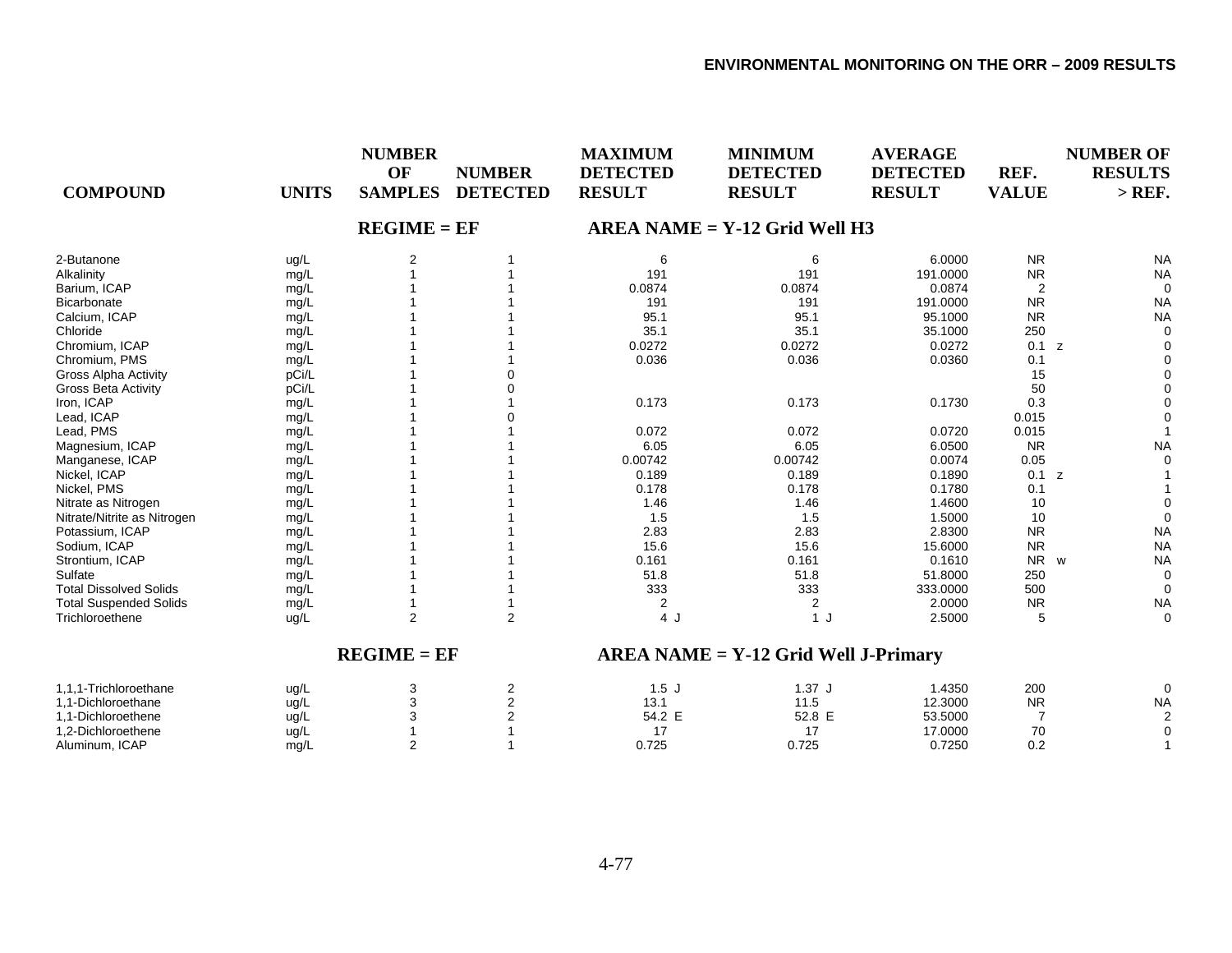| <b>COMPOUND</b>               | <b>UNITS</b> | <b>NUMBER</b><br>OF<br><b>SAMPLES</b> | <b>NUMBER</b><br><b>DETECTED</b> | <b>MAXIMUM</b><br><b>DETECTED</b><br><b>RESULT</b> | <b>MINIMUM</b><br><b>DETECTED</b><br><b>RESULT</b> | <b>AVERAGE</b><br><b>DETECTED</b><br><b>RESULT</b> | REF.<br><b>VALUE</b> | <b>NUMBER OF</b><br><b>RESULTS</b><br>$>$ REF. |
|-------------------------------|--------------|---------------------------------------|----------------------------------|----------------------------------------------------|----------------------------------------------------|----------------------------------------------------|----------------------|------------------------------------------------|
|                               |              |                                       |                                  |                                                    |                                                    |                                                    |                      |                                                |
| Barium, ICAP                  | mg/L         | 2                                     | $\overline{2}$                   | 0.538                                              | 0.484                                              | 0.5110                                             | $\overline{2}$       | $\Omega$                                       |
| Bicarbonate                   | mg/L         | $\overline{2}$                        | $\overline{2}$                   | 277                                                | 260                                                | 268.5000                                           | <b>NR</b>            | <b>NA</b>                                      |
| Boron, ICAP                   | mg/L         | 2                                     | 2                                | 0.0779                                             | 0.0712                                             | 0.0746                                             | <b>NR</b>            | <b>NA</b>                                      |
| Calcium, ICAP                 | mg/L         | $\overline{\mathbf{c}}$               | 2                                | 78                                                 | 75.2                                               | 76.6000                                            | <b>NR</b>            | <b>NA</b>                                      |
| Chloride                      | mg/L         | $\overline{2}$                        | $\overline{2}$                   | 40.4                                               | 38.2                                               | 39.3000                                            | 250                  | $\Omega$                                       |
| cis-1,2-Dichloroethene        | ug/L         | 3                                     |                                  | 67.8 E                                             | 17                                                 | 50.7000                                            | 70                   | $\Omega$                                       |
| Ethylene                      | ug/L         | $\overline{2}$                        |                                  | $1.56$ J                                           | $1.56$ J                                           | 1.5600                                             |                      | $\Omega$                                       |
| Flouride                      | mg/L         | $\overline{2}$                        |                                  | 0.16                                               | 0.16                                               | 0.1600                                             |                      |                                                |
| <b>Gross Beta Activity</b>    | pCi/L        | $\overline{2}$                        |                                  | 16                                                 | 3.64                                               | 9.8200                                             | 50                   |                                                |
| Iron, ICAP                    | mg/L         | $\overline{2}$                        |                                  | 0.444                                              | 0.444                                              | 0.4440                                             | 0.3                  |                                                |
| Lithium, ICAP                 | mg/L         | $\boldsymbol{2}$                      | 2                                | 0.0207                                             | 0.0134                                             | 0.0171                                             | <b>NR</b>            | <b>NA</b>                                      |
| Magnesium, ICAP               | mg/L         | $\overline{\mathbf{c}}$               | $\overline{2}$                   | 22.6                                               | 21.7                                               | 22.1500                                            | <b>NR</b>            | <b>NA</b>                                      |
| Manganese, ICAP               | mg/L         | $\overline{2}$                        | $\overline{2}$                   | 0.085                                              | 0.0453                                             | 0.0652                                             | 0.05                 | 1                                              |
| Methane                       | ug/L         | $\overline{2}$                        | $\overline{2}$                   | 26.9                                               | 15.4                                               | 21.1500                                            | <b>NR</b>            | <b>NA</b>                                      |
| Nitrate/Nitrite               | mg/L         | $\overline{2}$                        |                                  | 0.02                                               | 0.02                                               | 0.0200                                             | 10                   | $\mathbf 0$                                    |
| Potassium, ICAP               | mg/L         | $\overline{2}$                        | 2                                | 5.57                                               | 3.89                                               | 4.7300                                             | <b>NR</b>            | <b>NA</b>                                      |
| Sodium, ICAP                  | mg/L         | $\overline{2}$                        | 2                                | 13                                                 | 12.1                                               | 12.5500                                            | <b>NR</b>            | <b>NA</b>                                      |
| Strontium, ICAP               | mg/L         | $\mathbf 2$                           | $\overline{2}$                   | 0.73                                               | 0.678                                              | 0.7040                                             | <b>NR</b>            | <b>NA</b>                                      |
| Sulfate                       | mg/L         | $\mathbf 2$                           | $\overline{2}$                   | 16.6                                               | 14.9                                               | 15.7500                                            | 250                  | $\mathbf 0$                                    |
| Tetrachloroethene             | ug/L         | 3                                     | $\overline{2}$                   | 2460 D                                             | 2090 D                                             | 2275.0000                                          | 5                    | $\overline{2}$                                 |
| <b>Total Dissolved Solids</b> | mg/L         | $\overline{2}$                        | $\overline{2}$                   | 404                                                | 381                                                | 392.5000                                           | 500                  | $\Omega$                                       |
| <b>Total Suspended Solids</b> | mg/L         | $\overline{2}$                        | $\overline{2}$                   | 9                                                  | 6                                                  | 7.5000                                             | <b>NR</b>            | <b>NA</b>                                      |
| trans-1,2-Dichloroethene      | ug/L         | 3                                     | 2                                | $3.1$ J                                            | $3.04$ J                                           | 3.0700                                             | 100                  | $\Omega$                                       |
| Trichloroethene               | ug/L         | 3                                     | $\overline{2}$                   | 172 DJ                                             | 101 DJ                                             | 136.5000                                           | 5                    | $\overline{2}$                                 |
| Vanadium, ICAP                | mg/L         | 2                                     |                                  | 0.0129                                             | 0.0129                                             | 0.0129                                             | <b>NR</b>            | <b>NA</b>                                      |
| Vinyl Chloride                | ug/L         | 3                                     | 3                                | 4.72                                               | Δ                                                  | 4.4500                                             | $\overline{2}$       | 3                                              |
|                               |              | $REGIME = EF$                         |                                  |                                                    | $AREA NAME = Y-12$ Grid Well K1                    |                                                    |                      |                                                |
| Alkalinity                    | mg/L         |                                       |                                  | 230                                                | 230                                                | 230.0000                                           | <b>NR</b>            | <b>NA</b>                                      |
| Barium, ICAP                  | mg/L         |                                       |                                  | 0.302                                              | 0.302                                              | 0.3020                                             | $\overline{2}$       | $\mathbf 0$                                    |
| Bicarbonate                   | mg/L         |                                       |                                  | 230                                                | 230                                                | 230.0000                                           | <b>NR</b>            | <b>NA</b>                                      |
| Calcium, ICAP                 | mg/L         |                                       |                                  | 47.7                                               | 47.7                                               | 47.7000                                            | <b>NR</b>            | <b>NA</b>                                      |
| Chloride                      | mg/L         |                                       |                                  | 7.22                                               | 7.22                                               | 7.2200                                             | 250                  | $\mathbf 0$                                    |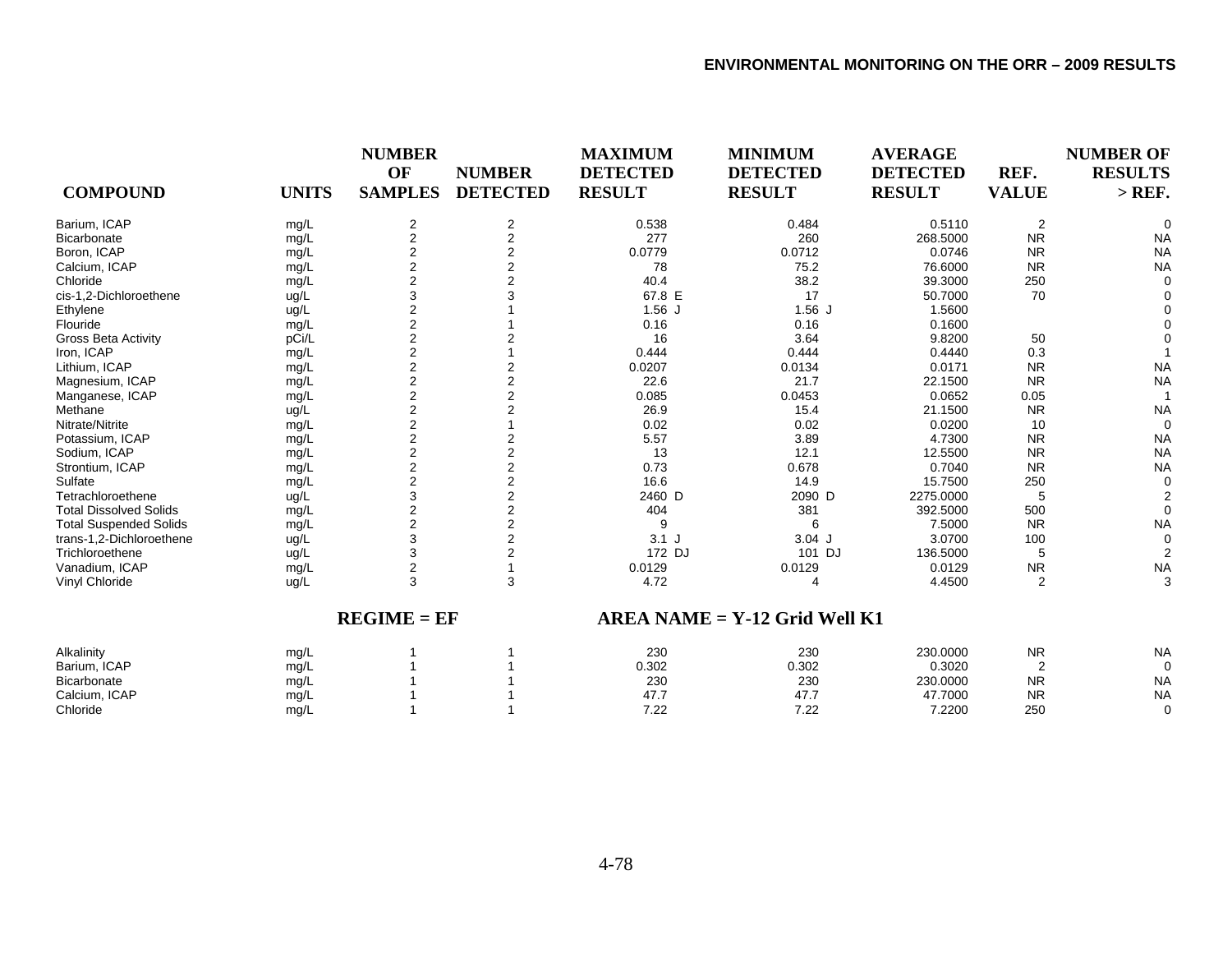| <b>COMPOUND</b>               | <b>UNITS</b> | <b>NUMBER</b><br>OF<br><b>SAMPLES</b> | <b>NUMBER</b><br><b>DETECTED</b> | <b>MAXIMUM</b><br><b>DETECTED</b><br><b>RESULT</b> | <b>MINIMUM</b><br><b>DETECTED</b><br><b>RESULT</b> | <b>AVERAGE</b><br><b>DETECTED</b><br><b>RESULT</b> | REF.<br><b>VALUE</b>  | <b>NUMBER OF</b><br><b>RESULTS</b><br>$>$ REF. |
|-------------------------------|--------------|---------------------------------------|----------------------------------|----------------------------------------------------|----------------------------------------------------|----------------------------------------------------|-----------------------|------------------------------------------------|
| <b>Gross Alpha Activity</b>   | pCi/L        |                                       | 0                                |                                                    |                                                    |                                                    | 15                    |                                                |
| <b>Gross Beta Activity</b>    | pCi/L        |                                       |                                  |                                                    |                                                    |                                                    | 50                    |                                                |
| Lithium, ICAP                 | mg/L         |                                       |                                  | 0.0276                                             | 0.0276                                             | 0.0276                                             | NR w                  | <b>NA</b>                                      |
| Magnesium, ICAP               | mg/L         |                                       |                                  | 10.9                                               | 10.9                                               | 10.9000                                            | <b>NR</b>             | <b>NA</b>                                      |
| Manganese, ICAP               | mg/L         |                                       |                                  | 0.0172                                             | 0.0172                                             | 0.0172                                             | 0.05                  | $\Omega$                                       |
| Potassium, ICAP               | mg/L         |                                       |                                  | 3.48                                               | 3.48                                               | 3.4800                                             | <b>NR</b>             | <b>NA</b>                                      |
| Sodium, ICAP                  | mg/L         |                                       |                                  | 36.1                                               | 36.1                                               | 36.1000                                            | <b>NR</b>             | <b>NA</b>                                      |
| Strontium, ICAP               | mg/L         |                                       |                                  | 1.4                                                | 1.4                                                | 1.4000                                             | <b>NR</b><br><b>W</b> | <b>NA</b>                                      |
| Sulfate                       | mg/L         |                                       |                                  | 18                                                 | 18                                                 | 18.0000                                            | 250                   | $\Omega$                                       |
| <b>Total Dissolved Solids</b> | mg/L         |                                       |                                  | 176                                                | 176                                                | 176.0000                                           | 500                   | $\Omega$                                       |
|                               |              | $REGIME = EF$                         |                                  |                                                    | $AREA NAME = Y-12 Grid Well K2$                    |                                                    |                       |                                                |
| Alkalinity                    | mg/L         |                                       |                                  | 199                                                | 199                                                | 199.0000                                           | <b>NR</b>             | <b>NA</b>                                      |
| Barium, ICAP                  | mg/L         |                                       |                                  | 0.174                                              | 0.174                                              | 0.1740                                             | $\overline{2}$        | $\Omega$                                       |
| <b>Bicarbonate</b>            | mg/L         |                                       |                                  | 199                                                | 199                                                | 199.0000                                           | <b>NR</b>             | <b>NA</b>                                      |
| Calcium, ICAP                 | mg/L         |                                       |                                  | 39.9                                               | 39.9                                               | 39.9000                                            | <b>NR</b>             | <b>NA</b>                                      |
| Chloride                      | mg/L         |                                       |                                  | 2.13                                               | 2.13                                               | 2.1300                                             | 250                   | $\Omega$                                       |
| Flouride                      | mg/L         |                                       |                                  | 0.199                                              | 0.199                                              | 0.1990                                             |                       |                                                |
| <b>Gross Alpha Activity</b>   | pCi/L        |                                       |                                  |                                                    |                                                    |                                                    | 15                    |                                                |
| <b>Gross Beta Activity</b>    | pCi/L        |                                       |                                  |                                                    |                                                    |                                                    | 50                    |                                                |
| Iron, ICAP                    | mg/L         |                                       |                                  | 0.222                                              | 0.222                                              | 0.2220                                             | 0.3                   |                                                |
| Lithium, ICAP                 | mg/L         |                                       |                                  | 0.0177                                             | 0.0177                                             | 0.0177                                             | <b>NR</b>             | <b>NA</b><br>W                                 |
| Magnesium, ICAP               | mg/L         |                                       |                                  | 9.69                                               | 9.69                                               | 9.6900                                             | <b>NR</b>             | <b>NA</b>                                      |
| Manganese, ICAP               | mg/L         |                                       |                                  | 0.0156                                             | 0.0156                                             | 0.0156                                             | 0.05                  | $\Omega$                                       |
| Potassium, ICAP               | mg/L         |                                       |                                  | 2.3                                                | 2.3                                                | 2.3000                                             | <b>NR</b>             | <b>NA</b>                                      |
| Sodium, ICAP                  | mg/L         |                                       |                                  | 33.4                                               | 33.4                                               | 33.4000                                            | <b>NR</b>             | <b>NA</b>                                      |
| Strontium, ICAP               | mg/L         |                                       |                                  | 0.757                                              | 0.757                                              | 0.7570                                             | N <sub>R</sub>        | <b>NA</b><br>W                                 |
| Sulfate                       | mg/L         |                                       |                                  | 13.3                                               | 13.3                                               | 13.3000                                            | 250                   | $\Omega$                                       |
| Tetrachloroethene             | ug/L         |                                       |                                  | 1 J                                                | 1 J                                                | 1.0000                                             | 5                     |                                                |
| <b>Total Dissolved Solids</b> | mg/L         |                                       |                                  | 270                                                | 270                                                | 270.0000                                           | 500                   | $\Omega$                                       |
| <b>Total Suspended Solids</b> | mg/L         |                                       |                                  | $\boldsymbol{\varDelta}$                           | 4                                                  | 4.0000                                             | <b>NR</b>             | <b>NA</b>                                      |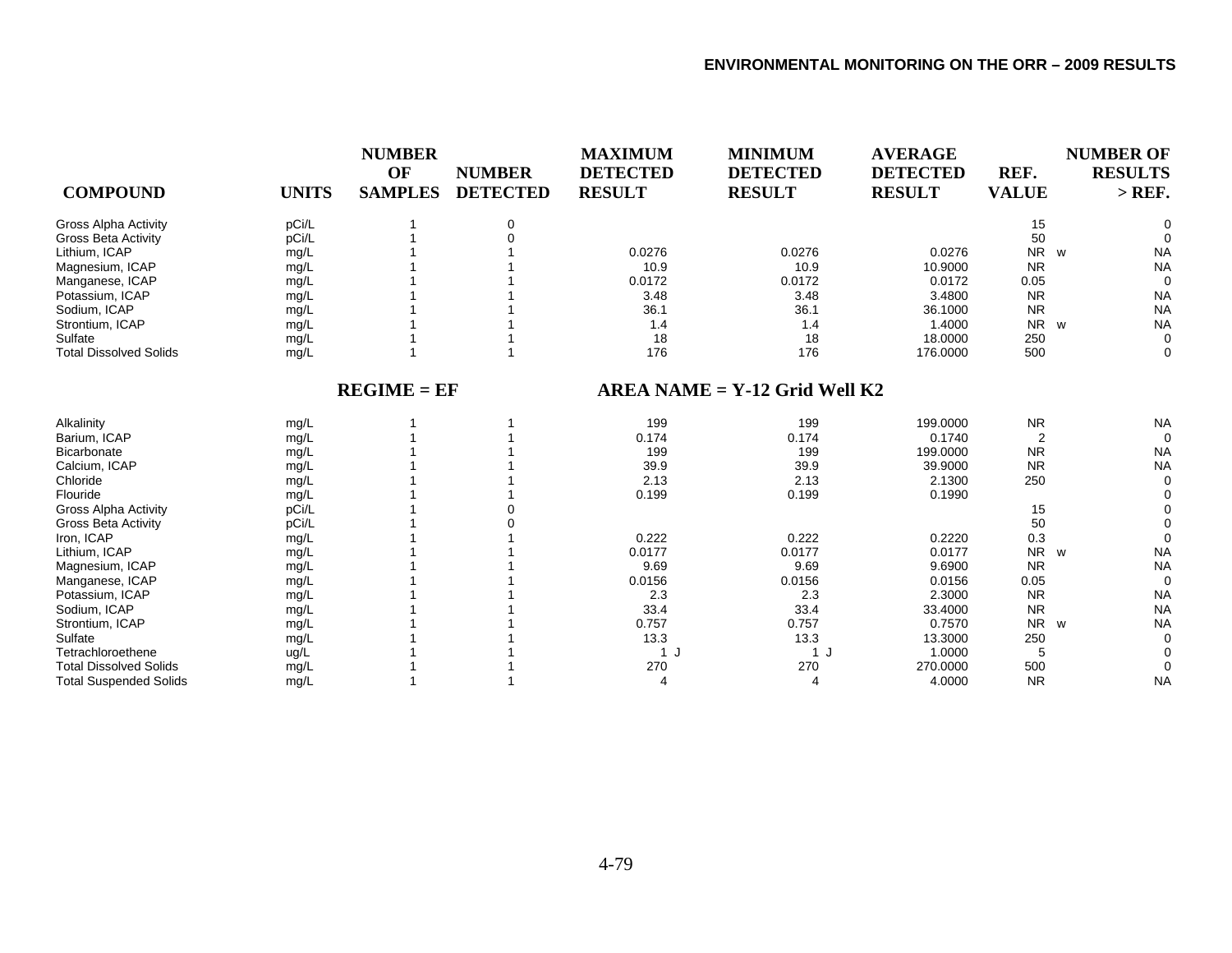| <b>COMPOUND</b>                                      | <b>UNITS</b> | <b>NUMBER</b><br>OF<br><b>SAMPLES</b> | <b>NUMBER</b><br><b>DETECTED</b> | <b>MAXIMUM</b><br><b>DETECTED</b><br><b>RESULT</b> | <b>MINIMUM</b><br><b>DETECTED</b><br><b>RESULT</b> | <b>AVERAGE</b><br><b>DETECTED</b><br><b>RESULT</b> | REF.<br><b>VALUE</b> | <b>NUMBER OF</b><br><b>RESULTS</b><br>$>$ REF. |
|------------------------------------------------------|--------------|---------------------------------------|----------------------------------|----------------------------------------------------|----------------------------------------------------|----------------------------------------------------|----------------------|------------------------------------------------|
|                                                      |              | $REGIME = EF$                         |                                  |                                                    | $AREA NAME = Y-12 Complex Site$                    |                                                    |                      |                                                |
| 1,1,2-Trichloro-1,2,2-trifluoroethane<br>(Freon 113) | ug/L         | 16                                    | 6                                | 130                                                | 1 J                                                | 30.8333                                            | <b>NR</b>            | <b>NA</b>                                      |
| 1.1-Dichloroethane                                   | ug/L         | 16                                    | 9                                | 46                                                 | 3J                                                 | 14.6667                                            | <b>NR</b>            | <b>NA</b>                                      |
| 1,1-Dichloroethene                                   | ug/L         | 16                                    | 9                                | 210                                                | 2J                                                 | 73.7778                                            |                      |                                                |
| 1.2-Dichloroethene                                   | ug/L         | 15                                    | 11                               | 1600 D                                             | 2J                                                 | 744.5455                                           | 70                   |                                                |
| 1,4-Dichlorobenzene                                  | ug/L         | 16                                    |                                  | 1 J                                                | 1 J                                                | 1.0000                                             | 75                   | $\Omega$                                       |
| Alkalinity                                           | mg/L         | 14                                    | 14                               | 245                                                | 69.1                                               | 164.7214                                           | <b>NR</b>            | <b>NA</b>                                      |
| Aluminum, ICAP                                       | mg/L         | 14                                    | 2                                | 1.26                                               | 0.315                                              | 0.7875                                             | 0.2                  | $\overline{2}$                                 |
| Barium, ICAP                                         | mg/L         | 14                                    | 14                               | 0.257                                              | 0.0381                                             | 0.1273                                             | $\overline{2}$       |                                                |
| Barium, PMS                                          | mg/L         | 3                                     | 3                                | 0.246                                              | 0.0425                                             | 0.1542                                             |                      | dz                                             |
| Benzene                                              | ug/L         | 16                                    | $\overline{2}$                   | 2J                                                 | 1J                                                 | 1.5000                                             | 5                    | $\Omega$                                       |
| Bicarbonate                                          | mg/L         | 14                                    | 14                               | 245                                                | 69.1                                               | 164.7214                                           | <b>NR</b>            | <b>NA</b>                                      |
| Boron, ICAP                                          | mg/L         | 14                                    | 6                                | 0.164                                              | 0.103                                              | 0.1297                                             | <b>NR</b>            | <b>NA</b><br>w                                 |
| Calcium, ICAP                                        | mg/L         | 14                                    | 14                               | 103                                                | 22.6                                               | 67.9714                                            | <b>NR</b>            | <b>NA</b><br>k                                 |
| Chloride                                             | mg/L         | 15                                    | 15                               | 32.1                                               | 2.77                                               | 14.9727                                            | 250                  | $\Omega$                                       |
| Chloroethane                                         | ug/L         | 16                                    |                                  | 1 J                                                | 1 J                                                | 1.0000                                             | <b>NR</b>            | <b>NA</b>                                      |
| Chloroform                                           | ug/L         | 16                                    | 2                                | 3J                                                 | 1 J                                                | 2.0000                                             | 80                   | $\Omega$                                       |
| Chromium, ICAP                                       | mg/L         | 14                                    |                                  | 0.173                                              | 0.173                                              | 0.1730                                             | 0.1 z                |                                                |
| Chromium, PMS                                        | mg/L         | 15                                    |                                  | 0.145                                              | 0.00392                                            | 0.0359                                             | 0.1                  | d                                              |
| cis-1,2-Dichloroethene                               | ug/L         | 16                                    | 12                               | 1500 D                                             | 2J                                                 | 685.7500                                           | 70                   |                                                |
| Flouride                                             | mg/L         | 14                                    |                                  | 0.471                                              | 0.165                                              | 0.3385                                             |                      |                                                |
| Gross Alpha Activity                                 | pCi/L        | 15                                    |                                  | 35                                                 | 8.9                                                | 17.7667                                            | 15                   |                                                |
| <b>Gross Beta Activity</b>                           | pCi/L        | 15                                    |                                  | 9                                                  | 6                                                  | 7.4333                                             | 50                   |                                                |
| Iron, ICAP                                           | mg/L         | 14                                    |                                  | 0.904                                              | 0.0568                                             | 0.3330                                             | 0.3                  |                                                |
| Lead, ICAP                                           | mg/L         | 14                                    |                                  |                                                    |                                                    |                                                    | 0.015                |                                                |
| Lead, PMS                                            | mg/L         | 15                                    |                                  | 0.00107                                            | 0.00107                                            | 0.0011                                             | $0.015$ d            | $\Omega$                                       |
| Lithium, ICAP                                        | mg/L         | 14                                    |                                  | 0.0224                                             | 0.0108                                             | 0.0174                                             | <b>NR</b>            | <b>NA</b><br><b>W</b>                          |
| Magnesium, ICAP                                      | mg/L         | 14                                    | 14                               | 32.9                                               | 3.25                                               | 11.2871                                            | <b>NR</b>            | <b>NA</b><br>k                                 |
| Manganese, ICAP                                      | mg/L         | 14                                    | 11                               | 0.0471                                             | 0.0056                                             | 0.0185                                             | 0.05                 |                                                |
| Mercury, CVAA                                        | mg/L         | 14                                    | $\overline{2}$                   | 0.000083                                           | 0.000051                                           | 0.0001                                             | 0.002                |                                                |
| Nickel, ICAP                                         | mq/L         | 14                                    |                                  | 0.135                                              | 0.135                                              | 0.1350                                             | 0.1                  | Z                                              |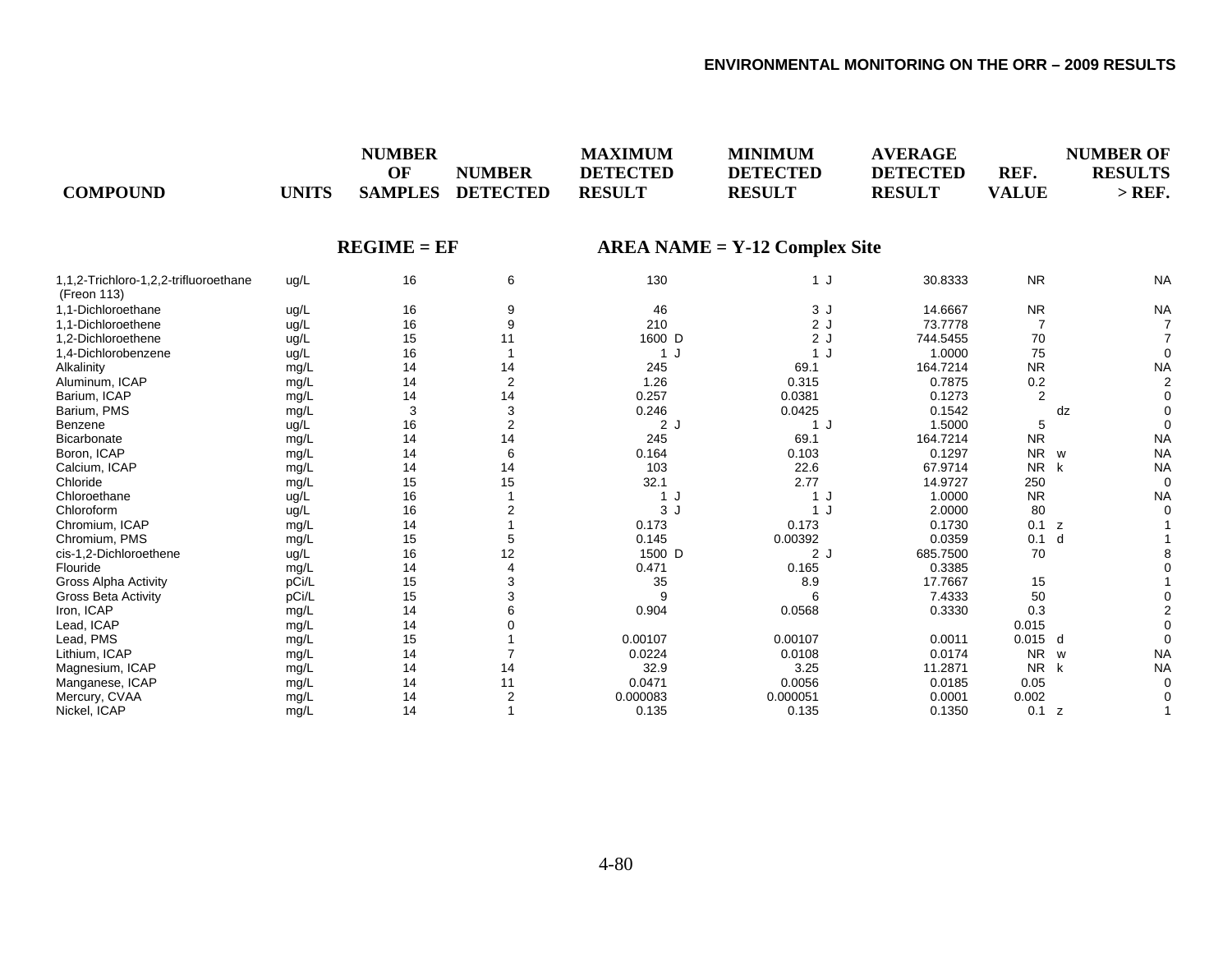|                                                      |              | <b>NUMBER</b><br>OF | <b>NUMBER</b>   | <b>MAXIMUM</b><br><b>DETECTED</b> | <b>MINIMUM</b><br><b>DETECTED</b> | <b>AVERAGE</b><br><b>DETECTED</b> | REF.                      | <b>NUMBER OF</b><br><b>RESULTS</b> |
|------------------------------------------------------|--------------|---------------------|-----------------|-----------------------------------|-----------------------------------|-----------------------------------|---------------------------|------------------------------------|
| <b>COMPOUND</b>                                      | <b>UNITS</b> | <b>SAMPLES</b>      | <b>DETECTED</b> | <b>RESULT</b>                     | <b>RESULT</b>                     | <b>RESULT</b>                     | <b>VALUE</b>              | $>$ REF.                           |
| Nickel, PMS                                          | mg/L         | 15                  | 5               | 0.102                             | 0.0102                            | 0.0360                            | $0.1$ d                   |                                    |
| Nitrate as Nitrogen                                  | mg/L         | 15                  | 10              | 212                               | 0.138                             | 22.7732                           | 10                        |                                    |
| Nitrate/Nitrite as Nitrogen                          | mg/L         | 15                  | 12              | 212                               | 0.0767                            | 19.0283                           | 10                        |                                    |
| Nitrite as Nitrogen                                  | mg/L         | 15                  | $\overline{2}$  | 0.117                             | 0.0558                            | 0.0864                            |                           |                                    |
| Potassium, ICAP                                      | mg/L         | 14                  | 11              | 6.8                               | 2.13                              | 3.9191                            | <b>NR</b>                 | <b>NA</b>                          |
| Sodium, ICAP                                         | mg/L         | 14                  | 14              | 46.5                              | 2.17                              | 11.7571                           | <b>NR</b><br>$\mathsf{k}$ | <b>NA</b>                          |
| Strontium, ICAP                                      | mg/L         | 14                  | 14              | 1.37                              | 0.0414                            | 0.4798                            | <b>NR</b>                 | kw<br><b>NA</b>                    |
| Sulfate                                              | mg/L         | 15                  | 15              | 155                               | 6.26                              | 55.3007                           | 250                       | $\Omega$                           |
| Tetrachloroethene                                    | ug/L         | 16                  | 12              | 51000 D                           | 2J                                | 12059.8333                        | 5                         | 11                                 |
| Toluene                                              | ug/L         | 16                  | $\overline{2}$  | 4 J                               | 2J                                | 3.0000                            | 1000                      |                                    |
| <b>Total Dissolved Solids</b>                        | mg/L         | 14                  | 14              | 404                               | 115                               | 271.6429                          | 500                       | $\Omega$                           |
| <b>Total Suspended Solids</b>                        | mg/L         | 14                  | 7               | 3                                 |                                   | 2.0000                            | <b>NR</b>                 | <b>NA</b>                          |
| trans-1,2-Dichloroethene                             | ug/L         | 16                  | 9               | 76                                | 1J                                | 29.0000                           | 100                       | $\Omega$                           |
| Trichloroethene                                      | ug/L         | 16                  | 11              | 6400 D                            | 5J                                | 1841.6364                         | 5                         | 10                                 |
| Uranium, ICAP                                        | mg/L         | 14                  | $\Omega$        |                                   |                                   |                                   | 0.03                      |                                    |
| Uranium, PMS                                         | mg/L         | 15                  |                 | 0.0421                            | 0.000635                          | 0.0094                            | 0.03                      |                                    |
| Uranium-234                                          | pCi/L        |                     |                 | 25                                | 25                                | 25.0000                           | 20                        |                                    |
| Uranium-235                                          | pCi/L        |                     |                 | 0.85                              | 0.85                              | 0.8500                            | 24                        |                                    |
| Uranium-236                                          | pCi/L        |                     |                 | 0.67                              | 0.67                              | 0.6700                            | 20                        |                                    |
| Uranium-238                                          | pCi/L        |                     |                 | 16                                | 16                                | 16.0000                           | 24                        |                                    |
| Vinyl Chloride                                       | ug/L         | 16                  |                 | 530 D                             | 7                                 | 146.8571                          | 2                         |                                    |
| Zinc, ICAP                                           | mg/L         | 14                  |                 | 0.08                              | 0.08                              | 0.0800                            | 5                         | $\Omega$                           |
|                                                      |              | $REGIME = EF$       |                 |                                   | $AREA NAME = Y-12$ Salvage Yard   |                                   |                           |                                    |
| 1,1,1,2-Tetrachloroethane                            | ug/L         | 4                   |                 | 2J                                | 2J                                | 2.0000                            | <b>NR</b>                 | <b>NA</b>                          |
| 1.1.1-Trichloroethane                                | ug/L         | 5                   |                 | 12                                | 12                                | 12.0000                           | 200                       | $\Omega$                           |
| 1,1,2-Trichloro-1,2,2-trifluoroethane<br>(Freon 113) | ug/L         |                     |                 | 19                                | 19                                | 19.0000                           | <b>NR</b>                 | <b>NA</b>                          |
| 1,1-Dichloroethane                                   | ug/L         | 5                   |                 | 5J                                | 5J                                | 5.0000                            | <b>NR</b>                 | <b>NA</b>                          |
| 1,1-Dichloroethene                                   | ug/L         |                     |                 | 160                               | 160                               | 160,0000                          | 7                         |                                    |
| 1,2-Dichloroethene                                   | ug/L         |                     |                 | 39                                | 39                                | 39.0000                           | 70                        | $\Omega$                           |
| Alkalinity                                           | mg/L         |                     |                 | 600                               | 59.8                              | 238.9500                          | <b>NR</b>                 | <b>NA</b>                          |
| Barium, ICAP                                         | mq/L         |                     |                 | 153                               | 0.169                             | 41.8323                           | $\overline{2}$            | 3                                  |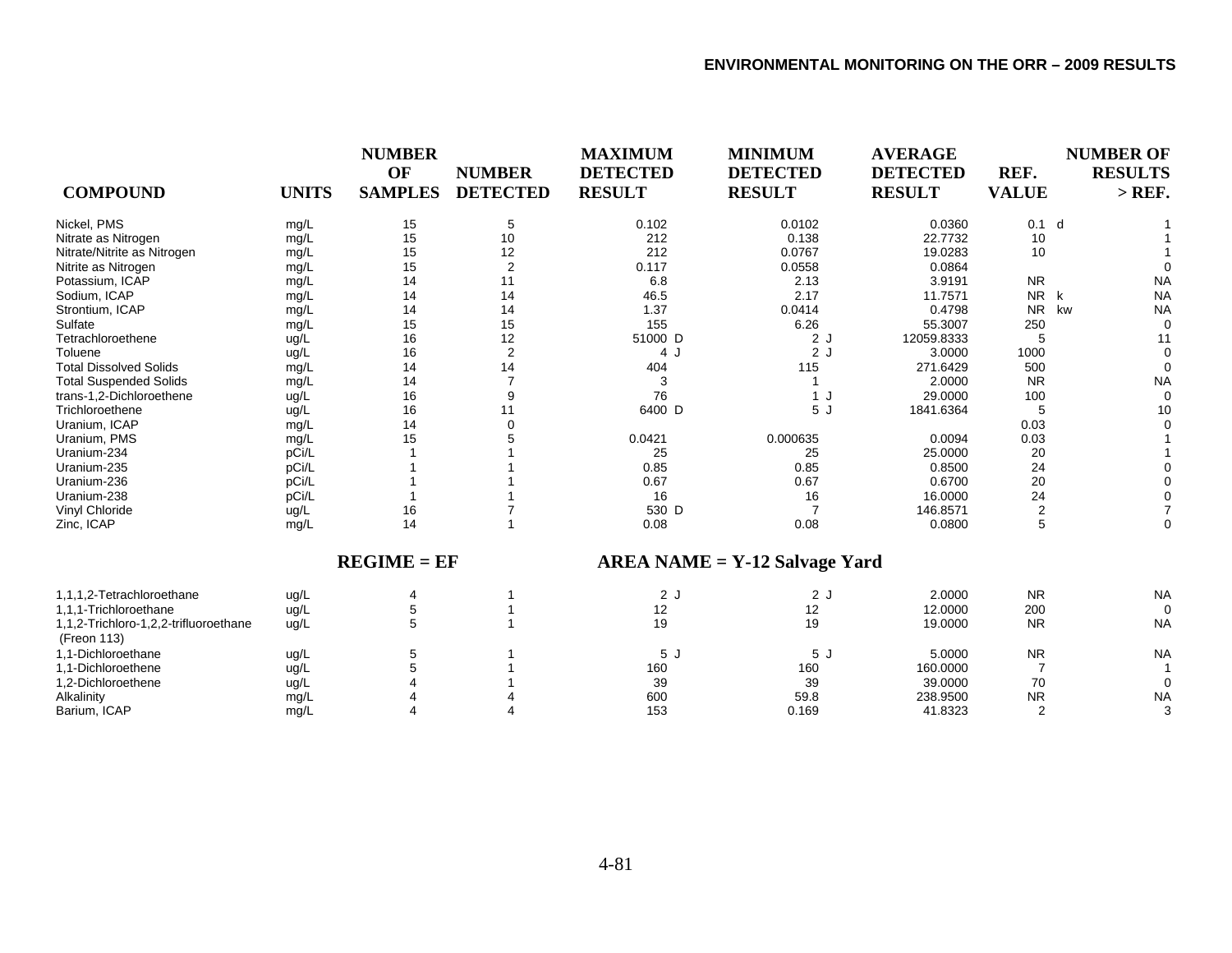| <b>COMPOUND</b>               | <b>UNITS</b> | <b>NUMBER</b><br>OF<br><b>SAMPLES</b> | <b>NUMBER</b><br><b>DETECTED</b> | <b>MAXIMUM</b><br><b>DETECTED</b><br><b>RESULT</b> | <b>MINIMUM</b><br><b>DETECTED</b><br><b>RESULT</b> | <b>AVERAGE</b><br><b>DETECTED</b><br><b>RESULT</b> | REF.<br><b>VALUE</b> | <b>NUMBER OF</b><br><b>RESULTS</b><br>$>$ REF. |
|-------------------------------|--------------|---------------------------------------|----------------------------------|----------------------------------------------------|----------------------------------------------------|----------------------------------------------------|----------------------|------------------------------------------------|
|                               |              |                                       |                                  |                                                    |                                                    |                                                    |                      |                                                |
| Benzene                       | ug/L         |                                       |                                  | 200 D                                              | 200 D                                              | 200.0000                                           | 5                    |                                                |
| <b>Bicarbonate</b>            | mg/L         |                                       |                                  | 600                                                | 59.8                                               | 238.9500                                           | <b>NR</b>            | <b>NA</b>                                      |
| <b>Bromoform</b>              | ug/L         |                                       |                                  | 9                                                  | 9                                                  | 9.0000                                             | 80                   |                                                |
| Calcium, ICAP                 | mg/L         |                                       |                                  | 10100                                              | 202                                                | 3274.0000                                          | <b>NR</b>            | NA                                             |
| Chloride                      | mg/L         |                                       |                                  | 49.3                                               | 5.32                                               | 28.4300                                            | 250                  |                                                |
| Chloroform                    | ug/L         |                                       |                                  | 19                                                 | 4 J                                                | 11.5000                                            | 80                   |                                                |
| cis-1,2-Dichloroethene        | ug/L         |                                       |                                  | 63                                                 | 39                                                 | 51.0000                                            | 70                   |                                                |
| Gross Alpha Activity          | pCi/L        |                                       |                                  | 7.3                                                | 7.3                                                | 7.3000                                             | 15                   |                                                |
| <b>Gross Beta Activity</b>    | pCi/L        |                                       |                                  | 14                                                 | 3.4                                                | 8.7000                                             | 50                   |                                                |
| Lead, ICAP                    | mg/L         |                                       |                                  |                                                    |                                                    |                                                    | 0.015                |                                                |
| Lead, PMS                     | mg/L         |                                       |                                  | 0.00231                                            | 0.00101                                            | 0.0017                                             | 0.015                |                                                |
| Lithium, ICAP                 | mg/L         |                                       |                                  | 0.418                                              | 0.0267                                             | 0.1625                                             | NR w                 | <b>NA</b>                                      |
| Magnesium, ICAP               | mg/L         |                                       |                                  | 1430                                               | 36.2                                               | 477.0500                                           | <b>NR</b>            | <b>NA</b>                                      |
| Manganese, ICAP               | mg/L         |                                       |                                  | 55.8                                               | 0.0068                                             | 14.4235                                            | 0.05                 |                                                |
| Mercury, CVAA                 | mg/L         |                                       |                                  | 0.000131                                           | 0.000131                                           | 0.0001                                             | 0.002                |                                                |
| Methylene chloride            | ug/L         |                                       |                                  | 29                                                 | 29                                                 | 29.0000                                            |                      |                                                |
| Nickel, ICAP                  | mg/L         |                                       |                                  |                                                    |                                                    |                                                    | 0.1                  |                                                |
| Nickel, PMS                   | mg/L         |                                       |                                  | 0.135                                              | 0.00817                                            | 0.0723                                             | 0.1                  |                                                |
| Nitrate as Nitrogen           | mg/L         |                                       |                                  | 8960                                               | 107                                                | 2872.0000                                          | 10                   |                                                |
| Nitrate/Nitrite as Nitrogen   | mg/L         |                                       |                                  | 8960                                               | 107                                                | 2872.2500                                          | 10                   |                                                |
| Nitrite as Nitrogen           | mg/L         |                                       |                                  | 1.26                                               | 0.053                                              | 0.6565                                             |                      |                                                |
| Potassium, ICAP               | mg/L         |                                       |                                  | 36                                                 | 4.18                                               | 15.2833                                            | <b>NR</b>            | <b>NA</b>                                      |
| Sodium, ICAP                  | mg/L         |                                       |                                  | 219                                                | 14.3                                               | 93.9500                                            | <b>NR</b>            | <b>NA</b>                                      |
| Strontium, ICAP               | mg/L         |                                       |                                  | 77.3                                               | 1.6                                                | 21.9050                                            | <b>NR</b>            | <b>NA</b><br><b>W</b>                          |
| Sulfate                       | mg/L         |                                       |                                  | 51.4                                               | 2.62                                               | 16.7350                                            | 250                  | $\Omega$                                       |
| Tetrachloroethene             | ug/L         |                                       |                                  | 1600 D                                             | 13                                                 | 806.5000                                           | 5                    |                                                |
| <b>Total Dissolved Solids</b> | mg/L         |                                       |                                  | 45900                                              | 1060                                               | 15410.0000                                         | 500                  |                                                |
| <b>Total Suspended Solids</b> | mg/L         |                                       |                                  | 3                                                  | 3                                                  | 3.0000                                             | <b>NR</b>            | <b>NA</b>                                      |
| Trichloroethene               | ug/L         |                                       |                                  | 11                                                 | 5J                                                 | 8.0000                                             |                      |                                                |
| Uranium, ICAP                 | mg/L         |                                       |                                  |                                                    |                                                    |                                                    | 0.03                 |                                                |
| Uranium, PMS                  | mg/L         |                                       |                                  | 0.00985                                            | 0.0011                                             | 0.0051                                             | 0.03                 |                                                |
| Vinyl Chloride                | ug/L         |                                       |                                  | 3                                                  | 3                                                  | 3.0000                                             | 2                    |                                                |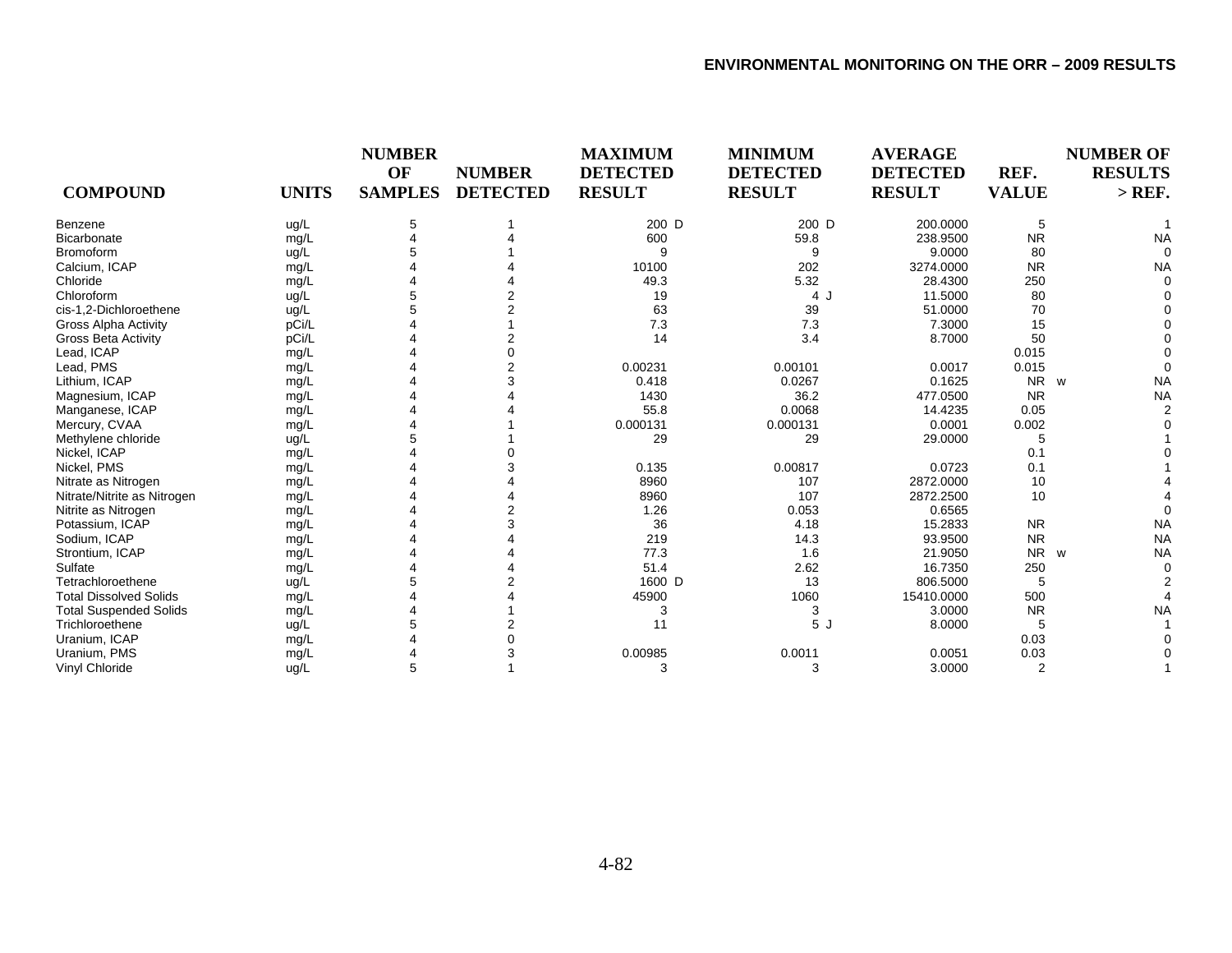## **Footnote Definitions**

*<sup>d</sup>* Dilution is due to sample matrix.

*<sup>e</sup>* Results should be considered estimated

*<sup>J</sup>* Estimated value.

*<sup>k</sup>* Sample concentration is greater than 4 times the spike level for this sample batch.

*w* Not a recommended analyte by the preparation method used.

<sup>z</sup> Analyte reported, but not required or requested; use for qualitative purposes only.

# **Definitions**

| BC               | <b>Bear Creek</b>                                             |
|------------------|---------------------------------------------------------------|
| CO <sub>3</sub>  | Carbonate                                                     |
| CR.              | <b>Chestnut Ridge</b>                                         |
| <b>CVAA</b>      | Cool Vapor Atomic Absorption                                  |
| EF               | East Fork                                                     |
| HCO <sub>3</sub> | <b>Bicarbonate</b>                                            |
| <b>ICAP</b>      | Inductively Coupled Argon Plasma Spectroscopy                 |
| <b>KPA</b>       | Kinetic Phosphorescence Analysis                              |
| mg/L             | milligrams per liter                                          |
| NA.              | Not Applicable                                                |
| NR.              | No Reference                                                  |
| <b>NTU</b>       | Nephelemetric Turbidity Units                                 |
| pCi/L            | picocuries per liter                                          |
| <b>PMS</b>       | Plasma Mass Spectroscopy                                      |
| <b>REF</b>       | Reference (Safe Drinking Water Act Maximum Contaminant Level) |
| $\mu$ g/L        | microgram per liter                                           |
| $\mu$ mhos/cm    | micromhos per centimeter                                      |